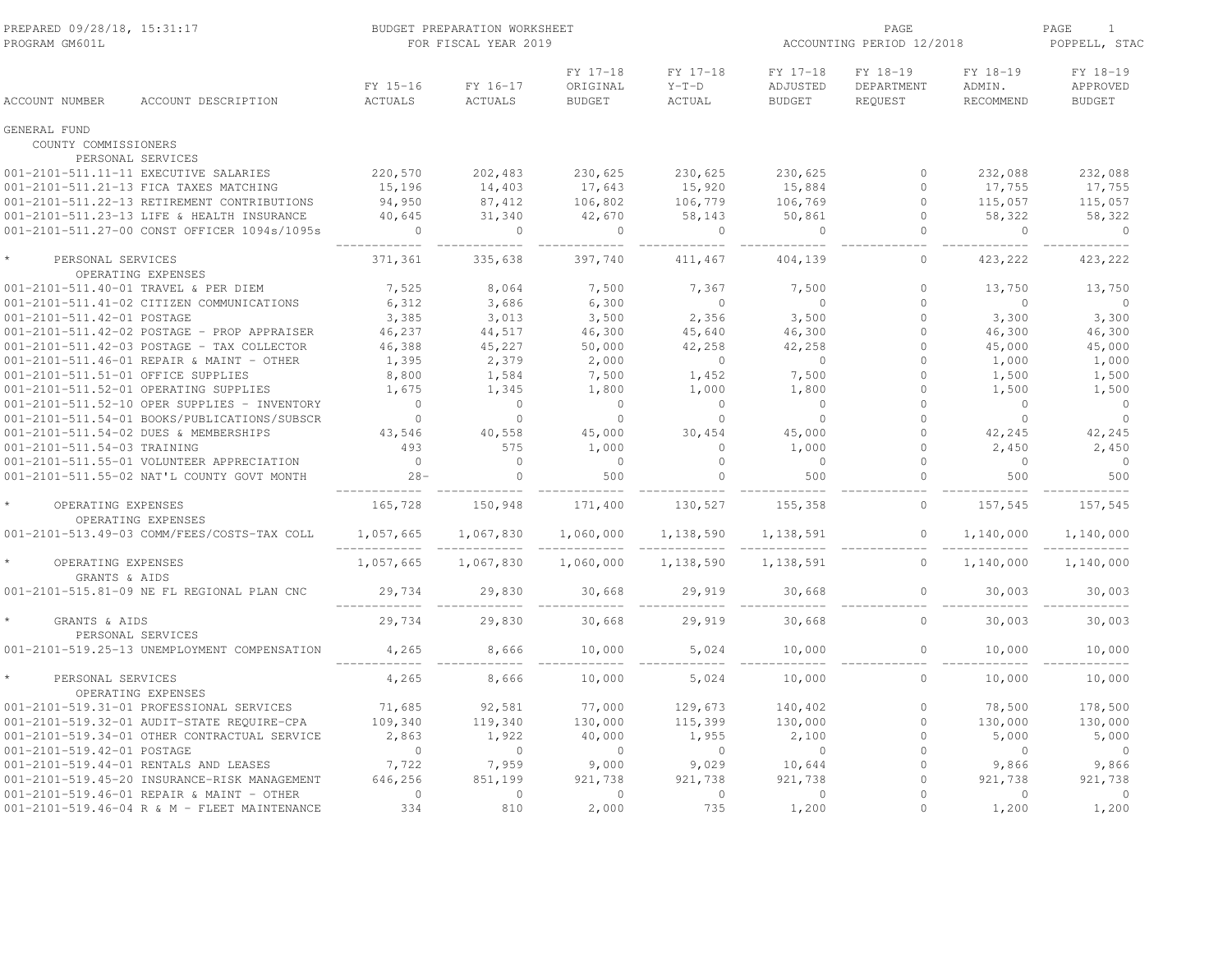| PREPARED 09/28/18, 15:31:17<br>PROGRAM GM601L | BUDGET PREPARATION WORKSHEET<br>PAGE<br>ACCOUNTING PERIOD 12/2018<br>FOR FISCAL YEAR 2019 |                |                      |                     |                      | PAGE<br>$\overline{c}$<br>POPPELL, STAC |                    |                      |
|-----------------------------------------------|-------------------------------------------------------------------------------------------|----------------|----------------------|---------------------|----------------------|-----------------------------------------|--------------------|----------------------|
|                                               | FY 15-16                                                                                  | FY 16-17       | FY 17-18<br>ORIGINAL | FY 17-18<br>$Y-T-D$ | FY 17-18<br>ADJUSTED | FY 18-19<br>DEPARTMENT                  | FY 18-19<br>ADMIN. | FY 18-19<br>APPROVED |
| <b>ACCOUNT NUMBER</b><br>ACCOUNT DESCRIPTION  | <b>ACTUALS</b>                                                                            | <b>ACTUALS</b> | <b>BUDGET</b>        | <b>ACTUAL</b>       | <b>BUDGET</b>        | REQUEST                                 | RECOMMEND          | <b>BUDGET</b>        |
| 001-2101-519.47-01 PRINTING & BINDING         | 921                                                                                       | 162            | 1,500                | 110                 | 250                  | $\Omega$                                | 250                | 250                  |
| 001-2101-519.49-01 CURRENT CHARGES & OBLIG    | 4,624                                                                                     | 14,271         | 25,000               | 13,209              | 13,292               | $\circ$                                 | 12,000             | 12,000               |
| 001-2101-519.49-37 FEES-LAWSUITS OF BCC       | $\cap$                                                                                    | $\Omega$       | $\circ$              | $\Omega$            | $\Omega$             | $\cap$                                  | $\cap$             | $\Omega$             |
| 001-2101-519.49-39 TAX CERTIFICATE COSTS      | $\Omega$                                                                                  | $\Omega$       | 2,500                | $\Omega$            | $\Omega$             | $\Omega$                                | $\circ$            | $\circ$              |
| 001-2101-519.49-41 CHECK DEPOSIT SHORTAGE     | $\Omega$                                                                                  | $\Omega$       | $\Omega$             | $\Omega$            | $\Omega$             |                                         | $\Omega$           | $\Omega$             |
| 001-2101-519.49-44 WEST PUTNAM ANNEX SUPPORT  | 25,839                                                                                    | 25,839         | 26,200               | 25,839              | 26,200               | $\Omega$                                | 22,600             | 22,600               |
| 001-2101-519.49-45 S. PUTNAM ANNEX SUPPORT    | 27,731                                                                                    | 27,572         | 27,700               | 27,201              | 27,700               | $\Omega$                                | 27,700             | 27,700               |
| 001-2101-519.49-48 LAWSUITS - SETTLEMENTS     | $\Omega$                                                                                  | $\Omega$       | $\Omega$             | $\Omega$            | $\Omega$             | $\cap$                                  | $\Omega$           | $\Omega$             |
| 001-2101-519.49-50 LEGAL ADVERTISEMENTS       | 12,174                                                                                    | 11,086         | 12,500               | 18,480              | 22,500               | $\Omega$                                | 15,000             | 15,000               |
| 001-2101-519.52-02 GAS, OIL & LUBRICANTS      | 411                                                                                       | 252            | 500                  | 193                 | 500                  | $\cap$                                  | 300                | 300                  |
| OPERATING EXPENSES<br>CAPITAL OUTLAY          | 909,900                                                                                   | 1,152,993      | 1,275,638            | 1,263,561           | 1,296,526            | $\Omega$                                | 1,224,154          | 1,324,154            |
| 001-2101-519.61-01 LAND ACQUISITION           | $\bigcap$                                                                                 | $\cap$         | $\Omega$             | $\Omega$            | $\cap$               | $\Omega$                                | $\Omega$           | $\Omega$             |
| 001-2101-519.62-01 BLDGS-CONST & OR IMPROV    | $\bigcap$                                                                                 | $\Omega$       | $\Omega$             | $\bigcap$           | $\Omega$             | $\Omega$                                | $\Omega$           | $\Omega$             |
| 001-2101-519.63-01 IMPR OTHER THAN BUILDINGS  | $\Omega$                                                                                  | $\Omega$       | $\Omega$             | $\Omega$            | $\cap$               | $\Omega$                                | $\Omega$           | $\Omega$             |
| 001-2101-519.64-01 EQUIPMENT-CASH PURCHASE    | 1,272                                                                                     | 9,611          | 7,500                | $\cap$              | $\cap$               | $\Omega$                                | $\cap$             | $\Omega$             |
| CAPITAL OUTLAY<br>DEBT SERVICE                | 1,272                                                                                     | 9,611          | 7,500                | $\Omega$            | $\Omega$             | $\Omega$                                | $\Omega$           | $\cap$               |
| 001-2101-519.71-02 PRINCIPAL - LOANS          | $\circ$                                                                                   | $\Omega$       | $\circ$              | $\circ$             | $\Omega$             | $\circ$                                 | $\circ$            | $\Omega$             |
| 001-2101-519.72-02 INTEREST - LOANS           | $\Omega$                                                                                  | $\Omega$       | $\Omega$             | $\Omega$            | $\Omega$             | $\Omega$                                | $\Omega$           | $\Omega$             |
| DEBT SERVICE<br>GRANTS & AIDS                 | $\Omega$                                                                                  | $\Omega$       | $\Omega$             | $\Omega$            | $\cap$               | $\Omega$                                | $\Omega$           | $\Omega$             |
| 001-2101-519.81-21 PYMT IN LIEU OF TAXES/PAL  | 5,000                                                                                     | 5,000          | 5,000                | 5,000               | 5,000                | $\Omega$                                | 5,000              | 5,000                |
| 001-2101-519.81-22 PYMT IN LIEU OF TAXES/C C  | 5,000                                                                                     | 5,000          | 5,000                | 5,000               | 5,000                | $\circ$                                 | 5,000              | 5,000                |
| 001-2101-519.82-02 COMMUNITIES IN SCHOOLS     | 9,000                                                                                     | $\Omega$       | $\Omega$             |                     | $\bigcirc$           | $\Omega$                                | $\Omega$           | $\Omega$             |
| GRANTS & AIDS<br>NON-OPERATING                | 19,000                                                                                    | 10,000         | 10,000               | 10,000              | 10,000               | $\circ$                                 | 10,000             | 10,000               |
| 001-2101-519.93-07 NON-OP-TRSFR-PUT CO SCH    | 200,925                                                                                   | 200,925        | 200,925              | 200,925             | 200,925              | $\bigcap$                               | $\Omega$           | $\Omega$             |
| 001-2101-519.93-08 CHILD CARE RESOURCES, INC  | $\mathbf{0}$                                                                              | $\circ$        | $\circ$              | $\mathbf{0}$        | $\Omega$             | $\circ$                                 | $\Omega$           | $\Omega$             |
| 001-2101-519.93-09 VOLUNTEER PROGRAM          | $\mathbf{0}$                                                                              | $\cap$         | $\Omega$             | $\Omega$            | $\cap$               | $\cap$                                  |                    |                      |
| NON-OPERATING<br>OPERATING EXPENSES           | 200,925                                                                                   | 200,925        | 200,925              | 200,925             | 200,925              | $\Omega$                                | $\Omega$           | $\Omega$             |
| 001-2101-523.34-22 CONTRACT-HOME DETENTION    | $\Omega$                                                                                  | 1,104          | 500                  | $\Omega$            | 500                  | $\Omega$                                | 500                | 500                  |
| 001-2101-523.34-23 CONTRACT-JUVENILE DETENT   | $\Omega$                                                                                  | $\Omega$       | $\Omega$             | $\Omega$            | $\Omega$             | $\Omega$                                | $\Omega$           | $\Omega$             |
| 001-2101-523.34-34 DJJ-PRE-TRIAL JUVEN DETEN  |                                                                                           |                | $\Omega$             |                     |                      |                                         | $\cap$             | $\cap$               |
|                                               | $\Omega$                                                                                  |                | 500                  | $\bigcap$           |                      | $\Omega$                                | 500                | 500                  |
| OPERATING EXPENSES<br>OPERATING EXPENSES      |                                                                                           | 1,104          |                      |                     | 500                  |                                         |                    |                      |
| 001-2101-527.34-23 CONTRACT SVCS-MED EXAMIN   | 284,470                                                                                   | 289,667        | 325,116              | 206,614             | 280,000              | $\Omega$                                | 300,000            | 300,000              |
| 001-2101-527.34-26 CONTR-CADAVER TRANSPORT    | 22,485                                                                                    | 24,935         | 29,000               | 26,780              | 29,000               | $\mathbf{0}$                            | 29,000             | 29,000               |
|                                               |                                                                                           |                |                      |                     |                      |                                         |                    |                      |
| OPERATING EXPENSES<br>OPERATING EXPENSES      | 306,955                                                                                   | 314,602        | 354,116              | 233,394             | 309,000              | $\mathbf{0}$                            | 329,000            | 329,000              |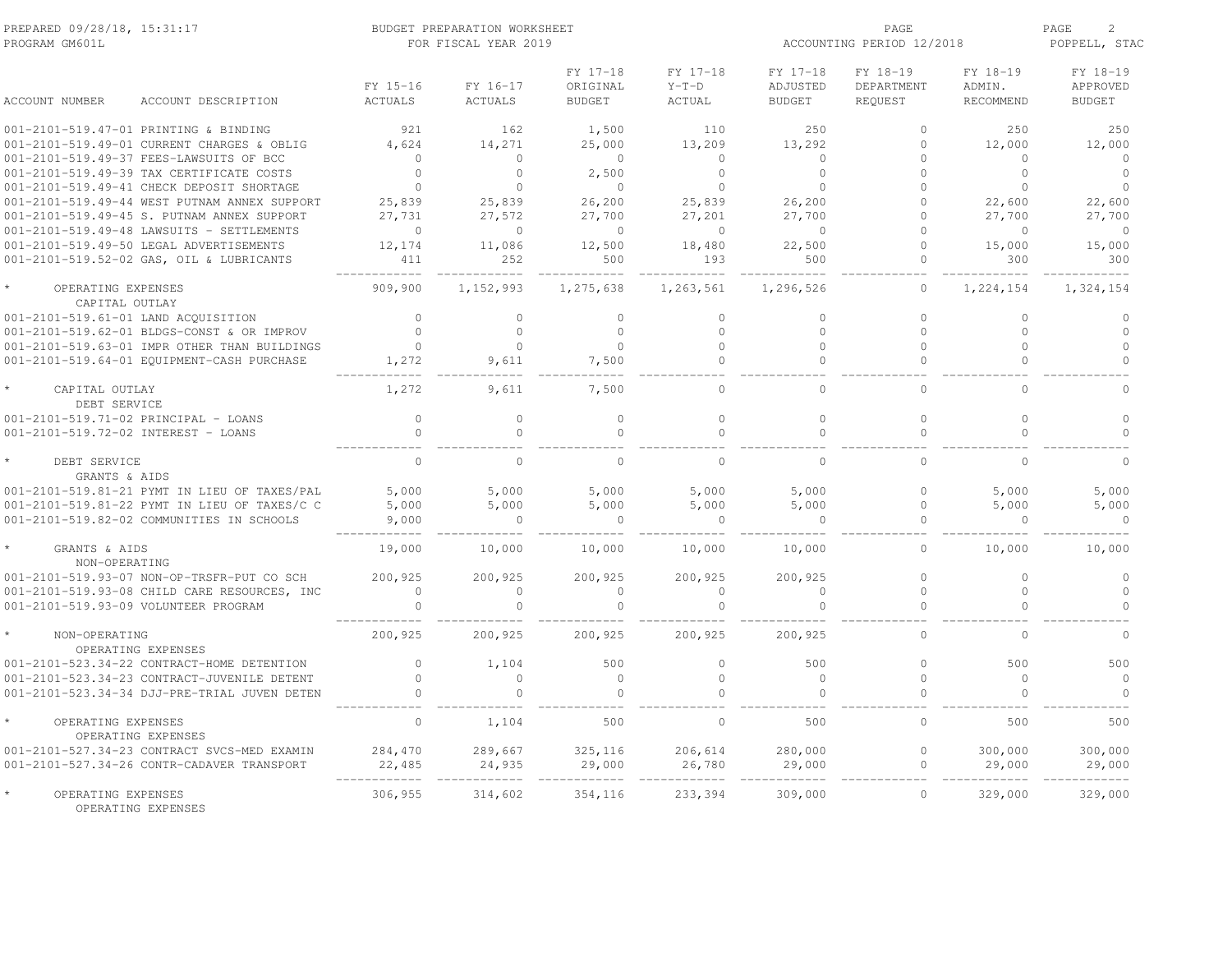| PREPARED 09/28/18, 15:31:17<br>PROGRAM GM601L                      | BUDGET PREPARATION WORKSHEET<br>FOR FISCAL YEAR 2019 |                     |                                       |                                      |                                       | PAGE<br>ACCOUNTING PERIOD 12/2018 |                                 |                                       |  |
|--------------------------------------------------------------------|------------------------------------------------------|---------------------|---------------------------------------|--------------------------------------|---------------------------------------|-----------------------------------|---------------------------------|---------------------------------------|--|
| <b>ACCOUNT NUMBER</b><br>ACCOUNT DESCRIPTION                       | FY 15-16<br><b>ACTUALS</b>                           | FY 16-17<br>ACTUALS | FY 17-18<br>ORIGINAL<br><b>BUDGET</b> | FY 17-18<br>$Y-T-D$<br><b>ACTUAL</b> | FY 17-18<br>ADJUSTED<br><b>BUDGET</b> | FY 18-19<br>DEPARTMENT<br>REQUEST | FY 18-19<br>ADMIN.<br>RECOMMEND | FY 18-19<br>APPROVED<br><b>BUDGET</b> |  |
| 001-2101-529.49-49 CRIME PREVENTION PROGRAMS                       | $\mathbf{0}$                                         | $\circ$             | $\circ$                               | $\mathbf{0}$                         | $\mathbf{0}$                          | $\mathbf{0}$                      | $\circ$                         | $\Omega$                              |  |
| OPERATING EXPENSES<br>GRANTS & AIDS                                | $\Omega$                                             | $\Omega$            | $\Omega$                              | $\Omega$                             | $\Omega$                              | $\Omega$                          | $\Omega$                        | $\cap$                                |  |
| 001-2101-529.82-30 CRIME STOPPERS                                  | $\circ$                                              | $\circ$             | $\circ$                               | $\mathbf{0}$                         | $\circ$                               | $\circ$                           | $\Omega$                        | $\cap$                                |  |
| GRANTS & AIDS<br>GRANTS & AIDS                                     | $\Omega$                                             | $\Omega$            | $\Omega$                              | $\Omega$                             | $\Omega$                              | $\Omega$                          | $\Omega$                        | $\Omega$                              |  |
| 001-2101-537.81-41 SJRWMD-WAV PROGRAM                              | $\Omega$                                             | $\circ$             | $\circ$                               | $\Omega$                             | $\Omega$                              | $\circ$                           | $\circ$                         | $\circ$                               |  |
| 001-2101-537.82-28 RIVER VISIONING-LAND TRST                       | $\Omega$                                             | $\Omega$            | $\Omega$                              | $\Omega$                             | $\Omega$                              | $\Omega$                          | $\Omega$                        | $\Omega$                              |  |
| 001-2101-537.82-29 ST. JOHNS RIVER ALLIANCE                        |                                                      | $\Omega$            | $\Omega$                              | $\Omega$                             | $\Omega$                              | $\Omega$                          | $\Omega$                        | $\cap$                                |  |
| GRANTS & AIDS                                                      | $\cap$                                               | $\Omega$            | $\cap$                                | $\Omega$                             | $\cap$                                | $\cap$                            | $\cap$                          | $\Omega$                              |  |
| OPERATING EXPENSES<br>001-2101-538.34-01 OTHER CONTRACTUAL SERVICE | $\Omega$                                             | $\circ$             | $\Omega$                              | $\circ$                              | $\circ$                               | $\mathbf{0}$                      | $\Omega$                        | $\Omega$                              |  |
| OPERATING EXPENSES<br>CAPITAL OUTLAY                               | $\Omega$                                             | $\Omega$            | $\Omega$                              | $\Omega$                             | $\Omega$                              | $\Omega$                          | $\Omega$                        | $\Omega$                              |  |
| 001-2101-544.64-01 EQUIPMENT - CASH PURCHASE                       | $\Omega$                                             | $\Omega$            | $\Omega$                              | $\Omega$                             | $\Omega$                              | $\Omega$                          | $\Omega$                        | $\Omega$                              |  |
| 001-2101-544.64-02 FTA05-FACILITY IMPROVE.                         | $\Omega$                                             | $\Omega$            | $\cap$                                | $\bigcap$                            | $\bigcap$                             | $\cap$                            | $\cap$                          | $\Omega$                              |  |
| 001-2101-544.64-03 FTA06-DESGN/BLD RURAL BUS                       | $\Omega$                                             | $\Omega$            | $\Omega$                              | $\Omega$                             | $\Omega$                              | $\circ$                           | $\Omega$                        | $\Omega$                              |  |
| 001-2101-544.64-04 FTA07-ENG MANUF LW BUS                          |                                                      | $\Omega$            | $\cap$                                | $\Omega$                             |                                       |                                   | $\Omega$                        |                                       |  |
| CAPITAL OUTLAY<br>GRANTS & AIDS                                    | $\Omega$                                             | $\cap$              | $\cap$                                | $\Omega$                             | $\cap$                                | $\cap$                            | $\cap$                          |                                       |  |
| 001-2101-544.82-11 RIDE SOLUTION                                   | 30,000                                               | 30,000              | 30,000                                | 30,000                               | 30,000                                | $\circ$                           | 30,000                          | 30,000                                |  |
| GRANTS & AIDS<br>GRANTS & AIDS                                     | 30,000                                               | 30,000              | 30,000                                | 30,000                               | 30,000                                | $\circ$                           | 30,000                          | 30,000                                |  |
| 001-2101-549.82-28 HISTORIC MELROSE                                | $\mathbf{0}$                                         | $\circ$             | $\circ$                               | $\circ$                              | $\Omega$                              | $\circ$                           | $\circ$                         | $\Omega$                              |  |
| GRANTS & AIDS<br>OPERATING EXPENSES                                | $\Omega$                                             | $\Omega$            | $\Omega$                              | $\Omega$                             | $\bigcap$                             | $\Omega$                          | $\Omega$                        | $\Omega$                              |  |
| 001-2101-552.49-02 FAIR AUTHORITY P-CARD                           | $\Omega$                                             | $\Omega$            | $\Omega$                              | 726                                  | $\Omega$                              | $\Omega$                          | $\Omega$                        |                                       |  |
| OPERATING EXPENSES<br>GRANTS & AIDS                                | $\mathbf{0}$                                         | $\circ$             | $\circ$                               | 726                                  | $\Omega$                              | $\Omega$                          | $\circ$                         | $\circ$                               |  |
| 001-2101-552.81-27 TAX INCREMENT FIN/PALATKA                       | 189,017                                              | 186,438             | 190,000                               | 264,937                              | 264,938                               | $\mathbf{0}$                      | 300,000                         | 300,000                               |  |
| 001-2101-552.81-29 TAX INCR. FIN/CRES.CITY                         | 17,155                                               | 17,038              | 17,100                                | 22,065                               | 22,065                                | $\circ$                           | 25,000                          | 25,000                                |  |
| 001-2101-552.82-27 NORTH FL ECONOMIC DEVELOP                       | $\circ$                                              | $\overline{0}$      | $\overline{0}$                        | $\circ$                              | $\overline{0}$                        | $\circ$                           | $\circ$                         | $\circ$                               |  |
| GRANTS & AIDS<br>CAPITAL OUTLAY                                    | 206,172                                              | 203,476             | 207,100                               | 287,002                              | 287,003                               | $\circ$                           | 325,000                         | 325,000                               |  |
| 001-2101-572.61-01 LAND                                            | $\mathbf{0}$                                         | $\circ$             | $\circ$                               | $\circ$                              | $\mathbf{0}$                          | $\bigcap$                         | $\circ$                         | $\Omega$                              |  |
| CAPITAL OUTLAY<br>GRANTS & AIDS                                    | $\Omega$                                             | $\Omega$            | $\Omega$                              | $\Omega$                             | $\Omega$                              | $\circ$                           | $\Omega$                        | $\Omega$                              |  |
| 001-2101-573.82-05 ARTS CNCL OF GREATER PAL                        | 4,500                                                | 4,000               | $\circ$                               | $\circ$                              | $\Omega$                              | $\Omega$                          | $\Omega$                        | $\Omega$                              |  |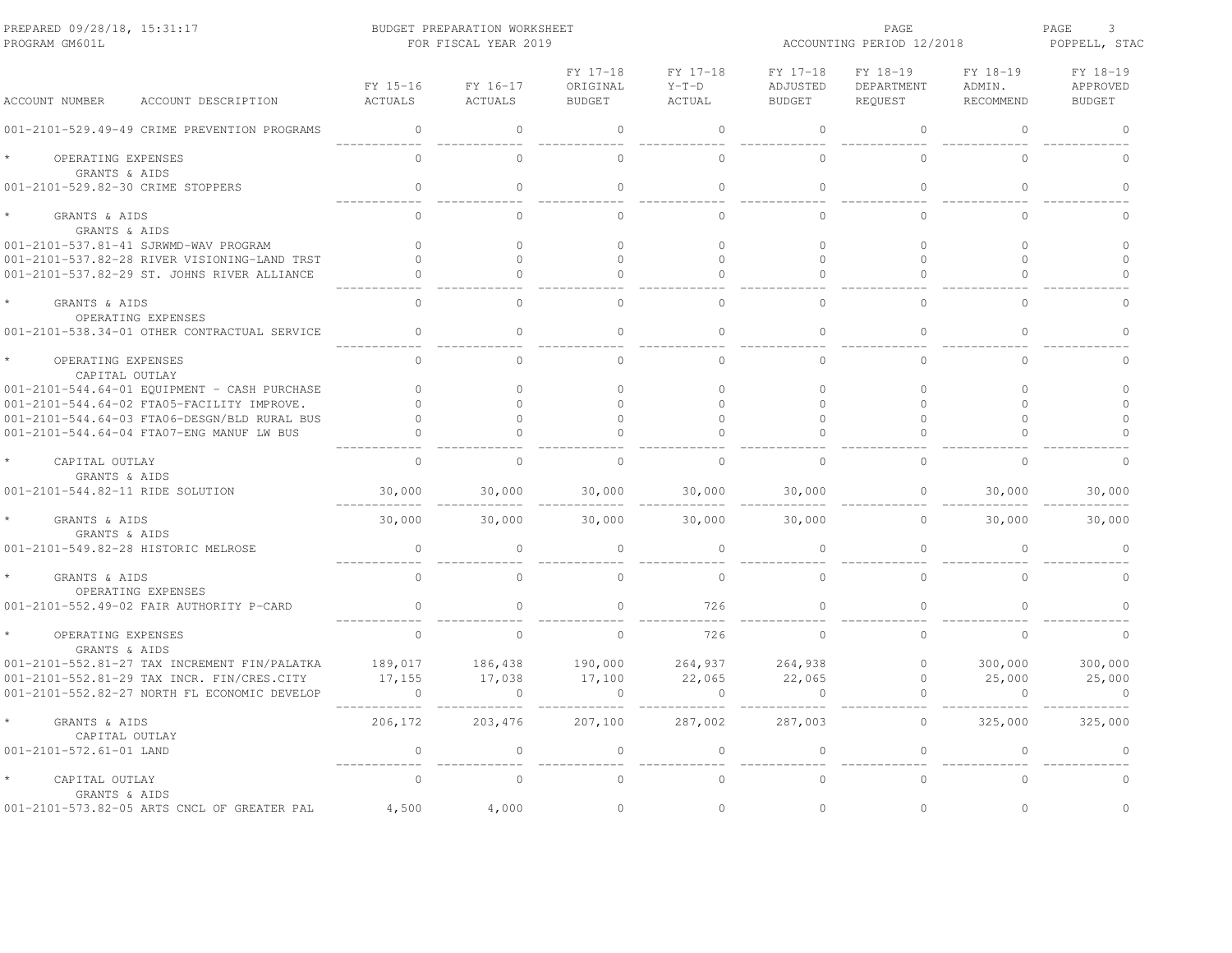| PREPARED 09/28/18, 15:31:17<br>PROGRAM GM601L  |           | BUDGET PREPARATION WORKSHEET<br>FOR FISCAL YEAR 2019 |                      |                     | ACCOUNTING PERIOD 12/2018 | PAGE<br>POPPELL, STAC  |                    |                      |
|------------------------------------------------|-----------|------------------------------------------------------|----------------------|---------------------|---------------------------|------------------------|--------------------|----------------------|
|                                                | FY 15-16  | FY 16-17                                             | FY 17-18<br>ORIGINAL | FY 17-18<br>$Y-T-D$ | FY 17-18<br>ADJUSTED      | FY 18-19<br>DEPARTMENT | FY 18-19<br>ADMIN. | FY 18-19<br>APPROVED |
| ACCOUNT NUMBER<br>ACCOUNT DESCRIPTION          | ACTUALS   | <b>ACTUALS</b>                                       | <b>BUDGET</b>        | ACTUAL              | <b>BUDGET</b>             | REQUEST                | RECOMMEND          | <b>BUDGET</b>        |
| 001-2101-573.82-07 THE SALVATION ARMY          |           |                                                      |                      |                     |                           |                        | ∩                  |                      |
| 001-2101-573.82-08 COMMUNITY GARDENS           |           |                                                      |                      |                     |                           |                        |                    |                      |
| 001-2101-573.82-09 CONLEE/SNYDER MURAL COMM    |           |                                                      |                      |                     |                           |                        |                    |                      |
| $\star$<br>GRANTS & AIDS<br>NON-OPERATING      | 4,500     | 4,000                                                | $\bigcap$            |                     |                           |                        |                    |                      |
| 001-2101-581.91-01 BUD TRFR-CLERK TO BOARD     | 1,532,102 | 1,445,824                                            | 1,502,102            | 1,502,102           | 1,502,102                 |                        | 1,642,066          | 1,642,066            |
| 001-2101-581.91-02 BUD TRFR-CLRK/RCRD RETENT   | $\Omega$  |                                                      | $\Omega$             | $\Omega$            |                           |                        | $\Omega$           |                      |
| 001-2101-581.91-21 TRF TO ECONOMIC DEV FUND    | 274,934   | 207,515                                              | 203,695              | 203,695             | 203,695                   |                        | 97,214             | 107,954              |
| 001-2101-581.91-28 TRF-RISK MANAGEMENT FD      | 101,344   | 111,299                                              | 112,911              | 112,911             | 112,911                   |                        | 112,911            | 112,911              |
| 001-2101-581.91-32 TRF-GROUP INSURANCE RES     | 383,600   |                                                      |                      |                     |                           |                        |                    |                      |
| 001-2101-581.91-33 TRF-MISC GRANTS FUND        |           |                                                      |                      |                     |                           |                        |                    |                      |
| 001-2101-581.91-43 TRF-COMM IMPROVEMENT FUND   |           |                                                      |                      |                     |                           |                        |                    |                      |
| $\star$<br>NON-OPERATING<br>OPERATING EXPENSES | 2,291,980 | 1,764,638                                            | 1,818,708            | 1,818,708           | 1,818,708                 | $\circ$                | 1,852,191          | 1,862,931            |
| 001-2101-711.34-01 OTHER CONTRACTUAL SERVICE   | 142,580   | 146,895                                              | 145,000              | 139,553             | 145,000                   | $\Omega$               | 148,000            | 148,000              |
| $\star$<br>OPERATING EXPENSES                  | 142,580   | 146,895                                              | 145,000              | 139,553             | 145,000                   | $\circ$                | 148,000            | 148,000              |
| $\star\star$<br>COUNTY COMMISSIONERS           | 5,742,037 | 5,431,156                                            | 5,719,295            | 5,699,396           | 5,836,418                 | $\circ$                | 5,679,615          | 5,790,355            |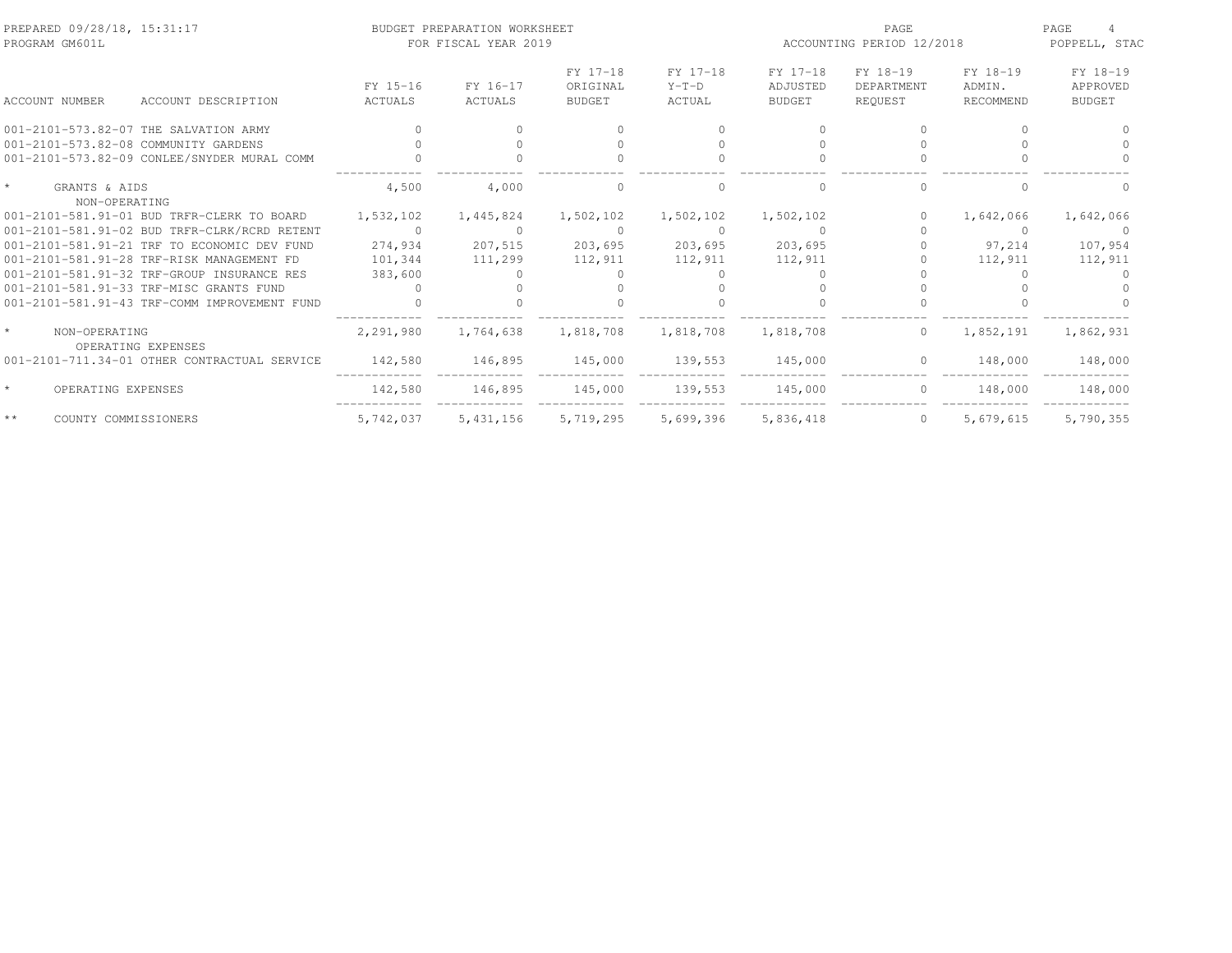| PREPARED 09/28/18, 15:31:17<br>PROGRAM GM601L |                                              |                     | BUDGET PREPARATION WORKSHEET<br>FOR FISCAL YEAR 2019 |                                       |                               | ACCOUNTING PERIOD 12/2018             |                                   | PAGE<br>5<br>POPPELL, STAC      |                                       |
|-----------------------------------------------|----------------------------------------------|---------------------|------------------------------------------------------|---------------------------------------|-------------------------------|---------------------------------------|-----------------------------------|---------------------------------|---------------------------------------|
| <b>ACCOUNT NUMBER</b>                         | ACCOUNT DESCRIPTION                          | FY 15-16<br>ACTUALS | FY 16-17<br>ACTUALS                                  | FY 17-18<br>ORIGINAL<br><b>BUDGET</b> | FY 17-18<br>$Y-T-D$<br>ACTUAL | FY 17-18<br>ADJUSTED<br><b>BUDGET</b> | FY 18-19<br>DEPARTMENT<br>REQUEST | FY 18-19<br>ADMIN.<br>RECOMMEND | FY 18-19<br>APPROVED<br><b>BUDGET</b> |
| COUNTY ATTORNEY                               |                                              |                     |                                                      |                                       |                               |                                       |                                   |                                 |                                       |
| PERSONAL SERVICES                             |                                              |                     |                                                      |                                       |                               |                                       |                                   |                                 |                                       |
|                                               | 001-2104-514.12-11 REGULAR SALARIES & WAGES  | 247,038             | 165,345                                              | 169,595                               | 173,326                       | 169,595                               | $\Omega$                          | 178,576                         | 178,576                               |
| 001-2104-514.15-11 EXPERIENCE PAY             |                                              | 500                 | $\Omega$                                             | $\Omega$                              | $\Omega$                      | $\Omega$                              | $\bigcap$                         | $\Omega$                        | $\Omega$                              |
|                                               | 001-2104-514.21-13 FICA TAXES MATCHING       | 17,331              | 12,423                                               | 12,974                                | 12,173                        | 12,974                                | $\bigcap$                         | 13,661                          | 13,661                                |
|                                               | 001-2104-514.22-13 RETIREMENT CONTRIBUTIONS  | 33,730              | 33,294                                               | 32,787                                | 32,736                        | 32,787                                | $\Omega$                          | 35,607                          | 35,607                                |
|                                               | 001-2104-514.23-13 LIFE & HEALTH INSURANCE   | 18,575              | 12,183                                               | 17,068                                | 23,774                        | 17,068                                | $\Omega$                          | 24,000                          | 24,000                                |
| $\star$<br>PERSONAL SERVICES                  | OPERATING EXPENSES                           | 317,174             | 223,245                                              | 232,424                               | 242,009                       | 232,424                               | $\circ$                           | 251,844                         | 251,844                               |
|                                               | 001-2104-514.31-01 PROFESSIONAL SERVICES     | $\Omega$            | $\bigcap$                                            | $\Omega$                              | $\Omega$                      | $\Omega$                              | $\Omega$                          | $\Omega$                        | $\Omega$                              |
|                                               | 001-2104-514.34-01 OTHER CONTRACTUAL SERVICE |                     | $\bigcap$                                            | $\Omega$                              | $\Omega$                      | $\Omega$                              | $\Omega$                          | $\Omega$                        | $\Omega$                              |
| 001-2104-514.40-01 TRAVEL & PER DIEM          |                                              | 1,520               | 2,772                                                | 1,366                                 | 720                           | 1,366                                 | 3,050                             | 3,050                           | 3,050                                 |
|                                               | 001-2104-514.40-02 TRAVEL & PD/LITIGATION    | $\Omega$            | $\cap$                                               | $\Omega$                              | $\Omega$                      | $\Omega$                              | $\Omega$                          | $\Omega$                        | $\Omega$                              |
|                                               | 001-2104-514.41-01 COMMUNICATION SERVICES    | 959                 | 596                                                  | 650                                   | 293                           | 650                                   | $\bigcap$                         | $\cap$                          | $\Omega$                              |
| 001-2104-514.42-01 POSTAGE                    |                                              | 87                  | 4                                                    | 240                                   | 50                            | 240                                   | 200                               | 200                             | 200                                   |
| 001-2104-514.44-01 RENTALS & LEASES           |                                              | $\Omega$            |                                                      | $\Omega$                              | $\Omega$                      | $\Omega$                              | $\Omega$                          | $\cap$                          | $\Omega$                              |
| 001-2104-514.47-01 PRINTING & BINDING         |                                              | 59                  |                                                      | $\Omega$                              | $\Omega$                      |                                       |                                   |                                 | $\Omega$                              |
|                                               | 001-2104-514.49-01 CURRENT CHARGES & OBLIG   | $\Omega$            | $\cap$                                               | $\Omega$                              |                               | $\Omega$                              |                                   | $\cap$                          | $\Omega$                              |
| 001-2104-514.49-37 FEES-LAWSUITS BCC          |                                              |                     | $\Omega$                                             | $\Omega$                              |                               | $\bigcap$                             | $\Omega$                          | $\Omega$                        | $\Omega$                              |
| 001-2104-514.51-01 OFFICE SUPPLIES            |                                              | 428                 | 14                                                   | 500                                   |                               | 500                                   | 500                               | 500                             | 500                                   |
| 001-2104-514.52-01 OPERATING SUPPLIES         |                                              | 65                  | 24                                                   | 750                                   | $\Omega$                      | 750                                   | 750                               | 750                             | 750                                   |
|                                               | 001-2104-514.52-10 OPER SUPPLIES - INVENTORY | 1,026               | $\cap$                                               | $\Omega$                              | $\Omega$                      | $\Omega$                              | $\Omega$                          | $\Omega$                        | $\Omega$                              |
|                                               | 001-2104-514.54-01 BOOKS/PUBLICATIONS/SUBSCR | 5,869               | 4,330                                                | 6,500                                 | 6,242                         | 6,500                                 | 8,000                             | 8,000                           | 8,000                                 |
|                                               | 001-2104-514.54-02 DUES AND MEMBERSHIPS      | 755                 | 865                                                  | 600                                   | 540                           | 600                                   | 665                               | 665                             | 665                                   |
| 001-2104-514.54-03 TRAINING                   |                                              |                     | 475                                                  | 750                                   | 546                           | 750                                   | 750                               | 750                             | 750                                   |
| $\star$<br>OPERATING EXPENSES                 |                                              | 10,768              | 9,080                                                | 11,356                                | 8,391                         | 11,356                                | 13,915                            | 13,915                          | 13,915                                |
| $\star\star$<br>COUNTY ATTORNEY               |                                              | 327,942             | 232,325                                              | 243,780                               | 250,400                       | 243,780                               | 13,915                            | 265,759                         | 265,759                               |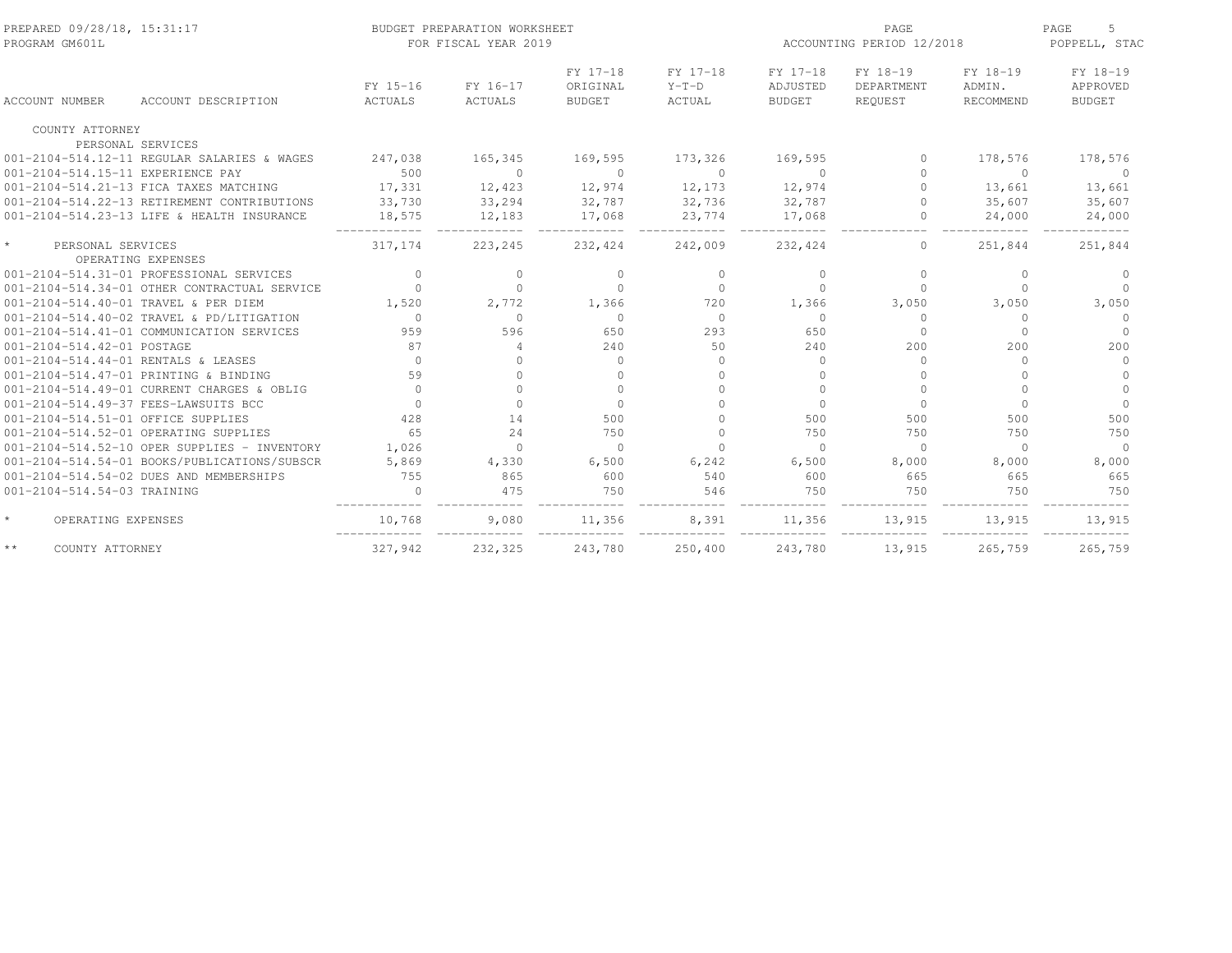| PREPARED 09/28/18, 15:31:17<br>PROGRAM GM601L |                     |                     | BUDGET PREPARATION WORKSHEET<br>FOR FISCAL YEAR 2019 |                                       |                               | ACCOUNTING PERIOD 12/2018             | PAGE<br>6<br>POPPELL, STAC        |                                 |                                       |
|-----------------------------------------------|---------------------|---------------------|------------------------------------------------------|---------------------------------------|-------------------------------|---------------------------------------|-----------------------------------|---------------------------------|---------------------------------------|
| ACCOUNT NUMBER                                | ACCOUNT DESCRIPTION | FY 15-16<br>ACTUALS | FY 16-17<br><b>ACTUALS</b>                           | FY 17-18<br>ORIGINAL<br><b>BUDGET</b> | FY 17-18<br>$Y-T-D$<br>ACTUAL | FY 17-18<br>ADJUSTED<br><b>BUDGET</b> | FY 18-19<br>DEPARTMENT<br>REQUEST | FY 18-19<br>ADMIN.<br>RECOMMEND | FY 18-19<br>APPROVED<br><b>BUDGET</b> |
| COUNTY ADMINISTRATOR                          |                     |                     |                                                      |                                       |                               |                                       |                                   |                                 |                                       |
| PERSONAL SERVICES                             |                     |                     |                                                      |                                       |                               |                                       |                                   |                                 |                                       |
| 001-2105-512.11-11 EXECUTIVE SALARIES         |                     | 163,163             | 86,082                                               | 150,358                               | 137,000                       | 137,001                               | $\Omega$                          | 137,521                         | 137,521                               |
| 001-2105-512.12-11 REGULAR SALARIES & WAGES   |                     | 219, 115            | 222,493                                              | 213,744                               | 198,849                       | 208,744                               | $\Omega$                          | 152,485                         | 152,485                               |
| 001-2105-512.13-11 SALARIES & WAGES - OPS     |                     | $\Omega$            | 10,700                                               | 2,500                                 | 1,978                         | 1,978                                 | $\bigcap$                         | $\Omega$                        | $\Omega$                              |
| 001-2105-512.15-11 EXPERIENCE PAY             |                     | $\Omega$            | 1,700                                                | $\Omega$                              | $\Omega$                      | $\bigcirc$                            |                                   | $\Omega$                        | $\Omega$                              |
| 001-2105-512.21-13 FICA TAXES MATCHING        |                     | 25,404              | 21,082                                               | 26,094                                | 24,875                        | 25,950                                |                                   | 21,639                          | 21,639                                |
| 001-2105-512.22-13 RETIREMENT CONTRIBUTIONS   |                     | 64,217              | 50,430                                               | 64,219                                | 67,901                        | 64,219                                | $\Omega$                          | 60,430                          | 60,430                                |
| 001-2105-512.23-13 LIFE & HEALTH INSURANCE    |                     | 40,269              | 25,391                                               | 41,936                                | 33,807                        | 37,436                                | $\mathbf{0}$                      | 27,045                          | 27,045                                |
| $\star$<br>PERSONAL SERVICES                  |                     | 512,168             | 417.878                                              | 498,851                               | 464,410                       | 475,328                               | $\Omega$                          | 399,120                         | 399,120                               |
| OPERATING EXPENSES                            |                     |                     |                                                      |                                       |                               |                                       |                                   |                                 |                                       |
| 001-2105-512.34-01 OTHER CONTRACTUAL SERVICE  |                     | $\Omega$            | 5,000                                                | 20,000                                | $\overline{0}$                | $\circ$                               | $\bigcap$                         | $\Omega$                        | $\Omega$                              |
| 001-2105-512.40-01 TRAVEL & PER DIEM          |                     | $\cap$              | 1,742                                                | 2,000                                 | 393                           | 2,000                                 | ∩.                                | 5,500                           | 5,500                                 |
| 001-2105-512.41-01 COMMUNICATION SERVICES     |                     | 3,052               | 1,383                                                | 3,600                                 | 308                           | 500                                   |                                   | $\Omega$                        | $\Omega$                              |
| 001-2105-512.46-01 REPAIR & MAINT - OTHER     |                     | $\Omega$            | $\Omega$                                             | 500                                   | $\Omega$                      | $\Omega$                              |                                   | $\Omega$                        |                                       |
| 001-2105-512.47-01 PRINTING & BINDING         |                     |                     | $\Omega$                                             | $\Omega$                              | $\Omega$                      | $\cap$                                |                                   | $\Omega$                        | $\Omega$                              |
| 001-2105-512.49-01 CURRENT CHARGES            |                     |                     | $\Omega$                                             | 500                                   | 2                             | 500                                   |                                   | $\Omega$                        | $\Omega$                              |
| 001-2105-512.49-17 EMPLOYEE RECOGNITION       |                     | 1,614               | 570                                                  | 2,000                                 | 581                           | 2,000                                 |                                   | 2,000                           | 2,000                                 |
| 001-2105-512.51-01 OFFICE SUPPLIES            |                     | 986                 | $\Omega$                                             | 1,500                                 | $\Omega$                      | 1,500                                 |                                   | $\Omega$                        | $\Omega$                              |
| 001-2105-512.52-01 OPERATING SUPPLIES         |                     | $\Omega$            | $\Omega$                                             | 750                                   | 2,271                         | 750                                   | 0                                 | 2,000                           | 2,000                                 |
| 001-2105-512.52-10 OPER SUPPLIES - INVENTORY  |                     |                     | $\Omega$                                             | 2,000                                 | $\Omega$                      | 2,000                                 |                                   | $\Omega$                        | $\Omega$                              |
| 001-2105-512.54-01 BOOKS/PUBLICATIONS/SUBSCR  |                     |                     | 50                                                   | 500                                   | $\Omega$                      | 500                                   |                                   | 250                             | 250                                   |
| 001-2105-512.54-02 DUES & MEMBERSHIPS         |                     |                     | 60                                                   | 1,200                                 | 294                           | 1,200                                 | $\Omega$                          | 1,863                           | 1,863                                 |
| 001-2105-512.54-03 TRAINING                   |                     |                     | 110                                                  | 2,000                                 | 185                           | 2,000                                 |                                   | 980                             | 980                                   |
| $\star$<br>OPERATING EXPENSES                 |                     | 5,652               | 8,915                                                | 36,550                                | 4,034                         | 12,950                                | $\Omega$                          | 12,593                          | 12,593                                |
| $\star\star$<br>COUNTY ADMINISTRATOR          |                     | 517,820             | 426,793                                              | 535,401                               | 468,444                       | 488,278                               | $\mathbf{0}$                      | 411,713                         | 411,713                               |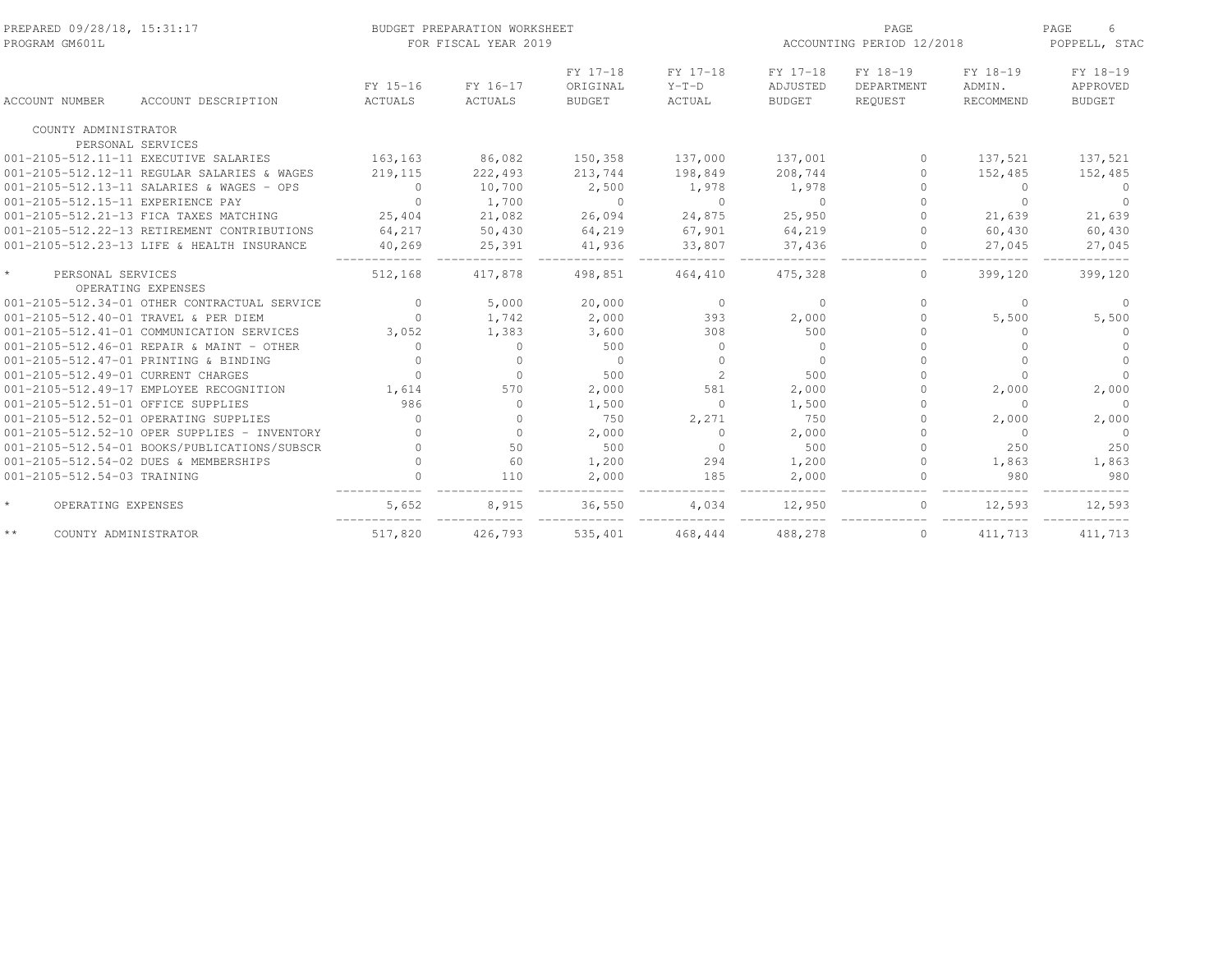| PREPARED 09/28/18, 15:31:17<br>PROGRAM GM601L |                                             |                     | BUDGET PREPARATION WORKSHEET<br>FOR FISCAL YEAR 2019 |                                       | ACCOUNTING PERIOD 12/2018     | PAGE<br>POPPELL, STAC          |                                   |                                 |                                       |
|-----------------------------------------------|---------------------------------------------|---------------------|------------------------------------------------------|---------------------------------------|-------------------------------|--------------------------------|-----------------------------------|---------------------------------|---------------------------------------|
| <b>ACCOUNT NUMBER</b>                         | ACCOUNT DESCRIPTION                         | FY 15-16<br>ACTUALS | FY 16-17<br>ACTUALS                                  | FY 17-18<br>ORIGINAL<br><b>BUDGET</b> | FY 17-18<br>$Y-T-D$<br>ACTUAL | FY 17-18<br>ADJUSTED<br>BUDGET | FY 18-19<br>DEPARTMENT<br>REOUEST | FY 18-19<br>ADMIN.<br>RECOMMEND | FY 18-19<br>APPROVED<br><b>BUDGET</b> |
| (OMB) MGMT/BUDGET OFFICE                      |                                             |                     |                                                      |                                       |                               |                                |                                   |                                 |                                       |
|                                               | PERSONAL SERVICES                           |                     |                                                      |                                       |                               |                                |                                   |                                 |                                       |
|                                               | 001-2109-513.12-11 REGULAR SALARIES & WAGES |                     |                                                      |                                       |                               |                                | $\Omega$                          | 133,518                         | 133,518                               |
| 001-2109-513.15-11 EXPERIENCE PAY             |                                             |                     |                                                      |                                       |                               |                                |                                   |                                 |                                       |
|                                               | 001-2109-513.21-13 FICA TAXES MATCHING      |                     |                                                      |                                       |                               |                                |                                   | 10,214                          | 10,214                                |
|                                               | 001-2109-513.22-13 RETIREMENT CONTRIBUTIONS |                     |                                                      |                                       |                               |                                |                                   | 24,505                          | 24,505                                |
|                                               | 001-2109-513.23-13 LIFE & HEALTH INSURANCE  |                     |                                                      |                                       |                               |                                | 0                                 | 20,425                          | 20,425                                |
| $\star$<br>PERSONAL SERVICES                  | OPERATING EXPENSES                          | $\Omega$            |                                                      |                                       | $\Omega$                      |                                | $\Omega$                          | 188,662                         | 188,662                               |
|                                               | 001-2109-513.47-01 PRINTING & BINDING       |                     |                                                      |                                       |                               |                                |                                   |                                 |                                       |
| 001-2109-513.51-01 OFFICE SUPPLIES            |                                             |                     |                                                      |                                       |                               |                                |                                   | 50                              | 50                                    |
|                                               |                                             |                     |                                                      |                                       |                               |                                |                                   |                                 |                                       |
|                                               | 001-2109-513.52-01 OPERATING SUPPLIES       |                     |                                                      |                                       |                               |                                |                                   | 150                             | 150                                   |
|                                               | 001-2109-513.54-02 DUES & MEMBERSHIPS       |                     |                                                      |                                       |                               |                                |                                   | 190                             | 190                                   |
| 001-2109-513.54-03 TRAINING                   |                                             |                     |                                                      |                                       |                               |                                |                                   | 274                             | 274                                   |
| $\star$<br>OPERATING EXPENSES                 |                                             |                     |                                                      |                                       |                               |                                |                                   | 664                             | 664                                   |
| $\star\star$                                  | (OMB) MGMT/BUDGET OFFICE                    |                     |                                                      |                                       | $\Omega$                      |                                | $\Omega$                          | 189,326                         | 189,326                               |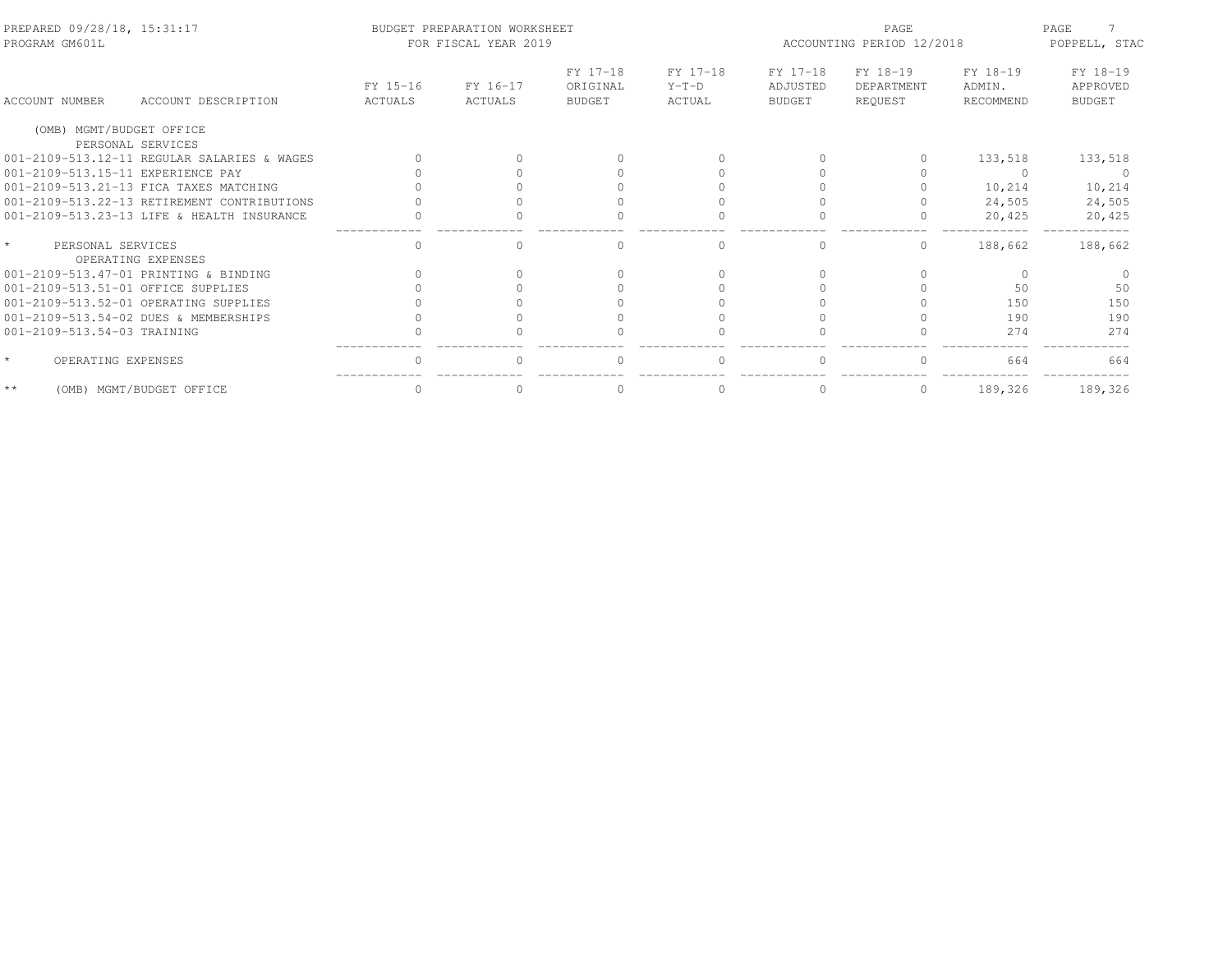| PREPARED 09/28/18, 15:31:17<br>PROGRAM GM601L |                                            |                     | BUDGET PREPARATION WORKSHEET<br>FOR FISCAL YEAR 2019 |                                       | ACCOUNTING PERIOD 12/2018     | PAGE<br>POPPELL, STAC          |                                   |                                 |                                       |
|-----------------------------------------------|--------------------------------------------|---------------------|------------------------------------------------------|---------------------------------------|-------------------------------|--------------------------------|-----------------------------------|---------------------------------|---------------------------------------|
| ACCOUNT NUMBER                                | ACCOUNT DESCRIPTION                        | FY 15-16<br>ACTUALS | FY 16-17<br>ACTUALS                                  | FY 17-18<br>ORIGINAL<br><b>BUDGET</b> | FY 17-18<br>$Y-T-D$<br>ACTUAL | FY 17-18<br>ADJUSTED<br>BUDGET | FY 18-19<br>DEPARTMENT<br>REOUEST | FY 18-19<br>ADMIN.<br>RECOMMEND | FY 18-19<br>APPROVED<br><b>BUDGET</b> |
| DRIVER EDUCATION SUPPORT                      | OPERATING EXPENSES                         |                     |                                                      |                                       |                               |                                |                                   |                                 |                                       |
|                                               | 001-2111-519.49-01 CURRENT CHARGES & OBLIG |                     |                                                      |                                       |                               | $\bigcap$                      | $\Omega$                          |                                 | $\Omega$                              |
| OPERATING EXPENSES<br>$\star$                 |                                            |                     |                                                      |                                       |                               | $\bigcap$                      | $\bigcap$                         |                                 |                                       |
| $**$                                          | DRIVER EDUCATION SUPPORT                   |                     |                                                      |                                       |                               |                                |                                   |                                 |                                       |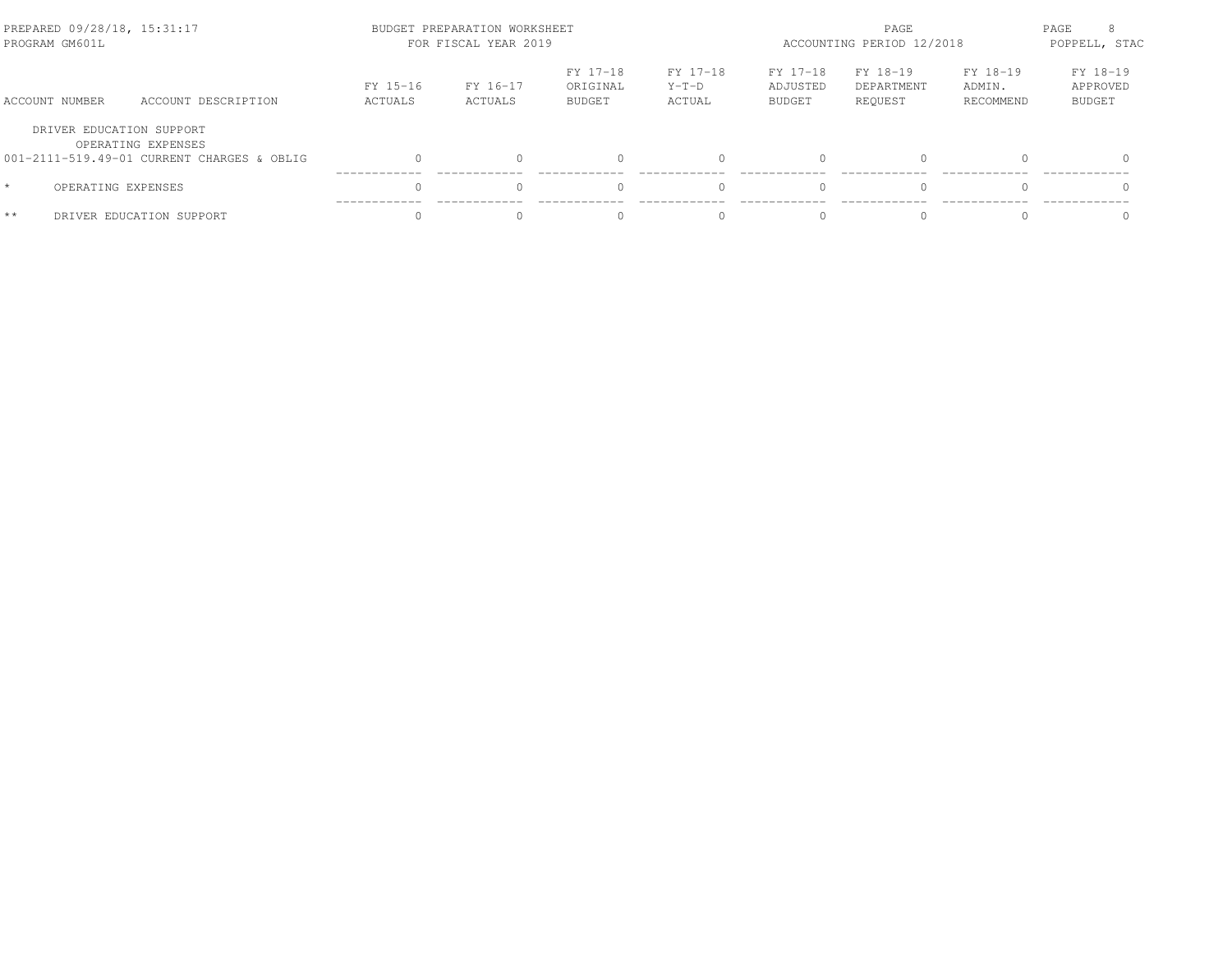| PREPARED 09/28/18, 15:31:17<br>PROGRAM GM601L |                                             |                     | BUDGET PREPARATION WORKSHEET<br>FOR FISCAL YEAR 2019 |                                       | ACCOUNTING PERIOD 12/2018     | PAGE<br>POPPELL, STAC          |                                   |                                 |                                       |
|-----------------------------------------------|---------------------------------------------|---------------------|------------------------------------------------------|---------------------------------------|-------------------------------|--------------------------------|-----------------------------------|---------------------------------|---------------------------------------|
| ACCOUNT NUMBER                                | ACCOUNT DESCRIPTION                         | FY 15-16<br>ACTUALS | FY 16-17<br>ACTUALS                                  | FY 17-18<br>ORIGINAL<br><b>BUDGET</b> | FY 17-18<br>$Y-T-D$<br>ACTUAL | FY 17-18<br>ADJUSTED<br>BUDGET | FY 18-19<br>DEPARTMENT<br>REQUEST | FY 18-19<br>ADMIN.<br>RECOMMEND | FY 18-19<br>APPROVED<br><b>BUDGET</b> |
| CLERK OF COURTS                               | OPERATING EXPENSES                          |                     |                                                      |                                       |                               |                                |                                   |                                 |                                       |
|                                               | 001-2320-604.49-01 CLK OF CRTS P-CARD CHRGS | $\bigcap$           | $\Omega$                                             | $\Omega$                              | 6,998                         | $\cap$                         | $\Omega$                          |                                 | $\Omega$                              |
| $\star$                                       | OPERATING EXPENSES                          | $\Omega$            |                                                      | $\Omega$                              | 6,998                         | $\Omega$                       |                                   |                                 |                                       |
| $**$<br>CLERK OF COURTS                       |                                             | $\cap$              |                                                      | $\Omega$                              | 6,998                         | $\bigcap$                      | $\Omega$                          |                                 |                                       |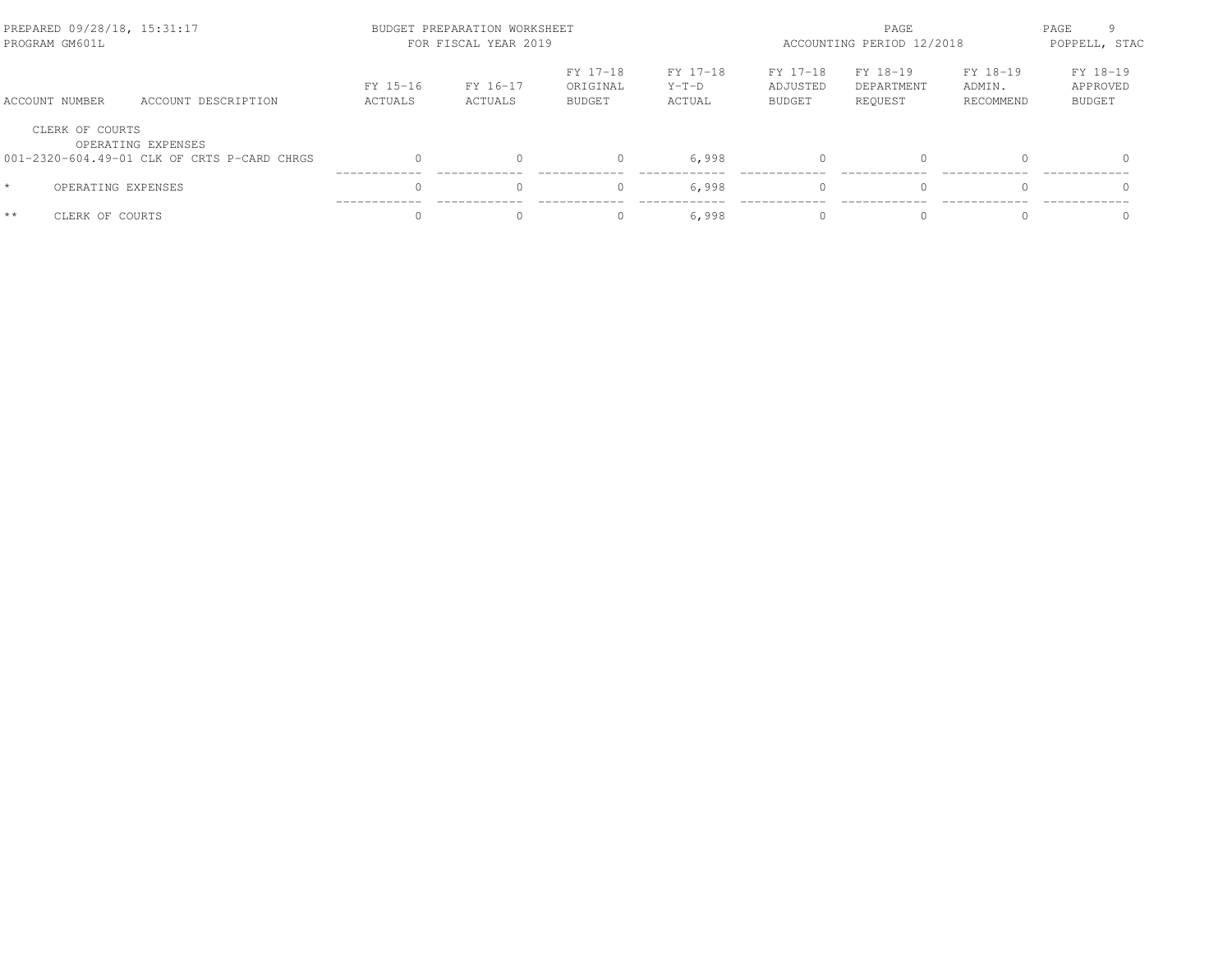| PREPARED 09/28/18, 15:31:17<br>PROGRAM GM601L   |                                                                    |                     | BUDGET PREPARATION WORKSHEET<br>FOR FISCAL YEAR 2019 |                                       |                               | ACCOUNTING PERIOD 12/2018             | 10<br>PAGE<br>POPPELL, STAC       |                                 |                                |
|-------------------------------------------------|--------------------------------------------------------------------|---------------------|------------------------------------------------------|---------------------------------------|-------------------------------|---------------------------------------|-----------------------------------|---------------------------------|--------------------------------|
| ACCOUNT NUMBER                                  | ACCOUNT DESCRIPTION                                                | FY 15-16<br>ACTUALS | FY 16-17<br>ACTUALS                                  | FY 17-18<br>ORIGINAL<br><b>BUDGET</b> | FY 17-18<br>$Y-T-D$<br>ACTUAL | FY 17-18<br>ADJUSTED<br><b>BUDGET</b> | FY 18-19<br>DEPARTMENT<br>REQUEST | FY 18-19<br>ADMIN.<br>RECOMMEND | FY 18-19<br>APPROVED<br>BUDGET |
| COURTS ADMINISTRATION                           |                                                                    |                     |                                                      |                                       |                               |                                       |                                   |                                 |                                |
|                                                 | OPERATING EXPENSES<br>001-2321-605.34-01 OTHER CONTRACTUAL SERVICE | 2,169               | 140                                                  | 5,000                                 | 140                           | 5,000                                 |                                   |                                 | 3,000                          |
|                                                 |                                                                    |                     |                                                      |                                       |                               |                                       |                                   | 3,000                           |                                |
|                                                 | 001-2321-605.40-01 TRAVEL & PER DIEM                               |                     |                                                      |                                       |                               |                                       |                                   |                                 |                                |
|                                                 | 001-2321-605.41-01 COMMUNICATIONS SERVICES                         |                     |                                                      |                                       |                               |                                       |                                   |                                 |                                |
| 001-2321-605.42-01 POSTAGE                      |                                                                    |                     |                                                      |                                       |                               |                                       |                                   |                                 |                                |
|                                                 | 001-2321-605.44-01 RENTALS & LEASES                                |                     |                                                      |                                       |                               |                                       |                                   |                                 |                                |
|                                                 | 001-2321-605.46-01 REPAIR & MAINT - OTHER                          |                     |                                                      | 500                                   |                               | 500                                   |                                   | 500                             | 500                            |
| 001-2321-605.51-01 OFFICE SUPPLIES              |                                                                    |                     |                                                      | 500                                   |                               | 500                                   |                                   | 500                             | 500                            |
|                                                 | 001-2321-605.52-01 OPERATING SUPPLIES                              |                     | 13,711                                               | 1,000                                 | 147                           | 1,000                                 |                                   | 18,000                          | 18,000                         |
|                                                 | $001-2321-605.52-10$ OPER SUPPLIES - INVENTORY                     |                     |                                                      | $\Omega$                              |                               |                                       |                                   |                                 |                                |
| $\star$<br>OPERATING EXPENSES<br>CAPITAL OUTLAY |                                                                    | 2,169               | 13,851                                               | 7,000                                 | 287                           | 7,000                                 | $\circ$                           | 22,000                          | 22,000                         |
|                                                 | 001-2321-605.64-01 EQUIPMENT-CASH PURCHASE                         |                     |                                                      | $\Omega$                              | $\Omega$                      | $\cap$                                | $\Omega$                          |                                 |                                |
| $\star$<br>CAPITAL OUTLAY                       |                                                                    |                     |                                                      | $\cap$                                |                               |                                       | $\Omega$                          |                                 |                                |
| $**$                                            | COURTS ADMINISTRATION                                              | 2,169               | 13,851                                               | 7,000                                 | 287                           | 7,000                                 | $\mathbf{0}$                      | 22,000                          | 22,000                         |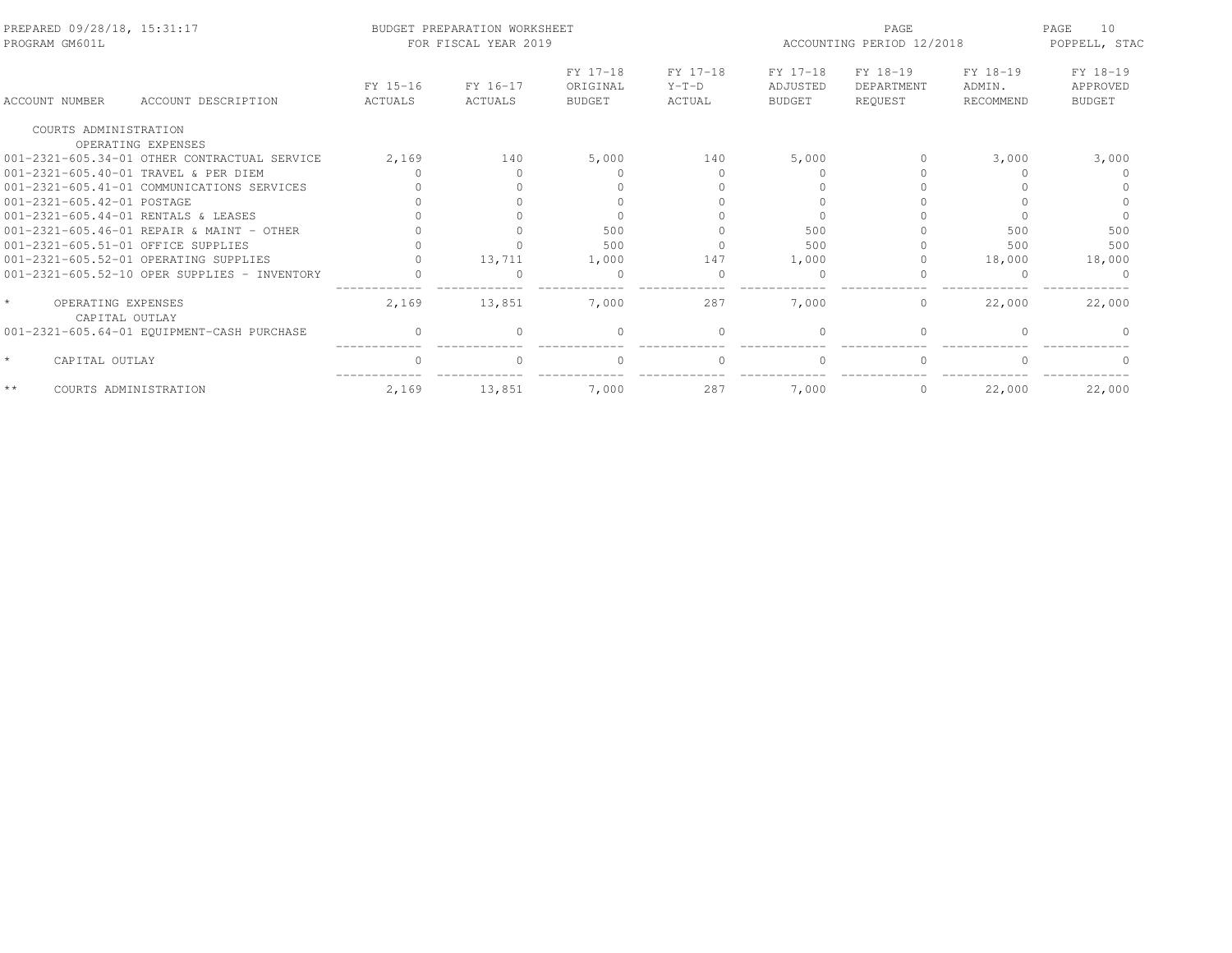| PREPARED 09/28/18, 15:31:17<br>PROGRAM GM601L       |                     | BUDGET PREPARATION WORKSHEET<br>FOR FISCAL YEAR 2019 |                                       |                               | ACCOUNTING PERIOD 12/2018             | 11<br>PAGE<br>POPPELL, STAC       |                                 |                                       |
|-----------------------------------------------------|---------------------|------------------------------------------------------|---------------------------------------|-------------------------------|---------------------------------------|-----------------------------------|---------------------------------|---------------------------------------|
| ACCOUNT NUMBER<br>ACCOUNT DESCRIPTION               | FY 15-16<br>ACTUALS | FY 16-17<br>ACTUALS                                  | FY 17-18<br>ORIGINAL<br><b>BUDGET</b> | FY 17-18<br>$Y-T-D$<br>ACTUAL | FY 17-18<br>ADJUSTED<br><b>BUDGET</b> | FY 18-19<br>DEPARTMENT<br>REQUEST | FY 18-19<br>ADMIN.<br>RECOMMEND | FY 18-19<br>APPROVED<br><b>BUDGET</b> |
| CIRCUIT COURT<br>OPERATING EXPENSES                 |                     |                                                      |                                       |                               |                                       |                                   |                                 |                                       |
| 001-2322-616.49-06 CLINICAL EVALUATIONS             |                     |                                                      | $\cap$                                |                               |                                       | $\Omega$                          |                                 |                                       |
| $\star$<br>OPERATING EXPENSES<br>OPERATING EXPENSES | $\cap$              |                                                      | $\cap$                                | $\Omega$                      | $\cap$                                | $\Omega$                          | $\cap$                          |                                       |
| 001-2322-621.49-05 COURT APPOINTED ATTORNEYS        |                     | $\Omega$                                             | 2,000                                 | $\Omega$                      | 2,000                                 | $\Omega$                          | $\cap$                          |                                       |
| $\star$<br>OPERATING EXPENSES<br>OPERATING EXPENSES | $\bigcap$           | $\Omega$                                             | 2,000                                 | $\Omega$                      | 2,000                                 | $\Omega$                          | $\Omega$                        | $\Omega$                              |
| 001-2322-629.49-01 OTHER CURRENT CHARGES            | $\Omega$            | 150                                                  | 500                                   | $\Omega$                      | 500                                   | $\Omega$                          | 150                             | 150                                   |
| $\star$<br>OPERATING EXPENSES<br>OPERATING EXPENSES | $\mathbf{0}$        | 150                                                  | 500                                   | $\circ$                       | 500                                   | $\circ$                           | 150                             | 150                                   |
| 001-2322-689.49-40 JUVENILE COURT                   |                     | $\cap$                                               | $\Omega$                              |                               | $\cap$                                | $\Omega$                          |                                 |                                       |
| $\star$<br>OPERATING EXPENSES                       |                     |                                                      | $\cap$                                |                               |                                       | $\Omega$                          |                                 |                                       |
| $**$<br>CIRCUIT COURT                               | $\Omega$            | 150                                                  | 2,500                                 | $\Omega$                      | 2,500                                 | $\Omega$                          | 150                             | 150                                   |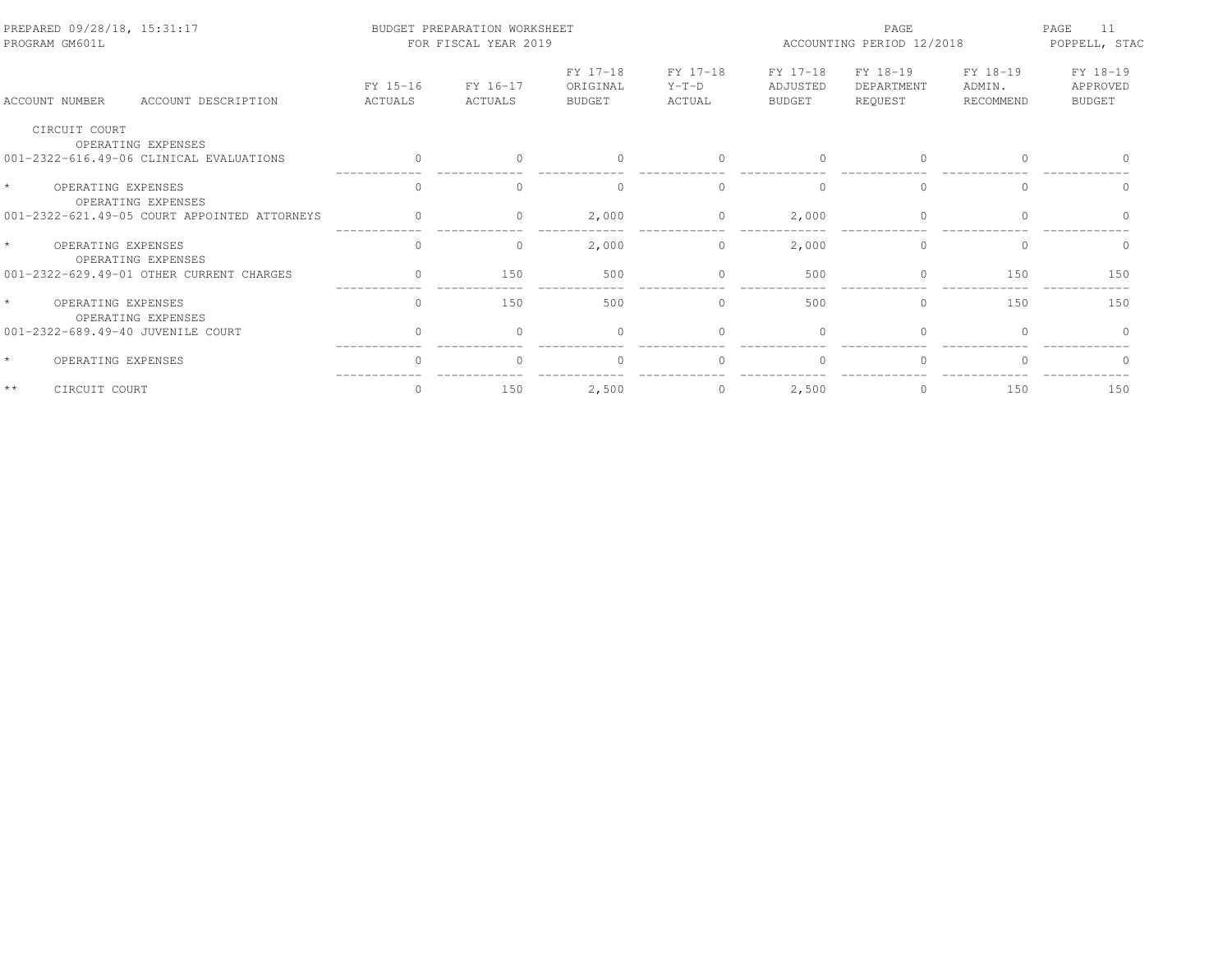| PREPARED 09/28/18, 15:31:17<br>PROGRAM GM601L |                                                |                     | BUDGET PREPARATION WORKSHEET<br>FOR FISCAL YEAR 2019 |                                       |                               | ACCOUNTING PERIOD 12/2018             | PAGE<br>12<br>POPPELL, STAC       |                                 |                                       |
|-----------------------------------------------|------------------------------------------------|---------------------|------------------------------------------------------|---------------------------------------|-------------------------------|---------------------------------------|-----------------------------------|---------------------------------|---------------------------------------|
| ACCOUNT NUMBER                                | ACCOUNT DESCRIPTION                            | FY 15-16<br>ACTUALS | FY 16-17<br>ACTUALS                                  | FY 17-18<br>ORIGINAL<br><b>BUDGET</b> | FY 17-18<br>$Y-T-D$<br>ACTUAL | FY 17-18<br>ADJUSTED<br><b>BUDGET</b> | FY 18-19<br>DEPARTMENT<br>REQUEST | FY 18-19<br>ADMIN.<br>RECOMMEND | FY 18-19<br>APPROVED<br><b>BUDGET</b> |
| STATE ATTORNEY                                |                                                |                     |                                                      |                                       |                               |                                       |                                   |                                 |                                       |
|                                               | OPERATING EXPENSES                             |                     |                                                      |                                       |                               |                                       |                                   |                                 |                                       |
|                                               | 001-2326-602.41-01 COMMUNICATIONS SERVICES     | 7,085               | 6,057                                                | 8,000                                 | 4,935                         | 8,000                                 |                                   | 8,000                           | 8,000                                 |
|                                               | 001-2326-602.41-02 COURIER/MESSENGER SERVICE   |                     |                                                      |                                       |                               |                                       |                                   |                                 |                                       |
|                                               | 001-2326-602.44-01 RENTALS & LEASES            |                     |                                                      |                                       |                               |                                       |                                   |                                 |                                       |
|                                               | 001-2326-602.49-01 CURRENT CHARGES & OBLIG     |                     |                                                      |                                       |                               |                                       |                                   |                                 |                                       |
|                                               | 001-2326-602.52-01 OPERATING SUPPLIES          |                     |                                                      | 500                                   |                               | 500                                   |                                   | 500                             | 500                                   |
|                                               | $001-2326-602.52-10$ OPER SUPPLIES - INVENTORY |                     |                                                      |                                       |                               |                                       |                                   |                                 |                                       |
| OPERATING EXPENSES<br>CAPITAL OUTLAY          |                                                | 7,110               | 6,057                                                | 8,500                                 | 4,935                         | 8,500                                 | $\mathbf{0}$                      | 8,500                           | 8,500                                 |
|                                               | 001-2326-602.64-01 EQUIPMENT-CASH PURCHASE     | $\bigcap$           | $\Omega$                                             | $\Omega$                              | $\Omega$                      | $\bigcap$                             | $\Omega$                          |                                 |                                       |
| CAPITAL OUTLAY                                |                                                | $\bigcap$           | $\Omega$                                             | $\Omega$                              | $\Omega$                      | $\bigcap$                             | $\Omega$                          | $\Omega$                        |                                       |
| $**$<br>STATE ATTORNEY                        |                                                | 7,110               | 6,057                                                | 8,500                                 | 4,935                         | 8,500                                 | $\mathbf{0}$                      | 8,500                           | 8,500                                 |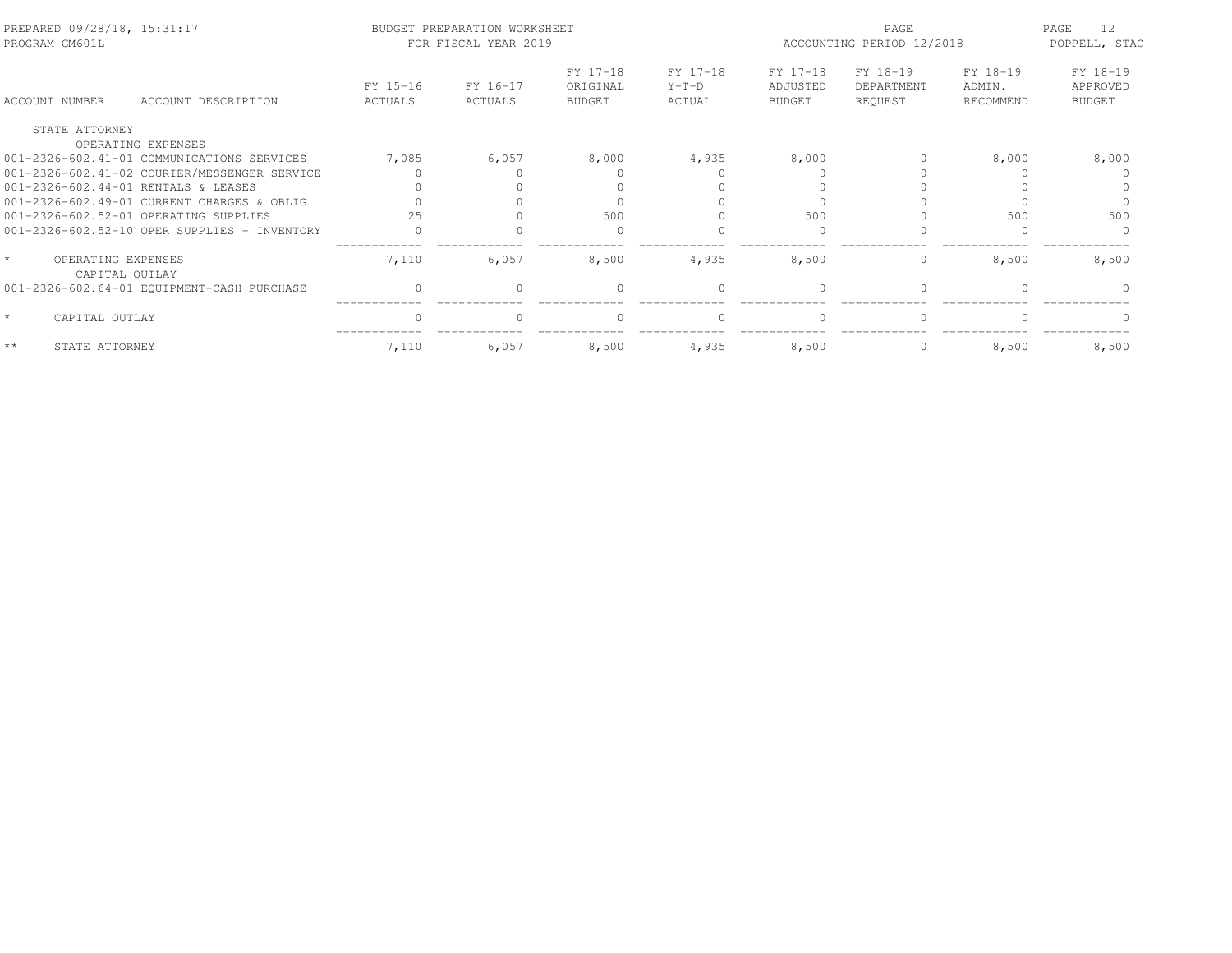| PREPARED 09/28/18, 15:31:17<br>PROGRAM GM601L |                                              |                     | BUDGET PREPARATION WORKSHEET<br>FOR FISCAL YEAR 2019 |                                       |                               | ACCOUNTING PERIOD 12/2018             | PAGE<br>13<br>POPPELL, STAC       |                                 |                                       |
|-----------------------------------------------|----------------------------------------------|---------------------|------------------------------------------------------|---------------------------------------|-------------------------------|---------------------------------------|-----------------------------------|---------------------------------|---------------------------------------|
| ACCOUNT NUMBER                                | ACCOUNT DESCRIPTION                          | FY 15-16<br>ACTUALS | FY 16-17<br>ACTUALS                                  | FY 17-18<br>ORIGINAL<br><b>BUDGET</b> | FY 17-18<br>$Y-T-D$<br>ACTUAL | FY 17-18<br>ADJUSTED<br><b>BUDGET</b> | FY 18-19<br>DEPARTMENT<br>REQUEST | FY 18-19<br>ADMIN.<br>RECOMMEND | FY 18-19<br>APPROVED<br><b>BUDGET</b> |
| PUBLIC DEFENDER                               | OPERATING EXPENSES                           |                     |                                                      |                                       |                               |                                       |                                   |                                 |                                       |
|                                               | 001-2327-603.41-01 COMMUNICATIONS SERVICES   | $\Omega$            | $\Omega$                                             | 6,520                                 | $\Omega$                      | 6,520                                 | $\Omega$                          | 6,520                           | 6,520                                 |
|                                               | 001-2327-603.41-02 COURIER/MESSENGER SERVICE |                     |                                                      | 200                                   |                               | 200                                   |                                   | 200                             | 200                                   |
|                                               | 001-2327-603.49-01 OTHER CURRENT CHARGES     |                     |                                                      | $\Omega$                              |                               |                                       |                                   |                                 |                                       |
|                                               | 001-2327-603.52-01 OPERATING SUPPLIES        | 766                 | 409                                                  | 2,000                                 | 744                           | 2,000                                 |                                   | 2,000                           | 2,000                                 |
|                                               | 001-2327-603.52-10 OP SUPPLIES-INVENTORY     |                     |                                                      | $\Omega$                              |                               |                                       |                                   |                                 |                                       |
| $\star$<br>OPERATING EXPENSES                 | CAPITAL OUTLAY                               | 766                 | 409                                                  | 8,720                                 | 744                           | 8,720                                 | $\circ$                           | 8,720                           | 8,720                                 |
|                                               | 001-2327-603.64-01 EQUIPMENT-CASH PURCHASE   | $\Omega$            |                                                      | $\Omega$                              | $\Omega$                      | $\Omega$                              | $\Omega$                          |                                 |                                       |
| $\star$<br>CAPITAL OUTLAY                     |                                              | $\Omega$            |                                                      | $\Omega$                              | $\Omega$                      | $\bigcap$                             | $\Omega$                          |                                 |                                       |
| $\star\star$<br>PUBLIC DEFENDER               |                                              | 766                 | 409                                                  | 8,720                                 | 744                           | 8,720                                 | $\circ$                           | 8,720                           | 8,720                                 |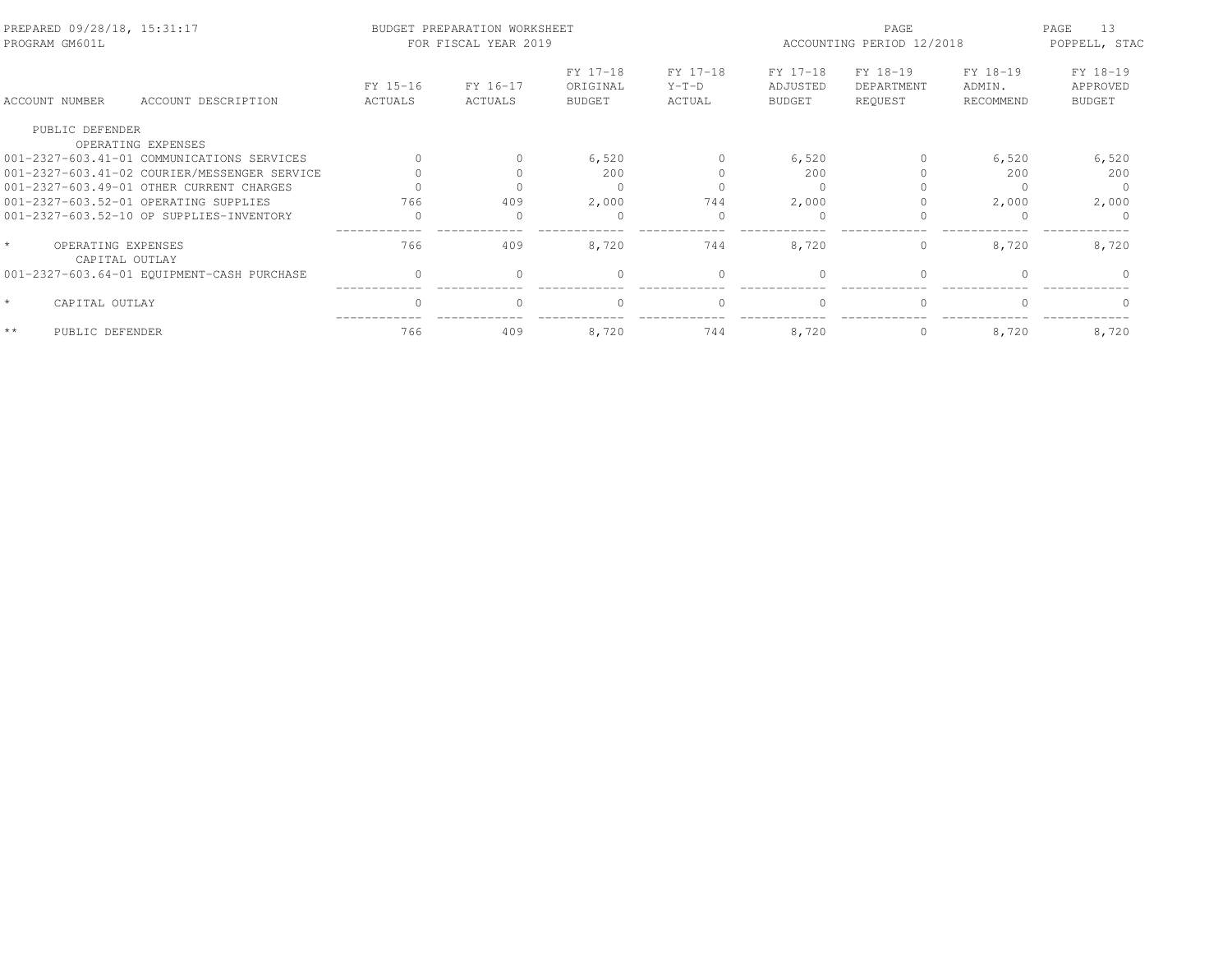| PREPARED 09/28/18, 15:31:17<br>PROGRAM GM601L |                                           |                     | BUDGET PREPARATION WORKSHEET<br>FOR FISCAL YEAR 2019 |                                       | ACCOUNTING PERIOD 12/2018     | 14<br>PAGE<br>POPPELL, STAC           |                                   |                                 |                                       |
|-----------------------------------------------|-------------------------------------------|---------------------|------------------------------------------------------|---------------------------------------|-------------------------------|---------------------------------------|-----------------------------------|---------------------------------|---------------------------------------|
| ACCOUNT NUMBER                                | ACCOUNT DESCRIPTION                       | FY 15-16<br>ACTUALS | FY 16-17<br>ACTUALS                                  | FY 17-18<br>ORIGINAL<br><b>BUDGET</b> | FY 17-18<br>$Y-T-D$<br>ACTUAL | FY 17-18<br>ADJUSTED<br><b>BUDGET</b> | FY 18-19<br>DEPARTMENT<br>REOUEST | FY 18-19<br>ADMIN.<br>RECOMMEND | FY 18-19<br>APPROVED<br><b>BUDGET</b> |
| GUARDIAN AD LITEM                             |                                           |                     |                                                      |                                       |                               |                                       |                                   |                                 |                                       |
|                                               | OPERATING EXPENSES                        |                     |                                                      |                                       |                               |                                       |                                   |                                 |                                       |
|                                               | 001-2328-685.41-01 COMMUNICATION SERVICES | 1,561               | 1,958                                                | 2,600                                 | 1,435                         | 2,600                                 | $\circ$                           | 2,000                           | 2,000                                 |
| 001-2328-685.42-01 POSTAGE                    |                                           | 85                  | 45                                                   | 150                                   | 20                            | 150                                   | $\Omega$                          | 50                              | 50                                    |
|                                               | 001-2328-685.44-01 RENTALS & LEASES       | 2,980               | 2,513                                                | 3,000                                 | 1,731                         | 3,000                                 | $\Omega$                          | 3,000                           | 3,000                                 |
|                                               | 001-2328-685.52-01 OPERATING SUPPLIES     | 2,429               | 483                                                  | 500                                   | 280                           | 500                                   | 0                                 | 500                             | 500                                   |
| $\star$                                       | OPERATING EXPENSES                        | 7,055               | 4,999                                                | 6,250                                 | 3,466                         | 6,250                                 | $\mathbf{0}$                      | 5,550                           | 5,550                                 |
| $**$<br>GUARDIAN AD LITEM                     |                                           | 7,055               | 4,999                                                | 6,250                                 | 3,466                         | 6,250                                 | $\mathbf{0}$                      | 5,550                           | 5,550                                 |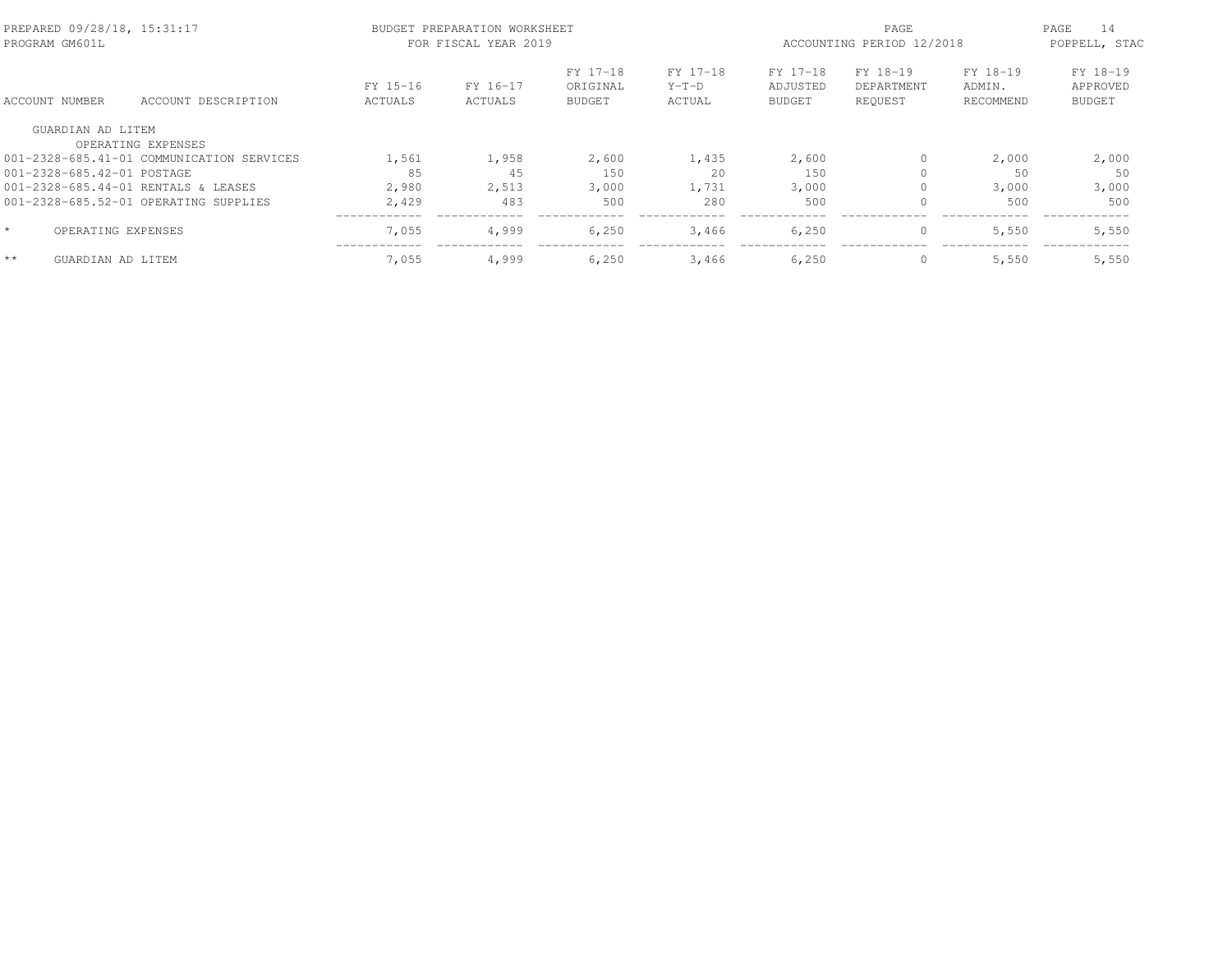| PREPARED 09/28/18, 15:31:17<br>PROGRAM GM601L      |                     | BUDGET PREPARATION WORKSHEET<br>FOR FISCAL YEAR 2019 |                                       |                               | ACCOUNTING PERIOD 12/2018             | PAGE<br>15<br>POPPELL, STAC       |                                 |                                       |
|----------------------------------------------------|---------------------|------------------------------------------------------|---------------------------------------|-------------------------------|---------------------------------------|-----------------------------------|---------------------------------|---------------------------------------|
| ACCOUNT DESCRIPTION<br><b>ACCOUNT NUMBER</b>       | FY 15-16<br>ACTUALS | FY 16-17<br>ACTUALS                                  | FY 17-18<br>ORIGINAL<br><b>BUDGET</b> | FY 17-18<br>$Y-T-D$<br>ACTUAL | FY 17-18<br>ADJUSTED<br><b>BUDGET</b> | FY 18-19<br>DEPARTMENT<br>REOUEST | FY 18-19<br>ADMIN.<br>RECOMMEND | FY 18-19<br>APPROVED<br><b>BUDGET</b> |
| DRUG COURT GRANT PROGRAM<br>NON-OPERATING          |                     |                                                      |                                       |                               |                                       |                                   |                                 |                                       |
| 001-2333-581.91-07 BUD TRF-CLERK/DRUG COURT        | $\circ$             | $\circ$                                              | 20,000                                | $\circ$                       | 20,000                                | $\mathbf 0$                       | $\Omega$                        |                                       |
| $\star$<br>NON-OPERATING<br>PERSONAL SERVICES      | $\Omega$            | $\Omega$                                             | 20,000                                | $\Omega$                      | 20,000                                | $\Omega$                          | $\cap$                          | $\cap$                                |
| $001-2333-622.12-11$ REGULAR SALARIES & WAGES      | 42.076              | 26,190                                               | 57,530                                | 34,425                        | 43,930                                | $\Omega$                          | 58,948                          | 58,948                                |
| 001-2333-622.12-12 SALARIES & WAGES-OVERTIME       | $\circ$             | $\Omega$                                             | $\cap$                                | $\overline{0}$                | $\Omega$                              |                                   | $\Omega$                        |                                       |
| 001-2333-622.15-11 EXPERIENCE PAY                  | $\Omega$            | $\bigcap$                                            |                                       | 400                           | 400                                   |                                   | $\Omega$                        |                                       |
| 001-2333-622.21-13 FICA TAXES MATCHING             | 2,848               | 2,007                                                |                                       | 2,663                         | 3,000                                 |                                   |                                 |                                       |
| 001-2333-622.22-13 RETIREMENT CONTRIBUTIONS        | 3,075               | 2,007                                                | $\Omega$                              | 2,788                         | 3,200                                 |                                   |                                 |                                       |
| 001-2333-622.23-13 LIFE & HEALTH INSURANCE         | 7,555               | 5,208                                                |                                       | 6,150                         | 7,000                                 |                                   |                                 |                                       |
| $\star$<br>PERSONAL SERVICES<br>OPERATING EXPENSES | 55,554              | 35,412                                               | 57,530                                | 46,426                        | 57,530                                | $\circ$                           | 58,948                          | 58,948                                |
| 001-2333-622.31-02 CONSULTANTS                     | $\overline{0}$      | $\circ$                                              | $\Omega$                              | $\Omega$                      | $\Omega$                              | $\Omega$                          | $\Omega$                        | $\Omega$                              |
| 001-2333-622.31-03 LABORATORY TESTING              | 23,828              | 17,314                                               | 37,200                                | 31,278                        | 37,200                                | $\Omega$                          | 37,000                          | 37,000                                |
| 001-2333-622.31-04 SUBSTANCE ABUSE TREATMENT       | 65,804              | 63,016                                               | 33,600                                | 33,159                        | 33,600                                | 0                                 | 51,112                          | 51,112                                |
| 001-2333-622.40-01 TRAVEL & PER DIEM               | 1,003               | 469                                                  | 1,750                                 | $\Omega$                      | 1,750                                 |                                   | 1,750                           | 1,750                                 |
| 001-2333-622.41-01 COMMUNICATIONS SERVICES         | 227                 | $\Omega$                                             | $\Omega$                              | $\bigcap$                     | $\Omega$                              |                                   | $\Omega$                        | $\Omega$                              |
| 001-2333-622.42-01 POSTAGE                         |                     |                                                      | 400                                   | $\bigcap$                     | 400                                   |                                   | 400                             | 400                                   |
| 001-2333-622.49-01 OTHER CURRENT CHARGES           |                     | $\Omega$                                             | $\Omega$                              | $\cap$                        | $\Omega$                              |                                   | $\Omega$                        | $\Omega$                              |
| 001-2333-622.51-01 OFFICE SUPPLIES                 | $\Omega$            | 28                                                   | 1,500                                 | 58                            | 1,500                                 | $\Omega$                          | 1,500                           | 1,500                                 |
| 001-2333-622.52-10 OPER SUPPLIES-INVENTORY         | 28                  | $\cap$                                               |                                       | $\cap$                        |                                       |                                   | $\cap$                          |                                       |
| $\star$<br>OPERATING EXPENSES                      | 90,897              | 80,833                                               | 74,450                                | 64,495                        | 74,450                                |                                   | 91,762                          | 91,762                                |
| $\star\,\star$<br>DRUG COURT GRANT PROGRAM         | 146,451             | 116,245                                              | 151,980                               | 110,921                       | 151,980                               | $\circ$                           | 150,710                         | 150,710                               |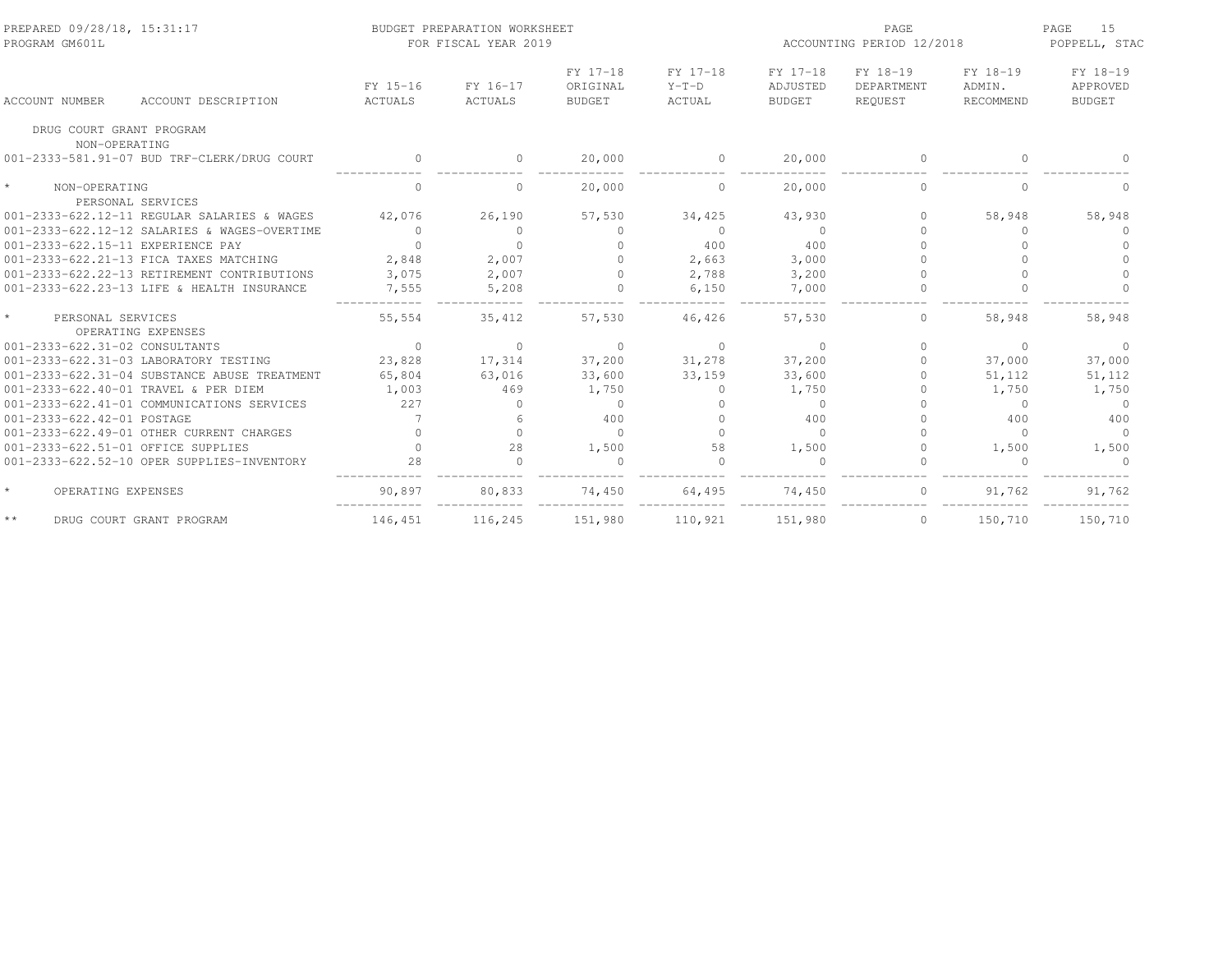| PREPARED 09/28/18, 15:31:17<br>PROGRAM GM601L |                                                                                         |                     | BUDGET PREPARATION WORKSHEET<br>FOR FISCAL YEAR 2019 |                                       | ACCOUNTING PERIOD 12/2018     | PAGE<br>16<br>POPPELL, STAC           |                                   |                                 |                                       |
|-----------------------------------------------|-----------------------------------------------------------------------------------------|---------------------|------------------------------------------------------|---------------------------------------|-------------------------------|---------------------------------------|-----------------------------------|---------------------------------|---------------------------------------|
| ACCOUNT NUMBER                                | ACCOUNT DESCRIPTION                                                                     | FY 15-16<br>ACTUALS | FY 16-17<br>ACTUALS                                  | FY 17-18<br>ORIGINAL<br><b>BUDGET</b> | FY 17-18<br>$Y-T-D$<br>ACTUAL | FY 17-18<br>ADJUSTED<br><b>BUDGET</b> | FY 18-19<br>DEPARTMENT<br>REOUEST | FY 18-19<br>ADMIN.<br>RECOMMEND | FY 18-19<br>APPROVED<br><b>BUDGET</b> |
|                                               | COURT TECHNOLOGY SUPPORT<br>OPERATING EXPENSES<br>001-2336-605.52-01 OPERATING SUPPLIES | 547                 |                                                      | 150                                   | 413                           | 150                                   | $\Omega$                          | 150                             | 150                                   |
| $\star$                                       | OPERATING EXPENSES                                                                      | 547                 |                                                      | 150                                   | 413                           | 150                                   | $\Omega$                          | 150                             | 150                                   |
| $**$                                          | COURT TECHNOLOGY SUPPORT                                                                | 547                 |                                                      | 150                                   | 413                           | 150                                   | $\Omega$                          | 150                             | 150                                   |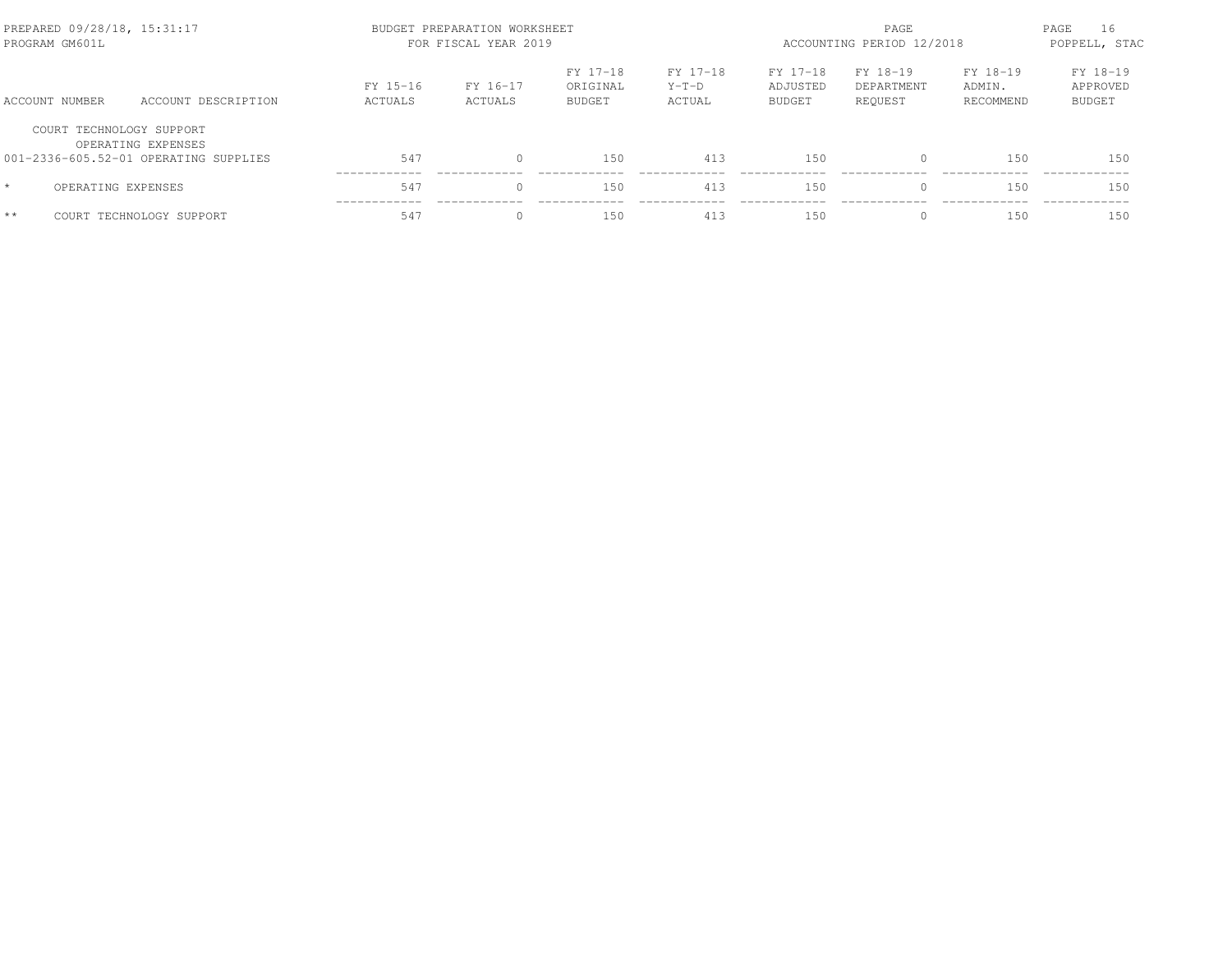| PREPARED 09/28/18, 15:31:17<br>PROGRAM GM601L |                                                              | BUDGET PREPARATION WORKSHEET<br>FOR FISCAL YEAR 2019 | ACCOUNTING PERIOD 12/2018 | PAGE<br>POPPELL, STAC                 |                               |                                       |                                   |                                 |                                       |
|-----------------------------------------------|--------------------------------------------------------------|------------------------------------------------------|---------------------------|---------------------------------------|-------------------------------|---------------------------------------|-----------------------------------|---------------------------------|---------------------------------------|
| ACCOUNT NUMBER                                | ACCOUNT DESCRIPTION                                          | FY 15-16<br>ACTUALS                                  | FY 16-17<br>ACTUALS       | FY 17-18<br>ORIGINAL<br><b>BUDGET</b> | FY 17-18<br>$Y-T-D$<br>ACTUAL | FY 17-18<br>ADJUSTED<br><b>BUDGET</b> | FY 18-19<br>DEPARTMENT<br>REOUEST | FY 18-19<br>ADMIN.<br>RECOMMEND | FY 18-19<br>APPROVED<br><b>BUDGET</b> |
| SUPERVISOR OF ELECTIONS                       | CAPITAL OUTLAY<br>001-2440-519.64-01 EQUIPMENT-CASH PURCHASE | 378,403                                              |                           |                                       |                               |                                       | $\Omega$                          |                                 | $\cap$                                |
| $\star$<br>CAPITAL OUTLAY                     |                                                              | 378,403                                              |                           |                                       |                               |                                       | $\Omega$                          |                                 | $\Omega$                              |
| $**$                                          | SUPERVISOR OF ELECTIONS                                      | 378,403                                              |                           |                                       | $\Omega$                      |                                       | $\Omega$                          |                                 |                                       |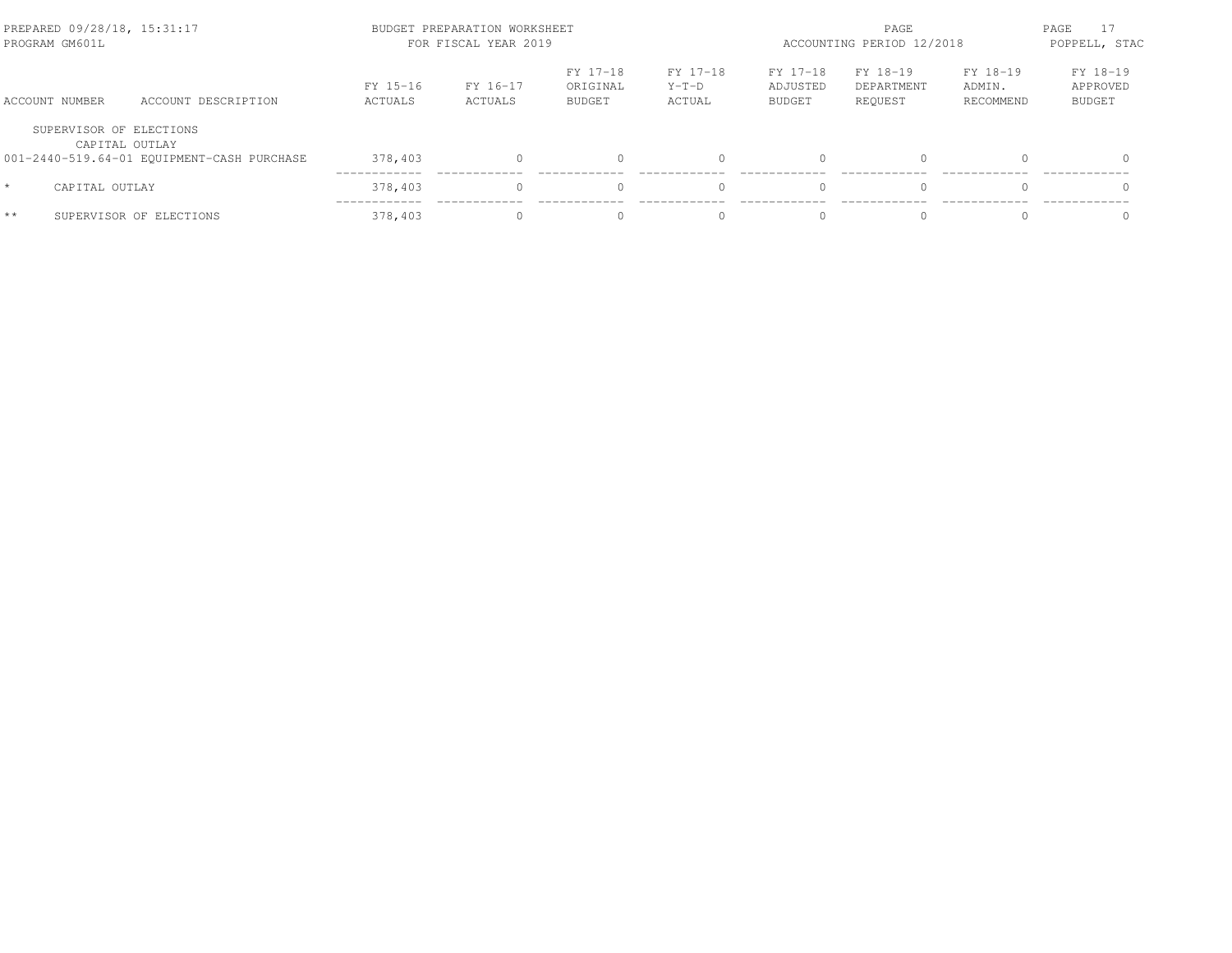| PREPARED 09/28/18, 15:31:17<br>PROGRAM GM601L |                                                                               |                   | BUDGET PREPARATION WORKSHEET<br>FOR FISCAL YEAR 2019 |                         | ACCOUNTING PERIOD 12/2018 | PAGE<br>18<br>POPPELL, STAC |                    |                   |                  |
|-----------------------------------------------|-------------------------------------------------------------------------------|-------------------|------------------------------------------------------|-------------------------|---------------------------|-----------------------------|--------------------|-------------------|------------------|
|                                               |                                                                               |                   |                                                      | FY 17-18                | FY 17-18                  | FY 17-18                    | FY 18-19           | FY 18-19          | FY 18-19         |
|                                               |                                                                               | FY 15-16          | FY 16-17                                             | ORIGINAL                | $Y-T-D$                   | ADJUSTED                    | DEPARTMENT         | ADMIN.            | APPROVED         |
| ACCOUNT NUMBER                                | ACCOUNT DESCRIPTION                                                           | <b>ACTUALS</b>    | ACTUALS                                              | <b>BUDGET</b>           | <b>ACTUAL</b>             | <b>BUDGET</b>               | REQUEST            | RECOMMEND         | <b>BUDGET</b>    |
| INFO TECHNOLOGY/GEN SVCS                      | PERSONAL SERVICES                                                             |                   |                                                      |                         |                           |                             |                    |                   |                  |
|                                               | 001-2551-519.12-11 REGULAR SALARIES & WAGES                                   | 841, 313          | 785,460                                              | 843,261                 | 742,978                   | 843,261                     | 84, 326, 100       | 804,461           | 804,461          |
|                                               | 001-2551-519.12-12 SALARY/WAGES - OVERTIME                                    | 37                | 3,047                                                | $\circ$                 | $\circ$                   | $\bigcirc$                  | $\Omega$           | $\Omega$          | $\Omega$         |
|                                               | 001-2551-519.12-13 SAL & WAGES-ART V SUPPORT                                  | $\bigcirc$        | $\Omega$                                             | 10,000                  | $\circ$                   | 10,000                      | 1,000,000          | $\circ$           | $\Omega$         |
|                                               | 001-2551-519.13-11 SALARIES & WAGES - OPS                                     | 3,909             | 6,414                                                | 10,000                  | 8,522                     | 10,000                      | 1,000,000          | 10,000            | 10,000           |
| 001-2551-519.15-11 EXPERIENCE PAY             |                                                                               | 600               | $\Omega$                                             | 1,300                   | 400                       | 1,300                       | 700,000            | 1,300             | 1,300            |
|                                               | 001-2551-519.21-13 FICA TAXES MATCHING                                        | 62,643            | 58,925                                               | 66,040                  | 55,749                    | 66,040                      | 6,604,000          | 62,406            | 62,406           |
|                                               | 001-2551-519.22-13 RETIREMENT CONTRIBUTIONS                                   | 69,555            | 73,363                                               | 80,878                  | 71,713                    | 80,878                      | 8,087,800          | 80,680            | 80,680           |
|                                               | 001-2551-519.23-13 LIFE & HEALTH INSURANCE                                    | 146,660           | 113,381                                              | 153,612                 | 131,034                   | 153,612                     | 15,361,200         | 143,371           | 143,371          |
| PERSONAL SERVICES                             |                                                                               | 1, 124, 717       | 1,040,590                                            | 1,165,091               | 1,010,396                 | 1,165,091                   | 117,079,100        | 1,102,218         | 1,102,218        |
|                                               | OPERATING EXPENSES                                                            |                   |                                                      |                         |                           |                             |                    |                   |                  |
|                                               | 001-2551-519.31-03 COMPUTER CONSULTANT                                        | $\Omega$          | $\Omega$                                             | $\Omega$                | $\Omega$                  | $\Omega$                    | $\Omega$           | $\Omega$          | $\Omega$         |
|                                               | 001-2551-519.34-01 OTHER CONTRACTUAL SERVICE                                  | 7,611             | 24,649                                               | 60,000                  | 35,053                    | 60,000                      | 8,000,000          | 60,000            | 60,000           |
|                                               | 001-2551-519.40-01 TRAVEL & PER DIEM                                          | 2,724             | 120                                                  | 6,500                   | 3,591                     | 6,500                       | 500,000            | 5,000             | 5,000            |
|                                               | 001-2551-519.41-01 COMMUNICATION SERVICES                                     | 5.191             | 2,558                                                | 84,000                  | 45,988                    | 84,000                      | 6,200,000          | 62,000            | 62,000           |
|                                               | 001-2551-519.41-10 COMM SERVICES - ARTICLE V                                  | $\overline{0}$    | $\Omega$                                             | $\bigcirc$              | $\Omega$                  | $\bigcirc$                  | $\Omega$           | $\bigcirc$        | $\bigcirc$       |
| 001-2551-519.42-01 POSTAGE                    |                                                                               | 18                | 189                                                  | 500                     | 342                       | 500                         | 50,000             | 500               | 500              |
|                                               | 001-2551-519.44-01 RENTALS AND LEASES                                         | 88                | $\Omega$                                             | 90                      | $\circ$                   | 90                          | 9,000              | 90                | 90               |
|                                               | 001-2551-519.46-01 REPAIR & MAINT - OTHER                                     | 366,613           | 314,891<br>36                                        | 397,550                 | 358,605                   | 397,550                     | 38,950,000         | 389,500           | 389,500          |
|                                               | 001-2551-519.46-04 R & M - FLEET MAINTENANCE                                  | 1,241<br>$\Omega$ | $\Omega$                                             | 2,000<br>$\overline{0}$ | 1,670<br>$\Omega$         | 2,000<br>$\bigcirc$         | 300,000<br>$\circ$ | 3,000<br>$\Omega$ | 3,000<br>$\circ$ |
|                                               | 001-2551-519.46-10 R & M - ARTICLE V<br>001-2551-519.47-01 PRINTING & BINDING | $\Omega$          | $\Omega$                                             | 1,200                   | $\Omega$                  | 1,200                       | $\Omega$           | $\Omega$          | $\Omega$         |
|                                               | 001-2551-519.47-02 REPRODUCTION SERVICES                                      | $\Omega$          | $\Omega$                                             | $\circ$                 | $\circ$                   | $\Omega$                    | $\overline{0}$     | $\Omega$          | $\Omega$         |
|                                               | 001-2551-519.49-01 CURRENT CHARGES & OBLIG                                    | $\Omega$          | 90                                                   | $\Omega$                | $\Omega$                  | $\cap$                      | $\Omega$           | $\Omega$          | $\Omega$         |
| 001-2551-519.51-01 OFFICE SUPPLIES            |                                                                               | 1,701             | 1,197                                                | 800                     | 207                       | 800                         | 80,000             | 800               | 800              |
|                                               | 001-2551-519.52-01 OPERATING SUPPLIES                                         | 39,404            | 32,532                                               | 35,000                  | 27,902                    | 35,000                      | 3,500,000          | 35,000            | 35,000           |
|                                               | 001-2551-519.52-02 GAS, OIL & LUBRICANTS                                      | 258               | 451                                                  | 2,000                   | 757                       | 2,000                       | 200,000            | 1,000             | 1,000            |
|                                               | 001-2551-519.52-10 OPER SUPPLIES - INVENTORY                                  | 2,676             | 3,990                                                | 32,000                  | 28,406                    | 32,000                      | 3,600,000          | 36,000            | 36,000           |
|                                               | 001-2551-519.54-01 BOOKS/PUBLICATIONS/SUBSCR                                  | $\overline{0}$    | 294                                                  | 400                     | $\circ$                   | 400                         | 40,000             | 200               | 200              |
|                                               | 001-2551-519.54-02 DUES & MEMBERSHIPS                                         | 1,023             | $\overline{0}$                                       | 1,200                   | $\circ$                   | 1,200                       | 1,200,000          | 1,200             | 1,200            |
| 001-2551-519.54-03 TRAINING                   |                                                                               | 655               | 5,192                                                | 5,000                   | 1,792                     | 5,000                       | 500,000            | 5,000             | 5,000            |
|                                               |                                                                               |                   |                                                      |                         |                           |                             |                    |                   |                  |
| OPERATING EXPENSES<br>CAPITAL OUTLAY          |                                                                               | 429,203           | 386,189                                              | 628,240                 | 504,313                   | 628,240                     | 63,129,000         | 599,290           | 599,290          |
|                                               | 001-2551-519.64-01 EQUIPMENT-CASH PURCHASE                                    | 54,571            | $\Omega$                                             | 65,000                  | 50,286                    | 65,000                      | 4,500,000          | 45,000            | 45,000           |
|                                               | 001-2551-519.64-02 EQUIPMENT-LEASE PURCHASE                                   | $\Omega$          | 245,828                                              | $\Omega$                | $\circ$                   | $\bigcirc$                  | $\Omega$           | $\Omega$          | $\Omega$         |
|                                               | 001-2551-519.64-04 COMPUTER HARDWARE                                          | 114,005           | 230,995                                              | 100,400                 | 88,143                    | 100,400                     | 8,000,000          | 80,000            | 80,000           |
| 001-2551-519.68-01 SOFTWARE                   |                                                                               | $\circ$           | $\circ$                                              | 55,000                  | $\circ$                   | $\overline{0}$              | $\circ$            | $\overline{0}$    | $\Omega$         |
| CAPITAL OUTLAY<br>DEBT SERVICE                |                                                                               | 168,576           | 476,823                                              | 220,400                 | 138,429                   | 165,400                     | 12,500,000         | 125,000           | 125,000          |
|                                               | 001-2551-519.71-05 PRINCIPAL-LEASE PURCHASE                                   | $\mathbf{0}$      | 6,592                                                | $\circ$                 | 41,617                    | 37,386                      | 4,539,200          | 45,392            | 45,392           |
|                                               | 001-2551-519.72-05 INTEREST-LEASE PURCHASE                                    | $\circ$           | 3,546                                                | $\circ$                 | 19,715                    | 17,614                      | 1,543,400          | 15,434            | 15,434           |
| DEBT SERVICE                                  |                                                                               | $\bigcap$         | 10,138                                               | $\Omega$                | 61,332                    | 55,000                      | 6,082,600          | 60,826            | 60,826           |
|                                               |                                                                               |                   |                                                      |                         |                           |                             |                    |                   |                  |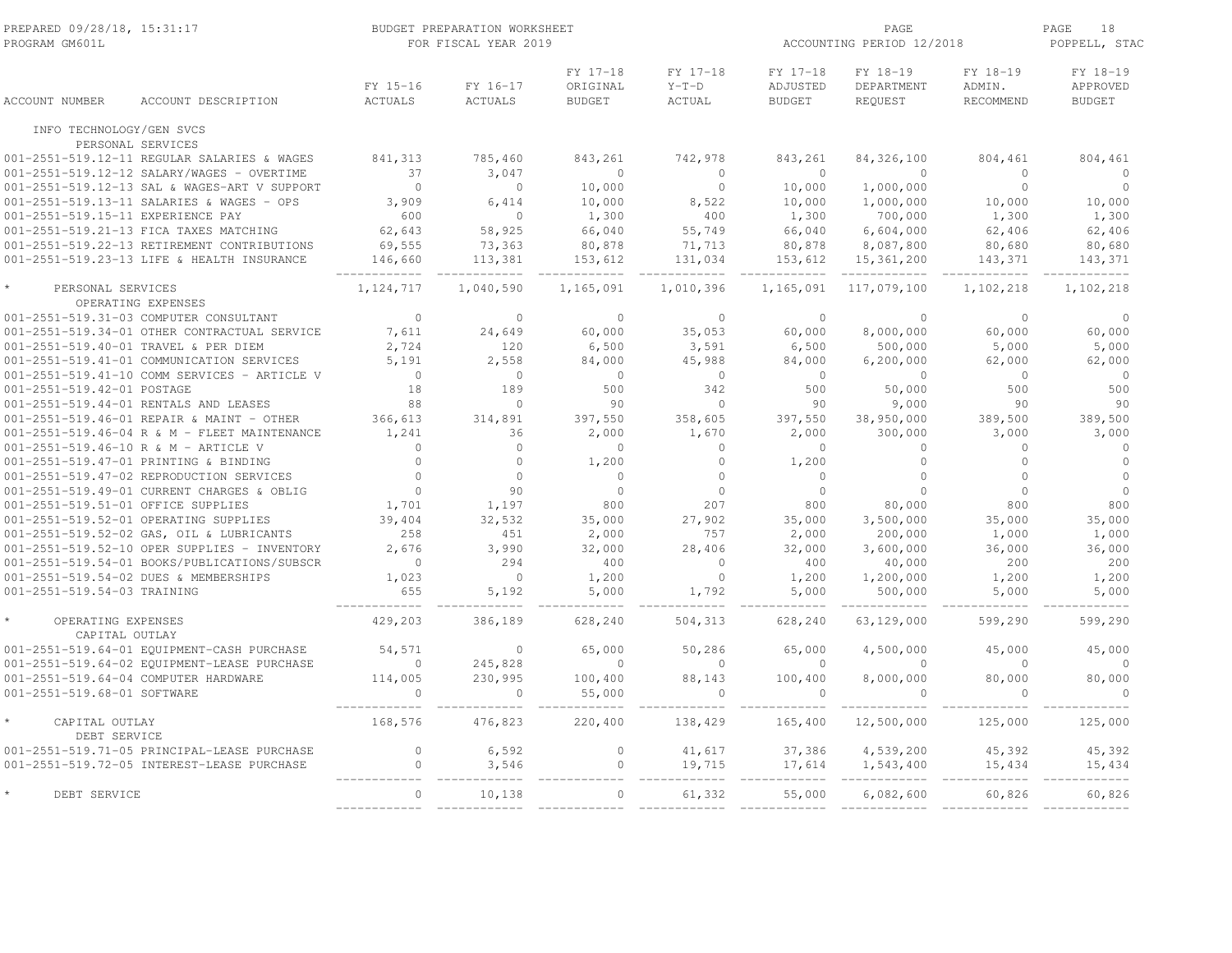| PREPARED 09/28/18, 15:31:17<br>PROGRAM GM601L |                |                          | BUDGET PREPARATION WORKSHEET<br>FOR FISCAL YEAR 2019 |                            |                                       |                               |                                       | PAGE<br>ACCOUNTING PERIOD 12/2018 |                                 |                                       |  |
|-----------------------------------------------|----------------|--------------------------|------------------------------------------------------|----------------------------|---------------------------------------|-------------------------------|---------------------------------------|-----------------------------------|---------------------------------|---------------------------------------|--|
|                                               | ACCOUNT NUMBER | ACCOUNT DESCRIPTION      | FY 15-16<br>ACTUALS                                  | FY 16-17<br><b>ACTUALS</b> | FY 17-18<br>ORIGINAL<br><b>BUDGET</b> | FY 17-18<br>$Y-T-D$<br>ACTUAL | FY 17-18<br>ADJUSTED<br><b>BUDGET</b> | FY 18-19<br>DEPARTMENT<br>REOUEST | FY 18-19<br>ADMIN.<br>RECOMMEND | FY 18-19<br>APPROVED<br><b>BUDGET</b> |  |
| $**$                                          |                | INFO TECHNOLOGY/GEN SVCS | 1,722,496                                            | 1,913,740                  | 2,013,731                             | 1,714,470                     | 2,013,731                             | 198,790,700                       | 1,887,334                       | 1,887,334                             |  |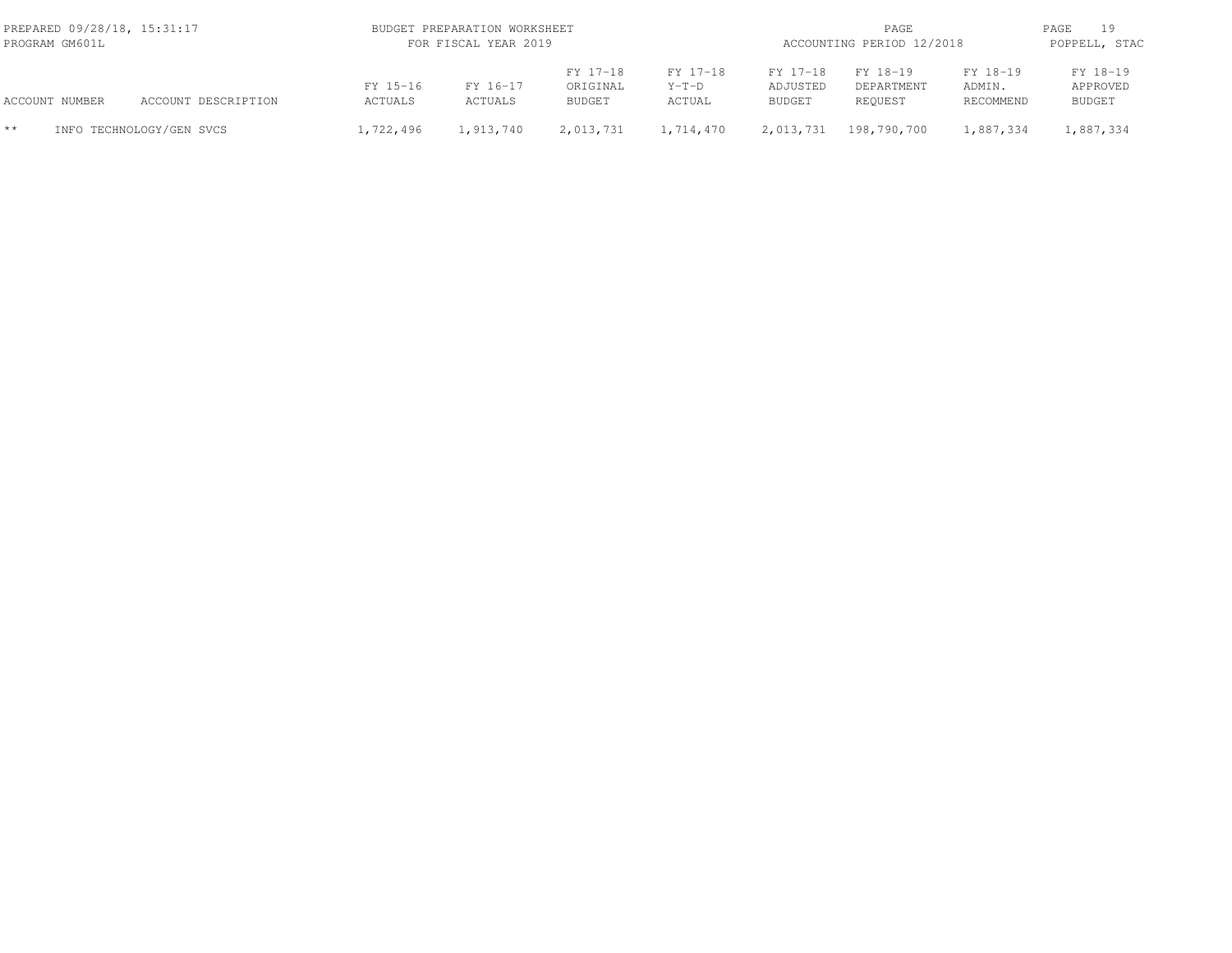| PREPARED 09/28/18, 15:31:17<br>PROGRAM GM601L  | BUDGET PREPARATION WORKSHEET<br>FOR FISCAL YEAR 2019 |                            |                                       |                                      |                                       | PAGE<br>ACCOUNTING PERIOD 12/2018 |                                        |                                       |  |
|------------------------------------------------|------------------------------------------------------|----------------------------|---------------------------------------|--------------------------------------|---------------------------------------|-----------------------------------|----------------------------------------|---------------------------------------|--|
| <b>ACCOUNT NUMBER</b><br>ACCOUNT DESCRIPTION   | FY 15-16<br>ACTUALS                                  | FY 16-17<br><b>ACTUALS</b> | FY 17-18<br>ORIGINAL<br><b>BUDGET</b> | FY 17-18<br>$Y-T-D$<br><b>ACTUAL</b> | FY 17-18<br>ADJUSTED<br><b>BUDGET</b> | FY 18-19<br>DEPARTMENT<br>REQUEST | FY 18-19<br>ADMIN.<br><b>RECOMMEND</b> | FY 18-19<br>APPROVED<br><b>BUDGET</b> |  |
| HUMAN RESOURCES                                |                                                      |                            |                                       |                                      |                                       |                                   |                                        |                                       |  |
| PERSONAL SERVICES                              |                                                      |                            |                                       |                                      |                                       |                                   |                                        |                                       |  |
| 001-2552-519.12-11 REGULAR SALARIES & WAGES    | 165,386                                              | 181,782                    | 126,162                               | 61,841                               | 125,962                               | $\circ$                           | 87,695                                 | 87,695                                |  |
| 001-2552-519.12-12 SALARY/WAGES - OVERTIME     | 839                                                  | 3,371                      | 1,500                                 | 158                                  | 1,500                                 | 125,962                           | $\circ$                                | $\Omega$                              |  |
| 001-2552-519.13-11 SALARIES & WAGES - OPS      | 279                                                  | $\circ$                    | $\overline{0}$                        | $\overline{0}$                       | $\overline{0}$                        | 1,500                             | $\circ$                                | $\circ$                               |  |
| 001-2552-519.15-11 EXPERIENCE PAY              | $\overline{0}$                                       | $\circ$                    | $\overline{0}$                        | 200                                  | 200                                   | 200                               | 200                                    | 200                                   |  |
| 001-2552-519.21-13 FICA TAXES MATCHING         | 11,570                                               | 13,237                     | 9,651                                 | 4,462                                | 9,651                                 | 9,651                             | 6,724                                  | 6,724                                 |  |
| 001-2552-519.22-13 RETIREMENT CONTRIBUTIONS    | 22,390                                               | 24,080                     | 20,719                                | 4,890                                | 20,719                                | 20,719                            | 18,991                                 | 18,991                                |  |
| 001-2552-519.23-13 LIFE & HEALTH INSURANCE     | 28,931                                               | 20,933                     | 24,749                                | 14,058                               | 24,749                                | 24,749                            | 15,000                                 | 15,000                                |  |
| $\star$<br>PERSONAL SERVICES                   | 229,395                                              | 243,403                    | 182,781                               | 85,609                               | 182,781                               | 182,781                           | 128,610                                | 128,610                               |  |
| OPERATING EXPENSES                             |                                                      |                            |                                       |                                      |                                       |                                   |                                        |                                       |  |
| 001-2552-519.31-01 PROFESSIONAL SERVICES       | 10,281                                               | 1,214                      | 8,000                                 | 9,382                                | 7,700                                 | 38,000                            | 8,000                                  | 8,000                                 |  |
| 001-2552-519.31-04 EMPLOYEE PHYSICALS          | 6,191                                                | 8,109                      | 9,000                                 | 5,799                                | 9,000                                 | 8,000                             | 8,500                                  | 8,500                                 |  |
| 001-2552-519.34-01 OTHER CONTRACTUAL SERVICE   | $\circ$                                              | $\circ$                    | $\overline{0}$                        | $\circ$                              | $\overline{0}$                        | $\circ$                           | $\circ$                                | $\circ$                               |  |
| 001-2552-519.40-01 TRAVEL & PER DIEM           | $\circ$                                              | $\circ$                    | 400                                   | 142                                  | 400                                   | 300                               | 300                                    | 300                                   |  |
| 001-2552-519.41-01 COMMUNICATION SERVICES      | 708                                                  | 600                        | 1,000                                 | $\overline{0}$                       | 1,000                                 | $\circ$                           | $\circ$                                | $\circ$                               |  |
| 001-2552-519.42-01 POSTAGE                     | 936                                                  | 956                        | 1,000                                 | 632                                  | 1,000                                 | 1,000                             | 1,000                                  | 1,000                                 |  |
| 001-2552-519.44-01 RENTALS AND LEASES          | 1,230                                                | 2,054                      | 2,500                                 | 3,352                                | 3,640                                 | 2,500                             | 3,000                                  | 3,000                                 |  |
| 001-2552-519.46-01 REPAIR & MAINT - OTHER      | $\circ$                                              | $\circ$                    | $\circ$                               | $\circ$                              | $\mathbf{0}$                          | $\circ$                           | $\circ$                                | $\circ$                               |  |
| 001-2552-519.46-04 R & M - FLEET MAINTENANCE   | $\Omega$                                             | $\circ$                    | $\Omega$                              | $\mathbf{0}$                         | $\mathbf 0$                           | $\circ$                           | $\circ$                                | $\circ$                               |  |
| 001-2552-519.47-01 PRINTING & BINDING          | $\mathbf{0}$                                         | $\circ$                    | $\circ$                               | $\circ$                              | $\overline{0}$                        | $\circ$                           | $\circ$                                | $\circ$                               |  |
| 001-2552-519.49-01 CURRENT CHARGES & OBLIG     | 6,107                                                | 4,561                      | 6,000                                 | 3,139                                | 4,860                                 | 5,000                             | 5,000                                  | 5,000                                 |  |
| 001-2552-519.51-01 OFFICE SUPPLIES             | 6,736                                                | 922                        | 1,000                                 | 768                                  | 1,000                                 | 500                               | 500                                    | 500                                   |  |
| 001-2552-519.52-01 OPERATING SUPPLIES          | $\circ$                                              | 513                        | 1,600                                 | 375                                  | 1,600                                 | 600                               | 600                                    | 600                                   |  |
| 001-2552-519.52-02 GAS, OIL & LUBRICANTS       | $\mathbf{0}$                                         | $\overline{0}$             | $\circ$                               | $\circ$                              | $\overline{0}$                        | $\mathbf{0}$                      | $\Omega$                               | $\circ$                               |  |
| 001-2552-519.52-10 OPER SUPPLIES - INVENTORY   | 2,372                                                | $\overline{0}$             | 2,800                                 | $\circ$                              | 2,800                                 | $\mathbf{0}$                      | $\Omega$                               | $\circ$                               |  |
| 001-2552-519.54-01 BOOKS/PUBLICATIONS/SUBSCR   | 88                                                   | 608                        | 100                                   | 384                                  | 400                                   | 500                               | 500                                    | 500                                   |  |
| 001-2552-519.54-02 DUES & MEMBERSHIPS          | 135                                                  | 325                        | 325                                   | $\Omega$                             | 325                                   | 150                               | 150                                    | 150                                   |  |
| 001-2552-519.54-03 TRAINING                    | $\circ$                                              | $\circ$                    | 4,500                                 | $\circ$                              | 4,500                                 | $\circ$                           | 1,000                                  | 1,000                                 |  |
| 001-2552-519.54-04 TRAINING/EAP TUITION        | 1,500                                                | $\circ$                    | 7,000                                 | $\circ$                              | 7,000                                 | 1,500                             | 2,000                                  | 2,000                                 |  |
| $\star$<br>OPERATING EXPENSES<br>NON-OPERATING | 36,284                                               | 19,862                     | 45,225                                | 23,973                               | 45,225                                | 58,050                            | 30,550                                 | 30,550                                |  |
| 001-2552-581.91-32 TRF-GROUP INSURANCE RES     | 52,975                                               | 56,611                     | 55,920                                | 57,983                               | 55,920                                | 56,448                            | 56,448                                 | 56,448                                |  |
| $\star$<br>NON-OPERATING                       | 52,975                                               | 56,611                     | 55,920                                | 57,983                               | 55,920                                | 56,448                            | 56,448                                 | 56,448                                |  |
| $\star\star$<br>HUMAN RESOURCES                | 318,654                                              | 319,876                    | 283,926                               | 167,565                              | 283,926                               | 297,279                           | 215,608                                | 215,608                               |  |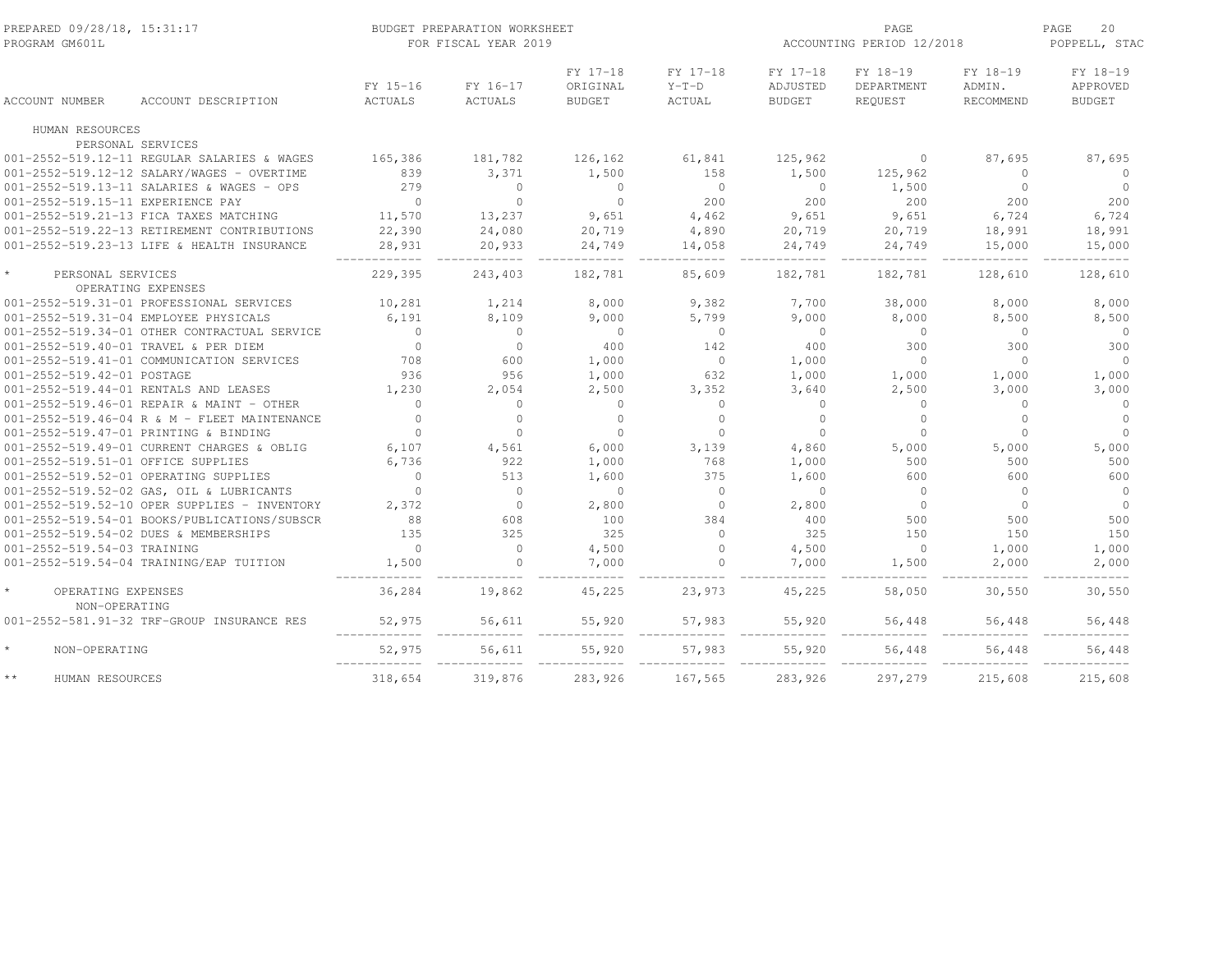| PREPARED 09/28/18, 15:31:17<br>PROGRAM GM601L                        |                                              |                         | BUDGET PREPARATION WORKSHEET<br>FOR FISCAL YEAR 2019 |                                       |                               | ACCOUNTING PERIOD 12/2018             | 21<br>PAGE<br>POPPELL, STAC       |                                 |                                       |
|----------------------------------------------------------------------|----------------------------------------------|-------------------------|------------------------------------------------------|---------------------------------------|-------------------------------|---------------------------------------|-----------------------------------|---------------------------------|---------------------------------------|
| <b>ACCOUNT NUMBER</b>                                                | ACCOUNT DESCRIPTION                          | FY 15-16<br>ACTUALS     | FY 16-17<br>ACTUALS                                  | FY 17-18<br>ORIGINAL<br><b>BUDGET</b> | FY 17-18<br>$Y-T-D$<br>ACTUAL | FY 17-18<br>ADJUSTED<br><b>BUDGET</b> | FY 18-19<br>DEPARTMENT<br>REQUEST | FY 18-19<br>ADMIN.<br>RECOMMEND | FY 18-19<br>APPROVED<br><b>BUDGET</b> |
| GEN SVCS/COUNTY BUILDINGS                                            |                                              |                         |                                                      |                                       |                               |                                       |                                   |                                 |                                       |
| PERSONAL SERVICES                                                    |                                              |                         |                                                      |                                       |                               |                                       |                                   |                                 |                                       |
|                                                                      | 001-2553-519.12-11 REGULAR SALARIES & WAGES  | 193,300                 | 200,870                                              | 207,900                               | 198,256                       | 207,900                               | $\circ$                           | 201,395                         | 201,395                               |
|                                                                      | 001-2553-519.12-12 SALARY/WAGES - OVERTIME   | 437                     | 1,539                                                | 1,000                                 | 181                           | 1,000                                 | 1,000                             | 1,000                           | 1,000                                 |
|                                                                      | 001-2553-519.13-11 SALARIES & WAGES - OPS    | $\bigcirc$              | $\circ$                                              | $\overline{0}$                        | $\circ$                       | $\overline{0}$                        | $\mathbf{0}$                      | $\circ$                         | $\overline{0}$                        |
| 001-2553-519.15-11 EXPERIENCE PAY                                    |                                              | 1,400                   | 1,000                                                | 2,500                                 | 1,000                         | 2,500                                 | $\Omega$                          | 1,100                           | 1,100                                 |
|                                                                      | 001-2553-519.21-13 FICA TAXES MATCHING       | 14,013                  | 14,685                                               | 15,981                                | 14,739                        | 15,981                                | $\Omega$                          | 15,567                          | 15,567                                |
|                                                                      | 001-2553-519.22-13 RETIREMENT CONTRIBUTIONS  | 16,482                  | 18,878                                               | 18,920                                | 17,087                        | 18,920                                | $\mathbf{0}$                      | 19,380                          | 19,380                                |
|                                                                      | 001-2553-519.23-13 LIFE & HEALTH INSURANCE   | 46,495                  | 43,691                                               | 55,471                                | 40,079                        | 55,471                                | $\circ$                           | 45,000                          | 45,000                                |
| PERSONAL SERVICES                                                    | OPERATING EXPENSES                           | 272,127                 | 280,663                                              | 301,772                               | 271,342                       | 301,772                               | 1,000                             | 283,442                         | 283,442                               |
|                                                                      | 001-2553-519.31-01 PROFESSIONAL SERVICES     | $\mathbf{0}$            | $\circ$                                              | $\mathbf{0}$                          | $\mathbf{0}$                  | $\Omega$                              | $\Omega$                          | $\Omega$                        | $\circ$                               |
|                                                                      | 001-2553-519.34-01 OTHER CONTRACTUAL SERVICE | 351,838                 | 364,932                                              | 400,000                               | 393,547                       | 385,000                               | 400,000                           | 400,000                         | 400,000                               |
|                                                                      | 001-2553-519.34-23 UNIFORM RENTALS-EMPLOYER  | $\mathbf{0}$            | $\circ$                                              | $\circ$                               | $\mathbf{0}$                  | $\Omega$                              | $\mathbf{0}$                      | $\Omega$                        | $\circ$                               |
| 001-2553-519.40-01 TRAVEL & PER DIEM                                 |                                              | $\Omega$                | $\Omega$                                             | $\Omega$                              | $\Omega$                      | $\Omega$                              | $\Omega$                          | $\Omega$                        | $\Omega$                              |
|                                                                      | 001-2553-519.41-01 COMMUNICATION SERVICES    | 223,548                 | 186,497                                              | 315,000                               | 237,246                       | 314,017                               | 315,000                           | 290,000                         | 290,000                               |
|                                                                      | 001-2553-519.41-10 COMM SERVICES - ARTICLE V | $\Omega$                | $\Omega$                                             | $\Omega$                              | $\Omega$                      | $\Omega$                              | $\Omega$                          | $\Omega$                        | $\Omega$                              |
| 001-2553-519.43-01 UTILITIES                                         |                                              | 404,586                 | 407,334                                              | 450,000                               | 375,157                       | 450,000                               | 450,000                           | 440,000                         | 440,000                               |
| 001-2553-519.43-04 GARBAGE                                           |                                              | 7,931                   | 8,427                                                | 11,000                                | 9,189                         | 11,000                                | 11,000                            | 10,000                          | 10,000                                |
|                                                                      | 001-2553-519.43-10 UTILITY SVCS - ARTICLE V  | 42,399                  | 43,937                                               | 60,000                                | 39,084                        | 60,000                                | 60,000                            | 50,000                          | 50,000                                |
| 001-2553-519.44-01 RENTALS AND LEASES                                |                                              | $\overline{0}$          | $\overline{0}$                                       | 750                                   | $\overline{0}$                | 750                                   | $\circ$                           | $\circ$                         | $\overline{0}$                        |
|                                                                      | 001-2553-519.46-01 REPAIR & MAINT - OTHER    | 1,559                   | 2,605                                                | 4,200                                 | 3,587                         | 4,200                                 | 3,500                             | 3,500                           | 3,500                                 |
|                                                                      | 001-2553-519.46-02 BUILDINGS & GROUNDS-R & M | 85,857                  | 67,855                                               | 140,000                               | 69,993                        | 140,000                               | 140,000                           | 90,000                          | 90,000                                |
|                                                                      | 001-2553-519.46-03 AIR CONDITIONING - R & M  | 50,388                  | 113,213                                              | 50,000                                | 64,361                        | 65,983                                | 50,000                            | 50,000                          | 50,000                                |
|                                                                      | 001-2553-519.46-04 R & M - FLEET MAINTENANCE | 8,316                   | 10,755                                               | 8,000                                 | 7,559                         | 8,000                                 | 8,000                             | 8,000                           | 8,000                                 |
| 001-2553-519.46-10 R & M - ARTICLE V                                 |                                              | 10,979                  | 25,297                                               | 30,000                                | 18,835                        | 30,000                                | 30,000                            | 25,000                          | 25,000                                |
|                                                                      | 001-2553-519.49-01 CURRENT CHARGES & OBLIG   | 239                     | 20                                                   | 300                                   | $\mathbf{0}$                  | 300                                   | $\circ$                           | $\circ$                         | $\circ$                               |
| 001-2553-519.52-01 OPERATING SUPPLIES                                |                                              | 21,100                  | 24,895                                               | 36,200                                | 32,375                        | 36,200                                | 36,200                            | 25,000                          | 25,000                                |
|                                                                      | 001-2553-519.52-02 GAS, OIL & LUBRICANTS     | 7,772                   | 8,697                                                | 11,000                                | 9,748                         | 11,000                                | 11,000                            | 11,000                          | 11,000                                |
|                                                                      | 001-2553-519.52-10 OPER SUPPLIES - INVENTORY | 1,322                   | $\Omega$                                             | $\circ$                               | $\mathbf{0}$                  | $\Omega$                              | $\circ$                           | $\Omega$                        | $\circ$                               |
|                                                                      | 001-2553-519.54-01 BOOKS/PUBLICATIONS/SUBSCR | $\mathbf 0$             | $\Omega$<br>$\Omega$                                 | $\circ$                               | $\Omega$                      | $\Omega$<br>$\Omega$                  | $\circ$<br>$\Omega$               | $\Omega$                        | $\circ$<br>$\Omega$                   |
| 001-2553-519.54-02 DUES & MEMBERSHIPS<br>001-2553-519.54-03 TRAINING |                                              | $\mathbf 0$<br>$\Omega$ | $\Omega$                                             | $\circ$<br>$\Omega$                   | $\mathbf{0}$<br>$\Omega$      | $\Omega$                              | $\Omega$                          | $\circ$<br>$\Omega$             | $\Omega$                              |
| OPERATING EXPENSES<br>CAPITAL OUTLAY                                 |                                              | 1,217,834               | 1,264,464                                            | 1,516,450                             | 1,260,681                     | 1,516,450                             | 1,514,700                         | 1,402,500                       | 1,402,500                             |
|                                                                      | 001-2553-519.62-01 BLDGS-CONST & OR IMPROV   | $\mathbf 0$             | $\circ$                                              | 20,000                                | $\mathbf{0}$                  | 20,000                                | 20,000                            | $\circ$                         | $\circ$                               |
|                                                                      | 001-2553-519.63-01 IMPR OTHER THAN BUILDINGS | $\mathbf 0$             | $\circ$                                              | $\circ$                               | $\mathbf{0}$                  | $\Omega$                              | $\circ$                           | $\circ$                         | $\circ$                               |
|                                                                      | 001-2553-519.64-01 EOUIPMENT-CASH PURCHASE   | $\circ$                 | $\circ$                                              | $\circ$                               | $\circ$                       | $\circ$                               | 35,000                            | $\circ$                         | $\Omega$                              |
|                                                                      |                                              |                         |                                                      |                                       |                               |                                       |                                   |                                 |                                       |
| CAPITAL OUTLAY<br>DEBT SERVICE                                       |                                              | $\mathbf{0}$            | $\circ$                                              | 20,000                                | $\circ$                       | 20,000                                | 55,000                            | $\circ$                         | $\Omega$                              |
|                                                                      | 001-2553-519.71-05 PRINCIPAL-LEASE PURCHASE  | $\mathbf{0}$            | $\circ$                                              | $\circ$                               | $\circ$                       | $\mathbf{0}$                          | $\circ$                           | $\circ$                         | $\circ$                               |
|                                                                      | 001-2553-519.72-05 INTEREST-LEASE PURCHASE   | $\mathbf{0}$            | $\circ$                                              | $\circ$                               | $\mathbb O$                   | $\circ$                               | $\mathbb O$                       | $\circ$                         | $\Omega$                              |
| DEBT SERVICE                                                         |                                              | $\bigcap$               | $\Omega$                                             | $\Omega$                              | $\bigcap$                     | $\Omega$                              | $\Omega$                          | $\cap$                          | $\Omega$                              |
|                                                                      |                                              |                         |                                                      |                                       |                               |                                       |                                   |                                 |                                       |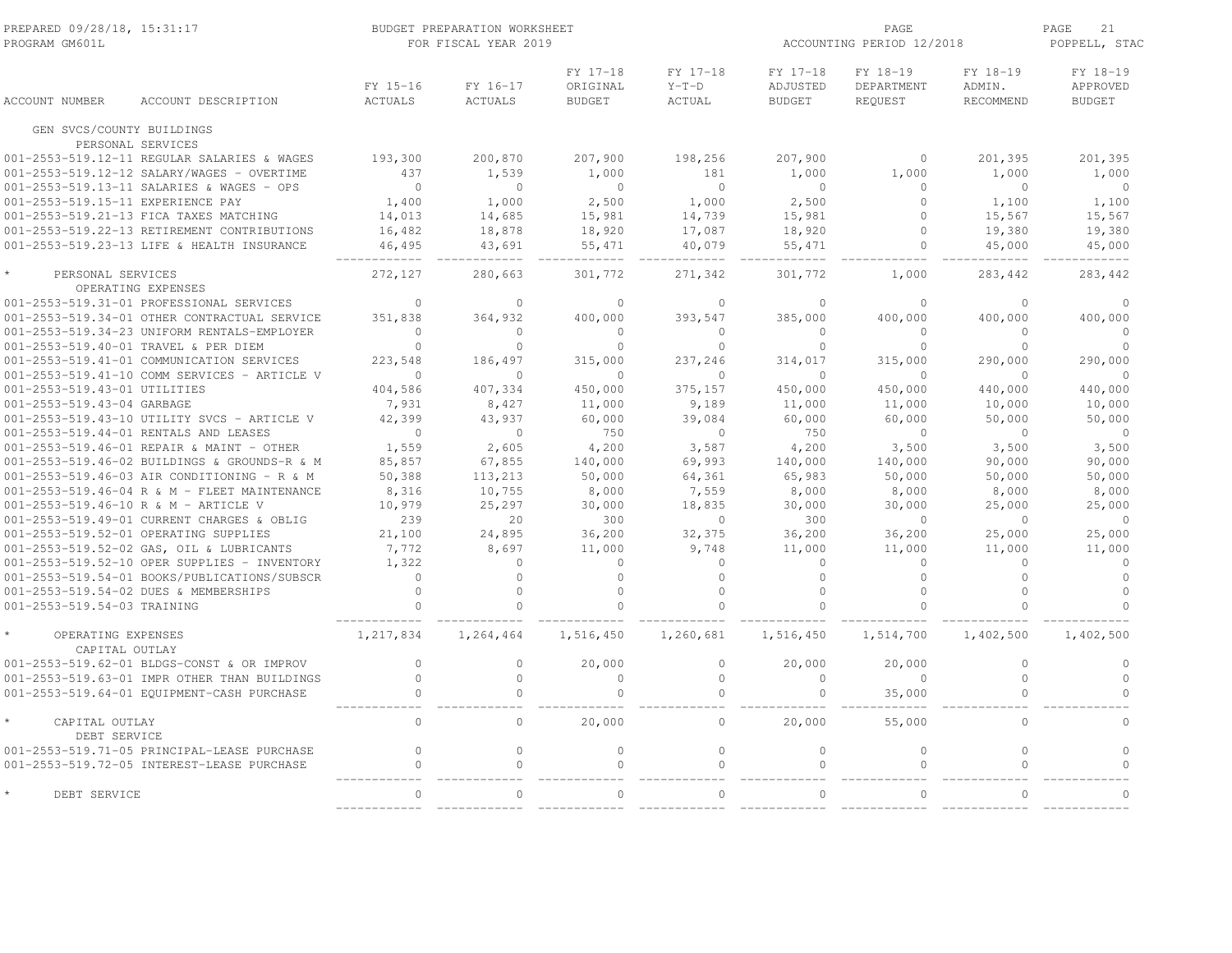| PREPARED 09/28/18, 15:31:17<br>PROGRAM GM601L |                |                           |                     | BUDGET PREPARATION WORKSHEET<br>FOR FISCAL YEAR 2019 |                                       |                               |                                       |                                   | PAGE<br>ACCOUNTING PERIOD 12/2018 |                                       |  |  |
|-----------------------------------------------|----------------|---------------------------|---------------------|------------------------------------------------------|---------------------------------------|-------------------------------|---------------------------------------|-----------------------------------|-----------------------------------|---------------------------------------|--|--|
|                                               | ACCOUNT NUMBER | ACCOUNT DESCRIPTION       | FY 15-16<br>ACTUALS | FY 16-17<br>ACTUALS                                  | FY 17-18<br>ORIGINAL<br><b>BUDGET</b> | FY 17-18<br>$Y-T-D$<br>ACTUAL | FY 17-18<br>ADJUSTED<br><b>BUDGET</b> | FY 18-19<br>DEPARTMENT<br>REOUEST | FY 18-19<br>ADMIN.<br>RECOMMEND   | FY 18-19<br>APPROVED<br><b>BUDGET</b> |  |  |
| $**$                                          |                | GEN SVCS/COUNTY BUILDINGS | 1,489,961           | 1,545,127                                            | 1,838,222                             | 1,532,023                     | 1,838,222                             | 1,570,700                         | 1,685,942                         | 1,685,942                             |  |  |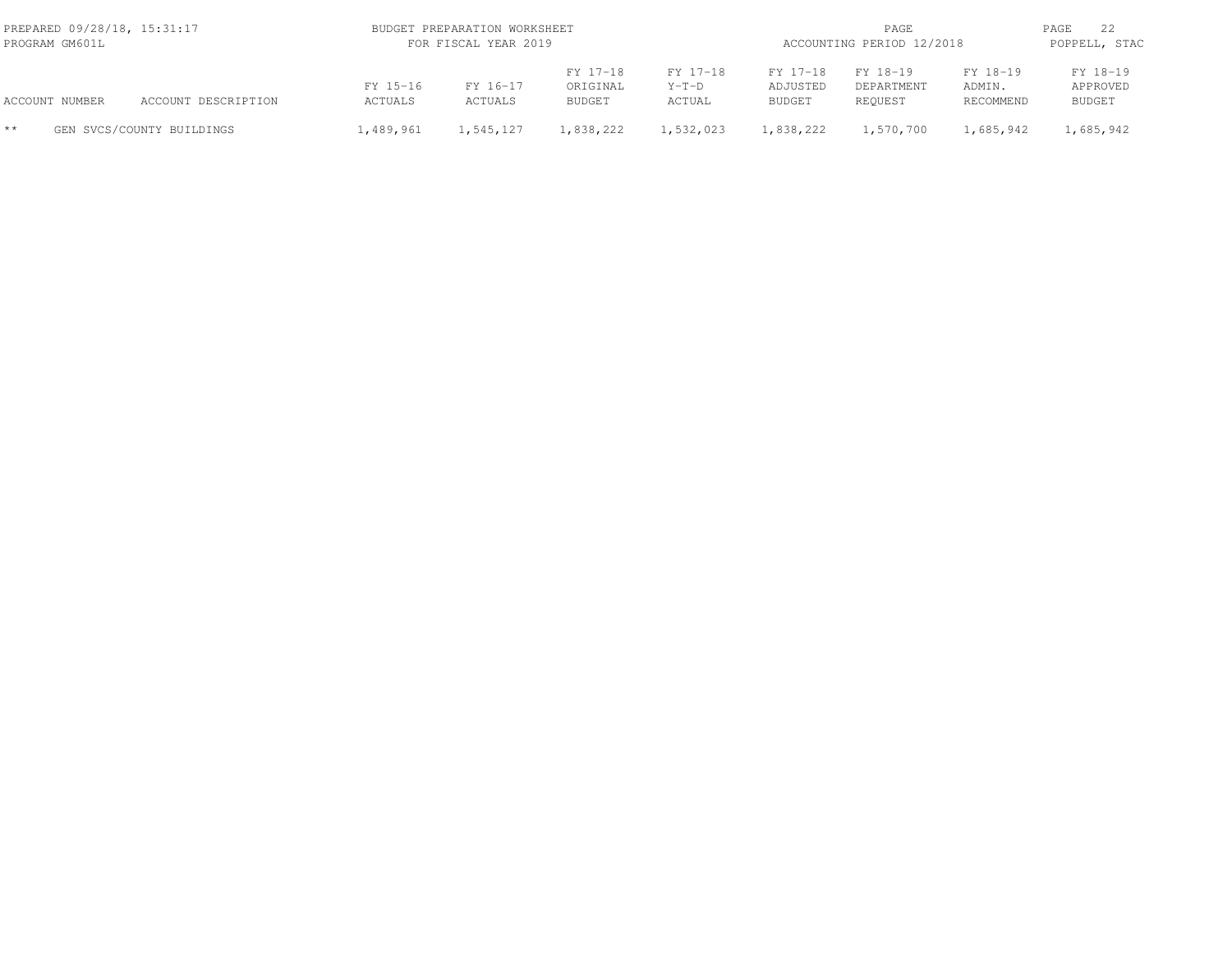| PREPARED 09/28/18, 15:31:17<br>PROGRAM GM601L                                     |                     | BUDGET PREPARATION WORKSHEET<br>FOR FISCAL YEAR 2019 |                                       |                                      | ACCOUNTING PERIOD 12/2018             | PAGE<br>23<br>POPPELL, STAC       |                                 |                                              |
|-----------------------------------------------------------------------------------|---------------------|------------------------------------------------------|---------------------------------------|--------------------------------------|---------------------------------------|-----------------------------------|---------------------------------|----------------------------------------------|
| ACCOUNT NUMBER<br>ACCOUNT DESCRIPTION                                             | FY 15-16<br>ACTUALS | FY 16-17<br><b>ACTUALS</b>                           | FY 17-18<br>ORIGINAL<br><b>BUDGET</b> | FY 17-18<br>$Y-T-D$<br><b>ACTUAL</b> | FY 17-18<br>ADJUSTED<br><b>BUDGET</b> | FY 18-19<br>DEPARTMENT<br>REQUEST | FY 18-19<br>ADMIN.<br>RECOMMEND | FY 18-19<br><b>APPROVED</b><br><b>BUDGET</b> |
| WELFARE ADMINISTRATION                                                            |                     |                                                      |                                       |                                      |                                       |                                   |                                 |                                              |
| OPERATING EXPENSES<br>001-2554-562.49-23 MEDICAL CARE /HCRA                       | 271,347             | 302,629                                              | 291,888                               | 259,530                              | 291,888                               | 291,888                           | 292,704                         | 292,704                                      |
| 001-2554-562.49-24 MEDICAID / HOSPITALS                                           | 1,484,527           | 1,537,288                                            | 1,557,137                             | 1,581,214                            | 1,557,137                             | 1,557,137                         | 1,677,444                       | 1,677,444                                    |
| 001-2554-562.49-25 MEDICAID / NURSING HOMES                                       | $\sim$ 0            | $\bigcirc$                                           | $\bigcirc$                            | $\Omega$                             | $\overline{0}$                        | $\Omega$                          | $\Omega$                        | $\Omega$                                     |
| 001-2554-562.49-26 MEDICAID / HMO                                                 | 83, 333             | 83,333                                               | 170,000                               | $\bigcirc$                           | 35,000                                | $\Omega$                          | $\Omega$                        | $\Omega$                                     |
| OPERATING EXPENSES                                                                | 1,839,207           | 1,923,250                                            | 2,019,025                             | 1,840,744                            | 1,884,025                             | 1,849,025                         | 1,970,148                       | 1,970,148                                    |
| CAPITAL OUTLAY<br>001-2554-562.64-01 EQUIPMENT-CASH PURCHASE                      | $\mathbf{0}$        | $\Omega$                                             | $\circ$                               | 77,639                               | 77,524                                | $\circ$                           | $\circ$                         | $\Omega$                                     |
| CAPITAL OUTLAY<br>GRANTS & AIDS                                                   | $\Omega$            | $\Omega$                                             | $\Omega$                              | 77,639                               | 77,524                                | $\Omega$                          | $\Omega$                        |                                              |
| 001-2554-562.82-16 CHU/HEALTHY KIDS PROGRAM                                       | $\Omega$            | $\Omega$                                             | $\Omega$                              | $\Omega$                             | $\Omega$                              | $\Omega$                          | $\Omega$                        | $\Omega$                                     |
| 001-2554-562.82-17 COUNTY HEALTH UNIT                                             | 240,000             | 240,000                                              | 229,200                               | 128,861                              | 151,676                               | $\circ$                           | 240,000                         | 310,800                                      |
| 001-2554-562.82-19 CHU/1-TIME CAPITAL OUTLAY                                      |                     | $\Omega$                                             | $\Omega$                              |                                      | $\bigcirc$                            | $\Omega$                          | $\Omega$                        | $\Omega$                                     |
| GRANTS & AIDS<br>GRANTS & AIDS                                                    | 240,000             | 240,000                                              | 229,200                               | 128,861                              | 151,676                               | $\circ$                           | 240,000                         | 310,800                                      |
| 001-2554-563.81-08 WELL FLORIDA COUNCIL                                           | $\overline{0}$      | $\Omega$                                             | 2,000                                 | $\Omega$                             | $\Omega$                              | $\Omega$                          | $\Omega$                        | $\Omega$                                     |
| 001-2554-563.82-10 PUTNAM BEHAVIOR HLTHCARE                                       | 233,242             | 132,058                                              | 150,000                               | 150,000                              | 150,000                               | $\circ$                           | 150,000                         | 150,000                                      |
| 001-2554-563.82-11 BAKER ACT TRANSPORT                                            | 126,803             | 143,973                                              | 115,000                               | 121,904                              | 115,000                               | $\circ$                           | 115,000                         | 115,000                                      |
| 001-2554-563.82-13 MERIDIAN BEHAV HEALTHCARE                                      | 40,000              | 48,533                                               | 48,533                                | 48,533                               | 48,533                                | $\Omega$                          | 48,533                          | 48,533                                       |
| 001-2554-563.82-14 STEWART-MARCHMAN                                               |                     |                                                      | $\Omega$                              | 65,000                               | 65,000                                | $\Omega$                          | 65,000                          | 65,000                                       |
| GRANTS & AIDS<br>OPERATING EXPENSES                                               | 400,045             | 324,564                                              | 315,533                               | 385,437                              | 378,533                               | $\Omega$                          | 378,533                         | 378,533                                      |
| 001-2554-564.40-01 TRAVEL & PER DIEM                                              | $\Omega$            | $\Omega$                                             | $\Omega$                              | $\Omega$                             | $\Omega$                              | $\Omega$                          | $\Omega$                        | $\Omega$                                     |
| 001-2554-564.49-21 MEDICAL/PAUPER EXPENSES                                        | 16,377              | 16,500                                               | 10,500                                | 13,750                               | 12,500                                | 11,000                            | 11,000                          | 11,000                                       |
| 001-2554-564.49-26 PED-CHILD PROTECTION PROG                                      | $\Omega$            | $\Omega$                                             | $\Omega$                              | $\Omega$                             | $\Omega$                              | $\Omega$                          | $\Omega$                        | $\Omega$                                     |
| 001-2554-564.49-50 LEGAL ADVERTISEMENTS                                           | $\Omega$            | $\Omega$                                             | $\Omega$                              | $\Omega$                             | $\Omega$                              | 700                               | $\Omega$                        | $\circ$                                      |
| 001-2554-564.54-03 TRAINING                                                       |                     |                                                      | $\Omega$                              |                                      |                                       | $\Omega$                          |                                 | $\Omega$                                     |
| OPERATING EXPENSES<br>GRANTS & AIDS                                               | 16,377              | 16,500                                               | 10,500                                | 13,750                               | 12,500                                | 11,700                            | 11,000                          | 11,000                                       |
| 001-2554-564.82-18 SUWANEE RIVER ECON COUNCL                                      | 4,000               | 4,000                                                | 4,000                                 | 4,000                                | 4,000                                 | $\circ$                           | 4,000                           | 4,000                                        |
| GRANTS & AIDS<br>GRANTS & AIDS                                                    | 4,000               | 4,000                                                | 4,000                                 | 4,000                                | 4,000                                 | $\Omega$                          | 4,000                           | 4,000                                        |
| 001-2554-569.82-13 LEE CONLEE HOUSE, INC                                          | 9,612               | 9,612                                                | 9,612                                 | 9,612                                | 9,612                                 | $\Omega$                          | 9,612                           | 9.612                                        |
| 001-2554-569.82-19 C.C. WOMENS CIVIC ASSOC                                        | $\circ$             | $\circ$                                              | $\overline{0}$                        | $\circ$                              | $\Omega$                              | $\circ$                           | $\circ$                         | $\Omega$                                     |
| 001-2554-569.82-21 YMCA ASSISTANCE<br>001-2554-569.82-23 A WOMENS RESOURCE CENTER | 10,000<br>$\Omega$  | 10,000<br>$\Omega$                                   | 10,000<br>$\Omega$                    | 10,000<br>$\Omega$                   | 10,000<br>$\Omega$                    | $\Omega$<br>$\Omega$              | 10,000<br>$\Omega$              | 10,000<br>$\Omega$                           |
| GRANTS & AIDS                                                                     | 19,612              | 19,612                                               | 19,612                                | 19,612                               | 19,612                                |                                   | 19,612                          | 19,612                                       |
| WELFARE ADMINISTRATION                                                            | 2,519,241           | 2,527,926                                            | 2,597,870                             | 2,470,043                            | 2,527,870                             | 1,860,725                         | 2,623,293                       | 2,694,093                                    |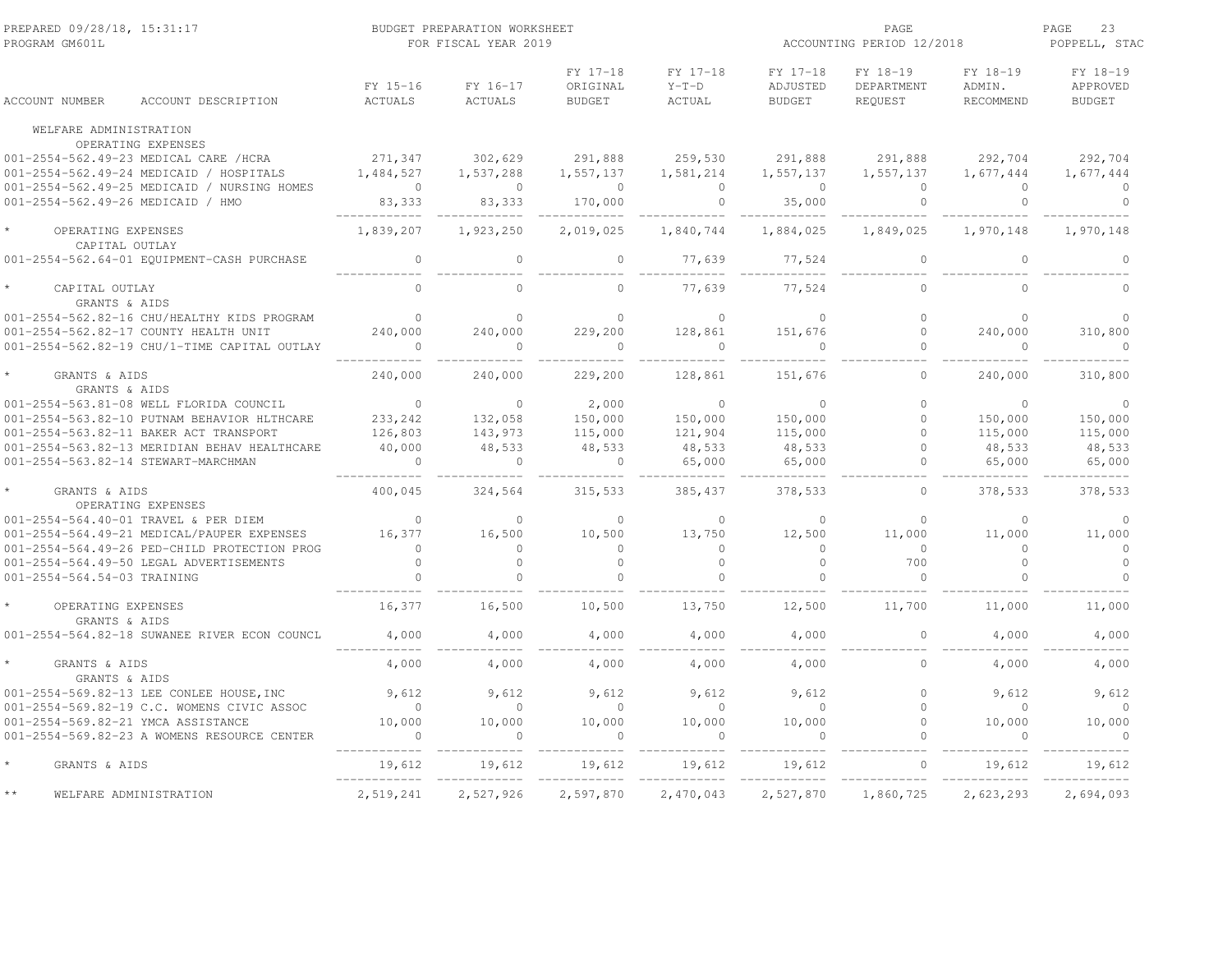| PREPARED 09/28/18, 15:31:17<br>PROGRAM GM601L   |                                              |                     | BUDGET PREPARATION WORKSHEET<br>FOR FISCAL YEAR 2019 |                                       |                               | PAGE<br>ACCOUNTING PERIOD 12/2018     |                                   |                                 | 24<br>PAGE<br>POPPELL, STAC           |
|-------------------------------------------------|----------------------------------------------|---------------------|------------------------------------------------------|---------------------------------------|-------------------------------|---------------------------------------|-----------------------------------|---------------------------------|---------------------------------------|
| ACCOUNT NUMBER                                  | ACCOUNT DESCRIPTION                          | FY 15-16<br>ACTUALS | FY 16-17<br>ACTUALS                                  | FY 17-18<br>ORIGINAL<br><b>BUDGET</b> | FY 17-18<br>$Y-T-D$<br>ACTUAL | FY 17-18<br>ADJUSTED<br><b>BUDGET</b> | FY 18-19<br>DEPARTMENT<br>REQUEST | FY 18-19<br>ADMIN.<br>RECOMMEND | FY 18-19<br>APPROVED<br><b>BUDGET</b> |
| CHILD ADVOCACY CENTER                           |                                              |                     |                                                      |                                       |                               |                                       |                                   |                                 |                                       |
|                                                 | OPERATING EXPENSES                           |                     |                                                      |                                       |                               |                                       |                                   |                                 |                                       |
|                                                 | 001-2557-569.31-01 PROFESSIONAL SERVICES     |                     |                                                      |                                       |                               |                                       |                                   |                                 |                                       |
|                                                 | 001-2557-569.34-01 OTHER CONTRACTUAL SERVICE |                     |                                                      |                                       |                               |                                       |                                   |                                 |                                       |
|                                                 | 001-2557-569.40-01 TRAVEL & PER DIEM         |                     |                                                      |                                       |                               |                                       |                                   |                                 |                                       |
|                                                 | 001-2557-569.41-01 COMMUNICATION SERVICES    |                     |                                                      |                                       |                               |                                       |                                   |                                 |                                       |
| 001-2557-569.42-01 POSTAGE                      |                                              |                     |                                                      |                                       |                               |                                       |                                   |                                 |                                       |
| 001-2557-569.43-01 UTILITIES                    |                                              |                     |                                                      |                                       |                               |                                       |                                   |                                 |                                       |
|                                                 | 001-2557-569.49-01 CURRENT CHARGES & OBLIG   |                     |                                                      |                                       |                               |                                       |                                   |                                 |                                       |
| 001-2557-569.51-01 OFFICE SUPPLIES              |                                              |                     |                                                      |                                       |                               |                                       |                                   |                                 |                                       |
|                                                 | 001-2557-569.52-01 OPERATING SUPPLIES        |                     |                                                      |                                       |                               |                                       |                                   |                                 |                                       |
| $\star$<br>OPERATING EXPENSES<br>CAPITAL OUTLAY |                                              | $\Omega$            | 0                                                    |                                       | 0                             |                                       | $\mathbf{0}$                      | $\Omega$                        |                                       |
| 001-2557-569.62-01 BUILDINGS                    |                                              |                     |                                                      |                                       |                               |                                       |                                   |                                 |                                       |
|                                                 | 001-2557-569.64-01 EQUIPMENT-CASH PURCHASE   |                     |                                                      |                                       |                               |                                       |                                   |                                 |                                       |
| $\star$<br>CAPITAL OUTLAY                       |                                              |                     |                                                      |                                       |                               |                                       |                                   |                                 |                                       |
| $\star\star$<br>CHILD ADVOCACY CENTER           |                                              |                     |                                                      |                                       | $\Omega$                      |                                       | $\Omega$                          |                                 |                                       |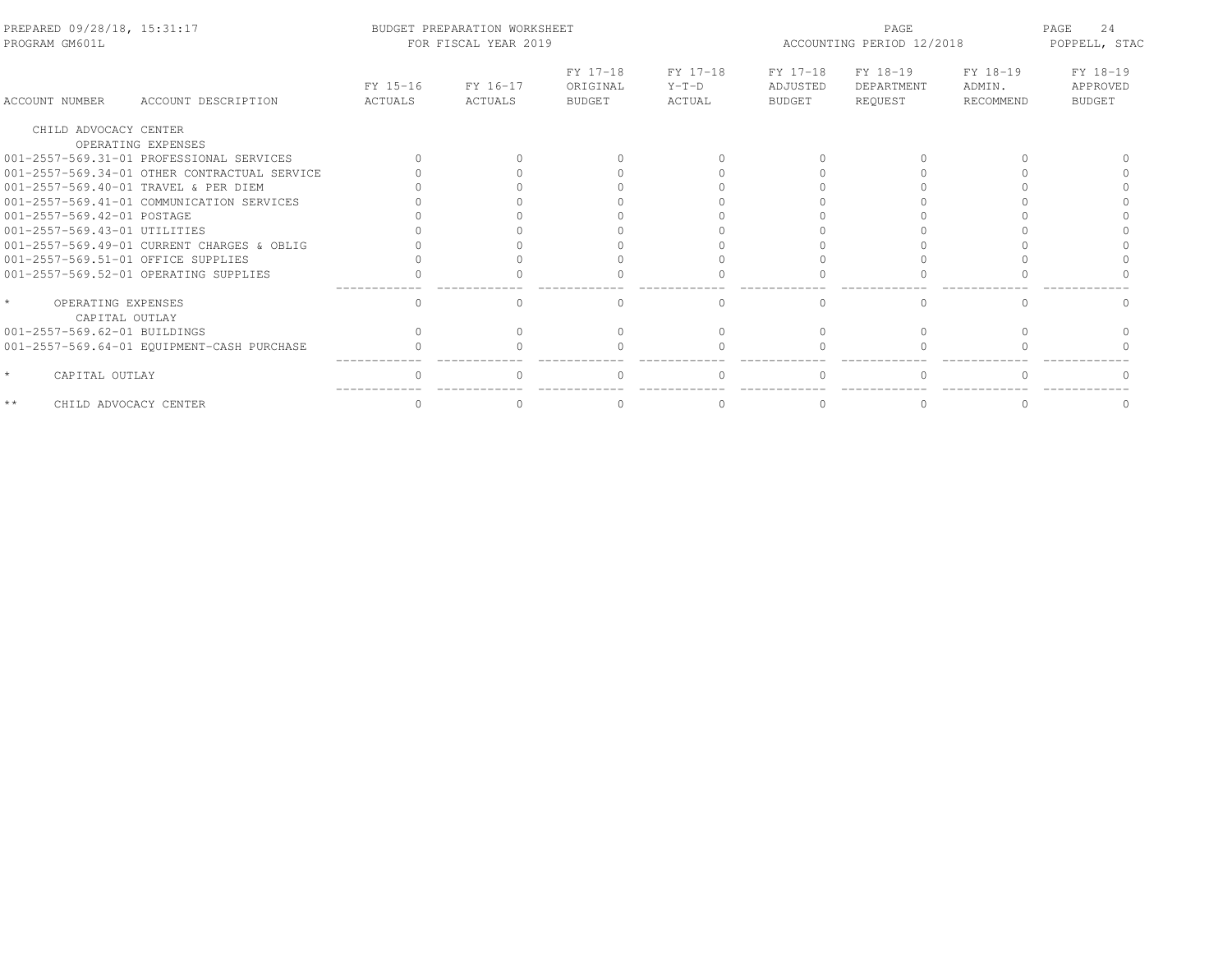| PREPARED 09/28/18, 15:31:17<br>PROGRAM GM601L |                                                                                           | BUDGET PREPARATION WORKSHEET<br>FOR FISCAL YEAR 2019 |                     |                                       |                               | ACCOUNTING PERIOD 12/2018             | PAGE<br>25<br>POPPELL, STAC       |                                 |                                       |
|-----------------------------------------------|-------------------------------------------------------------------------------------------|------------------------------------------------------|---------------------|---------------------------------------|-------------------------------|---------------------------------------|-----------------------------------|---------------------------------|---------------------------------------|
| <b>ACCOUNT NUMBER</b>                         | ACCOUNT DESCRIPTION                                                                       | FY 15-16<br><b>ACTUALS</b>                           | FY 16-17<br>ACTUALS | FY 17-18<br>ORIGINAL<br><b>BUDGET</b> | FY 17-18<br>$Y-T-D$<br>ACTUAL | FY 17-18<br>ADJUSTED<br><b>BUDGET</b> | FY 18-19<br>DEPARTMENT<br>REQUEST | FY 18-19<br>ADMIN.<br>RECOMMEND | FY 18-19<br>APPROVED<br><b>BUDGET</b> |
| GEN SVCS/PURCHASING                           |                                                                                           |                                                      |                     |                                       |                               |                                       |                                   |                                 |                                       |
|                                               | PERSONAL SERVICES                                                                         |                                                      |                     |                                       |                               |                                       |                                   |                                 |                                       |
|                                               | 001-2558-513.12-11 REGULAR SALARIES & WAGES                                               | 128,155                                              | 141,374             | 142,069                               | 139,405                       | 142,069                               | $\Omega$                          | 144,990                         | 144,990                               |
| 001-2558-513.12-12 OVERTIME                   |                                                                                           | $\mathbf{0}$                                         | $\cap$              | $\mathbf{0}$                          | $\mathbf{0}$                  | $\Omega$                              | $\cap$                            | $\Omega$                        | 0                                     |
|                                               | 001-2558-513.13-11 SALARIES & WAGES - OPS                                                 | $\Omega$                                             | $\Omega$            | $\circ$                               | $\circ$                       | $\Omega$                              | $\cap$                            | $\circ$                         | $\Omega$                              |
|                                               | 001-2558-513.15-11 EXPERIENCE PAY                                                         | 1,000                                                | 600                 | 600                                   | 400                           | 600                                   | $\Omega$                          | 700                             | 700                                   |
|                                               | 001-2558-513.21-13 FICA TAXES MATCHING                                                    | 9,580                                                | 10,500              | 10,868                                | 10,153                        | 10,868                                | $\cap$                            | 11,145                          | 11,145                                |
|                                               | 001-2558-513.22-13 RETIREMENT CONTRIBUTIONS                                               | 9,457                                                | 10,836              | 11,408                                | 11,194                        | 11,408                                | $\Omega$                          | 12,165                          | 12,165                                |
|                                               | 001-2558-513.23-13 LIFE & HEALTH INSURANCE                                                | 26,323                                               | 23,530              | 29,869                                | 23,496                        | 29,869                                | $\circ$                           | 24,000                          | 24,000                                |
| $\star$<br>PERSONAL SERVICES                  |                                                                                           | 174,515                                              | 186,840             | 194,814                               | 184,648                       | 194,814                               | $\circ$                           | 193,000                         | 193,000                               |
|                                               | OPERATING EXPENSES                                                                        |                                                      | $\Omega$            | $\Omega$                              |                               |                                       | $\Omega$                          | $\cap$                          |                                       |
|                                               | 001-2558-513.34-23 UNIFORM RENTAL-EMPLOYER                                                | $\Omega$<br>$\Omega$                                 | $\Omega$            |                                       | $\Omega$                      | $\Omega$                              | $\Omega$                          | $\Omega$                        | $\Omega$                              |
|                                               | 001-2558-513.40-01 TRAVEL & PER DIEM                                                      | $\bigcap$                                            | $\Omega$            | $\Omega$<br>$\circ$                   | $\Omega$<br>$\mathbf{0}$      | $\Omega$<br>$\bigcap$                 | $\circ$                           | $\Omega$                        | $\Omega$<br>$\circ$                   |
|                                               | 001-2558-513.41-01 COMMUNICATIONS SERVICES                                                | 43                                                   | 177                 | 100                                   | 1.5                           | 100                                   |                                   |                                 | 100                                   |
| 001-2558-513.42-01 POSTAGE                    |                                                                                           | $\Omega$                                             | $\Omega$            |                                       | $\Omega$                      | $\Omega$                              | 100<br>$\Omega$                   | 100<br>$\Omega$                 | $\Omega$                              |
| 001-2558-513.43-01 UTILITIES                  |                                                                                           | 1,976                                                |                     | $\circ$                               |                               |                                       |                                   |                                 |                                       |
|                                               | 001-2558-513.44-01 RENTALS AND LEASES                                                     | $\Omega$                                             | 2,043<br>$\Omega$   | 2,000<br>$\circ$                      | 1,994<br>$\mathbf{0}$         | 2,000<br>$\Omega$                     | 2,200<br>$\circ$                  | 2,200<br>$\Omega$               | 2,200<br>$\Omega$                     |
|                                               | 001-2558-513.46-01 REPAIR & MAINT - OTHER<br>001-2558-513.46-04 R & M - FLEET MAINTENANCE | 53                                                   | 224                 | 1,500                                 | 510                           | 1,500                                 | 1,000                             | 1,000                           | 1,000                                 |
|                                               | 001-2558-513.46-08 R & M - CENTRAL STORES                                                 | $\Omega$                                             | $\Omega$            | $\circ$                               | $\circ$                       | $\Omega$                              | $\Omega$                          | $\Omega$                        | $\Omega$                              |
|                                               | 001-2558-513.47-01 PRINTING & BINDING                                                     | 111                                                  | 231                 | 150                                   | $\Omega$                      | 150                                   | 100                               | 100                             | 100                                   |
|                                               | 001-2558-513.49-01 CEN STORES/OFF RD FUEL TX                                              | $\bigcap$                                            | $\Omega$            | $\mathbf{0}$                          | $\Omega$                      | $\Omega$                              | $\Omega$                          | $\cap$                          | $\Omega$                              |
|                                               | 001-2558-513.49-04 CS P-CARD FLOW THROUGH                                                 | $\bigcap$                                            | $\Omega$            | $\Omega$                              | $\cap$                        | $\bigcap$                             | $\cap$                            | $\Omega$                        | $\Omega$                              |
|                                               | 001-2558-513.49-22 OUTSIDE VENDORS                                                        | 3,044                                                | $144-$              | $\Omega$                              | $\Omega$                      | $\Omega$                              | $\Omega$                          | $\Omega$                        | $\Omega$                              |
|                                               | 001-2558-513.51-01 OFFICE SUPPLIES                                                        | 1,028                                                | 915                 | 1,500                                 | $\circ$                       | 1,500                                 | 1,000                             | 1,000                           | 1,000                                 |
|                                               | 001-2558-513.52-01 OPERATING SUPPLIES                                                     | 203                                                  | $\circ$             | 1,500                                 | 326                           | 1,500                                 | 1,000                             | 1,000                           | 1,000                                 |
|                                               | 001-2558-513.52-02 GAS, OIL & LUBRICANTS                                                  | 250                                                  | 614                 | 900                                   | 148                           | 900                                   | 600                               | 600                             | 600                                   |
|                                               | 001-2558-513.52-09 CEN STRS/OBSOLETE INVNTRY                                              | $\Omega$                                             | $\Omega$            | $\circ$                               | $\Omega$                      | $\Omega$                              | $\Omega$                          | $\Omega$                        | $\circ$                               |
|                                               | 001-2558-513.52-10 OPER SUPPLIES - INVENTORY                                              | $\Omega$                                             | $274-$              | $\circ$                               | $444-$                        | $\Omega$                              | $\Omega$                          | $\Omega$                        | $\circ$                               |
|                                               | 001-2558-513.54-01 BOOKS/PUBLICATIONS/SUBSCR                                              | 446                                                  | 94                  | 500                                   | 86                            | 500                                   | 300                               | 300                             | 300                                   |
|                                               | 001-2558-513.54-02 DUES & MEMBERSHIPS                                                     | $\Omega$                                             | $\Omega$            | $\circ$                               | $\mathbf{0}$                  | $\Omega$                              | $\circ$                           | $\Omega$                        | $\circ$                               |
| 001-2558-513.54-03 TRAINING                   |                                                                                           | $\Omega$                                             | $\Omega$            | $\Omega$                              | $\Omega$                      | $\cap$                                | $\Omega$                          | $\cap$                          | $\Omega$                              |
| $\star$                                       | OPERATING EXPENSES<br>CAPITAL OUTLAY                                                      | 7,154                                                | 3,880               | 8,150                                 | 2,635                         | 8,150                                 | 6,300                             | 6,300                           | 6,300                                 |
|                                               | 001-2558-513.63-01 IMPR OTHER THAN BUILDINGS                                              | $\mathbf{0}$                                         | $\Omega$            | $\circ$                               | $\circ$                       | $\mathbf{0}$                          | $\circ$                           | $\circ$                         | $\overline{0}$                        |
|                                               | 001-2558-513.64-01 EQUIPMENT-CASH PURCHASE                                                | $\Omega$                                             | $\Omega$            | $\Omega$                              | $\Omega$                      |                                       | $\Omega$                          | $\cap$                          | $\Omega$                              |
| $\star$<br>CAPITAL OUTLAY                     |                                                                                           | $\cap$                                               | $\cap$              |                                       | $\cap$                        |                                       | $\cap$                            | $\cap$                          | $\Omega$                              |
| $\star\star$                                  | GEN SVCS/PURCHASING                                                                       | 181,669                                              | 190,720             | 202,964                               | 187,283                       | 202,964                               | 6,300                             | 199,300                         | 199,300                               |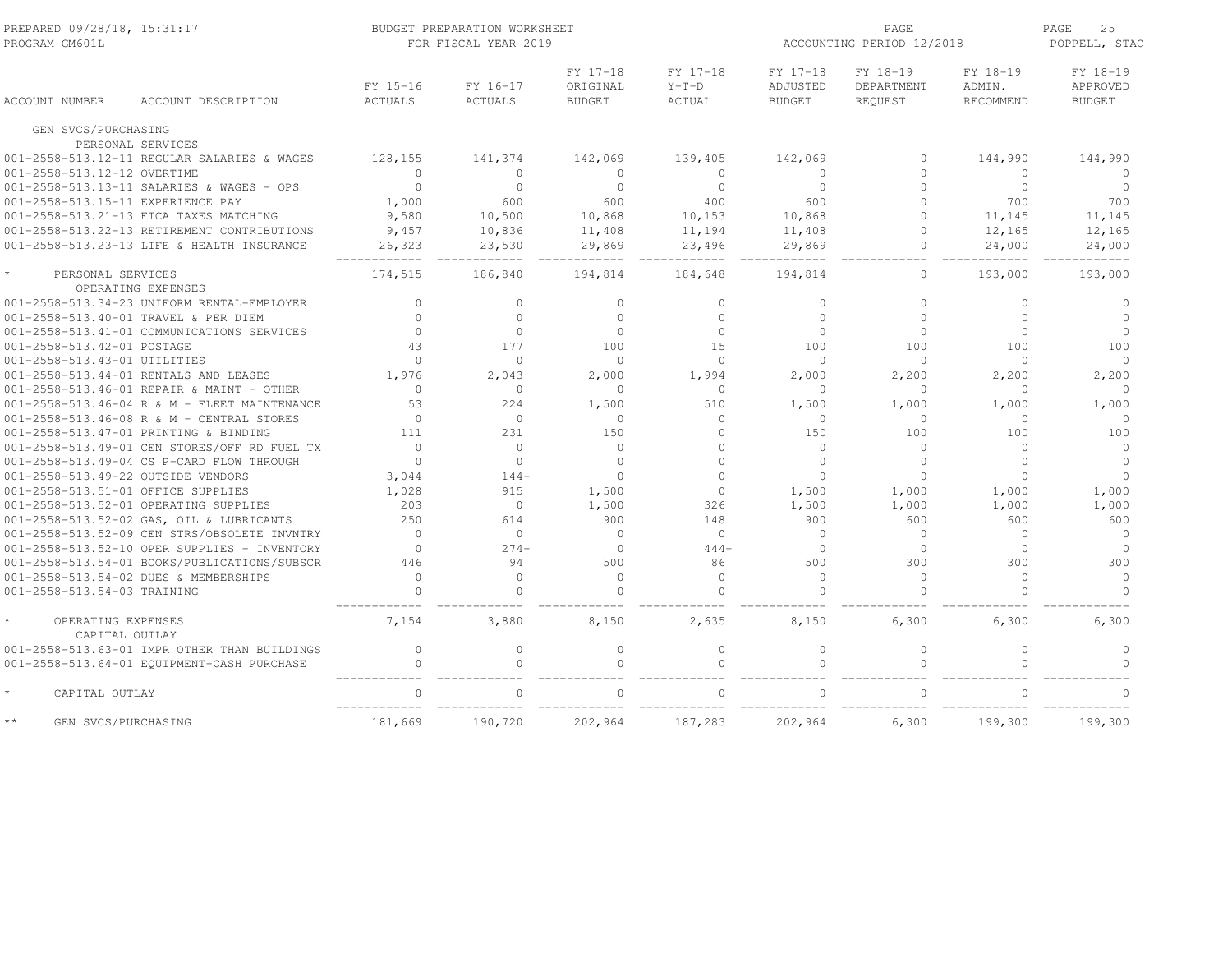| PREPARED 09/28/18, 15:31:17<br>PROGRAM GM601L   |                                              | BUDGET PREPARATION WORKSHEET<br>FOR FISCAL YEAR 2019 |                     |                                       |                               |                                       |                                   | PAGE<br>ACCOUNTING PERIOD 12/2018 |                                       |  |  |
|-------------------------------------------------|----------------------------------------------|------------------------------------------------------|---------------------|---------------------------------------|-------------------------------|---------------------------------------|-----------------------------------|-----------------------------------|---------------------------------------|--|--|
| <b>ACCOUNT NUMBER</b>                           | ACCOUNT DESCRIPTION                          | FY 15-16<br>ACTUALS                                  | FY 16-17<br>ACTUALS | FY 17-18<br>ORIGINAL<br><b>BUDGET</b> | FY 17-18<br>$Y-T-D$<br>ACTUAL | FY 17-18<br>ADJUSTED<br><b>BUDGET</b> | FY 18-19<br>DEPARTMENT<br>REQUEST | FY 18-19<br>ADMIN.<br>RECOMMEND   | FY 18-19<br>APPROVED<br><b>BUDGET</b> |  |  |
| VETERANS SERVICE                                |                                              |                                                      |                     |                                       |                               |                                       |                                   |                                   |                                       |  |  |
|                                                 | PERSONAL SERVICES                            |                                                      |                     |                                       |                               |                                       |                                   |                                   |                                       |  |  |
|                                                 | 001-2991-553.12-11 REGULAR SALARIES & WAGES  | 65,011                                               | 61,557              | 65,565                                | 63,274                        | 65,565                                | 65,565                            | 65,663                            | 65,663                                |  |  |
| 001-2991-553.12-12 OVERTIME                     |                                              | $\mathbf{0}$                                         | 650                 | 700                                   | $\circ$                       | 700                                   | 700                               | 700                               | 700                                   |  |  |
|                                                 | 001-2991-553.13-11 SALARIES & WAGES - OPS    | $\Omega$                                             | 1,090               | $\Omega$                              | $\Omega$                      | $\Omega$                              | $\Omega$                          | $\Omega$                          | $\Omega$                              |  |  |
| 001-2991-553.15-11 EXPERIENCE PAY               |                                              | $\Omega$                                             | $\cap$              | $\cap$                                | $\Omega$                      | $\cap$                                | $\Omega$                          | $\Omega$                          | $\Omega$                              |  |  |
|                                                 | 001-2991-553.21-13 FICA TAXES MATCHING       | 4,787                                                | 4,721               | 5,016                                 | 4,759                         | 5,016                                 | 5,016                             | 5,077                             | 5,077                                 |  |  |
|                                                 | 001-2991-553.22-13 RETIREMENT CONTRIBUTIONS  | 3,627                                                | 3,586               | 5,265                                 | 3,947                         | 5,265                                 | 5,265                             | 5,541                             | 5,541                                 |  |  |
|                                                 | 001-2991-553.23-13 LIFE & HEALTH INSURANCE   | 15,905                                               | 9,367               | 17,068                                | 626                           | 17,068                                | 17,068                            | 7,000                             | 7,000                                 |  |  |
| $\star$<br>PERSONAL SERVICES                    | OPERATING EXPENSES                           | 89,330                                               | 80,971              | 93,614                                | 72,606                        | 93,614                                | 93,614                            | 83,981                            | 83,981                                |  |  |
|                                                 | 001-2991-553.40-01 TRAVEL & PER DIEM         | 4,484                                                | 5,535               | 4,494                                 | 1,678                         | 4,494                                 | 4,600                             | 4,600                             | 4,600                                 |  |  |
| 001-2991-553.42-01 POSTAGE                      |                                              | 1,415                                                | 910                 | 1,200                                 | 533                           | 1,200                                 | 1,200                             | 500                               | 500                                   |  |  |
|                                                 | 001-2991-553.44-01 RENTALS AND LEASES        | 1,796                                                | 836                 | 2,500                                 | 687                           | 2,500                                 | 3,000                             | 1,200                             | 1,200                                 |  |  |
|                                                 | $001-2991-553.46-01$ REPAIR & MAINT - OTHER  | $\circ$                                              | $\Omega$            | 500                                   | $\overline{0}$                | 500                                   | 500                               | 700                               | 700                                   |  |  |
|                                                 | 001-2991-553.46-04 R & M - FLEET MAINTENANCE | 1,414                                                | 126                 | 500                                   | 336                           | 500                                   | 700                               | 700                               | 700                                   |  |  |
|                                                 | 001-2991-553.47-01 PRINTING & BINDING        | 59                                                   | $\bigcirc$          | 100                                   | $\Omega$                      | 100                                   | 140                               | 140                               | 140                                   |  |  |
| 001-2991-553.51-01 OFFICE SUPPLIES              |                                              | $\Omega$                                             | 200                 | 500                                   | $\Omega$                      | 500                                   | 800                               | 500                               | 500                                   |  |  |
|                                                 | 001-2991-553.52-01 OPERATING SUPPLIES        | 146                                                  | 88                  | 1,200                                 | 253                           | 1,200                                 | 1,200                             | 800                               | 800                                   |  |  |
|                                                 | 001-2991-553.52-02 GAS, OIL & LUBRICANTS     | 582                                                  | 568                 | 700                                   | 515                           | 700                                   | 800                               | 800                               | 800                                   |  |  |
|                                                 | 001-2991-553.52-10 OPER SUPPLIES - INVENTORY | $\Omega$                                             | $\Omega$            | $\Omega$                              | $\Omega$                      | $\bigcirc$                            | $\circ$                           | $\Omega$                          | $\Omega$                              |  |  |
|                                                 | 001-2991-553.54-01 BOOKS/PUBLICATIONS/SUBSCR | $\Omega$                                             | $\Omega$            | $\Omega$                              | $\Omega$                      | $\Omega$                              | 120                               | 120                               | 120                                   |  |  |
|                                                 | 001-2991-553.54-02 DUES & MEMBERSHIPS        | $\Omega$                                             | $\Omega$            | 400                                   | $\Omega$                      | 400                                   | 450                               | $\Omega$                          | $\Omega$                              |  |  |
| 001-2991-553.54-03 TRAINING                     |                                              | 159                                                  | $\Omega$            | 950                                   | $\Omega$                      | 950                                   | 930                               | 800                               | 800                                   |  |  |
| $\star$<br>OPERATING EXPENSES<br>CAPITAL OUTLAY |                                              | 10,055                                               | 8,263               | 13,044                                | 4,002                         | 13,044                                | 14,440                            | 10,860                            | 10,860                                |  |  |
|                                                 | 001-2991-553.64-01 EQUIPMENT-CASH PURCHASE   | $\mathbf{0}$                                         | $\Omega$            | $\Omega$                              | $\Omega$                      |                                       | $\mathbf{0}$                      | $\Omega$                          | $\Omega$                              |  |  |
| $\star$<br>CAPITAL OUTLAY                       |                                              | $\mathbf{0}$                                         | $\Omega$            | $\Omega$                              | $\mathbf{0}$                  |                                       | $\mathbf{0}$                      | $\Omega$                          | $\Omega$                              |  |  |
| $\star\,\star$<br>VETERANS SERVICE              |                                              | 99,385                                               | 89,234              | 106,658                               | 76,608                        | 106,658                               | 108,054                           | 94,841                            | 94,841                                |  |  |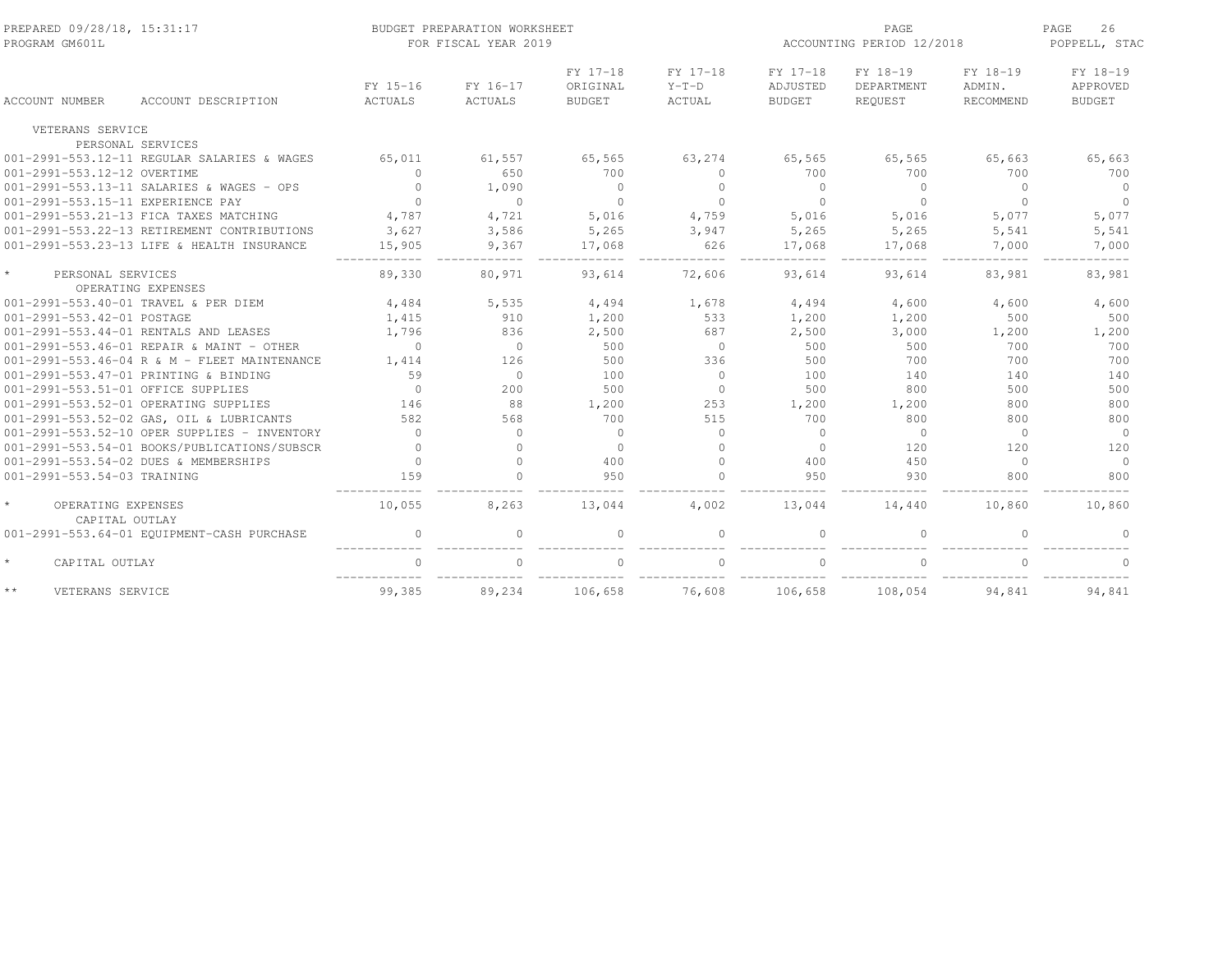| PREPARED 09/28/18, 15:31:17<br>PROGRAM GM601L                                           | BUDGET PREPARATION WORKSHEET<br>FOR FISCAL YEAR 2019 |                            |                                       |                               |                                       | PAGE<br>ACCOUNTING PERIOD 12/2018 |                                        |                                       |
|-----------------------------------------------------------------------------------------|------------------------------------------------------|----------------------------|---------------------------------------|-------------------------------|---------------------------------------|-----------------------------------|----------------------------------------|---------------------------------------|
| ACCOUNT NUMBER<br>ACCOUNT DESCRIPTION                                                   | FY 15-16<br><b>ACTUALS</b>                           | FY 16-17<br><b>ACTUALS</b> | FY 17-18<br>ORIGINAL<br><b>BUDGET</b> | FY 17-18<br>$Y-T-D$<br>ACTUAL | FY 17-18<br>ADJUSTED<br><b>BUDGET</b> | FY 18-19<br>DEPARTMENT<br>REQUEST | FY 18-19<br>ADMIN.<br><b>RECOMMEND</b> | FY 18-19<br>APPROVED<br><b>BUDGET</b> |
| P & D/BLDGS & INSPECTIONS                                                               |                                                      |                            |                                       |                               |                                       |                                   |                                        |                                       |
| PERSONAL SERVICES                                                                       |                                                      |                            |                                       |                               |                                       |                                   |                                        |                                       |
| 001-3440-524.12-11 REGULAR SALARIES & WAGES                                             | 709,382<br>$\Omega$                                  | 618,376<br>5,681           | 657,967<br>1,500                      | 554,663<br>1,470              | 625,967<br>1,500                      | $\Omega$<br>$\Omega$              | 661,902<br>1,500                       | 661,902<br>1,500                      |
| 001-3440-524.12-12 SALARIES/WAGES-OVERTIME<br>001-3440-524.13-11 SALARIES & WAGES - OPS | 8,982                                                | 480                        | $\Omega$                              | 33,380                        | 32,000                                | $\Omega$                          | 52,798                                 | 52,798                                |
| 001-3440-524.15-11 EXPERIENCE PAY                                                       | 1,300                                                | 1,900                      | 3,500                                 | 3,340                         | 3,500                                 | $\Omega$                          | 3,500                                  | 3,500                                 |
| 001-3440-524.21-13 FICA TAXES MATCHING                                                  | 52,986                                               | 45,616                     | 50,335                                | 43,280                        | 50,335                                | $\Omega$                          | 55,057                                 | 55,057                                |
| 001-3440-524.22-13 RETIREMENT CONTRIBUTIONS                                             | 50,495                                               | 51,618                     | 55,936                                | 44,738                        | 55,936                                | $\circ$                           | 55,684                                 | 55,684                                |
| 001-3440-524.23-13 LIFE & HEALTH INSURANCE                                              | 138,916                                              | 97,547                     | 145,078                               | 100,253                       | 145,078                               | $\circ$                           | 128,010                                | 128,010                               |
| PERSONAL SERVICES                                                                       | 962,061                                              | 821,218                    | 914,316                               | 781,124                       | 914,316                               | $\circ$                           | 958,451                                | 958,451                               |
| OPERATING EXPENSES                                                                      |                                                      |                            |                                       |                               |                                       |                                   |                                        |                                       |
| 001-3440-524.31-01 PROFESSIONAL SERVICES                                                | $\circ$                                              | $\circ$                    | $\circ$                               | $\Omega$                      | $\circ$                               | $\Omega$                          | 7,500                                  | 7,500                                 |
| 001-3440-524.34-01 OTHER CONTRACTUAL SERVICE                                            | 400                                                  | $\circ$                    | $\circ$                               | $\mathbf{0}$                  | $\Omega$                              | $\Omega$                          | 2,695                                  | 2,695                                 |
| 001-3440-524.34-27 CONTR SVCS.-BLDG DEMOLISH                                            | $\circ$                                              | $\circ$                    | $\Omega$                              | $\Omega$                      | $\Omega$                              | $\Omega$                          | $\circ$                                | $\circ$                               |
| 001-3440-524.40-01 TRAVEL & PER DIEM                                                    | 8,271                                                | 6,336                      | 3,500                                 | 3,122                         | 3,500                                 | $\Omega$                          | 3,810                                  | 3,810                                 |
| 001-3440-524.41-01 COMMUNICATIONS SERVICES                                              | 7,997                                                | 8,274                      | 500                                   | $\Omega$                      | 500                                   | $\cap$                            | $\Omega$                               | $\Omega$                              |
| 001-3440-524.42-01 POSTAGE                                                              | 1,940                                                | 2,962                      | 3,250                                 | 485                           | 3,250                                 | $\Omega$                          | 2,000                                  | 2,000                                 |
| 001-3440-524.44-01 RENTALS AND LEASES                                                   | 5,156                                                | 3,984                      | 4,500                                 | 3,563                         | 4,500                                 | $\Omega$                          | 4,500                                  | 4,500                                 |
| 001-3440-524.46-01 REPAIR & MAINT - OTHER                                               | $\circ$                                              | $\circ$                    | $\circ$                               | $\circ$                       | $\circ$                               | $\Omega$                          | $\circ$                                | $\overline{0}$                        |
| 001-3440-524.46-04 R & M - FLEET MAINTENANCE                                            | 9,734                                                | 9,953                      | 12,000                                | 20,412                        | 18,000                                | $\Omega$                          | 17,000                                 | 17,000                                |
| 001-3440-524.47-01 PRINTING & BINDING                                                   | 718                                                  | 238                        | 2,500                                 | 112                           | 2,500                                 | $\Omega$                          | 1,000                                  | 1,000                                 |
| 001-3440-524.49-01 CURRENT CHARGES & OBLIG                                              | 2,695                                                | 2,695                      | 2,700                                 | 2,695                         | 2,700                                 | $\Omega$                          | 8,000                                  | 8,000                                 |
| 001-3440-524.49-16 BLDG INSPECT IMPROVEMENTS                                            | $\Omega$                                             | $\Omega$                   | $\Omega$                              | $\mathbf{0}$                  | $\Omega$                              |                                   | $\Omega$                               | $\overline{0}$                        |
| 001-3440-524.49-50 LEGAL ADVERTISEMENTS                                                 | 352                                                  | 36                         | 500                                   | 129                           | 500                                   | $\Omega$                          | 500                                    | 500                                   |
| 001-3440-524.51-01 OFFICE SUPPLIES                                                      | 6,463                                                | 12,393                     | 7,596                                 | 2,498                         | 7,596                                 | $\Omega$                          | 6,000                                  | 6,000                                 |
| 001-3440-524.52-01 OPERATING SUPPLIES                                                   | 20,795                                               | 8,219                      | 8,000                                 | 2,324                         | 8,000                                 | $\Omega$                          | 2,000                                  | 2,000                                 |
| 001-3440-524.52-02 GAS, OIL & LUBRICANTS                                                | 8,871                                                | 10,260                     | 10,000                                | 12,123                        | 15,000                                | $\Omega$                          | 15,000                                 | 15,000                                |
| 001-3440-524.52-10 OPER SUPPLIES - INVENTORY                                            | 3,983                                                | 16,855                     | 3,500                                 | 1,075                         | 3,500                                 | $\Omega$                          | $\circ$                                | $\overline{0}$                        |
| 001-3440-524.54-01 BOOKS/PUBLICATIONS/SUBSCR                                            | 1,404                                                | 30                         | 4,500                                 | 2,154                         | 3,500                                 | $\Omega$                          | 2,000                                  | 2,000                                 |
| 001-3440-524.54-02 DUES & MEMBERSHIPS                                                   | 7,465                                                | 2,874                      | 3,045                                 | 790                           | 3,045                                 | $\Omega$                          | 1,500                                  | 1,500                                 |
| 001-3440-524.54-03 TRAINING                                                             | 7,545                                                | 7,455                      | 21,800                                | 1,162                         | 11,800                                | $\circ$                           | 11,260                                 | 11,260                                |
| OPERATING EXPENSES<br>CAPITAL OUTLAY                                                    | 93,789                                               | 92,564                     | 87,891                                | 52,644                        | 87,891                                | $\circ$                           | 84,765                                 | 84,765                                |
| 001-3440-524.64-01 EQUIPMENT-CASH PURCHASE                                              | $\circ$                                              | $\circ$                    | $\mathbf{0}$                          | $\circ$                       | $\Omega$                              | $\mathbf 0$                       | $\Omega$                               | $\Omega$                              |
| $\star$<br>CAPITAL OUTLAY                                                               | $\mathbf{0}$                                         | $\Omega$                   |                                       | $\Omega$                      | $\cap$                                | $\Omega$                          | $\Omega$                               | $\Omega$                              |
| $\star$ $\star$<br>P & D/BLDGS & INSPECTIONS                                            | 1,055,850                                            | 913,782                    | 1,002,207                             | 833,768                       | 1,002,207                             | $\circ$                           | 1,043,216                              | 1,043,216                             |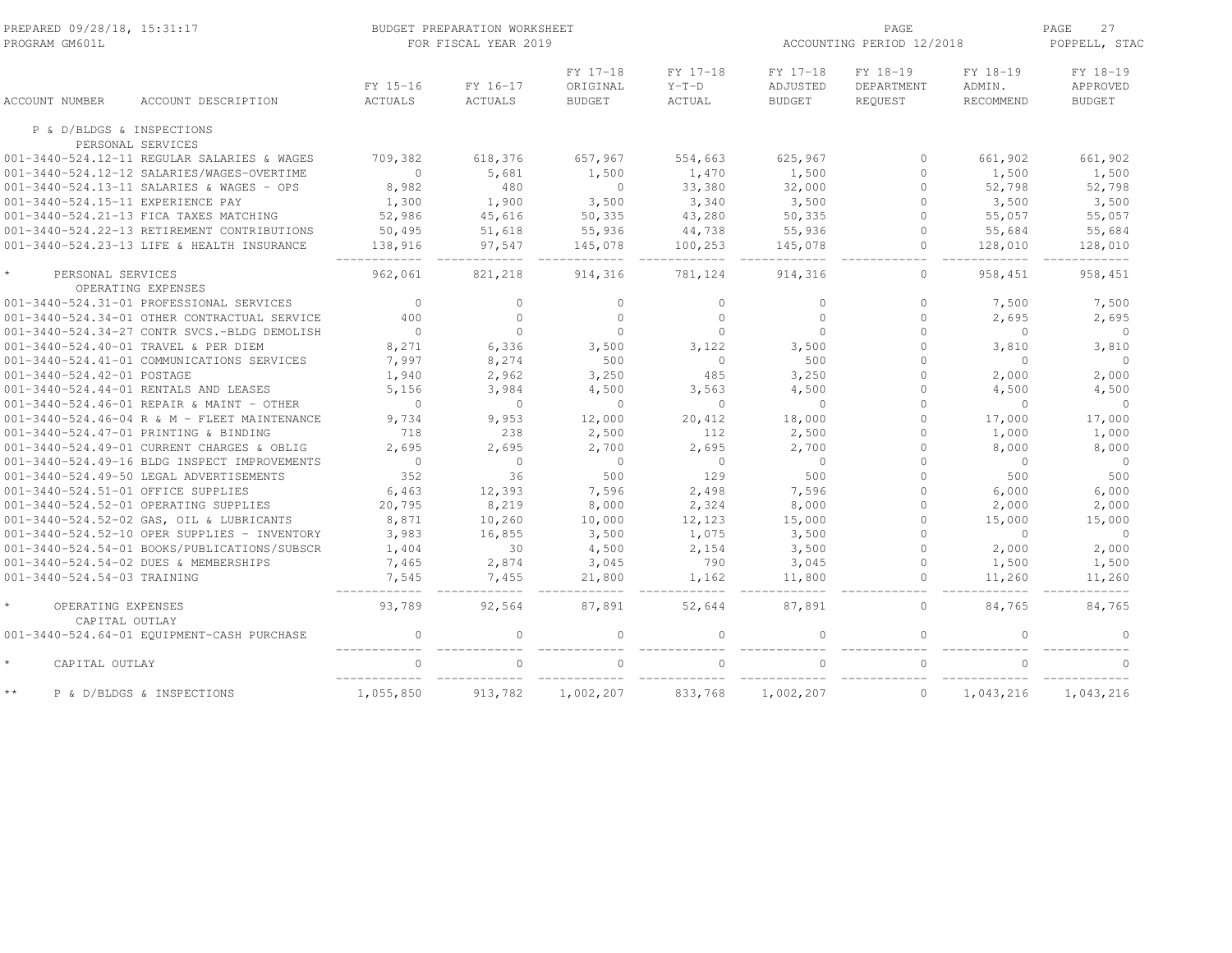| PREPARED 09/28/18, 15:31:17<br>PROGRAM GM601L      |                                              |                            | BUDGET PREPARATION WORKSHEET<br>FOR FISCAL YEAR 2019 |                                       |                               | ACCOUNTING PERIOD 12/2018             | 28<br>PAGE<br>POPPELL, STAC       |                                 |                                       |
|----------------------------------------------------|----------------------------------------------|----------------------------|------------------------------------------------------|---------------------------------------|-------------------------------|---------------------------------------|-----------------------------------|---------------------------------|---------------------------------------|
| ACCOUNT NUMBER                                     | ACCOUNT DESCRIPTION                          | FY 15-16<br><b>ACTUALS</b> | FY 16-17<br><b>ACTUALS</b>                           | FY 17-18<br>ORIGINAL<br><b>BUDGET</b> | FY 17-18<br>$Y-T-D$<br>ACTUAL | FY 17-18<br>ADJUSTED<br><b>BUDGET</b> | FY 18-19<br>DEPARTMENT<br>REQUEST | FY 18-19<br>ADMIN.<br>RECOMMEND | FY 18-19<br>APPROVED<br><b>BUDGET</b> |
| P & D/ZONING & ADMIN                               |                                              |                            |                                                      |                                       |                               |                                       |                                   |                                 |                                       |
| PERSONAL SERVICES                                  |                                              |                            |                                                      |                                       |                               |                                       |                                   |                                 |                                       |
|                                                    | 001-3441-515.12-11 REGULAR SALARIES & WAGES  | 280,241                    | 266,710                                              | 259,826                               | 164,280                       | 259,826                               | $\circ$                           | 187,392                         | 187,392                               |
|                                                    | 001-3441-515.12-12 SALARY/WAGES - OVERTIME   | 61                         | 5,008                                                | $\mathbf{0}$                          | $\circ$                       | $\Omega$                              | $\Omega$                          | $\Omega$                        | $\Omega$                              |
|                                                    | 001-3441-515.13-11 SALARIES & WAGES - OPS    | $\bigcirc$                 | $\Omega$                                             | $\Omega$                              | $\Omega$                      | $\Omega$                              | $\Omega$                          | $\Omega$                        | $\Omega$                              |
| 001-3441-515.15-11 EXPERIENCE PAY                  |                                              | 1,600                      | 1,300                                                | 1,600                                 | 460                           | 1,600                                 | $\Omega$                          | 1,600                           | 1,600                                 |
| 001-3441-515.21-13 FICA TAXES MATCHING             |                                              | 20,578                     | 20,277                                               | 19,877                                | 12,223                        | 19,877                                | $\Omega$                          | 14,458                          | 14,458                                |
|                                                    | 001-3441-515.22-13 RETIREMENT CONTRIBUTIONS  | 32,857                     | 34,364                                               | 33,633                                | 16,121                        | 33,633                                | $\circ$                           | 15,780                          | 15,780                                |
|                                                    | 001-3441-515.23-13 LIFE & HEALTH INSURANCE   | 40,024                     | 27,073                                               | 34,136                                | 25,959                        | 34,136                                | $\circ$                           | 42,000                          | 42,000                                |
| $\star$<br>PERSONAL SERVICES<br>OPERATING EXPENSES |                                              | 375,361                    | 354,732                                              | 349,072                               | 219,043                       | 349,072                               | $\circ$                           | 261,230                         | 261,230                               |
| 001-3441-515.31-01 PROFESSIONAL SERVICES           |                                              | 38,040                     | 24,350                                               | 58,000                                | 23,900                        | 54,500                                | $\Omega$                          | 28,000                          | 28,000                                |
|                                                    | 001-3441-515.31-02 COMPREHENSIVE PLANNING GR | $\Omega$                   | $\Omega$                                             | $\Omega$                              | $\Omega$                      | $\Omega$                              | $\Omega$                          | $\Omega$                        | $\Omega$                              |
| 001-3441-515.40-01 TRAVEL & PER DIEM               |                                              | 1,158                      | 1,833                                                | 2,200                                 | 300                           | 2,200                                 | $\Omega$                          | 1,500                           | 1,500                                 |
|                                                    | 001-3441-515.40-02 TRAVEL & PD - ZONING ADJ  | 4,530                      | 3,090                                                | 3,500                                 | 2,850                         | 3,500                                 | $\Omega$                          | 3,850                           | 3,850                                 |
|                                                    | 001-3441-515.40-04 TRAVEL & PD - PLAN COMM   | 2,610                      | 1,200                                                | 3,400                                 | 2,640                         | 3,400                                 | $\Omega$                          | 3,600                           | 3,600                                 |
|                                                    | 001-3441-515.41-01 COMMUNICATION SERVICES    | 582                        | 646                                                  | 500                                   | $\mathbf 0$                   | 500                                   | $\Omega$                          | $\circ$                         | $\circ$                               |
| 001-3441-515.42-01 POSTAGE                         |                                              | 2,695                      | 2,387                                                | 2,750                                 | 1,685                         | 2,750                                 | $\Omega$                          | 2,000                           | 2,000                                 |
| 001-3441-515.44-01 RENTALS & LEASES                |                                              | 2,627                      | 3,231                                                | 3,000                                 | 2,345                         | 3,000                                 | $\Omega$                          | 6,000                           | 6,000                                 |
|                                                    | 001-3441-515.46-01 REPAIR & MAINT - OTHER    | $\circ$                    | $\circ$                                              | $\circ$                               | $\mathbf{0}$                  | $\overline{0}$                        | $\Omega$                          | $\mathbf{0}$                    | $\circ$                               |
|                                                    | 001-3441-515.46-04 R & M - FLEET MAINTENANCE | 1,092                      | 488                                                  | 1,200                                 | $7\phantom{.0}$               | 1,200                                 | $\Omega$                          | 1,000                           | 1,000                                 |
| 001-3441-515.47-01 PRINTING & BINDING              |                                              | 84                         | 1,360                                                | 500                                   | 90                            | 500                                   | $\Omega$                          | 500                             | 500                                   |
|                                                    | 001-3441-515.49-01 CURRENT CHARGES & OBLIG   | $\Omega$                   | $\cap$                                               | $\mathbf{0}$                          | 3,566                         | 3,500                                 | $\Omega$                          | $\Omega$                        | $\Omega$                              |
|                                                    | 001-3441-515.49-11 CURRENT CHGS-COMP PLAN    | $\mathbf{0}$               | $\Omega$                                             | $\mathbf{0}$                          | $\mathbf{0}$                  | $\overline{0}$                        | $\Omega$                          | $\Omega$                        | $\Omega$                              |
| 001-3441-515.49-50 LEGAL ADVERTISEMENTS            |                                              |                            |                                                      |                                       |                               |                                       | $\Omega$                          |                                 |                                       |
| 001-3441-515.51-01 OFFICE SUPPLIES                 |                                              | 8,626                      | 10,249<br>1,006                                      | 8,750<br>4,000                        | 5,616<br>269                  | 8,750<br>4,000                        | $\circ$                           | 6,000                           | 6,000                                 |
|                                                    |                                              | 4,114                      |                                                      |                                       |                               |                                       | $\Omega$                          | 3,000                           | 3,000                                 |
| 001-3441-515.52-01 OPERATING SUPPLIES              |                                              | 2,471                      | 2,547                                                | 3,000                                 | 1,694                         | 3,000                                 | $\Omega$                          | 3,000                           | 3,000                                 |
|                                                    | 001-3441-515.52-02 GAS, OIL, & LUBRICANTS    | 281                        | 297                                                  | 750                                   | 396                           | 750                                   |                                   | 750                             | 750                                   |
|                                                    | 001-3441-515.52-10 OPER SUPPLIES - INVENTORY | 5,339                      | 1,798<br>$\Omega$                                    | 2,000                                 | 423                           | 2,000                                 | $\Omega$                          | $\circ$                         | $\overline{0}$                        |
|                                                    | 001-3441-515.54-01 BOOKS/PUBLICATIONS/SUBSCR | $\circ$                    |                                                      | 805                                   | $\overline{0}$                | 805                                   | $\Omega$                          | 805                             | 805                                   |
| 001-3441-515.54-02 DUES & MEMBERSHIPS              |                                              | 88                         | $\Omega$                                             | 1,300                                 | 392                           | 1,300                                 | $\Omega$                          | 1,300                           | 1,300                                 |
| 001-3441-515.54-03 TRAINING                        |                                              | 70                         |                                                      | 2,500                                 |                               | 2,500                                 | $\Omega$                          | 2,500                           | 2,500                                 |
| $\star$<br>OPERATING EXPENSES<br>CAPITAL OUTLAY    |                                              | 74,407                     | 54,482                                               | 98,155                                | 46,173                        | 98,155                                | $\mathbf{0}$                      | 63,805                          | 63,805                                |
|                                                    | 001-3441-515.64-01 EQUIPMENT - CASH PURCHASE | $\mathbf{0}$               |                                                      | $\Omega$                              | $\Omega$                      |                                       | $\Omega$                          |                                 | $\cap$                                |
| $\star$<br>CAPITAL OUTLAY                          |                                              |                            |                                                      | $\cap$                                |                               |                                       |                                   |                                 | $\cap$                                |
| $\star\star$<br>P & D/ZONING & ADMIN               |                                              | 449,768                    | 409,214                                              | 447,227                               | 265,216                       | 447,227                               | $\mathbb O$                       | 325,035                         | 325,035                               |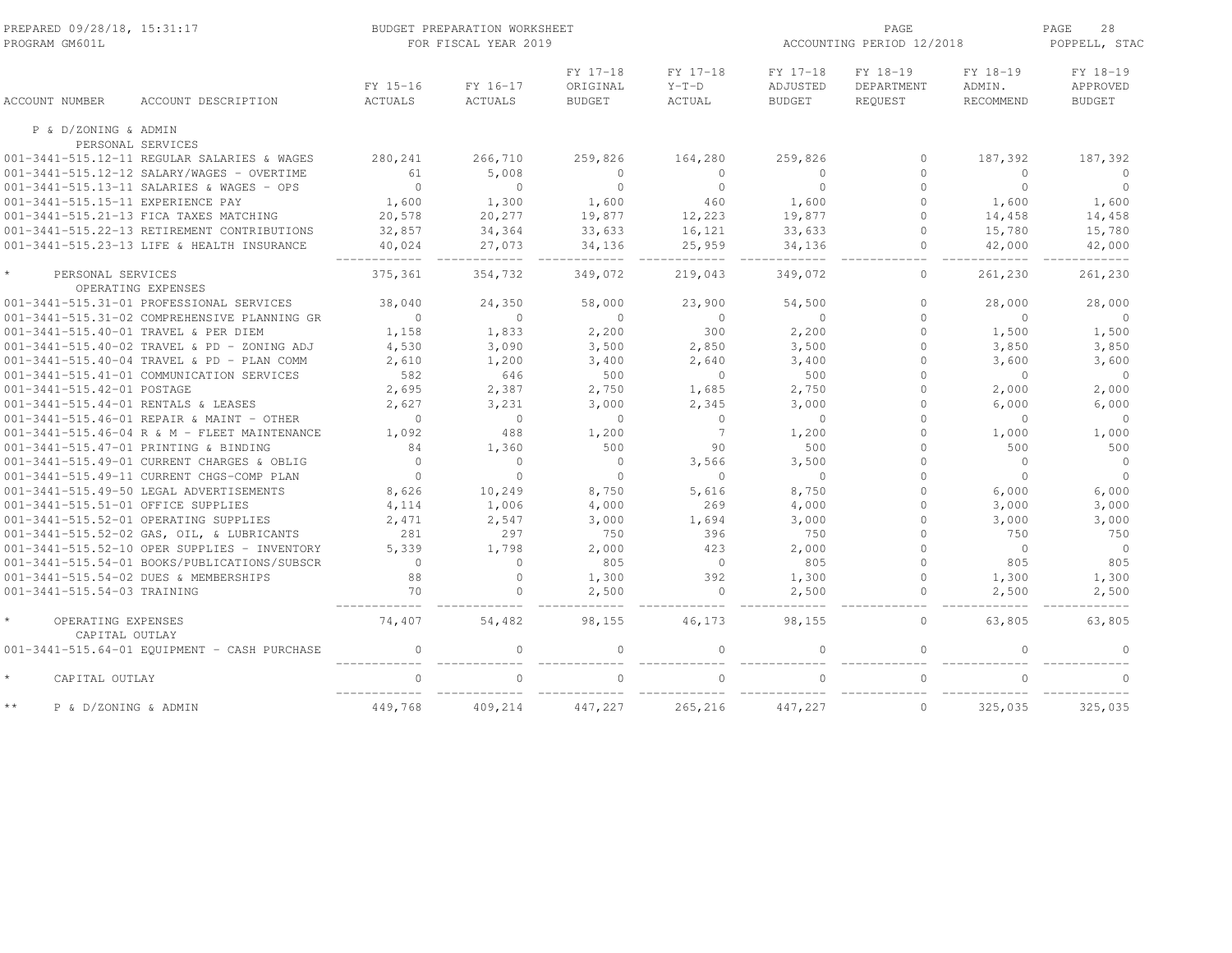| PREPARED 09/28/18, 15:31:17<br>PROGRAM GM601L |                                              | BUDGET PREPARATION WORKSHEET<br>FOR FISCAL YEAR 2019 |                            |                                       |                               | PAGE<br>ACCOUNTING PERIOD 12/2018     |                                   |                                 | PAGE<br>29<br>POPPELL, STAC           |  |
|-----------------------------------------------|----------------------------------------------|------------------------------------------------------|----------------------------|---------------------------------------|-------------------------------|---------------------------------------|-----------------------------------|---------------------------------|---------------------------------------|--|
| <b>ACCOUNT NUMBER</b>                         | ACCOUNT DESCRIPTION                          | FY 15-16<br>ACTUALS                                  | FY 16-17<br><b>ACTUALS</b> | FY 17-18<br>ORIGINAL<br><b>BUDGET</b> | FY 17-18<br>$Y-T-D$<br>ACTUAL | FY 17-18<br>ADJUSTED<br><b>BUDGET</b> | FY 18-19<br>DEPARTMENT<br>REQUEST | FY 18-19<br>ADMIN.<br>RECOMMEND | FY 18-19<br>APPROVED<br><b>BUDGET</b> |  |
| P & D/CODES ENFORCEMENT                       |                                              |                                                      |                            |                                       |                               |                                       |                                   |                                 |                                       |  |
|                                               | PERSONAL SERVICES                            |                                                      |                            |                                       |                               |                                       |                                   |                                 |                                       |  |
|                                               | 001-3442-529.12-11 REGULAR SALARIES & WAGES  | 115,240                                              | 136,509                    | 126,520                               | 107,051                       | 125,957                               | $\bigcap$                         | 123,282                         | 123,282                               |  |
|                                               | 001-3442-529.12-12 SALARIES & WAGES-OVERTIME | 3,786                                                | 4,436                      | $\Omega$                              | 474                           | 163                                   | $\Omega$                          | 163                             | 163                                   |  |
|                                               | 001-3442-529.13-11 SALARIES & WAGES-OPS      | $\Omega$                                             | $\Omega$                   | $\circ$                               | $\Omega$                      | $\bigcirc$                            | $\cap$                            | $\Omega$                        | $\overline{0}$                        |  |
| 001-3442-529.15-11 EXPERIENCE PAY             |                                              | 600                                                  | 600                        | $\Omega$                              | 600                           | 400                                   | $\cap$                            | 400                             | 400                                   |  |
|                                               | 001-3442-529.21-13 FICA TAXES MATCHING       | 8,785                                                | 10,039                     | 9,679                                 | 7,248                         | 9,679                                 | $\Omega$                          | 9,487                           | 9,487                                 |  |
|                                               | 001-3442-529.22-13 RETIREMENT CONTRIBUTIONS  | 8,720                                                | 10,820                     | 10,160                                | 8,652                         | 10,160                                | $\Omega$                          | 10,354                          | 10,354                                |  |
|                                               | 001-3442-529.23-13 LIFE & HEALTH INSURANCE   | 30,196                                               | 31,021                     | 34,136                                | 25,348                        | 34,136                                | $\Omega$                          | 34,136                          | 34,136                                |  |
| $\star$<br>PERSONAL SERVICES                  | OPERATING EXPENSES                           | 167,327                                              | 193,425                    | 180,495                               | 149,373                       | 180,495                               | $\circ$                           | 177,822                         | 177,822                               |  |
|                                               | 001-3442-529.31-01 PROFESSIONAL SERVICES     | 5,400                                                | 5,000                      | 5,400                                 | 4,950                         | 5,400                                 | $\Omega$                          | 5,900                           | 5,900                                 |  |
|                                               | 001-3442-529.34-01 OTHER CONTRACTUAL SERVICE | $\bigcap$                                            | $\Omega$                   | $\Omega$                              | $\Omega$                      | $\Omega$                              | $\cap$                            | $\Omega$                        | $\Omega$                              |  |
|                                               | 001-3442-529.34-27 CONTR SVCS.-BLDG DEMOLIT  | 38,785                                               | 15,000                     | 25,000                                | 2,400                         | 25,000                                | $\cap$                            | 25,000                          | 25,000                                |  |
| 001-3442-529.40-01 TRAVEL & PER DIEM          |                                              | 1,107                                                | 610                        | 3,000                                 | 1,542                         | 3,000                                 | $\cap$                            | 2,000                           | 2,000                                 |  |
|                                               | 001-3442-529.41-01 COMMUNICATIONS SERVICES   | 4,718                                                | 5,046                      | 500                                   | $\circ$                       | 500                                   |                                   | $\Omega$                        | $\overline{0}$                        |  |
| 001-3442-529.42-01 POSTAGE                    |                                              | 6,467                                                | 3,441                      | 6,000                                 | 3,204                         | 6,000                                 |                                   | 4,000                           | 4,000                                 |  |
|                                               | 001-3442-529.44-01 RENTALS AND LEASES        | 4,312                                                | 4,160                      | 3,600                                 | 3,580                         | 3,600                                 |                                   | 3,600                           | 3,600                                 |  |
|                                               | 001-3442-529.46-01 REPAIR & MAINT - OTHER    | $\Omega$                                             | $\Omega$                   | $\circ$                               | $\circ$                       | $\Omega$                              | $\cap$                            | $\Omega$                        | $\Omega$                              |  |
|                                               | 001-3442-529.46-04 R&M - FLEET MAINTENANCE   | $\Omega$                                             | $\circ$                    | 1,000                                 | $\circ$                       | 1,000                                 |                                   | 1,000                           | 1,000                                 |  |
|                                               | 001-3442-529.47-01 PRINTING AND BINDING      | 2,136                                                | 802                        | 1,200                                 | 1,821                         | 1,200                                 | $\cap$                            | 1,200                           | 1,200                                 |  |
|                                               | 001-3442-529.49-01 CURRENT CHARGES & OBLIG   | $\Omega$                                             | $\Omega$                   | $\Omega$                              | $\Omega$                      | $\Omega$                              |                                   | $\Omega$                        | $\Omega$                              |  |
|                                               | 001-3442-529.49-50 LEGAL ADVERTISEMENTS      | $\bigcap$                                            | $\Omega$                   | $\circ$                               | $\circ$                       | $\Omega$                              |                                   | $\Omega$                        | $\Omega$                              |  |
| 001-3442-529.51-01 OFFICE SUPPLIES            |                                              | 3,471                                                | 1,755                      | 2,500                                 | 956                           | 2,500                                 | $\cap$                            | 1,500                           | 1,500                                 |  |
|                                               | 001-3442-529.52-01 OPERATING SUPPLIES        | 188                                                  | 358                        | 1,000                                 | 1,181                         | 1,000                                 | $\cap$                            | 1,200                           | 1,200                                 |  |
|                                               | 001-3442-529.52-02 GAS, OIL & LUBRICANTS     | 6,519                                                | 5,902                      | 6,800                                 | 4,599                         | 6,800                                 | $\cap$                            | 6,800                           | 6,800                                 |  |
|                                               | 001-3442-529.52-10 OPER SUPPLIES - INVENTORY | 1,518                                                | $\Omega$                   | 1,800                                 | $\circ$                       | 1,800                                 |                                   | $\Omega$                        | $\Omega$                              |  |
|                                               | 001-3442-529.54-01 BOOKS/PUBLICATIONS/SUBSCR | $\Omega$                                             | $\Omega$                   | $\circ$                               | $\circ$                       | $\Omega$                              | $\cap$                            | $\Omega$                        | $\Omega$                              |  |
|                                               | 001-3442-529.54-02 DUES & MEMBERSHIPS        | 60                                                   | 95                         | 325                                   | 599                           | 325                                   |                                   | 325                             | 325                                   |  |
| 001-3442-529.54-03 TRAINING                   |                                              | $\mathbf{0}$                                         | 605                        | 2,800                                 | 1,253                         | 2,800                                 | $\mathbf{0}$                      | 2,800                           | 2,800                                 |  |
| $\star$<br>OPERATING EXPENSES                 |                                              | 74,681                                               | 42,774                     | 60,925                                | 26,085                        | 60,925                                | $\circ$                           | 55,325                          | 55,325                                |  |
| CAPITAL OUTLAY                                | 001-3442-529.64-01 EQUIPMENT CASH PURCHASE   | $\circ$                                              | 0                          | $\Omega$                              | $\Omega$                      | $\Omega$                              | $\mathbf{0}$                      | $\Omega$                        | $\Omega$                              |  |
|                                               |                                              |                                                      |                            |                                       |                               |                                       |                                   |                                 |                                       |  |
| $\star$<br>CAPITAL OUTLAY                     |                                              | $\cap$                                               | $\cap$                     | $\cap$                                | $\cap$                        |                                       | $\cap$                            | $\cap$                          |                                       |  |
| $\star\star$                                  | P & D/CODES ENFORCEMENT                      | 242,008                                              | 236,199                    | 241,420                               | 175,458                       | 241,420                               | $\circ$                           | 233,147                         | 233,147                               |  |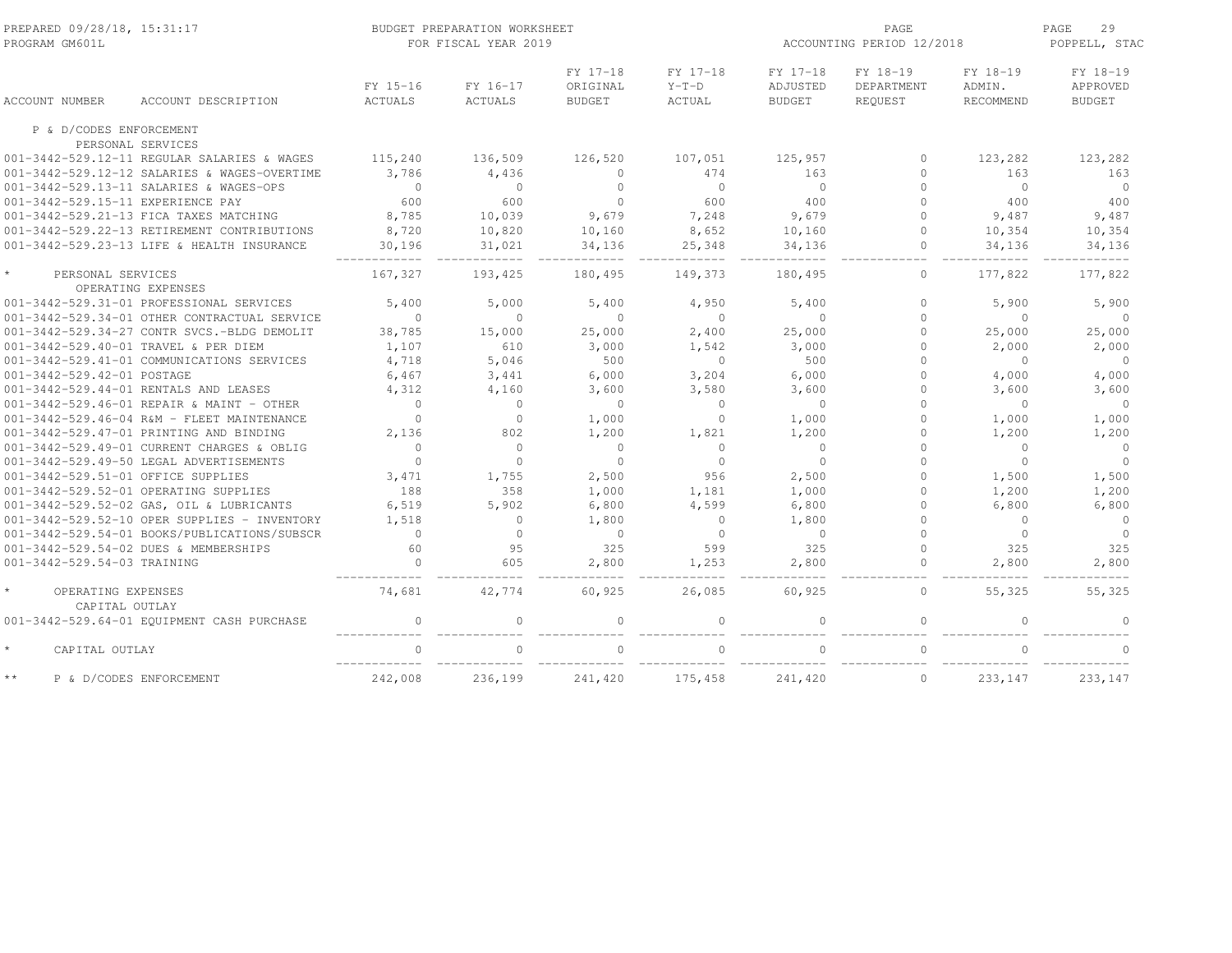| PREPARED 09/28/18, 15:31:17<br>PROGRAM GM601L |                                              | BUDGET PREPARATION WORKSHEET<br>FOR FISCAL YEAR 2019 |                     |                                       |                               |                                       | PAGE<br>ACCOUNTING PERIOD 12/2018 |                                 |                                              |
|-----------------------------------------------|----------------------------------------------|------------------------------------------------------|---------------------|---------------------------------------|-------------------------------|---------------------------------------|-----------------------------------|---------------------------------|----------------------------------------------|
| <b>ACCOUNT NUMBER</b>                         | ACCOUNT DESCRIPTION                          | FY 15-16<br>ACTUALS                                  | FY 16-17<br>ACTUALS | FY 17-18<br>ORIGINAL<br><b>BUDGET</b> | FY 17-18<br>$Y-T-D$<br>ACTUAL | FY 17-18<br>ADJUSTED<br><b>BUDGET</b> | FY 18-19<br>DEPARTMENT<br>REQUEST | FY 18-19<br>ADMIN.<br>RECOMMEND | FY 18-19<br><b>APPROVED</b><br><b>BUDGET</b> |
|                                               |                                              |                                                      |                     |                                       |                               |                                       |                                   |                                 |                                              |
| ANIMAL CONTROL                                |                                              |                                                      |                     |                                       |                               |                                       |                                   |                                 |                                              |
|                                               | PERSONAL SERVICES                            |                                                      |                     |                                       |                               |                                       |                                   |                                 |                                              |
|                                               | 001-3445-529.12-11 REGULAR SALARIES & WAGES  | 170,604                                              | 171,567             | 197,608                               | 189,836                       | 197,608                               | $\circ$                           | 174,646                         | 174,646                                      |
|                                               | 001-3445-529.12-12 SALARIES & WAGES-OVERTIME | 8,180                                                | 10,770              | 5,000                                 | 8,440                         | 5,000                                 | $\Omega$                          | 9,000                           | 9,000                                        |
|                                               | 001-3445-529.13-11 SALARIES & WAGES-OPS      | 20,415                                               | 7,558               | 25,000                                | $\Omega$                      | 25,000                                | $\Omega$                          | 7,500                           | 7,500                                        |
| 001-3445-529.15-11 EXPERIENCE PAY             |                                              | 1,300                                                | 400                 | 1,300                                 | $\circ$                       | 1,300                                 | 0                                 | 1,300                           | 1,300                                        |
|                                               | 001-3445-529.21-13 FICA TAXES MATCHING       | 14,908                                               | 14,164              | 17,412                                | 14,938                        | 17,412                                | $\Omega$                          | 14,722                          | 14,722                                       |
|                                               | 001-3445-529.22-13 RETIREMENT CONTRIBUTIONS  | 12,856                                               | 13,968              | 16,269                                | 15,892                        | 16,269                                | $\circ$                           | 15,442                          | 15,442                                       |
|                                               | 001-3445-529.23-13 LIFE & HEALTH INSURANCE   | 42,336                                               | 41,884              | 68,272                                | 34,653                        | 68,272                                | $\mathbf{0}$                      | 59,738                          | 59,738                                       |
| $\star$<br>PERSONAL SERVICES                  | OPERATING EXPENSES                           | 270,599                                              | 260,311             | 330,861                               | 263,759                       | 330,861                               | $\circ$                           | 282,348                         | 282,348                                      |
|                                               | 001-3445-529.31-01 PROFESSIONAL SERVICES     | 14,506                                               | 15,887              | 22,400                                | 8,715                         | 22,400                                | $\mathbf{0}$                      | 19,400                          | 19,400                                       |
|                                               | 001-3445-529.34-01 OTHER CONTRACTUAL SERVICE | 10,664                                               | 1,084               | 5,000                                 | 485                           | 5,000                                 | $\Omega$                          | 1,500                           | 1,500                                        |
| 001-3445-529.40-01 TRAVEL & PER DIEM          |                                              | 1,628                                                | 1,160               | 2,000                                 | 1,903                         | 2,000                                 | $\Omega$                          | 2,000                           | 2,000                                        |
|                                               | 001-3445-529.41-01 COMMUNICATIONS SERVICES   | 8,531                                                | 7,293               | 500                                   | $\circ$                       | 500                                   |                                   | $\Omega$                        | $\overline{0}$                               |
| 001-3445-529.42-01 POSTAGE                    |                                              | 349                                                  | 335                 | 1,000                                 | 241                           | 1,000                                 | $\Omega$                          | 500                             | 500                                          |
|                                               | 001-3445-529.44-01 RENTALS AND LEASES        | 1,574                                                | 2,598               | 2,250                                 | 2,003                         | 2,250                                 | $\Omega$                          | 2,750                           | 2,750                                        |
|                                               | 001-3445-529.46-01 REPAIR & MAINT - OTHER    | $\Omega$                                             | $\Omega$            | $\Omega$                              | $\Omega$                      | $\Omega$                              | $\cap$                            | $\Omega$                        | $\Omega$                                     |
|                                               | 001-3445-529.46-04 R&M - FLEET MAINTENANCE   | 11,581                                               | 9,889               | 14,000                                | 9,056                         | 14,000                                | 0                                 | 14,000                          | 14,000                                       |
|                                               | 001-3445-529.47-01 PRINTING AND BINDING      | 590                                                  | 654                 | 750                                   | 275                           | 750                                   | $\cap$                            | 750                             | 750                                          |
|                                               | 001-3445-529.49-01 CURRENT CHARGES & OBLIG   | 4,824                                                | $\mathbf{0}$        | $\circ$                               | 20                            | $\circ$                               | $\cap$                            | $\circ$                         | $\overline{0}$                               |
|                                               | 001-3445-529.49-50 LEGAL ADVERTISEMENTS      | 82                                                   | $\Omega$            | 275                                   | 469                           | 2,275                                 |                                   | 275                             | 275                                          |
| 001-3445-529.51-01 OFFICE SUPPLIES            |                                              | 2,299                                                | 2,697               | 5,275                                 | 661                           | 5,275                                 | $\Omega$                          | 3,000                           | 3,000                                        |
|                                               |                                              |                                                      |                     |                                       |                               |                                       | $\Omega$                          |                                 |                                              |
|                                               | 001-3445-529.52-01 OPERATING SUPPLIES        | 49,619                                               | 23,847              | 52,000                                | 20,162                        | 78,117                                | $\cap$                            | 46,000                          | 46,000                                       |
|                                               | 001-3445-529.52-02 GAS, OIL & LUBRICANTS     | 9,668                                                | 10,917              | 10,000                                | 14,384                        | 10,000                                | $\Omega$                          | 17,000                          | 17,000                                       |
|                                               | 001-3445-529.52-10 OPER SUPPLIES - INVENTORY | $\Omega$                                             | 0                   | 4,500                                 | $\circ$                       | 4,500                                 |                                   | $\mathbf 0$                     | $\circ$                                      |
|                                               | 001-3445-529.54-01 BOOKS/PUBLICATIONS/SUBSCR | $\Omega$                                             | $\Omega$            | 500                                   | $\circ$                       | 500                                   | $\Omega$                          | $\Omega$                        | $\Omega$                                     |
|                                               | 001-3445-529.54-02 DUES & MEMBERSHIPS        | 255                                                  | 55                  | 750                                   | 435                           | 750                                   | $\Omega$                          | 500                             | 500                                          |
| 001-3445-529.54-03 TRAINING                   |                                              | 535                                                  | $\Omega$            | 2,000                                 | 650                           | 2,000                                 | $\Omega$                          | 2,000                           | 2,000                                        |
| OPERATING EXPENSES<br>CAPITAL OUTLAY          |                                              | 116,705                                              | 76,416              | 123,200                               | 59,459                        | 151,317                               | $\circ$                           | 109,675                         | 109,675                                      |
|                                               | 001-3445-529.64-01 EQUIPMENT CASH PURCHASE   | $\mathbf{0}$                                         | 0                   | $\Omega$                              | $\Omega$                      | $\Omega$                              | $\mathbf{0}$                      | $\Omega$                        | $\Omega$                                     |
| $\star$<br>CAPITAL OUTLAY                     |                                              | $\Omega$                                             | $\Omega$            | $\Omega$                              | $\Omega$                      | $\cap$                                | $\Omega$                          | $\cap$                          | $\Omega$                                     |
| $\star\,\star$<br>ANIMAL CONTROL              |                                              | 387,304                                              | 336,727             | 454,061                               | 323,218                       | 482,178                               | $\circ$                           | 392,023                         | 392,023                                      |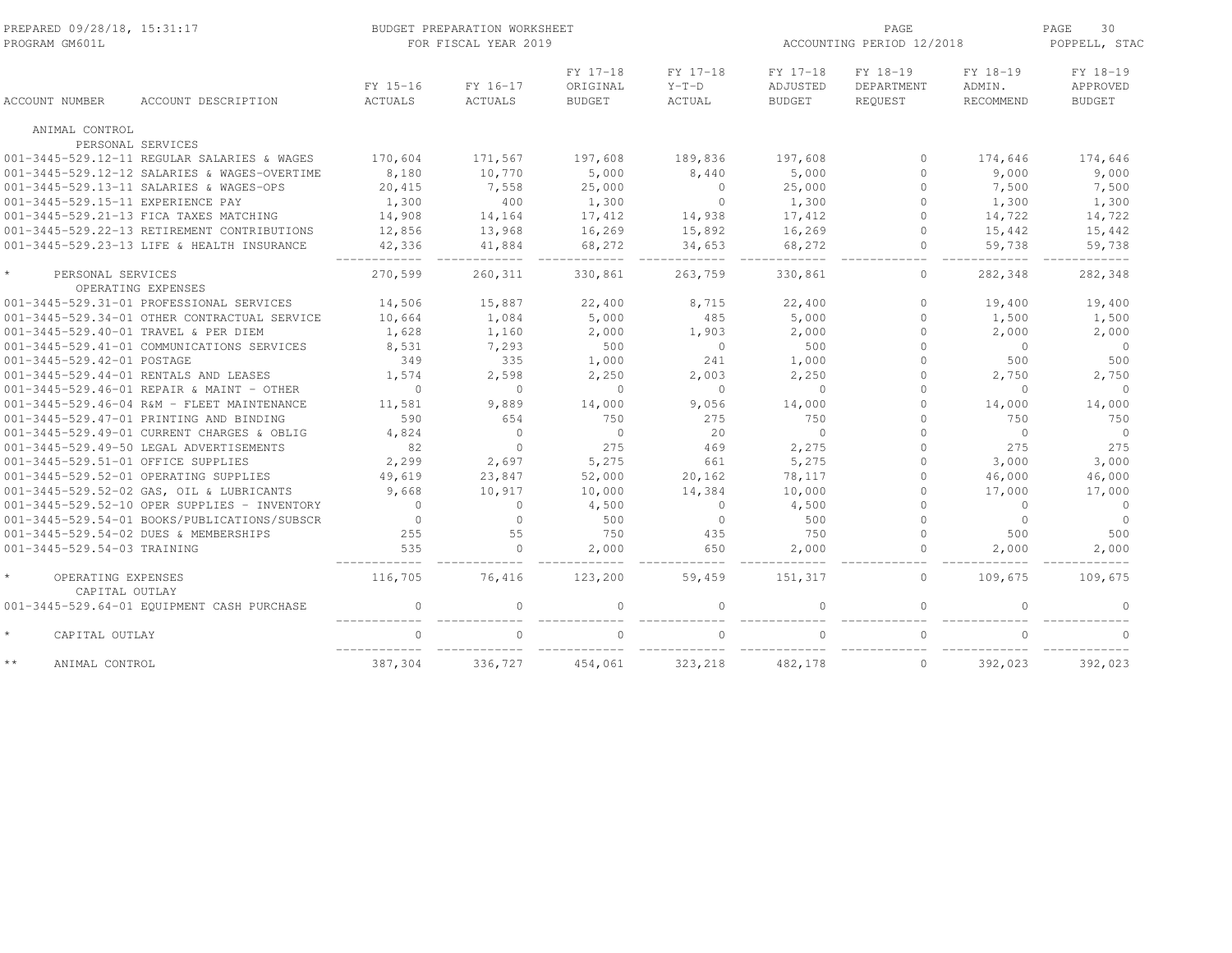| PREPARED 09/28/18, 15:31:17<br>PROGRAM GM601L   |                                              | BUDGET PREPARATION WORKSHEET<br>FOR FISCAL YEAR 2019 |                            |                                       |                               |                                       |                                   | PAGE<br>ACCOUNTING PERIOD 12/2018 |                                       |  |  |
|-------------------------------------------------|----------------------------------------------|------------------------------------------------------|----------------------------|---------------------------------------|-------------------------------|---------------------------------------|-----------------------------------|-----------------------------------|---------------------------------------|--|--|
| <b>ACCOUNT NUMBER</b>                           | ACCOUNT DESCRIPTION                          | FY 15-16<br>ACTUALS                                  | FY 16-17<br><b>ACTUALS</b> | FY 17-18<br>ORIGINAL<br><b>BUDGET</b> | FY 17-18<br>$Y-T-D$<br>ACTUAL | FY 17-18<br>ADJUSTED<br><b>BUDGET</b> | FY 18-19<br>DEPARTMENT<br>REQUEST | FY 18-19<br>ADMIN.<br>RECOMMEND   | FY 18-19<br>APPROVED<br><b>BUDGET</b> |  |  |
| EMERGENCY SERVICES                              |                                              |                                                      |                            |                                       |                               |                                       |                                   |                                   |                                       |  |  |
| PERSONAL SERVICES                               |                                              |                                                      |                            |                                       |                               |                                       |                                   |                                   |                                       |  |  |
|                                                 | 001-3991-525.12-11 REGULAR SALARIES & WAGES  | 170,320                                              | 184,207                    | 107,601                               | 102,727                       | 104,473                               | 129,880                           | 123,779                           | 123,779                               |  |  |
|                                                 | 001-3991-525.12-12 SALARIES/WAGES - OT       | 566                                                  | 9,107                      | $\Omega$                              | 2,960                         | 2,662                                 | 2,107                             | $\Omega$                          | $\Omega$                              |  |  |
|                                                 | 001-3991-525.13-11 SALARIES & WAGES - OPS    | 1,268                                                | $\Omega$                   | $\Omega$                              | 66                            | 66                                    | 66                                | $\Omega$                          | $\Omega$                              |  |  |
| 001-3991-525.15-11 EXPERIENCE PAY               |                                              | $\circ$                                              | $\Omega$                   | 200                                   | 600                           | 600                                   | 200                               | 400                               | 400                                   |  |  |
|                                                 | 001-3991-525.21-13 FICA TAXES MATCHING       | 12,355                                               | 13,607                     | 8,232                                 | 7,724                         | 8,232                                 | 10,103                            | 9,500                             | 9,500                                 |  |  |
|                                                 | 001-3991-525.22-13 RETIREMENT CONTRIBUTIONS  | 24,112                                               | 23,070                     | 13,908                                | 13,008                        | 13,908                                | 10,604                            | 10,369                            | 10,369                                |  |  |
|                                                 | 001-3991-525.23-13 LIFE & HEALTH INSURANCE   | 27,925                                               | 25,101                     | 21,335                                | 21,094                        | 21,335                                | 25,602                            | 24,000                            | 24,000                                |  |  |
|                                                 |                                              |                                                      |                            |                                       |                               |                                       |                                   |                                   |                                       |  |  |
| $\star$<br>PERSONAL SERVICES                    | OPERATING EXPENSES                           | 236,546                                              | 255,092                    | 151,276                               | 148,179                       | 151,276                               | 178,562                           | 168,048                           | 168,048                               |  |  |
|                                                 | 001-3991-525.34-01 OTHER CONTRACTUAL SERVICE | 231                                                  | 232                        | 1,000                                 | 171                           | 1,000                                 | 1,000                             | 1,000                             | 1,000                                 |  |  |
| 001-3991-525.40-01 TRAVEL & PER DIEM            |                                              | 2,598                                                | 1,374                      | 2,500                                 | 1,719                         | 2,500                                 | 2,500                             | 2,630                             | 2,630                                 |  |  |
|                                                 | 001-3991-525.41-01 COMMUNICATION SERVICES    | 2,055                                                | 1,628                      | 2,500                                 | 1,366                         | 2,500                                 | 2,500                             | 1,200                             | 1,200                                 |  |  |
| 001-3991-525.42-01 POSTAGE                      |                                              | 244                                                  | 92                         | 500                                   | 135                           | 500                                   | 500                               | 200                               | 200                                   |  |  |
| 001-3991-525.44-01 RENTALS AND LEASES           |                                              | 1,225                                                | 1,576                      | 2,000                                 | 2,160                         | 2,223                                 | 2,000                             | 2,000                             | 2,000                                 |  |  |
|                                                 | 001-3991-525.46-01 REPAIR & MAINT - OTHER    | 9,749                                                | 16,158                     | 10,000                                | 5,508                         | 10,000                                | 10,000                            | 10,000                            | 10,000                                |  |  |
|                                                 | 001-3991-525.46-04 R & M - FLEET MAINTENANCE | 7,640                                                | 2,650                      | 7,600                                 | 1,381                         | 7,600                                 | 7,600                             | 7,600                             | 7,600                                 |  |  |
|                                                 | 001-3991-525.46-13 R & M - COMM EQUIPMENT    | 28,222                                               | 29,317                     | 29,322                                | 30,196                        | 30,197                                | 32,000                            | 32,000                            | 32,000                                |  |  |
| 001-3991-525.47-01 PRINTING & BINDING           |                                              | $\Omega$                                             | $\Omega$                   | $\Omega$                              | $\circ$                       | $\bigcirc$                            | $\circ$                           | $\Omega$                          | $\overline{0}$                        |  |  |
|                                                 | 001-3991-525.49-01 CURRENT CHARGES & OBLIG   | 276                                                  | 20                         | $\circ$                               | 339                           | 340                                   | 340                               | 340                               | 340                                   |  |  |
| 001-3991-525.51-01 OFFICE SUPPLIES              |                                              | 1,335                                                | 1,599                      | 1,500                                 | 951                           | 1,500                                 | 1,500                             | 1,500                             | 1,500                                 |  |  |
| 001-3991-525.52-01 OPERATING SUPPLIES           |                                              | 4,615                                                | 35,840                     | 12,000                                | 5,634                         | 10,562                                | 10,785                            | 3,000                             | 3,000                                 |  |  |
|                                                 | 001-3991-525.52-02 GAS, OIL & LUBRICANTS     | 2,137                                                | 15,767                     | 3,400                                 | 2,174                         | 3,400                                 | 3,400                             | 3,400                             | 3,400                                 |  |  |
|                                                 | 001-3991-525.52-10 OPER SUPPLIES - INVENTORY | $\Omega$                                             | $\Omega$                   | 4,000                                 | 298                           | 4,000                                 | 4,000                             | $\Omega$                          | $\Omega$                              |  |  |
|                                                 | 001-3991-525.54-01 BOOKS/PUBLICATIONS/SUBSCR | $\mathbf{0}$                                         | $\circ$                    | 100                                   | $\circ$                       | 100                                   | 100                               | $\circ$                           | $\overline{0}$                        |  |  |
| 001-3991-525.54-02 DUES & MEMBERSHIPS           |                                              | 230                                                  | 335                        | 400                                   | 145                           | 400                                   | 400                               | 370                               | 370                                   |  |  |
| 001-3991-525.54-03 TRAINING                     |                                              | 865                                                  | 300                        | 750                                   | 570                           | 750                                   | 750                               | 600                               | 600                                   |  |  |
| $\star$<br>OPERATING EXPENSES<br>CAPITAL OUTLAY |                                              | 61,422                                               | 106,888                    | 77,572                                | 52,747                        | 77,572                                | 79,375                            | 65,840                            | 65,840                                |  |  |
|                                                 | 001-3991-525.63-01 IMPRV OTHER THAN BLDGS    | $\mathbf{0}$                                         | $\circ$                    | 10,000                                | 10,000                        | 10,000                                | $\mathbb O$                       | $\Omega$                          | $\circ$                               |  |  |
|                                                 | 001-3991-525.64-01 EQUIPMENT-CASH PURCHASE   | $\mathbf{0}$                                         | $\Omega$                   | $\cap$                                | $\Omega$                      | $\cap$                                | $\mathbf{0}$                      | $\circ$                           | $\Omega$                              |  |  |
| $\star$<br>CAPITAL OUTLAY                       |                                              | $\Omega$                                             | $\Omega$                   | 10,000                                | 10,000                        | 10,000                                | $\Omega$                          | $\Omega$                          | $\Omega$                              |  |  |
| $\star\star$<br>EMERGENCY SERVICES              |                                              | 297,968                                              | 361,980                    | 238,848                               | 210,926                       | 238,848                               | 257,937                           | 233,888                           | 233,888                               |  |  |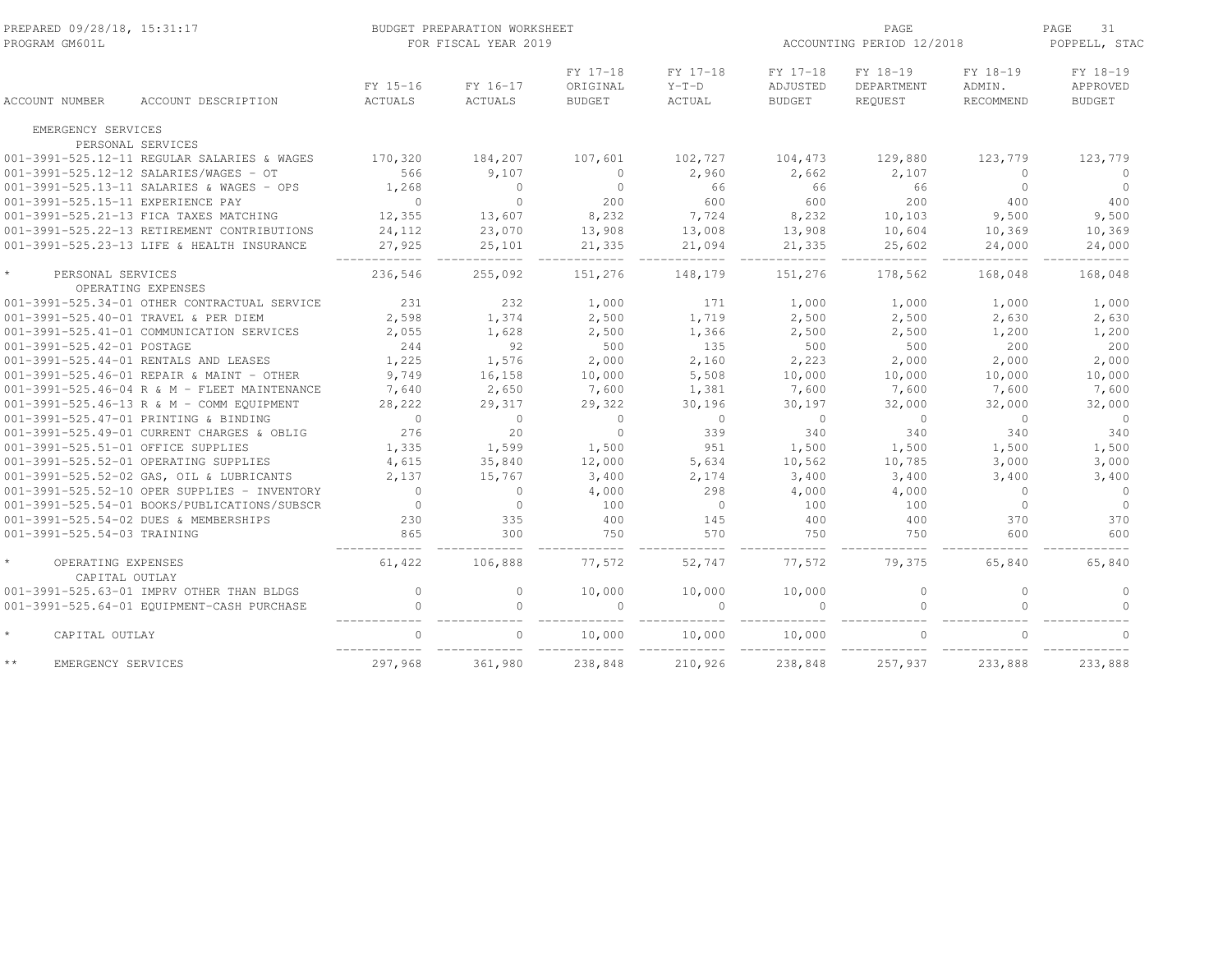| PREPARED 09/28/18, 15:31:17<br>PROGRAM GM601L |                                              |                     | BUDGET PREPARATION WORKSHEET<br>FOR FISCAL YEAR 2019 |                                       |                               | PAGE<br>ACCOUNTING PERIOD 12/2018     |                                   |                                 | 32<br>PAGE<br>POPPELL, STAC           |
|-----------------------------------------------|----------------------------------------------|---------------------|------------------------------------------------------|---------------------------------------|-------------------------------|---------------------------------------|-----------------------------------|---------------------------------|---------------------------------------|
| ACCOUNT NUMBER                                | ACCOUNT DESCRIPTION                          | FY 15-16<br>ACTUALS | FY 16-17<br>ACTUALS                                  | FY 17-18<br>ORIGINAL<br><b>BUDGET</b> | FY 17-18<br>$Y-T-D$<br>ACTUAL | FY 17-18<br>ADJUSTED<br><b>BUDGET</b> | FY 18-19<br>DEPARTMENT<br>REQUEST | FY 18-19<br>ADMIN.<br>RECOMMEND | FY 18-19<br>APPROVED<br><b>BUDGET</b> |
| SOG ASSESSMENT PROGRAM                        |                                              |                     |                                                      |                                       |                               |                                       |                                   |                                 |                                       |
| PERSONAL SERVICES                             |                                              |                     |                                                      |                                       |                               |                                       |                                   |                                 |                                       |
|                                               | 001-3994-529.12-11 REGULAR SALARIES & WAGES  | 54,904              | 59,570                                               | 59,557                                | 30,421                        | 59,021                                | 59,021                            | 58,752                          | 58,752                                |
|                                               | 001-3994-529.12-12 SALARIES & WAGES-OVERTIME | $\overline{0}$      | 6,078                                                | $\Omega$                              | 135                           | 136                                   | 136                               | $\bigcirc$                      | $\Omega$                              |
| 001-3994-529.15-11 EXPERIENCE PAY             |                                              | 400                 | $\overline{0}$                                       | $\circ$                               | 800                           | 400                                   | 400                               | 400                             | 400                                   |
|                                               | 001-3994-529.21-13 FICA TAXES MATCHING       | 4,107               | 5,198                                                | 4,556                                 | 2,416                         | 4,556                                 | 4,556                             | 4,525                           | 4,525                                 |
|                                               | 001-3994-529.22-13 RETIREMENT CONTRIBUTIONS  | 12,154              | 9,502                                                | 8,154                                 | 6,190                         | 8,154                                 | 8,154                             | 4,939                           | 4,939                                 |
|                                               | 001-3994-529.23-13 LIFE & HEALTH INSURANCE   | 9,520               | 10,786                                               | 12,801                                | 10,421                        | 12,801                                | 12,801                            | 12,801                          | 12,801                                |
| $\star$<br>PERSONAL SERVICES                  | OPERATING EXPENSES                           | 81,085              | 91,134                                               | 85,068                                | 50,383                        | 85,068                                | 85,068                            | 81,417                          | 81,417                                |
| 001-3994-529.40-01 TRAVEL & PER DIEM          |                                              | 1,557               | 1,893                                                | 1,550                                 | 501                           | 1,550                                 | 1,550                             | 1,550                           | 1,550                                 |
|                                               | 001-3994-529.41-01 COMMUNICATIONS SERVICES   | 1,085               | 1,085                                                | 1,500                                 | 921                           | 1,500                                 | 1,500                             | 1,200                           | 1,200                                 |
| 001-3994-529.42-01 POSTAGE                    |                                              | $\Omega$            | $\Omega$                                             | $\Omega$                              | $\Omega$                      | $\bigcirc$                            | 200                               | 200                             | 200                                   |
|                                               | 001-3994-529.46-01 REPAIR & MAINT - OTHER    | 50                  | 110                                                  | $\Omega$                              | $\Omega$                      | $\Omega$                              | $\Omega$                          | $\Omega$                        | $\Omega$                              |
|                                               | 001-3994-529.46-04 R&M - FLEET MAINTENANCE   | 953                 | 5,945                                                | 1,450                                 | 7,338                         | 1,450                                 | 1,500                             | 1,500                           | 1,500                                 |
|                                               | 001-3994-529.46-13 R & M - COMM EQUIPMENT    | $\bigcirc$          | $\overline{0}$                                       | $\Omega$                              | $\Omega$                      | $\bigcirc$                            | $\Omega$                          | $\bigcirc$                      | $\Omega$                              |
| 001-3994-529.51-01 OFFICE SUPPLIES            |                                              | 21                  | $\Omega$                                             | 250                                   | $\Omega$                      | 250                                   | 250                               | 250                             | 250                                   |
| 001-3994-529.52-01 OPERATING SUPPLIES         |                                              | 2,779               | 2,458                                                | 3,000                                 | 2,220                         | 3,000                                 | 5,000                             | 1,500                           | 1,500                                 |
|                                               | 001-3994-529.52-02 GAS, OIL & LUBRICANTS     | 2,650               | 4,100                                                | 4,750                                 | 2,700                         | 4,750                                 | 4,750                             | 4,750                           | 4,750                                 |
|                                               | 001-3994-529.52-10 OPER SUPPLIES - INVENTORY | $\overline{0}$      | 2,626                                                | 4,000                                 | 2,525                         | 4,000                                 | 4,700                             | 4,700                           | 4,700                                 |
| 001-3994-529.54-03 TRAINING                   |                                              | 430                 | 720                                                  | 850                                   | 844                           | 850                                   | 850                               | 850                             | 850                                   |
| OPERATING EXPENSES<br>CAPITAL OUTLAY          |                                              | 9,525               | 18,937                                               | 17,350                                | 17,049                        | 17,350                                | 20,300                            | 16,500                          | 16,500                                |
|                                               | 001-3994-529.64-01 EQUIPMENT CASH PURCHASE   | 4,263               | $\Omega$                                             | 35,000                                | 34,158                        | 35,000                                | $\Omega$                          | 3,500                           | 3,500                                 |
| 001-3994-529.68-01 SOFTWARE                   |                                              |                     |                                                      |                                       | $\Omega$                      |                                       | $\Omega$                          | $\Omega$                        | $\Omega$                              |
|                                               |                                              |                     |                                                      |                                       |                               |                                       |                                   |                                 |                                       |
| $\star$<br>CAPITAL OUTLAY                     |                                              | 4,263               |                                                      | 35,000                                | 34,158                        | 35,000                                |                                   | 3,500                           | 3,500                                 |
| $\star\star$<br>SOG ASSESSMENT PROGRAM        |                                              | 94,873              | 110,071                                              | 137,418                               | 101,590                       | 137,418                               | 105,368                           | 101,417                         | 101,417                               |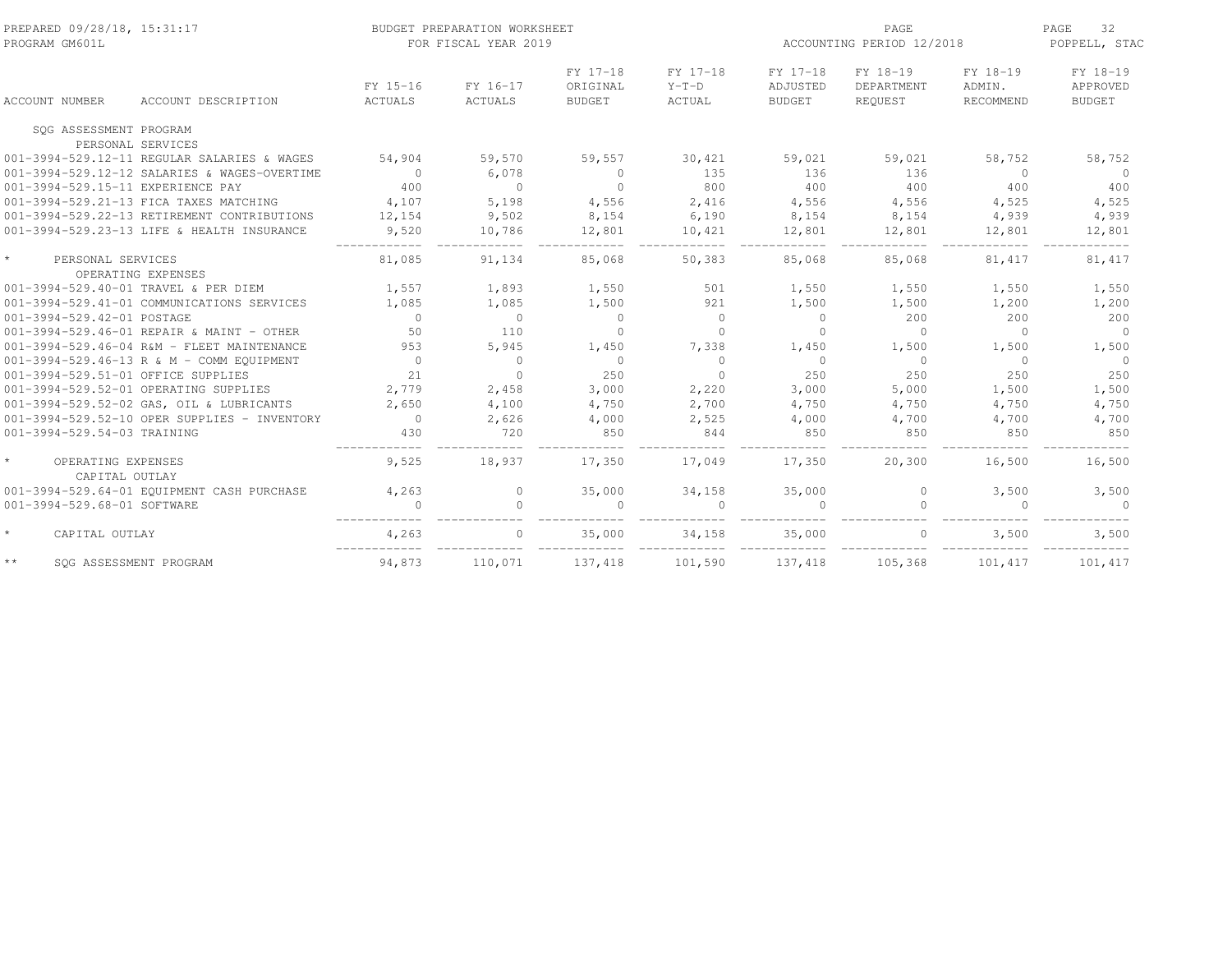| PREPARED 09/28/18, 15:31:17<br>PROGRAM GM601L   |                                              |                            | BUDGET PREPARATION WORKSHEET<br>FOR FISCAL YEAR 2019 |                                       |                               | PAGE<br>ACCOUNTING PERIOD 12/2018     |                                   |                                 | 33<br>PAGE<br>POPPELL, STAC           |  |
|-------------------------------------------------|----------------------------------------------|----------------------------|------------------------------------------------------|---------------------------------------|-------------------------------|---------------------------------------|-----------------------------------|---------------------------------|---------------------------------------|--|
| <b>ACCOUNT NUMBER</b>                           | ACCOUNT DESCRIPTION                          | FY 15-16<br><b>ACTUALS</b> | FY 16-17<br>ACTUALS                                  | FY 17-18<br>ORIGINAL<br><b>BUDGET</b> | FY 17-18<br>$Y-T-D$<br>ACTUAL | FY 17-18<br>ADJUSTED<br><b>BUDGET</b> | FY 18-19<br>DEPARTMENT<br>REOUEST | FY 18-19<br>ADMIN.<br>RECOMMEND | FY 18-19<br>APPROVED<br><b>BUDGET</b> |  |
| SANIT/MOSOUITO CONTROL                          |                                              |                            |                                                      |                                       |                               |                                       |                                   |                                 |                                       |  |
| OPERATING EXPENSES                              |                                              |                            |                                                      |                                       |                               |                                       |                                   |                                 |                                       |  |
|                                                 | 001-4212-562.31-01 PROFESSIONAL SERVICES     | 500                        | $\Omega$                                             | $\Omega$                              | $\Omega$                      | $\bigcap$                             | $\Omega$                          | $\Omega$                        |                                       |  |
|                                                 | 001-4212-562.34-01 OTHER CONTRACTUAL SERVICE | 41,296                     | 84,614                                               | 132,345                               | 64,051                        | 131,845                               | 101,870                           | 101,870                         | 101,870                               |  |
| 001-4212-562.40-01 TRAVEL & PER DIEM            |                                              | 568                        | 366                                                  | 600                                   | 569                           | 600                                   | 600                               | 600                             | 600                                   |  |
| 001-4212-562.42-01 POSTAGE                      |                                              |                            | 569                                                  | 25                                    | 292                           | 525                                   | 500                               | 500                             | 500                                   |  |
| 001-4212-562.44-01 RENTALS AND LEASES           |                                              | $\Omega$                   | $\circ$                                              | $\circ$                               | $\circ$                       | $\Omega$                              | $\circ$                           | $\Omega$                        | $\overline{0}$                        |  |
|                                                 | 001-4212-562.46-01 REPAIR & MAINT - OTHER    | 407                        | 536                                                  | 500                                   | 28                            | 536                                   | 500                               | 500                             | 500                                   |  |
|                                                 | 001-4212-562.46-04 R & M - FLEET MAINTENANCE | $\cap$                     | $\Omega$                                             | 500                                   |                               | 500                                   | 500                               | 500                             | 500                                   |  |
| 001-4212-562.47-01 PRINTING & BINDING           |                                              | $\cap$                     | $\Omega$                                             | $\bigcap$                             | $\cap$                        | $\Omega$                              | $\mathbf{0}$                      | $\Omega$                        | $\Omega$                              |  |
|                                                 | 001-4212-562.49-01 CURRENT CHARGES & OBLIG   | $\cap$                     | $\Omega$                                             |                                       | $\cap$                        |                                       | $\Omega$                          | $\cap$                          | $\Omega$                              |  |
| 001-4212-562.51-01 OFFICE SUPPLIES              |                                              | 78                         | 104                                                  | 100                                   | $\cap$                        | 100                                   | 100                               | 100                             | 100                                   |  |
| 001-4212-562.52-01 OPERATING SUPPLIES           |                                              | 6,362                      | 4,594                                                | 5,500                                 | 3,165                         | 5,500                                 | 5,500                             | 5,500                           | 5,500                                 |  |
|                                                 | 001-4212-562.52-02 GAS, OIL & LUBRICANTS     | 1,133                      | 2,704                                                | 3,000                                 | 2,498                         | 3,000                                 | 3,000                             | 3,000                           | 3,000                                 |  |
| 001-4212-562.52-03 SIGNS & MARKINGS             |                                              | $\Omega$                   | $\Omega$                                             | $\Omega$                              | $\Omega$                      | $\Omega$                              | $\Omega$                          | $\Omega$                        | $\Omega$                              |  |
|                                                 | 001-4212-562.52-04 INSECTICIDES & PESTICIDES | 1,147                      | $\Omega$                                             | 1,000                                 | $\bigcap$                     | 964                                   | 1,000                             | 1,000                           | 1,000                                 |  |
|                                                 | 001-4212-562.52-10 OPER SUPPLIES - INVENTORY | $\Omega$                   | $\Omega$                                             | $\Omega$                              | $\cap$                        | $\Omega$                              | $\Omega$                          | $\Omega$                        | $\Omega$                              |  |
| 001-4212-562.54-02 DUES & MEMBERSHIPS           |                                              | 139                        | $\Omega$                                             | 200                                   | $\Omega$                      | 200                                   | 200                               | 200                             | 200                                   |  |
| 001-4212-562.54-03 TRAINING                     |                                              | 300                        | 510                                                  | 700                                   | 400                           | 700                                   | 700                               | 700                             | 700                                   |  |
| $\star$<br>OPERATING EXPENSES<br>CAPITAL OUTLAY |                                              | 51,937                     | 93,997                                               | 144,470                               | 71,010                        | 144,470                               | 114,470                           | 114,470                         | 114,470                               |  |
|                                                 | 001-4212-562.64-01 EQUIPMENT-CASH PURCHASE   | $\mathbf{0}$               | 0                                                    |                                       | 0                             |                                       | 0                                 | $\cap$                          |                                       |  |
| $\star$<br>CAPITAL OUTLAY                       |                                              |                            |                                                      |                                       | $\cap$                        |                                       |                                   |                                 |                                       |  |
| $\star\star$<br>SANIT/MOSOUITO CONTROL          |                                              | 51,937                     | 93,997                                               | 144,470                               | 71,010                        | 144,470                               | 114,470                           | 114,470                         | 114,470                               |  |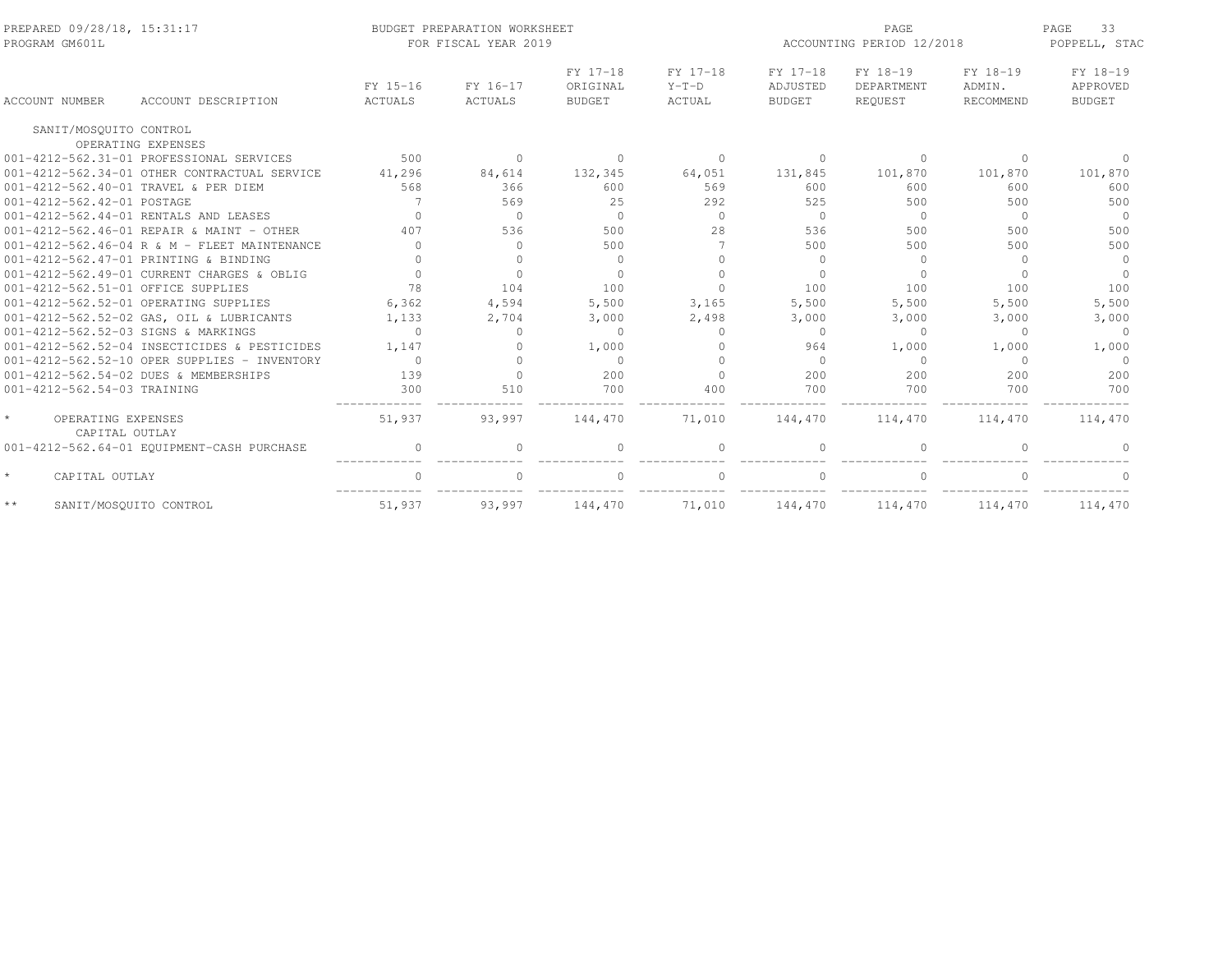| FY 17-18<br>FY 17-18<br>FY 17-18<br>FY 18-19<br>FY 18-19<br>FY 18-19<br>FY 15-16<br>ORIGINAL<br>$Y-T-D$<br>ADJUSTED<br>DEPARTMENT<br>ADMIN.<br>APPROVED<br>FY 16-17<br>ACCOUNT DESCRIPTION<br><b>ACTUALS</b><br><b>ACTUALS</b><br><b>BUDGET</b><br>ACTUAL<br><b>BUDGET</b><br>REQUEST<br>RECOMMEND<br><b>BUDGET</b><br><b>ACCOUNT NUMBER</b><br><b>FMS</b><br>PERSONAL SERVICES<br>1,969,478<br>1,969,478<br>001-5105-526.12-11 REGULAR SALARIES & WAGES<br>1,988,776<br>1,982,689<br>1,862,186<br>1,969,478<br>2,006,184<br>2,006,184<br>001-5105-526.12-12 SALARY/WAGES - OVERTIME<br>1,010,260<br>1,206,840<br>776,487<br>1,004,231<br>926,487<br>776,487<br>901,718<br>901,718<br>74,823<br>001-5105-526.13-11 SALARIES & WAGES - OPS<br>67,067<br>81,858<br>257,754<br>57,009<br>107,754<br>257,754<br>74,823<br>16,453<br>3,047<br>15,000<br>001-5105-526.15-01 CLOTHING ALLOWANCE<br>12,795<br>15,000<br>15,000<br>19,800<br>19,800<br>001-5105-526.15-11 EXPERIENCE PAY<br>8,344<br>6,571<br>8,000<br>4,781<br>8,000<br>8,000<br>8,000<br>8,000<br>001-5105-526.21-13 FICA TAXES MATCHING<br>229,771<br>247,217<br>250,057<br>221,058<br>250,057<br>250,057<br>228,790<br>228,790<br>001-5105-526.22-13 RETIREMENT CONTRIBUTIONS<br>616,806<br>667,371<br>682,352<br>682,352<br>682,352<br>638,007<br>692,849<br>692,849<br>001-5105-526.23-13 LIFE & HEALTH INSURANCE<br>397,353<br>580,312<br>559,245<br>468, 455<br>443,359<br>580, 312<br>580, 312<br>559,245<br>PERSONAL SERVICES<br>4,405,932<br>4,592,946<br>4,539,440<br>4,243,426<br>4,539,440<br>4,539,440<br>4,491,409<br>4,491,409<br>OPERATING EXPENSES<br>001-5105-526.31-01 PROFESSIONAL SERVICES<br>792<br>$\Omega$<br>$\Omega$<br>$\Omega$<br>$\Omega$<br>$\Omega$<br>$\Omega$<br>001-5105-526.34-01 CONTRACTUAL SERVICE<br>19,926<br>16,264<br>20,000<br>21,770<br>20,000<br>77,986<br>77,986<br>77,986<br>1,004<br>1,568<br>4,067<br>4,500<br>6,600<br>5,350<br>001-5105-526.40-01 TRAVEL & PER DIEM<br>4,500<br>5,350<br>001-5105-526.41-01 COMMUNICATION SERVICES<br>11,176<br>11,910<br>14,000<br>7,582<br>14,000<br>11,813<br>11,813<br>11,813<br>9,000<br>001-5105-526.42-01 POSTAGE<br>8,045<br>7,984<br>8,100<br>7,774<br>8,100<br>9,000<br>9,000<br>001-5105-526.43-01 UTILITIES<br>5,798<br>5,214<br>6,000<br>4,807<br>6,000<br>6,000<br>6,000<br>6,000<br>8,925<br>001-5105-526.44-01 RENTALS AND LEASES<br>9,765<br>13,400<br>10,574<br>11,000<br>17,361<br>17,361<br>17,361<br>30,000<br>50,000<br>001-5105-526.46-01 REPAIR & MAINT - OTHER<br>23,142<br>29,132<br>43,700<br>51,518<br>35,000<br>35,000<br>197,344<br>001-5105-526.46-04 R & M - FLEET MAINTENANCE<br>232,113<br>225,000<br>215,974<br>225,000<br>225,000<br>225,000<br>225,000 |
|-----------------------------------------------------------------------------------------------------------------------------------------------------------------------------------------------------------------------------------------------------------------------------------------------------------------------------------------------------------------------------------------------------------------------------------------------------------------------------------------------------------------------------------------------------------------------------------------------------------------------------------------------------------------------------------------------------------------------------------------------------------------------------------------------------------------------------------------------------------------------------------------------------------------------------------------------------------------------------------------------------------------------------------------------------------------------------------------------------------------------------------------------------------------------------------------------------------------------------------------------------------------------------------------------------------------------------------------------------------------------------------------------------------------------------------------------------------------------------------------------------------------------------------------------------------------------------------------------------------------------------------------------------------------------------------------------------------------------------------------------------------------------------------------------------------------------------------------------------------------------------------------------------------------------------------------------------------------------------------------------------------------------------------------------------------------------------------------------------------------------------------------------------------------------------------------------------------------------------------------------------------------------------------------------------------------------------------------------------------------------------------------------------------------------------------------------------------------------------------------------------------------------------------------------------------------------------------------------------------------------------------------------------------------------------------------------------------------------------------------|
|                                                                                                                                                                                                                                                                                                                                                                                                                                                                                                                                                                                                                                                                                                                                                                                                                                                                                                                                                                                                                                                                                                                                                                                                                                                                                                                                                                                                                                                                                                                                                                                                                                                                                                                                                                                                                                                                                                                                                                                                                                                                                                                                                                                                                                                                                                                                                                                                                                                                                                                                                                                                                                                                                                                                         |
|                                                                                                                                                                                                                                                                                                                                                                                                                                                                                                                                                                                                                                                                                                                                                                                                                                                                                                                                                                                                                                                                                                                                                                                                                                                                                                                                                                                                                                                                                                                                                                                                                                                                                                                                                                                                                                                                                                                                                                                                                                                                                                                                                                                                                                                                                                                                                                                                                                                                                                                                                                                                                                                                                                                                         |
|                                                                                                                                                                                                                                                                                                                                                                                                                                                                                                                                                                                                                                                                                                                                                                                                                                                                                                                                                                                                                                                                                                                                                                                                                                                                                                                                                                                                                                                                                                                                                                                                                                                                                                                                                                                                                                                                                                                                                                                                                                                                                                                                                                                                                                                                                                                                                                                                                                                                                                                                                                                                                                                                                                                                         |
|                                                                                                                                                                                                                                                                                                                                                                                                                                                                                                                                                                                                                                                                                                                                                                                                                                                                                                                                                                                                                                                                                                                                                                                                                                                                                                                                                                                                                                                                                                                                                                                                                                                                                                                                                                                                                                                                                                                                                                                                                                                                                                                                                                                                                                                                                                                                                                                                                                                                                                                                                                                                                                                                                                                                         |
|                                                                                                                                                                                                                                                                                                                                                                                                                                                                                                                                                                                                                                                                                                                                                                                                                                                                                                                                                                                                                                                                                                                                                                                                                                                                                                                                                                                                                                                                                                                                                                                                                                                                                                                                                                                                                                                                                                                                                                                                                                                                                                                                                                                                                                                                                                                                                                                                                                                                                                                                                                                                                                                                                                                                         |
|                                                                                                                                                                                                                                                                                                                                                                                                                                                                                                                                                                                                                                                                                                                                                                                                                                                                                                                                                                                                                                                                                                                                                                                                                                                                                                                                                                                                                                                                                                                                                                                                                                                                                                                                                                                                                                                                                                                                                                                                                                                                                                                                                                                                                                                                                                                                                                                                                                                                                                                                                                                                                                                                                                                                         |
|                                                                                                                                                                                                                                                                                                                                                                                                                                                                                                                                                                                                                                                                                                                                                                                                                                                                                                                                                                                                                                                                                                                                                                                                                                                                                                                                                                                                                                                                                                                                                                                                                                                                                                                                                                                                                                                                                                                                                                                                                                                                                                                                                                                                                                                                                                                                                                                                                                                                                                                                                                                                                                                                                                                                         |
|                                                                                                                                                                                                                                                                                                                                                                                                                                                                                                                                                                                                                                                                                                                                                                                                                                                                                                                                                                                                                                                                                                                                                                                                                                                                                                                                                                                                                                                                                                                                                                                                                                                                                                                                                                                                                                                                                                                                                                                                                                                                                                                                                                                                                                                                                                                                                                                                                                                                                                                                                                                                                                                                                                                                         |
|                                                                                                                                                                                                                                                                                                                                                                                                                                                                                                                                                                                                                                                                                                                                                                                                                                                                                                                                                                                                                                                                                                                                                                                                                                                                                                                                                                                                                                                                                                                                                                                                                                                                                                                                                                                                                                                                                                                                                                                                                                                                                                                                                                                                                                                                                                                                                                                                                                                                                                                                                                                                                                                                                                                                         |
|                                                                                                                                                                                                                                                                                                                                                                                                                                                                                                                                                                                                                                                                                                                                                                                                                                                                                                                                                                                                                                                                                                                                                                                                                                                                                                                                                                                                                                                                                                                                                                                                                                                                                                                                                                                                                                                                                                                                                                                                                                                                                                                                                                                                                                                                                                                                                                                                                                                                                                                                                                                                                                                                                                                                         |
|                                                                                                                                                                                                                                                                                                                                                                                                                                                                                                                                                                                                                                                                                                                                                                                                                                                                                                                                                                                                                                                                                                                                                                                                                                                                                                                                                                                                                                                                                                                                                                                                                                                                                                                                                                                                                                                                                                                                                                                                                                                                                                                                                                                                                                                                                                                                                                                                                                                                                                                                                                                                                                                                                                                                         |
|                                                                                                                                                                                                                                                                                                                                                                                                                                                                                                                                                                                                                                                                                                                                                                                                                                                                                                                                                                                                                                                                                                                                                                                                                                                                                                                                                                                                                                                                                                                                                                                                                                                                                                                                                                                                                                                                                                                                                                                                                                                                                                                                                                                                                                                                                                                                                                                                                                                                                                                                                                                                                                                                                                                                         |
|                                                                                                                                                                                                                                                                                                                                                                                                                                                                                                                                                                                                                                                                                                                                                                                                                                                                                                                                                                                                                                                                                                                                                                                                                                                                                                                                                                                                                                                                                                                                                                                                                                                                                                                                                                                                                                                                                                                                                                                                                                                                                                                                                                                                                                                                                                                                                                                                                                                                                                                                                                                                                                                                                                                                         |
|                                                                                                                                                                                                                                                                                                                                                                                                                                                                                                                                                                                                                                                                                                                                                                                                                                                                                                                                                                                                                                                                                                                                                                                                                                                                                                                                                                                                                                                                                                                                                                                                                                                                                                                                                                                                                                                                                                                                                                                                                                                                                                                                                                                                                                                                                                                                                                                                                                                                                                                                                                                                                                                                                                                                         |
|                                                                                                                                                                                                                                                                                                                                                                                                                                                                                                                                                                                                                                                                                                                                                                                                                                                                                                                                                                                                                                                                                                                                                                                                                                                                                                                                                                                                                                                                                                                                                                                                                                                                                                                                                                                                                                                                                                                                                                                                                                                                                                                                                                                                                                                                                                                                                                                                                                                                                                                                                                                                                                                                                                                                         |
|                                                                                                                                                                                                                                                                                                                                                                                                                                                                                                                                                                                                                                                                                                                                                                                                                                                                                                                                                                                                                                                                                                                                                                                                                                                                                                                                                                                                                                                                                                                                                                                                                                                                                                                                                                                                                                                                                                                                                                                                                                                                                                                                                                                                                                                                                                                                                                                                                                                                                                                                                                                                                                                                                                                                         |
|                                                                                                                                                                                                                                                                                                                                                                                                                                                                                                                                                                                                                                                                                                                                                                                                                                                                                                                                                                                                                                                                                                                                                                                                                                                                                                                                                                                                                                                                                                                                                                                                                                                                                                                                                                                                                                                                                                                                                                                                                                                                                                                                                                                                                                                                                                                                                                                                                                                                                                                                                                                                                                                                                                                                         |
|                                                                                                                                                                                                                                                                                                                                                                                                                                                                                                                                                                                                                                                                                                                                                                                                                                                                                                                                                                                                                                                                                                                                                                                                                                                                                                                                                                                                                                                                                                                                                                                                                                                                                                                                                                                                                                                                                                                                                                                                                                                                                                                                                                                                                                                                                                                                                                                                                                                                                                                                                                                                                                                                                                                                         |
|                                                                                                                                                                                                                                                                                                                                                                                                                                                                                                                                                                                                                                                                                                                                                                                                                                                                                                                                                                                                                                                                                                                                                                                                                                                                                                                                                                                                                                                                                                                                                                                                                                                                                                                                                                                                                                                                                                                                                                                                                                                                                                                                                                                                                                                                                                                                                                                                                                                                                                                                                                                                                                                                                                                                         |
|                                                                                                                                                                                                                                                                                                                                                                                                                                                                                                                                                                                                                                                                                                                                                                                                                                                                                                                                                                                                                                                                                                                                                                                                                                                                                                                                                                                                                                                                                                                                                                                                                                                                                                                                                                                                                                                                                                                                                                                                                                                                                                                                                                                                                                                                                                                                                                                                                                                                                                                                                                                                                                                                                                                                         |
|                                                                                                                                                                                                                                                                                                                                                                                                                                                                                                                                                                                                                                                                                                                                                                                                                                                                                                                                                                                                                                                                                                                                                                                                                                                                                                                                                                                                                                                                                                                                                                                                                                                                                                                                                                                                                                                                                                                                                                                                                                                                                                                                                                                                                                                                                                                                                                                                                                                                                                                                                                                                                                                                                                                                         |
|                                                                                                                                                                                                                                                                                                                                                                                                                                                                                                                                                                                                                                                                                                                                                                                                                                                                                                                                                                                                                                                                                                                                                                                                                                                                                                                                                                                                                                                                                                                                                                                                                                                                                                                                                                                                                                                                                                                                                                                                                                                                                                                                                                                                                                                                                                                                                                                                                                                                                                                                                                                                                                                                                                                                         |
|                                                                                                                                                                                                                                                                                                                                                                                                                                                                                                                                                                                                                                                                                                                                                                                                                                                                                                                                                                                                                                                                                                                                                                                                                                                                                                                                                                                                                                                                                                                                                                                                                                                                                                                                                                                                                                                                                                                                                                                                                                                                                                                                                                                                                                                                                                                                                                                                                                                                                                                                                                                                                                                                                                                                         |
| 5,061<br>3,600<br>9,000<br>9,000<br>001-5105-526.46-13 R & M - COMM MAINTENANCE<br>1,785<br>6,517<br>7,015<br>9,000                                                                                                                                                                                                                                                                                                                                                                                                                                                                                                                                                                                                                                                                                                                                                                                                                                                                                                                                                                                                                                                                                                                                                                                                                                                                                                                                                                                                                                                                                                                                                                                                                                                                                                                                                                                                                                                                                                                                                                                                                                                                                                                                                                                                                                                                                                                                                                                                                                                                                                                                                                                                                     |
| 001-5105-526.47-01 PRINTING & BINDING<br>1,855<br>382<br>2,000<br>2,000<br>449<br>600<br>600<br>600                                                                                                                                                                                                                                                                                                                                                                                                                                                                                                                                                                                                                                                                                                                                                                                                                                                                                                                                                                                                                                                                                                                                                                                                                                                                                                                                                                                                                                                                                                                                                                                                                                                                                                                                                                                                                                                                                                                                                                                                                                                                                                                                                                                                                                                                                                                                                                                                                                                                                                                                                                                                                                     |
| 001-5105-526.49-01 CURRENT CHARGES & OBLIG<br>9,604<br>12,500<br>19,000<br>19,000<br>1,856<br>12,500<br>10,611<br>19,000                                                                                                                                                                                                                                                                                                                                                                                                                                                                                                                                                                                                                                                                                                                                                                                                                                                                                                                                                                                                                                                                                                                                                                                                                                                                                                                                                                                                                                                                                                                                                                                                                                                                                                                                                                                                                                                                                                                                                                                                                                                                                                                                                                                                                                                                                                                                                                                                                                                                                                                                                                                                                |
| 148<br>001-5105-526.49-61 EMS EXPLORERS POST 811<br>68<br>2,383<br>$\circ$<br>2,383<br>2,383<br>2,383<br>2,383<br>$\Omega$<br>$\Omega$<br>$\Omega$                                                                                                                                                                                                                                                                                                                                                                                                                                                                                                                                                                                                                                                                                                                                                                                                                                                                                                                                                                                                                                                                                                                                                                                                                                                                                                                                                                                                                                                                                                                                                                                                                                                                                                                                                                                                                                                                                                                                                                                                                                                                                                                                                                                                                                                                                                                                                                                                                                                                                                                                                                                      |
| 001-5105-526.49-62 EMS CHILD PASS SAFETY<br>300<br>300<br>300<br>300<br>300<br>8,124<br>6,000<br>6,000<br>6,715<br>6,715                                                                                                                                                                                                                                                                                                                                                                                                                                                                                                                                                                                                                                                                                                                                                                                                                                                                                                                                                                                                                                                                                                                                                                                                                                                                                                                                                                                                                                                                                                                                                                                                                                                                                                                                                                                                                                                                                                                                                                                                                                                                                                                                                                                                                                                                                                                                                                                                                                                                                                                                                                                                                |
| 7,343<br>001-5105-526.51-01 OFFICE SUPPLIES<br>6,845<br>6,715<br>001-5105-526.52-01 OPERATING SUPPLIES<br>84,020<br>52,750<br>55,000<br>50,522<br>25,000<br>20,000<br>20,000                                                                                                                                                                                                                                                                                                                                                                                                                                                                                                                                                                                                                                                                                                                                                                                                                                                                                                                                                                                                                                                                                                                                                                                                                                                                                                                                                                                                                                                                                                                                                                                                                                                                                                                                                                                                                                                                                                                                                                                                                                                                                                                                                                                                                                                                                                                                                                                                                                                                                                                                                            |
| 52,666<br>001-5105-526.52-02 GAS, OIL & LUBRICANTS<br>134,059<br>200,000<br>206,433<br>205,600<br>205,600                                                                                                                                                                                                                                                                                                                                                                                                                                                                                                                                                                                                                                                                                                                                                                                                                                                                                                                                                                                                                                                                                                                                                                                                                                                                                                                                                                                                                                                                                                                                                                                                                                                                                                                                                                                                                                                                                                                                                                                                                                                                                                                                                                                                                                                                                                                                                                                                                                                                                                                                                                                                                               |
| 167,136<br>200,000<br>205,600<br>001-5105-526.52-05 MEDICAL SUPPLIES<br>145,000                                                                                                                                                                                                                                                                                                                                                                                                                                                                                                                                                                                                                                                                                                                                                                                                                                                                                                                                                                                                                                                                                                                                                                                                                                                                                                                                                                                                                                                                                                                                                                                                                                                                                                                                                                                                                                                                                                                                                                                                                                                                                                                                                                                                                                                                                                                                                                                                                                                                                                                                                                                                                                                         |
| 164,334<br>147,875<br>145,000<br>158,190<br>154,254<br>145,000<br>145,000<br>001-5105-526.52-10 OPER SUPPLIES - INVENTORY<br>2,452<br>10,647<br>20,000<br>6,012<br>6,012<br>10,000<br>10,000<br>10,000                                                                                                                                                                                                                                                                                                                                                                                                                                                                                                                                                                                                                                                                                                                                                                                                                                                                                                                                                                                                                                                                                                                                                                                                                                                                                                                                                                                                                                                                                                                                                                                                                                                                                                                                                                                                                                                                                                                                                                                                                                                                                                                                                                                                                                                                                                                                                                                                                                                                                                                                  |
| 273<br>001-5105-526.54-01 BOOKS/PUBLICATIONS/SUBSCR<br>88<br>400<br>203<br>400<br>300<br>300<br>300                                                                                                                                                                                                                                                                                                                                                                                                                                                                                                                                                                                                                                                                                                                                                                                                                                                                                                                                                                                                                                                                                                                                                                                                                                                                                                                                                                                                                                                                                                                                                                                                                                                                                                                                                                                                                                                                                                                                                                                                                                                                                                                                                                                                                                                                                                                                                                                                                                                                                                                                                                                                                                     |
| 001-5105-526.54-02 DUES & MEMBERSHIPS<br>1,370<br>1,025<br>1,500<br>1,090<br>1,500<br>1,000<br>1,000<br>1,000                                                                                                                                                                                                                                                                                                                                                                                                                                                                                                                                                                                                                                                                                                                                                                                                                                                                                                                                                                                                                                                                                                                                                                                                                                                                                                                                                                                                                                                                                                                                                                                                                                                                                                                                                                                                                                                                                                                                                                                                                                                                                                                                                                                                                                                                                                                                                                                                                                                                                                                                                                                                                           |
| 780<br>6,595<br>8,600<br>3,430<br>5,185<br>8,600<br>8,600<br>8,600<br>001-5105-526.54-03 TRAINING                                                                                                                                                                                                                                                                                                                                                                                                                                                                                                                                                                                                                                                                                                                                                                                                                                                                                                                                                                                                                                                                                                                                                                                                                                                                                                                                                                                                                                                                                                                                                                                                                                                                                                                                                                                                                                                                                                                                                                                                                                                                                                                                                                                                                                                                                                                                                                                                                                                                                                                                                                                                                                       |
| $\overline{0}$<br>$\Omega$<br>001-5105-526.54-05 PARA/TRAINING/EAP TUITION<br>$\Omega$<br>$\Omega$<br>$\Omega$<br>$\circ$<br>$\circ$                                                                                                                                                                                                                                                                                                                                                                                                                                                                                                                                                                                                                                                                                                                                                                                                                                                                                                                                                                                                                                                                                                                                                                                                                                                                                                                                                                                                                                                                                                                                                                                                                                                                                                                                                                                                                                                                                                                                                                                                                                                                                                                                                                                                                                                                                                                                                                                                                                                                                                                                                                                                    |
| OPERATING EXPENSES<br>767,048<br>677,023<br>722,211<br>778,283<br>790,333<br>837,258<br>816,008<br>816,008<br>CAPITAL OUTLAY                                                                                                                                                                                                                                                                                                                                                                                                                                                                                                                                                                                                                                                                                                                                                                                                                                                                                                                                                                                                                                                                                                                                                                                                                                                                                                                                                                                                                                                                                                                                                                                                                                                                                                                                                                                                                                                                                                                                                                                                                                                                                                                                                                                                                                                                                                                                                                                                                                                                                                                                                                                                            |
| 001-5105-526.62-01 BLDGS-CONSTR &/OR IMPROV<br>$\mathbf{0}$<br>3,440<br>30,000<br>30,000<br>65,000<br>$\circ$<br>$\circ$                                                                                                                                                                                                                                                                                                                                                                                                                                                                                                                                                                                                                                                                                                                                                                                                                                                                                                                                                                                                                                                                                                                                                                                                                                                                                                                                                                                                                                                                                                                                                                                                                                                                                                                                                                                                                                                                                                                                                                                                                                                                                                                                                                                                                                                                                                                                                                                                                                                                                                                                                                                                                |
| 001-5105-526.63-01 IMPR OTHER THAN BUILDINGS<br>$\Omega$<br>$\Omega$<br>$\Omega$<br>$\Omega$<br>$\Omega$<br>$\Omega$<br>$\Omega$                                                                                                                                                                                                                                                                                                                                                                                                                                                                                                                                                                                                                                                                                                                                                                                                                                                                                                                                                                                                                                                                                                                                                                                                                                                                                                                                                                                                                                                                                                                                                                                                                                                                                                                                                                                                                                                                                                                                                                                                                                                                                                                                                                                                                                                                                                                                                                                                                                                                                                                                                                                                        |
| 001-5105-526.64-01 EQUIPMENT-CASH PURCHASE<br>137,506<br>271<br>$\circ$<br>9,467<br>1,232,300<br>136,117<br>9,468<br>136,117                                                                                                                                                                                                                                                                                                                                                                                                                                                                                                                                                                                                                                                                                                                                                                                                                                                                                                                                                                                                                                                                                                                                                                                                                                                                                                                                                                                                                                                                                                                                                                                                                                                                                                                                                                                                                                                                                                                                                                                                                                                                                                                                                                                                                                                                                                                                                                                                                                                                                                                                                                                                            |
| 001-5105-526.64-04 COMPUTER HARDWARE<br>$\mathbf{0}$<br>$\circ$<br>$\circ$<br>$\Omega$<br>$\Omega$<br>$\Omega$<br>$\circ$                                                                                                                                                                                                                                                                                                                                                                                                                                                                                                                                                                                                                                                                                                                                                                                                                                                                                                                                                                                                                                                                                                                                                                                                                                                                                                                                                                                                                                                                                                                                                                                                                                                                                                                                                                                                                                                                                                                                                                                                                                                                                                                                                                                                                                                                                                                                                                                                                                                                                                                                                                                                               |
| 001-5105-526.68-01 SOFTWARE<br>25,580<br>$\Omega$<br>55,000<br>33,482<br>125,000<br>125,000<br>$\Omega$<br>125,000                                                                                                                                                                                                                                                                                                                                                                                                                                                                                                                                                                                                                                                                                                                                                                                                                                                                                                                                                                                                                                                                                                                                                                                                                                                                                                                                                                                                                                                                                                                                                                                                                                                                                                                                                                                                                                                                                                                                                                                                                                                                                                                                                                                                                                                                                                                                                                                                                                                                                                                                                                                                                      |
| CAPITAL OUTLAY<br>163,086<br>3,711<br>85,000<br>72,950<br>1,422,300<br>261,117<br>261,117<br>9,467<br>DEBT SERVICE                                                                                                                                                                                                                                                                                                                                                                                                                                                                                                                                                                                                                                                                                                                                                                                                                                                                                                                                                                                                                                                                                                                                                                                                                                                                                                                                                                                                                                                                                                                                                                                                                                                                                                                                                                                                                                                                                                                                                                                                                                                                                                                                                                                                                                                                                                                                                                                                                                                                                                                                                                                                                      |
| $\mathbf{0}$<br>$\circ$<br>001-5105-526.71-05 PRINCIPAL-LEASE PURCHASE<br>$\circ$<br>$\Omega$<br>$\circ$<br>$\mathbf{0}$<br>$\mathbf{0}$                                                                                                                                                                                                                                                                                                                                                                                                                                                                                                                                                                                                                                                                                                                                                                                                                                                                                                                                                                                                                                                                                                                                                                                                                                                                                                                                                                                                                                                                                                                                                                                                                                                                                                                                                                                                                                                                                                                                                                                                                                                                                                                                                                                                                                                                                                                                                                                                                                                                                                                                                                                                |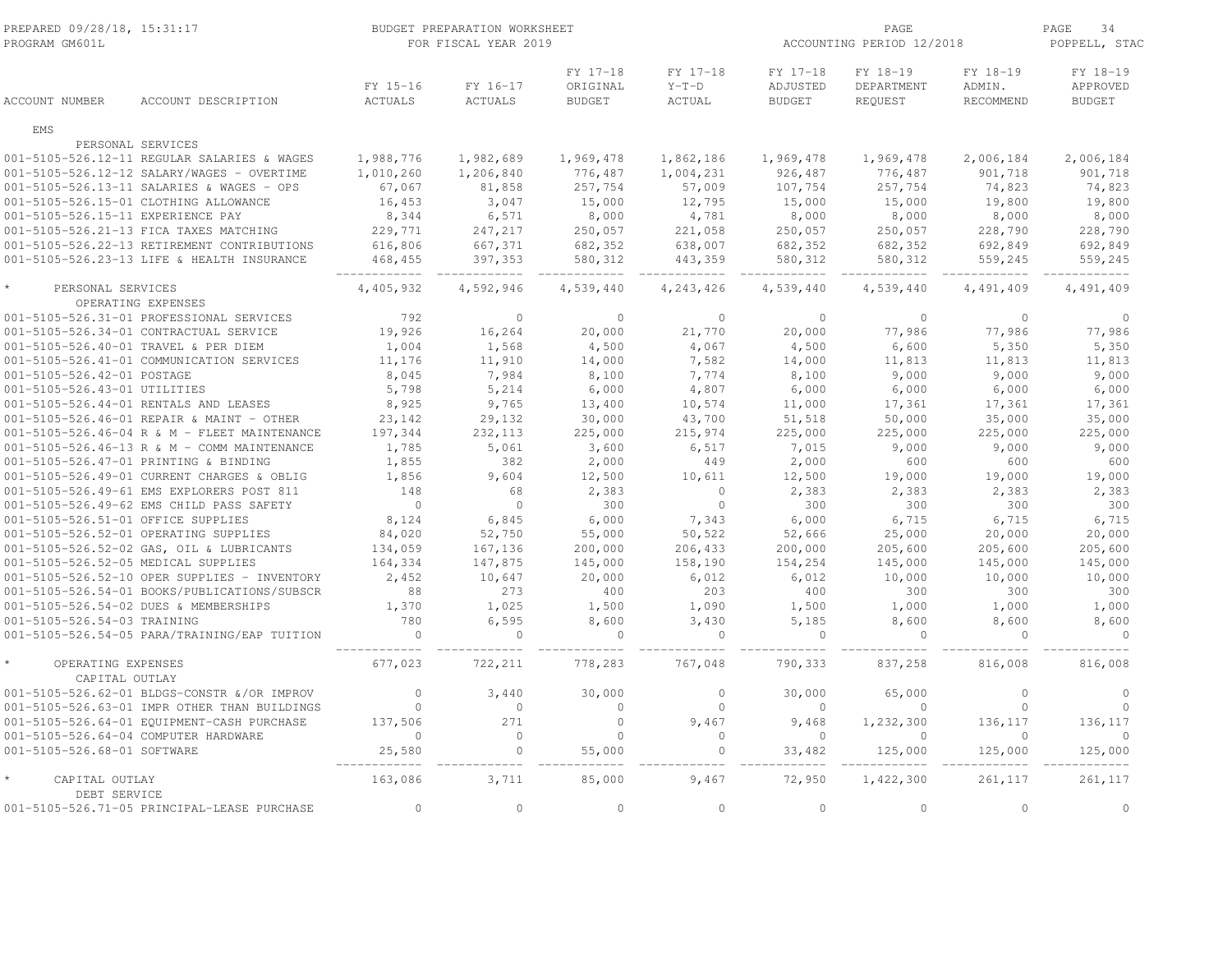| PREPARED 09/28/18, 15:31:17<br>PROGRAM GM601L |              |                                            |                     | BUDGET PREPARATION WORKSHEET<br>FOR FISCAL YEAR 2019 |                                |                               | PAGE<br>ACCOUNTING PERIOD 12/2018 |                                   |                                 | PAGE<br>-35<br>POPPELL, STAC          |
|-----------------------------------------------|--------------|--------------------------------------------|---------------------|------------------------------------------------------|--------------------------------|-------------------------------|-----------------------------------|-----------------------------------|---------------------------------|---------------------------------------|
| ACCOUNT NUMBER                                |              | ACCOUNT DESCRIPTION                        | FY 15-16<br>ACTUALS | FY 16-17<br>ACTUALS                                  | FY 17-18<br>ORIGINAL<br>BUDGET | FY 17-18<br>$Y-T-D$<br>ACTUAL | FY 17-18<br>ADJUSTED<br>BUDGET    | FY 18-19<br>DEPARTMENT<br>REQUEST | FY 18-19<br>ADMIN.<br>RECOMMEND | FY 18-19<br>APPROVED<br><b>BUDGET</b> |
|                                               |              | 001-5105-526.72-05 INTEREST-LEASE PURCHASE |                     | 0.                                                   |                                |                               | $\bigcap$                         | $\Omega$                          |                                 |                                       |
| $\star$                                       | DEBT SERVICE |                                            |                     |                                                      |                                |                               | $\bigcap$                         |                                   |                                 |                                       |
| $**$<br>EMS                                   |              |                                            | 5,246,041           | 5,318,868                                            | 5,402,723                      | 5,019,941                     | 5,402,723                         | 6,798,998                         | 5,568,534                       | 5,568,534                             |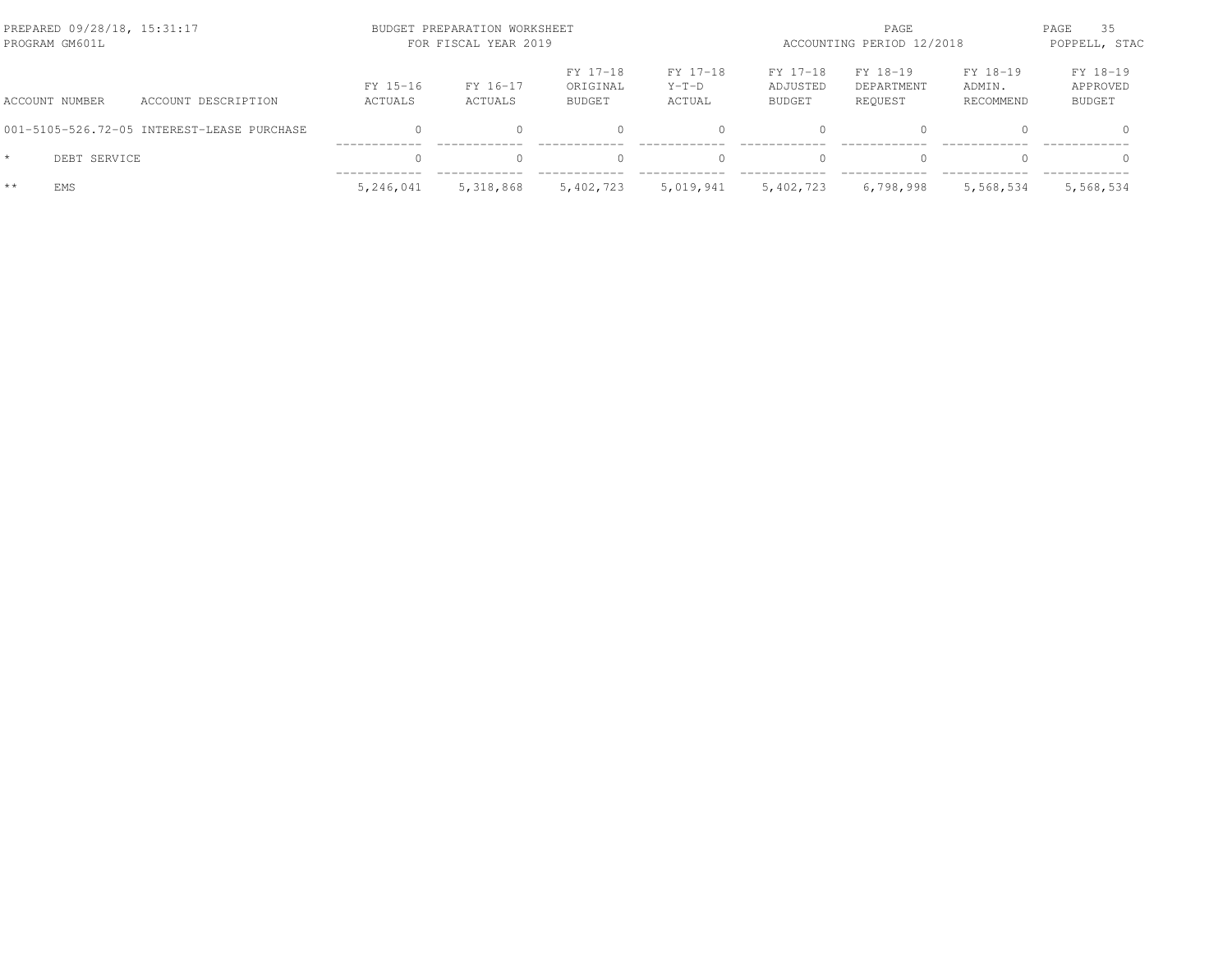| PREPARED 09/28/18, 15:31:17<br>PROGRAM GM601L |                                            | BUDGET PREPARATION WORKSHEET<br>FOR FISCAL YEAR 2019 |                     |                                       |                               | PAGE<br>ACCOUNTING PERIOD 12/2018 |                                   |                                 | 36<br>PAGE<br>POPPELL, STAC           |
|-----------------------------------------------|--------------------------------------------|------------------------------------------------------|---------------------|---------------------------------------|-------------------------------|-----------------------------------|-----------------------------------|---------------------------------|---------------------------------------|
| ACCOUNT NUMBER                                | ACCOUNT DESCRIPTION                        | FY 15-16<br>ACTUALS                                  | FY 16-17<br>ACTUALS | FY 17-18<br>ORIGINAL<br><b>BUDGET</b> | FY 17-18<br>$Y-T-D$<br>ACTUAL | FY 17-18<br>ADJUSTED<br>BUDGET    | FY 18-19<br>DEPARTMENT<br>REOUEST | FY 18-19<br>ADMIN.<br>RECOMMEND | FY 18-19<br>APPROVED<br><b>BUDGET</b> |
| SHERIFF-P-CARD CHARGES                        | OPERATING EXPENSES                         |                                                      |                     |                                       |                               |                                   |                                   |                                 |                                       |
|                                               | 001-5210-521.49-01 CURRENT CHARGES & OBLIG |                                                      |                     |                                       | $23 -$                        | $\bigcap$                         | $\Omega$                          |                                 | $\Omega$                              |
| OPERATING EXPENSES<br>$\star$                 |                                            |                                                      |                     |                                       | $2.3 -$                       | $\bigcap$                         | $\Omega$                          |                                 | $\Omega$                              |
| $**$                                          | SHERIFF-P-CARD CHARGES                     |                                                      |                     |                                       | $23 -$                        | $\bigcap$                         | $\Omega$                          |                                 |                                       |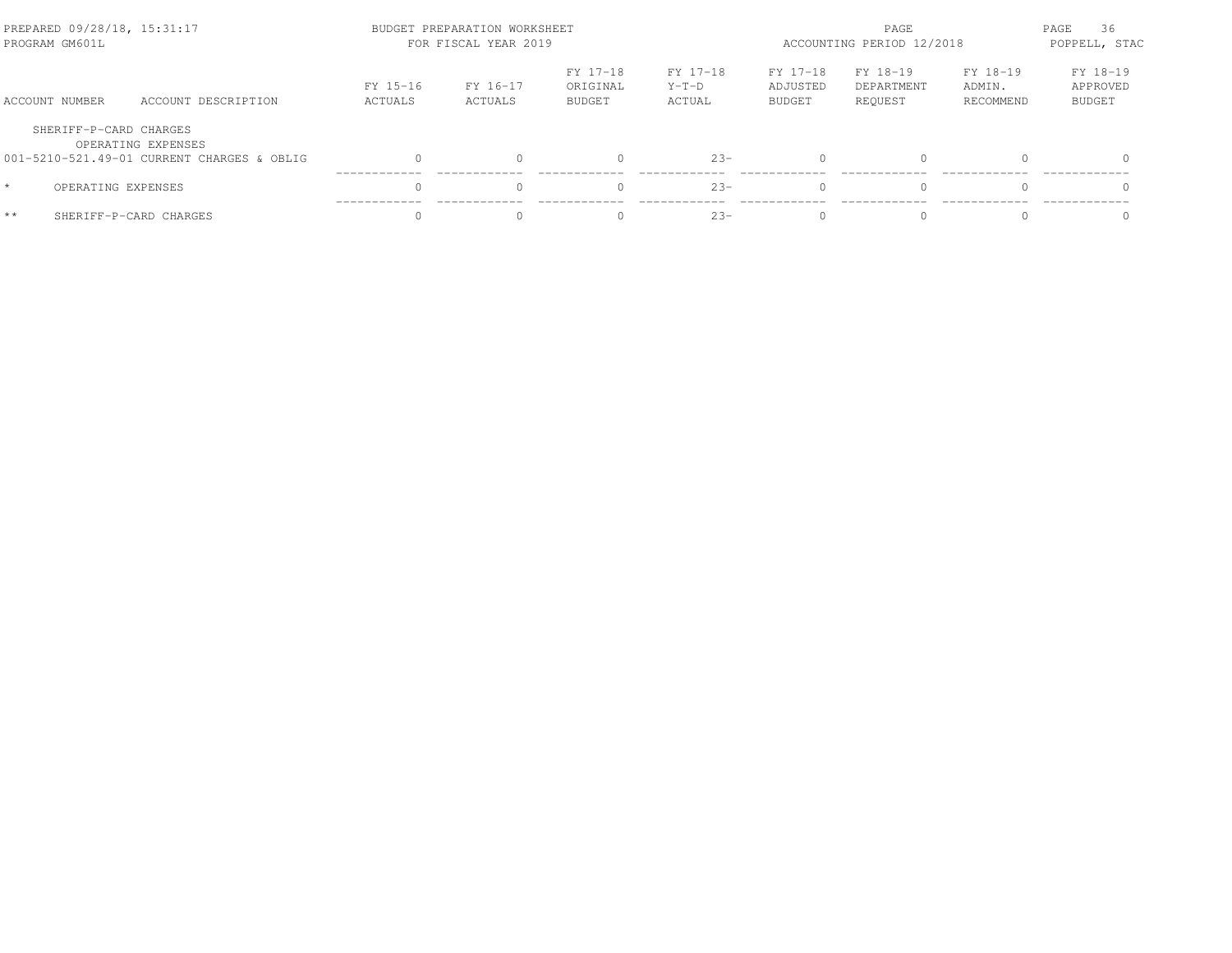| PREPARED 09/28/18, 15:31:17<br>PROGRAM GM601L |                                                                  | BUDGET PREPARATION WORKSHEET<br>FOR FISCAL YEAR 2019 |                     |                                       |                                |                                       | PAGE<br>ACCOUNTING PERIOD 12/2018 |                                 |                                       |  |
|-----------------------------------------------|------------------------------------------------------------------|------------------------------------------------------|---------------------|---------------------------------------|--------------------------------|---------------------------------------|-----------------------------------|---------------------------------|---------------------------------------|--|
| ACCOUNT NUMBER                                | ACCOUNT DESCRIPTION                                              | FY 15-16<br><b>ACTUALS</b>                           | FY 16-17<br>ACTUALS | FY 17-18<br>ORIGINAL<br><b>BUDGET</b> | FY 17-18<br>$Y-T-D$<br>ACTUAL  | FY 17-18<br>ADJUSTED<br><b>BUDGET</b> | FY 18-19<br>DEPARTMENT<br>REQUEST | FY 18-19<br>ADMIN.<br>RECOMMEND | FY 18-19<br>APPROVED<br><b>BUDGET</b> |  |
| PARKS & RECREATION                            |                                                                  |                                                      |                     |                                       |                                |                                       |                                   |                                 |                                       |  |
|                                               | PERSONAL SERVICES<br>001-6101-572.12-11 REGULAR SALARIES & WAGES | 340,637                                              | 329,578             | 334,559                               | 324,336                        | 334,559                               | 334,559                           | 334,657                         | 334,657                               |  |
|                                               | 001-6101-572.12-12 SALARY/WAGES-OVERTIME                         | 958                                                  | 563                 | 2,500                                 | 729                            | 2,500                                 | 2,500                             | 2,500                           | 2,500                                 |  |
|                                               | 001-6101-572.13-11 SALARIES & WAGES - OPS                        | 66,512                                               | 66,266              | 78,500                                | 77,162                         | 78,500                                | 78,500                            | 78,500                          | 78,500                                |  |
| 001-6101-572.15-11 EXPERIENCE PAY             |                                                                  | 2,200                                                | 2,300               | 2,500                                 | 2,500                          | 2,500                                 | 2,500                             | 2,500                           | 2,500                                 |  |
|                                               | 001-6101-572.21-13 FICA TAXES MATCHING                           | 29,951                                               | 29,375              | 31,140                                | 29,388                         | 31,140                                | 31,140                            | 31,989                          | 31,989                                |  |
|                                               | 001-6101-572.22-13 RETIREMENT CONTRIBUTIONS                      | 25,066                                               | 25,380              | 27,066                                | 26,228                         | 27,066                                | 27,066                            | 28,630                          | 28,630                                |  |
|                                               | 001-6101-572.23-13 LIFE & HEALTH INSURANCE                       | 92,777                                               | 73,951              | 85,340                                | 72,905                         | 85,340                                | 85,340                            | 93,874                          | 93,874                                |  |
| PERSONAL SERVICES                             |                                                                  | 558,101                                              | 527,413             | 561,605                               | 533,248                        | 561,605                               | 561,605                           | 572,650                         | 572,650                               |  |
|                                               | OPERATING EXPENSES                                               |                                                      |                     |                                       |                                |                                       |                                   |                                 |                                       |  |
|                                               | 001-6101-572.31-01 PROFESSIONAL SERVICES                         | $\Omega$                                             | $\mathbf{0}$        | $\Omega$                              | $\Omega$                       | $\Omega$                              | $\Omega$                          | $\Omega$                        | $\Omega$                              |  |
|                                               | 001-6101-572.34-01 OTHER CONTRACTUAL SERVICE                     | 29,620                                               | 43,440              | 55,600                                | 42,390                         | 55,600                                | 117,600                           | 55,600                          | 55,600                                |  |
|                                               | 001-6101-572.34-02 CONTRACT SVCS - OFFICIALS                     | $\mathbf{0}$<br>$\mathbf 0$                          | $\circ$<br>$\circ$  | $\circ$<br>$\circ$                    | $\mathbf{0}$<br>$\overline{0}$ | $\circ$<br>$\overline{0}$             | 0<br>$\circ$                      | $\mathbf{0}$<br>$\circ$         | $\circ$<br>$\circ$                    |  |
| 001-6101-572.34-23 UNIFORM RENTAL             | 001-6101-572.40-01 TRAVEL & PER DIEM                             | 1,578                                                | 1,027               | 3,500                                 | 745                            | 3,500                                 | 3,500                             | 2,400                           | 2,400                                 |  |
|                                               | 001-6101-572.41-01 COMMUNICATIONS SERVICES                       | 6,358                                                | 5,102               | 1,251                                 | $\mathbf{0}$                   | 1,251                                 | 1,251                             | $\circ$                         | $\circ$                               |  |
| 001-6101-572.42-01 POSTAGE                    |                                                                  | 62                                                   | 196                 | 250                                   | 108                            | 250                                   | 250                               | 250                             | 250                                   |  |
| 001-6101-572.43-01 UTILITIES                  |                                                                  | 98,277                                               | 104,136             | 95,000                                | 93,339                         | 95,000                                | 105,000                           | 105,000                         | 105,000                               |  |
| 001-6101-572.44-01 RENTALS & LEASES           |                                                                  | 14,246                                               | 15,183              | 11,500                                | 11,276                         | 11,500                                | 13,250                            | 13,250                          | 13,250                                |  |
|                                               | 001-6101-572.46-01 REPAIR & MAINT - OTHER                        | 5,139                                                | $\circ$             | 5,000                                 | 5,000                          | 5,000                                 | 5,000                             | 5,000                           | 5,000                                 |  |
|                                               | 001-6101-572.46-04 R & M - FLEET MAINTENANCE                     | 26,423                                               | 25,792              | 30,000                                | 31,211                         | 30,000                                | 28,700                            | 28,700                          | 28,700                                |  |
|                                               | 001-6101-572.46-11 MAINTENANCE - PARKS                           | 70,831                                               | 66,367              | 89,500                                | 84,230                         | 89,500                                | 95,500                            | 89,500                          | 89,500                                |  |
|                                               | 001-6101-572.47-01 PRINTING & BINDING                            | 60                                                   | $\circ$             | 500                                   | 251                            | 500                                   | 500                               | 500                             | 500                                   |  |
|                                               | 001-6101-572.49-01 CURRENT CHARGES & OBLIG                       | 536                                                  | 383                 | 500                                   | $15 -$                         | 500                                   | 500                               | 500                             | 500                                   |  |
|                                               | 001-6101-572.49-59 YOUTH ORGANIZATION SUPPRT                     | 8,000                                                | 4,500               | $\Omega$                              | $\circ$                        | $\bigcirc$                            | $\Omega$                          | $\Omega$                        | $\bigcirc$                            |  |
| 001-6101-572.51-01 OFFICE SUPPLIES            |                                                                  | 4,417                                                | 3,495               | 4,000                                 | 2,638                          | 4,000                                 | 4,000                             | 4,000                           | 4,000                                 |  |
|                                               | 001-6101-572.52-01 OPERATING SUPPLIES                            | 38,712                                               | 33,646              | 33,000                                | 35,218                         | 40,800                                | 33,000                            | 33,000                          | 33,000                                |  |
|                                               | 001-6101-572.52-02 GAS, OIL & LUBRICANTS                         | 15,752                                               | 15,392              | 20,000                                | 19,614                         | 20,000                                | 20,000                            | 20,000                          | 20,000                                |  |
| 001-6101-572.52-03 SIGNS & MARKINGS           |                                                                  | 966                                                  | 1,415               | 2,500                                 | $\mathbf 0$                    | 2,500                                 | 1,500                             | 1,500                           | 1,500                                 |  |
|                                               | 001-6101-572.52-06 SUPPLIES-AQUATICS                             | 31,095                                               | 18,852              | 30,000                                | 27,579                         | 30,000                                | 30,000                            | 30,000                          | 30,000                                |  |
|                                               | 001-6101-572.52-07 SUPPLIES-ATHLETIC EQUIP                       | 62,906                                               | 60,307              | 53,000                                | 39,832                         | 41,300                                | 53,000                            | 53,000                          | 53,000                                |  |
|                                               | 001-6101-572.52-10 OPER SUPPLIES - INVENTORY                     | 5,556                                                | 3,653               | 10,000                                | 13,540                         | 13,900                                | 10,000                            | 5,000                           | 5,000                                 |  |
|                                               | 001-6101-572.54-01 BOOKS/PUBS/SUBSCRIPTIONS                      | $\mathbf{0}$                                         | $\circ$             | $\circ$                               | $\overline{0}$                 | $\overline{0}$                        | $\mathbf{0}$                      | $\circ$                         | $\overline{0}$                        |  |
|                                               | 001-6101-572.54-02 DUES AND MEMBERSHIPS                          | 1,335                                                | 1,255               | 1,150                                 | 850                            | 1,150                                 | 1,150                             | 1,150                           | 1,150                                 |  |
| 001-6101-572.54-03 TRAINING                   |                                                                  | 600                                                  | 2,003               | 2,000                                 | 1,179                          | 2,000                                 | 2,000                             | 2,000                           | 2,000                                 |  |
|                                               | 001-6101-572.55-02 SR. CITIZENS CTR-PALATKA                      | 743                                                  | $\circ$             | $\circ$                               | $\circ$                        | $\circ$                               | $\circ$                           | $\circ$                         | $\circ$                               |  |
|                                               | 001-6101-572.55-03 SR. CITIZENS CTR-BOSTWICK                     | 165                                                  | $\circ$             | $\circ$                               | $\mathbb O$                    | $\circ$                               | $\mathbb O$                       | $\circ$                         | $\circ$                               |  |
|                                               | 001-6101-572.55-04 COMMUNITY IMPROVEMENTS                        | 25,861                                               | 28,868              | 20,000                                | 19,241                         | 20,000                                | 26,500                            | 20,000                          | 20,000                                |  |
| OPERATING EXPENSES<br>CAPITAL OUTLAY          |                                                                  | 449,238                                              | 435,012             | 468,251                               | 428,226                        | 468,251                               | 552,201                           | 470,350                         | 470,350                               |  |
| 001-6101-572.61-01 LAND                       |                                                                  | $\Omega$                                             | $\Omega$            | $\Omega$                              | $\Omega$                       | $\Omega$                              | $\circ$                           | $\Omega$                        | $\Omega$                              |  |
|                                               | 001-6101-572.62-01 BLDGS-CONST & OR IMPROV                       | $\mathbb O$                                          | $\circ$             | $\circ$                               | 10,000                         | 10,000                                | 31,500                            | 22,500                          | 22,500                                |  |
|                                               | 001-6101-572.63-01 IMPR OTHER THAN BUILDINGS                     | 45,495                                               | 15,923              | 260,000                               | 43,333                         | 260,000                               | 2,387,500                         | 2,072,500                       | 2,072,500                             |  |
|                                               | 001-6101-572.63-05 JOHNSON COMMUNITY PARK                        | $\mathbf{0}$                                         | $\circ$             | 50,000                                | 50,000                         | 50,000                                | $\circ$                           | $\circ$                         | $\circ$                               |  |
|                                               | 001-6101-572.64-01 EQUIPMENT-CASH PURCHASE                       | 13,079                                               | $\circ$             | $\circ$                               | $\mathbf{0}$                   | $\circ$                               | $\circ$                           | $\circ$                         | $\circ$                               |  |
|                                               |                                                                  |                                                      |                     |                                       |                                |                                       |                                   |                                 |                                       |  |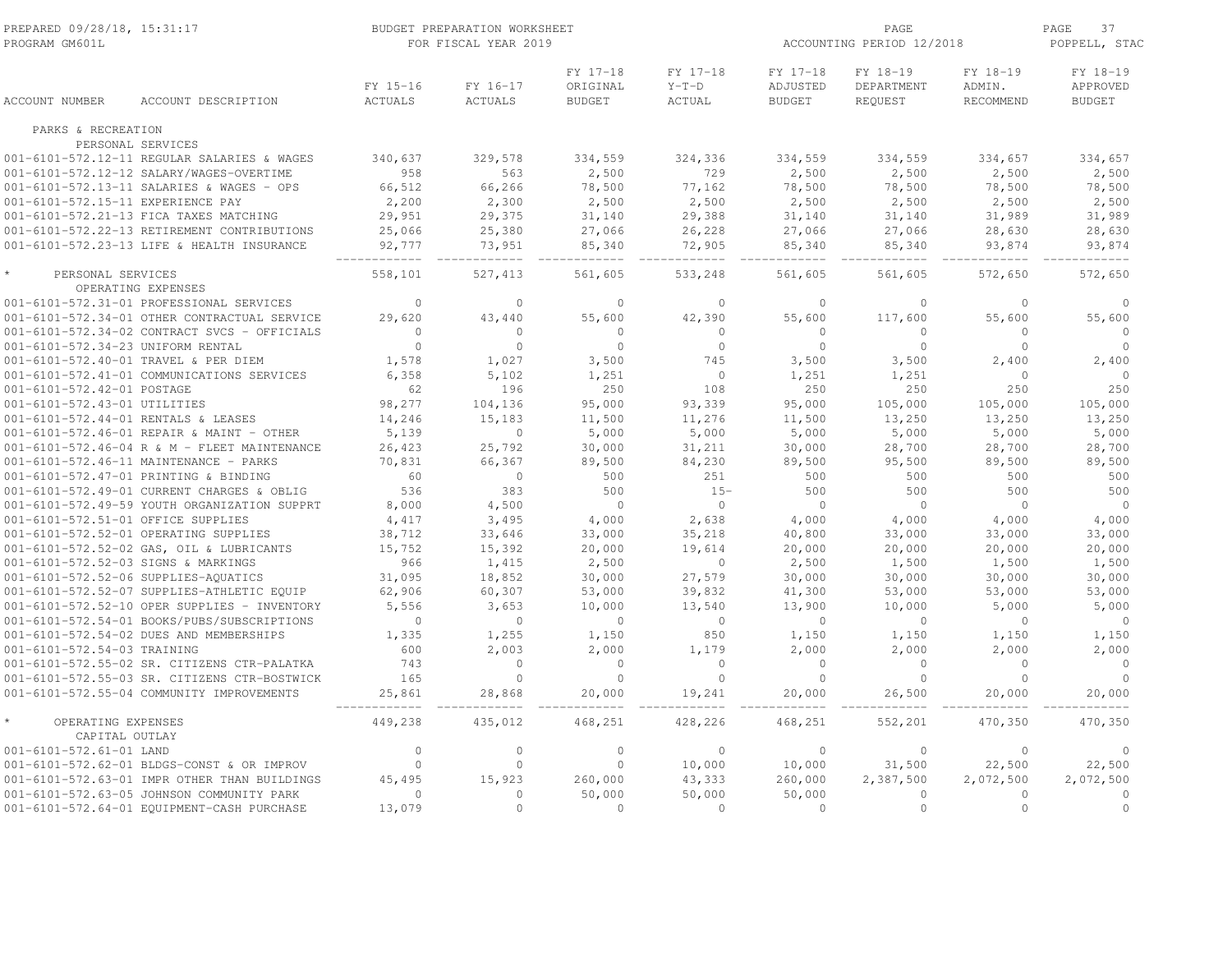| PREPARED 09/28/18, 15:31:17<br>PROGRAM GM601L |                    |                     |                     | BUDGET PREPARATION WORKSHEET<br>FOR FISCAL YEAR 2019 |                                       |                               |                                       |                                   | PAGE<br>ACCOUNTING PERIOD 12/2018 |                                       |  |  |
|-----------------------------------------------|--------------------|---------------------|---------------------|------------------------------------------------------|---------------------------------------|-------------------------------|---------------------------------------|-----------------------------------|-----------------------------------|---------------------------------------|--|--|
|                                               | ACCOUNT NUMBER     | ACCOUNT DESCRIPTION | FY 15-16<br>ACTUALS | FY 16-17<br>ACTUALS                                  | FY 17-18<br>ORIGINAL<br><b>BUDGET</b> | FY 17-18<br>$Y-T-D$<br>ACTUAL | FY 17-18<br>ADJUSTED<br><b>BUDGET</b> | FY 18-19<br>DEPARTMENT<br>REQUEST | FY 18-19<br>ADMIN.<br>RECOMMEND   | FY 18-19<br>APPROVED<br><b>BUDGET</b> |  |  |
| $\star$                                       | CAPITAL OUTLAY     |                     | 58,574              | 15,923                                               | 310,000                               | 103,333                       | 320,000                               | 2,419,000                         | 2,095,000                         | 2,095,000                             |  |  |
| $**$                                          | PARKS & RECREATION |                     | 1,065,913           | 978,348                                              | 1,339,856                             | 1,064,807                     | 1,349,856                             | 3,532,806                         | 3,138,000                         | 3,138,000                             |  |  |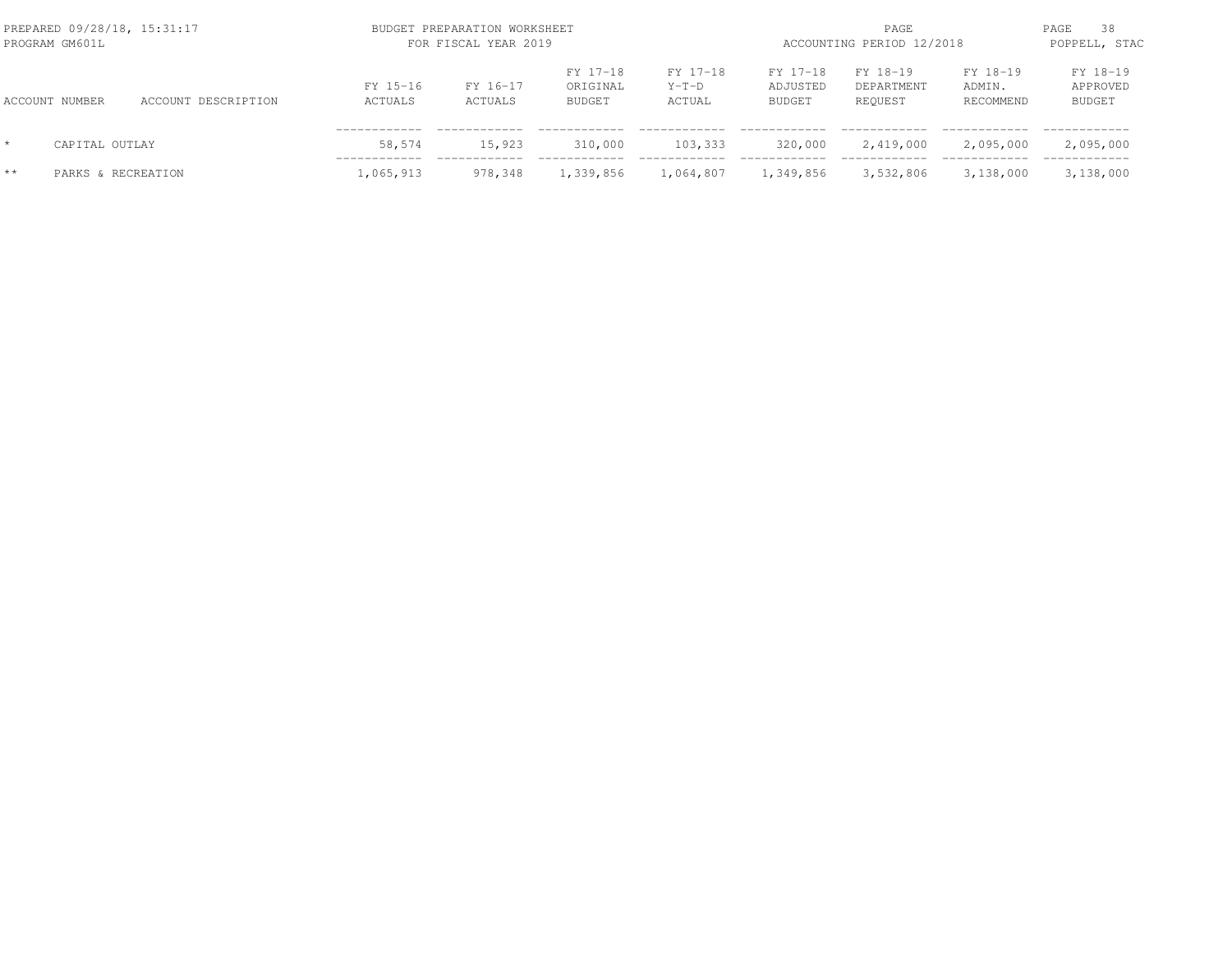| PREPARED 09/28/18, 15:31:17<br>PROGRAM GM601L      |                     |                     | BUDGET PREPARATION WORKSHEET<br>FOR FISCAL YEAR 2019 |                                       | ACCOUNTING PERIOD 12/2018     | PAGE<br>39<br>POPPELL, STAC           |                                   |                                 |                                       |
|----------------------------------------------------|---------------------|---------------------|------------------------------------------------------|---------------------------------------|-------------------------------|---------------------------------------|-----------------------------------|---------------------------------|---------------------------------------|
| ACCOUNT NUMBER                                     | ACCOUNT DESCRIPTION | FY 15-16<br>ACTUALS | FY 16-17<br><b>ACTUALS</b>                           | FY 17-18<br>ORIGINAL<br><b>BUDGET</b> | FY 17-18<br>$Y-T-D$<br>ACTUAL | FY 17-18<br>ADJUSTED<br><b>BUDGET</b> | FY 18-19<br>DEPARTMENT<br>REQUEST | FY 18-19<br>ADMIN.<br>RECOMMEND | FY 18-19<br>APPROVED<br><b>BUDGET</b> |
| COUNTY LIBRARY SYSTEM                              |                     |                     |                                                      |                                       |                               |                                       |                                   |                                 |                                       |
| PERSONAL SERVICES                                  |                     |                     |                                                      |                                       |                               |                                       |                                   |                                 |                                       |
| 001-6212-571.12-11 REGULAR SALARIES & WAGES        |                     | 279,525             | 261,424                                              | 367,840                               | 280,122                       | 367,840                               | 407,840                           | 360,451                         | 360,451                               |
| 001-6212-571.12-12 SALARIES/WAGES-OVERTIME         |                     | $\circ$             | 13                                                   | $\Omega$                              | $\circ$                       | $\Omega$                              | $\circ$                           | $\circ$                         | $\circ$                               |
| 001-6212-571.13-11 SALARIES & WAGES - OPS          |                     | 58,315              | 42,597                                               | 55,631                                | 28,573                        | 55,631                                | 55,631                            | 37,800                          | 37,800                                |
| 001-6212-571.15-11 EXPERIENCE PAY                  |                     | 3,900               | 3,000                                                | 4,000                                 | 1,700                         | 4,000                                 | 4,000                             | 4,000                           | 4,000                                 |
| 001-6212-571.21-13 FICA TAXES MATCHING             |                     | 30,000              | 27,918                                               | 32,418                                | 22,378                        | 32,418                                | 32,418                            | 30,772                          | 30,772                                |
| 001-6212-571.22-13 RETIREMENT CONTRIBUTIONS        |                     | 29,981              | 27,118                                               | 29,538                                | 22,329                        | 29,538                                | 29,538                            | 30,431                          | 30,431                                |
| 001-6212-571.23-13 LIFE & HEALTH INSURANCE         |                     | 92,502              | 70,256                                               | 104,542                               | 74,036                        | 104,542                               | 104,542                           | 102,408                         | 102,408                               |
| $\star$<br>PERSONAL SERVICES<br>OPERATING EXPENSES |                     | 494,223             | 432,326                                              | 593,969                               | 429,138                       | 593,969                               | 633,969                           | 565,862                         | 565,862                               |
| 001-6212-571.34-01 OTHER CONTRACTUAL SERVICE       |                     | 2,568               | 39                                                   | 7,000                                 | 6,067                         | 6,285                                 | 7,000                             | 10,380                          | 10,380                                |
| 001-6212-571.40-01 TRAVEL & PER DIEM               |                     | 338                 | 678                                                  | 1,000                                 | $\circ$                       | 1,000                                 | 1,000                             | 1,000                           | 1,000                                 |
| 001-6212-571.41-01 COMMUNICATION SERVICES          |                     | $\overline{0}$      | $\circ$                                              | $\Omega$                              | $\circ$                       | $\Omega$                              | $\circ$                           | $\circ$                         | $\overline{0}$                        |
| 001-6212-571.42-01 POSTAGE                         |                     | 52                  | 17                                                   | 50                                    | 57                            | 50                                    | 50                                | 50                              | 50                                    |
| 001-6212-571.44-01 RENTALS AND LEASES              |                     | 70,118              | 66,793                                               | 72,000                                | 57,628                        | 72,000                                | 72,000                            | 60,000                          | 60,000                                |
| 001-6212-571.46-01 REPAIR & MAINT - OTHER          |                     | 4,445               | 4,787                                                | 4,000                                 | 4,495                         | 4,715                                 | 4,000                             | 4,715                           | 4,715                                 |
| 001-6212-571.46-04 R & M - FLEET MAINTENANCE       |                     | 2,263               | 1,855                                                | 1,700                                 | 13                            | 1,700                                 | 1,700                             | 1,700                           | 1,700                                 |
| 001-6212-571.47-01 PRINTING & BINDING              |                     | $\mathbf{0}$        | $\circ$                                              | $\circ$                               | $\circ$                       | $\overline{0}$                        | $\circ$                           | $\circ$                         | $\circ$                               |
| 001-6212-571.49-01 CURRENT CHARGES & OBLIG         |                     | $\Omega$            | $\circ$                                              | 100                                   | $\Omega$                      | 100                                   | 100                               | 100                             | 100                                   |
| 001-6212-571.51-01 OFFICE SUPPLIES                 |                     | $\Omega$            | 18                                                   | 1,000                                 | 8                             | 1,000                                 | 1,000                             | 1,000                           | 1,000                                 |
| 001-6212-571.52-01 OPERATING SUPPLIES              |                     | 910                 | 806                                                  | 1,500                                 | 879                           | 1,500                                 | 1,500                             | 1,500                           | 1,500                                 |
| 001-6212-571.52-02 GAS, OIL & LUBRICANTS           |                     | 1,861               | 1,411                                                | 1,500                                 | 1,114                         | 1,500                                 | 1,500                             | 1,500                           | 1,500                                 |
| 001-6212-571.52-10 OPER SUPPLIES - INVENTORY       |                     | $\Omega$            | $\Omega$                                             | $\circ$                               | $\Omega$                      | $\Omega$                              | $\circ$                           | $\Omega$                        | $\circ$                               |
| 001-6212-571.54-02 DUES & MEMBERSHIPS              |                     | $\Omega$            | $\Omega$                                             | $\Omega$                              | $\Omega$                      | $\Omega$                              | $\Omega$                          | $\Omega$                        | $\Omega$                              |
| 001-6212-571.54-03 TRAINING                        |                     | $\Omega$            | $\Omega$                                             | $\Omega$                              | $\Omega$                      | $\Omega$                              | $\Omega$                          | $\Omega$                        | $\Omega$                              |
| OPERATING EXPENSES<br>CAPITAL OUTLAY               |                     | 82,555              | 76,404                                               | 89,850                                | 70,261                        | 89,850                                | 89,850                            | 81,945                          | 81,945                                |
| 001-6212-571.63-01 IMPR OTHER THAN BUILDINGS       |                     | $\Omega$            | $\Omega$                                             | $\Omega$                              | $\Omega$                      | $\Omega$                              | $\mathbf{0}$                      | $\Omega$                        | $\Omega$                              |
| 001-6212-571.64-01 EQUIPMENT-CASH PURCHASE         |                     | $\mathbf{0}$        | $\Omega$                                             | $\Omega$                              | $\Omega$                      | $\Omega$                              | $\Omega$                          | $\Omega$                        | $\Omega$                              |
| 001-6212-571.66-01 BOOKS, PUB & LIB MATERIAL       |                     | 18,835              | $\Omega$                                             | $\cap$                                | $\Omega$                      |                                       | 18,835                            | 18,835                          | 18,835                                |
| $\star$<br>CAPITAL OUTLAY<br>NON-OPERATING         |                     | 18,835              | $\Omega$                                             | $\Omega$                              | $\Omega$                      | $\Omega$                              | 18,835                            | 18,835                          | 18,835                                |
| 001-6212-571.91-40 TRANSFER TO FUND 160            |                     | $\circ$             | $\Omega$                                             | $\cap$                                | $\Omega$                      |                                       | $\Omega$                          |                                 |                                       |
| $\star$<br>NON-OPERATING                           |                     | $\cap$              | $\cap$                                               |                                       | $\cap$                        |                                       |                                   |                                 |                                       |
| $\star\star$<br>COUNTY LIBRARY SYSTEM              |                     | 595,613             | 508,730                                              | 683,819                               | 499,399                       | 683,819                               | 742,654                           | 666,642                         | 666,642                               |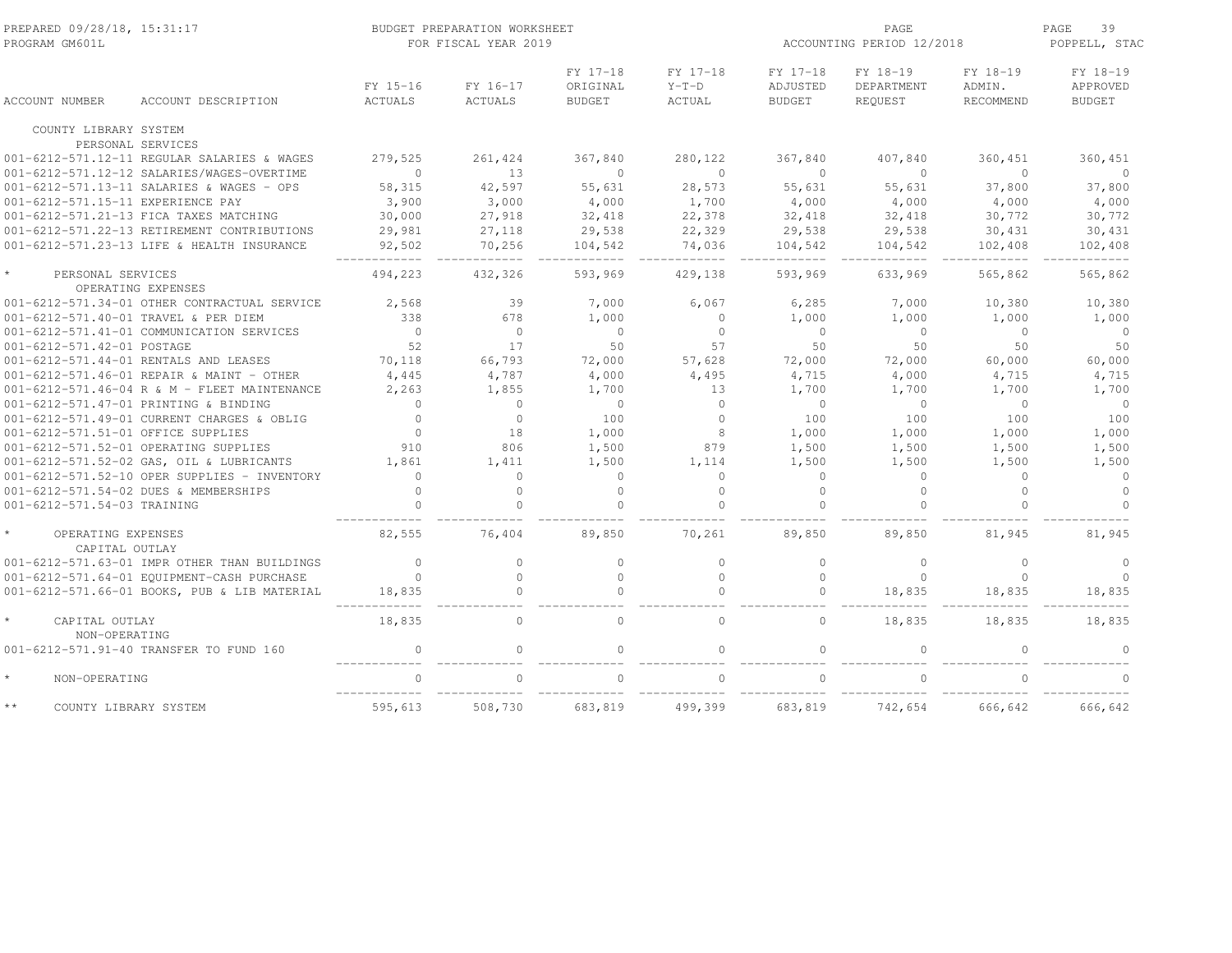| PREPARED 09/28/18, 15:31:17<br>PROGRAM GM601L |                                              |                            | BUDGET PREPARATION WORKSHEET<br>FOR FISCAL YEAR 2019 |                                       |                                      | PAGE<br>ACCOUNTING PERIOD 12/2018     |                                   |                                 | PAGE<br>40<br>POPPELL, STAC           |  |
|-----------------------------------------------|----------------------------------------------|----------------------------|------------------------------------------------------|---------------------------------------|--------------------------------------|---------------------------------------|-----------------------------------|---------------------------------|---------------------------------------|--|
| <b>ACCOUNT NUMBER</b>                         | ACCOUNT DESCRIPTION                          | FY 15-16<br><b>ACTUALS</b> | FY 16-17<br>ACTUALS                                  | FY 17-18<br>ORIGINAL<br><b>BUDGET</b> | FY 17-18<br>$Y-T-D$<br><b>ACTUAL</b> | FY 17-18<br>ADJUSTED<br><b>BUDGET</b> | FY 18-19<br>DEPARTMENT<br>REQUEST | FY 18-19<br>ADMIN.<br>RECOMMEND | FY 18-19<br>APPROVED<br><b>BUDGET</b> |  |
| AGRICULTURE EXTENSION                         |                                              |                            |                                                      |                                       |                                      |                                       |                                   |                                 |                                       |  |
|                                               | PERSONAL SERVICES                            |                            |                                                      |                                       |                                      |                                       |                                   |                                 |                                       |  |
|                                               | 001-6302-537.12-11 REGULAR SALARIES & WAGES  | 169,100                    | 172,348                                              | 166,004                               | 173,600                              | 166,004                               | $\mathbf{0}$                      | 218,548                         | 218,548                               |  |
|                                               | 001-6302-537.12-12 SALARY/WAGES-OVERTIME     | $\mathbf{0}$               | 530                                                  | 200                                   | $\circ$                              | 200                                   | $\circ$                           | 200                             | 200                                   |  |
|                                               | 001-6302-537.13-11 SALARIES & WAGES - OPS    | 10,832                     | 6,847                                                | 18,000                                | 9,741                                | 18,000                                | $\mathbf{0}$                      | 15,000                          | 15,000                                |  |
| 001-6302-537.15-11 EXPERIENCE PAY             |                                              | 1,000                      | 1,100                                                | 1,800                                 | 2,600                                | 1,800                                 | $\circ$                           | 2,000                           | 2,000                                 |  |
|                                               | 001-6302-537.21-13 FICA TAXES MATCHING       | 11,525                     | 13,193                                               | 15,070                                | 13,723                               | 15,070                                | $\circ$                           | 18,035                          | 18,035                                |  |
|                                               | 001-6302-537.22-13 RETIREMENT CONTRIBUTIONS  | 10,003                     | 12,560                                               | 14,318                                | 13,520                               | 14,318                                | $\mathbf{0}$                      | 17,267                          | 17,267                                |  |
|                                               | 001-6302-537.23-13 LIFE & HEALTH INSURANCE   | 51,779                     | 44,915                                               | 59,738                                | 13,644                               | 59,738                                | $\mathbf{0}$                      | 68,272                          | 68,272                                |  |
| PERSONAL SERVICES                             | OPERATING EXPENSES                           | 254,239                    | 251,493                                              | 275,130                               | 226,828                              | 275,130                               | $\circ$                           | 339,322                         | 339,322                               |  |
|                                               | 001-6302-537.31-01 PROFESSIONAL SERVICES     | $\mathbf{0}$               | $\circ$                                              | $\circ$                               | $\mathbf{0}$                         | $\circ$                               | $\circ$                           | $\circ$                         | $\circ$                               |  |
|                                               | 001-6302-537.31-05 HASTINGS RESEARCH PROJECT | 45,000                     | 45,000                                               | $\circ$                               | $\mathbf{0}$                         | $\mathbf{0}$                          | $\mathbf{0}$                      | $\circ$                         | $\circ$                               |  |
|                                               | 001-6302-537.40-01 TRAVEL & PER DIEM         | 3,406                      | 4,807                                                | 7,074                                 | 3,485                                | 7,074                                 | 6,996                             | 6,996                           | 6,996                                 |  |
|                                               | 001-6302-537.41-01 COMMUNICATIONS SERVICES   | 351                        | $\circ$                                              | $\circ$                               | $\circ$                              | $\Omega$                              | $\circ$                           | $\overline{0}$                  | $\circ$                               |  |
| 001-6302-537.42-01 POSTAGE                    |                                              | $\mathbf{0}$               | 139                                                  | 300                                   | 43                                   | 275                                   | 250                               | 250                             | 250                                   |  |
| 001-6302-537.43-01 UTILITIES                  |                                              | 11,817                     | 12,741                                               | 13,720                                | 10,406                               | 13,720                                | 13,500                            | 13,500                          | 13,500                                |  |
| 001-6302-537.43-04 GARBAGE                    |                                              | 1,636                      | 1,650                                                | 1,900                                 | 1,920                                | 1,900                                 | 1,900                             | 1,900                           | 1,900                                 |  |
|                                               | 001-6302-537.44-01 RENTALS AND LEASES        | 6,891                      | 5,806                                                | 7,050                                 | 5,505                                | 7,050                                 | 7,050                             | 7,050                           | 7,050                                 |  |
|                                               | 001-6302-537.46-01 REPAIR & MAINT - OTHER    | $\overline{0}$             | 569                                                  | 1,200                                 | $\mathbb O$                          | 1,200                                 | 1,200                             | 1,200                           | 1,200                                 |  |
|                                               | 001-6302-537.46-04 R & M - FLEET MAINTENANCE | 110                        | 1,763                                                | 1,500                                 | 1,719                                | 1,500                                 | 1,500                             | 1,500                           | 1,500                                 |  |
|                                               | 001-6302-537.49-01 CURRENT CHARGES & OBLIG   | 2,500                      | 5,224                                                | 5,600                                 | 4,074                                | 5,600                                 | 4,500                             | 4,500                           | 4,500                                 |  |
| 001-6302-537.51-01 OFFICE SUPPLIES            |                                              | 3,227                      | 3,737                                                | 2,500                                 | 2,036                                | 2,500                                 | 2,600                             | 2,600                           | 2,600                                 |  |
|                                               | 001-6302-537.52-01 OPERATING SUPPLIES        | 7,176                      | 6,904                                                | 6,500                                 | 3,677                                | 6,500                                 | 6,500                             | 4,000                           | 4,000                                 |  |
|                                               | 001-6302-537.52-02 GAS, OIL & LUBRICANTS     | 296                        | 487                                                  | 800                                   | 278                                  | 800                                   | 800                               | 800                             | 800                                   |  |
|                                               | 001-6302-537.52-10 OPER SUPPLIES - INVENTORY | 3,213                      | $\circ$                                              | 2,500                                 | 1,044                                | 2,500                                 | 2,500                             | 2,500                           | 2,500                                 |  |
|                                               | 001-6302-537.54-01 BOOKS/PUBLICATIONS/SUBSCR | 568                        | 1,793                                                | 1,800                                 | 1,386                                | 1,800                                 | 1,900                             | 1,900                           | 1,900                                 |  |
|                                               | 001-6302-537.54-02 DUES & MEMBERSHIPS        | 593                        | 624                                                  | 700                                   | 705                                  | 725                                   | 800                               | 800                             | 800                                   |  |
| 001-6302-537.54-03 TRAINING                   |                                              | 2,131                      | 2,205                                                | 2,510                                 | 1,257                                | 2,510                                 | 2,500                             | 2,500                           | 2,500                                 |  |
| OPERATING EXPENSES<br>CAPITAL OUTLAY          |                                              | 88,915                     | 93,449                                               | 55,654                                | 37,535                               | 55,654                                | 54,496                            | 51,996                          | 51,996                                |  |
|                                               | 001-6302-537.63-01 IMPR OTHER THAN BUILDINGS | 5,682                      | $\circ$                                              | $\circ$                               | $\mathbf{0}$                         | $\Omega$                              | $\circ$                           | $\Omega$                        | $\circ$                               |  |
|                                               | 001-6302-537.64-01 EQUIPMENT-CASH PURCHASE   | $\mathbf{0}$               | 5,185                                                | $\Omega$                              | $\mathbf{0}$                         |                                       | $\circ$                           | $\Omega$                        | $\Omega$                              |  |
|                                               |                                              |                            |                                                      |                                       |                                      |                                       |                                   |                                 |                                       |  |
| CAPITAL OUTLAY<br>GRANTS & AIDS               |                                              | 5,682                      | 5,185                                                | $\Omega$                              | $\mathbf{0}$                         | $\Omega$                              | $\Omega$                          | $\Omega$                        | $\Omega$                              |  |
|                                               | 001-6302-537.81-26 SOIL & WATER CONSERVATION | 5,185                      | 5,755                                                | 5,800                                 | 4,927                                | 5,800                                 | 5,800                             | 5,800                           | 5,800                                 |  |
| GRANTS & AIDS                                 |                                              | 5,185                      | 5,755                                                | 5,800                                 | 4,927                                | 5,800                                 | 5,800                             | 5,800                           | 5,800                                 |  |
| $\star\star$<br>AGRICULTURE EXTENSION         |                                              | 354,021                    | 355,882                                              | 336,584                               | 269,290                              | 336,584                               | 60,296                            | 397,118                         | 397,118                               |  |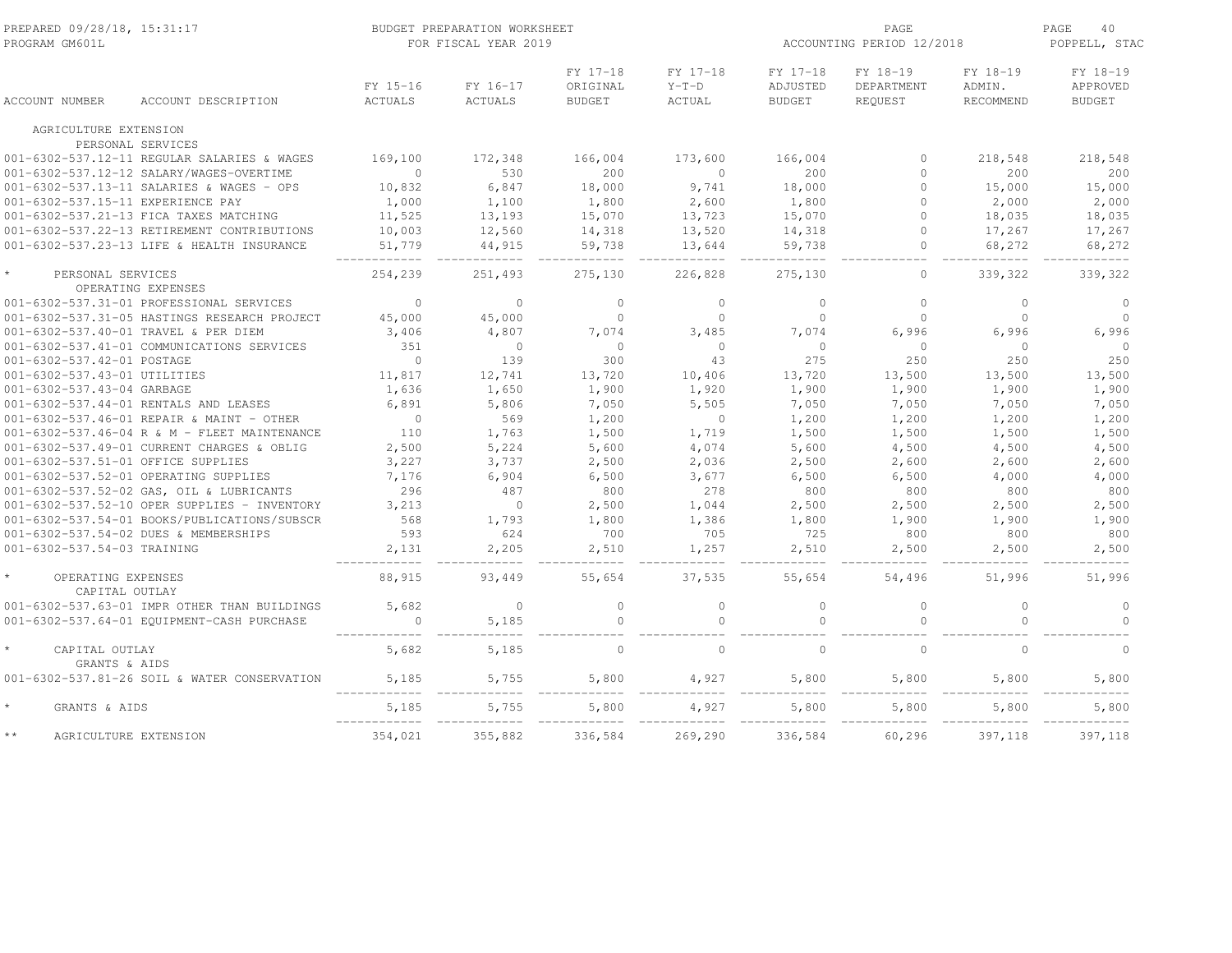| PREPARED 09/28/18, 15:31:17<br>PROGRAM GM601L |                                              |                            | BUDGET PREPARATION WORKSHEET<br>FOR FISCAL YEAR 2019 |                                       |                                      | PAGE<br>ACCOUNTING PERIOD 12/2018     |                                   |                                 |                                       |
|-----------------------------------------------|----------------------------------------------|----------------------------|------------------------------------------------------|---------------------------------------|--------------------------------------|---------------------------------------|-----------------------------------|---------------------------------|---------------------------------------|
| <b>ACCOUNT NUMBER</b>                         | ACCOUNT DESCRIPTION                          | FY 15-16<br><b>ACTUALS</b> | FY 16-17<br><b>ACTUALS</b>                           | FY 17-18<br>ORIGINAL<br><b>BUDGET</b> | FY 17-18<br>$Y-T-D$<br><b>ACTUAL</b> | FY 17-18<br>ADJUSTED<br><b>BUDGET</b> | FY 18-19<br>DEPARTMENT<br>REQUEST | FY 18-19<br>ADMIN.<br>RECOMMEND | FY 18-19<br>APPROVED<br><b>BUDGET</b> |
| TRANSFERS/RESERVES/MISC                       |                                              |                            |                                                      |                                       |                                      |                                       |                                   |                                 |                                       |
| NON-OPERATING                                 |                                              |                            |                                                      |                                       |                                      |                                       |                                   |                                 |                                       |
|                                               | 001-9999-581.91-05 BUD TRFR-SUPER OF ELECT   | 943,000                    | 922,825                                              | 901,000                               | 901,000                              | 901,000                               | $\Omega$                          | 895,000                         | 895,000                               |
|                                               | 001-9999-581.91-06 BUD TRFR-PROP APPRAISER   | 1,681,643                  | 1,737,477                                            | 1,826,975                             | 1,781,580                            | 1,826,975                             | $\Omega$                          | 1,859,765                       | 1,859,765                             |
|                                               | 001-9999-581.91-07 BUD TRF-CLERK/DRUG COURT  | $\Omega$                   | $\Omega$                                             | $\Omega$                              | $\Omega$                             | $\Omega$                              | $\cap$                            | $\Omega$                        | $\Omega$                              |
|                                               | 001-9999-581.91-08 BUD TRFR-GENERAL FUND     | $\Omega$                   | $\Omega$                                             | $\Omega$                              | $\Omega$                             | $\cap$                                | $\Omega$                          | $\Omega$                        | $\Omega$                              |
|                                               | 001-9999-581.91-09 BUDGET TRSF-REG WATER FD  |                            | $\Omega$                                             |                                       | $\cap$                               |                                       |                                   | $\cap$                          |                                       |
|                                               | 001-9999-581.91-10 BUD TRFR-SHERIFF-PERS SVC |                            | $\cap$                                               |                                       | $\Omega$                             |                                       |                                   |                                 |                                       |
|                                               | 001-9999-581.91-11 BUD TRFR-SHERIFF-OP EXP   |                            | $\Omega$                                             |                                       | $\Omega$                             | $\cap$                                |                                   | $\cap$                          |                                       |
|                                               | 001-9999-581.91-12 BUD TRFR-SHERIFF-OCO      |                            | $\Omega$                                             |                                       | $\cap$                               |                                       |                                   | $\cap$                          |                                       |
|                                               | 001-9999-581.91-13 BUD TRFR-SHERIFF-DEBT SVC |                            | $\cap$                                               |                                       | $\cap$                               |                                       |                                   | $\cap$                          |                                       |
|                                               | 001-9999-581.91-14 BUD TRFR-SHERIFF-RESERVE  | $\Omega$                   | $\Omega$                                             |                                       | $\Omega$                             |                                       |                                   | $\Omega$                        |                                       |
|                                               | 001-9999-581.91-15 TRF TO TRANSPORTATION FD  | 1,314,830                  | 1,743,464                                            | 375,000                               | 620,855                              | 620,855                               | 0                                 | 53,581                          | 53,581                                |
|                                               | 001-9999-581.91-16 ARTICLE V COURT SUPPORT   | $\Omega$                   | $\Omega$                                             | $\Omega$                              | $\Omega$                             | $\Omega$                              | $\cap$                            | 36,900                          | 36,900                                |
|                                               | 001-9999-581.91-18 TRFR-MISC. GRANTS FUND    | $\cap$                     | $\cap$                                               | $\cap$                                | $\Omega$                             | $\cap$                                |                                   | $\Omega$                        | $\Omega$                              |
|                                               | 001-9999-581.91-19 TRF-CAPITAL PROJECTS FD   | $\bigcap$                  | $\Omega$                                             |                                       | $\cap$                               |                                       |                                   | $\Omega$                        | $\Omega$                              |
|                                               | 001-9999-581.91-40 E.PUTNAM WATER/WW GRANTS  | 60,000                     | 60,000                                               | 60,000                                | 60,000                               | 60,000                                | $\Omega$                          | 60,000                          | 60,000                                |
|                                               | 001-9999-581.91-41 TRF - WATER UTILITIES FD  | 30,666                     | $\Omega$                                             | $\Omega$                              | $\Omega$                             | $\bigcap$                             | $\cap$                            | $\Omega$                        | $\Omega$                              |
|                                               | 001-9999-581.91-46 TRANSFER-COMM. IMPR FUND  | 267,847                    | 76,400                                               | 76,400                                | 76,400                               | 97,823                                | $\Omega$                          | 136,141                         | 136,141                               |
|                                               | 001-9999-581.91-50 BUD TRFR-SHERIFF-COUNTY   | 18,723,493                 | 18,567,490                                           | 19,469,773                            | 20,055,191                           | 20,055,191                            | $\Omega$                          | 21,933,651                      | 21,628,711                            |
|                                               | 001-9999-581.91-51 BUD TRFR-SHERIFF-GRANTS   | 664,202                    | 656,439                                              | 575,164                               | 663,278                              | 663,278                               | $\Omega$                          | 168,261                         | 210,530                               |
|                                               | 001-9999-581.91-52 RISK MANAGEMENT FUND      | $\Omega$                   | $\Omega$                                             | $\Omega$                              | $\Omega$                             | $\cap$                                | $\cap$                            | $\Omega$                        | $\Omega$                              |
|                                               | 001-9999-581.91-53 BUD TRFR-FLEET MAINT FUND | 238,380                    | 161,080                                              | $\mathbf{0}$                          | $\circ$                              | $\Omega$                              | $\Omega$                          | $\Omega$                        | $\Omega$                              |
|                                               | 001-9999-581.91-54 TRANSFER TO JAIL DEBT SVC | $\Omega$                   | $\Omega$                                             |                                       | $\cap$                               |                                       | $\Omega$                          |                                 |                                       |
| $\star$<br>NON-OPERATING<br>NON-OPERATING     |                                              | 23,924,061                 | 23, 925, 175                                         | 23, 284, 312                          | 24, 158, 304                         | 24, 225, 122                          | $\Omega$                          | 25, 143, 299                    | 24,880,628                            |
|                                               | 001-9999-598.99-01 RESERVE FOR CONTINGENCY   | $\Omega$                   | $\Omega$                                             | 910, 425                              | $\circ$                              | 213,237                               | $\Omega$                          | 6,204,171                       | 5,000,000                             |
|                                               | 001-9999-598.99-04 CLERK/BACKCASTING SETTLMT | $\cap$                     | $\Omega$                                             | $\Omega$                              | $\cap$                               | $\Omega$                              | $\cap$                            | $\Omega$                        | 110,142                               |
|                                               | 001-9999-598.99-12 RESTR RESERVE-CAP OUTLAY  | $\Omega$                   | $\Omega$                                             | $\Omega$                              | $\Omega$                             | $\Omega$                              | $\Omega$                          | 110,142                         | 2,135,603                             |
|                                               | 001-9999-598.99-99 RESTRICTED CASH BAL FRWD  |                            |                                                      |                                       |                                      |                                       |                                   | $\cap$                          | $\cap$                                |
| $\star$<br>NON-OPERATING                      |                                              | $\cap$                     | $\Omega$                                             | 910, 425                              | $\circ$                              | 213,237                               | $\circ$                           | 6, 314, 313                     | 7,245,745                             |
| $**$<br>TRANSFERS/RESERVES/MISC               |                                              | 23,924,061                 | 23, 925, 175                                         | 24, 194, 737                          | 24, 158, 304                         | 24, 438, 359                          | $\circ$                           | 31, 457, 612                    | 32, 126, 373                          |
| $***$<br>GENERAL FUND                         |                                              | 47, 227, 063               | 46, 367, 581                                         | 48, 350, 317                          | 45,686,900                           | 48,632,056                            | 214,260,202                       | 57, 119, 613                    | 57,969,914                            |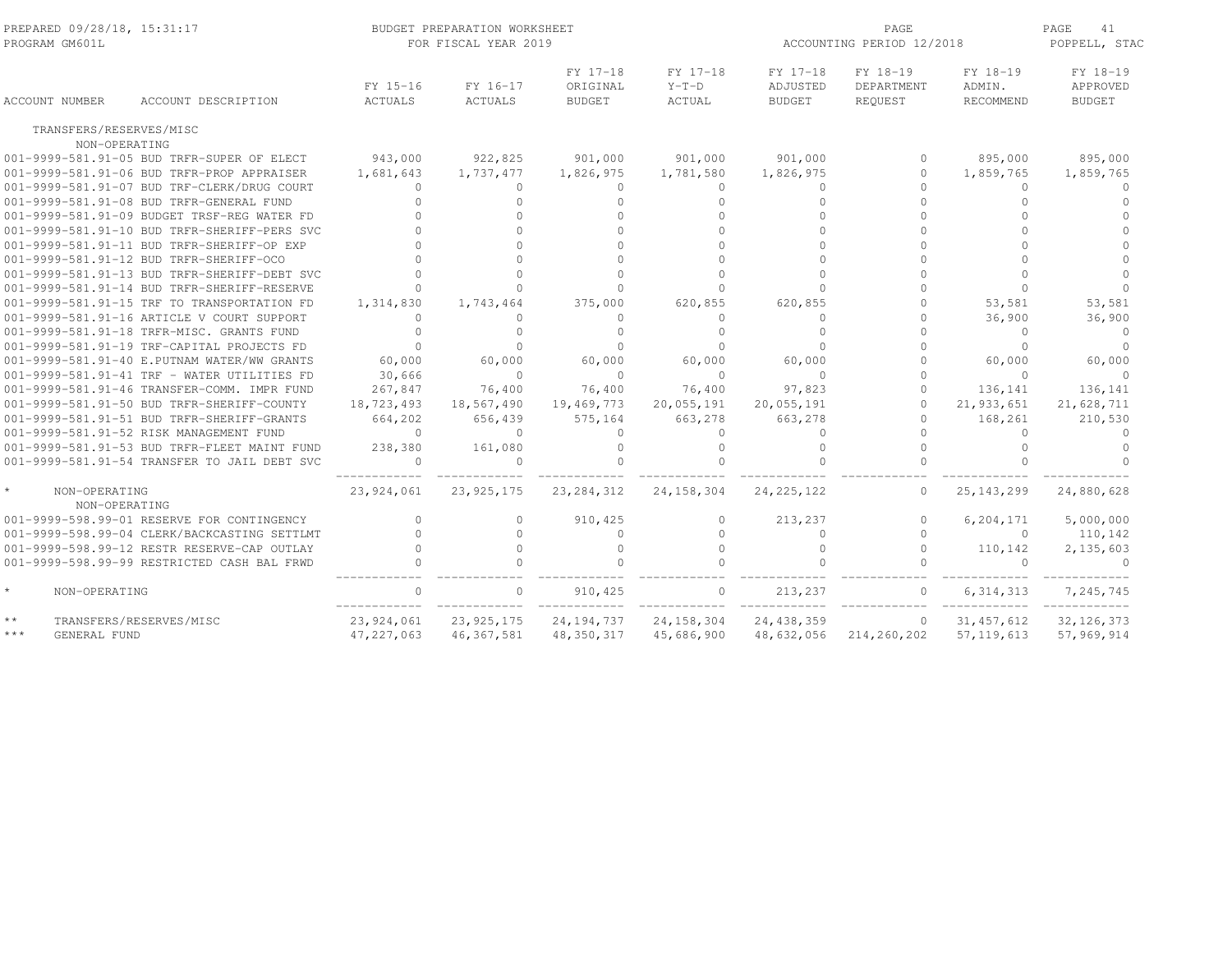| FY 17-18<br>FY 17-18<br>FY 17-18<br>FY 18-19<br>FY 18-19<br>FY 18-19<br>FY 15-16<br>FY 16-17<br>ORIGINAL<br>$Y-T-D$<br>ADJUSTED<br>DEPARTMENT<br>ADMIN.<br>APPROVED<br><b>ACCOUNT NUMBER</b><br>ACCOUNT DESCRIPTION<br>ACTUALS<br><b>ACTUALS</b><br><b>BUDGET</b><br>ACTUAL<br><b>BUDGET</b><br>REQUEST<br>RECOMMEND<br><b>BUDGET</b><br>TRANSPORTATION FUND<br>PUBLIC WKS/ADMIN & ENGIN<br>PERSONAL SERVICES<br>656,949<br>101-4101-541.12-11 REGULAR SALARIES & WAGES<br>652,192<br>653,121<br>616,818<br>641,080<br>750,000<br>663,130<br>663,130<br>1,996<br>6,104<br>2,500<br>3,158<br>6,736<br>5,000<br>4,000<br>4,000<br>101-4101-541.12-12 SALARY/WAGES - OVERTIME<br>$\mathbf{0}$<br>2,000<br>8,235<br>9,805<br>7,500<br>2,000<br>2,000<br>101-4101-541.13-11 SALARIES & WAGES - OPS<br>$\circ$<br>2,400<br>2,900<br>3,000<br>2,500<br>4,000<br>101-4101-541.15-11 EXPERIENCE PAY<br>3,000<br>3,000<br>3,000<br>47,191<br>47,960<br>50,308<br>46,155<br>50,308<br>51,418<br>101-4101-541.21-13 FICA TAXES MATCHING<br>$\circ$<br>51,418<br>62,983<br>70,299<br>70,299<br>101-4101-541.22-13 RETIREMENT CONTRIBUTIONS<br>70,828<br>71,596<br>$\Omega$<br>80,447<br>80,447<br>101-4101-541.23-13 LIFE & HEALTH INSURANCE<br>101,965<br>98,950<br>119,476<br>110,267<br>119,476<br>119,476<br>$\circ$<br>119,476<br>900,704<br>766,500<br>873,484<br>878,934<br>858,729<br>900,704<br>923, 471<br>923, 471<br>PERSONAL SERVICES<br>OPERATING EXPENSES<br>101-4101-541.31-01 PROFESSIONAL SERVICES<br>4,150<br>14,947<br>15,000<br>3,299<br>14,745<br>15,000<br>15,000<br>15,000<br>56,250<br>62,467<br>62,500<br>60,864<br>62,500<br>62,500<br>62,500<br>62,500<br>101-4101-541.34-01 OTHER CONTRACTUAL SERVICE<br>43,925<br>45,000<br>40,600<br>101-4101-541.34-05 CONTRACT SERV-FERRY OPERA<br>43,924<br>45,000<br>45,000<br>45,000<br>45,000<br>44,009<br>101-4101-541.34-06 CONTRACT SERV-RAIL CROSS<br>42,071<br>43,000<br>43,000<br>43,000<br>43,000<br>43,000<br>43,000<br>101-4101-541.34-19 CONTRACT SERV-ROAD STRIPE<br>5,415<br>57,651<br>60,000<br>61,660<br>60,000<br>60,000<br>60,000<br>59,622<br>502<br>$\circ$<br>$\circ$<br>$\circ$<br>101-4101-541.34-23 UNIFORM RENTALS-EMPLOYER<br>$\mathbf{0}$<br>$\circ$<br>$\circ$<br>$\circ$<br>$\circ$<br>$\circ$<br>$\circ$<br>101-4101-541.34-24 CONTR-TRAFFIC SIG MAINT<br>34,335<br>$\circ$<br>$\mathbb O$<br>$\circ$<br>$\circ$<br>201,239<br>101-4101-541.34-25 CONTRACT-INMATE CREWS<br>172,491<br>174,012<br>172,491<br>174,012<br>174,012<br>174,012<br>174,012<br>2,620<br>3,500<br>3,500<br>3,500<br>101-4101-541.40-01 TRAVEL & PER DIEM<br>2,218<br>3,387<br>3,500<br>3,500<br>9,200<br>981<br>9,200<br>101-4101-541.41-01 COMMUNICATION SERVICES<br>10,233<br>10,246<br>9,200<br>9,200<br>9,200<br>792<br>1,502<br>1,000<br>2,630<br>2,500<br>101-4101-541.42-01 POSTAGE<br>3,700<br>2,500<br>2,500<br>20,020<br>20,869<br>21,500<br>19,868<br>21,500<br>41,000<br>21,500<br>101-4101-541.43-01 UTILITIES<br>21,500<br>102,043<br>102,518<br>90,000<br>90,000<br>150,000<br>102,000<br>102,000<br>101-4101-541.43-07 UTIL-TRAF CONTROL DEVICES<br>105,166<br>101-4101-541.44-01 RENTALS AND LEASES<br>2,835<br>10,500<br>6,059<br>10,500<br>10,500<br>8,000<br>5,445<br>8,000<br>101-4101-541.45-20 INSURANCE-RISK MANAGEMENT<br>180,981<br>233,000<br>233,000<br>233,000<br>233,000<br>230,834<br>233,000<br>233,000<br>101-4101-541.46-01 REPAIR & MAINT - OTHER<br>499<br>65<br>1,000<br>103<br>1,000<br>1,000<br>1,000<br>1,000<br>9,870<br>14,000<br>101-4101-541.46-04 R & M - FLEET MAINTENANCE<br>10,676<br>12,000<br>8,990<br>12,000<br>10,000<br>10,000<br>11,289<br>11,302<br>12,000<br>101-4101-541.46-13 R & M - COMM EQUIPMENT<br>11,300<br>11,641<br>11,300<br>12,000<br>12,000<br>629<br>700<br>700<br>700<br>101-4101-541.47-01 PRINTING & BINDING<br>$\circ$<br>177<br>1,000<br>700<br>1,527<br>44,659<br>3,000<br>2,669<br>3,000<br>3,000<br>3,000<br>3,000<br>101-4101-541.49-01 CURRENT CHARGES & OBLIG<br>300<br>300<br>300<br>101-4101-541.49-17 SAFETY RECOGNITION<br>$\overline{0}$<br>$\Omega$<br>$\mathbf{0}$<br>$\mathbf 0$<br>$\circ$<br>101-4101-541.51-01 OFFICE SUPPLIES<br>2,741<br>1,750<br>1,750<br>1,750<br>1,102<br>470<br>1,750<br>1,750<br>18,000<br>30,545<br>12,000<br>7,743<br>9,300<br>12,000<br>7,500<br>7,500<br>101-4101-541.52-01 OPERATING SUPPLIES<br>101-4101-541.52-03 SIGNS & MARKINGS<br>62,013<br>63,503<br>64,000<br>58,130<br>59,000<br>59,000<br>59,000<br>59,000<br>101-4101-541.52-07 ROAD NAME SIGNS E 9-1-1<br>$\circ$<br>$\circ$<br>$\circ$<br>$\circ$<br>$\overline{0}$<br>$\circ$<br>$\circ$<br>$\circ$<br>101-4101-541.52-09 OPERATING SUPP-TRAFFIC<br>1,323<br>1,198<br>5,800<br>1,248<br>5,800<br>5,800<br>1,500<br>1,500<br>$\mathbf{0}$<br>1,000<br>101-4101-541.52-10 OPER SUPPLIES - INVENTORY<br>$\circ$<br>1,000<br>$\Omega$<br>$\circ$<br>$\Omega$<br>$\circ$<br>$\Omega$<br>410<br>400<br>$\circ$<br>400<br>101-4101-541.54-01 BOOKS/PUBLICATIONS/SUBSCR<br>400<br>1,500<br>1,500<br>7,365<br>6,029<br>5,000<br>5,037<br>5,000<br>5,000<br>5,000<br>5,000<br>101-4101-541.54-02 DUES & MEMBERSHIPS<br>101-4101-541.54-03 TRAINING<br>2,776<br>2,655<br>3,000<br>475<br>3,000<br>3,000<br>3,000<br>3,000<br>827,785<br>889,462<br>847,650<br>885,867<br>967,462<br>885,162<br>885,162<br>OPERATING EXPENSES<br>938,923<br>CAPITAL OUTLAY<br>10,255<br>10,255<br>12,000<br>101-4101-541.61-01 LAND<br>$\circ$<br>$\circ$<br>$\circ$<br>$\circ$<br>$\Omega$<br>$\circ$<br>$\circ$<br>101-4101-541.64-01 EQUIPMENT-CASH PURCHASE<br>31,701<br>791,033<br>$\circ$<br>$\mathbf{0}$<br>$\circ$<br>$\circ$ | PREPARED 09/28/18, 15:31:17<br>PROGRAM GM601L |  | BUDGET PREPARATION WORKSHEET<br>FOR FISCAL YEAR 2019 |  | PAGE<br>ACCOUNTING PERIOD 12/2018 |  |  | 42<br>PAGE<br>POPPELL, STAC |  |
|-------------------------------------------------------------------------------------------------------------------------------------------------------------------------------------------------------------------------------------------------------------------------------------------------------------------------------------------------------------------------------------------------------------------------------------------------------------------------------------------------------------------------------------------------------------------------------------------------------------------------------------------------------------------------------------------------------------------------------------------------------------------------------------------------------------------------------------------------------------------------------------------------------------------------------------------------------------------------------------------------------------------------------------------------------------------------------------------------------------------------------------------------------------------------------------------------------------------------------------------------------------------------------------------------------------------------------------------------------------------------------------------------------------------------------------------------------------------------------------------------------------------------------------------------------------------------------------------------------------------------------------------------------------------------------------------------------------------------------------------------------------------------------------------------------------------------------------------------------------------------------------------------------------------------------------------------------------------------------------------------------------------------------------------------------------------------------------------------------------------------------------------------------------------------------------------------------------------------------------------------------------------------------------------------------------------------------------------------------------------------------------------------------------------------------------------------------------------------------------------------------------------------------------------------------------------------------------------------------------------------------------------------------------------------------------------------------------------------------------------------------------------------------------------------------------------------------------------------------------------------------------------------------------------------------------------------------------------------------------------------------------------------------------------------------------------------------------------------------------------------------------------------------------------------------------------------------------------------------------------------------------------------------------------------------------------------------------------------------------------------------------------------------------------------------------------------------------------------------------------------------------------------------------------------------------------------------------------------------------------------------------------------------------------------------------------------------------------------------------------------------------------------------------------------------------------------------------------------------------------------------------------------------------------------------------------------------------------------------------------------------------------------------------------------------------------------------------------------------------------------------------------------------------------------------------------------------------------------------------------------------------------------------------------------------------------------------------------------------------------------------------------------------------------------------------------------------------------------------------------------------------------------------------------------------------------------------------------------------------------------------------------------------------------------------------------------------------------------------------------------------------------------------------------------------------------------------------------------------------------------------------------------------------------------------------------------------------------------------------------------------------------------------------------------------------------------------------------------------------------------------------------------------------------------------------------------------------------------------------------------------------------------------------------------------------------------------------------------------------------------------------------------------------------------------------------------------------------------------------------------------------------------------------------------------------------------------------------------------------------------------------------------------------|-----------------------------------------------|--|------------------------------------------------------|--|-----------------------------------|--|--|-----------------------------|--|
|                                                                                                                                                                                                                                                                                                                                                                                                                                                                                                                                                                                                                                                                                                                                                                                                                                                                                                                                                                                                                                                                                                                                                                                                                                                                                                                                                                                                                                                                                                                                                                                                                                                                                                                                                                                                                                                                                                                                                                                                                                                                                                                                                                                                                                                                                                                                                                                                                                                                                                                                                                                                                                                                                                                                                                                                                                                                                                                                                                                                                                                                                                                                                                                                                                                                                                                                                                                                                                                                                                                                                                                                                                                                                                                                                                                                                                                                                                                                                                                                                                                                                                                                                                                                                                                                                                                                                                                                                                                                                                                                                                                                                                                                                                                                                                                                                                                                                                                                                                                                                                                                                                                                                                                                                                                                                                                                                                                                                                                                                                                                                                                                                                                             |                                               |  |                                                      |  |                                   |  |  |                             |  |
|                                                                                                                                                                                                                                                                                                                                                                                                                                                                                                                                                                                                                                                                                                                                                                                                                                                                                                                                                                                                                                                                                                                                                                                                                                                                                                                                                                                                                                                                                                                                                                                                                                                                                                                                                                                                                                                                                                                                                                                                                                                                                                                                                                                                                                                                                                                                                                                                                                                                                                                                                                                                                                                                                                                                                                                                                                                                                                                                                                                                                                                                                                                                                                                                                                                                                                                                                                                                                                                                                                                                                                                                                                                                                                                                                                                                                                                                                                                                                                                                                                                                                                                                                                                                                                                                                                                                                                                                                                                                                                                                                                                                                                                                                                                                                                                                                                                                                                                                                                                                                                                                                                                                                                                                                                                                                                                                                                                                                                                                                                                                                                                                                                                             |                                               |  |                                                      |  |                                   |  |  |                             |  |
|                                                                                                                                                                                                                                                                                                                                                                                                                                                                                                                                                                                                                                                                                                                                                                                                                                                                                                                                                                                                                                                                                                                                                                                                                                                                                                                                                                                                                                                                                                                                                                                                                                                                                                                                                                                                                                                                                                                                                                                                                                                                                                                                                                                                                                                                                                                                                                                                                                                                                                                                                                                                                                                                                                                                                                                                                                                                                                                                                                                                                                                                                                                                                                                                                                                                                                                                                                                                                                                                                                                                                                                                                                                                                                                                                                                                                                                                                                                                                                                                                                                                                                                                                                                                                                                                                                                                                                                                                                                                                                                                                                                                                                                                                                                                                                                                                                                                                                                                                                                                                                                                                                                                                                                                                                                                                                                                                                                                                                                                                                                                                                                                                                                             |                                               |  |                                                      |  |                                   |  |  |                             |  |
|                                                                                                                                                                                                                                                                                                                                                                                                                                                                                                                                                                                                                                                                                                                                                                                                                                                                                                                                                                                                                                                                                                                                                                                                                                                                                                                                                                                                                                                                                                                                                                                                                                                                                                                                                                                                                                                                                                                                                                                                                                                                                                                                                                                                                                                                                                                                                                                                                                                                                                                                                                                                                                                                                                                                                                                                                                                                                                                                                                                                                                                                                                                                                                                                                                                                                                                                                                                                                                                                                                                                                                                                                                                                                                                                                                                                                                                                                                                                                                                                                                                                                                                                                                                                                                                                                                                                                                                                                                                                                                                                                                                                                                                                                                                                                                                                                                                                                                                                                                                                                                                                                                                                                                                                                                                                                                                                                                                                                                                                                                                                                                                                                                                             |                                               |  |                                                      |  |                                   |  |  |                             |  |
|                                                                                                                                                                                                                                                                                                                                                                                                                                                                                                                                                                                                                                                                                                                                                                                                                                                                                                                                                                                                                                                                                                                                                                                                                                                                                                                                                                                                                                                                                                                                                                                                                                                                                                                                                                                                                                                                                                                                                                                                                                                                                                                                                                                                                                                                                                                                                                                                                                                                                                                                                                                                                                                                                                                                                                                                                                                                                                                                                                                                                                                                                                                                                                                                                                                                                                                                                                                                                                                                                                                                                                                                                                                                                                                                                                                                                                                                                                                                                                                                                                                                                                                                                                                                                                                                                                                                                                                                                                                                                                                                                                                                                                                                                                                                                                                                                                                                                                                                                                                                                                                                                                                                                                                                                                                                                                                                                                                                                                                                                                                                                                                                                                                             |                                               |  |                                                      |  |                                   |  |  |                             |  |
|                                                                                                                                                                                                                                                                                                                                                                                                                                                                                                                                                                                                                                                                                                                                                                                                                                                                                                                                                                                                                                                                                                                                                                                                                                                                                                                                                                                                                                                                                                                                                                                                                                                                                                                                                                                                                                                                                                                                                                                                                                                                                                                                                                                                                                                                                                                                                                                                                                                                                                                                                                                                                                                                                                                                                                                                                                                                                                                                                                                                                                                                                                                                                                                                                                                                                                                                                                                                                                                                                                                                                                                                                                                                                                                                                                                                                                                                                                                                                                                                                                                                                                                                                                                                                                                                                                                                                                                                                                                                                                                                                                                                                                                                                                                                                                                                                                                                                                                                                                                                                                                                                                                                                                                                                                                                                                                                                                                                                                                                                                                                                                                                                                                             |                                               |  |                                                      |  |                                   |  |  |                             |  |
|                                                                                                                                                                                                                                                                                                                                                                                                                                                                                                                                                                                                                                                                                                                                                                                                                                                                                                                                                                                                                                                                                                                                                                                                                                                                                                                                                                                                                                                                                                                                                                                                                                                                                                                                                                                                                                                                                                                                                                                                                                                                                                                                                                                                                                                                                                                                                                                                                                                                                                                                                                                                                                                                                                                                                                                                                                                                                                                                                                                                                                                                                                                                                                                                                                                                                                                                                                                                                                                                                                                                                                                                                                                                                                                                                                                                                                                                                                                                                                                                                                                                                                                                                                                                                                                                                                                                                                                                                                                                                                                                                                                                                                                                                                                                                                                                                                                                                                                                                                                                                                                                                                                                                                                                                                                                                                                                                                                                                                                                                                                                                                                                                                                             |                                               |  |                                                      |  |                                   |  |  |                             |  |
|                                                                                                                                                                                                                                                                                                                                                                                                                                                                                                                                                                                                                                                                                                                                                                                                                                                                                                                                                                                                                                                                                                                                                                                                                                                                                                                                                                                                                                                                                                                                                                                                                                                                                                                                                                                                                                                                                                                                                                                                                                                                                                                                                                                                                                                                                                                                                                                                                                                                                                                                                                                                                                                                                                                                                                                                                                                                                                                                                                                                                                                                                                                                                                                                                                                                                                                                                                                                                                                                                                                                                                                                                                                                                                                                                                                                                                                                                                                                                                                                                                                                                                                                                                                                                                                                                                                                                                                                                                                                                                                                                                                                                                                                                                                                                                                                                                                                                                                                                                                                                                                                                                                                                                                                                                                                                                                                                                                                                                                                                                                                                                                                                                                             |                                               |  |                                                      |  |                                   |  |  |                             |  |
|                                                                                                                                                                                                                                                                                                                                                                                                                                                                                                                                                                                                                                                                                                                                                                                                                                                                                                                                                                                                                                                                                                                                                                                                                                                                                                                                                                                                                                                                                                                                                                                                                                                                                                                                                                                                                                                                                                                                                                                                                                                                                                                                                                                                                                                                                                                                                                                                                                                                                                                                                                                                                                                                                                                                                                                                                                                                                                                                                                                                                                                                                                                                                                                                                                                                                                                                                                                                                                                                                                                                                                                                                                                                                                                                                                                                                                                                                                                                                                                                                                                                                                                                                                                                                                                                                                                                                                                                                                                                                                                                                                                                                                                                                                                                                                                                                                                                                                                                                                                                                                                                                                                                                                                                                                                                                                                                                                                                                                                                                                                                                                                                                                                             |                                               |  |                                                      |  |                                   |  |  |                             |  |
|                                                                                                                                                                                                                                                                                                                                                                                                                                                                                                                                                                                                                                                                                                                                                                                                                                                                                                                                                                                                                                                                                                                                                                                                                                                                                                                                                                                                                                                                                                                                                                                                                                                                                                                                                                                                                                                                                                                                                                                                                                                                                                                                                                                                                                                                                                                                                                                                                                                                                                                                                                                                                                                                                                                                                                                                                                                                                                                                                                                                                                                                                                                                                                                                                                                                                                                                                                                                                                                                                                                                                                                                                                                                                                                                                                                                                                                                                                                                                                                                                                                                                                                                                                                                                                                                                                                                                                                                                                                                                                                                                                                                                                                                                                                                                                                                                                                                                                                                                                                                                                                                                                                                                                                                                                                                                                                                                                                                                                                                                                                                                                                                                                                             |                                               |  |                                                      |  |                                   |  |  |                             |  |
|                                                                                                                                                                                                                                                                                                                                                                                                                                                                                                                                                                                                                                                                                                                                                                                                                                                                                                                                                                                                                                                                                                                                                                                                                                                                                                                                                                                                                                                                                                                                                                                                                                                                                                                                                                                                                                                                                                                                                                                                                                                                                                                                                                                                                                                                                                                                                                                                                                                                                                                                                                                                                                                                                                                                                                                                                                                                                                                                                                                                                                                                                                                                                                                                                                                                                                                                                                                                                                                                                                                                                                                                                                                                                                                                                                                                                                                                                                                                                                                                                                                                                                                                                                                                                                                                                                                                                                                                                                                                                                                                                                                                                                                                                                                                                                                                                                                                                                                                                                                                                                                                                                                                                                                                                                                                                                                                                                                                                                                                                                                                                                                                                                                             |                                               |  |                                                      |  |                                   |  |  |                             |  |
|                                                                                                                                                                                                                                                                                                                                                                                                                                                                                                                                                                                                                                                                                                                                                                                                                                                                                                                                                                                                                                                                                                                                                                                                                                                                                                                                                                                                                                                                                                                                                                                                                                                                                                                                                                                                                                                                                                                                                                                                                                                                                                                                                                                                                                                                                                                                                                                                                                                                                                                                                                                                                                                                                                                                                                                                                                                                                                                                                                                                                                                                                                                                                                                                                                                                                                                                                                                                                                                                                                                                                                                                                                                                                                                                                                                                                                                                                                                                                                                                                                                                                                                                                                                                                                                                                                                                                                                                                                                                                                                                                                                                                                                                                                                                                                                                                                                                                                                                                                                                                                                                                                                                                                                                                                                                                                                                                                                                                                                                                                                                                                                                                                                             |                                               |  |                                                      |  |                                   |  |  |                             |  |
|                                                                                                                                                                                                                                                                                                                                                                                                                                                                                                                                                                                                                                                                                                                                                                                                                                                                                                                                                                                                                                                                                                                                                                                                                                                                                                                                                                                                                                                                                                                                                                                                                                                                                                                                                                                                                                                                                                                                                                                                                                                                                                                                                                                                                                                                                                                                                                                                                                                                                                                                                                                                                                                                                                                                                                                                                                                                                                                                                                                                                                                                                                                                                                                                                                                                                                                                                                                                                                                                                                                                                                                                                                                                                                                                                                                                                                                                                                                                                                                                                                                                                                                                                                                                                                                                                                                                                                                                                                                                                                                                                                                                                                                                                                                                                                                                                                                                                                                                                                                                                                                                                                                                                                                                                                                                                                                                                                                                                                                                                                                                                                                                                                                             |                                               |  |                                                      |  |                                   |  |  |                             |  |
|                                                                                                                                                                                                                                                                                                                                                                                                                                                                                                                                                                                                                                                                                                                                                                                                                                                                                                                                                                                                                                                                                                                                                                                                                                                                                                                                                                                                                                                                                                                                                                                                                                                                                                                                                                                                                                                                                                                                                                                                                                                                                                                                                                                                                                                                                                                                                                                                                                                                                                                                                                                                                                                                                                                                                                                                                                                                                                                                                                                                                                                                                                                                                                                                                                                                                                                                                                                                                                                                                                                                                                                                                                                                                                                                                                                                                                                                                                                                                                                                                                                                                                                                                                                                                                                                                                                                                                                                                                                                                                                                                                                                                                                                                                                                                                                                                                                                                                                                                                                                                                                                                                                                                                                                                                                                                                                                                                                                                                                                                                                                                                                                                                                             |                                               |  |                                                      |  |                                   |  |  |                             |  |
|                                                                                                                                                                                                                                                                                                                                                                                                                                                                                                                                                                                                                                                                                                                                                                                                                                                                                                                                                                                                                                                                                                                                                                                                                                                                                                                                                                                                                                                                                                                                                                                                                                                                                                                                                                                                                                                                                                                                                                                                                                                                                                                                                                                                                                                                                                                                                                                                                                                                                                                                                                                                                                                                                                                                                                                                                                                                                                                                                                                                                                                                                                                                                                                                                                                                                                                                                                                                                                                                                                                                                                                                                                                                                                                                                                                                                                                                                                                                                                                                                                                                                                                                                                                                                                                                                                                                                                                                                                                                                                                                                                                                                                                                                                                                                                                                                                                                                                                                                                                                                                                                                                                                                                                                                                                                                                                                                                                                                                                                                                                                                                                                                                                             |                                               |  |                                                      |  |                                   |  |  |                             |  |
|                                                                                                                                                                                                                                                                                                                                                                                                                                                                                                                                                                                                                                                                                                                                                                                                                                                                                                                                                                                                                                                                                                                                                                                                                                                                                                                                                                                                                                                                                                                                                                                                                                                                                                                                                                                                                                                                                                                                                                                                                                                                                                                                                                                                                                                                                                                                                                                                                                                                                                                                                                                                                                                                                                                                                                                                                                                                                                                                                                                                                                                                                                                                                                                                                                                                                                                                                                                                                                                                                                                                                                                                                                                                                                                                                                                                                                                                                                                                                                                                                                                                                                                                                                                                                                                                                                                                                                                                                                                                                                                                                                                                                                                                                                                                                                                                                                                                                                                                                                                                                                                                                                                                                                                                                                                                                                                                                                                                                                                                                                                                                                                                                                                             |                                               |  |                                                      |  |                                   |  |  |                             |  |
|                                                                                                                                                                                                                                                                                                                                                                                                                                                                                                                                                                                                                                                                                                                                                                                                                                                                                                                                                                                                                                                                                                                                                                                                                                                                                                                                                                                                                                                                                                                                                                                                                                                                                                                                                                                                                                                                                                                                                                                                                                                                                                                                                                                                                                                                                                                                                                                                                                                                                                                                                                                                                                                                                                                                                                                                                                                                                                                                                                                                                                                                                                                                                                                                                                                                                                                                                                                                                                                                                                                                                                                                                                                                                                                                                                                                                                                                                                                                                                                                                                                                                                                                                                                                                                                                                                                                                                                                                                                                                                                                                                                                                                                                                                                                                                                                                                                                                                                                                                                                                                                                                                                                                                                                                                                                                                                                                                                                                                                                                                                                                                                                                                                             |                                               |  |                                                      |  |                                   |  |  |                             |  |
|                                                                                                                                                                                                                                                                                                                                                                                                                                                                                                                                                                                                                                                                                                                                                                                                                                                                                                                                                                                                                                                                                                                                                                                                                                                                                                                                                                                                                                                                                                                                                                                                                                                                                                                                                                                                                                                                                                                                                                                                                                                                                                                                                                                                                                                                                                                                                                                                                                                                                                                                                                                                                                                                                                                                                                                                                                                                                                                                                                                                                                                                                                                                                                                                                                                                                                                                                                                                                                                                                                                                                                                                                                                                                                                                                                                                                                                                                                                                                                                                                                                                                                                                                                                                                                                                                                                                                                                                                                                                                                                                                                                                                                                                                                                                                                                                                                                                                                                                                                                                                                                                                                                                                                                                                                                                                                                                                                                                                                                                                                                                                                                                                                                             |                                               |  |                                                      |  |                                   |  |  |                             |  |
|                                                                                                                                                                                                                                                                                                                                                                                                                                                                                                                                                                                                                                                                                                                                                                                                                                                                                                                                                                                                                                                                                                                                                                                                                                                                                                                                                                                                                                                                                                                                                                                                                                                                                                                                                                                                                                                                                                                                                                                                                                                                                                                                                                                                                                                                                                                                                                                                                                                                                                                                                                                                                                                                                                                                                                                                                                                                                                                                                                                                                                                                                                                                                                                                                                                                                                                                                                                                                                                                                                                                                                                                                                                                                                                                                                                                                                                                                                                                                                                                                                                                                                                                                                                                                                                                                                                                                                                                                                                                                                                                                                                                                                                                                                                                                                                                                                                                                                                                                                                                                                                                                                                                                                                                                                                                                                                                                                                                                                                                                                                                                                                                                                                             |                                               |  |                                                      |  |                                   |  |  |                             |  |
|                                                                                                                                                                                                                                                                                                                                                                                                                                                                                                                                                                                                                                                                                                                                                                                                                                                                                                                                                                                                                                                                                                                                                                                                                                                                                                                                                                                                                                                                                                                                                                                                                                                                                                                                                                                                                                                                                                                                                                                                                                                                                                                                                                                                                                                                                                                                                                                                                                                                                                                                                                                                                                                                                                                                                                                                                                                                                                                                                                                                                                                                                                                                                                                                                                                                                                                                                                                                                                                                                                                                                                                                                                                                                                                                                                                                                                                                                                                                                                                                                                                                                                                                                                                                                                                                                                                                                                                                                                                                                                                                                                                                                                                                                                                                                                                                                                                                                                                                                                                                                                                                                                                                                                                                                                                                                                                                                                                                                                                                                                                                                                                                                                                             |                                               |  |                                                      |  |                                   |  |  |                             |  |
|                                                                                                                                                                                                                                                                                                                                                                                                                                                                                                                                                                                                                                                                                                                                                                                                                                                                                                                                                                                                                                                                                                                                                                                                                                                                                                                                                                                                                                                                                                                                                                                                                                                                                                                                                                                                                                                                                                                                                                                                                                                                                                                                                                                                                                                                                                                                                                                                                                                                                                                                                                                                                                                                                                                                                                                                                                                                                                                                                                                                                                                                                                                                                                                                                                                                                                                                                                                                                                                                                                                                                                                                                                                                                                                                                                                                                                                                                                                                                                                                                                                                                                                                                                                                                                                                                                                                                                                                                                                                                                                                                                                                                                                                                                                                                                                                                                                                                                                                                                                                                                                                                                                                                                                                                                                                                                                                                                                                                                                                                                                                                                                                                                                             |                                               |  |                                                      |  |                                   |  |  |                             |  |
|                                                                                                                                                                                                                                                                                                                                                                                                                                                                                                                                                                                                                                                                                                                                                                                                                                                                                                                                                                                                                                                                                                                                                                                                                                                                                                                                                                                                                                                                                                                                                                                                                                                                                                                                                                                                                                                                                                                                                                                                                                                                                                                                                                                                                                                                                                                                                                                                                                                                                                                                                                                                                                                                                                                                                                                                                                                                                                                                                                                                                                                                                                                                                                                                                                                                                                                                                                                                                                                                                                                                                                                                                                                                                                                                                                                                                                                                                                                                                                                                                                                                                                                                                                                                                                                                                                                                                                                                                                                                                                                                                                                                                                                                                                                                                                                                                                                                                                                                                                                                                                                                                                                                                                                                                                                                                                                                                                                                                                                                                                                                                                                                                                                             |                                               |  |                                                      |  |                                   |  |  |                             |  |
|                                                                                                                                                                                                                                                                                                                                                                                                                                                                                                                                                                                                                                                                                                                                                                                                                                                                                                                                                                                                                                                                                                                                                                                                                                                                                                                                                                                                                                                                                                                                                                                                                                                                                                                                                                                                                                                                                                                                                                                                                                                                                                                                                                                                                                                                                                                                                                                                                                                                                                                                                                                                                                                                                                                                                                                                                                                                                                                                                                                                                                                                                                                                                                                                                                                                                                                                                                                                                                                                                                                                                                                                                                                                                                                                                                                                                                                                                                                                                                                                                                                                                                                                                                                                                                                                                                                                                                                                                                                                                                                                                                                                                                                                                                                                                                                                                                                                                                                                                                                                                                                                                                                                                                                                                                                                                                                                                                                                                                                                                                                                                                                                                                                             |                                               |  |                                                      |  |                                   |  |  |                             |  |
|                                                                                                                                                                                                                                                                                                                                                                                                                                                                                                                                                                                                                                                                                                                                                                                                                                                                                                                                                                                                                                                                                                                                                                                                                                                                                                                                                                                                                                                                                                                                                                                                                                                                                                                                                                                                                                                                                                                                                                                                                                                                                                                                                                                                                                                                                                                                                                                                                                                                                                                                                                                                                                                                                                                                                                                                                                                                                                                                                                                                                                                                                                                                                                                                                                                                                                                                                                                                                                                                                                                                                                                                                                                                                                                                                                                                                                                                                                                                                                                                                                                                                                                                                                                                                                                                                                                                                                                                                                                                                                                                                                                                                                                                                                                                                                                                                                                                                                                                                                                                                                                                                                                                                                                                                                                                                                                                                                                                                                                                                                                                                                                                                                                             |                                               |  |                                                      |  |                                   |  |  |                             |  |
|                                                                                                                                                                                                                                                                                                                                                                                                                                                                                                                                                                                                                                                                                                                                                                                                                                                                                                                                                                                                                                                                                                                                                                                                                                                                                                                                                                                                                                                                                                                                                                                                                                                                                                                                                                                                                                                                                                                                                                                                                                                                                                                                                                                                                                                                                                                                                                                                                                                                                                                                                                                                                                                                                                                                                                                                                                                                                                                                                                                                                                                                                                                                                                                                                                                                                                                                                                                                                                                                                                                                                                                                                                                                                                                                                                                                                                                                                                                                                                                                                                                                                                                                                                                                                                                                                                                                                                                                                                                                                                                                                                                                                                                                                                                                                                                                                                                                                                                                                                                                                                                                                                                                                                                                                                                                                                                                                                                                                                                                                                                                                                                                                                                             |                                               |  |                                                      |  |                                   |  |  |                             |  |
|                                                                                                                                                                                                                                                                                                                                                                                                                                                                                                                                                                                                                                                                                                                                                                                                                                                                                                                                                                                                                                                                                                                                                                                                                                                                                                                                                                                                                                                                                                                                                                                                                                                                                                                                                                                                                                                                                                                                                                                                                                                                                                                                                                                                                                                                                                                                                                                                                                                                                                                                                                                                                                                                                                                                                                                                                                                                                                                                                                                                                                                                                                                                                                                                                                                                                                                                                                                                                                                                                                                                                                                                                                                                                                                                                                                                                                                                                                                                                                                                                                                                                                                                                                                                                                                                                                                                                                                                                                                                                                                                                                                                                                                                                                                                                                                                                                                                                                                                                                                                                                                                                                                                                                                                                                                                                                                                                                                                                                                                                                                                                                                                                                                             |                                               |  |                                                      |  |                                   |  |  |                             |  |
|                                                                                                                                                                                                                                                                                                                                                                                                                                                                                                                                                                                                                                                                                                                                                                                                                                                                                                                                                                                                                                                                                                                                                                                                                                                                                                                                                                                                                                                                                                                                                                                                                                                                                                                                                                                                                                                                                                                                                                                                                                                                                                                                                                                                                                                                                                                                                                                                                                                                                                                                                                                                                                                                                                                                                                                                                                                                                                                                                                                                                                                                                                                                                                                                                                                                                                                                                                                                                                                                                                                                                                                                                                                                                                                                                                                                                                                                                                                                                                                                                                                                                                                                                                                                                                                                                                                                                                                                                                                                                                                                                                                                                                                                                                                                                                                                                                                                                                                                                                                                                                                                                                                                                                                                                                                                                                                                                                                                                                                                                                                                                                                                                                                             |                                               |  |                                                      |  |                                   |  |  |                             |  |
|                                                                                                                                                                                                                                                                                                                                                                                                                                                                                                                                                                                                                                                                                                                                                                                                                                                                                                                                                                                                                                                                                                                                                                                                                                                                                                                                                                                                                                                                                                                                                                                                                                                                                                                                                                                                                                                                                                                                                                                                                                                                                                                                                                                                                                                                                                                                                                                                                                                                                                                                                                                                                                                                                                                                                                                                                                                                                                                                                                                                                                                                                                                                                                                                                                                                                                                                                                                                                                                                                                                                                                                                                                                                                                                                                                                                                                                                                                                                                                                                                                                                                                                                                                                                                                                                                                                                                                                                                                                                                                                                                                                                                                                                                                                                                                                                                                                                                                                                                                                                                                                                                                                                                                                                                                                                                                                                                                                                                                                                                                                                                                                                                                                             |                                               |  |                                                      |  |                                   |  |  |                             |  |
|                                                                                                                                                                                                                                                                                                                                                                                                                                                                                                                                                                                                                                                                                                                                                                                                                                                                                                                                                                                                                                                                                                                                                                                                                                                                                                                                                                                                                                                                                                                                                                                                                                                                                                                                                                                                                                                                                                                                                                                                                                                                                                                                                                                                                                                                                                                                                                                                                                                                                                                                                                                                                                                                                                                                                                                                                                                                                                                                                                                                                                                                                                                                                                                                                                                                                                                                                                                                                                                                                                                                                                                                                                                                                                                                                                                                                                                                                                                                                                                                                                                                                                                                                                                                                                                                                                                                                                                                                                                                                                                                                                                                                                                                                                                                                                                                                                                                                                                                                                                                                                                                                                                                                                                                                                                                                                                                                                                                                                                                                                                                                                                                                                                             |                                               |  |                                                      |  |                                   |  |  |                             |  |
|                                                                                                                                                                                                                                                                                                                                                                                                                                                                                                                                                                                                                                                                                                                                                                                                                                                                                                                                                                                                                                                                                                                                                                                                                                                                                                                                                                                                                                                                                                                                                                                                                                                                                                                                                                                                                                                                                                                                                                                                                                                                                                                                                                                                                                                                                                                                                                                                                                                                                                                                                                                                                                                                                                                                                                                                                                                                                                                                                                                                                                                                                                                                                                                                                                                                                                                                                                                                                                                                                                                                                                                                                                                                                                                                                                                                                                                                                                                                                                                                                                                                                                                                                                                                                                                                                                                                                                                                                                                                                                                                                                                                                                                                                                                                                                                                                                                                                                                                                                                                                                                                                                                                                                                                                                                                                                                                                                                                                                                                                                                                                                                                                                                             |                                               |  |                                                      |  |                                   |  |  |                             |  |
|                                                                                                                                                                                                                                                                                                                                                                                                                                                                                                                                                                                                                                                                                                                                                                                                                                                                                                                                                                                                                                                                                                                                                                                                                                                                                                                                                                                                                                                                                                                                                                                                                                                                                                                                                                                                                                                                                                                                                                                                                                                                                                                                                                                                                                                                                                                                                                                                                                                                                                                                                                                                                                                                                                                                                                                                                                                                                                                                                                                                                                                                                                                                                                                                                                                                                                                                                                                                                                                                                                                                                                                                                                                                                                                                                                                                                                                                                                                                                                                                                                                                                                                                                                                                                                                                                                                                                                                                                                                                                                                                                                                                                                                                                                                                                                                                                                                                                                                                                                                                                                                                                                                                                                                                                                                                                                                                                                                                                                                                                                                                                                                                                                                             |                                               |  |                                                      |  |                                   |  |  |                             |  |
|                                                                                                                                                                                                                                                                                                                                                                                                                                                                                                                                                                                                                                                                                                                                                                                                                                                                                                                                                                                                                                                                                                                                                                                                                                                                                                                                                                                                                                                                                                                                                                                                                                                                                                                                                                                                                                                                                                                                                                                                                                                                                                                                                                                                                                                                                                                                                                                                                                                                                                                                                                                                                                                                                                                                                                                                                                                                                                                                                                                                                                                                                                                                                                                                                                                                                                                                                                                                                                                                                                                                                                                                                                                                                                                                                                                                                                                                                                                                                                                                                                                                                                                                                                                                                                                                                                                                                                                                                                                                                                                                                                                                                                                                                                                                                                                                                                                                                                                                                                                                                                                                                                                                                                                                                                                                                                                                                                                                                                                                                                                                                                                                                                                             |                                               |  |                                                      |  |                                   |  |  |                             |  |
|                                                                                                                                                                                                                                                                                                                                                                                                                                                                                                                                                                                                                                                                                                                                                                                                                                                                                                                                                                                                                                                                                                                                                                                                                                                                                                                                                                                                                                                                                                                                                                                                                                                                                                                                                                                                                                                                                                                                                                                                                                                                                                                                                                                                                                                                                                                                                                                                                                                                                                                                                                                                                                                                                                                                                                                                                                                                                                                                                                                                                                                                                                                                                                                                                                                                                                                                                                                                                                                                                                                                                                                                                                                                                                                                                                                                                                                                                                                                                                                                                                                                                                                                                                                                                                                                                                                                                                                                                                                                                                                                                                                                                                                                                                                                                                                                                                                                                                                                                                                                                                                                                                                                                                                                                                                                                                                                                                                                                                                                                                                                                                                                                                                             |                                               |  |                                                      |  |                                   |  |  |                             |  |
|                                                                                                                                                                                                                                                                                                                                                                                                                                                                                                                                                                                                                                                                                                                                                                                                                                                                                                                                                                                                                                                                                                                                                                                                                                                                                                                                                                                                                                                                                                                                                                                                                                                                                                                                                                                                                                                                                                                                                                                                                                                                                                                                                                                                                                                                                                                                                                                                                                                                                                                                                                                                                                                                                                                                                                                                                                                                                                                                                                                                                                                                                                                                                                                                                                                                                                                                                                                                                                                                                                                                                                                                                                                                                                                                                                                                                                                                                                                                                                                                                                                                                                                                                                                                                                                                                                                                                                                                                                                                                                                                                                                                                                                                                                                                                                                                                                                                                                                                                                                                                                                                                                                                                                                                                                                                                                                                                                                                                                                                                                                                                                                                                                                             |                                               |  |                                                      |  |                                   |  |  |                             |  |
|                                                                                                                                                                                                                                                                                                                                                                                                                                                                                                                                                                                                                                                                                                                                                                                                                                                                                                                                                                                                                                                                                                                                                                                                                                                                                                                                                                                                                                                                                                                                                                                                                                                                                                                                                                                                                                                                                                                                                                                                                                                                                                                                                                                                                                                                                                                                                                                                                                                                                                                                                                                                                                                                                                                                                                                                                                                                                                                                                                                                                                                                                                                                                                                                                                                                                                                                                                                                                                                                                                                                                                                                                                                                                                                                                                                                                                                                                                                                                                                                                                                                                                                                                                                                                                                                                                                                                                                                                                                                                                                                                                                                                                                                                                                                                                                                                                                                                                                                                                                                                                                                                                                                                                                                                                                                                                                                                                                                                                                                                                                                                                                                                                                             |                                               |  |                                                      |  |                                   |  |  |                             |  |
|                                                                                                                                                                                                                                                                                                                                                                                                                                                                                                                                                                                                                                                                                                                                                                                                                                                                                                                                                                                                                                                                                                                                                                                                                                                                                                                                                                                                                                                                                                                                                                                                                                                                                                                                                                                                                                                                                                                                                                                                                                                                                                                                                                                                                                                                                                                                                                                                                                                                                                                                                                                                                                                                                                                                                                                                                                                                                                                                                                                                                                                                                                                                                                                                                                                                                                                                                                                                                                                                                                                                                                                                                                                                                                                                                                                                                                                                                                                                                                                                                                                                                                                                                                                                                                                                                                                                                                                                                                                                                                                                                                                                                                                                                                                                                                                                                                                                                                                                                                                                                                                                                                                                                                                                                                                                                                                                                                                                                                                                                                                                                                                                                                                             |                                               |  |                                                      |  |                                   |  |  |                             |  |
|                                                                                                                                                                                                                                                                                                                                                                                                                                                                                                                                                                                                                                                                                                                                                                                                                                                                                                                                                                                                                                                                                                                                                                                                                                                                                                                                                                                                                                                                                                                                                                                                                                                                                                                                                                                                                                                                                                                                                                                                                                                                                                                                                                                                                                                                                                                                                                                                                                                                                                                                                                                                                                                                                                                                                                                                                                                                                                                                                                                                                                                                                                                                                                                                                                                                                                                                                                                                                                                                                                                                                                                                                                                                                                                                                                                                                                                                                                                                                                                                                                                                                                                                                                                                                                                                                                                                                                                                                                                                                                                                                                                                                                                                                                                                                                                                                                                                                                                                                                                                                                                                                                                                                                                                                                                                                                                                                                                                                                                                                                                                                                                                                                                             |                                               |  |                                                      |  |                                   |  |  |                             |  |
|                                                                                                                                                                                                                                                                                                                                                                                                                                                                                                                                                                                                                                                                                                                                                                                                                                                                                                                                                                                                                                                                                                                                                                                                                                                                                                                                                                                                                                                                                                                                                                                                                                                                                                                                                                                                                                                                                                                                                                                                                                                                                                                                                                                                                                                                                                                                                                                                                                                                                                                                                                                                                                                                                                                                                                                                                                                                                                                                                                                                                                                                                                                                                                                                                                                                                                                                                                                                                                                                                                                                                                                                                                                                                                                                                                                                                                                                                                                                                                                                                                                                                                                                                                                                                                                                                                                                                                                                                                                                                                                                                                                                                                                                                                                                                                                                                                                                                                                                                                                                                                                                                                                                                                                                                                                                                                                                                                                                                                                                                                                                                                                                                                                             |                                               |  |                                                      |  |                                   |  |  |                             |  |
|                                                                                                                                                                                                                                                                                                                                                                                                                                                                                                                                                                                                                                                                                                                                                                                                                                                                                                                                                                                                                                                                                                                                                                                                                                                                                                                                                                                                                                                                                                                                                                                                                                                                                                                                                                                                                                                                                                                                                                                                                                                                                                                                                                                                                                                                                                                                                                                                                                                                                                                                                                                                                                                                                                                                                                                                                                                                                                                                                                                                                                                                                                                                                                                                                                                                                                                                                                                                                                                                                                                                                                                                                                                                                                                                                                                                                                                                                                                                                                                                                                                                                                                                                                                                                                                                                                                                                                                                                                                                                                                                                                                                                                                                                                                                                                                                                                                                                                                                                                                                                                                                                                                                                                                                                                                                                                                                                                                                                                                                                                                                                                                                                                                             |                                               |  |                                                      |  |                                   |  |  |                             |  |
|                                                                                                                                                                                                                                                                                                                                                                                                                                                                                                                                                                                                                                                                                                                                                                                                                                                                                                                                                                                                                                                                                                                                                                                                                                                                                                                                                                                                                                                                                                                                                                                                                                                                                                                                                                                                                                                                                                                                                                                                                                                                                                                                                                                                                                                                                                                                                                                                                                                                                                                                                                                                                                                                                                                                                                                                                                                                                                                                                                                                                                                                                                                                                                                                                                                                                                                                                                                                                                                                                                                                                                                                                                                                                                                                                                                                                                                                                                                                                                                                                                                                                                                                                                                                                                                                                                                                                                                                                                                                                                                                                                                                                                                                                                                                                                                                                                                                                                                                                                                                                                                                                                                                                                                                                                                                                                                                                                                                                                                                                                                                                                                                                                                             |                                               |  |                                                      |  |                                   |  |  |                             |  |
|                                                                                                                                                                                                                                                                                                                                                                                                                                                                                                                                                                                                                                                                                                                                                                                                                                                                                                                                                                                                                                                                                                                                                                                                                                                                                                                                                                                                                                                                                                                                                                                                                                                                                                                                                                                                                                                                                                                                                                                                                                                                                                                                                                                                                                                                                                                                                                                                                                                                                                                                                                                                                                                                                                                                                                                                                                                                                                                                                                                                                                                                                                                                                                                                                                                                                                                                                                                                                                                                                                                                                                                                                                                                                                                                                                                                                                                                                                                                                                                                                                                                                                                                                                                                                                                                                                                                                                                                                                                                                                                                                                                                                                                                                                                                                                                                                                                                                                                                                                                                                                                                                                                                                                                                                                                                                                                                                                                                                                                                                                                                                                                                                                                             |                                               |  |                                                      |  |                                   |  |  |                             |  |
|                                                                                                                                                                                                                                                                                                                                                                                                                                                                                                                                                                                                                                                                                                                                                                                                                                                                                                                                                                                                                                                                                                                                                                                                                                                                                                                                                                                                                                                                                                                                                                                                                                                                                                                                                                                                                                                                                                                                                                                                                                                                                                                                                                                                                                                                                                                                                                                                                                                                                                                                                                                                                                                                                                                                                                                                                                                                                                                                                                                                                                                                                                                                                                                                                                                                                                                                                                                                                                                                                                                                                                                                                                                                                                                                                                                                                                                                                                                                                                                                                                                                                                                                                                                                                                                                                                                                                                                                                                                                                                                                                                                                                                                                                                                                                                                                                                                                                                                                                                                                                                                                                                                                                                                                                                                                                                                                                                                                                                                                                                                                                                                                                                                             |                                               |  |                                                      |  |                                   |  |  |                             |  |
|                                                                                                                                                                                                                                                                                                                                                                                                                                                                                                                                                                                                                                                                                                                                                                                                                                                                                                                                                                                                                                                                                                                                                                                                                                                                                                                                                                                                                                                                                                                                                                                                                                                                                                                                                                                                                                                                                                                                                                                                                                                                                                                                                                                                                                                                                                                                                                                                                                                                                                                                                                                                                                                                                                                                                                                                                                                                                                                                                                                                                                                                                                                                                                                                                                                                                                                                                                                                                                                                                                                                                                                                                                                                                                                                                                                                                                                                                                                                                                                                                                                                                                                                                                                                                                                                                                                                                                                                                                                                                                                                                                                                                                                                                                                                                                                                                                                                                                                                                                                                                                                                                                                                                                                                                                                                                                                                                                                                                                                                                                                                                                                                                                                             |                                               |  |                                                      |  |                                   |  |  |                             |  |
|                                                                                                                                                                                                                                                                                                                                                                                                                                                                                                                                                                                                                                                                                                                                                                                                                                                                                                                                                                                                                                                                                                                                                                                                                                                                                                                                                                                                                                                                                                                                                                                                                                                                                                                                                                                                                                                                                                                                                                                                                                                                                                                                                                                                                                                                                                                                                                                                                                                                                                                                                                                                                                                                                                                                                                                                                                                                                                                                                                                                                                                                                                                                                                                                                                                                                                                                                                                                                                                                                                                                                                                                                                                                                                                                                                                                                                                                                                                                                                                                                                                                                                                                                                                                                                                                                                                                                                                                                                                                                                                                                                                                                                                                                                                                                                                                                                                                                                                                                                                                                                                                                                                                                                                                                                                                                                                                                                                                                                                                                                                                                                                                                                                             |                                               |  |                                                      |  |                                   |  |  |                             |  |
|                                                                                                                                                                                                                                                                                                                                                                                                                                                                                                                                                                                                                                                                                                                                                                                                                                                                                                                                                                                                                                                                                                                                                                                                                                                                                                                                                                                                                                                                                                                                                                                                                                                                                                                                                                                                                                                                                                                                                                                                                                                                                                                                                                                                                                                                                                                                                                                                                                                                                                                                                                                                                                                                                                                                                                                                                                                                                                                                                                                                                                                                                                                                                                                                                                                                                                                                                                                                                                                                                                                                                                                                                                                                                                                                                                                                                                                                                                                                                                                                                                                                                                                                                                                                                                                                                                                                                                                                                                                                                                                                                                                                                                                                                                                                                                                                                                                                                                                                                                                                                                                                                                                                                                                                                                                                                                                                                                                                                                                                                                                                                                                                                                                             |                                               |  |                                                      |  |                                   |  |  |                             |  |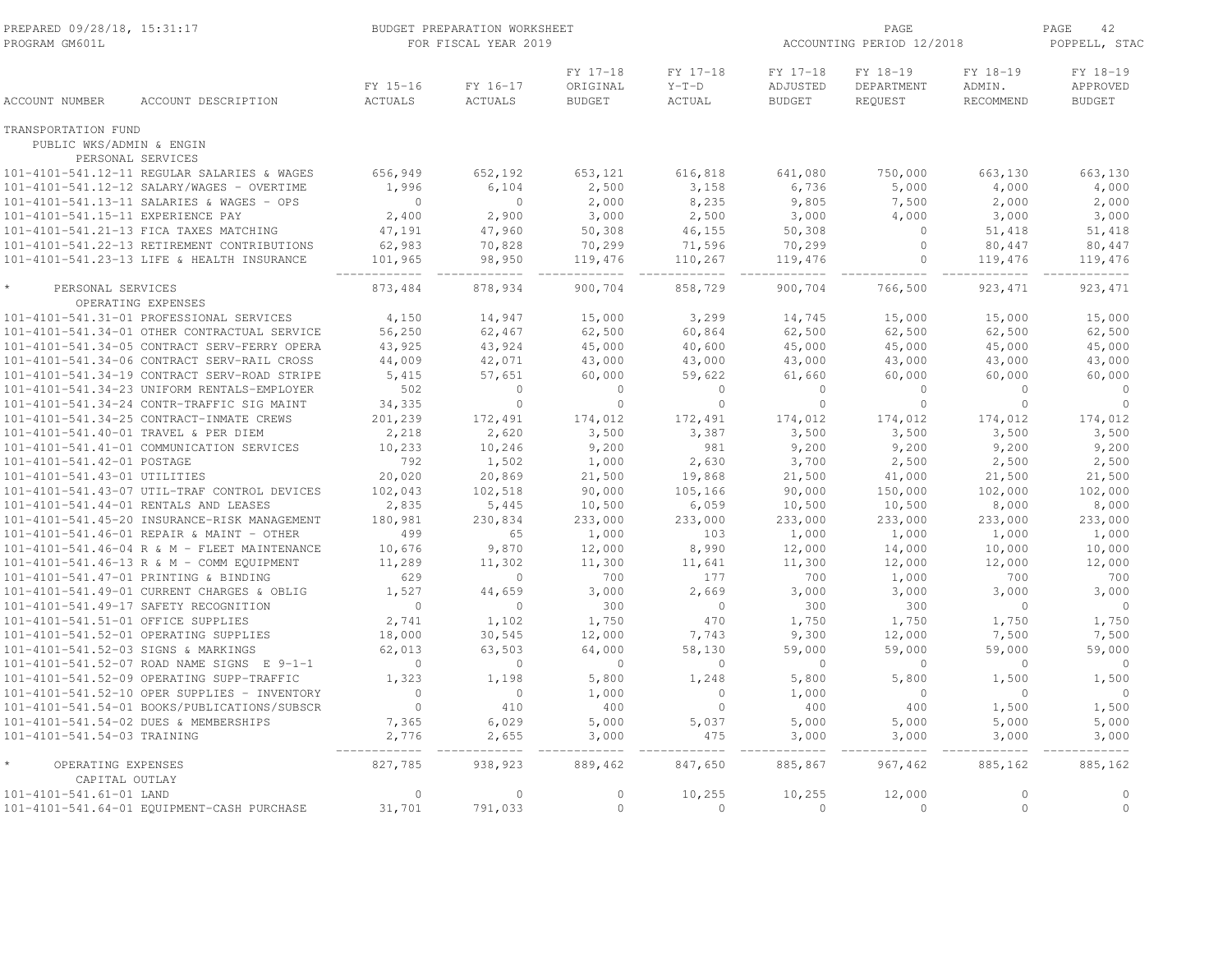| PREPARED 09/28/18, 15:31:17<br>PROGRAM GM601L |                     | BUDGET PREPARATION WORKSHEET<br>FOR FISCAL YEAR 2019 |                                       |                               | PAGE<br>ACCOUNTING PERIOD 12/2018     |                                   |                                 | 43<br>PAGE<br>POPPELL, STAC           |
|-----------------------------------------------|---------------------|------------------------------------------------------|---------------------------------------|-------------------------------|---------------------------------------|-----------------------------------|---------------------------------|---------------------------------------|
| ACCOUNT NUMBER<br>ACCOUNT DESCRIPTION         | FY 15-16<br>ACTUALS | FY 16-17<br>ACTUALS                                  | FY 17-18<br>ORIGINAL<br><b>BUDGET</b> | FY 17-18<br>$Y-T-D$<br>ACTUAL | FY 17-18<br>ADJUSTED<br><b>BUDGET</b> | FY 18-19<br>DEPARTMENT<br>REQUEST | FY 18-19<br>ADMIN.<br>RECOMMEND | FY 18-19<br>APPROVED<br><b>BUDGET</b> |
| CAPITAL OUTLAY<br>DEBT SERVICE                | 31,701              | 791,033                                              | $\Omega$                              | 10,255                        | 10,255                                | 12,000                            | ∩                               |                                       |
| 101-4101-541.71-05 PRINCIPAL-LEASE PURCHASE   | $\Omega$            |                                                      | 118,183                               | $\circ$                       | 118,183                               | $\circ$                           | 121,716                         | 121,716                               |
| 101-4101-541.72-05 INTEREST-LEASE PURCHASE    |                     | $\Omega$                                             | 18,754                                | $\Omega$                      | 18,754                                | 0                                 | 15,221                          | 15,221                                |
| $\star$<br>DEBT SERVICE<br>NON-OPERATING      | $\Omega$            | $\circ$                                              | 136,937                               | $\circ$                       | 136,937                               | $\circ$                           | 136,937                         | 136,937                               |
| 101-4101-581.91-32 TRF-GROUP INSURANCE RES    | 48,985              |                                                      |                                       |                               |                                       |                                   |                                 |                                       |
| 101-4101-581.91-45 TRANSFER TO GENERAL FUND   |                     |                                                      |                                       |                               |                                       |                                   |                                 |                                       |
| 101-4101-581.91-53 BUD TRFR-FLEET MAINT FUND  | 288,175             |                                                      |                                       |                               |                                       |                                   |                                 |                                       |
| $\star$<br>NON-OPERATING                      | 337,160             | $\Omega$                                             | $\Omega$                              | $\Omega$                      | $\bigcap$                             | $\Omega$                          |                                 |                                       |
| $\star\star$<br>PUBLIC WKS/ADMIN & ENGIN      | 2,070,130           | 2,608,890                                            | 1,927,103                             | 1,716,634                     | 1,933,763                             | 1,745,962                         | 1,945,570                       | 1,945,570                             |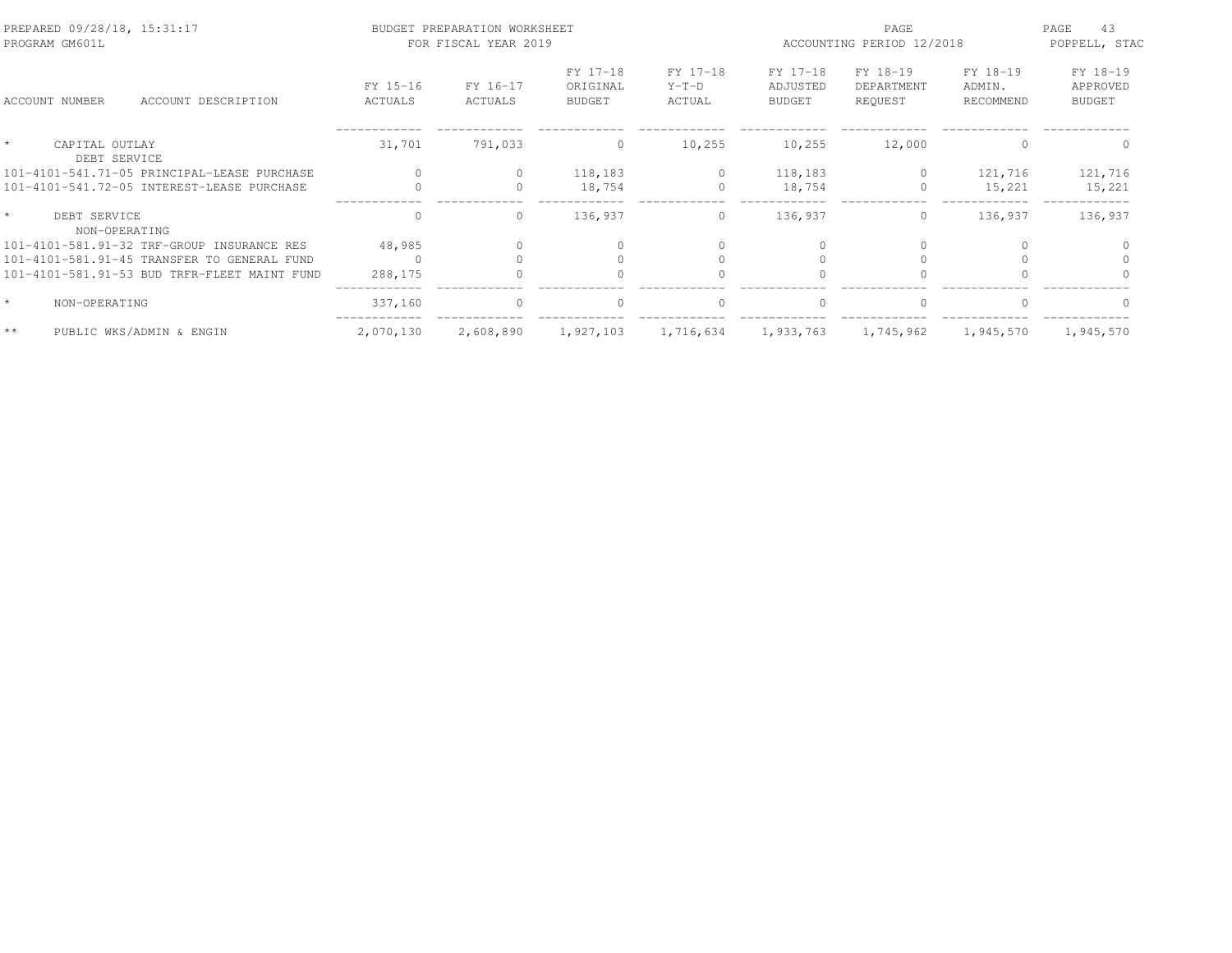| PREPARED 09/28/18, 15:31:17<br>PROGRAM GM601L |                                              |                            | BUDGET PREPARATION WORKSHEET<br>FOR FISCAL YEAR 2019 |                                       | ACCOUNTING PERIOD 12/2018            | PAGE<br>44<br>POPPELL, STAC           |                                   |                                 |                                       |
|-----------------------------------------------|----------------------------------------------|----------------------------|------------------------------------------------------|---------------------------------------|--------------------------------------|---------------------------------------|-----------------------------------|---------------------------------|---------------------------------------|
| ACCOUNT NUMBER                                | ACCOUNT DESCRIPTION                          | FY 15-16<br><b>ACTUALS</b> | FY 16-17<br>ACTUALS                                  | FY 17-18<br>ORIGINAL<br><b>BUDGET</b> | FY 17-18<br>$Y-T-D$<br><b>ACTUAL</b> | FY 17-18<br>ADJUSTED<br><b>BUDGET</b> | FY 18-19<br>DEPARTMENT<br>REQUEST | FY 18-19<br>ADMIN.<br>RECOMMEND | FY 18-19<br>APPROVED<br><b>BUDGET</b> |
|                                               |                                              |                            |                                                      |                                       |                                      |                                       |                                   |                                 |                                       |
| PUBLIC WKS/RDS & BRIDGES                      | PERSONAL SERVICES                            |                            |                                                      |                                       |                                      |                                       |                                   |                                 |                                       |
|                                               | 101-4102-541.12-11 REGULAR SALARIES & WAGES  | 1,215,187                  | 1,251,890                                            | 1,393,780                             | 1,097,913                            | 1,388,780                             | 1,440,000                         | 1,386,229                       | 1,386,229                             |
|                                               | 101-4102-541.12-12 SALARY/WAGES - OVERTIME   | 4,658                      | 27,503                                               | 18,000                                | 43,973                               | 23,000                                | 21,000                            | 15,000                          | 15,000                                |
|                                               | 101-4102-541.13-11 SALARIES & WAGES - OPS    | $\overline{0}$             | $\circ$                                              | $\overline{0}$                        | $\circ$                              | $\overline{0}$                        | $\circ$                           | $\circ$                         | $\circ$                               |
| 101-4102-541.15-11 EXPERIENCE PAY             |                                              | 16,100                     | 14,500                                               | 18,500                                | 13,800                               | 18,500                                | 18,500                            | 18,500                          | 18,500                                |
|                                               | 101-4102-541.21-13 FICA TAXES MATCHING       | 86,941                     | 92,902                                               | 108,001                               | 83,123                               | 108,001                               | $\circ$                           | 108,609                         | 108,609                               |
|                                               | 101-4102-541.22-13 RETIREMENT CONTRIBUTIONS  | 91,973                     | 99,808                                               | 113,366                               | 96,571                               | 113,366                               | $\mathbb O$                       | 123,895                         | 123,895                               |
|                                               | 101-4102-541.23-13 LIFE & HEALTH INSURANCE   | 360,235                    | 316,042                                              | 435,234                               | 278,564                              | 435,234                               | $\mathbf{0}$                      | 385,000                         | 385,000                               |
| PERSONAL SERVICES                             | OPERATING EXPENSES                           | 1,775,094                  | 1,802,645                                            | 2,086,881                             | 1,613,944                            | 2,086,881                             | 1,479,500                         | 2,037,233                       | 2,037,233                             |
|                                               | 101-4102-541.34-01 OTHER CONTRACTUAL SERVICE | 33,279                     | 1,263,488                                            | 30,000                                | 650,855                              | 650,855                               | $\circ$                           | $\circ$                         | $\circ$                               |
|                                               | 101-4102-541.34-02 CONTR SVC-AREA 4 GRADING  | $\Omega$                   | $\Omega$                                             | $\Omega$                              | $\overline{0}$                       | $\Omega$                              | $\circ$                           | $\Omega$                        | $\Omega$                              |
|                                               | 101-4102-541.34-04 CONTR SVC-STATE ROAD 207  | $\circ$                    | $\circ$                                              | $\circ$                               | $\mathbf{0}$                         | $\overline{0}$                        | $\circ$                           | $\circ$                         | $\circ$                               |
|                                               | 101-4102-541.34-08 CONTR SVC-CHURCH LK GRAD  | 1,172                      | 1,278                                                | 2,000                                 | 1,172                                | 2,000                                 | $\Omega$                          | $\Omega$                        | $\Omega$                              |
|                                               | 101-4102-541.34-10 CONTR SVC-FOREST RDS GRAD | 48,059                     | 15,025                                               | 10,000                                | 711                                  | 10,000                                | $\Omega$                          | $\Omega$                        | $\Omega$                              |
| 101-4102-541.34-18 MOWING CONTRACTS           |                                              | 81,140                     | 2,414                                                | 2,416                                 | 1,810                                | 2,416                                 | $\mathbf{0}$                      | 2,414                           | 2,414                                 |
|                                               | 101-4102-541.34-23 UNIFORM RENTALS-EMPLOYER  | 14,256                     | 18,922                                               | 19,000                                | 19,421                               | 19,000                                | 19,000                            | 19,000                          | 19,000                                |
| 101-4102-541.40-01 TRAVEL & PER DIEM          |                                              | 473                        | $\circ$                                              | 1,500                                 | $\overline{0}$                       | 1,500                                 | 1,000                             | 1,000                           | 1,000                                 |
|                                               | 101-4102-541.44-01 RENTALS AND LEASES        | 7,781                      | 83,347                                               | 87,367                                | 83,438                               | 87,367                                | 87,367                            | 85,000                          | 85,000                                |
|                                               | 101-4102-541.44-02 GRADER LEASE CONTRACT     | 201,605                    | 208,524                                              | 208,525                               | 208,524                              | 208,525                               | 208,525                           | 208,525                         | 208,525                               |
|                                               | 101-4102-541.46-01 REPAIR & MAINT - OTHER    | 13,067                     | 6,319                                                | 10,000                                | 19,701                               | 10,000                                | 5,000                             | 4,000                           | 4,000                                 |
|                                               | 101-4102-541.46-04 R & M - FLEET MAINTENANCE | 377,584                    | 394,144                                              | 425,000                               | 310,136                              | 425,000                               | 425,000                           | 425,000                         | 425,000                               |
|                                               | 101-4102-541.46-05 FDOT-LAP-CR20A SIGN/MARK  | $\mathbf{0}$               | $\circ$                                              | $\circ$                               | 178,276                              | $\overline{0}$                        | $\circ$                           | $\circ$                         | $\circ$                               |
|                                               | 101-4102-541.49-01 CURRENT CHARGES & OBLIG   | 20,598                     | 1,669                                                | 21,000                                | 36,029                               | 21,000                                | $\mathbf{0}$                      | 19,606                          | 19,606                                |
|                                               | 101-4102-541.52-01 OPERATING SUPPLIES        | 35,754                     | 37,613                                               | 40,000                                | 39,101                               | 40,000                                | 50,000                            | 45,000                          | 45,000                                |
|                                               | 101-4102-541.52-02 GAS, OIL & LUBRICANTS     | 239,788                    | 265,514                                              | 260,000                               | 275,725                              | 260,000                               | 260,000                           | 285,000                         | 285,000                               |
|                                               | 101-4102-541.52-10 OPER SUPPLIES - INVENTORY | 8,427                      | 13,489                                               | 14,000                                | $\overline{0}$                       | 14,000                                | 14,000                            | $\circ$                         | $\overline{0}$                        |
|                                               | 101-4102-541.53-01 MATERIALS-BITUMINOUS      | 44,141                     | 28,809                                               | 45,000                                | 19,312                               | 45,000                                | 45,000                            | 30,000                          | 30,000                                |
| 101-4102-541.53-02 MATERIALS-CULVERT          |                                              | 61,095                     | 21,605                                               | 75,000                                | 63,165                               | 75,000                                | 85,000                            | 75,000                          | 75,000                                |
| 101-4102-541.53-03 MATERIALS-OTHER            |                                              | 275,520                    | 241,315                                              | 281,634                               | 244,171                              | 264,366                               | 300,000                           | 250,000                         | 250,000                               |
|                                               | 101-4102-541.54-01 BOOKS/PUBLICATIONS/SUBSCR | 256                        | 100                                                  | 250                                   | 88                                   | 250                                   | 250                               | 100                             | 100                                   |
| 101-4102-541.54-03 TRAINING                   |                                              | $\overline{0}$             | 1,499                                                | 2,500                                 | $\circ$                              | 2,500                                 | 2,500                             | 2,500                           | 2,500                                 |
| OPERATING EXPENSES<br>CAPITAL OUTLAY          |                                              | 1,463,995                  | 2,605,074                                            | 1,535,192                             | 2, 151, 635                          | 2,138,779                             | 1,502,642                         | 1,452,145                       | 1,452,145                             |
|                                               | 101-4102-541.62-01 BLDGS-CONST & OR IMPROV   | $\mathbf{0}$               | $\circ$                                              | $\circ$                               | $\mathbf{0}$                         | $\circ$                               | $\mathbf{0}$                      | $\circ$                         | $\circ$                               |
|                                               | 101-4102-541.63-01 IMPR OTHER THAN BUILDINGS | $\mathbf{0}$               | $\circ$                                              | $\circ$                               | $\overline{0}$                       | $\mathbf{0}$                          | $\circ$                           | $\circ$                         | $\circ$                               |
|                                               | 101-4102-541.64-01 EQUIPMENT-CASH PURCHASE   | 52,660                     | 107,647                                              | $\circ$                               | 6,000                                | 10,608                                | $\circ$                           | $\circ$                         | $\circ$                               |
|                                               | 101-4102-541.64-02 EQUIPMENT-LEASE PURCHASE  | $\Omega$                   | $\Omega$                                             | $\Omega$                              | $\Omega$                             | $\Omega$                              | $\Omega$                          | $\Omega$                        | $\Omega$                              |
|                                               | 101-4102-541.68-41 WESTOVER/CAMPBELL REPAIRS | $\mathbf{0}$               |                                                      | $\circ$                               | $\mathbf 0$                          | $\Omega$                              | $\circ$                           | $\circ$                         | $\cap$                                |
| CAPITAL OUTLAY<br>DEBT SERVICE                |                                              | 52,660                     | 107,647                                              | $\Omega$                              | 6,000                                | 10,608                                | $\Omega$                          | $\Omega$                        | $\Omega$                              |
|                                               | 101-4102-541.71-05 PRINCIPAL-LEASE PURCHASE  | $\circ$                    | 125,619                                              | 125,620                               | 118,183                              | 125,620                               | $\mathbb O$                       | 118,183                         | 118,183                               |
|                                               | 101-4102-541.72-05 INTEREST-LEASE PURCHASE   | $\circ$                    | 11,317                                               | 11,320                                | 18,754                               | 11,320                                | $\circ$                           | 18,754                          | 18,754                                |
|                                               |                                              |                            |                                                      |                                       |                                      |                                       |                                   |                                 |                                       |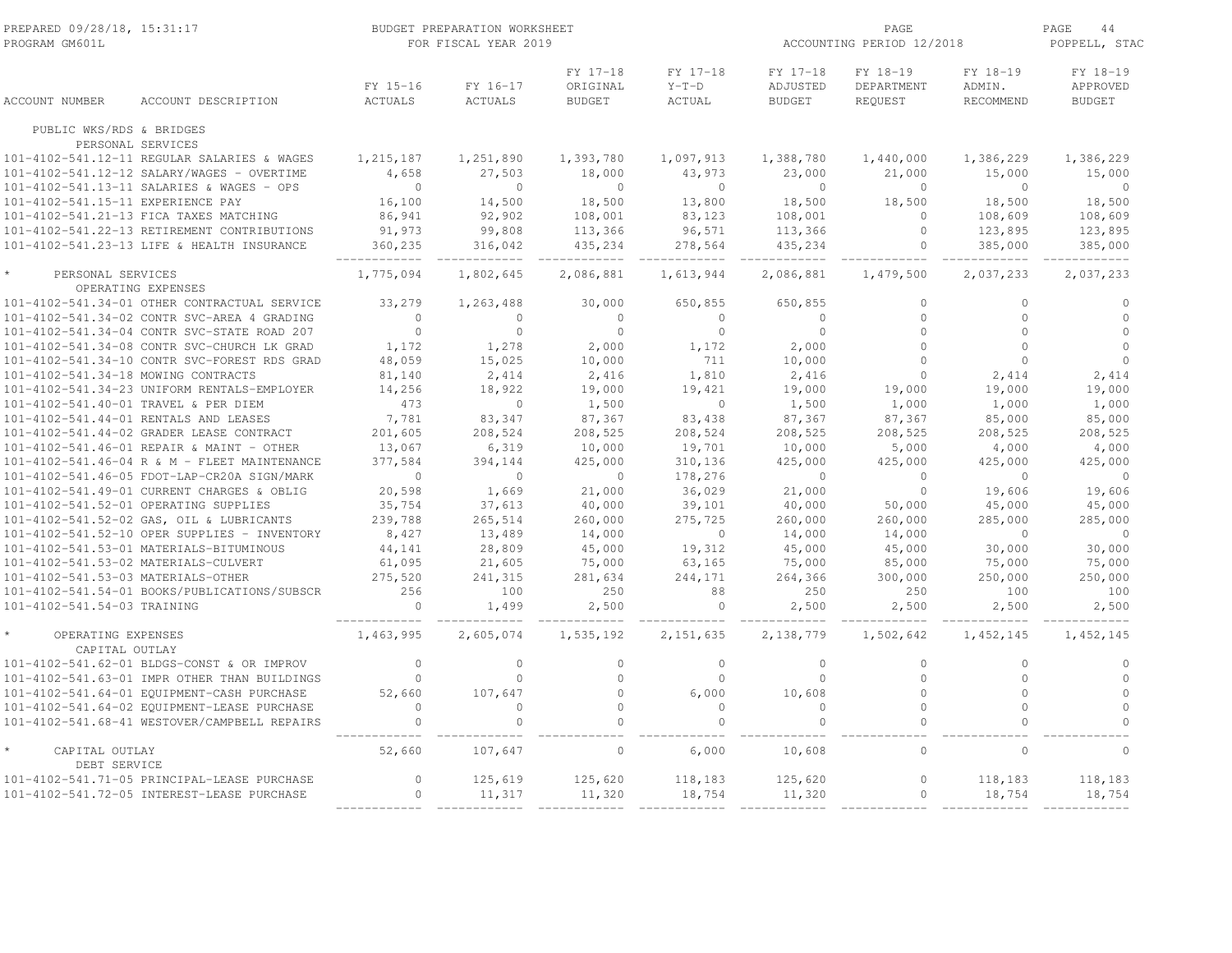| PREPARED 09/28/18, 15:31:17<br>PROGRAM GM601L |                |                          |                     | BUDGET PREPARATION WORKSHEET<br>FOR FISCAL YEAR 2019 |                                       |                               |                                       |                                   | PAGE<br>ACCOUNTING PERIOD 12/2018 |                                       |  |
|-----------------------------------------------|----------------|--------------------------|---------------------|------------------------------------------------------|---------------------------------------|-------------------------------|---------------------------------------|-----------------------------------|-----------------------------------|---------------------------------------|--|
|                                               | ACCOUNT NUMBER | ACCOUNT DESCRIPTION      | FY 15-16<br>ACTUALS | FY 16-17<br>ACTUALS                                  | FY 17-18<br>ORIGINAL<br><b>BUDGET</b> | FY 17-18<br>$Y-T-D$<br>ACTUAL | FY 17-18<br>ADJUSTED<br><b>BUDGET</b> | FY 18-19<br>DEPARTMENT<br>REOUEST | FY 18-19<br>ADMIN.<br>RECOMMEND   | FY 18-19<br>APPROVED<br><b>BUDGET</b> |  |
|                                               | DEBT SERVICE   |                          | $\Omega$            | 136,936                                              | 136,940                               | 136,937                       | 136,940                               | 0                                 | 136,937                           | 136,937                               |  |
| $**$                                          |                | PUBLIC WKS/RDS & BRIDGES | 3,291,749           | 4,652,302                                            | 3,759,013                             | 3,908,516                     | 4,373,208                             | 2,982,142                         | 3,626,315                         | 3,626,315                             |  |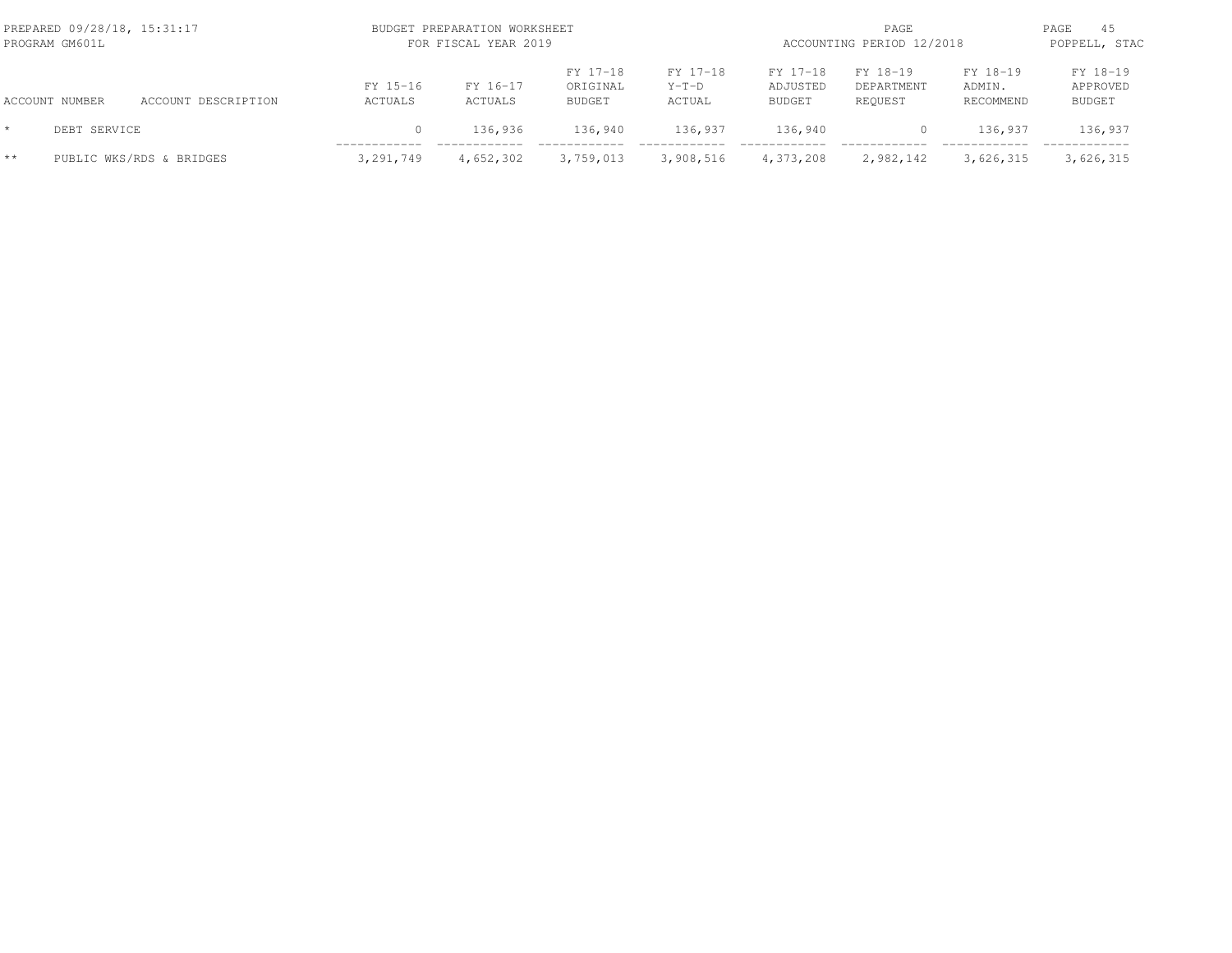| PREPARED 09/28/18, 15:31:17<br>PROGRAM GM601L |                                              |                     | BUDGET PREPARATION WORKSHEET<br>FOR FISCAL YEAR 2019 |                                       |                               | PAGE<br>ACCOUNTING PERIOD 12/2018     |                                   |                                 | PAGE<br>46<br>POPPELL, STAC           |
|-----------------------------------------------|----------------------------------------------|---------------------|------------------------------------------------------|---------------------------------------|-------------------------------|---------------------------------------|-----------------------------------|---------------------------------|---------------------------------------|
| ACCOUNT NUMBER                                | ACCOUNT DESCRIPTION                          | FY 15-16<br>ACTUALS | FY 16-17<br>ACTUALS                                  | FY 17-18<br>ORIGINAL<br><b>BUDGET</b> | FY 17-18<br>$Y-T-D$<br>ACTUAL | FY 17-18<br>ADJUSTED<br><b>BUDGET</b> | FY 18-19<br>DEPARTMENT<br>REQUEST | FY 18-19<br>ADMIN.<br>RECOMMEND | FY 18-19<br>APPROVED<br><b>BUDGET</b> |
| TRANSFERS/RESERVES/MISC                       |                                              |                     |                                                      |                                       |                               |                                       |                                   |                                 |                                       |
| NON-OPERATING                                 |                                              |                     |                                                      |                                       |                               |                                       |                                   |                                 |                                       |
|                                               | 101-9999-581.91-25 TRF-ROAD PROJECTS FUND    |                     |                                                      |                                       |                               |                                       | $\Omega$                          |                                 |                                       |
|                                               | 101-9999-581.91-28 TRF-RISK MANAGEMENT FD    | 29,827              | 30,183                                               | 30,300                                | 30,300                        | 30,300                                | 30,300                            | 30,300                          | 30, 300                               |
| $\star$<br>NON-OPERATING<br>NON-OPERATING     |                                              | 29,827              | 30,183                                               | 30,300                                | 30,300                        | 30,300                                | 30,300                            | 30,300                          | 30,300                                |
|                                               | 101-9999-598.99-01 RESERVE FOR CONTINGENCY   |                     |                                                      | 375,000                               |                               |                                       | $\Omega$                          |                                 |                                       |
|                                               | 101-9999-598.99-30 RESERVE-EMPLOYEE PROGRAMS |                     |                                                      | $\Omega$                              |                               | $\cap$                                | $\Omega$                          |                                 |                                       |
| $\star$<br>NON-OPERATING                      |                                              |                     | $\circ$                                              | 375,000                               | $\circ$                       | $\Omega$                              | $\mathbf{0}$                      | $\Omega$                        | $\Omega$                              |
| $* *$                                         | TRANSFERS/RESERVES/MISC                      | 29,827              | 30,183                                               | 405,300                               | 30,300                        | 30,300                                | 30,300                            | 30,300                          | 30,300                                |
| $***$                                         | TRANSPORTATION FUND                          | 5,391,706           | 7,291,375                                            | 6,091,416                             | 5,655,450                     | 6,337,271                             | 4,758,404                         | 5,602,185                       | 5,602,185                             |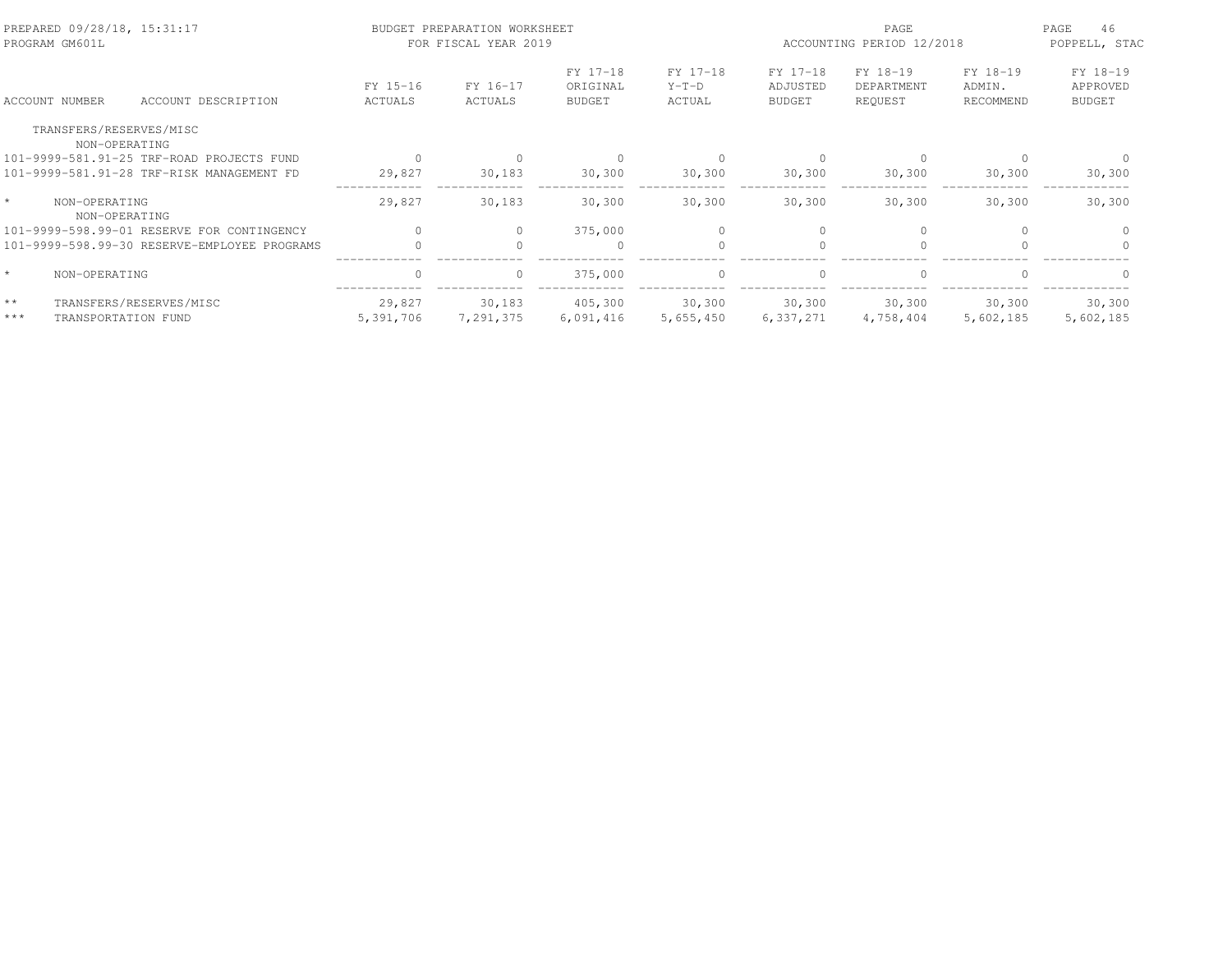| PREPARED 09/28/18, 15:31:17<br>PROGRAM GM601L   |                                              |                     | BUDGET PREPARATION WORKSHEET<br>FOR FISCAL YEAR 2019 |                                       | ACCOUNTING PERIOD 12/2018     | PAGE<br>47<br>POPPELL, STAC           |                                   |                                 |                                       |
|-------------------------------------------------|----------------------------------------------|---------------------|------------------------------------------------------|---------------------------------------|-------------------------------|---------------------------------------|-----------------------------------|---------------------------------|---------------------------------------|
| <b>ACCOUNT NUMBER</b>                           | ACCOUNT DESCRIPTION                          | FY 15-16<br>ACTUALS | FY 16-17<br>ACTUALS                                  | FY 17-18<br>ORIGINAL<br><b>BUDGET</b> | FY 17-18<br>$Y-T-D$<br>ACTUAL | FY 17-18<br>ADJUSTED<br><b>BUDGET</b> | FY 18-19<br>DEPARTMENT<br>REOUEST | FY 18-19<br>ADMIN.<br>RECOMMEND | FY 18-19<br>APPROVED<br><b>BUDGET</b> |
| FISHING FUND                                    |                                              |                     |                                                      |                                       |                               |                                       |                                   |                                 |                                       |
| FISHING IMPROVEMENT                             |                                              |                     |                                                      |                                       |                               |                                       |                                   |                                 |                                       |
|                                                 | OPERATING EXPENSES                           |                     |                                                      |                                       |                               |                                       |                                   |                                 |                                       |
|                                                 | 114-6305-537.31-01 PROFESSIONAL SERVICES     | $\bigcirc$          | $\circ$                                              | 7,500                                 | $\circ$                       | 5,500                                 | 7,500                             | 7,500                           | 7,500                                 |
|                                                 | 114-6305-537.34-01 OTHER CONTRACTUAL SERVICE | 1,522               | 3,970                                                | 25,000                                | 22,851                        | 25,000                                | 25,000                            | 25,000                          | 25,000                                |
| 114-6305-537.43-01 UTILITIES                    |                                              | 439                 | 452                                                  | 600                                   | 412                           | 600                                   | 600                               | 600                             | 600                                   |
| 114-6305-537.43-04 GARBAGE                      |                                              | $\bigcap$           | $\cap$                                               | 4,000                                 | $\Omega$                      | 4,000                                 | 4,000                             | $\Omega$                        | $\Omega$                              |
|                                                 | 114-6305-537.44-01 RENTALS AND LEASES        | 4,260               | 4,160                                                | 1,700                                 | 3,030                         | 3,900                                 | 6,000                             | 6,000                           | 6,000                                 |
|                                                 | 114-6305-537.46-01 REPAIR & MAINT - OTHER    | 2,631               | 5,219                                                | 8,500                                 | 1,224                         | 8,300                                 | 7,000                             | 8,500                           | 8,500                                 |
|                                                 | 114-6305-537.46-04 R & M - FLEET MAINTENANCE | $\mathbf{0}$        | $\circ$                                              | $\circ$                               | $\circ$                       | $\circ$                               | $\circ$                           | $\circ$                         | $\overline{0}$                        |
|                                                 | 114-6305-537.49-01 CURRENT CHARGES & OBLIG   |                     | $\Omega$                                             | $\Omega$                              | $\Omega$                      | $\Omega$                              | $\Omega$                          | $\Omega$                        | $\Omega$                              |
|                                                 | 114-6305-537.52-01 OPERATING SUPPLIES        |                     | $\Omega$                                             | 1,000                                 | $\Omega$                      | 1,000                                 | 1,000                             | 1,000                           | 1,000                                 |
| 114-6305-537.52-03 SIGNS & MARKINGS             |                                              |                     | $\Omega$                                             | 2,500                                 | $\Omega$                      | 2,500                                 | 1,000                             | 2,500                           | 2,500                                 |
|                                                 | 114-6305-537.52-10 OPER SUPPLIES - INVENTORY |                     |                                                      | $\mathbf{0}$                          | $\Omega$                      | $\Omega$                              | $\mathbf{0}$                      | $\Omega$                        | $\Omega$                              |
| $\star$<br>OPERATING EXPENSES<br>CAPITAL OUTLAY |                                              | 8,852               | 13,801                                               | 50,800                                | 27,517                        | 50,800                                | 52,100                            | 51,100                          | 51,100                                |
|                                                 | 114-6305-537.63-01 IMPR OTHER THAN BUILDINGS | $\Omega$            | $\Omega$                                             | 175,000                               | $\circ$                       | 175,000                               | 175,000                           | 175,000                         | 175,000                               |
|                                                 | 114-6305-537.63-02 BROWN'S LANDING BOAT RAMP |                     | $\Omega$                                             | $\Omega$                              | $\Omega$                      | $\Omega$                              | $\Omega$                          | $\Omega$                        | $\Omega$                              |
|                                                 | 114-6305-537.63-03 WELAKA BOAT RAMP & DOCK   |                     | $\cap$                                               | $\cap$                                | $\Omega$                      |                                       |                                   | $\Omega$                        | $\Omega$                              |
|                                                 | 114-6305-537.63-04 VETERAN'S MEMORIAL PIER   |                     | $\cap$                                               |                                       | $\Omega$                      | $\cap$                                |                                   | $\cap$                          | $\cap$                                |
|                                                 | 114-6305-537.63-05 DERELICT VESSEL REMOVAL   | $\cap$              | 33,764                                               | $\mathbf{0}$                          | $\Omega$                      | $\Omega$                              | $\Omega$                          | $\Omega$                        | $\Omega$                              |
|                                                 | 114-6305-537.64-01 EQUIPMENT-CASH PURCHASE   |                     |                                                      | $\cap$                                |                               |                                       |                                   |                                 |                                       |
| $\star$<br>CAPITAL OUTLAY<br>NON-OPERATING      |                                              | $\Omega$            | 33,764                                               | 175,000                               | $\Omega$                      | 175,000                               | 175,000                           | 175,000                         | 175,000                               |
|                                                 | 114-6305-598.99-01 RESERVE FOR CONTINGENCY   | $\Omega$            | 0                                                    | 7,250                                 | $\circ$                       | 7,250                                 | 7,250                             | 15,000                          | 15,000                                |
|                                                 | 114-6305-598.99-12 RESTR RESERVE-CAP OUTLAY  | $\Omega$            | $\cap$                                               | $\Omega$                              | $\Omega$                      | $\Omega$                              | $\Omega$                          | 176,954                         | 176,954                               |
| $\star$<br>NON-OPERATING                        |                                              | $\mathbf{0}$        | $\Omega$                                             | 7,250                                 | $\circ$                       | 7,250                                 | 7,250                             | 191,954                         | 191,954                               |
| $\star\star$<br>FISHING IMPROVEMENT             |                                              | 8,852               | 47,565                                               | 233,050                               | 27,517                        | 233,050                               | 234,350                           | 418,054                         | 418,054                               |
| $***$<br>FISHING FUND                           |                                              | 8,852               | 47,565                                               | 233,050                               | 27,517                        | 233,050                               | 234,350                           | 418,054                         | 418,054                               |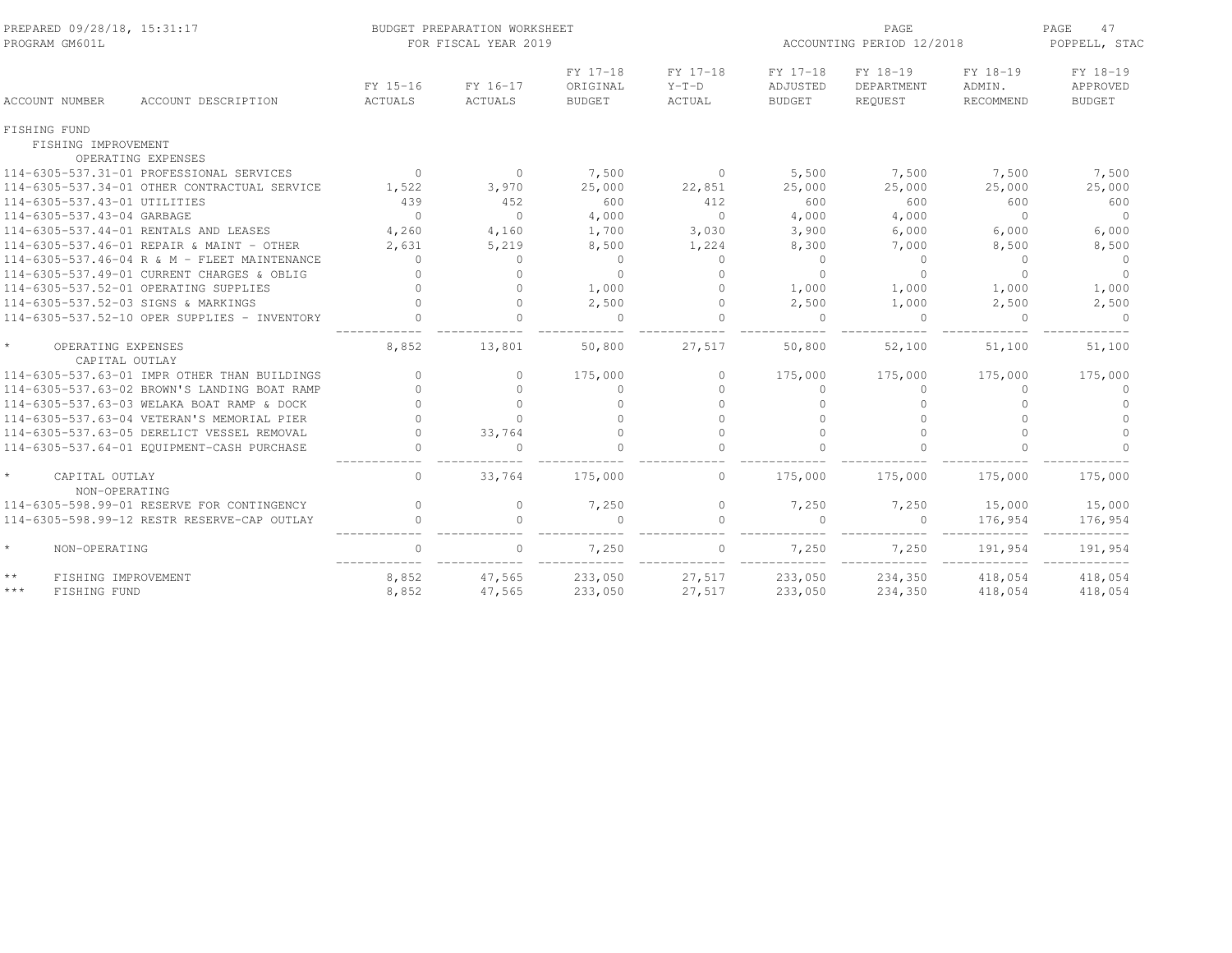| PREPARED 09/28/18, 15:31:17<br>PROGRAM GM601L |                     | BUDGET PREPARATION WORKSHEET<br>FOR FISCAL YEAR 2019 |                                       |                               | PAGE<br>ACCOUNTING PERIOD 12/2018     |                                   |                                 | 48<br>PAGE<br>POPPELL, STAC           |  |
|-----------------------------------------------|---------------------|------------------------------------------------------|---------------------------------------|-------------------------------|---------------------------------------|-----------------------------------|---------------------------------|---------------------------------------|--|
| <b>ACCOUNT NUMBER</b><br>ACCOUNT DESCRIPTION  | FY 15-16<br>ACTUALS | FY 16-17<br>ACTUALS                                  | FY 17-18<br>ORIGINAL<br><b>BUDGET</b> | FY 17-18<br>$Y-T-D$<br>ACTUAL | FY 17-18<br>ADJUSTED<br><b>BUDGET</b> | FY 18-19<br>DEPARTMENT<br>REOUEST | FY 18-19<br>ADMIN.<br>RECOMMEND | FY 18-19<br>APPROVED<br><b>BUDGET</b> |  |
| FIRE TAXING UNIT                              |                     |                                                      |                                       |                               |                                       |                                   |                                 |                                       |  |
| CRESCENT CITY VFD                             |                     |                                                      |                                       |                               |                                       |                                   |                                 |                                       |  |
| OPERATING EXPENSES                            |                     |                                                      |                                       |                               |                                       |                                   |                                 |                                       |  |
| 118-3203-522.41-01 COMMUNICATION SERVICES     | 4,269               | 4,070                                                | 4,870                                 | 2,166                         | 2,866                                 | 4,766                             | 4,766                           | 4,766                                 |  |
| 118-3203-522.42-01 POSTAGE                    | $\bigcap$           | $\Omega$                                             | $\Omega$                              | $\bigcap$                     | $\Omega$                              | $\Omega$                          | $\cap$                          | $\Omega$                              |  |
| 118-3203-522.43-01 UTILITIES                  | 5,765               | 5,933                                                | 5,801                                 | 5,541                         | 6,301                                 | 5,801                             | 5,801                           | 5,801                                 |  |
| 118-3203-522.44-01 RENTALS AND LEASES         | $\Omega$            | $\Omega$                                             | $\Omega$                              | $\bigcap$                     | $\Omega$                              | $\circ$                           | $\Omega$                        | $\Omega$                              |  |
| 118-3203-522.46-01 REPAIR & MAINT - OTHER     | 1,953               | 1,425                                                | 1,521                                 | 2,455                         | 2,271                                 | 4,750                             | 4,750                           | 4,750                                 |  |
| 118-3203-522.46-02 REPAIR & MAINTENANCE       | $\Omega$            | $\bigcap$                                            | $\Omega$                              | $\bigcap$                     | $\cap$                                | $\Omega$                          | $\Omega$                        | $\Omega$                              |  |
| 118-3203-522.46-04 R & M - FLEET MAINTENANCE  | 343                 |                                                      | 192                                   | $\bigcap$                     | 192                                   | 114                               | 114                             | 114                                   |  |
| 118-3203-522.46-13 R & M - COMM EQUIPMENT     | $\bigcap$           | $\cap$                                               | 304                                   | 1,280                         | 1,604                                 | 750                               | 750                             | 750                                   |  |
| 118-3203-522.49-01 CURRENT CHARGES & OBLIG    |                     | $\Omega$                                             | 7                                     | $\Omega$                      |                                       | $\Omega$                          |                                 | $\Omega$                              |  |
| 118-3203-522.49-60 VFD OPERATING EXPENSES     | $\cap$              | $\Omega$                                             | $\Omega$                              |                               | $\bigcap$                             | $\Omega$                          |                                 |                                       |  |
| 118-3203-522.51-01 OFFICE SUPPLIES            | 79                  |                                                      |                                       |                               |                                       | $\Omega$                          |                                 |                                       |  |
| 118-3203-522.52-01 OPERATING SUPPLIES         | 22,273              | 29,077                                               | 26,923                                | 15,422                        | 16,028                                | 23,352                            | 23,352                          | 23,352                                |  |
| 118-3203-522.52-02 GAS, OIL LUBRICANTS        | 5,970               | 8,282                                                | 8,033                                 | 5,975                         | 8,033                                 | 8,033                             | 8,033                           | 8,033                                 |  |
| 118-3203-522.52-10 OPER SUPPLIES - INVENTORY  | 3,590               | 1,609                                                | 3,715                                 |                               | $\bigcap$                             | $\Omega$                          |                                 | $\Omega$                              |  |
| 118-3203-522.54-03 TRAINING                   |                     | $\Omega$                                             | $\Omega$                              |                               |                                       |                                   |                                 |                                       |  |
| OPERATING EXPENSES<br>CAPITAL OUTLAY          | 44,242              | 50,396                                               | 51,366                                | 32,839                        | 37,302                                | 47,566                            | 47,566                          | 47,566                                |  |
| 118-3203-522.64-01 EQUIPMENT-CASH PURCHASE    | 3,080               | $\circ$                                              | 0                                     | 14,064                        | 14,064                                | 3,800                             | 3,800                           | 3,800                                 |  |
| $\star$<br>CAPITAL OUTLAY                     | 3,080               | $\Omega$                                             | $\Omega$                              | 14,064                        | 14,064                                | 3,800                             | 3,800                           | 3,800                                 |  |
| $\star\,\star$<br>CRESCENT CITY VFD           | 47,322              | 50,396                                               | 51,366                                | 46,903                        | 51,366                                | 51,366                            | 51,366                          | 51,366                                |  |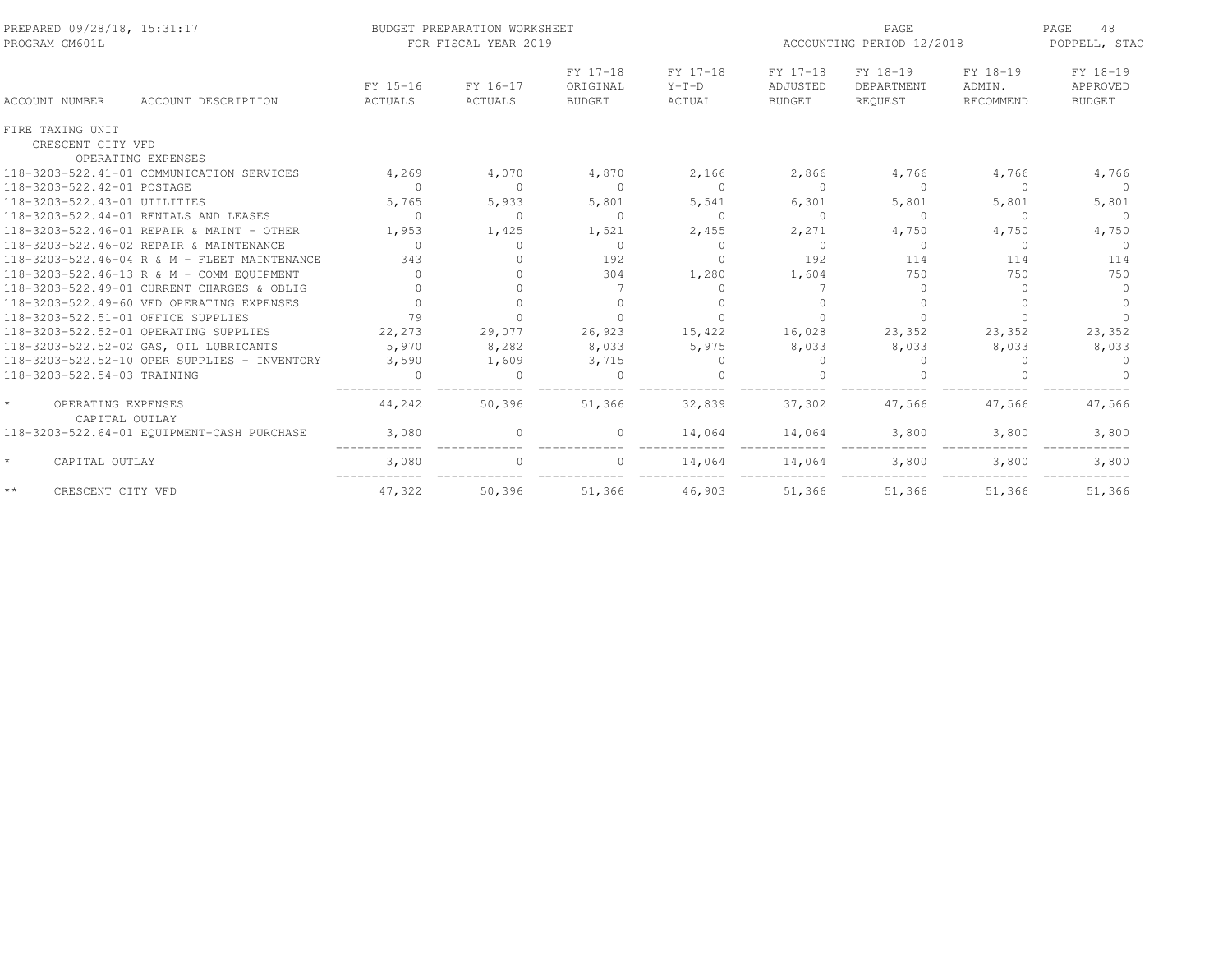| PREPARED 09/28/18, 15:31:17<br>PROGRAM GM601L   |                                              |                            | BUDGET PREPARATION WORKSHEET<br>FOR FISCAL YEAR 2019 |                                       | PAGE<br>ACCOUNTING PERIOD 12/2018 |                                       |                                          | PAGE<br>49<br>POPPELL, STAC     |                                       |
|-------------------------------------------------|----------------------------------------------|----------------------------|------------------------------------------------------|---------------------------------------|-----------------------------------|---------------------------------------|------------------------------------------|---------------------------------|---------------------------------------|
| ACCOUNT NUMBER                                  | ACCOUNT DESCRIPTION                          | FY 15-16<br><b>ACTUALS</b> | FY 16-17<br><b>ACTUALS</b>                           | FY 17-18<br>ORIGINAL<br><b>BUDGET</b> | FY 17-18<br>$Y-T-D$<br>ACTUAL     | FY 17-18<br>ADJUSTED<br><b>BUDGET</b> | FY 18-19<br>DEPARTMENT<br><b>REOUEST</b> | FY 18-19<br>ADMIN.<br>RECOMMEND | FY 18-19<br>APPROVED<br><b>BUDGET</b> |
|                                                 |                                              |                            |                                                      |                                       |                                   |                                       |                                          |                                 |                                       |
| INTERLACHEN VFD                                 |                                              |                            |                                                      |                                       |                                   |                                       |                                          |                                 |                                       |
| OPERATING EXPENSES                              |                                              |                            |                                                      |                                       |                                   |                                       |                                          |                                 |                                       |
| 118-3204-522.41-01 COMMUNICATION SERVICES       |                                              | 4,341                      | 3,632                                                | 4,658                                 | 3,553                             | 4,658                                 | 3,625                                    | 3,625                           | 3,625                                 |
| 118-3204-522.42-01 POSTAGE                      |                                              | $\circ$                    | $\Omega$                                             | $\Omega$                              | $\circ$                           | $\bigcap$                             | $\Omega$                                 | $\Omega$                        | $\Omega$                              |
| 118-3204-522.43-01 UTILITIES                    |                                              | 3,210                      | 3,375                                                | 4,327                                 | 3,777                             | 4,327                                 | 4,327                                    | 4,327                           | 4,327                                 |
| 118-3204-522.44-01 RENTALS AND LEASES           |                                              | $\cap$                     | $\Omega$                                             | $\Omega$                              | 560                               | 750                                   | $\Omega$                                 | $\Omega$                        | $\Omega$                              |
| 118-3204-522.46-01 REPAIR & MAINT - OTHER       |                                              | 2,004                      | 3,012                                                | 2,517                                 | 1,566                             | 2,517                                 | 3,800                                    | 3,800                           | 3,800                                 |
|                                                 | 118-3204-522.46-04 R & M - FLEET MAINTENANCE | $\Omega$                   | $\cap$                                               | 85                                    | $\Omega$                          | 85                                    | 67                                       | 67                              | 67                                    |
| 118-3204-522.46-13 R & M - COMM EQUIPMENT       |                                              | 424                        | $\cap$                                               | 477                                   | $\cap$                            | 477                                   | 477                                      | 477                             | 477                                   |
| 118-3204-522.49-01 CURRENT CHARGES & OBLIG      |                                              |                            |                                                      |                                       |                                   |                                       | $\Omega$                                 | $\cap$                          |                                       |
| 118-3204-522.49-59 VFD-PRIOR YEAR CARRYOVER     |                                              |                            |                                                      |                                       | $\Omega$                          |                                       |                                          |                                 |                                       |
| 118-3204-522.49-60 VFD OPERATING EXPENSES       |                                              |                            | $\cap$                                               | $\cap$                                | $\Omega$                          |                                       | $\cap$                                   | $\cap$                          |                                       |
| 118-3204-522.52-01 OPERATING SUPPLIES           |                                              | 20,124                     | 6.457                                                | 13,303                                | 4.693                             | 12,553                                | 14,333                                   | 14,333                          | 14,333                                |
| 118-3204-522.52-02 GAS, OIL LUBRICANTS          |                                              | 3,293                      | 7,011                                                | 8,051                                 | 5,297                             | 8,051                                 | 8,051                                    | 8,051                           | 8,051                                 |
|                                                 | 118-3204-522.52-10 OPER SUPPLIES - INVENTORY | $\cap$                     | $\Omega$                                             | 1,262                                 | $\Omega$                          | 1,262                                 | $\Omega$                                 | ∩                               | $\Omega$                              |
| 118-3204-522.54-03 TRAINING                     |                                              |                            |                                                      | $\Omega$                              |                                   |                                       |                                          |                                 |                                       |
| $\star$<br>OPERATING EXPENSES<br>CAPITAL OUTLAY |                                              | 33,396                     | 23,487                                               | 34,680                                | 19,446                            | 34,680                                | 34,680                                   | 34,680                          | 34,680                                |
| 118-3204-522.64-01 EQUIPMENT-CASH PURCHASE      |                                              | $\bigcap$                  | $\Omega$                                             | $\Omega$                              | $\Omega$                          | $\bigcap$                             | $\Omega$                                 | $\Omega$                        |                                       |
| 118-3204-522.64-02 EQUIPMENT-LEASE PURCHASE     |                                              | $\Omega$                   | $\bigcap$                                            |                                       | $\Omega$                          |                                       | $\Omega$                                 |                                 |                                       |
| $\star$<br>CAPITAL OUTLAY                       |                                              | $\cap$                     | $\cap$                                               |                                       | $\bigcap$                         |                                       | $\cap$                                   |                                 |                                       |
| $\star\,\star$<br>INTERLACHEN VFD               |                                              | 33,396                     | 23,487                                               | 34,680                                | 19,446                            | 34,680                                | 34,680                                   | 34,680                          | 34,680                                |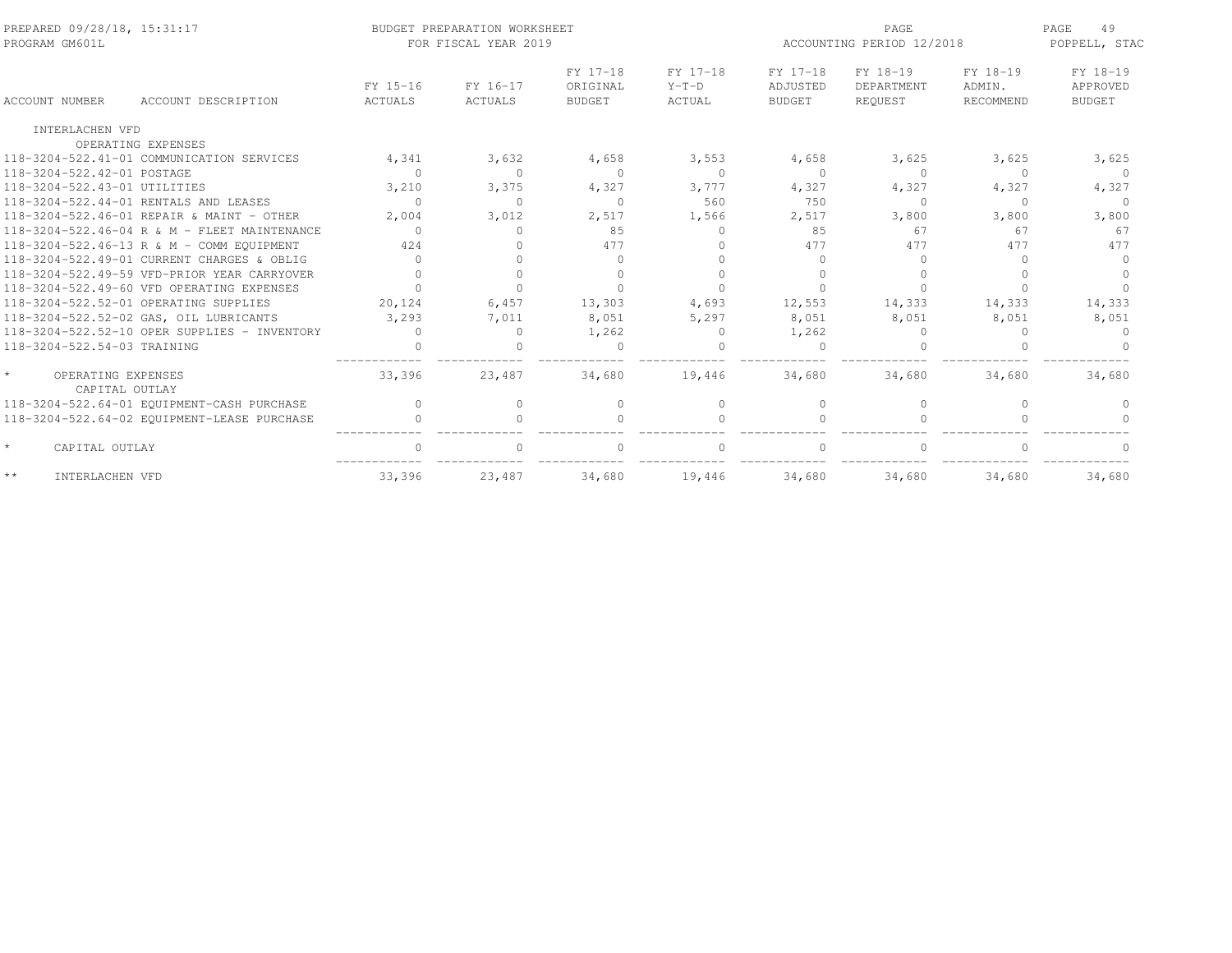| PREPARED 09/28/18, 15:31:17<br>PROGRAM GM601L |                                              |                     | BUDGET PREPARATION WORKSHEET<br>FOR FISCAL YEAR 2019 |                                       |                               | <b>PAGE</b><br>ACCOUNTING PERIOD 12/2018 |                                   |                                 | 50<br>PAGE<br>POPPELL, STAC           |
|-----------------------------------------------|----------------------------------------------|---------------------|------------------------------------------------------|---------------------------------------|-------------------------------|------------------------------------------|-----------------------------------|---------------------------------|---------------------------------------|
| ACCOUNT NUMBER                                | ACCOUNT DESCRIPTION                          | FY 15-16<br>ACTUALS | FY 16-17<br>ACTUALS                                  | FY 17-18<br>ORIGINAL<br><b>BUDGET</b> | FY 17-18<br>$Y-T-D$<br>ACTUAL | FY 17-18<br>ADJUSTED<br><b>BUDGET</b>    | FY 18-19<br>DEPARTMENT<br>REOUEST | FY 18-19<br>ADMIN.<br>RECOMMEND | FY 18-19<br>APPROVED<br><b>BUDGET</b> |
|                                               |                                              |                     |                                                      |                                       |                               |                                          |                                   |                                 |                                       |
| SOUTHWEST VFD                                 |                                              |                     |                                                      |                                       |                               |                                          |                                   |                                 |                                       |
|                                               | OPERATING EXPENSES                           |                     |                                                      |                                       |                               |                                          |                                   |                                 |                                       |
|                                               | 118-3205-522.41-01 COMMUNICATION SERVICES    | 1,763               | 1,053                                                | 1,855                                 | 1,041                         | 1,100                                    | 1,250                             | 1,250                           | 1,250                                 |
| 118-3205-522.42-01 POSTAGE                    |                                              | $\mathbf{0}$        | $\Omega$                                             | $\Omega$                              | $\circ$                       | $\Omega$                                 | $\Omega$                          | $\Omega$                        | $\Omega$                              |
| 118-3205-522.43-01 UTILITIES                  |                                              | 5,455               | 4,695                                                | 3,469                                 | 3,595                         | 3,665                                    | 4,400                             | 4,400                           | 4,400                                 |
|                                               | 118-3205-522.44-01 RENTALS AND LEASES        | 1,906               | 1,560                                                | 1,834                                 | 1,639                         | 1,834                                    | 1,600                             | 1,600                           | 1,600                                 |
|                                               | 118-3205-522.46-01 REPAIR & MAINT - OTHER    | 1,051               | 511                                                  | 554                                   | 550                           | 554                                      | 1,580                             | 1,580                           | 1,580                                 |
|                                               | 118-3205-522.46-04 R & M - FLEET MAINTENANCE | $\Omega$            | 467                                                  | 441                                   | 322                           | 441                                      | 441                               | 441                             | 441                                   |
|                                               | 118-3205-522.46-13 R & M - COMM EQUIPMENT    |                     | 346                                                  | 946                                   | $\bigcap$                     | 250                                      | 250                               | 2.50                            | 250                                   |
|                                               | 118-3205-522.49-01 CURRENT CHARGES & OBLIG   |                     | $\cap$                                               | $\Omega$                              |                               |                                          | $\cap$                            | $\cap$                          | $\Omega$                              |
|                                               | 118-3205-522.49-59 VFD-PRIOR YEAR CARRYOVER  |                     | $\Omega$                                             |                                       | $\bigcap$                     |                                          |                                   |                                 | $\Omega$                              |
|                                               | 118-3205-522.49-60 VFD OPERATING EXPENSES    |                     | $\cap$                                               | $\Omega$                              | $\bigcap$                     |                                          | $\bigcap$                         | $\cap$                          |                                       |
|                                               | 118-3205-522.52-01 OPERATING SUPPLIES        | 13,285              | 8,764                                                | 8,908                                 | 9,805                         | 9,813                                    | 8,908                             | 8,908                           | 8,908                                 |
|                                               | 118-3205-522.52-02 GAS, OIL LUBRICANTS       | 7,358               | 7,366                                                | 4,962                                 | 5,950                         | 5,962                                    | 6,662                             | 6,662                           | 6,662                                 |
|                                               | 118-3205-522.52-10 OPER SUPPLIES - INVENTORY | 1,496               | $\Omega$                                             | 650                                   | $\Omega$                      |                                          | $\Omega$                          | ∩                               | $\Omega$                              |
| 118-3205-522.54-03 TRAINING                   |                                              | $\cap$              |                                                      | $\cap$                                | $\cap$                        |                                          |                                   |                                 |                                       |
| OPERATING EXPENSES<br>CAPITAL OUTLAY          |                                              | 32,314              | 24,762                                               | 23,619                                | 22,902                        | 23,619                                   | 25,091                            | 25,091                          | 25,091                                |
|                                               | 118-3205-522.62-01 BLDGS-CONST & OR IMPROV   | $\bigcap$           | $\Omega$                                             | $\Omega$                              | $\Omega$                      | $\bigcap$                                | $\Omega$                          | $\Omega$                        |                                       |
|                                               | 118-3205-522.64-01 EQUIPMENT-CASH PURCHASE   | $\cap$              | $\cap$                                               |                                       | $\Omega$                      |                                          |                                   |                                 |                                       |
| $\star$<br>CAPITAL OUTLAY                     |                                              | $\cap$              |                                                      |                                       | $\cap$                        |                                          | $\cap$                            |                                 |                                       |
| $\star\star$<br>SOUTHWEST VFD                 |                                              | 32, 314             | 24,762                                               | 23,619                                | 22,902                        | 23,619                                   | 25,091                            | 25,091                          | 25,091                                |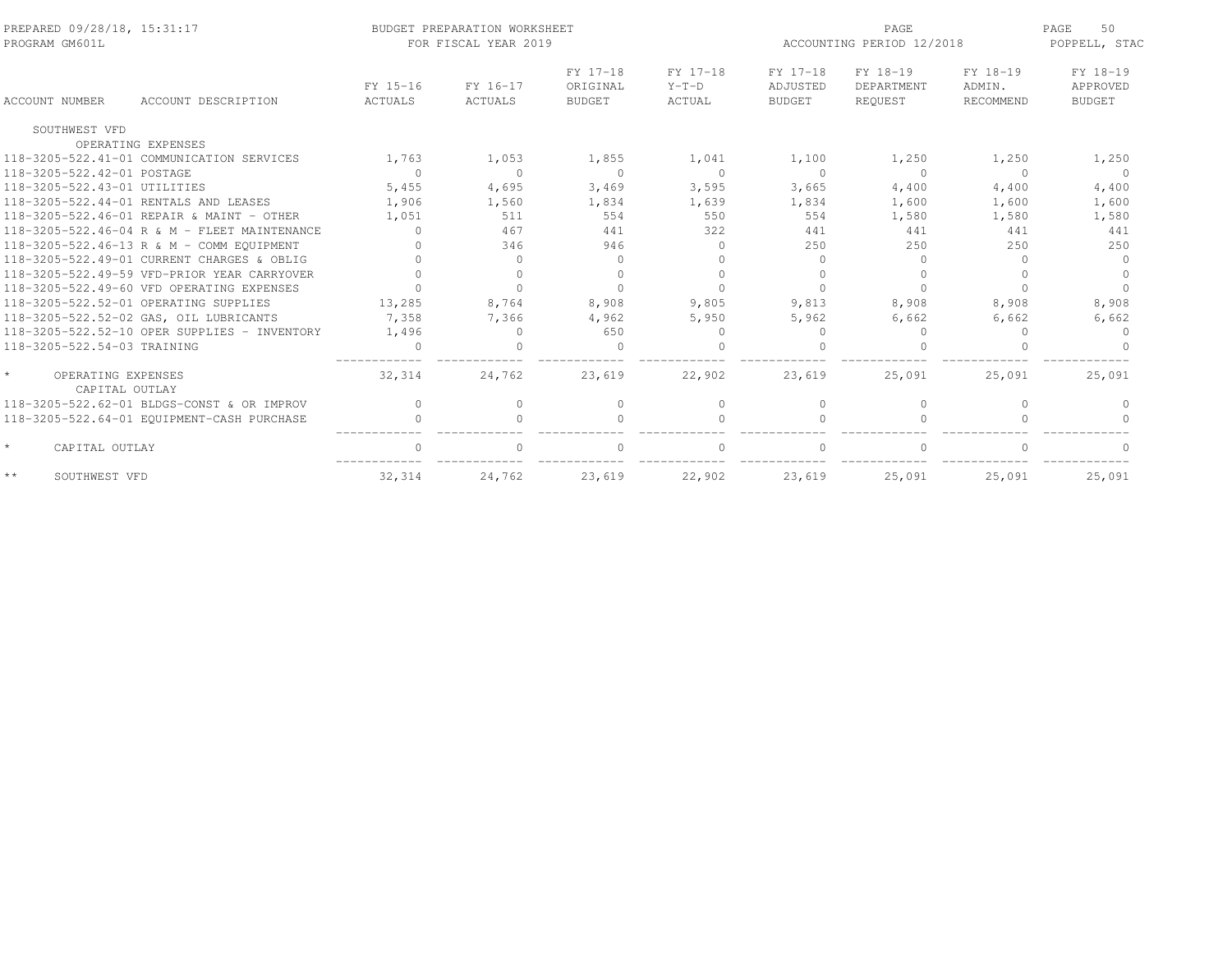| PREPARED 09/28/18, 15:31:17<br>PROGRAM GM601L              |                     | BUDGET PREPARATION WORKSHEET<br>FOR FISCAL YEAR 2019 |                                       | PAGE<br>ACCOUNTING PERIOD 12/2018 |                                       |                                   | 51<br>PAGE<br>POPPELL, STAC     |                                       |
|------------------------------------------------------------|---------------------|------------------------------------------------------|---------------------------------------|-----------------------------------|---------------------------------------|-----------------------------------|---------------------------------|---------------------------------------|
| ACCOUNT NUMBER<br>ACCOUNT DESCRIPTION                      | FY 15-16<br>ACTUALS | FY 16-17<br>ACTUALS                                  | FY 17-18<br>ORIGINAL<br><b>BUDGET</b> | FY 17-18<br>$Y-T-D$<br>ACTUAL     | FY 17-18<br>ADJUSTED<br><b>BUDGET</b> | FY 18-19<br>DEPARTMENT<br>REQUEST | FY 18-19<br>ADMIN.<br>RECOMMEND | FY 18-19<br>APPROVED<br><b>BUDGET</b> |
|                                                            |                     |                                                      |                                       |                                   |                                       |                                   |                                 |                                       |
| EAST PALATKA VFD                                           |                     |                                                      |                                       |                                   |                                       |                                   |                                 |                                       |
| OPERATING EXPENSES<br>118-3206-522.40-01 TRAVEL & PER DIEM | $\Omega$            | $\Omega$                                             | $\Omega$                              | $\Omega$                          |                                       | $\bigcap$                         |                                 |                                       |
| 118-3206-522.41-01 COMMUNICATION SERVICES                  | $280 -$             | 142                                                  | 1,300                                 | $\bigcap$                         | 100                                   |                                   |                                 |                                       |
| 118-3206-522.42-01 POSTAGE                                 | $\Omega$            | $\Omega$                                             | $\Omega$                              | $\Omega$                          | $\Omega$                              | $\Omega$                          | $\cap$                          |                                       |
| 118-3206-522.43-01 UTILITIES                               | 3,810               | 3,596                                                | 3,781                                 | 3,873                             | 3,781                                 | 3,865                             | 3,865                           | 3,865                                 |
| 118-3206-522.44-01 RENTALS AND LEASES                      | 1,168               | 1,140                                                | 1,223                                 | 1,140                             | 1,223                                 | 1,330                             | 1,330                           | 1,330                                 |
| 118-3206-522.46-01 REPAIR & MAINT - OTHER                  | 1,365               | 2.8                                                  | 743                                   | 187                               | 743                                   | 1,500                             | 1,500                           | 1,500                                 |
| 118-3206-522.46-04 R & M - FLEET MAINTENANCE               | $\cap$              | $\Omega$                                             | 333                                   | $\bigcap$                         | 333                                   | 60                                | 60                              | 60                                    |
| 118-3206-522.46-13 R & M - COMM EQUIPMENT                  | 340                 | $\Omega$                                             | 798                                   | $\Omega$                          | 798                                   | 798                               | 798                             | 798                                   |
| 118-3206-522.49-01 CURRENT CHARGES & OBLIG                 | $\bigcap$           |                                                      | $\Omega$                              |                                   | $\bigcap$                             | $\bigcap$                         | $\cap$                          | $\cap$                                |
| 118-3206-522.49-60 VFD OPERATING EXPENSES                  | $\bigcap$           | 151                                                  |                                       |                                   |                                       |                                   |                                 |                                       |
| 118-3206-522.52-01 OPERATING SUPPLIES                      | 5,041               | 13,325                                               | 13,473                                | 13,977                            | 13,473                                | 14,215                            | 14,215                          | 14,215                                |
| 118-3206-522.52-02 GAS, OIL LUBRICANTS                     | 6,250               | 6,190                                                | 8,417                                 | 9,629                             | 9.617                                 | 8,930                             | 8,930                           | 8,930                                 |
| 118-3206-522.52-10 OPER SUPPLIES - INVENTORY               | 10,536              | 3,473                                                | 630                                   | $\Omega$                          | 630                                   | $\Omega$                          | $\cap$                          |                                       |
| 118-3206-522.54-03 TRAINING                                | $\Omega$            | $\Omega$                                             | $\circ$                               | $\Omega$                          |                                       | $\Omega$                          |                                 |                                       |
| OPERATING EXPENSES<br>CAPITAL OUTLAY                       | 28,230              | 28,045                                               | 30,698                                | 28,806                            | 30,698                                | 30,698                            | 30,698                          | 30,698                                |
| 118-3206-522.64-01 EQUIPMENT-CASH PURCHASE                 |                     |                                                      |                                       | $\Omega$                          |                                       |                                   |                                 |                                       |
| $\star$<br>CAPITAL OUTLAY                                  |                     | $\cap$                                               | $\Omega$                              | $\bigcap$                         |                                       | $\bigcap$                         |                                 |                                       |
| $\star$ $\star$<br>EAST PALATKA VFD                        | 28,230              | 28,045                                               | 30,698                                | 28,806                            | 30,698                                | 30,698                            | 30,698                          | 30,698                                |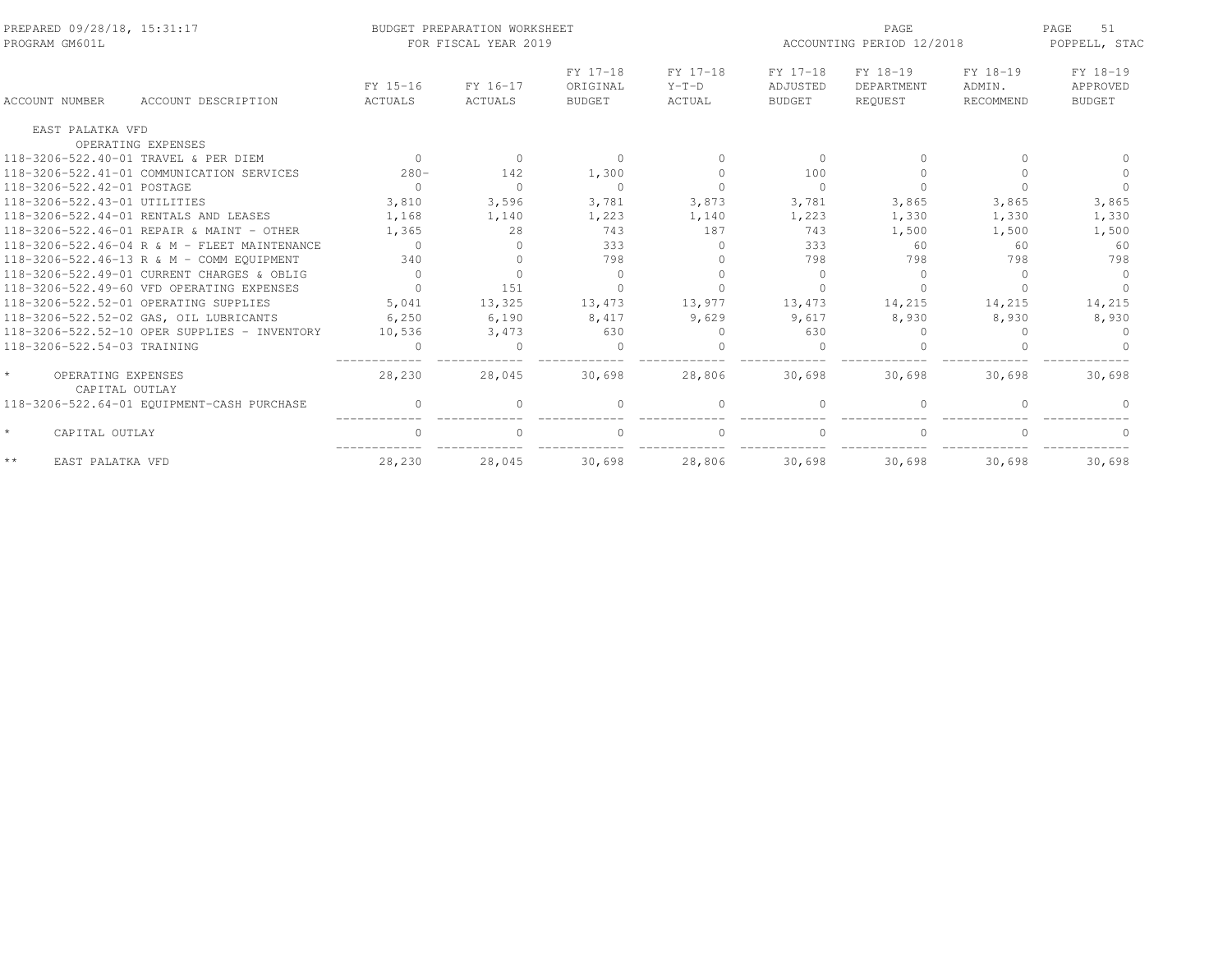| PREPARED 09/28/18, 15:31:17<br>PROGRAM GM601L |                                              |                     | BUDGET PREPARATION WORKSHEET<br>FOR FISCAL YEAR 2019 |                                       |                               | PAGE<br>ACCOUNTING PERIOD 12/2018     |                                   |                                 |                                       |
|-----------------------------------------------|----------------------------------------------|---------------------|------------------------------------------------------|---------------------------------------|-------------------------------|---------------------------------------|-----------------------------------|---------------------------------|---------------------------------------|
| <b>ACCOUNT NUMBER</b>                         | ACCOUNT DESCRIPTION                          | FY 15-16<br>ACTUALS | FY 16-17<br>ACTUALS                                  | FY 17-18<br>ORIGINAL<br><b>BUDGET</b> | FY 17-18<br>$Y-T-D$<br>ACTUAL | FY 17-18<br>ADJUSTED<br><b>BUDGET</b> | FY 18-19<br>DEPARTMENT<br>REQUEST | FY 18-19<br>ADMIN.<br>RECOMMEND | FY 18-19<br>APPROVED<br><b>BUDGET</b> |
| GEORGETOWN-FRUITLAND VFD                      |                                              |                     |                                                      |                                       |                               |                                       |                                   |                                 |                                       |
|                                               | OPERATING EXPENSES                           |                     |                                                      |                                       |                               |                                       |                                   |                                 |                                       |
|                                               | 118-3209-522.41-01 COMMUNICATION SERVICES    | 2,572               | 2,414                                                | 2,367                                 | 1,513                         | 1,930                                 | 1,520                             | 1,520                           | 1,520                                 |
| 118-3209-522.42-01 POSTAGE                    |                                              | $\Omega$            | $\Omega$                                             | $\Omega$                              | $\Omega$                      | $\Omega$                              | $\Omega$                          | $\Omega$                        | $\Omega$                              |
| 118-3209-522.43-01 UTILITIES                  |                                              | 1,890               | 2,218                                                | 1,845                                 | 2,302                         | 2,282                                 | 2,190                             | 2,190                           | 2,190                                 |
|                                               | 118-3209-522.44-01 RENTALS AND LEASES        | $\bigcap$           | $\Omega$                                             | $\Omega$                              | $\Omega$                      | $\Omega$                              | 1,560                             | 1,560                           | 1,560                                 |
|                                               | 118-3209-522.46-01 REPAIR & MAINT - OTHER    | $\Omega$            | 65                                                   | 92                                    | 437                           | 592                                   | 1,280                             | 1,280                           | 1,280                                 |
|                                               | 118-3209-522.46-04 R & M - FLEET MAINTENANCE |                     | $\Omega$                                             | 426                                   | $\Omega$                      | 426                                   | 426                               | 426                             | 426                                   |
|                                               | 118-3209-522.46-13 R & M - COMM EOUIPMENT    | 587                 | 60                                                   | 557                                   | $\bigcap$                     | 557                                   | 557                               | 557                             | 557                                   |
|                                               | 118-3209-522.49-01 CURRENT CHARGES & OBLIG   | $\Omega$            | $\Omega$                                             | $\Omega$                              | $\cap$                        | $\Omega$                              | $\Omega$                          | $\cap$                          | $\Omega$                              |
|                                               | 118-3209-522.49-60 VFD OPERATING EXPENSES    | $\bigcap$           | $\cap$                                               | $\cap$                                |                               |                                       |                                   |                                 |                                       |
|                                               | 118-3209-522.52-01 OPERATING SUPPLIES        | 5,745               | 4,583                                                | 6,389                                 | 10,358                        | 5,889                                 | 5,404                             | 5,404                           | 5,404                                 |
|                                               | 118-3209-522.52-02 GAS, OIL LUBRICANTS       | 4,475               | 4,919                                                | 5,787                                 | 1,348                         | 5,787                                 | 5,787                             | 5,787                           | 5,787                                 |
|                                               | 118-3209-522.52-10 OPER SUPPLIES - INVENTORY | 3,678               | $\Omega$                                             | 1,261                                 | $\Omega$                      | 1,261                                 | 0                                 |                                 | $\Omega$                              |
| 118-3209-522.54-03 TRAINING                   |                                              |                     |                                                      |                                       |                               |                                       |                                   |                                 |                                       |
| OPERATING EXPENSES<br>CAPITAL OUTLAY          |                                              | 18,947              | 14,259                                               | 18,724                                | 15,958                        | 18,724                                | 18,724                            | 18.724                          | 18,724                                |
|                                               | 118-3209-522.64-01 EQUIPMENT-CASH PURCHASE   | $\Omega$            | $\Omega$                                             | $\Omega$                              | $\Omega$                      |                                       | $\Omega$                          |                                 |                                       |
| $\star$<br>CAPITAL OUTLAY                     |                                              | $\Omega$            | $\Omega$                                             | $\Omega$                              | $\Omega$                      |                                       | $\Omega$                          | $\cap$                          | $\Omega$                              |
| $\star\star$                                  | GEORGETOWN-FRUITLAND VFD                     | 18,947              | 14,259                                               | 18,724                                | 15,958                        | 18,724                                | 18,724                            | 18,724                          | 18,724                                |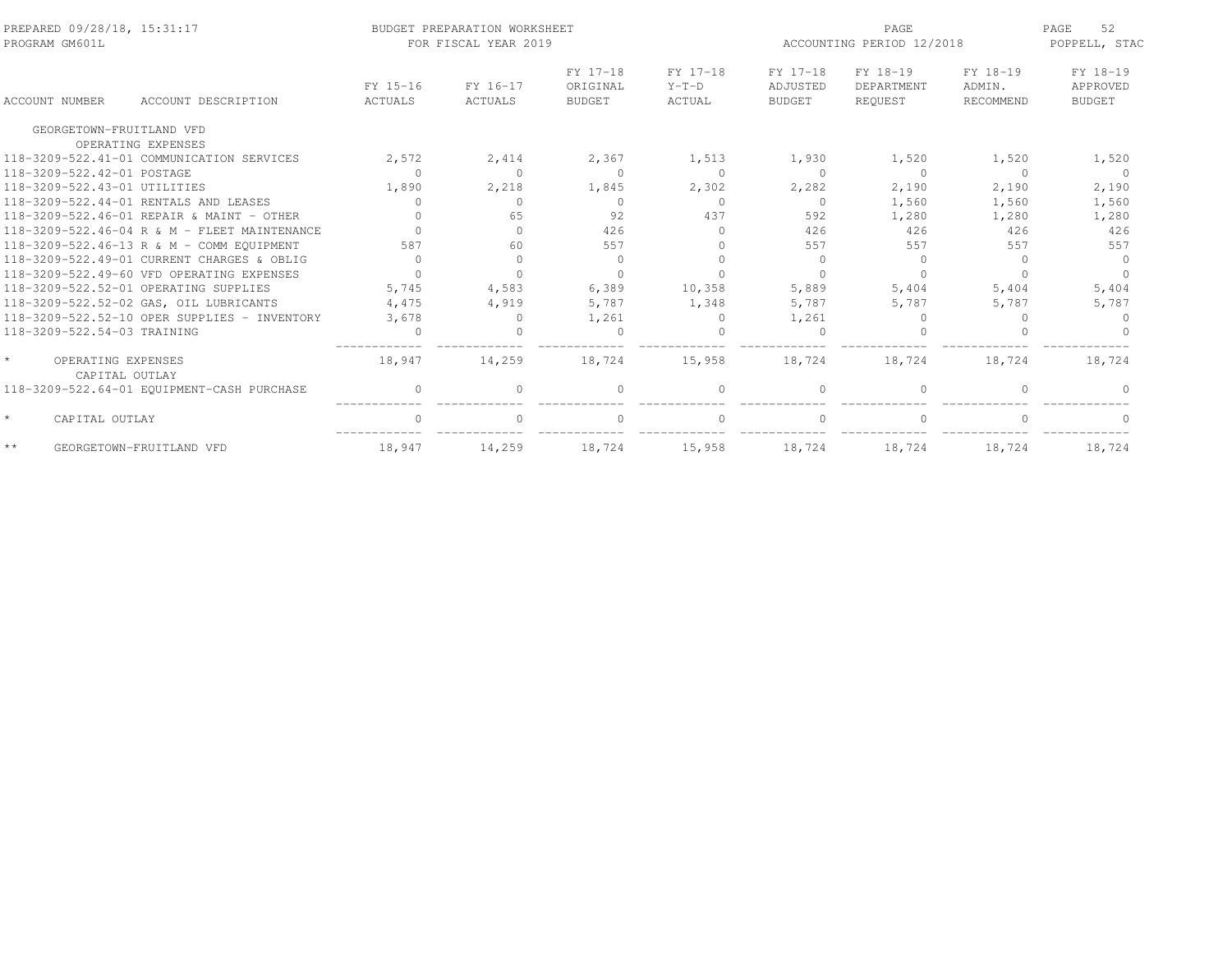| PREPARED 09/28/18, 15:31:17<br>PROGRAM GM601L   |                                              |                     | BUDGET PREPARATION WORKSHEET<br>FOR FISCAL YEAR 2019 |                                       | ACCOUNTING PERIOD 12/2018     | 53<br>PAGE<br>POPPELL, STAC           |                                   |                                 |                                       |
|-------------------------------------------------|----------------------------------------------|---------------------|------------------------------------------------------|---------------------------------------|-------------------------------|---------------------------------------|-----------------------------------|---------------------------------|---------------------------------------|
| <b>ACCOUNT NUMBER</b>                           | ACCOUNT DESCRIPTION                          | FY 15-16<br>ACTUALS | FY 16-17<br>ACTUALS                                  | FY 17-18<br>ORIGINAL<br><b>BUDGET</b> | FY 17-18<br>$Y-T-D$<br>ACTUAL | FY 17-18<br>ADJUSTED<br><b>BUDGET</b> | FY 18-19<br>DEPARTMENT<br>REQUEST | FY 18-19<br>ADMIN.<br>RECOMMEND | FY 18-19<br>APPROVED<br><b>BUDGET</b> |
| POMONA PARK-LAKE COMO VFD                       |                                              |                     |                                                      |                                       |                               |                                       |                                   |                                 |                                       |
|                                                 | OPERATING EXPENSES                           |                     |                                                      |                                       |                               |                                       |                                   |                                 |                                       |
|                                                 | 118-3210-522.41-01 COMMUNICATION SERVICES    | 6,429               | 5,318                                                | 5,184                                 | 1,782                         | 5,184                                 | 1,875                             | 1,875                           | 1,875                                 |
| 118-3210-522.42-01 POSTAGE                      |                                              | $\Omega$            | $\Omega$                                             | $\Omega$                              | $\Omega$                      | $\Omega$                              | $\Omega$                          | $\Omega$                        | $\Omega$                              |
| 118-3210-522.43-01 UTILITIES                    |                                              | 1,351               | 1,440                                                | 1,492                                 | 1,795                         | 1,742                                 | 2,014                             | 2,014                           | 2,014                                 |
|                                                 | 118-3210-522.44-01 RENTALS AND LEASES        | 2,389               | 2,210                                                | 2,046                                 | 1,480                         | 2,046                                 | 1,590                             | 1,590                           | 1,590                                 |
|                                                 | 118-3210-522.46-01 REPAIR & MAINT - OTHER    | 193                 | 450                                                  | 405                                   | $\Omega$                      | 405                                   | 3,225                             | 3,225                           | 3,225                                 |
|                                                 | 118-3210-522.46-04 R & M - FLEET MAINTENANCE | $\bigcap$           | $\Omega$                                             | $\Omega$                              | $\cap$                        | $\Omega$                              | $\Omega$                          | $\Omega$                        | $\Omega$                              |
|                                                 | 118-3210-522.46-13 R & M - COMM EOUIPMENT    | 56                  | $\Omega$                                             | 19                                    |                               | 19                                    | 400                               | 400                             | 400                                   |
|                                                 | 118-3210-522.49-01 CURRENT CHARGES & OBLIG   | $\bigcap$           | $\Omega$                                             | $\Omega$                              |                               | $\Omega$                              | $\Omega$                          | $\cap$                          | $\Omega$                              |
|                                                 | 118-3210-522.49-60 VFD OPERATING EXPENSES    | $\Omega$            | $\cap$                                               |                                       |                               |                                       |                                   |                                 |                                       |
|                                                 | 118-3210-522.52-01 OPERATING SUPPLIES        | 4,022               | 8,260                                                | 7,987                                 | 4,723                         | 6,337                                 | 9,509                             | 9,509                           | 9,509                                 |
|                                                 | 118-3210-522.52-02 GAS, OIL LUBRICANTS       | 2,020               | 3,450                                                | 3,980                                 | 2,888                         | 3,980                                 | 2,500                             | 2,500                           | 2,500                                 |
|                                                 | 118-3210-522.52-10 OPER SUPPLIES - INVENTORY | $\Omega$            | <sup>0</sup>                                         | $\Omega$                              | $\Omega$                      | 1,400                                 | $\Omega$                          |                                 |                                       |
| 118-3210-522.54-03 TRAINING                     |                                              |                     |                                                      |                                       |                               |                                       |                                   |                                 |                                       |
| $\star$<br>OPERATING EXPENSES<br>CAPITAL OUTLAY |                                              | 16,460              | 21,128                                               | 21, 113                               | 12,668                        | 21, 113                               | 21, 113                           | 21,113                          | 21,113                                |
|                                                 | 118-3210-522.64-01 EQUIPMENT-CASH PURCHASE   | $\Omega$            | $\Omega$                                             | $\Omega$                              | $\Omega$                      |                                       | $\cap$                            |                                 |                                       |
| $\star$<br>CAPITAL OUTLAY                       |                                              | $\Omega$            | $\Omega$                                             | $\Omega$                              | $\Omega$                      |                                       | $\Omega$                          |                                 | $\Omega$                              |
| $\star\,\star$                                  | POMONA PARK-LAKE COMO VFD                    | 16,460              | 21,128                                               | 21, 113                               | 12,668                        | 21, 113                               | 21, 113                           | 21,113                          | 21, 113                               |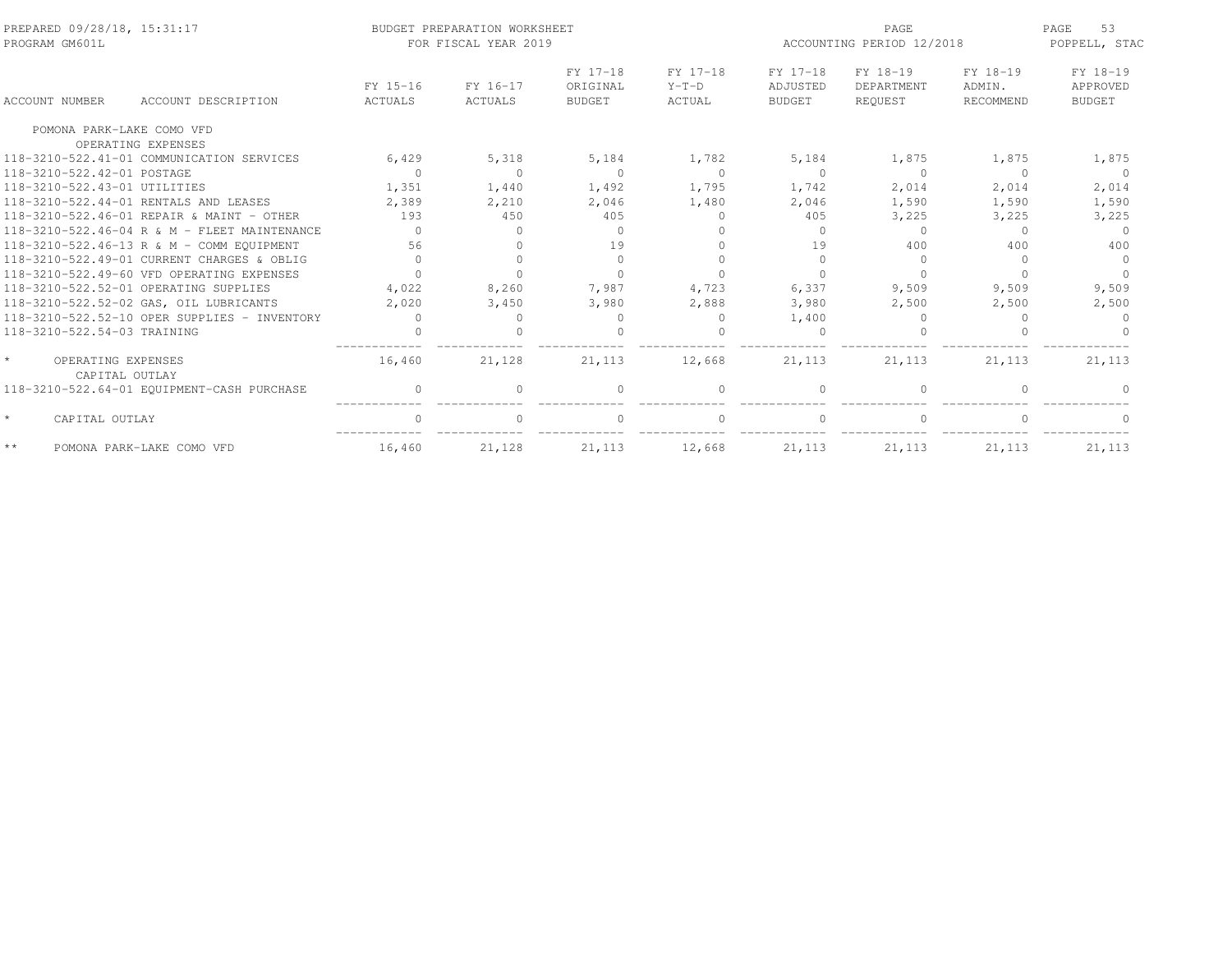| PREPARED 09/28/18, 15:31:17<br>PROGRAM GM601L                        | BUDGET PREPARATION WORKSHEET<br>FOR FISCAL YEAR 2019 |                      |                                       | ACCOUNTING PERIOD 12/2018     | PAGE<br>54<br>POPPELL, STAC           |                                   |                                 |                                       |
|----------------------------------------------------------------------|------------------------------------------------------|----------------------|---------------------------------------|-------------------------------|---------------------------------------|-----------------------------------|---------------------------------|---------------------------------------|
| ACCOUNT NUMBER<br>ACCOUNT DESCRIPTION                                | FY 15-16<br>ACTUALS                                  | FY 16-17<br>ACTUALS  | FY 17-18<br>ORIGINAL<br><b>BUDGET</b> | FY 17-18<br>$Y-T-D$<br>ACTUAL | FY 17-18<br>ADJUSTED<br><b>BUDGET</b> | FY 18-19<br>DEPARTMENT<br>REQUEST | FY 18-19<br>ADMIN.<br>RECOMMEND | FY 18-19<br>APPROVED<br><b>BUDGET</b> |
| VFD ADMIN.-FIRE CONTROL                                              |                                                      |                      |                                       |                               |                                       |                                   |                                 |                                       |
| PERSONAL SERVICES<br>118-3211-522.12-11 REGULAR SALARIES & WAGES     | 153,581                                              | 100,865              | 141,089                               | 105,137                       | 140,989                               | 141,089                           | 131,985                         | 131,985                               |
| 118-3211-522.12-12 SALARIES/WAGES - OVERTIME                         | 4,080                                                | 5,743                | 5,000                                 | 52                            | 5,000                                 | 5,000                             | 5,000                           | 5,000                                 |
| 118-3211-522.13-11 SALARIES & WAGES-OPS                              | 12,687                                               | 13,011               | 15,000                                | 14,910                        | 15,000                                | 15,000                            | $\circ$                         | $\overline{0}$                        |
| 118-3211-522.15-11 EXPERIENCE PAY                                    | 1,400                                                | 600                  | 1,000                                 | 1,500                         | 1,100                                 | 1,000                             | 1,000                           | 1,000                                 |
| 118-3211-522.21-13 FICA TAXES MATCHING                               | 12,824                                               | 9,227                | 10,870                                | 9,160                         | 10,870                                | 10,870                            | 10,173                          | 10,173                                |
| 118-3211-522.22-13 RETIREMENT CONTRIBUTIONS                          | 22,444                                               | 17,462               | 20,645                                | 17,298                        | 20,645                                | 20,645                            | 16,124                          | 16,124                                |
| 118-3211-522.23-13 HEALTH INSURANCE                                  | 31,324                                               | 19,190               | 34,136                                | 31,231                        | 34,136                                | 34,136                            | 33,000                          | 33,000                                |
| PERSONAL SERVICES                                                    | 238,340                                              | 166,098              | 227,740                               | 179,288                       | 227,740                               | 227,740                           | 197,282                         | 197,282                               |
| OPERATING EXPENSES                                                   |                                                      |                      |                                       |                               |                                       |                                   |                                 |                                       |
| 118-3211-522.31-01 PROFESSIONAL SERVICES                             | $\Omega$                                             | $\Omega$             | $\circ$                               | $\Omega$                      | $\Omega$                              | $\Omega$                          | $\Omega$                        | $\Omega$                              |
| 118-3211-522.31-04 EMPLOYEE PHYSICALS                                | $\Omega$                                             | $\Omega$             | $\Omega$                              | $\Omega$                      | $\Omega$                              | $\Omega$                          | $\Omega$                        | $\Omega$                              |
| 118-3211-522.32-01 AUDIT-STATE REQUIRE-CPA                           | $\circ$                                              | $\circ$              | $\circ$                               | $\circ$                       | $\mathbf{0}$                          | $\mathbb O$                       | $\circ$                         | $\circ$                               |
| 118-3211-522.34-01 OTHER CONTRACTUAL SERVICE                         | 27,816                                               | 27,768               | 30,000                                | 27,740                        | 30,000                                | 30,000                            | 30,000                          | 30,000                                |
| 118-3211-522.40-01 TRAVEL & PER DIEM                                 | 1,606                                                | 96                   | 6,000                                 | $\circ$                       | 6,000                                 | 6,000                             | 5,000                           | 5,000                                 |
| 118-3211-522.41-01 COMMUNICATION SERVICES                            | 4,190                                                | 3,561                | 5,000                                 | 3,093                         | 5,000                                 | 5,000                             | 3,600                           | 3,600                                 |
| 118-3211-522.42-01 POSTAGE                                           | 815                                                  | 731                  | 1,250                                 | 664                           | 1,250                                 | 1,200                             | 1,200                           | 1,200                                 |
| 118-3211-522.44-01 RENTALS AND LEASES                                | 1,577                                                | 1,876                | 2,450                                 | 2,205                         | 2,450                                 | 2,000                             | 2,000                           | 2,000                                 |
| 118-3211-522.45-20 INSURANCE-RISK MANAGEMENT                         | $\Omega$                                             | $\Omega$             | $\Omega$                              | $\Omega$                      | $\overline{0}$                        | $\Omega$                          | $\Omega$                        | $\Omega$                              |
| 118-3211-522.46-01 REPAIR & MAINT - OTHER                            | 2,774                                                | 6,189                | 7,500                                 | 20,156                        | 22,042                                | 7,000                             | 5,000                           | 5,000                                 |
| 118-3211-522.46-04 R & M - FLEET MAINTENANCE                         | 8,196                                                | 26,531               | 7,500                                 | 19,139                        | 7,500                                 | 11,000                            | 11,000                          | 11,000                                |
| 118-3211-522.46-13 R & M - COMM EQUIPMENT                            | 20,655                                               | 13,348               | 15,000                                | 10,709                        | 15,000                                | 17,000                            | 15,000                          | 15,000                                |
| 118-3211-522.49-01 CURRENT CHARGES & OBLIG                           | 647                                                  | $\circ$              | 1,500                                 | 500                           | 1,500                                 | 1,500                             | $\circ$                         | $\circ$                               |
| 118-3211-522.49-03 COMM/FEES/COSTS-TAX COLL                          | 61,603                                               | 62,478               | 55,235                                | 65,049                        | 55,235                                | 57,000                            | 68,000                          | 68,000                                |
| 118-3211-522.49-50 LEGAL ADVERTISEMENTS                              | $\Omega$                                             | $\Omega$             | 250                                   | 250                           | 250                                   | 250                               | $\Omega$                        | $\Omega$                              |
| 118-3211-522.51-01 OFFICE SUPPLIES                                   | 2,096                                                | 856                  | 3,000                                 | 1,085                         | 3,000                                 | 3,000                             | 1,500                           | 1,500                                 |
| 118-3211-522.52-01 OPERATING SUPPLIES                                | 28,415                                               | 36,973               | 39,500                                | 22,817                        | 37,615                                | 45,000                            | 35,000                          | 35,000                                |
| 118-3211-522.52-02 GAS, OIL LUBRICANTS                               | 2,632                                                | 2,925                | 6,500                                 | 5,672                         | 6,500                                 | 5,000                             | 3,000                           | 3,000                                 |
| 118-3211-522.52-10 OPER SUPPLIES - INVENTORY                         | 1,980                                                | 2,626                | 7,500                                 | $\circ$                       | $\overline{0}$                        | 10,542                            | 10,542                          | 10,542                                |
| 118-3211-522.54-01 BOOKS/PUBLICATIONS/SUBSCR                         | 1,404                                                | 1,836                | 1,500<br>750                          | 2,461                         | 2,700<br>750                          | 1,500                             | 1,500                           | 1,500                                 |
| 118-3211-522.54-02 DUES & MEMBERSHIPS<br>118-3211-522.54-03 TRAINING | 514<br>13,402                                        | 419<br>10,559        | 10,000                                | 414<br>11,773                 | 12,000                                | 500<br>10,000                     | 519<br>10,000                   | 519<br>10,000                         |
| OPERATING EXPENSES                                                   | 180,322                                              | 198,772              | 200,435                               | 193,727                       | 208,792                               | 213,492                           | 202,861                         | 202,861                               |
| CAPITAL OUTLAY                                                       |                                                      |                      |                                       |                               |                                       |                                   |                                 |                                       |
| 118-3211-522.62-01 BLDGS-CONST & OR IMPROV                           | $\mathbf{0}$                                         | $\circ$              | $\circ$                               | $\circ$                       | $\mathbf{0}$                          | $\mathbf 0$                       | $\circ$                         | $\circ$                               |
| 118-3211-522.63-01 IMPR OTHER THAN BUILDINGS                         | $\mathbf{0}$                                         | $\circ$              | $\circ$                               | $\circ$                       | $\mathbf{0}$                          | $\mathbf{0}$                      | $\circ$                         | $\circ$                               |
| 118-3211-522.64-01 EOUIPMENT-CASH PURCHASE                           | 4,263                                                | $\circ$              | 60,000                                | 13,233                        | 60,000                                | $\mathbf{0}$                      | $\circ$                         | $\circ$                               |
| 118-3211-522.64-02 EQUIPMENT-LEASE PURCHASE                          | $\Omega$<br>$\circ$                                  | $\Omega$<br>$\Omega$ | $\Omega$<br>$\Omega$                  | $\Omega$                      | $\Omega$                              | $\Omega$                          | $\Omega$                        | $\Omega$<br>$\Omega$                  |
| 118-3211-522.64-04 COMPUTER HARDWARE                                 |                                                      |                      |                                       | $\mathbb O$                   | $\mathbf{0}$                          | $\mathbf{0}$                      | $\circ$                         |                                       |
| CAPITAL OUTLAY<br>DEBT SERVICE                                       | 4,263                                                | $\Omega$             | 60,000                                | 13,233                        | 60,000                                | $\bigcap$                         | $\cap$                          | $\Omega$                              |
| 118-3211-522.71-05 PRINCIPAL-LEASE PURCHASE                          | $\circ$                                              | $\circ$              | $\circ$                               | $\circ$                       | $\circ$                               | $\mathbb O$                       | $\circ$                         | $\circ$                               |
| 118-3211-522.72-05 INTEREST-LEASE PURCHASE                           | $\Omega$                                             | $\circ$              | $\Omega$                              | $\circ$                       | $\Omega$                              | $\Omega$                          | $\Omega$                        | $\Omega$                              |
|                                                                      |                                                      |                      |                                       |                               |                                       |                                   |                                 |                                       |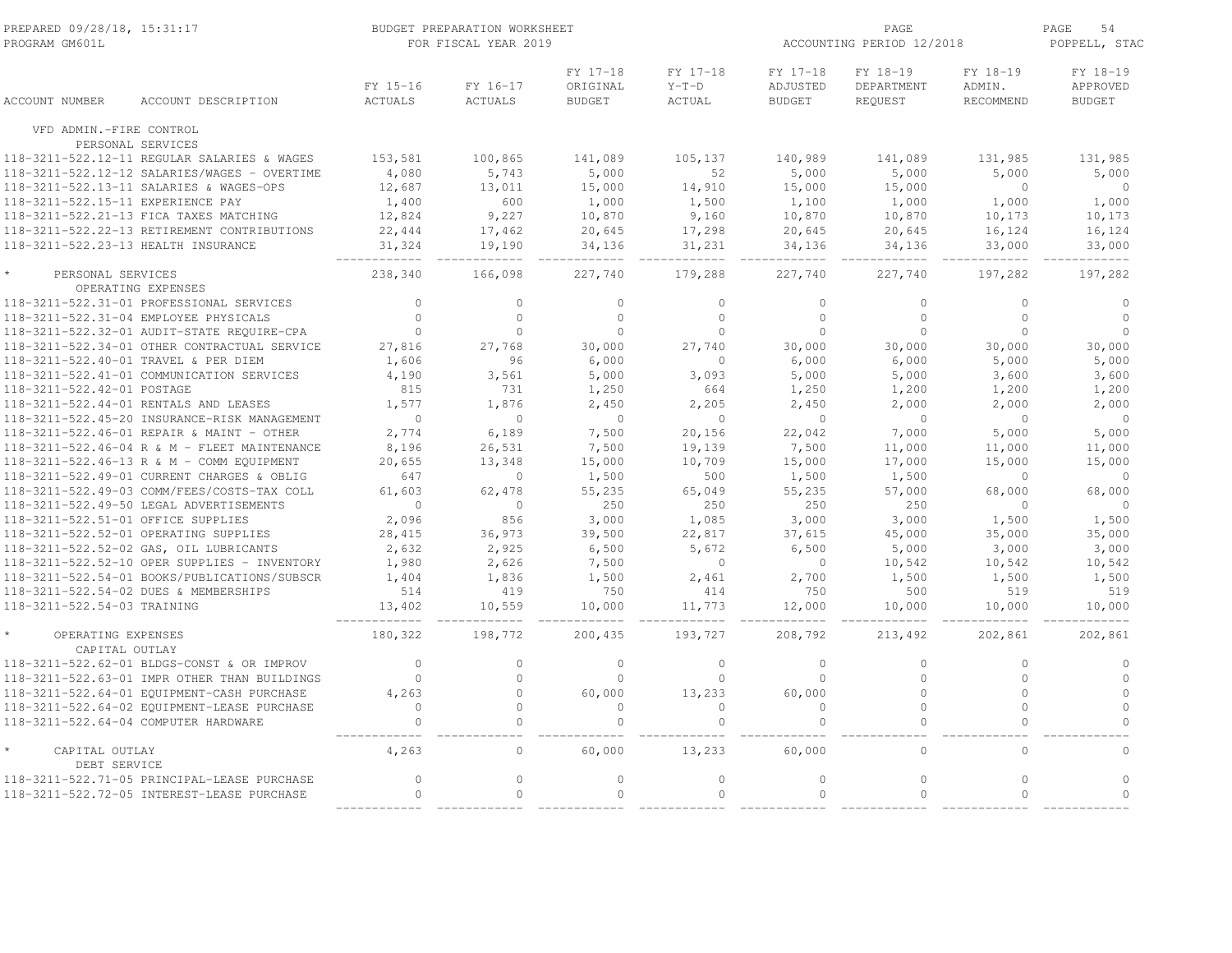| PREPARED 09/28/18, 15:31:17<br>PROGRAM GM601L              | PAGE<br>BUDGET PREPARATION WORKSHEET<br>FOR FISCAL YEAR 2019<br>ACCOUNTING PERIOD 12/2018 |                     |                                       |                               |                                       | 55<br>PAGE<br>POPPELL, STAC       |                                 |                                       |
|------------------------------------------------------------|-------------------------------------------------------------------------------------------|---------------------|---------------------------------------|-------------------------------|---------------------------------------|-----------------------------------|---------------------------------|---------------------------------------|
| ACCOUNT NUMBER<br>ACCOUNT DESCRIPTION                      | FY 15-16<br>ACTUALS                                                                       | FY 16-17<br>ACTUALS | FY 17-18<br>ORIGINAL<br><b>BUDGET</b> | FY 17-18<br>$Y-T-D$<br>ACTUAL | FY 17-18<br>ADJUSTED<br><b>BUDGET</b> | FY 18-19<br>DEPARTMENT<br>REQUEST | FY 18-19<br>ADMIN.<br>RECOMMEND | FY 18-19<br>APPROVED<br><b>BUDGET</b> |
| $\star$<br>DEBT SERVICE                                    |                                                                                           |                     |                                       |                               |                                       |                                   |                                 |                                       |
| NON-OPERATING<br>118-3211-581.91-28 TRF-RISK MANAGEMENT FD | 33,547                                                                                    |                     | $\Omega$                              | $\Omega$                      | $\bigcap$                             |                                   |                                 |                                       |
| $\star$<br>NON-OPERATING<br>NON-OPERATING                  | 33,547                                                                                    |                     | $\Omega$                              | $\cap$                        | $\cap$                                | $\cap$                            |                                 |                                       |
| 118-3211-598.99-01 RESERVE FOR CONTINGENCY                 |                                                                                           |                     | 49,066                                |                               | 49,066                                |                                   | 83,553                          | 83,553                                |
| 118-3211-598.99-12 RESTR RESERVE-CAP OUTLAY                |                                                                                           |                     |                                       |                               |                                       |                                   |                                 |                                       |
| 118-3211-598.99-13 RESERVE-AGENCY ALLOCATION               |                                                                                           |                     |                                       |                               |                                       |                                   |                                 |                                       |
| 118-3211-598.99-15 RESERVE-VFD ALLOCATION                  |                                                                                           |                     |                                       |                               |                                       |                                   |                                 |                                       |
| $\star$<br>NON-OPERATING                                   |                                                                                           |                     | 49,066                                | $\Omega$                      | 49,066                                | $\mathbf{0}$                      | 83,553                          | 83,553                                |
| $**$<br>VFD ADMIN.-FIRE CONTROL                            | 456,472                                                                                   | 364,870             | 537,241                               | 386,248                       | 545,598                               | 441,232                           | 483,696                         | 483,696                               |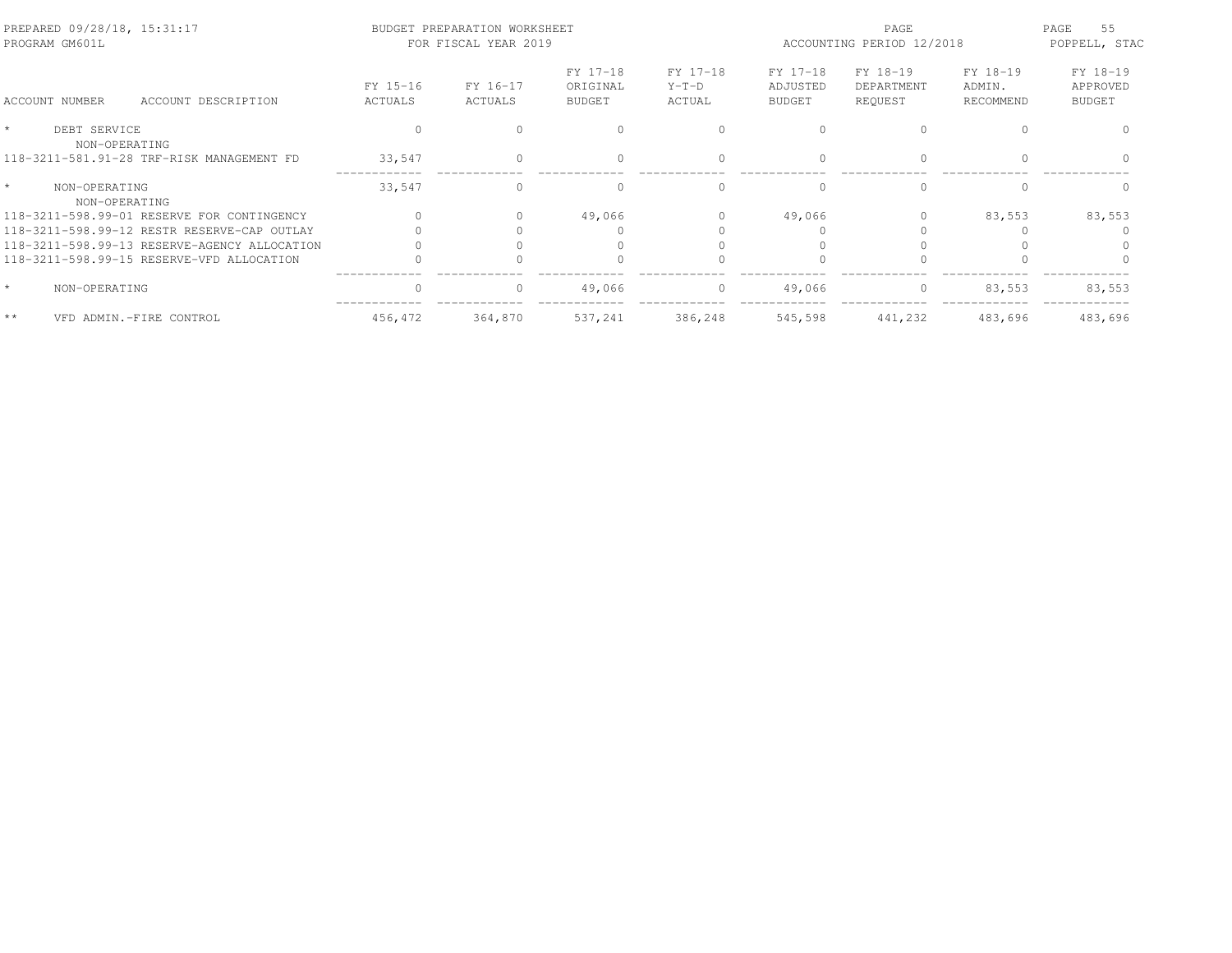| PREPARED 09/28/18, 15:31:17<br>PROGRAM GM601L   |                                              |          | BUDGET PREPARATION WORKSHEET<br>FOR FISCAL YEAR 2019 |                      | PAGE<br>ACCOUNTING PERIOD 12/2018 |                      |                        | 56<br>PAGE<br>POPPELL, STAC |                      |
|-------------------------------------------------|----------------------------------------------|----------|------------------------------------------------------|----------------------|-----------------------------------|----------------------|------------------------|-----------------------------|----------------------|
|                                                 |                                              | FY 15-16 | FY 16-17                                             | FY 17-18<br>ORIGINAL | FY 17-18<br>$Y-T-D$               | FY 17-18<br>ADJUSTED | FY 18-19<br>DEPARTMENT | FY 18-19<br>ADMIN.          | FY 18-19<br>APPROVED |
| <b>ACCOUNT NUMBER</b>                           | ACCOUNT DESCRIPTION                          | ACTUALS  | ACTUALS                                              | <b>BUDGET</b>        | ACTUAL                            | <b>BUDGET</b>        | REQUEST                | RECOMMEND                   | <b>BUDGET</b>        |
| WELAKA VFD                                      |                                              |          |                                                      |                      |                                   |                      |                        |                             |                      |
|                                                 | OPERATING EXPENSES                           |          |                                                      |                      |                                   |                      |                        |                             |                      |
|                                                 | 118-3212-522.41-01 COMMUNICATION SERVICES    | 1,402    | 1,760                                                | 2,270                | 1,000                             | 1,070                | 942                    | 942                         | 942                  |
| 118-3212-522.42-01 POSTAGE                      |                                              |          |                                                      |                      |                                   |                      | $\cap$                 | $\cap$                      | $\cap$               |
| 118-3212-522.43-01 UTILITIES                    |                                              |          |                                                      |                      |                                   |                      | $\Omega$               | $\Omega$                    | $\Omega$             |
|                                                 | 118-3212-522.46-01 REPAIR & MAINT - OTHER    |          |                                                      |                      |                                   |                      | 250                    | 250                         | 250                  |
|                                                 | 118-3212-522.46-04 R & M - FLEET MAINTENANCE |          |                                                      |                      |                                   |                      | $\Omega$               | $\Omega$                    | $\Omega$             |
|                                                 | 118-3212-522.46-13 R & M - COMM EQUIPMENT    |          |                                                      | 439                  | 590                               | 689                  | 439                    | 439                         | 439                  |
|                                                 | 118-3212-522.49-01 CURRENT CHARGES & OBLIG   |          |                                                      | $\Omega$             | $\bigcap$                         |                      | $\bigcap$              | $\cap$                      | $\Omega$             |
|                                                 | 118-3212-522.49-60 VFD OPERATING EXPENSES    |          |                                                      | $\cap$               | $\Omega$                          |                      | $\cap$                 | $\cap$                      |                      |
|                                                 | 118-3212-522.52-01 OPERATING SUPPLIES        | 8,477    | 8,301                                                | 9,088                | 5,303                             | 8,338                | 10,886                 | 10,886                      | 10,886               |
|                                                 | 118-3212-522.52-02 GAS, OIL LUBRICANTS       | $1,280-$ | 236                                                  | 1,074                | 1,162                             | 1,074                | 1,486                  | 1,486                       | 1,486                |
|                                                 | 118-3212-522.52-10 OPER SUPPLIES - INVENTORY | 4,025    | $\Omega$                                             | 1,132                | 5,172                             | 2,832                |                        |                             |                      |
| 118-3212-522.54-03 TRAINING                     |                                              |          |                                                      |                      | $\bigcap$                         |                      |                        |                             |                      |
| $\star$<br>OPERATING EXPENSES<br>CAPITAL OUTLAY |                                              | 12,624   | 10,297                                               | 14,003               | 13,227                            | 14,003               | 14,003                 | 14,003                      | 14,003               |
|                                                 | 118-3212-522.62-01 BLDGS-CONST & OR IMPROV   | $\Omega$ | $\bigcap$                                            | $\mathbf{0}$         | $\Omega$                          | $\bigcap$            | $\Omega$               |                             |                      |
|                                                 | 118-3212-522.64-01 EQUIPMENT-CASH PURCHASE   |          |                                                      |                      |                                   |                      |                        |                             |                      |
| $\star$<br>CAPITAL OUTLAY                       |                                              | $\cap$   | $\cap$                                               | $\Omega$             | $\bigcap$                         |                      | $\bigcap$              | $\cap$                      |                      |
| $\star$ $\star$<br>WELAKA VFD                   |                                              | 12,624   | 10,297                                               | 14,003               | 13,227                            | 14,003               | 14,003                 | 14,003                      | 14,003               |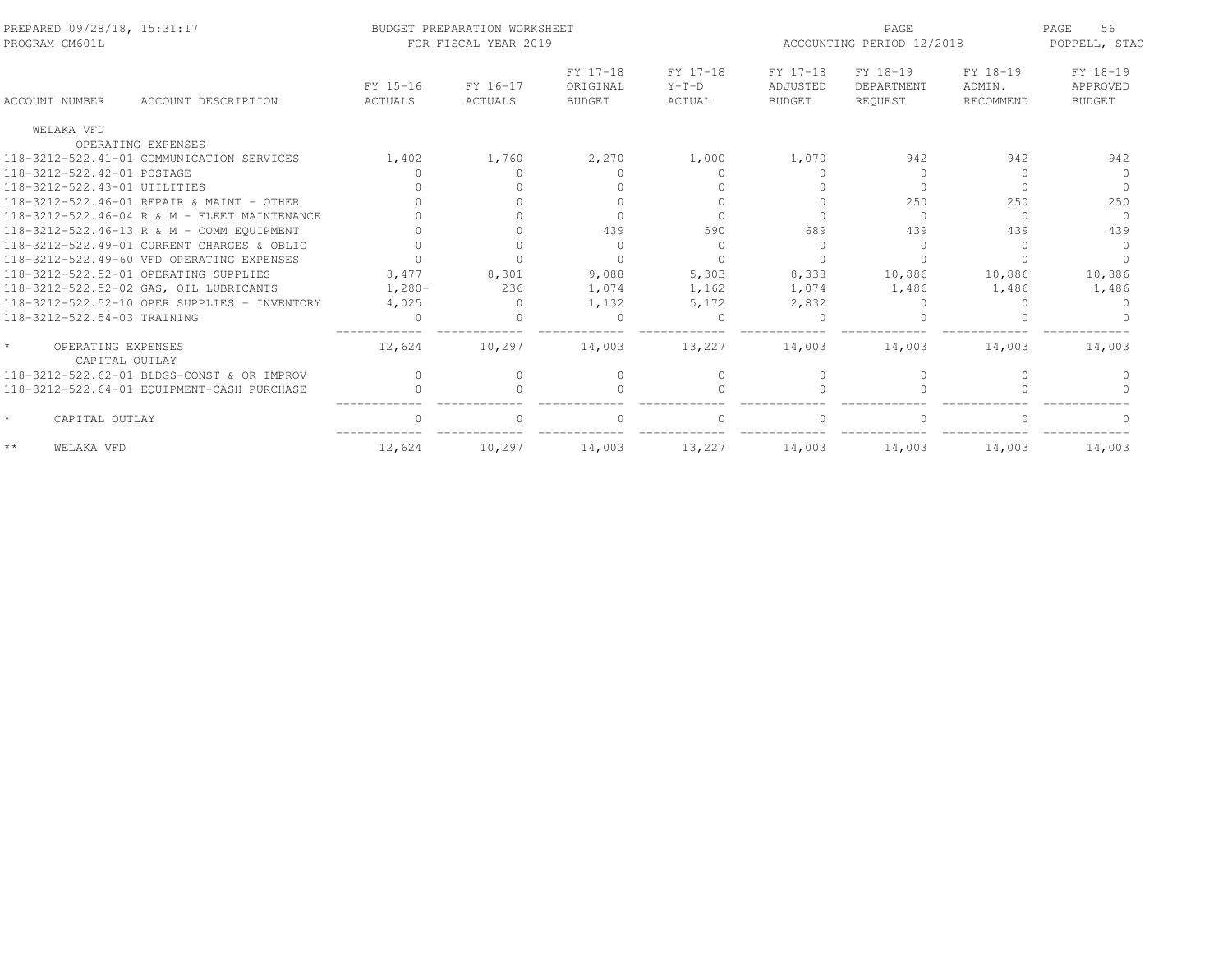| PREPARED 09/28/18, 15:31:17<br>PROGRAM GM601L   |                                              |                            | BUDGET PREPARATION WORKSHEET<br>FOR FISCAL YEAR 2019 |                                       |                               |                                       | PAGE<br>ACCOUNTING PERIOD 12/2018 |                                 | 57<br>PAGE<br>POPPELL, STAC           |
|-------------------------------------------------|----------------------------------------------|----------------------------|------------------------------------------------------|---------------------------------------|-------------------------------|---------------------------------------|-----------------------------------|---------------------------------|---------------------------------------|
| ACCOUNT NUMBER                                  | ACCOUNT DESCRIPTION                          | FY 15-16<br><b>ACTUALS</b> | FY 16-17<br>ACTUALS                                  | FY 17-18<br>ORIGINAL<br><b>BUDGET</b> | FY 17-18<br>$Y-T-D$<br>ACTUAL | FY 17-18<br>ADJUSTED<br><b>BUDGET</b> | FY 18-19<br>DEPARTMENT<br>REOUEST | FY 18-19<br>ADMIN.<br>RECOMMEND | FY 18-19<br>APPROVED<br><b>BUDGET</b> |
|                                                 |                                              |                            |                                                      |                                       |                               |                                       |                                   |                                 |                                       |
| HOLLISTER VFD                                   |                                              |                            |                                                      |                                       |                               |                                       |                                   |                                 |                                       |
|                                                 | OPERATING EXPENSES                           |                            |                                                      |                                       |                               |                                       |                                   |                                 |                                       |
|                                                 | 118-3213-522.41-01 COMMUNICATION SERVICES    | 1,740                      | 1,594                                                | 1,854                                 | 689                           | 1,854                                 | 650                               | 650                             | 650                                   |
| 118-3213-522.42-01 POSTAGE                      |                                              | $\circ$                    | $\Omega$                                             | $\Omega$                              | $\circ$                       | $\Omega$                              | $\circ$                           | $\Omega$                        | $\Omega$                              |
| 118-3213-522.43-01 UTILITIES                    |                                              | 2,849                      | 1,834                                                | 2,643                                 | 1,435                         | 2,643                                 | 2,643                             | 2,643                           | 2,643                                 |
|                                                 | 118-3213-522.44-01 RENTALS AND LEASES        | 1,200                      | 1,200                                                | 1,200                                 | 1,310                         | 1,310                                 | 1,200                             | 1,200                           | 1,200                                 |
|                                                 | 118-3213-522.46-01 REPAIR & MAINT - OTHER    | $\Omega$                   | $\Omega$                                             | 192                                   | $\circ$                       | 192                                   | 192                               | 192                             | 192                                   |
|                                                 | 118-3213-522.46-04 R & M - FLEET MAINTENANCE |                            | $\Omega$                                             | 112                                   | $\Omega$                      | 112                                   | 112                               | 112                             | 112                                   |
|                                                 | 118-3213-522.46-13 R & M - COMM EQUIPMENT    | $\cap$                     | 319                                                  | 479                                   | $\bigcap$                     | 479                                   | 479                               | 479                             | 479                                   |
|                                                 | 118-3213-522.49-01 CURRENT CHARGES & OBLIG   |                            | $\Omega$                                             | $\bigcap$                             | $\cap$                        | $\Omega$                              | $\Omega$                          | $\Omega$                        | $\Omega$                              |
|                                                 | 118-3213-522.49-60 VFD OPERATING EXPENSES    | $\cap$                     | $\Omega$                                             | $\cap$                                | $\Omega$                      |                                       | $\Omega$                          | $\Omega$                        | $\Omega$                              |
|                                                 | 118-3213-522.52-01 OPERATING SUPPLIES        | 4,071                      | 1,167                                                | 3,396                                 | 938                           | 3,286                                 | 6,256                             | 6,256                           | 6,256                                 |
|                                                 | 118-3213-522.52-02 GAS, OIL LUBRICANTS       | 1,095                      | 1,410                                                | 2,471                                 | 631                           | 2,471                                 | 1,748                             | 1,748                           | 1,748                                 |
|                                                 | 118-3213-522.52-10 OPER SUPPLIES - INVENTORY | $\mathbf{0}$               | 1,212                                                | 933                                   | $\circ$                       | 933                                   | $\mathbf{0}$                      | $\Omega$                        | $\Omega$                              |
| 118-3213-522.54-03 TRAINING                     |                                              |                            | $\Omega$                                             | $\Omega$                              | $\bigcap$                     | $\cap$                                | $\Omega$                          |                                 |                                       |
| $\star$<br>OPERATING EXPENSES<br>CAPITAL OUTLAY |                                              | 10,955                     | 8,736                                                | 13,280                                | 5,003                         | 13,280                                | 13,280                            | 13,280                          | 13,280                                |
|                                                 | 118-3213-522.62-01 BLDGS-CONST & OR IMPROV   | $\bigcap$                  | $\Omega$                                             | $\cap$                                | $\bigcap$                     | $\cap$                                | $\bigcap$                         | $\Omega$                        |                                       |
|                                                 | 118-3213-522.63-01 IMPR OTHER THAN BUILDINGS |                            | $\Omega$                                             |                                       | $\cap$                        |                                       | $\cap$                            | $\cap$                          |                                       |
|                                                 | 118-3213-522.64-01 EQUIPMENT-CASH PURCHASE   |                            |                                                      |                                       | $\Omega$                      |                                       | $\Omega$                          |                                 |                                       |
| $\star$<br>CAPITAL OUTLAY                       |                                              | $\Omega$                   | $\cap$                                               |                                       | $\bigcap$                     |                                       | $\Omega$                          |                                 |                                       |
| $\star\star$<br>HOLLISTER VFD                   |                                              | 10,955                     | 8,736                                                | 13,280                                | 5,003                         | 13,280                                | 13,280                            | 13,280                          | 13,280                                |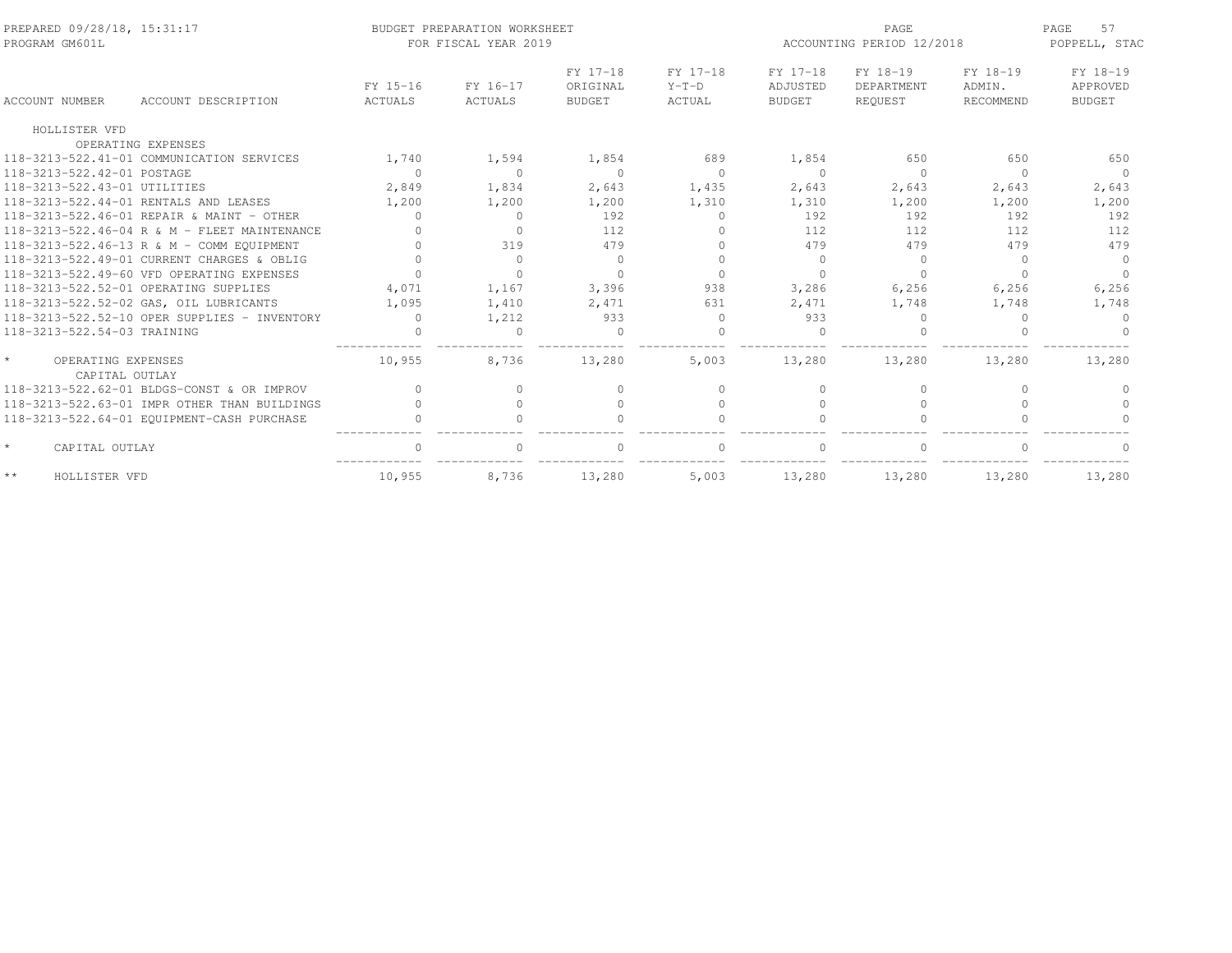| PREPARED 09/28/18, 15:31:17<br>PROGRAM GM601L   |                                              | BUDGET PREPARATION WORKSHEET<br>FOR FISCAL YEAR 2019 | ACCOUNTING PERIOD 12/2018 | 58<br>PAGE<br>POPPELL, STAC           |                               |                                       |                                   |                                 |                                       |
|-------------------------------------------------|----------------------------------------------|------------------------------------------------------|---------------------------|---------------------------------------|-------------------------------|---------------------------------------|-----------------------------------|---------------------------------|---------------------------------------|
| <b>ACCOUNT NUMBER</b>                           | ACCOUNT DESCRIPTION                          | FY 15-16<br>ACTUALS                                  | FY 16-17<br>ACTUALS       | FY 17-18<br>ORIGINAL<br><b>BUDGET</b> | FY 17-18<br>$Y-T-D$<br>ACTUAL | FY 17-18<br>ADJUSTED<br><b>BUDGET</b> | FY 18-19<br>DEPARTMENT<br>REOUEST | FY 18-19<br>ADMIN.<br>RECOMMEND | FY 18-19<br>APPROVED<br><b>BUDGET</b> |
| FLORAHOME-GRANDIN VFD                           |                                              |                                                      |                           |                                       |                               |                                       |                                   |                                 |                                       |
|                                                 | OPERATING EXPENSES                           |                                                      |                           |                                       |                               |                                       |                                   |                                 |                                       |
|                                                 | 118-3214-522.41-01 COMMUNICATION SERVICES    | 1,529                                                | 2,004                     | 1,424                                 | 2,858                         | 3,000                                 | 3,161                             | 3,161                           | 3,161                                 |
| 118-3214-522.42-01 POSTAGE                      |                                              | $\Omega$                                             | $\Omega$                  | $\Omega$                              | $\Omega$                      | $\Omega$                              | $\Omega$                          | $\Omega$                        | $\Omega$                              |
| 118-3214-522.43-01 UTILITIES                    |                                              | 1,934                                                | 1,950                     | 2,246                                 | 2,370                         | 2,750                                 | 2,591                             | 2,591                           | 2,591                                 |
| 118-3214-522.44-01 RENTALS AND LEASES           |                                              | 1,320                                                | 1,320                     | 1,377                                 | 1,295                         | 1,377                                 | 1,377                             | 1,377                           | 1,377                                 |
|                                                 | 118-3214-522.46-01 REPAIR & MAINT - OTHER    | 983                                                  | $\Omega$                  | $\Omega$                              | 293                           | 500                                   | 1,730                             | 1,730                           | 1,730                                 |
|                                                 | 118-3214-522.46-04 R & M - FLEET MAINTENANCE | $\cap$                                               | 384                       | 2.6                                   | $\Omega$                      | 2.6                                   | 148                               | 148                             | 148                                   |
|                                                 | 118-3214-522.46-13 R & M - COMM EQUIPMENT    | 3,314                                                | $\cap$                    |                                       | $\bigcap$                     |                                       |                                   | ∩                               |                                       |
|                                                 | 118-3214-522.49-01 CURRENT CHARGES & OBLIG   | $\Omega$                                             | $\Omega$                  | $\cap$                                | $\bigcap$                     |                                       |                                   | ∩                               |                                       |
|                                                 | 118-3214-522.49-60 VFD OPERATING EXPENSES    | $\bigcap$                                            | $\cap$                    |                                       |                               |                                       |                                   |                                 |                                       |
| 118-3214-522.52-01 OPERATING SUPPLIES           |                                              | 9,431                                                | 2,220                     | 3,345                                 | 4,677                         | 5,557                                 | 4,766                             | 4,766                           | 4,766                                 |
|                                                 | 118-3214-522.52-02 GAS, OIL LUBRICANTS       | 1,126                                                | 133                       | 122                                   | 3,684                         | 4,406                                 | 3,673                             | 3,673                           | 3,673                                 |
|                                                 | 118-3214-522.52-10 OPER SUPPLIES - INVENTORY | 2,984                                                | 249                       | 1,656                                 | $\Omega$                      | 80                                    | 0                                 |                                 |                                       |
| 118-3214-522.54-03 TRAINING                     |                                              |                                                      | $\cap$                    |                                       |                               |                                       |                                   |                                 |                                       |
| $\star$<br>OPERATING EXPENSES<br>CAPITAL OUTLAY |                                              | 22,621                                               | 8,260                     | 10,196                                | 15,177                        | 17.696                                | 17.446                            | 17.446                          | 17,446                                |
|                                                 | 118-3214-522.64-01 EQUIPMENT-CASH PURCHASE   | $\Omega$                                             |                           | $\Omega$                              | $\Omega$                      |                                       | $\Omega$                          |                                 |                                       |
| $\star$<br>CAPITAL OUTLAY                       |                                              | $\Omega$                                             | $\bigcap$                 | $\Omega$                              | $\Omega$                      |                                       | $\Omega$                          | $\cap$                          |                                       |
| $\star\,\star$<br>FLORAHOME-GRANDIN VFD         |                                              | 22,621                                               | 8,260                     | 10,196                                | 15,177                        | 17,696                                | 17,446                            | 17,446                          | 17,446                                |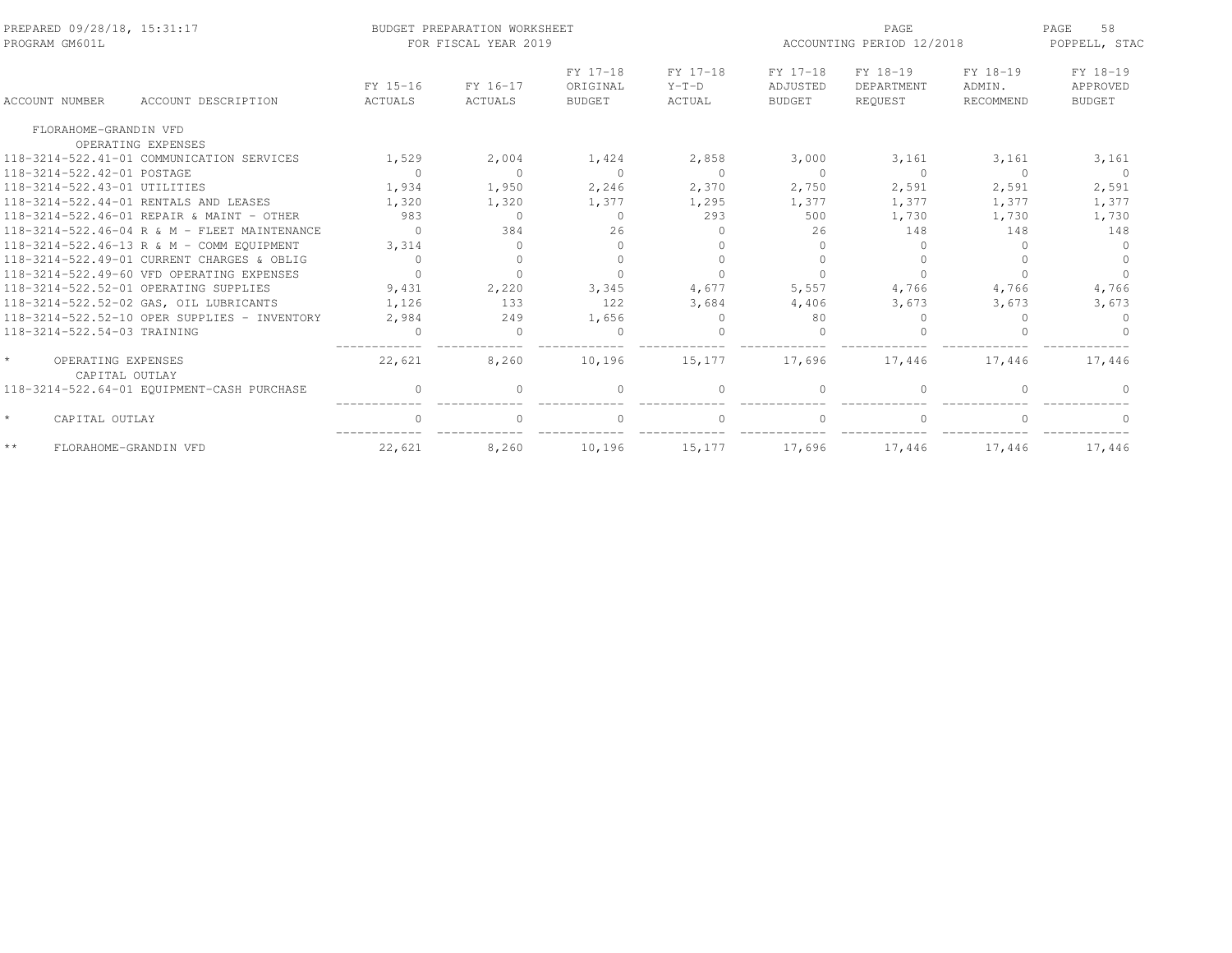| PREPARED 09/28/18, 15:31:17<br>PROGRAM GM601L   |                                              |                     | BUDGET PREPARATION WORKSHEET<br>FOR FISCAL YEAR 2019 |                                       |                               | PAGE<br>ACCOUNTING PERIOD 12/2018     |                                   |                                 |                                       |
|-------------------------------------------------|----------------------------------------------|---------------------|------------------------------------------------------|---------------------------------------|-------------------------------|---------------------------------------|-----------------------------------|---------------------------------|---------------------------------------|
| <b>ACCOUNT NUMBER</b>                           | ACCOUNT DESCRIPTION                          | FY 15-16<br>ACTUALS | FY 16-17<br><b>ACTUALS</b>                           | FY 17-18<br>ORIGINAL<br><b>BUDGET</b> | FY 17-18<br>$Y-T-D$<br>ACTUAL | FY 17-18<br>ADJUSTED<br><b>BUDGET</b> | FY 18-19<br>DEPARTMENT<br>REQUEST | FY 18-19<br>ADMIN.<br>RECOMMEND | FY 18-19<br>APPROVED<br><b>BUDGET</b> |
| GEORGES LAKE VFD                                |                                              |                     |                                                      |                                       |                               |                                       |                                   |                                 |                                       |
|                                                 | OPERATING EXPENSES                           |                     |                                                      |                                       |                               |                                       |                                   |                                 |                                       |
|                                                 | 118-3216-522.41-01 COMMUNICATION SERVICES    | 1,062               | 1,262                                                | 1,095                                 | 1,585                         | 1,595                                 | 1,585                             | 1,585                           | 1,585                                 |
| 118-3216-522.42-01 POSTAGE                      |                                              | $\Omega$            | $\Omega$                                             | $\Omega$                              | $\Omega$                      | $\bigcap$                             | $\Omega$                          | $\Omega$                        | $\Omega$                              |
| 118-3216-522.43-01 UTILITIES                    |                                              | 721                 | 1,142                                                | 540                                   | 1,889                         | 2,740                                 | 1,976                             | 1,976                           | 1,976                                 |
|                                                 | 118-3216-522.46-01 REPATR & MAINT - OTHER    | 122                 | 827                                                  | 1,816                                 | 294                           | 616                                   | 1,050                             | 1,050                           | 1,050                                 |
|                                                 | 118-3216-522.46-04 R & M - FLEET MAINTENANCE | $\Omega$            | <sup>0</sup>                                         | 483                                   | $\Omega$                      | 483                                   | $\Omega$                          |                                 | $\Omega$                              |
|                                                 | 118-3216-522.46-13 R & M - COMM EQUIPMENT    | 215                 | ∩                                                    | 30                                    |                               | 30                                    | 30                                | 30                              | 30                                    |
|                                                 | 118-3216-522.49-01 CURRENT CHARGES & OBLIG   | $\Omega$            | $\Omega$                                             | $\Omega$                              |                               | $\Omega$                              | $\Omega$                          |                                 | $\Omega$                              |
|                                                 | 118-3216-522.49-60 VFD OPERATING EXPENSES    |                     |                                                      |                                       |                               |                                       |                                   |                                 |                                       |
|                                                 | 118-3216-522.52-01 OPERATING SUPPLIES        | 6,403               | 1,929                                                | 2,576                                 | 50                            | 1,076                                 | 2,398                             | 2,398                           | 2,398                                 |
|                                                 | 118-3216-522.52-02 GAS, OIL LUBRICANTS       | 146                 | 992                                                  | 360                                   | 264                           | 360                                   | 360                               | 360                             | 360                                   |
|                                                 | 118-3216-522.52-10 OPER SUPPLIES - INVENTORY | $\bigcap$           | $\Omega$                                             | 499                                   | $\bigcap$                     | 499                                   | $\cup$                            |                                 | $\Omega$                              |
| 118-3216-522.54-03 TRAINING                     |                                              | $\cap$              |                                                      | $\cap$                                |                               | $\cap$                                |                                   |                                 |                                       |
| $\star$<br>OPERATING EXPENSES<br>CAPITAL OUTLAY |                                              | 8,669               | 6,152                                                | 7,399                                 | 4,082                         | 7,399                                 | 7,399                             | 7,399                           | 7,399                                 |
|                                                 | 118-3216-522.64-01 EQUIPMENT-CASH PURCHASE   | $\Omega$            | $\cap$                                               | $\cap$                                | $\Omega$                      | $\cap$                                | $\cap$                            |                                 |                                       |
| CAPITAL OUTLAY                                  |                                              | $\Omega$            | $\Omega$                                             | $\Omega$                              | $\Omega$                      | $\Omega$                              | $\Omega$                          | $\cap$                          | $\Omega$                              |
| $\star\star$<br>GEORGES LAKE VFD                |                                              | 8,669               | 6,152                                                | 7,399                                 | 4,082                         | 7,399                                 | 7,399                             | 7,399                           | 7,399                                 |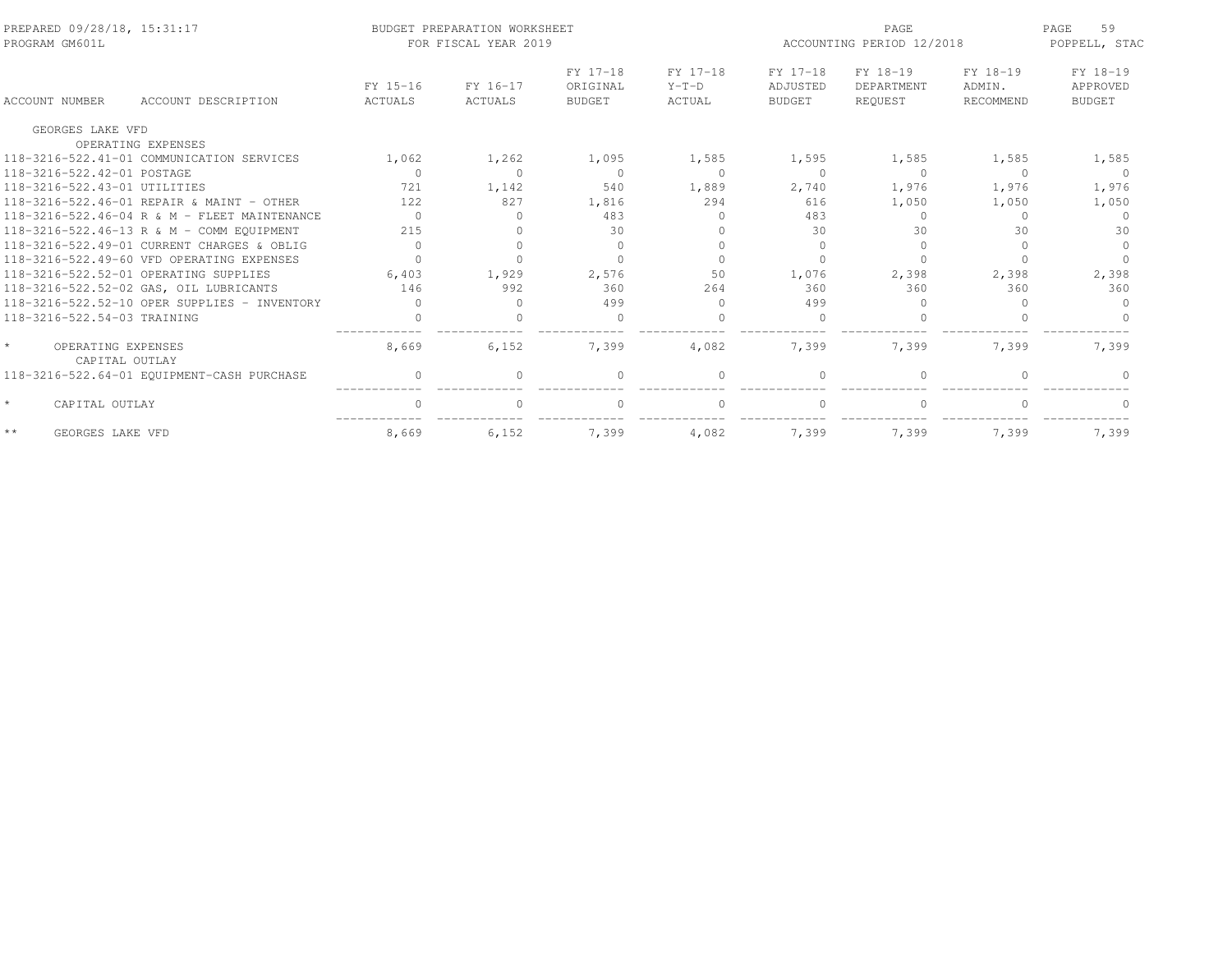| PREPARED 09/28/18, 15:31:17<br>PROGRAM GM601L   |                     |                     | BUDGET PREPARATION WORKSHEET<br>FOR FISCAL YEAR 2019 |                                       |                               |                                       | PAGE<br>ACCOUNTING PERIOD 12/2018 |                                 |                                       |
|-------------------------------------------------|---------------------|---------------------|------------------------------------------------------|---------------------------------------|-------------------------------|---------------------------------------|-----------------------------------|---------------------------------|---------------------------------------|
| ACCOUNT NUMBER                                  | ACCOUNT DESCRIPTION | FY 15-16<br>ACTUALS | FY 16-17<br>ACTUALS                                  | FY 17-18<br>ORIGINAL<br><b>BUDGET</b> | FY 17-18<br>$Y-T-D$<br>ACTUAL | FY 17-18<br>ADJUSTED<br><b>BUDGET</b> | FY 18-19<br>DEPARTMENT<br>REQUEST | FY 18-19<br>ADMIN.<br>RECOMMEND | FY 18-19<br>APPROVED<br><b>BUDGET</b> |
| INTERLACHEN LAKES EST VFD                       |                     |                     |                                                      |                                       |                               |                                       |                                   |                                 |                                       |
| OPERATING EXPENSES                              |                     |                     |                                                      |                                       |                               |                                       |                                   |                                 |                                       |
| 118-3217-522.41-01 COMMUNICATION SERVICES       |                     | 3,830               | 4,205                                                | 3,567                                 | 3,658                         | 3,867                                 | 3,878                             | 3,878                           | 3,878                                 |
| 118-3217-522.42-01 POSTAGE                      |                     | $\Omega$            | $\Omega$                                             | $\Omega$                              | $\bigcirc$                    | $\Omega$                              | $\Omega$                          | $\Omega$                        | $\Omega$                              |
| 118-3217-522.43-01 UTILITIES                    |                     | 6,718               | 6,177                                                | 7,150                                 | 6,207                         | 7,150                                 | 7,150                             | 7,150                           | 7,150                                 |
| 118-3217-522.44-01 RENTALS AND LEASES           |                     | 1,200               | 1,200                                                | 1,167                                 | 1,200                         | 1,242                                 | 1,167                             | 1,167                           | 1,167                                 |
| 118-3217-522.46-01 REPAIR & MAINT - OTHER       |                     | 3,866               | 2,716                                                | 2,909                                 | 3,915                         | 2,909                                 | 3,130                             | 3,130                           | 3,130                                 |
| 118-3217-522.46-04 R & M - FLEET MAINTENANCE    |                     | 1,314               | 909                                                  | 1,583                                 | 2,995                         | 1,583                                 | 1,400                             | 1,400                           | 1,400                                 |
| 118-3217-522.46-13 R & M - COMM EOUIPMENT       |                     | 284                 | 229                                                  | 363                                   | $\Omega$                      | 363                                   | 363                               | 363                             | 363                                   |
| 118-3217-522.49-01 CURRENT CHARGES & OBLIG      |                     | $\Omega$            | $\Omega$                                             | $\Omega$                              | $\cap$                        | $\Omega$                              | $\Omega$                          | $\cap$                          | $\Omega$                              |
| 118-3217-522.49-60 VFD OPERATING EXPENSES       |                     | $\bigcap$           | $\Omega$                                             | $\Omega$                              |                               |                                       |                                   |                                 | $\cap$                                |
| 118-3217-522.52-01 OPERATING SUPPLIES           |                     | 6,936               | 2,532                                                | 6,131                                 | 2,350                         | 5,756                                 | 7,147                             | 7,147                           | 7,147                                 |
| 118-3217-522.52-02 GAS, OIL LUBRICANTS          |                     | 1,726               | 2,937                                                | 4,357                                 | 2,473                         | 4,357                                 | 4,357                             | 4,357                           | 4,357                                 |
| 118-3217-522.52-10 OPER SUPPLIES - INVENTORY    |                     | 2,309               | $\Omega$                                             | 1,365                                 | $\Omega$                      | 1,365                                 | 0                                 |                                 | $\Omega$                              |
| 118-3217-522.54-03 TRAINING                     |                     |                     |                                                      |                                       |                               |                                       |                                   |                                 |                                       |
| $\star$<br>OPERATING EXPENSES<br>CAPITAL OUTLAY |                     | 28,183              | 20,905                                               | 28,592                                | 22,798                        | 28,592                                | 28,592                            | 28,592                          | 28,592                                |
| 118-3217-522.64-01 EQUIPMENT-CASH PURCHASE      |                     | $\cap$              | $\Omega$                                             | $\Omega$                              | $\bigcap$                     |                                       | $\Omega$                          |                                 |                                       |
| $\star$<br>CAPITAL OUTLAY                       |                     | $\cap$              | $\Omega$                                             | $\Omega$                              | $\Omega$                      |                                       | $\Omega$                          |                                 | $\Omega$                              |
| $\star\star$<br>INTERLACHEN LAKES EST VFD       |                     | 28,183              | 20,905                                               | 28,592                                | 22,798                        | 28,592                                | 28,592                            | 28,592                          | 28,592                                |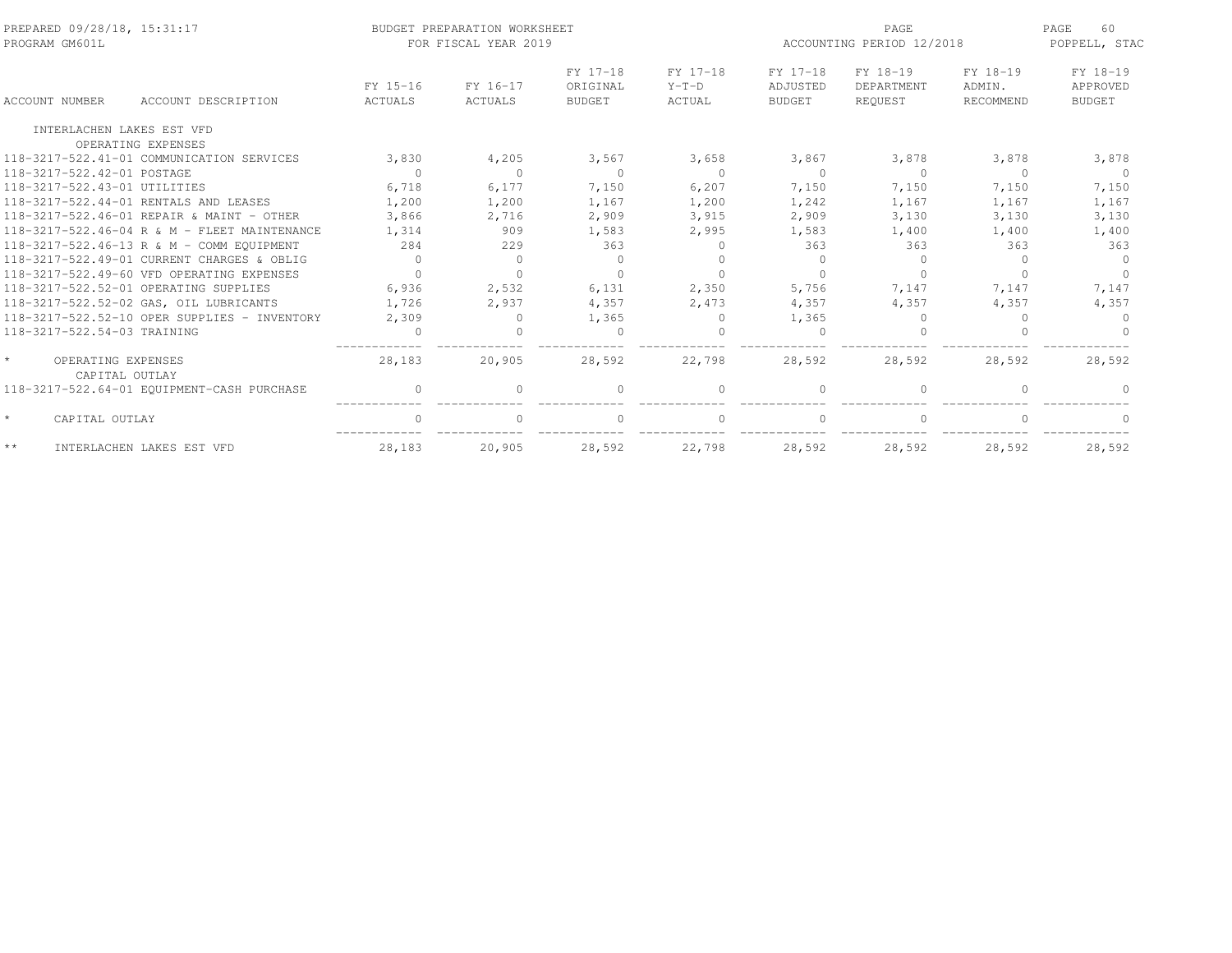| PREPARED 09/28/18, 15:31:17<br>PROGRAM GM601L |                                              |                     | BUDGET PREPARATION WORKSHEET<br>FOR FISCAL YEAR 2019 | ACCOUNTING PERIOD 12/2018             | PAGE<br>61<br>POPPELL, STAC   |                                       |                                   |                                 |                                       |
|-----------------------------------------------|----------------------------------------------|---------------------|------------------------------------------------------|---------------------------------------|-------------------------------|---------------------------------------|-----------------------------------|---------------------------------|---------------------------------------|
| ACCOUNT NUMBER                                | ACCOUNT DESCRIPTION                          | FY 15-16<br>ACTUALS | FY 16-17<br>ACTUALS                                  | FY 17-18<br>ORIGINAL<br><b>BUDGET</b> | FY 17-18<br>$Y-T-D$<br>ACTUAL | FY 17-18<br>ADJUSTED<br><b>BUDGET</b> | FY 18-19<br>DEPARTMENT<br>REOUEST | FY 18-19<br>ADMIN.<br>RECOMMEND | FY 18-19<br>APPROVED<br><b>BUDGET</b> |
| <b>BARDIN VFD</b>                             |                                              |                     |                                                      |                                       |                               |                                       |                                   |                                 |                                       |
|                                               | OPERATING EXPENSES                           |                     |                                                      |                                       |                               |                                       |                                   |                                 |                                       |
|                                               | 118-3218-522.41-01 COMMUNICATION SERVICES    | 2,812               | 1,917                                                | 3,243                                 | 1,879                         | 3,243                                 | 1,988                             | 1,988                           | 1,988                                 |
| 118-3218-522.42-01 POSTAGE                    |                                              | $\Omega$            | $\Omega$                                             | $\Omega$                              | $\Omega$                      | $\Omega$                              | $\Omega$                          | $\Omega$                        | $\Omega$                              |
| 118-3218-522.43-01 UTILITIES                  |                                              | 2,921               | 3,161                                                | 4,035                                 | 2,476                         | 4,035                                 | 4,035                             | 4,035                           | 4,035                                 |
| 118-3218-522.44-01 RENTALS AND LEASES         |                                              | $\Omega$            | 130                                                  | $\Omega$                              | $\Omega$                      | $\Omega$                              | 1,550                             | 1,550                           | 1,550                                 |
|                                               | 118-3218-522.46-01 REPAIR & MAINT - OTHER    | 75                  | 125                                                  | 411                                   | 201                           | 411                                   | 411                               | 411                             | 411                                   |
|                                               | 118-3218-522.46-04 R & M - FLEET MAINTENANCE | 3,882               | 4,079                                                | 550                                   | $\Omega$                      | 550                                   | 2,200                             | 2,200                           | 2,200                                 |
|                                               | 118-3218-522.46-13 R & M - COMM EQUIPMENT    | $\bigcap$           | $\Omega$                                             | 52                                    | $\cap$                        | 52                                    | 250                               | 250                             | 250                                   |
|                                               | 118-3218-522.49-01 CURRENT CHARGES & OBLIG   | $\bigcap$           | $\cap$                                               | $\Omega$                              |                               |                                       | <sup>n</sup>                      | $\cap$                          | $\Omega$                              |
|                                               | 118-3218-522.49-59 VFD-PRIOR YEAR CARRYOVER  | 780                 | $\Omega$                                             | 723                                   | $\Omega$                      |                                       |                                   |                                 | $\Omega$                              |
|                                               | 118-3218-522.49-60 VFD OPERATING EXPENSES    | $\Omega$            | $\Omega$                                             | $\Omega$                              | $\Omega$                      |                                       |                                   |                                 | $\Omega$                              |
| 118-3218-522.51-01 OFFICE SUPPLIES            |                                              | 171                 | $\cap$                                               | $\Omega$                              |                               |                                       |                                   |                                 |                                       |
| 118-3218-522.52-01 OPERATING SUPPLIES         |                                              | 13,040              | 10,166                                               | 10,612                                | 3,291                         | 10,612                                | 9,572                             | 9,572                           | 9,572                                 |
|                                               | 118-3218-522.52-02 GAS, OIL LUBRICANTS       | 692                 | 751                                                  | 1,398                                 | 570                           | 1,398                                 | 1,398                             | 1,398                           | 1,398                                 |
|                                               | 118-3218-522.52-10 OPER SUPPLIES - INVENTORY | 240                 | $\Omega$                                             | 1,102                                 | $\mathbf{0}$                  | 1,102                                 | $\Omega$                          | $\Omega$                        | $\Omega$                              |
| 118-3218-522.54-03 TRAINING                   |                                              | $\Omega$            | $\cap$                                               | $\Omega$                              | $\cap$                        |                                       |                                   |                                 |                                       |
| OPERATING EXPENSES<br>CAPITAL OUTLAY          |                                              | 24,613              | 20,329                                               | 22,126                                | 8,417                         | 21,403                                | 21,404                            | 21,404                          | 21,404                                |
|                                               | 118-3218-522.62-01 BLDGS-CONST & OR IMPROV   | $\Omega$            | $\Omega$                                             | $\mathbf{0}$                          | $\Omega$                      | $\Omega$                              | $\Omega$                          | $\Omega$                        | $\Omega$                              |
|                                               | 118-3218-522.64-01 EQUIPMENT-CASH PURCHASE   | $\bigcap$           | $\cap$                                               | $\Omega$                              | $\bigcap$                     |                                       | $\bigcap$                         |                                 | $\cap$                                |
| $\star$<br>CAPITAL OUTLAY                     |                                              | $\cap$              | $\cap$                                               |                                       | $\cap$                        |                                       |                                   |                                 |                                       |
| $\star\,\star$<br>BARDIN VFD                  |                                              | 24,613              | 20,329                                               | 22,126                                | 8,417                         | 21,403                                | 21,404                            | 21,404                          | 21,404                                |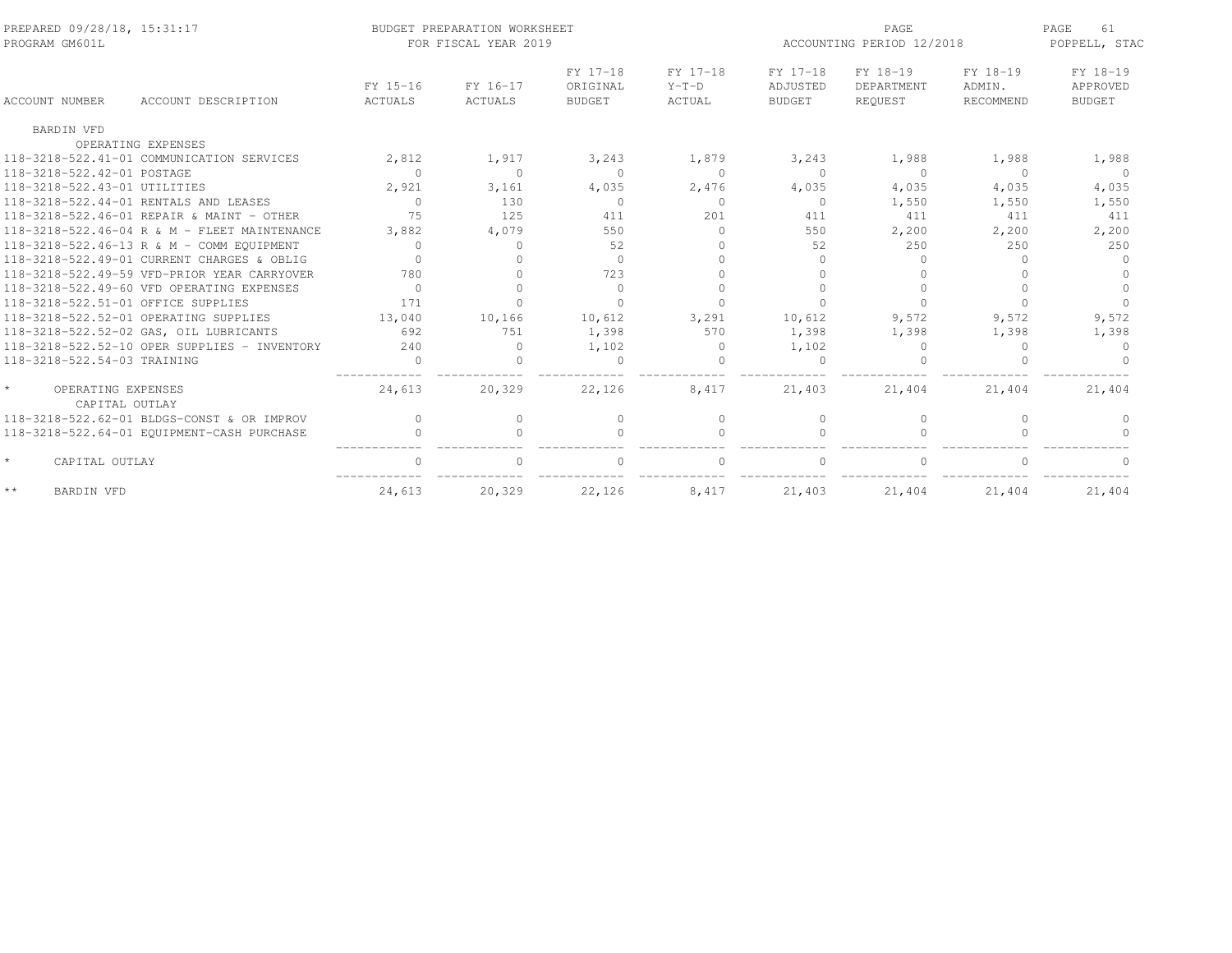| PREPARED 09/28/18, 15:31:17<br>PROGRAM GM601L |                                              |                     | BUDGET PREPARATION WORKSHEET<br>FOR FISCAL YEAR 2019 |                                       |                               | PAGE<br>ACCOUNTING PERIOD 12/2018     |                                   |                                 | 62<br>PAGE<br>POPPELL, STAC           |  |
|-----------------------------------------------|----------------------------------------------|---------------------|------------------------------------------------------|---------------------------------------|-------------------------------|---------------------------------------|-----------------------------------|---------------------------------|---------------------------------------|--|
| <b>ACCOUNT NUMBER</b>                         | ACCOUNT DESCRIPTION                          | FY 15-16<br>ACTUALS | FY 16-17<br>ACTUALS                                  | FY 17-18<br>ORIGINAL<br><b>BUDGET</b> | FY 17-18<br>$Y-T-D$<br>ACTUAL | FY 17-18<br>ADJUSTED<br><b>BUDGET</b> | FY 18-19<br>DEPARTMENT<br>REQUEST | FY 18-19<br>ADMIN.<br>RECOMMEND | FY 18-19<br>APPROVED<br><b>BUDGET</b> |  |
| RIVERSIDE (SAN MATEO) VFD                     |                                              |                     |                                                      |                                       |                               |                                       |                                   |                                 |                                       |  |
|                                               | OPERATING EXPENSES                           |                     |                                                      |                                       |                               |                                       |                                   |                                 |                                       |  |
|                                               | 118-3219-522.41-01 COMMUNICATION SERVICES    | 2,653               | 2,615                                                | 2,383                                 | 2,972                         | 2,383                                 | 2,967                             | 2,967                           | 2,967                                 |  |
| 118-3219-522.42-01 POSTAGE                    |                                              | $\Omega$            | $\Omega$                                             | $\Omega$                              | $\Omega$                      | $\Omega$                              | $\Omega$                          | $\Omega$                        | $\Omega$                              |  |
| 118-3219-522.43-01 UTILITIES                  |                                              | 2,978               | 2,907                                                | 3,719                                 | 2,267                         | 3,719                                 | 3,719                             | 3,719                           | 3,719                                 |  |
|                                               | 118-3219-522.44-01 RENTALS AND LEASES        | $\Omega$            | 130                                                  | $\Omega$                              | $\Omega$                      | $\Omega$                              | 1,560                             | 1,560                           | 1,560                                 |  |
|                                               | 118-3219-522.46-01 REPAIR & MAINT - OTHER    | 165                 | 248                                                  | 956                                   | 477                           | 956                                   | 1,280                             | 1,280                           | 1,280                                 |  |
|                                               | 118-3219-522.46-04 R & M - FLEET MAINTENANCE | 65                  | $\Omega$                                             | $\Omega$                              | $\Omega$                      | $\Omega$                              | 22                                | 22.2                            | 22                                    |  |
|                                               | 118-3219-522.46-13 R & M - COMM EOUIPMENT    | 120                 | $\Omega$                                             | 1,013                                 | $\Omega$                      | 1,013                                 | 400                               | 400                             | 400                                   |  |
|                                               | 118-3219-522.49-01 CURRENT CHARGES & OBLIG   | $\Omega$            | $\Omega$                                             | $\Omega$                              | $\Omega$                      |                                       | $\Omega$                          | ∩                               | $\Omega$                              |  |
|                                               | 118-3219-522.49-60 VFD OPERATING EXPENSES    | $\Omega$            | $\cap$                                               | $\cap$                                |                               |                                       |                                   |                                 |                                       |  |
|                                               | 118-3219-522.52-01 OPERATING SUPPLIES        | 5,132               | 3,960                                                | 10,572                                | 2,294                         | 10,572                                | 10,654                            | 10,654                          | 10,654                                |  |
|                                               | 118-3219-522.52-02 GAS, OIL LUBRICANTS       | 738                 | 665                                                  | 3,034                                 | 742                           | 3,034                                 | 1,075                             | 1,075                           | 1,075                                 |  |
|                                               | 118-3219-522.52-10 OPER SUPPLIES - INVENTORY | $\Omega$            | <sup>0</sup>                                         | $\Omega$                              | $\Omega$                      |                                       |                                   |                                 |                                       |  |
| 118-3219-522.54-03 TRAINING                   |                                              |                     |                                                      |                                       |                               |                                       |                                   |                                 |                                       |  |
| OPERATING EXPENSES<br>CAPITAL OUTLAY          |                                              | 11,851              | 10,525                                               | 21,677                                | 8,752                         | 21,677                                | 21,677                            | 21,677                          | 21,677                                |  |
|                                               | 118-3219-522.64-01 EQUIPMENT-CASH PURCHASE   | $\Omega$            | $\Omega$                                             | $\Omega$                              | $\Omega$                      |                                       | $\Omega$                          |                                 |                                       |  |
| $\star$<br>CAPITAL OUTLAY                     |                                              | $\Omega$            | $\Omega$                                             | $\Omega$                              | $\Omega$                      |                                       | $\bigcap$                         | ∩                               | $\Omega$                              |  |
| $\star\,\star$                                | RIVERSIDE (SAN MATEO) VFD                    | 11,851              | 10,525                                               | 21,677                                | 8,752                         | 21,677                                | 21,677                            | 21,677                          | 21,677                                |  |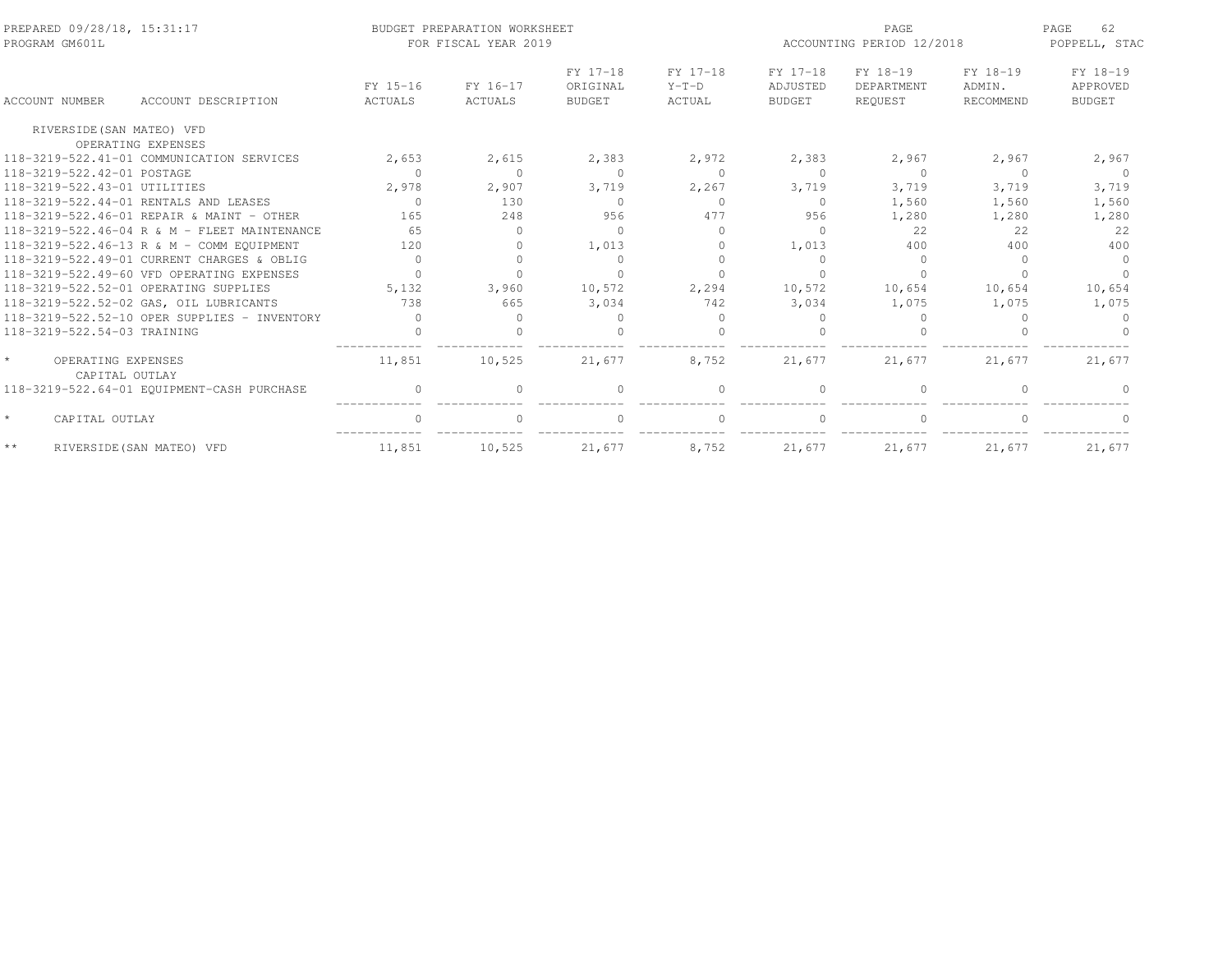| PREPARED 09/28/18, 15:31:17<br>PROGRAM GM601L   |                                              |                     | BUDGET PREPARATION WORKSHEET<br>FOR FISCAL YEAR 2019 |                                       |                               | PAGE<br>ACCOUNTING PERIOD 12/2018     |                                   |                                 |                                       |
|-------------------------------------------------|----------------------------------------------|---------------------|------------------------------------------------------|---------------------------------------|-------------------------------|---------------------------------------|-----------------------------------|---------------------------------|---------------------------------------|
| <b>ACCOUNT NUMBER</b>                           | ACCOUNT DESCRIPTION                          | FY 15-16<br>ACTUALS | FY 16-17<br>ACTUALS                                  | FY 17-18<br>ORIGINAL<br><b>BUDGET</b> | FY 17-18<br>$Y-T-D$<br>ACTUAL | FY 17-18<br>ADJUSTED<br><b>BUDGET</b> | FY 18-19<br>DEPARTMENT<br>REQUEST | FY 18-19<br>ADMIN.<br>RECOMMEND | FY 18-19<br>APPROVED<br><b>BUDGET</b> |
| WEST PUTNAM (JOHNSON) VFD                       |                                              |                     |                                                      |                                       |                               |                                       |                                   |                                 |                                       |
|                                                 | OPERATING EXPENSES                           |                     |                                                      |                                       |                               |                                       |                                   |                                 |                                       |
|                                                 | 118-3220-522.41-01 COMMUNICATION SERVICES    | 4,939               | 3,740                                                | 2,460                                 | 1,171                         | 1,960                                 | 1,250                             | 1,250                           | 1,250                                 |
| 118-3220-522.42-01 POSTAGE                      |                                              | $\bigcap$           | $\Omega$                                             | $\Omega$                              | $\Omega$                      | $\Omega$                              | $\bigcap$                         | $\Omega$                        | $\cap$                                |
| 118-3220-522.43-01 UTILITIES                    |                                              | 4,638               | 5,480                                                | 3,973                                 | 4,319                         | 4,473                                 | 4,414                             | 4,414                           | 4,414                                 |
|                                                 | 118-3220-522.44-01 RENTALS AND LEASES        | $\bigcap$           | 130                                                  | $\Omega$                              | $\bigcap$                     | $\bigcap$                             | 1,560                             | 1,560                           | 1,560                                 |
|                                                 | 118-3220-522.46-01 REPAIR & MAINT - OTHER    |                     | $\Omega$                                             | $\cap$                                | $\cap$                        |                                       | 250                               | 250                             | 250                                   |
|                                                 | 118-3220-522.46-04 R & M - FLEET MAINTENANCE | 1,108               | $\Omega$                                             | 510                                   | 463                           | 510                                   | 510                               | 510                             | 510                                   |
|                                                 | 118-3220-522.46-13 R & M - COMM EOUIPMENT    | $\cup$              | 1,445                                                | 1,219                                 | $\Omega$                      | 1,219                                 | 1,219                             | 1,219                           | 1,219                                 |
|                                                 | 118-3220-522.49-01 CURRENT CHARGES & OBLIG   |                     | $\Omega$                                             | $\Omega$                              | $\cap$                        | $\Omega$                              | $\Omega$                          | ∩                               | $\Omega$                              |
|                                                 | 118-3220-522.49-60 VFD OPERATING EXPENSES    |                     | $\cap$                                               | $\cap$                                |                               |                                       |                                   |                                 |                                       |
|                                                 | 118-3220-522.52-01 OPERATING SUPPLIES        | 8,387               | 7,024                                                | 9,445                                 | 8,176                         | 8,625                                 | 6,588                             | 6,588                           | 6,588                                 |
|                                                 | 118-3220-522.52-02 GAS, OIL LUBRICANTS       | 4,434               | 9,023                                                | 6,822                                 | 7,705                         | 8,823                                 | 9,819                             | 9,819                           | 9,819                                 |
|                                                 | 118-3220-522.52-10 OPER SUPPLIES - INVENTORY |                     | $\Omega$                                             | 1,181                                 | $\Omega$                      |                                       |                                   |                                 |                                       |
| 118-3220-522.54-03 TRAINING                     |                                              |                     |                                                      |                                       |                               |                                       |                                   |                                 |                                       |
| $\star$<br>OPERATING EXPENSES<br>CAPITAL OUTLAY |                                              | 23,506              | 26,842                                               | 25,610                                | 21,834                        | 25,610                                | 25,610                            | 25,610                          | 25,610                                |
|                                                 | 118-3220-522.64-01 EQUIPMENT-CASH PURCHASE   | $\Omega$            | $\Omega$                                             | $\Omega$                              | $\bigcap$                     |                                       | $\Omega$                          |                                 |                                       |
| $\star$<br>CAPITAL OUTLAY                       |                                              | $\cap$              | $\Omega$                                             | $\Omega$                              | $\Omega$                      |                                       | $\cap$                            |                                 | $\Omega$                              |
| $\star\star$                                    | WEST PUTNAM(JOHNSON) VFD                     | 23,506              | 26,842                                               | 25,610                                | 21,834                        | 25,610                                | 25,610                            | 25,610                          | 25,610                                |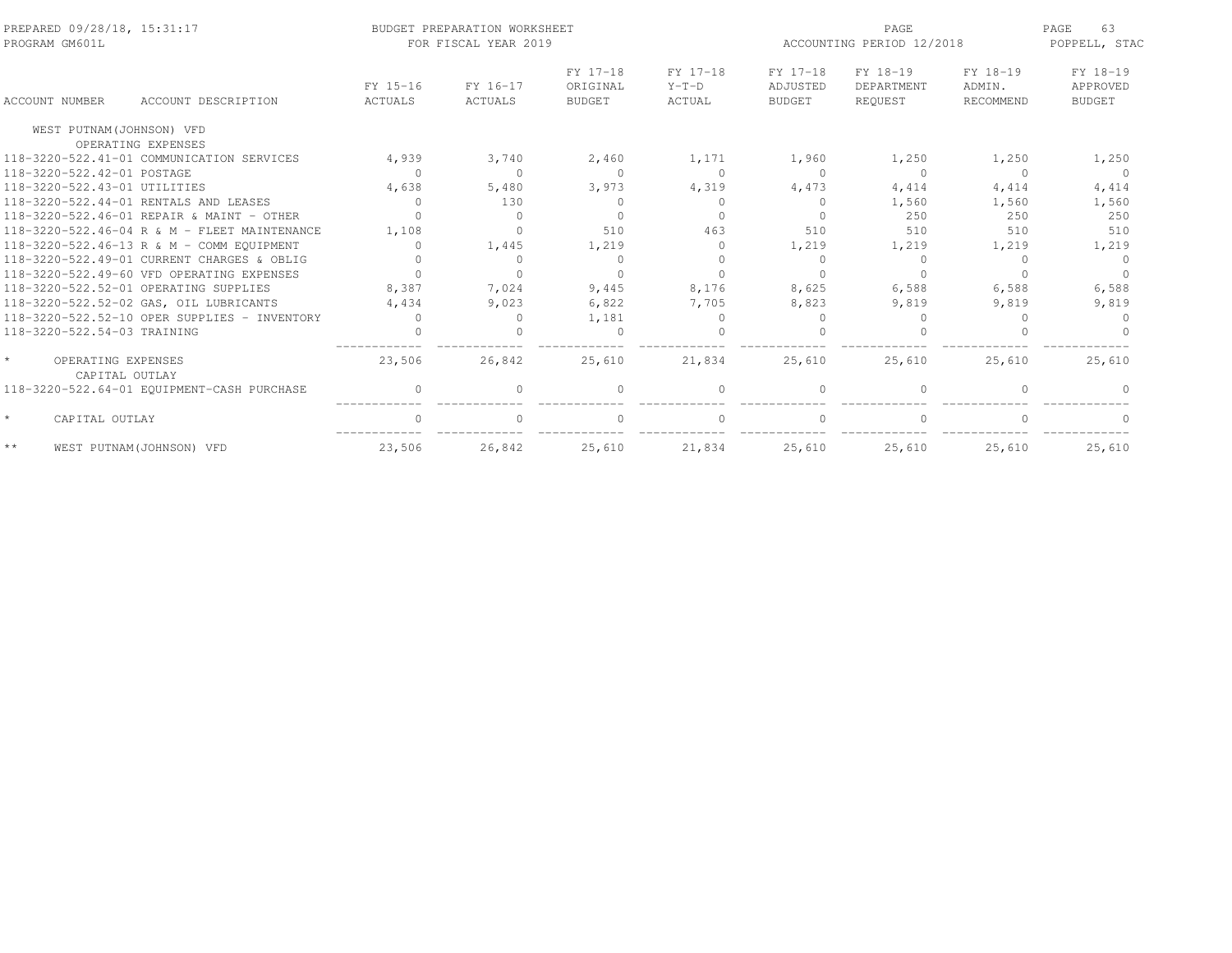| PREPARED 09/28/18, 15:31:17<br>PROGRAM GM601L  |                            | BUDGET PREPARATION WORKSHEET<br>FOR FISCAL YEAR 2019 |                                       |                               | ACCOUNTING PERIOD 12/2018             | 64<br>PAGE<br>POPPELL, STAC       |                                 |                                       |
|------------------------------------------------|----------------------------|------------------------------------------------------|---------------------------------------|-------------------------------|---------------------------------------|-----------------------------------|---------------------------------|---------------------------------------|
| <b>ACCOUNT NUMBER</b><br>ACCOUNT DESCRIPTION   | FY 15-16<br><b>ACTUALS</b> | FY 16-17<br><b>ACTUALS</b>                           | FY 17-18<br>ORIGINAL<br><b>BUDGET</b> | FY 17-18<br>$Y-T-D$<br>ACTUAL | FY 17-18<br>ADJUSTED<br><b>BUDGET</b> | FY 18-19<br>DEPARTMENT<br>REOUEST | FY 18-19<br>ADMIN.<br>RECOMMEND | FY 18-19<br>APPROVED<br><b>BUDGET</b> |
| BOSTWICK VFD                                   |                            |                                                      |                                       |                               |                                       |                                   |                                 |                                       |
| OPERATING EXPENSES                             |                            |                                                      |                                       |                               |                                       |                                   |                                 |                                       |
| 118-3221-522.41-01 COMMUNICATION SERVICES      | 2,426                      | 2,654                                                | 1,441                                 | 2,651                         | 2,941                                 | 2,534                             | 2,534                           | 2,534                                 |
| 118-3221-522.42-01 POSTAGE                     | $\Omega$                   | $\Omega$                                             | $\Omega$                              | $\Omega$                      | $\Omega$                              | $\Omega$                          | $\Omega$                        | $\Omega$                              |
| 118-3221-522.43-01 UTILITIES                   | 4,452                      | 3,420                                                | 2,165                                 | 4,064                         | 4,035                                 | 3,362                             | 3,362                           | 3,362                                 |
| 118-3221-522.44-01 RENTALS AND LEASES          | $\Omega$                   | 120                                                  | $\Omega$                              | $\Omega$                      | $\Omega$                              | 1,500                             | 1,500                           | 1,500                                 |
| 118-3221-522.46-01 REPAIR & MAINT - OTHER      | 470                        | 400                                                  | 220                                   | 33                            | 220                                   | 750                               | 750                             | 750                                   |
| 118-3221-522.46-04 R & M - FLEET MAINTENANCE   | $\Omega$                   | 185                                                  | 1,528                                 | $\bigcap$                     | 1,528                                 | 902                               | 902                             | 902                                   |
| 118-3221-522.46-13 R & M - COMM EQUIPMENT      | $\Omega$                   | 93                                                   | 295                                   |                               | 295                                   | 295                               | 295                             | 295                                   |
| 118-3221-522.49-01 CURRENT CHARGES & OBLIG     | 277                        | 238                                                  | 1,370                                 | $\Omega$                      |                                       | $\cap$                            |                                 | $\Omega$                              |
| 118-3221-522.49-59 VFD-PRIOR YEAR CARRYOVER    | $\Omega$                   | $\Omega$                                             | 9,382                                 |                               |                                       |                                   |                                 | $\cap$                                |
| 118-3221-522.49-60 VFD OPERATING EXPENSES      | 43                         | $\Omega$                                             | 1,160                                 | $\Omega$                      |                                       |                                   |                                 | $\Omega$                              |
| 118-3221-522.52-01 OPERATING SUPPLIES          | 4,965                      | 8,560                                                | 14,379                                | 8,978                         | 9,209                                 | 15,950                            | 15,950                          | 15,950                                |
| 118-3221-522.52-02 GAS, OIL LUBRICANTS         | 2,162                      | 4,336                                                | 4,701                                 | 3,551                         | 4,701                                 | 4,701                             | 4,701                           | 4,701                                 |
| $118-3221-522.52-10$ OPER SUPPLIES - INVENTORY | $\Omega$                   | 4,630                                                | 3,895                                 | 1,410                         |                                       | $\Omega$                          | $\cap$                          | $\Omega$                              |
| 118-3221-522.54-03 TRAINING                    | $\bigcap$                  | $\Omega$                                             | $\Omega$                              | $\Omega$                      |                                       | $\Omega$                          |                                 | $\Omega$                              |
| OPERATING EXPENSES<br>CAPITAL OUTLAY           | 14,795                     | 24,636                                               | 40,536                                | 20,687                        | 22,929                                | 29,994                            | 29,994                          | 29,994                                |
| 118-3221-522.64-01 EQUIPMENT-CASH PURCHASE     | $\Omega$                   | 10,800                                               | $\Omega$                              | 7,065                         | 7,065                                 | $\Omega$                          |                                 |                                       |
| $\star$<br>CAPITAL OUTLAY                      | $\Omega$                   | 10,800                                               | $\mathbf{0}$                          | 7,065                         | 7.065                                 | $\Omega$                          |                                 |                                       |
| $\star\,\star$<br><b>BOSTWICK VFD</b>          | 14,795                     | 35,436                                               | 40,536                                | 27,752                        | 29,994                                | 29,994                            | 29,994                          | 29,994                                |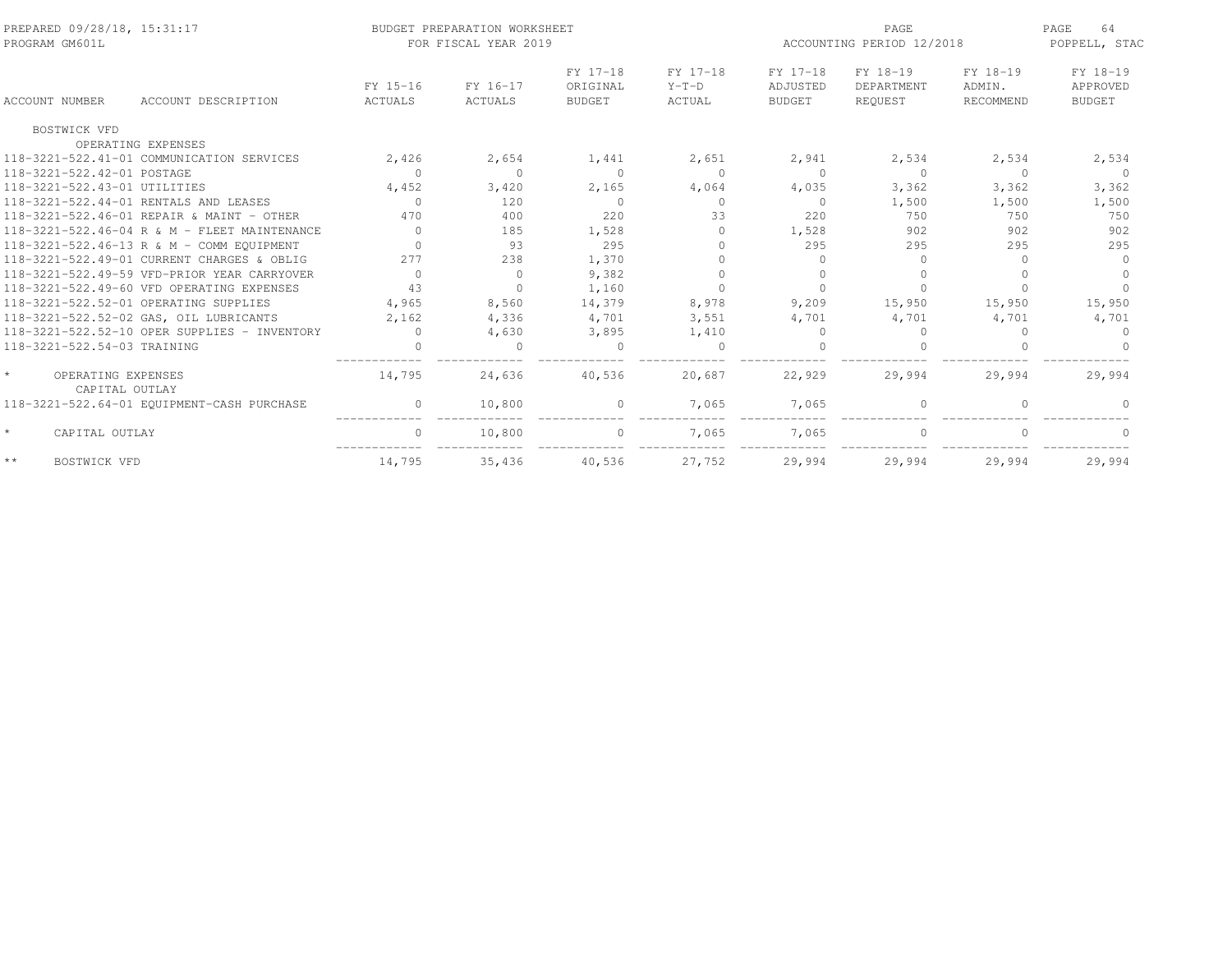| PREPARED 09/28/18, 15:31:17<br>PROGRAM GM601L |                                              |                            | BUDGET PREPARATION WORKSHEET<br>FOR FISCAL YEAR 2019 |                                       | PAGE<br>ACCOUNTING PERIOD 12/2018 |                                       |                                   | 65<br>PAGE<br>POPPELL, STAC     |                                       |
|-----------------------------------------------|----------------------------------------------|----------------------------|------------------------------------------------------|---------------------------------------|-----------------------------------|---------------------------------------|-----------------------------------|---------------------------------|---------------------------------------|
| <b>ACCOUNT NUMBER</b>                         | ACCOUNT DESCRIPTION                          | FY 15-16<br><b>ACTUALS</b> | FY 16-17<br>ACTUALS                                  | FY 17-18<br>ORIGINAL<br><b>BUDGET</b> | FY 17-18<br>$Y-T-D$<br>ACTUAL     | FY 17-18<br>ADJUSTED<br><b>BUDGET</b> | FY 18-19<br>DEPARTMENT<br>REQUEST | FY 18-19<br>ADMIN.<br>RECOMMEND | FY 18-19<br>APPROVED<br><b>BUDGET</b> |
| FRANCIS VFD                                   |                                              |                            |                                                      |                                       |                                   |                                       |                                   |                                 |                                       |
|                                               | OPERATING EXPENSES                           |                            |                                                      |                                       |                                   |                                       |                                   |                                 |                                       |
|                                               | 118-3222-522.41-01 COMMUNICATION SERVICES    | 1,876                      | 1,705                                                | 1,861                                 | 273                               | 1,861                                 | 318                               | 318                             | 318                                   |
| 118-3222-522.42-01 POSTAGE                    |                                              | $\Omega$                   | $\Omega$                                             | $\Omega$                              | $\Omega$                          | $\bigcap$                             | $\Omega$                          | $\cap$                          | $\Omega$                              |
| 118-3222-522.43-01 UTILITIES                  |                                              | 1,960                      | 1,935                                                | 2,053                                 | 1,648                             | 2,053                                 | 2,053                             | 2,053                           | 2,053                                 |
|                                               | 118-3222-522.46-01 REPATR & MAINT - OTHER    | 218                        | 110                                                  | 338                                   | $\bigcap$                         | 338                                   | 500                               | 500                             | 500                                   |
|                                               | 118-3222-522.46-04 R & M - FLEET MAINTENANCE | $\Omega$                   | <sup>0</sup>                                         | 816                                   |                                   | 816                                   | 83                                | 83                              | 83                                    |
|                                               | 118-3222-522.46-13 R & M - COMM EQUIPMENT    | 120                        | ∩                                                    | 38                                    |                                   | 38                                    | 250                               | 250                             | 250                                   |
|                                               | 118-3222-522.49-01 CURRENT CHARGES & OBLIG   | $\Omega$                   |                                                      | $\Omega$                              |                                   |                                       | $\cup$                            |                                 | $\Omega$                              |
|                                               | 118-3222-522.49-60 VFD OPERATING EXPENSES    |                            |                                                      |                                       |                                   |                                       |                                   |                                 |                                       |
|                                               | 118-3222-522.52-01 OPERATING SUPPLIES        | 6,932                      | 4,590                                                | 8,167                                 | 3,512                             | 8,167                                 | 10,069                            | 10,069                          | 10,069                                |
|                                               | 118-3222-522.52-02 GAS, OIL LUBRICANTS       | 2,000                      | 1,655                                                | 3,006                                 | 1,286                             | 3,006                                 | 3,006                             | 3,006                           | 3,006                                 |
|                                               | 118-3222-522.52-10 OPER SUPPLIES - INVENTORY | 1,351                      | 1,450                                                | $\Omega$                              | $\bigcap$                         |                                       |                                   |                                 | $\Omega$                              |
| 118-3222-522.54-03 TRAINING                   |                                              | $\Omega$                   | $\cap$                                               |                                       |                                   |                                       |                                   |                                 |                                       |
| OPERATING EXPENSES<br>CAPITAL OUTLAY          |                                              | 14,457                     | 11,445                                               | 16,279                                | 6,719                             | 16,279                                | 16,279                            | 16,279                          | 16,279                                |
|                                               | 118-3222-522.64-01 EQUIPMENT-CASH PURCHASE   | $\Omega$                   | $\cap$                                               | $\cap$                                | $\Omega$                          | $\cap$                                | $\cap$                            |                                 |                                       |
| CAPITAL OUTLAY                                |                                              | $\Omega$                   | $\Omega$                                             | $\Omega$                              | $\Omega$                          | $\Omega$                              | $\Omega$                          | $\cap$                          |                                       |
| $\star\star$<br>FRANCIS VFD                   |                                              | 14,457                     | 11,445                                               | 16,279                                | 6,719                             | 16,279                                | 16,279                            | 16,279                          | 16,279                                |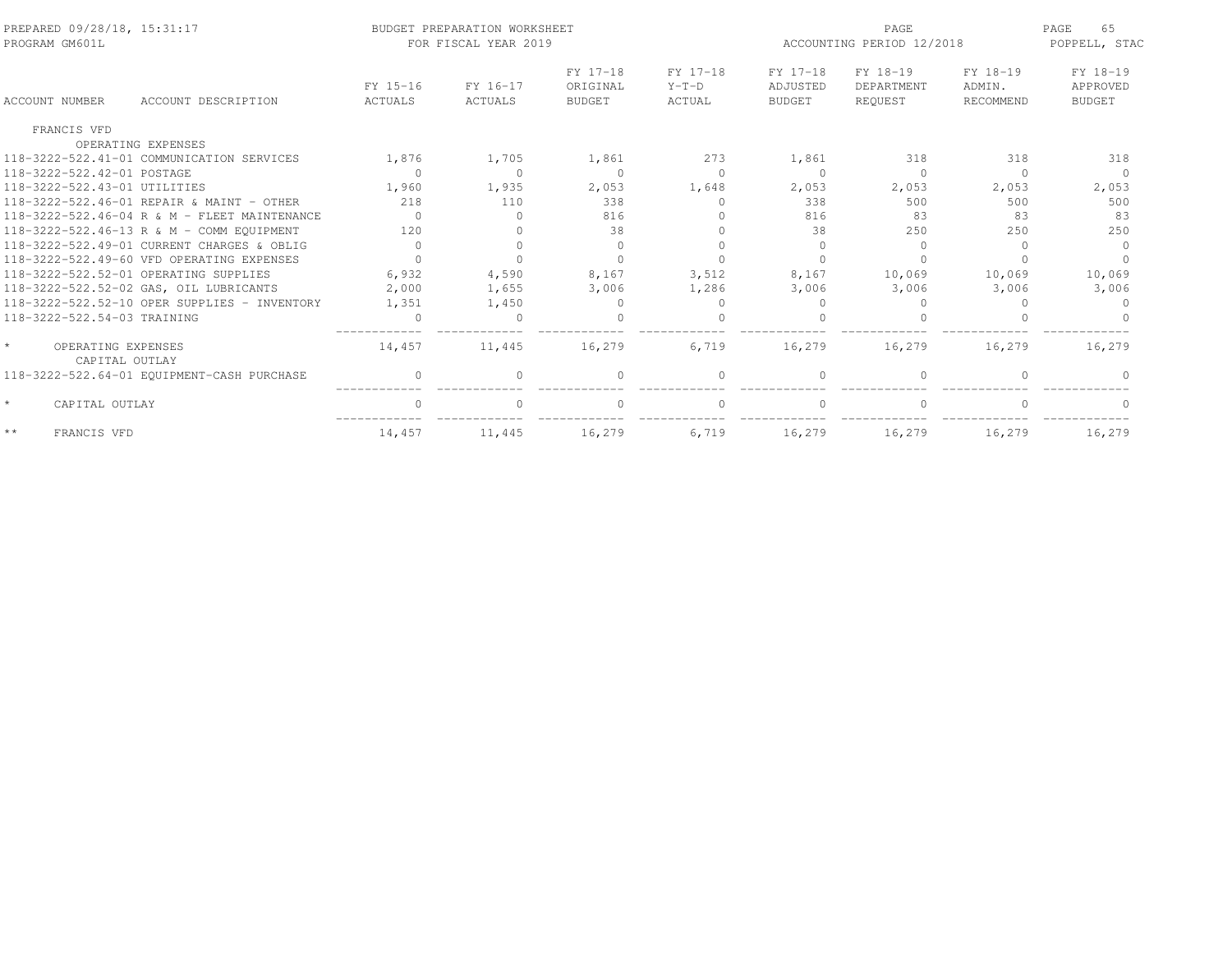| PREPARED 09/28/18, 15:31:17<br>PROGRAM GM601L |                            | BUDGET PREPARATION WORKSHEET<br>FOR FISCAL YEAR 2019 |                                       |                               | ACCOUNTING PERIOD 12/2018             | 66<br>PAGE<br>POPPELL, STAC       |                                 |                                       |
|-----------------------------------------------|----------------------------|------------------------------------------------------|---------------------------------------|-------------------------------|---------------------------------------|-----------------------------------|---------------------------------|---------------------------------------|
| <b>ACCOUNT NUMBER</b><br>ACCOUNT DESCRIPTION  | FY 15-16<br><b>ACTUALS</b> | FY 16-17<br>ACTUALS                                  | FY 17-18<br>ORIGINAL<br><b>BUDGET</b> | FY 17-18<br>$Y-T-D$<br>ACTUAL | FY 17-18<br>ADJUSTED<br><b>BUDGET</b> | FY 18-19<br>DEPARTMENT<br>REOUEST | FY 18-19<br>ADMIN.<br>RECOMMEND | FY 18-19<br>APPROVED<br><b>BUDGET</b> |
| SATSUMA VFD                                   |                            |                                                      |                                       |                               |                                       |                                   |                                 |                                       |
| OPERATING EXPENSES                            |                            |                                                      |                                       |                               |                                       |                                   |                                 |                                       |
| 118-3223-522.41-01 COMMUNICATION SERVICES     | 7,141                      | 8,049                                                | 7,382                                 | 2,424                         | 2,972                                 | 3,410                             | 3,410                           | 3,410                                 |
| 118-3223-522.42-01 POSTAGE                    | $\Omega$                   | $\Omega$                                             | $\Omega$                              | $\Omega$                      | $\cap$                                | $\Omega$                          | $\Omega$                        | $\Omega$                              |
| 118-3223-522.43-01 UTILITIES                  | 4,885                      | 5,980                                                | 4,220                                 | $\Omega$                      | $\Omega$                              | $\Omega$                          | $\Omega$                        | $\Omega$                              |
| 118-3223-522.44-01 RENTALS AND LEASES         | 1,440                      | 1,440                                                | 1,463                                 | 1,440                         | 1,463                                 | 1,463                             | 1,463                           | 1,463                                 |
| 118-3223-522.46-01 REPAIR & MAINT - OTHER     | 1,470                      | 874                                                  | 691                                   | $\Omega$                      | 1,691                                 | 3,000                             | 3,000                           | 3,000                                 |
| 118-3223-522.46-04 R & M - FLEET MAINTENANCE  | 401                        | 180                                                  | 125                                   | 596                           | 125                                   | 283                               | 283                             | 283                                   |
| 118-3223-522.46-13 R & M - COMM EQUIPMENT     | 117                        | $\Omega$                                             | $\Omega$                              | $\bigcap$                     |                                       | 250                               | 250                             | 250                                   |
| 118-3223-522.49-01 CURRENT CHARGES & OBLIG    | 9                          | $\Omega$                                             | 21                                    |                               | 21                                    | $\Omega$                          |                                 | $\Omega$                              |
| 118-3223-522.49-59 VFD-PRIOR YEAR CARRYOVER   | $\cap$                     | 1,932                                                | 4,592                                 |                               | $\bigcap$                             |                                   |                                 | $\cap$                                |
| 118-3223-522.49-60 VFD OPERATING EXPENSES     | $\bigcap$                  | $\Omega$                                             | $\Omega$                              |                               |                                       |                                   |                                 |                                       |
| 118-3223-522.52-01 OPERATING SUPPLIES         | 9,415                      | 15,757                                               | 16,867                                | 13,894                        | 13,429                                | 25,771                            | 25,771                          | 25,771                                |
| 118-3223-522.52-02 GAS, OIL LUBRICANTS        | 4,826                      | 10,027                                               | 5,566                                 | 4,355                         | 5,566                                 | 5,200                             | 5,200                           | 5,200                                 |
| 118-3223-522.52-10 OPER SUPPLIES - INVENTORY  | 1,289                      | 246                                                  | 3,042                                 | 1,410                         | 4,410                                 | $\Omega$                          | $\cap$                          | $\Omega$                              |
| 118-3223-522.54-03 TRAINING                   | $\bigcap$                  | $\Omega$                                             | $\Omega$                              | $\Omega$                      | $\bigcap$                             | $\Omega$                          |                                 |                                       |
| OPERATING EXPENSES<br>CAPITAL OUTLAY          | 30,993                     | 44,485                                               | 43,969                                | 24,119                        | 29.677                                | 39,377                            | 39.377                          | 39,377                                |
| 118-3223-522.64-01 EQUIPMENT-CASH PURCHASE    | 5,812                      | <sup>0</sup>                                         | $\Omega$                              | 9,699                         | 9,700                                 | $\Omega$                          |                                 |                                       |
| $\star$<br>CAPITAL OUTLAY                     | 5,812                      | $\Omega$                                             | $\Omega$                              | 9,699                         | 9,700                                 | $\Omega$                          |                                 |                                       |
| $\star\,\star$<br>SATSUMA VFD                 | 36,805                     | 44,485                                               | 43,969                                | 33,818                        | 39,377                                | 39,377                            | 39,377                          | 39,377                                |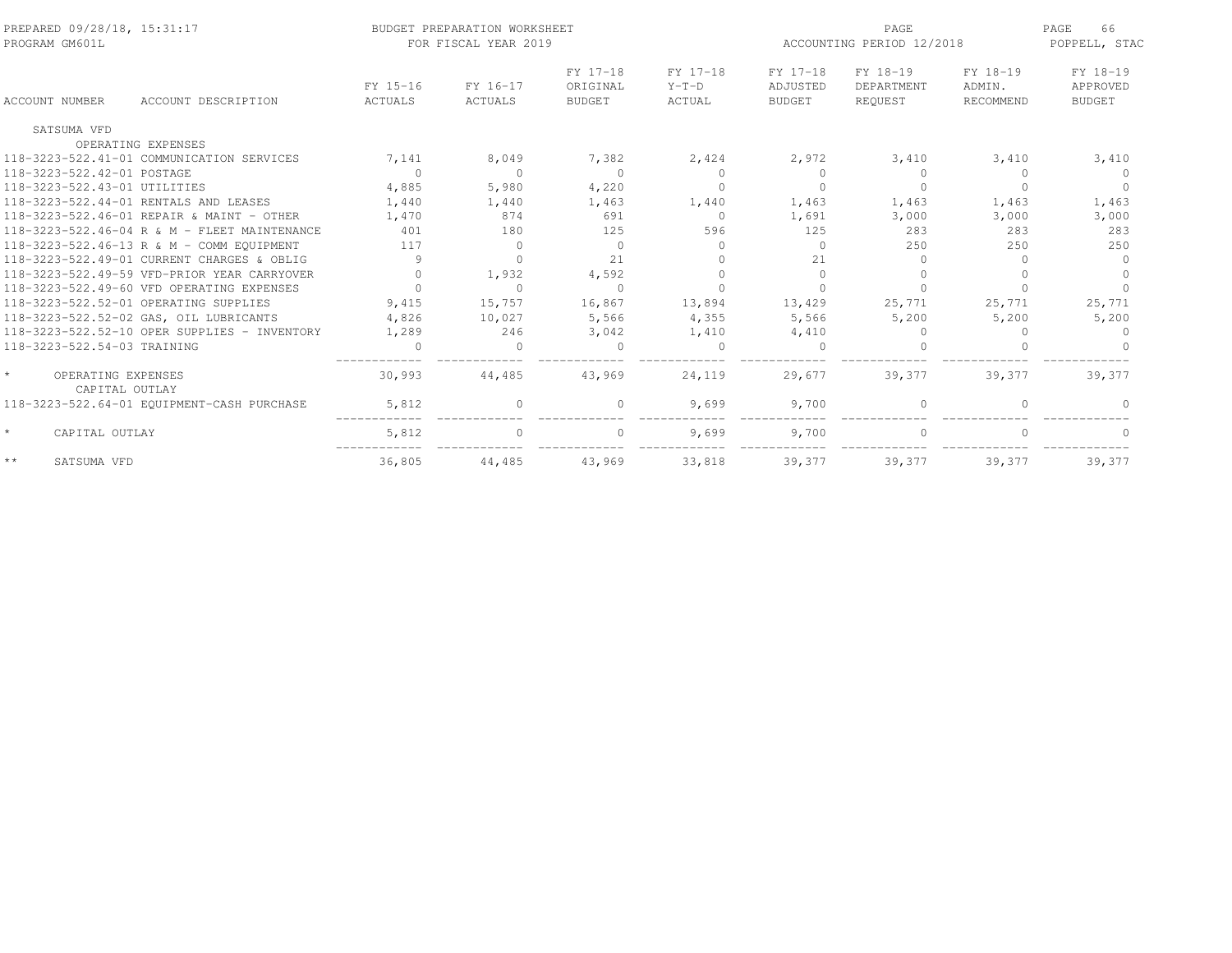| PREPARED 09/28/18, 15:31:17<br>PROGRAM GM601L   |                                              |           | BUDGET PREPARATION WORKSHEET<br>FOR FISCAL YEAR 2019 |                      |                     | PAGE<br>ACCOUNTING PERIOD 12/2018 |                        |                    | 67<br>PAGE<br>POPPELL, STAC |  |
|-------------------------------------------------|----------------------------------------------|-----------|------------------------------------------------------|----------------------|---------------------|-----------------------------------|------------------------|--------------------|-----------------------------|--|
|                                                 |                                              | FY 15-16  | FY 16-17                                             | FY 17-18<br>ORIGINAL | FY 17-18<br>$Y-T-D$ | FY 17-18<br>ADJUSTED              | FY 18-19<br>DEPARTMENT | FY 18-19<br>ADMIN. | FY 18-19<br>APPROVED        |  |
| <b>ACCOUNT NUMBER</b>                           | ACCOUNT DESCRIPTION                          | ACTUALS   | ACTUALS                                              | <b>BUDGET</b>        | ACTUAL              | BUDGET                            | REOUEST                | RECOMMEND          | <b>BUDGET</b>               |  |
| MELROSE VFD                                     |                                              |           |                                                      |                      |                     |                                   |                        |                    |                             |  |
|                                                 | OPERATING EXPENSES                           |           |                                                      |                      |                     |                                   |                        |                    |                             |  |
|                                                 | 118-3224-522.41-01 COMMUNICATION SERVICES    | 3,673     | 3,499                                                | 3,431                | 3,672               | 3,431                             | 3,703                  | 3,703              | 3,703                       |  |
| 118-3224-522.42-01 POSTAGE                      |                                              | $\Omega$  | $\Omega$                                             | $\Omega$             | $\Omega$            | $\bigcap$                         | $\Omega$               | $\Omega$           | $\Omega$                    |  |
| 118-3224-522.43-01 UTILITIES                    |                                              | 5,328     | 5,853                                                | 6,330                | 5,680               | 5,830                             | 6,330                  | 6,330              | 6,330                       |  |
|                                                 | 118-3224-522.44-01 RENTALS AND LEASES        | $\bigcap$ | 100                                                  | $\cup$               | $\Omega$            |                                   | 1,200                  | 1,200              | 1,200                       |  |
|                                                 | 118-3224-522.46-01 REPAIR & MAINT - OTHER    | 935       |                                                      | $\cup$               | 350                 |                                   | 817                    | 817                | 817                         |  |
|                                                 | 118-3224-522.46-04 R & M - FLEET MAINTENANCE | $\cap$    |                                                      |                      | $\bigcap$           |                                   | $\Omega$               | $\Omega$           | $\cap$                      |  |
|                                                 | 118-3224-522.46-13 R & M - COMM EOUIPMENT    | 2,870     |                                                      | 331                  | $\bigcap$           | 331                               | 250                    | 250                | 250                         |  |
|                                                 | 118-3224-522.49-01 CURRENT CHARGES & OBLIG   | $\bigcap$ |                                                      | $\Omega$             | $\bigcap$           |                                   | $\Omega$               | $\Omega$           | $\Omega$                    |  |
|                                                 | 118-3224-522.49-60 VFD OPERATING EXPENSES    | $\bigcap$ |                                                      |                      |                     |                                   |                        |                    |                             |  |
|                                                 | 118-3224-522.52-01 OPERATING SUPPLIES        | 7,986     | 9,008                                                | 6,492                | 4,420               | 4,687                             | 1,646                  | 1,646              | 1,646                       |  |
|                                                 | 118-3224-522.52-02 GAS, OIL LUBRICANTS       | 4,369     | 7,121                                                | 9,268                | 7,963               | 7,963                             | 11,906                 | 11,906             | 11,906                      |  |
|                                                 | 118-3224-522.52-10 OPER SUPPLIES - INVENTORY |           |                                                      | $\Omega$             | 3,608               | 3,610                             | 0                      |                    |                             |  |
| 118-3224-522.54-03 TRAINING                     |                                              |           |                                                      |                      |                     |                                   |                        |                    |                             |  |
| $\star$<br>OPERATING EXPENSES<br>CAPITAL OUTLAY |                                              | 25,161    | 25,581                                               | 25,852               | 25,693              | 25,852                            | 25,852                 | 25,852             | 25,852                      |  |
|                                                 | 118-3224-522.64-01 EQUIPMENT-CASH PURCHASE   | $\Omega$  |                                                      | $\Omega$             | $\Omega$            |                                   | $\Omega$               |                    |                             |  |
| $\star$<br>CAPITAL OUTLAY                       |                                              | $\cap$    | $\cap$                                               | $\Omega$             | $\Omega$            |                                   | $\Omega$               | $\cap$             | $\Omega$                    |  |
| $\star\star$<br>MELROSE VFD                     |                                              | 25,161    | 25,581                                               | 25,852               | 25,693              | 25,852                            | 25,852                 | 25,852             | 25,852                      |  |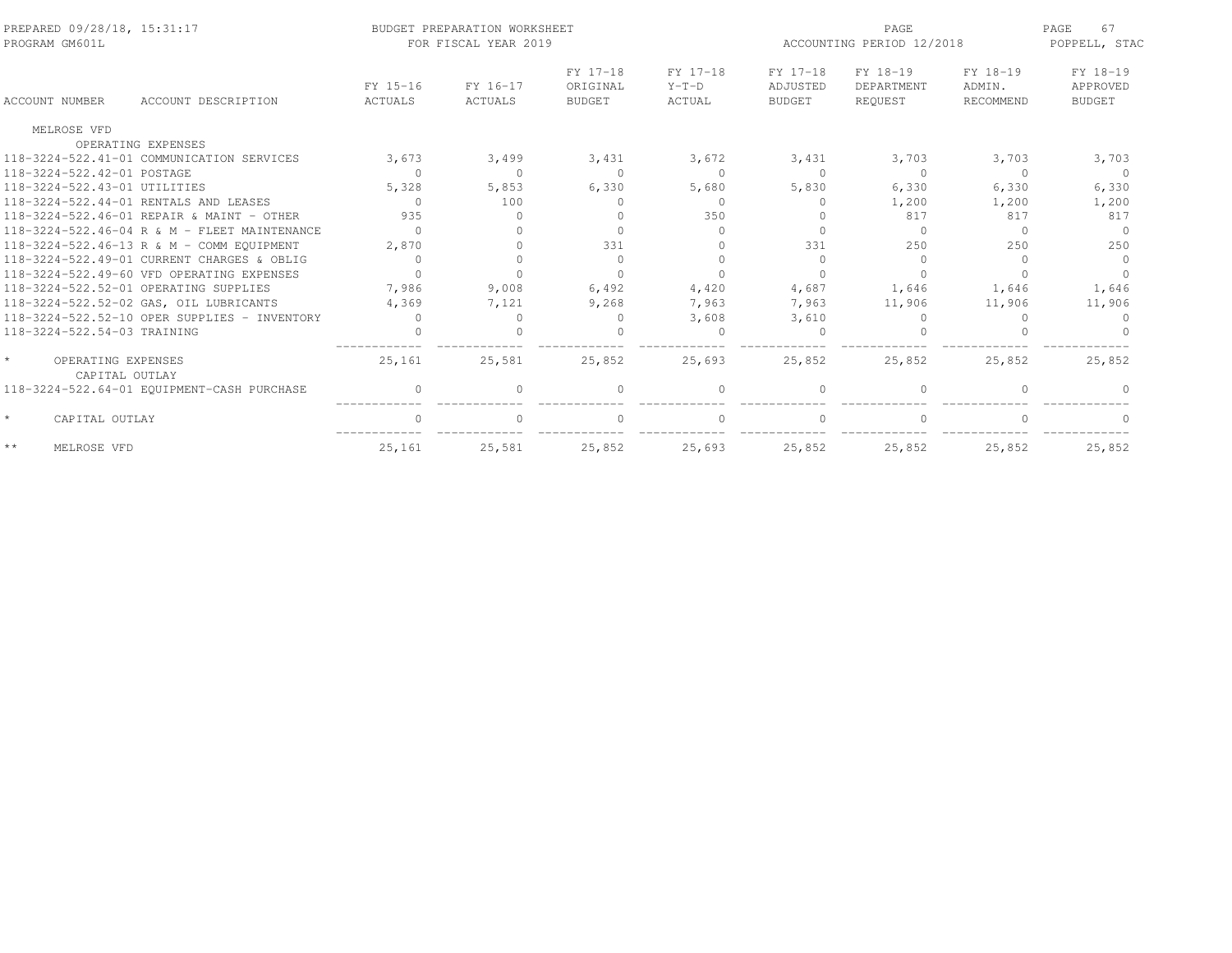| PREPARED 09/28/18, 15:31:17<br>PROGRAM GM601L                                         |                     | BUDGET PREPARATION WORKSHEET<br>FOR FISCAL YEAR 2019 |                            |                                       |                               |                                       | PAGE<br>ACCOUNTING PERIOD 12/2018 |                                 |                                       |  |
|---------------------------------------------------------------------------------------|---------------------|------------------------------------------------------|----------------------------|---------------------------------------|-------------------------------|---------------------------------------|-----------------------------------|---------------------------------|---------------------------------------|--|
| <b>ACCOUNT NUMBER</b>                                                                 | ACCOUNT DESCRIPTION | FY 15-16<br><b>ACTUALS</b>                           | FY 16-17<br><b>ACTUALS</b> | FY 17-18<br>ORIGINAL<br><b>BUDGET</b> | FY 17-18<br>$Y-T-D$<br>ACTUAL | FY 17-18<br>ADJUSTED<br><b>BUDGET</b> | FY 18-19<br>DEPARTMENT<br>REQUEST | FY 18-19<br>ADMIN.<br>RECOMMEND | FY 18-19<br>APPROVED<br><b>BUDGET</b> |  |
| COUNTYWIDE FIRE PROTECT.                                                              |                     |                                                      |                            |                                       |                               |                                       |                                   |                                 |                                       |  |
| PERSONAL SERVICES                                                                     |                     |                                                      |                            |                                       |                               |                                       |                                   |                                 |                                       |  |
| 118-3290-522.12-11 REGULAR SALARIES & WAGES                                           |                     | 373,077                                              | 477,925                    | 757,172                               | 732,531                       | 757,172                               | 757,172                           | 855,724                         | 855,724                               |  |
| 118-3290-522.12-12 SALARIES/WAGES - OVERTIME                                          |                     | 109,452                                              | 199,247                    | 50,000                                | 216,584                       | 50,000                                | 50,000                            | 76,977                          | 76,977                                |  |
| 118-3290-522.13-11 SALARIES & WAGES-OPS                                               |                     | 130,754                                              | 145,128                    | 100,000                               | 90,802                        | 100,000                               | 100,000                           | 66,000                          | 66,000                                |  |
| 118-3290-522.15-01 CLOTHING ALLOWANCE                                                 |                     | 1,172                                                | 553                        | 2,500                                 | 5,005                         | 2,500                                 | 2,500                             | 16,200                          | 16,200                                |  |
| 118-3290-522.15-11 EXPERIENCE PAY                                                     |                     | 556                                                  | 329                        | 1,000                                 | 219                           | 1,000                                 | 1,000                             | 1,000                           | 1,000                                 |  |
| 118-3290-522.21-13 FICA TAXES MATCHING<br>118-3290-522.22-13 RETIREMENT CONTRIBUTIONS |                     | 38,810                                               | 54,059                     | 78,746                                | 71,384                        | 78,746                                | 78,746                            | 76,477                          | 76,477                                |  |
| 118-3290-522.23-13 HEALTH INSURANCE                                                   |                     | 81,649                                               | 127,564                    | 212,537                               | 201,641                       | 212,537                               | 212,537                           | 226,079                         | 226,079                               |  |
|                                                                                       |                     | 66,228                                               | 71,446                     | 137,227                               | 157,144                       | 137,227                               | 137,227                           | 189,301                         | 189,301                               |  |
| PERSONAL SERVICES<br>OPERATING EXPENSES                                               |                     | 801,698                                              | 1,076,251                  | 1,339,182                             | 1,475,310                     | 1,339,182                             | 1,339,182                         | 1,507,758                       | 1,507,758                             |  |
| 118-3290-522.31-05 VOLUNTEERS                                                         |                     | $\mathbf{0}$                                         | 33,143                     | 47,816                                | 3,522                         | 47,816                                | $\mathbf{0}$                      | $\Omega$                        | $\circ$                               |  |
| 118-3290-522.34-01 OTHER CONTRACTUAL SERVICE                                          |                     | 1,987                                                | $\circ$                    | 1,500                                 | $\mathbf{0}$                  | 1,500                                 | $\mathbf{0}$                      | $\circ$                         | $\circ$                               |  |
| 118-3290-522.41-01 COMMUNICATION SERVICES                                             |                     | 2,254                                                | 2,292                      | 2,500                                 | 2,249                         | 2,500                                 | 2,500                             | 2,500                           | 2,500                                 |  |
| 118-3290-522.43-03 WATER SUPPLY                                                       |                     | 5,349                                                | 2,778                      | 10,000                                | 1,238                         | 10,000                                | 5,000                             | 4,000                           | 4,000                                 |  |
| 118-3290-522.44-01 RENTALS AND LEASES                                                 |                     | $\circ$                                              | $\Omega$                   | $\mathbf{0}$                          | $\mathbf{0}$                  | $\overline{0}$                        | $\mathbf{0}$                      | $\mathbf 0$                     | $\circ$                               |  |
| 118-3290-522.45-20 INSURANCE-RISK MANAGEMENT                                          |                     | 216,018                                              | 245,261                    | 247,400                               | 247,400                       | 247,400                               | 247,400                           | 247,400                         | 247,400                               |  |
| 118-3290-522.46-01 REPAIR & MAINT - OTHER                                             |                     | 40,541                                               | 13,457                     | 6,500                                 | 6,893                         | 8,500                                 | 15,000                            | 15,000                          | 15,000                                |  |
| 118-3290-522.46-04 R & M - FLEET MAINTENANCE                                          |                     | 200,655                                              | 239,610                    | 250,000                               | 253,419                       | 250,000                               | 250,000                           | 275,000                         | 275,000                               |  |
| 118-3290-522.46-13 R & M - COMM EQUIPMENT                                             |                     | 49,671                                               | 50,136                     | 140,000                               | 51,531                        | 140,000                               | 75,000                            | 53,100                          | 53,100                                |  |
| 118-3290-522.49-01 CURRENT CHARGES & OBLIG                                            |                     | 127                                                  | 3                          | 3,500                                 | 546                           | 3,500                                 | 2,500                             | 2,000                           | 2,000                                 |  |
| 118-3290-522.49-03 COMM/FEES/COSTS-TAX COLL                                           |                     | $\bigcirc$                                           | $\Omega$                   | $\Omega$                              | $\Omega$                      | $\bigcirc$                            | $\Omega$                          | $\Omega$                        | $\Omega$                              |  |
| 118-3290-522.49-70 FIRE REHAB CONTRIB EXPEND                                          |                     | 289                                                  | 1,673                      | 5,171                                 | 86                            | 5,171                                 | 5,171                             | 4,131                           | 4,131                                 |  |
| 118-3290-522.52-01 OPERATING SUPPLIES                                                 |                     | 241,425                                              | 172,438                    | 202,856                               | 58,244                        | 185,106                               | 150,000                           | 125,000                         | 125,000                               |  |
| 118-3290-522.52-02 GAS, OIL LUBRICANTS                                                |                     | 2,158                                                | 9,347                      | 7,500                                 | 2,796                         | 7,500                                 | 7,500                             | 3,500                           | 3,500                                 |  |
| 118-3290-522.52-10 OPER SUPPLIES - INVENTORY                                          |                     | 2,636                                                | 28,388                     | 75,000                                | $\circ$                       | 75,000                                | 375,000                           | 375,000                         | 375,000                               |  |
| OPERATING EXPENSES<br>CAPITAL OUTLAY                                                  |                     | 763,110                                              | 798,526                    | 999,743                               | 627,924                       | 983,993                               | 1,135,071                         | 1,106,631                       | 1,106,631                             |  |
| 118-3290-522.62-01 BLDGS-CONST & OR IMPROV                                            |                     | 45,184                                               | 356,525                    | $\circ$                               | $\mathbf{0}$                  | $\overline{0}$                        | $\circ$                           | $\circ$                         | $\circ$                               |  |
| 118-3290-522.63-01 IMPR OTHER THAN BUILDINGS                                          |                     | $\mathbf{0}$                                         | $\mathbf{0}$               | $\circ$                               | $\mathbf{0}$                  | $\mathbf{0}$                          | $\mathbf{0}$                      | 0                               | $\circ$                               |  |
| 118-3290-522.64-01 EQUIPMENT-CASH PURCHASE                                            |                     | 55,871                                               | 997,141                    | $\circ$                               | 15,000                        | 15,750                                | 1,496,250                         | 280,500                         | 280,500                               |  |
| 118-3290-522.64-04 COMPUTER HARDWARE                                                  |                     | $\mathbf{0}$                                         | $\Omega$                   | $\circ$                               | $\circ$                       | $\circ$                               | $\mathbf{0}$                      | $\circ$                         | $\circ$                               |  |
| 118-3290-522.68-01 SOFTWARE                                                           |                     | $\Omega$                                             | $\Omega$                   | $\circ$                               | $\circ$                       | $\Omega$                              | $\Omega$                          | $\Omega$                        | $\Omega$                              |  |
| CAPITAL OUTLAY<br>DEBT SERVICE                                                        |                     | 101,055                                              | 1,353,666                  | $\mathbf{0}$                          | 15,000                        | 15,750                                | 1,496,250                         | 280,500                         | 280,500                               |  |
| 118-3290-522.71-05 PRINCIPAL-LEASE PURCHASE                                           |                     | $\mathbb O$                                          | $\circ$                    | $\circ$                               | $\circ$                       | $\circ$                               | $\mathbb O$                       | $\circ$                         | $\circ$                               |  |
| 118-3290-522.72-05 INTEREST-LEASE PURCHASE                                            |                     | $\mathbf{0}$                                         | $\Omega$                   | $\Omega$                              | $\circ$                       | $\Omega$                              | $\mathbf{0}$                      | $\Omega$                        | $\Omega$                              |  |
| DEBT SERVICE<br>NON-OPERATING                                                         |                     | $\Omega$                                             | $\Omega$                   | $\Omega$                              | $\Omega$                      | $\Omega$                              | $\Omega$                          | $\Omega$                        | $\Omega$                              |  |
| 118-3290-581.91-28 TRF-RISK MANAGEMENT FD                                             |                     | $\mathbb O$                                          | 32,069                     | 33,547                                | 33,547                        | 33,547                                | $\mathbf{0}$                      | 33,547                          | 33,547                                |  |
| 118-3290-581.91-32 TRF-GROUP INSURANCE RES                                            |                     | 10,497                                               | $\cap$                     | $\circ$                               | $\mathbf{0}$                  | $\Omega$                              | $\circ$                           | $\Omega$                        | $\circ$                               |  |
| 118-3290-581.91-45 TRANSFER TO GENERAL FUND                                           |                     | $\mathbf{0}$                                         | $\Omega$                   | $\circ$                               | $\Omega$                      | $\Omega$                              | $\Omega$                          | $\Omega$                        | $\circ$                               |  |
| 118-3290-581.91-46 TRANSFER-COMM. IMPR FUND                                           |                     | 102,622                                              | 50,000                     | 50,000                                | 50,000                        | 50,000                                | $\Omega$                          | 50,000                          | 50,000                                |  |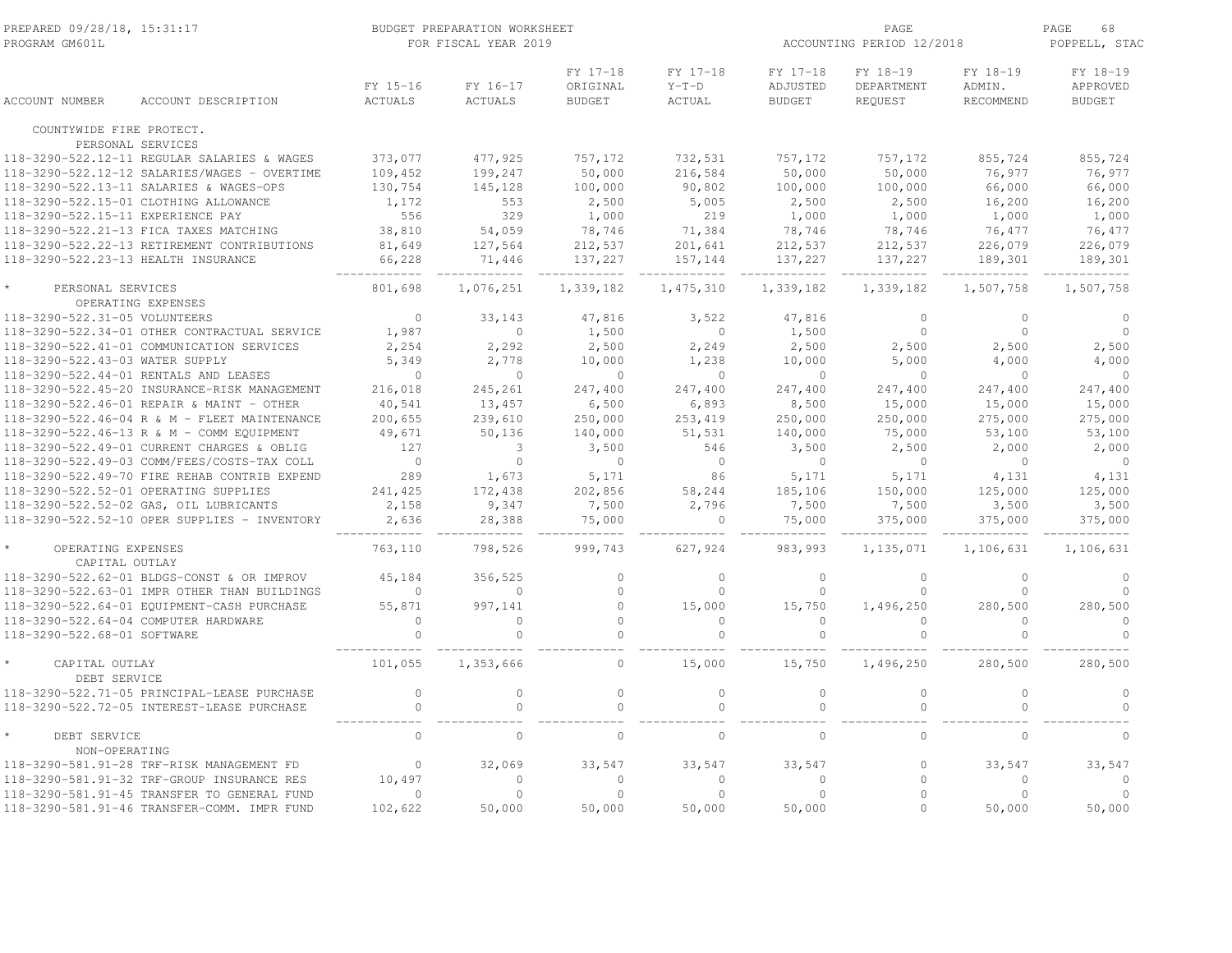|               | PREPARED 09/28/18, 15:31:17<br>PROGRAM GM601L |                                              |                        | BUDGET PREPARATION WORKSHEET<br>FOR FISCAL YEAR 2019 |                                       |                               | PAGE<br>ACCOUNTING PERIOD 12/2018     |                                   |                                 | PAGE<br>69<br>POPPELL, STAC           |  |
|---------------|-----------------------------------------------|----------------------------------------------|------------------------|------------------------------------------------------|---------------------------------------|-------------------------------|---------------------------------------|-----------------------------------|---------------------------------|---------------------------------------|--|
|               | <b>ACCOUNT NUMBER</b>                         | ACCOUNT DESCRIPTION                          | FY 15-16<br>ACTUALS    | FY 16-17<br>ACTUALS                                  | FY 17-18<br>ORIGINAL<br><b>BUDGET</b> | FY 17-18<br>$Y-T-D$<br>ACTUAL | FY 17-18<br>ADJUSTED<br><b>BUDGET</b> | FY 18-19<br>DEPARTMENT<br>REQUEST | FY 18-19<br>ADMIN.<br>RECOMMEND | FY 18-19<br>APPROVED<br><b>BUDGET</b> |  |
|               |                                               | 118-3290-581.91-53 BUD TRFR-FLEET MAINT FUND | 174,630                | 42,635                                               | $\Omega$                              |                               | $\bigcap$                             | $\Omega$                          |                                 |                                       |  |
| $\star$       | NON-OPERATING                                 |                                              | 287.749                | 124,704                                              | 83.547                                | 83.547                        | 83.547                                | $\mathbf{0}$                      | 83.547                          | 83,547                                |  |
| $**$<br>$***$ | FIRE TAXING UNIT                              | COUNTYWIDE FIRE PROTECT.                     | 1,953,612<br>2,820,993 | 3, 353, 147<br>4,109,087                             | 2,422,472<br>3,409,432                | 2,201,781<br>2,927,984        | 2,422,472<br>3,409,432                | 3,970,503<br>4,854,320            | 2,978,436<br>3,904,717          | 2,978,436<br>3,904,717                |  |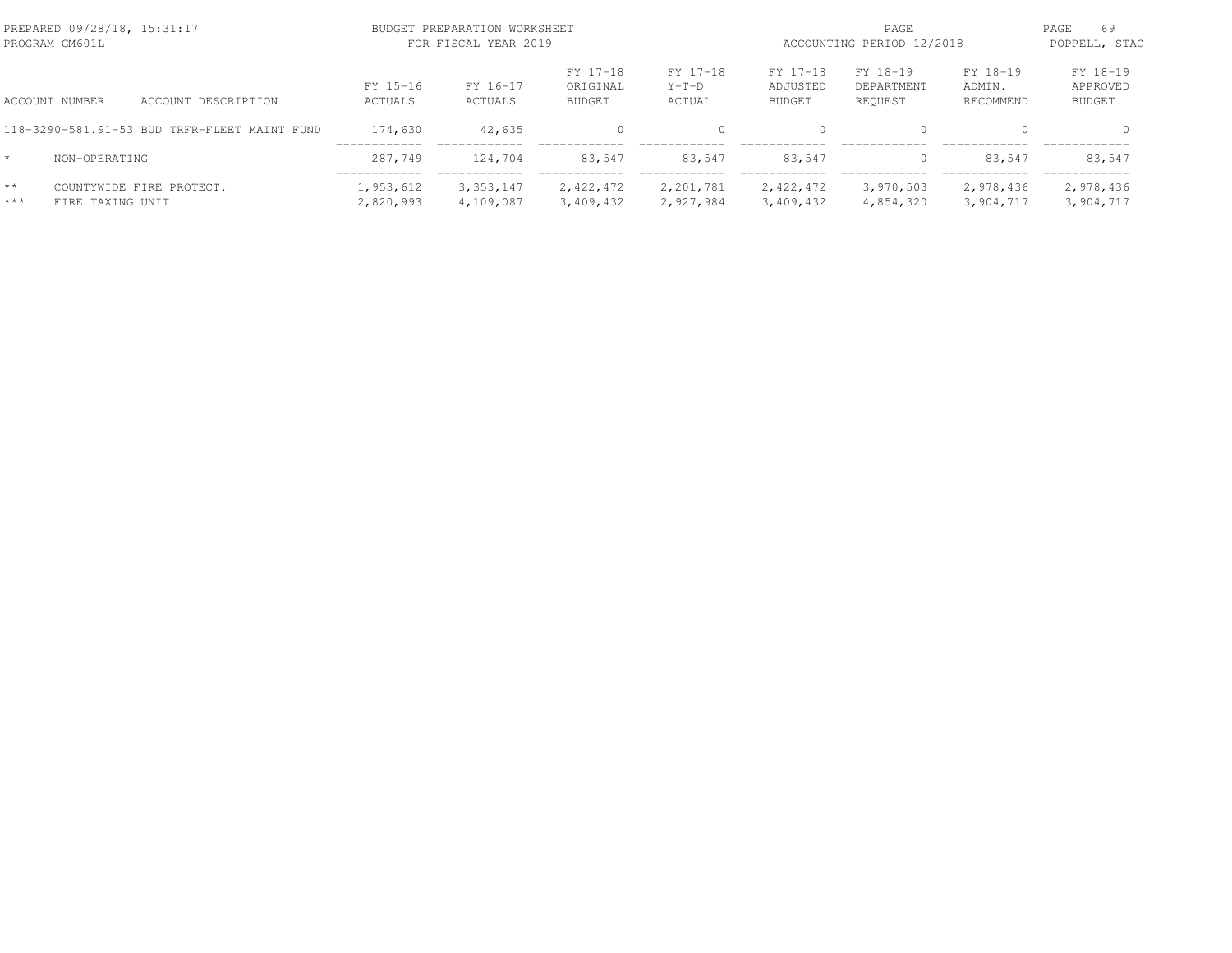| PREPARED 09/28/18, 15:31:17<br>PROGRAM GM601L |                                                |                                                |                     | BUDGET PREPARATION WORKSHEET<br>FOR FISCAL YEAR 2019 |                                       |                               | ACCOUNTING PERIOD 12/2018             | 70<br>PAGE<br>POPPELL, STAC       |                                 |                                       |
|-----------------------------------------------|------------------------------------------------|------------------------------------------------|---------------------|------------------------------------------------------|---------------------------------------|-------------------------------|---------------------------------------|-----------------------------------|---------------------------------|---------------------------------------|
|                                               | <b>ACCOUNT NUMBER</b>                          | ACCOUNT DESCRIPTION                            | FY 15-16<br>ACTUALS | FY 16-17<br>ACTUALS                                  | FY 17-18<br>ORIGINAL<br><b>BUDGET</b> | FY 17-18<br>$Y-T-D$<br>ACTUAL | FY 17-18<br>ADJUSTED<br><b>BUDGET</b> | FY 18-19<br>DEPARTMENT<br>REQUEST | FY 18-19<br>ADMIN.<br>RECOMMEND | FY 18-19<br>APPROVED<br><b>BUDGET</b> |
|                                               | LAW ENFORCEMENT TRUST<br>LAW ENFORCEMENT TRUST | OPERATING EXPENSES                             |                     |                                                      |                                       |                               |                                       |                                   |                                 |                                       |
|                                               |                                                | 119-3411-521.49-01 CURRENT CHARGES & OBLIG     | 26,173              | 15,000                                               | 25,000                                | $\sim$ 0                      | 25,000                                | $\Omega$                          | <sup>0</sup>                    |                                       |
|                                               |                                                | 119-3411-521.52-01 OPERATING SUPPLIES          | $\Omega$            | 81,034                                               | 65,000                                | 34,580                        | 65,000                                |                                   | 63,432                          | 63,432                                |
|                                               | 119-3411-521.54-03 TRAINING                    |                                                | $\Omega$            | $\Omega$                                             | $\Omega$                              | $\Omega$                      | $\Omega$                              |                                   | $\Omega$                        |                                       |
| $\star$                                       | OPERATING EXPENSES<br>CAPITAL OUTLAY           |                                                | 26,173              | 96,034                                               | 90,000                                | 34,580                        | 90,000                                | 0                                 | 63,432                          | 63,432                                |
|                                               |                                                | 119-3411-521.64-01 EQUIPMENT-CASH PURCHASE     | $\mathbf 0$         | $\circ$                                              | 10,000                                | $\circ$                       | 10,000                                | $\mathbf{0}$                      |                                 |                                       |
|                                               | CAPITAL OUTLAY<br>NON-OPERATING                |                                                | $\circ$             | 0                                                    | 10,000                                | $\circ$                       | 10,000                                | $\mathbf{0}$                      | $\Omega$                        | $\Omega$                              |
|                                               |                                                | 119-3411-598.99-01 RESERVE FOR CONTINGENCY     | $\Omega$            | $\Omega$                                             | 10,000                                | $\circ$                       | 10,000                                | $\Omega$                          | $\Omega$                        | 6,718                                 |
|                                               | NON-OPERATING                                  |                                                | $\circ$             | $\circ$                                              | 10,000                                | $\circ$                       | 10,000                                | $\mathbf{0}$                      | 0                               | 6,718                                 |
| $\star\star$<br>$***$                         |                                                | LAW ENFORCEMENT TRUST<br>LAW ENFORCEMENT TRUST | 26,173<br>26,173    | 96,034<br>96,034                                     | 110,000<br>110,000                    | 34,580<br>34,580              | 110,000<br>110,000                    | $\circ$<br>$\Omega$               | 63,432<br>63,432                | 70,150<br>70,150                      |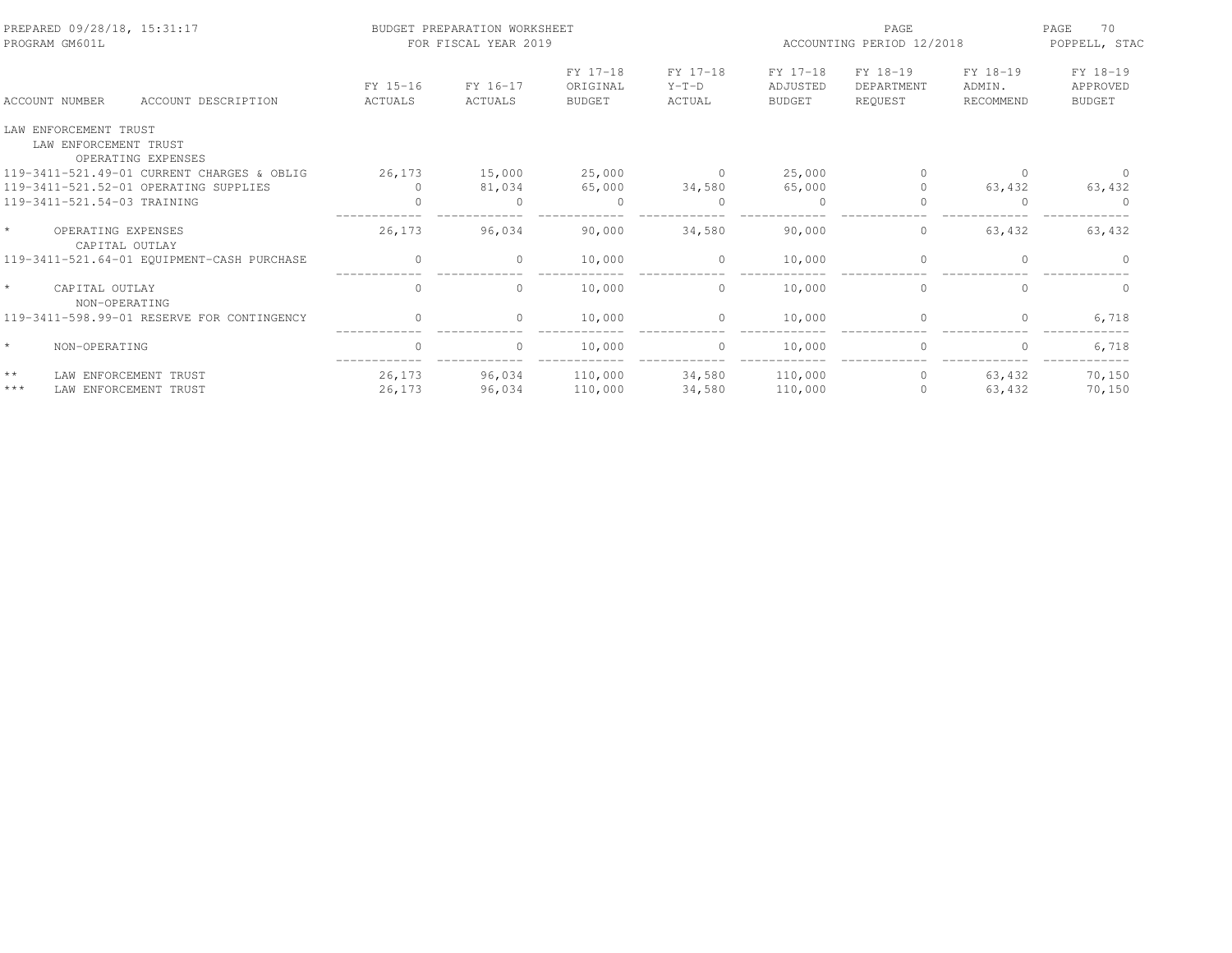| PREPARED 09/28/18, 15:31:17<br>PROGRAM GM601L   |                     | BUDGET PREPARATION WORKSHEET<br>FOR FISCAL YEAR 2019 |                                       |                               | PAGE<br>ACCOUNTING PERIOD 12/2018     |                                   |                                 | 71<br>PAGE<br>POPPELL, STAC           |
|-------------------------------------------------|---------------------|------------------------------------------------------|---------------------------------------|-------------------------------|---------------------------------------|-----------------------------------|---------------------------------|---------------------------------------|
| ACCOUNT DESCRIPTION<br>ACCOUNT NUMBER           | FY 15-16<br>ACTUALS | FY 16-17<br>ACTUALS                                  | FY 17-18<br>ORIGINAL<br><b>BUDGET</b> | FY 17-18<br>$Y-T-D$<br>ACTUAL | FY 17-18<br>ADJUSTED<br><b>BUDGET</b> | FY 18-19<br>DEPARTMENT<br>REOUEST | FY 18-19<br>ADMIN.<br>RECOMMEND | FY 18-19<br>APPROVED<br><b>BUDGET</b> |
| LAW ENFORCE EDUCATION FD                        |                     |                                                      |                                       |                               |                                       |                                   |                                 |                                       |
| LAW ENFORCEMENT EDUCATION<br>OPERATING EXPENSES |                     |                                                      |                                       |                               |                                       |                                   |                                 |                                       |
| 120-3410-521.49-26 EDUCATION EXPENSE-SHERIFF    | 24,270              | 15,305                                               | 20,000                                | 16,279                        | 20,000                                | $\bigcap$                         | 14,389                          | 14,389                                |
| 120-3410-521.54-04 LE TRAINING-318.18(11) FS    | $\bigcap$           |                                                      | $\Omega$                              |                               |                                       |                                   |                                 |                                       |
| $\star$<br>OPERATING EXPENSES<br>NON-OPERATING  | 24,270              | 15,305                                               | 20,000                                | 16,279                        | 20,000                                | $\circ$                           | 14,389                          | 14,389                                |
| 120-3410-598.99-01 RESERVE FOR CONTINGENCY      | $\Omega$            | $\Omega$                                             | $\Omega$                              | $\Omega$                      | $\bigcap$                             | $\Omega$                          |                                 |                                       |
| $\star$<br>NON-OPERATING                        | $\mathbf{0}$        | $\circ$                                              | $\mathbf{0}$                          | $\mathbf{0}$                  | $\Omega$                              | $\mathbf{0}$                      |                                 | $\Omega$                              |
| $\star\star$<br>LAW ENFORCEMENT EDUCATION       | 24,270              | 15,305                                               | 20,000                                | 16,279                        | 20,000                                | $\circ$                           | 14,389                          | 14,389                                |
| $***$<br>LAW ENFORCE EDUCATION FD               | 24,270              | 15,305                                               | 20,000                                | 16,279                        | 20,000                                | $\mathbf{0}$                      | 14,389                          | 14,389                                |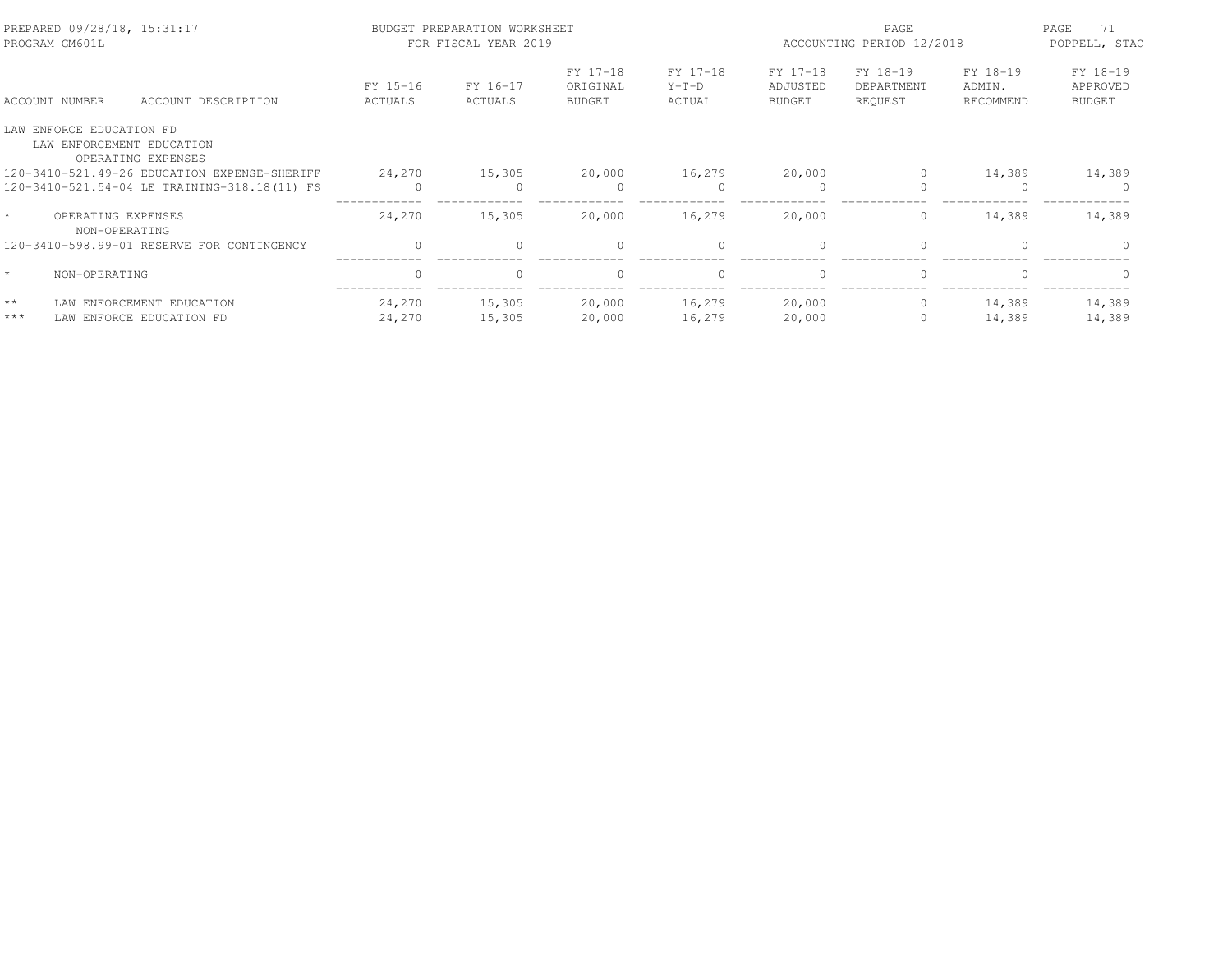| PREPARED 09/28/18, 15:31:17<br>PROGRAM GM601L                        |                     | BUDGET PREPARATION WORKSHEET<br>FOR FISCAL YEAR 2019 |                                       |                               | PAGE<br>ACCOUNTING PERIOD 12/2018     |                                   |                                 | 72<br>PAGE<br>POPPELL, STAC           |
|----------------------------------------------------------------------|---------------------|------------------------------------------------------|---------------------------------------|-------------------------------|---------------------------------------|-----------------------------------|---------------------------------|---------------------------------------|
| ACCOUNT DESCRIPTION<br>ACCOUNT NUMBER                                | FY 15-16<br>ACTUALS | FY 16-17<br>ACTUALS                                  | FY 17-18<br>ORIGINAL<br><b>BUDGET</b> | FY 17-18<br>$Y-T-D$<br>ACTUAL | FY 17-18<br>ADJUSTED<br><b>BUDGET</b> | FY 18-19<br>DEPARTMENT<br>REOUEST | FY 18-19<br>ADMIN.<br>RECOMMEND | FY 18-19<br>APPROVED<br><b>BUDGET</b> |
| COURT IMPROVEMENT FUND<br>COURT IMPROVE-939.18 F.S.<br>NON-OPERATING |                     |                                                      |                                       |                               |                                       |                                   |                                 |                                       |
| 122-2330-581.91-30 TRF - GENERAL FUND                                |                     |                                                      |                                       |                               |                                       | $\Omega$                          |                                 |                                       |
| $\star$<br>NON-OPERATING<br>OPERATING EXPENSES                       | $\Omega$            | $\cap$                                               | $\cap$                                | $\Omega$                      | $\cap$                                | $\Omega$                          | $\Omega$                        | $\Omega$                              |
| 122-2330-712.34-01 OTHER CONTRACTUAL SERVICE                         | $\bigcap$           |                                                      |                                       |                               |                                       | $\bigcap$                         | $\cap$                          |                                       |
| 122-2330-712.46-01 REPAIR & MAINT - OTHER                            | 442                 | 375                                                  | 25,000                                |                               | 25,000                                |                                   | 25,000                          | 25,000                                |
| 122-2330-712.49-01 CURRENT CHARGES & OBLIG                           |                     |                                                      |                                       |                               |                                       |                                   |                                 |                                       |
| 122-2330-712.49-50 LEGAL ADVERTISEMENTS                              | $\bigcap$           |                                                      |                                       |                               |                                       |                                   |                                 |                                       |
| $\star$<br>OPERATING EXPENSES<br>CAPITAL OUTLAY                      | 442                 | 375                                                  | 25,000                                | $\overline{0}$                | 25,000                                | $\overline{0}$                    | 25,000                          | 25,000                                |
| 122-2330-712.62-01 BLDGS-CONSTR & OR IMPROV                          | 138                 | 685                                                  | 996,800                               | $\Omega$                      |                                       | $\Omega$                          |                                 |                                       |
| 122-2330-712.63-01 IMPROVE OTHER THAN BLDGS                          | $\Omega$            | $\Omega$                                             | $\Omega$                              |                               |                                       | $\Omega$                          |                                 |                                       |
| $\star$<br>CAPITAL OUTLAY                                            | 138                 | 685                                                  | 996,800                               |                               |                                       |                                   |                                 |                                       |
| $\star$ $\star$<br>COURT IMPROVE-939.18 F.S.                         | 580                 | 1,060                                                | 1,021,800                             | $\circ$                       | 25,000                                | $\circ$                           | 25,000                          | 25,000                                |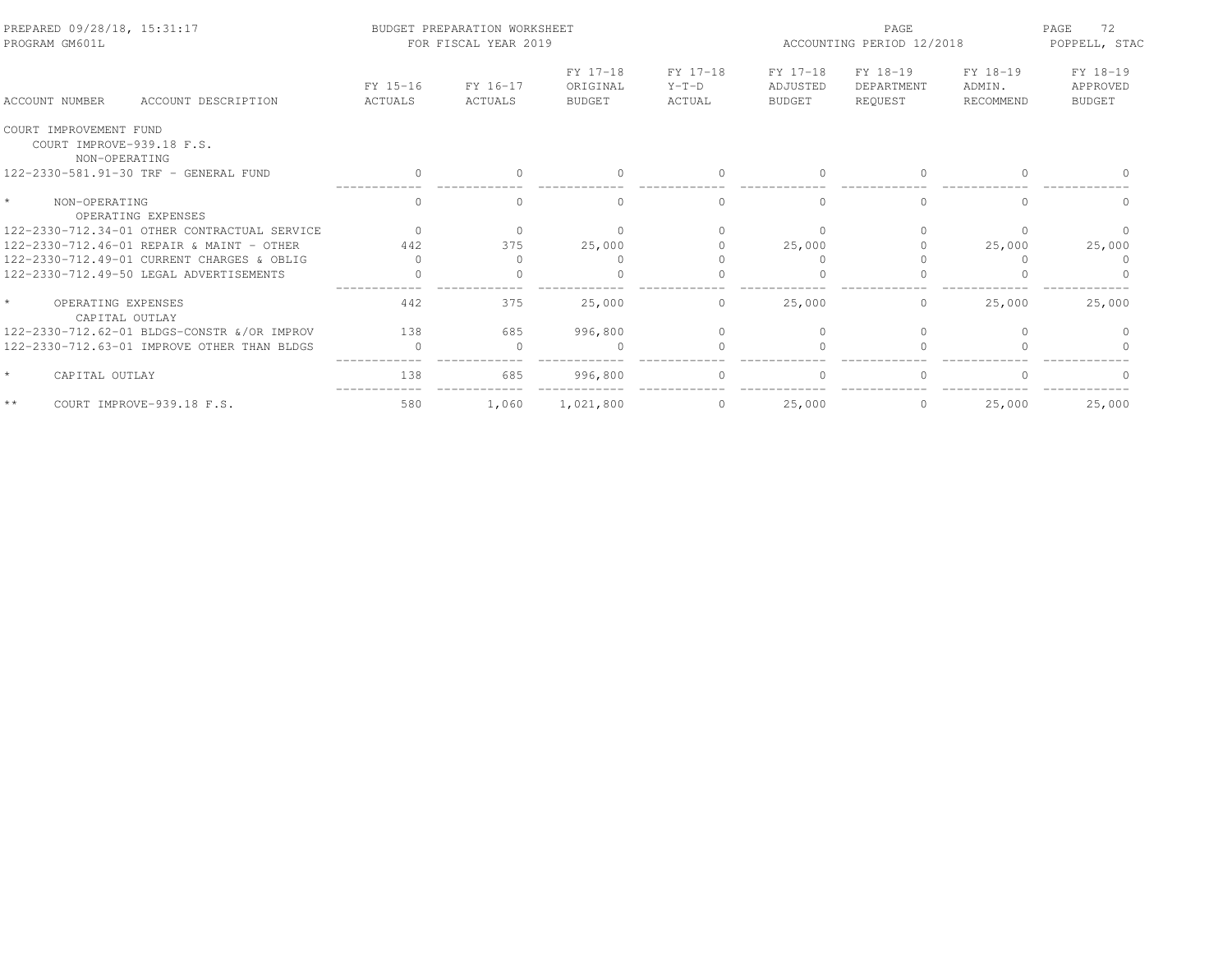| PREPARED 09/28/18, 15:31:17<br>PROGRAM GM601L |                                              |                     | BUDGET PREPARATION WORKSHEET<br>FOR FISCAL YEAR 2019 |                                       |                               | PAGE<br>ACCOUNTING PERIOD 12/2018     |                                   |                                 | 73<br>PAGE<br>POPPELL, STAC           |
|-----------------------------------------------|----------------------------------------------|---------------------|------------------------------------------------------|---------------------------------------|-------------------------------|---------------------------------------|-----------------------------------|---------------------------------|---------------------------------------|
| ACCOUNT NUMBER                                | ACCOUNT DESCRIPTION                          | FY 15-16<br>ACTUALS | FY 16-17<br>ACTUALS                                  | FY 17-18<br>ORIGINAL<br><b>BUDGET</b> | FY 17-18<br>$Y-T-D$<br>ACTUAL | FY 17-18<br>ADJUSTED<br><b>BUDGET</b> | FY 18-19<br>DEPARTMENT<br>REQUEST | FY 18-19<br>ADMIN.<br>RECOMMEND | FY 18-19<br>APPROVED<br><b>BUDGET</b> |
| COURTHOUSE GRANT-IN-AID                       |                                              |                     |                                                      |                                       |                               |                                       |                                   |                                 |                                       |
|                                               | OPERATING EXPENSES                           |                     |                                                      |                                       |                               |                                       |                                   |                                 |                                       |
|                                               | 122-2331-712.31-01 PROFESSIONAL SERVICES     |                     |                                                      |                                       |                               |                                       |                                   |                                 |                                       |
|                                               | 122-2331-712.34-01 OTHER CONTRACTUAL SERVICE |                     |                                                      |                                       |                               |                                       |                                   |                                 |                                       |
|                                               | 122-2331-712.49-01 CURRENT CHARGES & OBLIG   | 116                 | 139                                                  |                                       |                               |                                       |                                   |                                 |                                       |
|                                               | 122-2331-712.52-01 OPERATING SUPPLIES        | 312                 |                                                      |                                       |                               |                                       |                                   |                                 |                                       |
|                                               | 122-2331-712.52-10 OPER SUPPLIES - INVENTORY |                     |                                                      |                                       |                               |                                       |                                   |                                 |                                       |
| $\star$<br>OPERATING EXPENSES                 | CAPITAL OUTLAY                               | 428                 | 139                                                  | $\cap$                                | $\Omega$                      | $\bigcap$                             | $\bigcap$                         | ∩                               |                                       |
|                                               | 122-2331-712.62-01 BLDGS-CONSTR & OR IMPROV  |                     |                                                      |                                       |                               |                                       |                                   |                                 |                                       |
|                                               | 122-2331-712.63-01 IMPROVE OTHER THAN BLDGS  |                     |                                                      |                                       |                               |                                       |                                   |                                 |                                       |
|                                               | 122-2331-712.64-01 EQUIPMENT-CASH PURCHASE   |                     |                                                      |                                       |                               |                                       |                                   |                                 |                                       |
| $\star$<br>CAPITAL OUTLAY                     |                                              |                     |                                                      |                                       |                               |                                       |                                   |                                 |                                       |
| $**$                                          | COURTHOUSE GRANT-IN-AID                      | 428                 | 139                                                  |                                       |                               |                                       |                                   |                                 |                                       |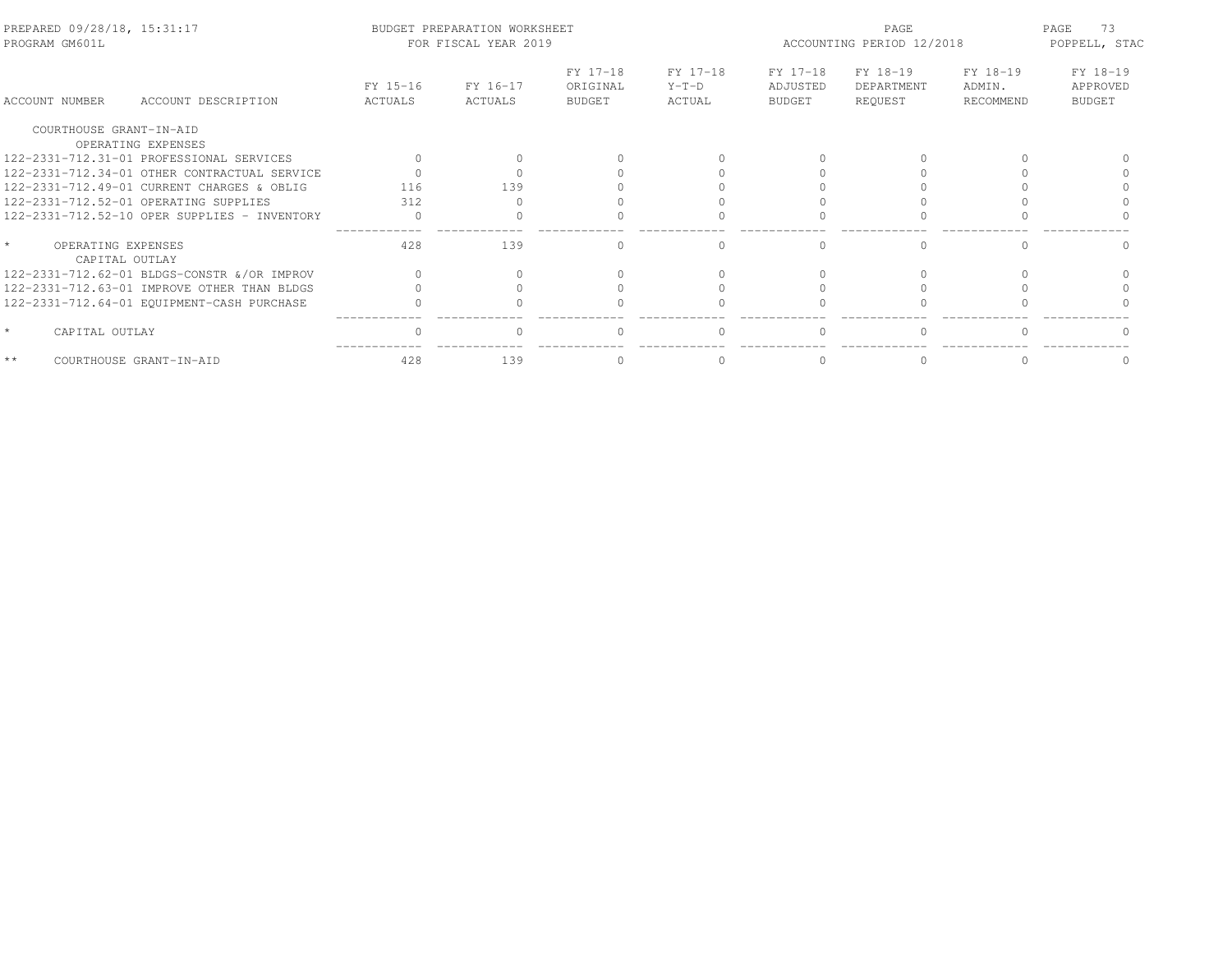| PREPARED 09/28/18, 15:31:17<br>PROGRAM GM601L       |                     | BUDGET PREPARATION WORKSHEET<br>FOR FISCAL YEAR 2019 |                                       |                               | PAGE<br>ACCOUNTING PERIOD 12/2018     |                                   |                                 | 74<br>PAGE<br>POPPELL, STAC           |
|-----------------------------------------------------|---------------------|------------------------------------------------------|---------------------------------------|-------------------------------|---------------------------------------|-----------------------------------|---------------------------------|---------------------------------------|
| ACCOUNT DESCRIPTION<br>ACCOUNT NUMBER               | FY 15-16<br>ACTUALS | FY 16-17<br>ACTUALS                                  | FY 17-18<br>ORIGINAL<br><b>BUDGET</b> | FY 17-18<br>$Y-T-D$<br>ACTUAL | FY 17-18<br>ADJUSTED<br><b>BUDGET</b> | FY 18-19<br>DEPARTMENT<br>REOUEST | FY 18-19<br>ADMIN.<br>RECOMMEND | FY 18-19<br>APPROVED<br><b>BUDGET</b> |
| CRT FACILITIES-318.18 FS<br>OPERATING EXPENSES      |                     |                                                      |                                       |                               |                                       |                                   |                                 |                                       |
| 122-2334-685.44-01 RENTALS & LEASES                 | $\mathbf{0}$        | $\Omega$                                             | $\bigcap$                             | $\Omega$                      | $\bigcap$                             | $\Omega$                          | $\Omega$                        |                                       |
| $\star$<br>OPERATING EXPENSES<br>OPERATING EXPENSES | $\mathbf{0}$        | 0                                                    |                                       | $\mathbf{0}$                  |                                       | $\mathbf{0}$                      | $\Omega$                        |                                       |
| 122-2334-712.34-01 OTHER CONTRACTUAL SERVICE        |                     | $\Omega$                                             | $\mathbf{0}$                          | 5,120                         | 4,849                                 | $\Omega$                          | $\Omega$                        | $\Omega$                              |
| 122-2334-712.44-01 RENTALS & LEASES                 |                     |                                                      | 3,000                                 | $\circ$                       | 3,000                                 | $\Omega$                          | 3,000                           | 3,000                                 |
| 122-2334-712.46-01 REPAIR & MAINT - OTHER           |                     | 1,365                                                | 8,000                                 | 12,317                        | 12,317                                |                                   | 8,000                           | 8,000                                 |
| 122-2334-712.49-01 CURRENT CHARGES & OBLIG          |                     | 2,507                                                | 4,000                                 | 116                           | 4,000                                 |                                   | 4,000                           | 4,000                                 |
| 122-2334-712.52-01 OPERATING SUPPLIES               | 397                 | $\Omega$                                             | 1,000                                 | $\Omega$                      | 1,000                                 | $\mathbf{0}$                      | 1,000                           | 1,000                                 |
| $\star$<br>OPERATING EXPENSES<br>CAPITAL OUTLAY     | 397                 | 3,872                                                | 16,000                                | 17,553                        | 25,166                                | $\circ$                           | 16,000                          | 16,000                                |
| 122-2334-712.62-01 BLDGS-CONSTR & OR IMPROV         | 36,102              | $\Omega$                                             | 77,500                                | 259,881                       | 1,065,134                             | $\Omega$                          | 100,000                         | 100,000                               |
| 122-2334-712.64-01 EOUIPMENT-CASH PURCHASE          | $\overline{0}$      |                                                      | $\Omega$                              | $\Omega$                      |                                       | $\mathbf{0}$                      | 100,000                         | 100,000                               |
| $\star$<br>CAPITAL OUTLAY                           | 36,102              |                                                      | 77,500                                | 259,881                       | 1,065,134                             | $\mathbf{0}$                      | 200,000                         | 200,000                               |
| $\star$ $\star$<br>CRT FACILITIES-318.18 FS         | 36,499              | 3,872                                                | 93,500                                | 277,434                       | 1,090,300                             | $\Omega$                          | 216,000                         | 216,000                               |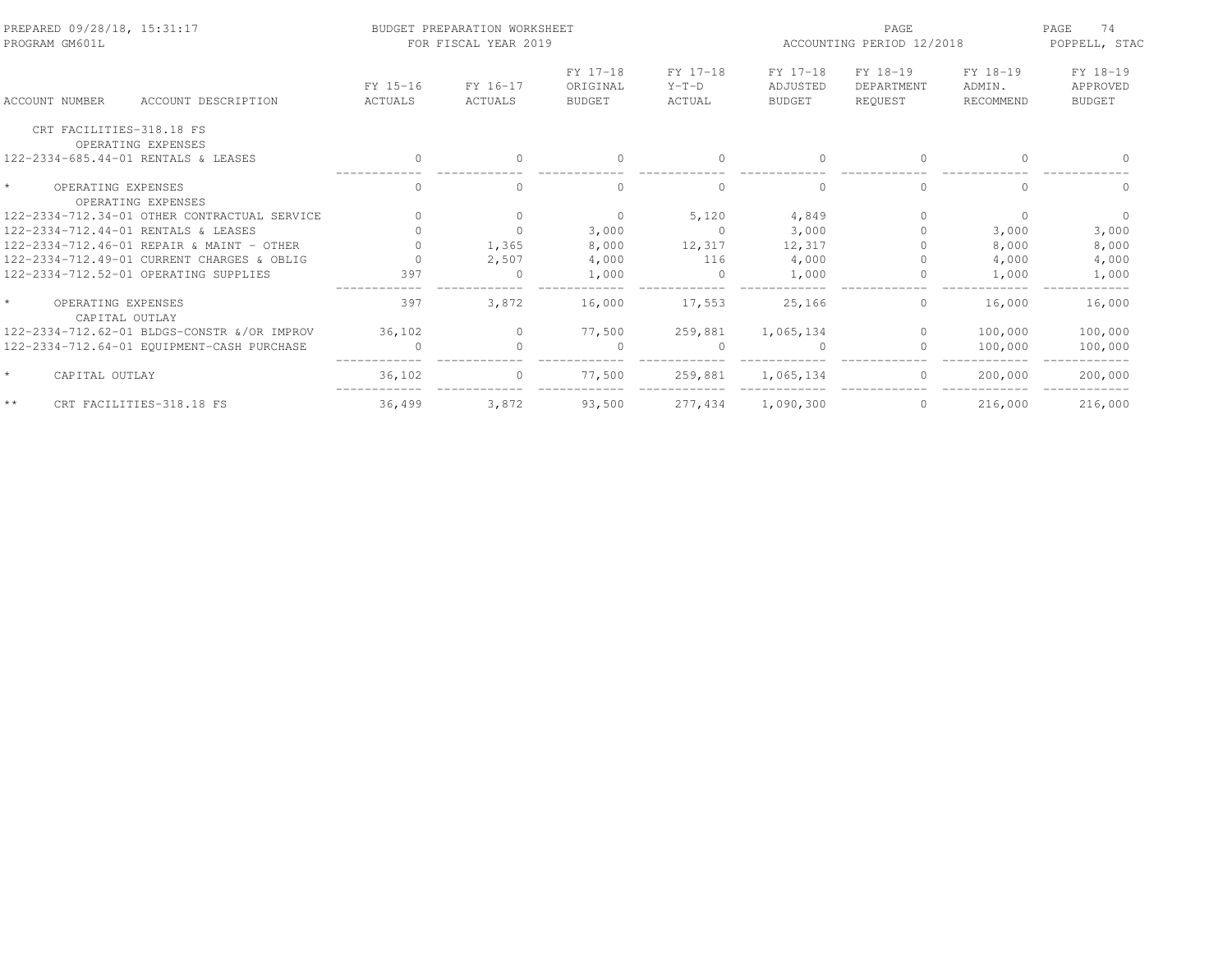| PREPARED 09/28/18, 15:31:17<br>PROGRAM GM601L                                  |                                                   | BUDGET PREPARATION WORKSHEET<br>FOR FISCAL YEAR 2019 | PAGE<br>ACCOUNTING PERIOD 12/2018 |                                       |                               | 75<br>PAGE<br>POPPELL, STAC           |                                   |                                 |                                       |
|--------------------------------------------------------------------------------|---------------------------------------------------|------------------------------------------------------|-----------------------------------|---------------------------------------|-------------------------------|---------------------------------------|-----------------------------------|---------------------------------|---------------------------------------|
| ACCOUNT NUMBER                                                                 | ACCOUNT DESCRIPTION                               | FY 15-16<br>ACTUALS                                  | FY 16-17<br>ACTUALS               | FY 17-18<br>ORIGINAL<br><b>BUDGET</b> | FY 17-18<br>$Y-T-D$<br>ACTUAL | FY 17-18<br>ADJUSTED<br><b>BUDGET</b> | FY 18-19<br>DEPARTMENT<br>REQUEST | FY 18-19<br>ADMIN.<br>RECOMMEND | FY 18-19<br>APPROVED<br><b>BUDGET</b> |
| TRANSFERS/RESERVES/MISC<br>NON-OPERATING<br>122-9999-598.99-20 FUTURE PROJECTS |                                                   | $\Omega$                                             |                                   | $\Omega$                              | 0                             |                                       | $\circ$                           | 1,267,943                       | 1,209,000                             |
| $\star$<br>NON-OPERATING                                                       |                                                   | $\Omega$                                             |                                   | 0                                     | $\Omega$                      |                                       | $\circ$                           | 1,267,943                       | 1,209,000                             |
| $\star\star$<br>***                                                            | TRANSFERS/RESERVES/MISC<br>COURT IMPROVEMENT FUND | $\bigcap$<br>37,507                                  | 5,071                             | $\Omega$<br>1, 115, 300               | $\Omega$<br>277,434           | 1, 115, 300                           | $\circ$<br>$\circ$                | 1,267,943<br>1,508,943          | 1,209,000<br>1,450,000                |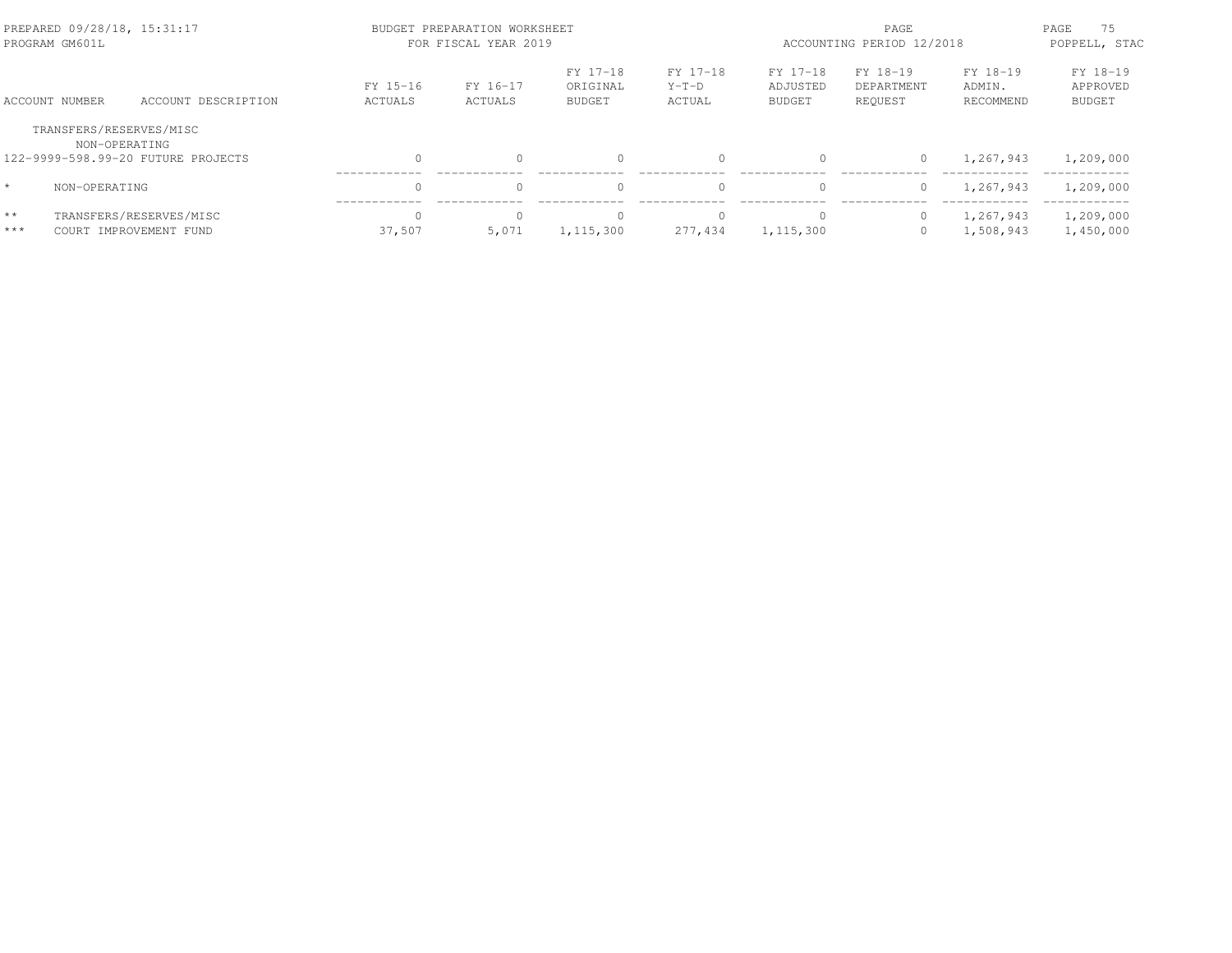| PREPARED 09/28/18, 15:31:17<br>PROGRAM GM601L |                                                                     |                                                    |                     | BUDGET PREPARATION WORKSHEET<br>FOR FISCAL YEAR 2019 |                                       | PAGE<br>ACCOUNTING PERIOD 12/2018 |                                |                                   | 76<br>PAGE<br>POPPELL, STAC     |                                       |
|-----------------------------------------------|---------------------------------------------------------------------|----------------------------------------------------|---------------------|------------------------------------------------------|---------------------------------------|-----------------------------------|--------------------------------|-----------------------------------|---------------------------------|---------------------------------------|
| ACCOUNT NUMBER                                |                                                                     | ACCOUNT DESCRIPTION                                | FY 15-16<br>ACTUALS | FY 16-17<br>ACTUALS                                  | FY 17-18<br>ORIGINAL<br><b>BUDGET</b> | FY 17-18<br>$Y-T-D$<br>ACTUAL     | FY 17-18<br>ADJUSTED<br>BUDGET | FY 18-19<br>DEPARTMENT<br>REOUEST | FY 18-19<br>ADMIN.<br>RECOMMEND | FY 18-19<br>APPROVED<br><b>BUDGET</b> |
|                                               | DOMESTIC VIOLENCE TR FD<br>TRANSFERS/RESERVES/MISC<br>NON-OPERATING |                                                    |                     |                                                      |                                       |                                   |                                |                                   |                                 |                                       |
|                                               |                                                                     | 123-9999-581.91-45 TRANSFER TO GENERAL FUND        |                     |                                                      |                                       |                                   | $\bigcap$                      | $\Omega$                          |                                 |                                       |
| $\star$                                       | NON-OPERATING                                                       |                                                    |                     |                                                      |                                       |                                   | $\bigcap$                      | $\Omega$                          |                                 |                                       |
| $\star\star$<br>$***$                         |                                                                     | TRANSFERS/RESERVES/MISC<br>DOMESTIC VIOLENCE TR FD |                     |                                                      |                                       |                                   |                                |                                   |                                 |                                       |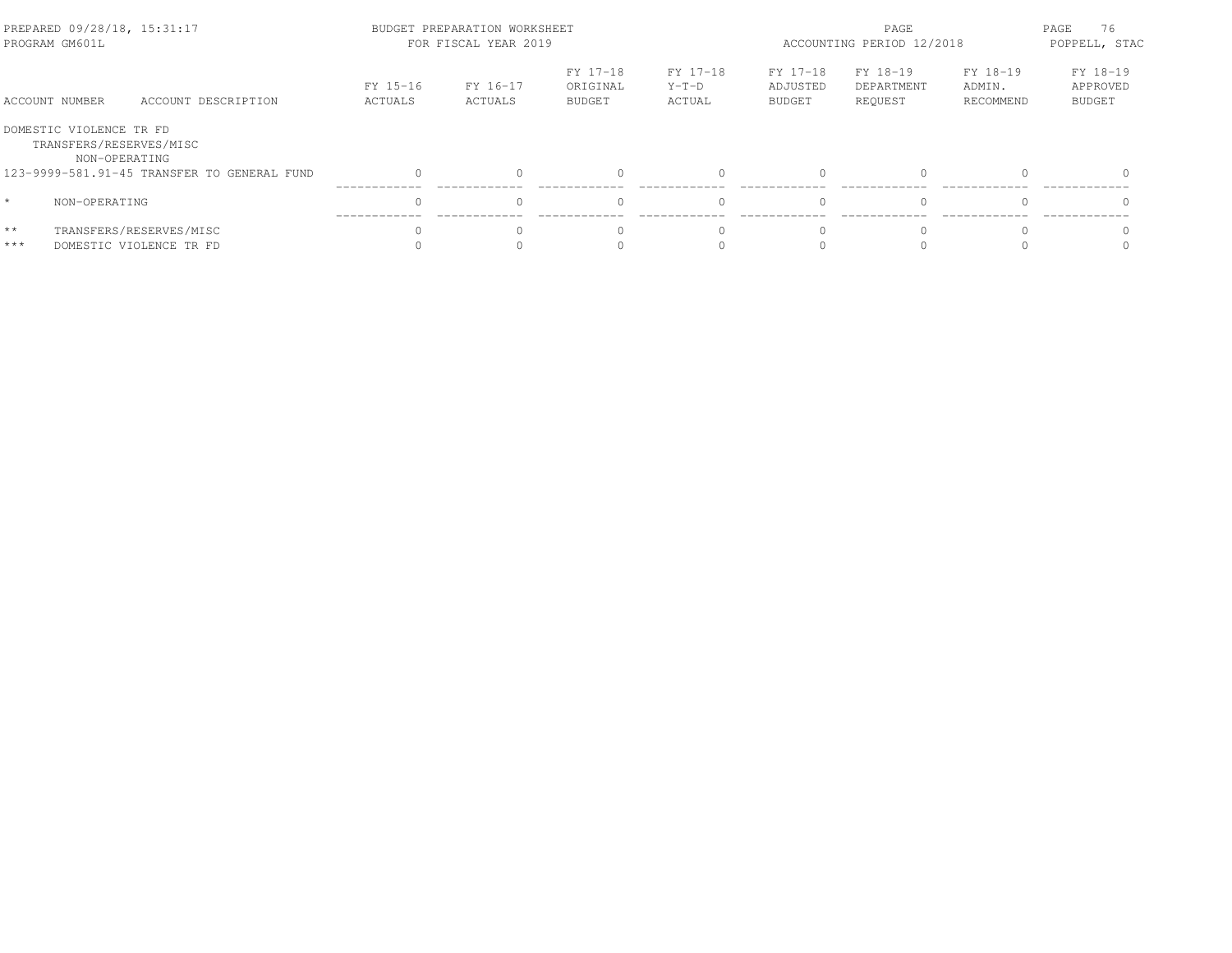| PREPARED 09/28/18, 15:31:17<br>PROGRAM GM601L |                                                                 |                                              |                          | BUDGET PREPARATION WORKSHEET<br>FOR FISCAL YEAR 2019 |                                       |                               | PAGE<br>ACCOUNTING PERIOD 12/2018     |                                   |                                 | 77<br>PAGE<br>POPPELL, STAC           |
|-----------------------------------------------|-----------------------------------------------------------------|----------------------------------------------|--------------------------|------------------------------------------------------|---------------------------------------|-------------------------------|---------------------------------------|-----------------------------------|---------------------------------|---------------------------------------|
|                                               | ACCOUNT NUMBER                                                  | ACCOUNT DESCRIPTION                          | FY 15-16<br>ACTUALS      | FY 16-17<br>ACTUALS                                  | FY 17-18<br>ORIGINAL<br><b>BUDGET</b> | FY 17-18<br>$Y-T-D$<br>ACTUAL | FY 17-18<br>ADJUSTED<br><b>BUDGET</b> | FY 18-19<br>DEPARTMENT<br>REOUEST | FY 18-19<br>ADMIN.<br>RECOMMEND | FY 18-19<br>APPROVED<br><b>BUDGET</b> |
|                                               | DRIVER'S EDUCATION<br>DRIVER EDUCATION SUPPORT<br>GRANTS & AIDS |                                              |                          |                                                      |                                       |                               |                                       |                                   |                                 |                                       |
|                                               |                                                                 | 124-2111-529.81-00 AIDS TO GOVERNMENT AGENCY | $\circ$                  | 45,000                                               | 45,000                                | 20,000                        | 45,000<br>$\circ$                     |                                   | 25,000                          | 25,000                                |
| $\star$                                       | GRANTS & AIDS<br>NON-OPERATING                                  |                                              | 0                        | 45,000                                               | 45,000                                | 20,000                        | 45,000                                | 0                                 | 25,000                          | 25,000                                |
|                                               |                                                                 | 124-2111-598.99-20 FUTURE PROJECTS           | $\circ$                  | $\circ$                                              | $\mathbf{0}$                          |                               | $\circ$                               | $\circ$                           | 243,983                         | 242,000                               |
| $\star$                                       | NON-OPERATING                                                   |                                              | $\Omega$                 | $\Omega$                                             | $\Omega$                              |                               | $\Omega$                              | $\circ$                           | 243,983                         | 242,000                               |
| $\star\star$<br>$***$                         | DRIVER'S EDUCATION                                              | DRIVER EDUCATION SUPPORT                     | $\mathbf{0}$<br>$\Omega$ | 45,000<br>45,000                                     | 45,000<br>45,000                      | 20,000<br>20,000              | 45,000<br>45,000                      | $\circ$<br>0                      | 268,983<br>268,983              | 267,000<br>267,000                    |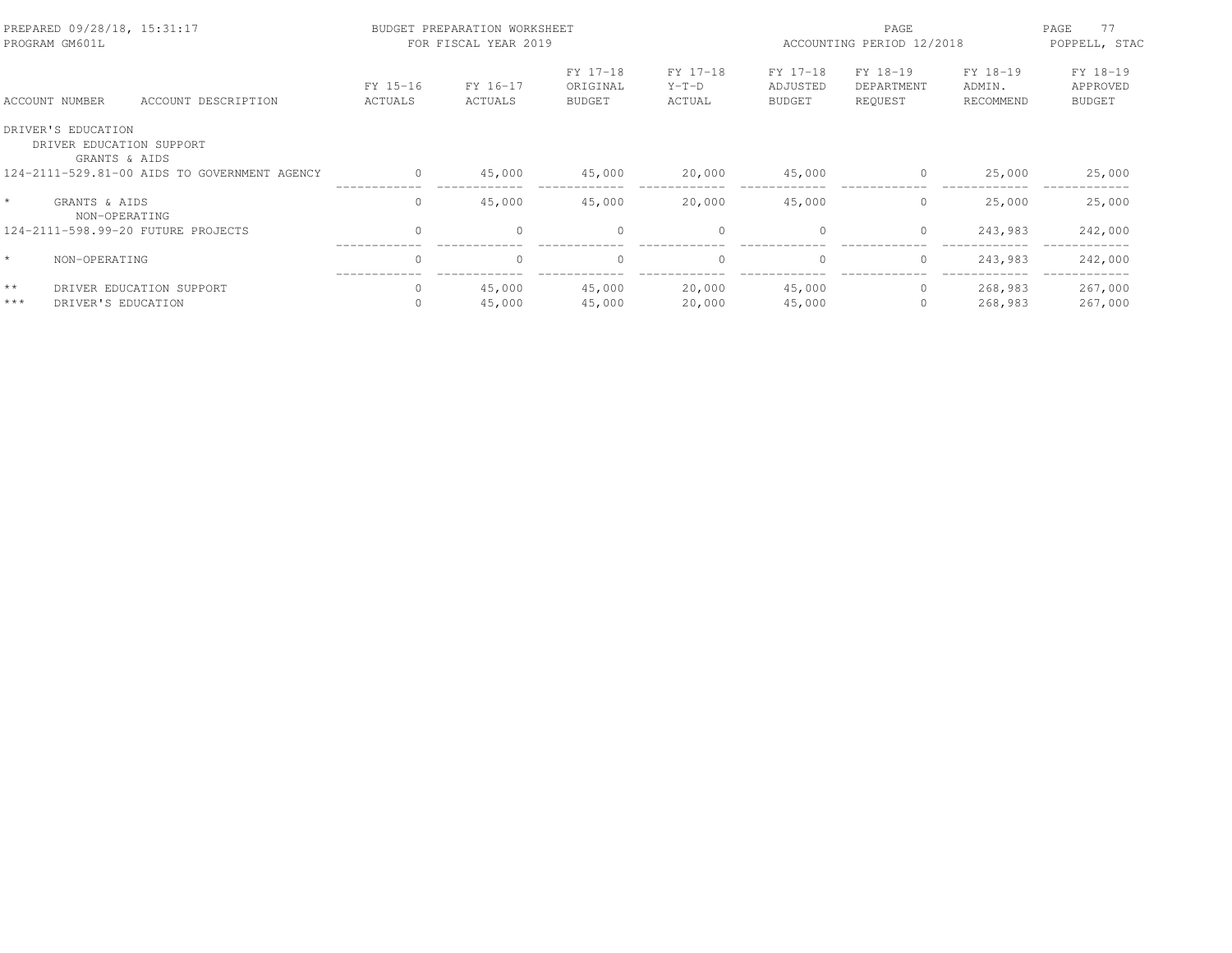| PREPARED 09/28/18, 15:31:17<br>PROGRAM GM601L                            |                     | BUDGET PREPARATION WORKSHEET<br>FOR FISCAL YEAR 2019 |                                       | PAGE<br>ACCOUNTING PERIOD 12/2018 |                                       |                                   | PAGE<br>78<br>POPPELL, STAC     |                                       |
|--------------------------------------------------------------------------|---------------------|------------------------------------------------------|---------------------------------------|-----------------------------------|---------------------------------------|-----------------------------------|---------------------------------|---------------------------------------|
| ACCOUNT DESCRIPTION<br>ACCOUNT NUMBER                                    | FY 15-16<br>ACTUALS | FY 16-17<br>ACTUALS                                  | FY 17-18<br>ORIGINAL<br><b>BUDGET</b> | FY 17-18<br>$Y-T-D$<br>ACTUAL     | FY 17-18<br>ADJUSTED<br><b>BUDGET</b> | FY 18-19<br>DEPARTMENT<br>REQUEST | FY 18-19<br>ADMIN.<br>RECOMMEND | FY 18-19<br>APPROVED<br><b>BUDGET</b> |
| ARTICLE V COURT SUPPORT<br>ARTICLE V COURT SUPPORT<br>OPERATING EXPENSES |                     |                                                      |                                       |                                   |                                       |                                   |                                 |                                       |
| 125-2335-564.34-11 CONTR SVCS-LEGAL AID                                  | 15,433              | 10,916                                               | $\overline{0}$                        | 8,764                             | $\overline{0}$                        | $\overline{0}$                    | 9,500                           | 9,500                                 |
| OPERATING EXPENSES<br>NON-OPERATING                                      | 15,433              | 10,916                                               | $\Omega$                              | 8,764                             | $\Omega$                              | $\circ$                           | 9,500                           | 9,500                                 |
| 125-2335-581.91-07 BUD TRF-CLERK/DRUG COURT                              | $\circ$             | $\circ$                                              | $\Omega$                              | $\circ$                           | $\Omega$                              | $\mathbf{0}$                      | $\circ$                         | $\Omega$                              |
| $\star$<br>NON-OPERATING<br>OPERATING EXPENSES                           | $\circ$             | $\circ$                                              | $\Omega$                              | $\mathbf{0}$                      | $\Omega$                              | $\circ$                           | $\circ$                         | $\circ$                               |
| 125-2335-603.34-28 PUB DEF-WESTLAW CONTR SVC                             | 2,382               | 2,429                                                | 2,478                                 | 2,059                             | 2,478                                 | $\circ$                           | 2,528                           | 2,528                                 |
| $\star$<br>OPERATING EXPENSES<br>OPERATING EXPENSES                      | 2,382               | 2,429                                                | 2,478                                 | 2,059                             | 2,478                                 | $\Omega$                          | 2,528                           | 2,528                                 |
| 125-2335-622.31-02 CONSULTANTS                                           | 29,999              | 22,917                                               | 60,000                                | 76,494                            | 60,000                                | $\Omega$                          | 60,000                          | 60,000                                |
| 125-2335-622.31-03 LABORATORY TESTING                                    | 10,818              | 19,556                                               | $\Omega$                              | $\Omega$                          | $\bigcap$                             |                                   | $\Omega$                        | $\Omega$                              |
| 125-2335-622.34-11 CONTR SVCS-INNOVATIVE CRT                             | $\Omega$            | $\Omega$                                             | $\Omega$                              | $\Omega$                          | $\cap$                                |                                   | $\Omega$                        | $\Omega$                              |
| 125-2335-622.40-01 TRAVEL & PER DIEM                                     | $\Omega$            | 189                                                  |                                       | $\Omega$                          | $\cap$                                |                                   | $\Omega$                        |                                       |
| 125-2335-622.41-01 COMMUNICATIONS SERVICES                               | $\cap$              | $\Omega$                                             |                                       | $\cap$                            | $\cap$                                |                                   |                                 |                                       |
| 125-2335-622.42-01 POSTAGE                                               | $\Omega$            | $\Omega$                                             |                                       | $\cap$                            | $\cap$                                |                                   | $\Omega$                        | $\cap$                                |
| 125-2335-622.51-01 OFFICE SUPPLIES                                       | 272                 | $\Omega$                                             |                                       | $\bigcap$                         |                                       |                                   |                                 | $\cap$                                |
| $\star$<br>OPERATING EXPENSES<br>OPERATING EXPENSES                      | 41,089              | 42,662                                               | 60,000                                | 76,494                            | 60,000                                | $\circ$                           | 60,000                          | 60,000                                |
| 125-2335-689.34-11 CONTR SVCS-JUVENILE COURT                             | $\mathbf{0}$        | $\Omega$                                             | $\Omega$                              | $\bigcap$                         | $\bigcap$                             | $\Omega$                          | $\Omega$                        | $\cap$                                |
| $\star$<br>OPERATING EXPENSES<br>OPERATING EXPENSES                      | $\Omega$            | $\Omega$                                             | $\cap$                                | $\Omega$                          | $\bigcap$                             | $\bigcap$                         | $\Omega$                        | $\cap$                                |
| 125-2335-714.34-11 CONTR SVCS-ART V LAW LIBR                             | $\overline{0}$      | $\circ$                                              | $\Omega$                              | $\Omega$                          | $\Omega$                              | $\Omega$                          | $\Omega$                        | $\Omega$                              |
| 125-2335-714.52-01 OPERATING EXPENSES                                    | 2,192               | 2,170                                                | 2,500                                 | $\bigcirc$                        | 2,500                                 | $\circ$                           | $\Omega$                        | $\Omega$                              |
| 125-2335-714.54-01 BOOKS/PUBLICATIONS/SUBSCR                             | 21,119              | 7,100                                                | $\sim$ 0                              | 19,043                            |                                       |                                   | 6,972                           | 6,972                                 |
| $\star$<br>OPERATING EXPENSES                                            | 23,311              | 9,270                                                | 2,500                                 | 19,043                            | 2,500                                 | $\Omega$                          | 6,972                           | 6,972                                 |
| $\star$ $\star$<br>ARTICLE V COURT SUPPORT                               | 82,215              | 65,277                                               | 64,978                                | 106,360                           | 64,978                                | $\mathbf{0}$                      | 79,000                          | 79,000                                |
| $***$<br>ARTICLE V COURT SUPPORT                                         | 82,215              | 65,277                                               | 64,978                                | 106,360                           | 64,978                                | $\circ$                           | 79,000                          | 79,000                                |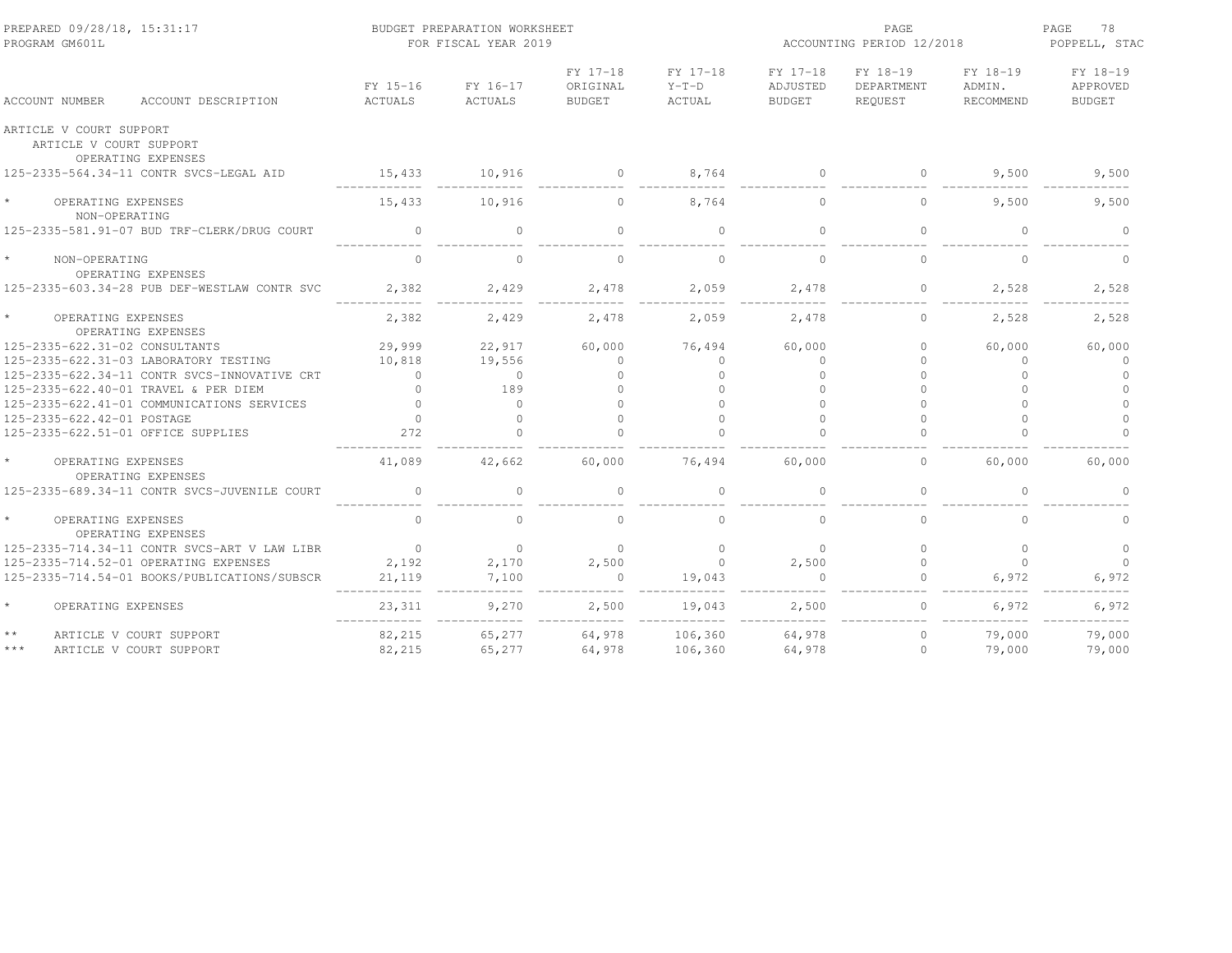| PREPARED 09/28/18, 15:31:17<br>PROGRAM GM601L                |                            | BUDGET PREPARATION WORKSHEET<br>FOR FISCAL YEAR 2019 |                                       | ACCOUNTING PERIOD 12/2018     | PAGE<br>79<br>POPPELL, STAC           |                                   |                                 |                                       |
|--------------------------------------------------------------|----------------------------|------------------------------------------------------|---------------------------------------|-------------------------------|---------------------------------------|-----------------------------------|---------------------------------|---------------------------------------|
| ACCOUNT DESCRIPTION<br><b>ACCOUNT NUMBER</b>                 | FY 15-16<br><b>ACTUALS</b> | FY 16-17<br><b>ACTUALS</b>                           | FY 17-18<br>ORIGINAL<br><b>BUDGET</b> | FY 17-18<br>$Y-T-D$<br>ACTUAL | FY 17-18<br>ADJUSTED<br><b>BUDGET</b> | FY 18-19<br>DEPARTMENT<br>REQUEST | FY 18-19<br>ADMIN.<br>RECOMMEND | FY 18-19<br>APPROVED<br><b>BUDGET</b> |
| COURT TECHNOLOGY FUND<br>COURT TECHNOLOGY SUPPORT            |                            |                                                      |                                       |                               |                                       |                                   |                                 |                                       |
| OPERATING EXPENSES                                           |                            |                                                      |                                       |                               |                                       |                                   |                                 |                                       |
| 126-2336-519.49-20 COURT TECHNOLOGY SUPPORT                  | $\mathbf 0$                | $\circ$                                              | 25,000                                | $\circ$                       | 25,000                                | $\circ$                           | 25,000                          | 25,000                                |
| OPERATING EXPENSES<br>OPERATING EXPENSES                     | $\Omega$                   | $\Omega$                                             | 25,000                                | $\Omega$                      | 25,000                                | $\circ$                           | 25,000                          | 25,000                                |
| 126-2336-602.41-01 COMMUNICATIONS SERVICES                   | $\mathbf{0}$               | 0                                                    | $\circ$                               | $\circ$                       | $\mathbf{0}$                          | $\mathbf{0}$                      | $\circ$                         | $\circ$                               |
| 126-2336-602.46-01 REPAIR & MAINT - OTHER                    | 800                        | $\circ$                                              | $\circ$                               | $\Omega$                      | $\Omega$                              | $\circ$                           | $\circ$                         | $\circ$                               |
| 126-2336-602.52-01 OPERATING SUPPLIES                        | 41,386                     | 48,992                                               | 59,000                                | 54,666                        | 59,000                                | $\circ$                           | 59,000                          | 59,000                                |
| 126-2336-602.52-10 OPER SUPPLIES - INVENTORY                 | $\circ$                    | 0                                                    | $\mathbf{0}$                          | $\mathbf{0}$                  |                                       | $\circ$                           | $\Omega$                        | $\circ$                               |
| OPERATING EXPENSES                                           | 42,186                     | 48,992                                               | 59,000                                | 54,666                        | 59,000                                | $\Omega$                          | 59,000                          | 59,000                                |
| CAPITAL OUTLAY<br>126-2336-602.64-01 EQUIPMENT-CASH PURCHASE | $\mathbb O$                | $\circ$                                              | 10,000                                | 5,264                         | 10,000                                | $\mathbf{0}$                      | 10,000                          | 10,000                                |
| CAPITAL OUTLAY<br>OPERATING EXPENSES                         | $\Omega$                   | $\circ$                                              | 10,000                                | 5,264                         | 10,000                                | $\mathbf{0}$                      | 10,000                          | 10,000                                |
| 126-2336-603.31-01 PROFESSIONAL SERVICES                     | $\Omega$                   | $\Omega$                                             | $\Omega$                              | $\Omega$                      | $\Omega$                              | $\Omega$                          | $\Omega$                        | $\circ$                               |
| 126-2336-603.44-01 RENTALS & LEASES                          | $\Omega$                   | $\circ$                                              | 22,913                                | $\circ$                       | 22,913                                | $\circ$                           | 22,913                          | 22,913                                |
| 126-2336-603.46-01 REPAIR & MAINT.-OTHER                     | $\mathbf{0}$               | 4,449                                                | 6,780                                 | 3,427                         | 6,780                                 | $\circ$                           | 6,891                           | 6,891                                 |
| 126-2336-603.52-01 OPERATING SUPPLIES                        | 4,896                      | 5,753                                                | 15,805                                | 6,562                         | 15,805                                | $\mathbf{0}$                      | 23,229                          | 23,229                                |
| OPERATING EXPENSES<br>CAPITAL OUTLAY                         | 4,896                      | 10,202                                               | 45,498                                | 9,989                         | 45,498                                | $\circ$                           | 53,033                          | 53,033                                |
| 126-2336-603.64-01 EOUIPMENT-CASH PURCHASE                   | 18,118                     | 0                                                    | 20,643                                | 8,200                         | 20,643                                | $\mathbf{0}$                      | 31,465                          | 31,465                                |
| CAPITAL OUTLAY<br>OPERATING EXPENSES                         | 18,118                     | $\circ$                                              | 20,643                                | 8,200                         | 20,643                                | $\circ$                           | 31,465                          | 31,465                                |
| 126-2336-604.52-01 OPERATING SUPPLIES                        | 214                        | 837                                                  | $\circ$                               | $\circ$                       | $\mathbf{0}$                          | $\mathbb O$                       | $\circ$                         | $\circ$                               |
| 126-2336-604.52-10 OPER SUPPLIES-INVENTORY                   | $\mathbf 0$                | $\circ$                                              | $\Omega$                              | $\Omega$                      |                                       | $\Omega$                          | $\Omega$                        | $\Omega$                              |
| OPERATING EXPENSES<br>CAPITAL OUTLAY                         | 214                        | 837                                                  | $\Omega$                              | $\mathbf{0}$                  | $\Omega$                              | $\circ$                           | $\circ$                         | $\circ$                               |
| 126-2336-604.62-01 IMPROVEMENTS                              | $\mathbb O$                | $\circ$                                              | 65,511                                | $\circ$                       | 65,511                                | $\circ$                           | 21,163                          | 21,163                                |
| CAPITAL OUTLAY<br>OPERATING EXPENSES                         | $\Omega$                   | $\Omega$                                             | 65,511                                | $\Omega$                      | 65,511                                | $\circ$                           | 21,163                          | 21,163                                |
| 126-2336-605.41-01 COMMUNICATIONS SERVICES                   | 4,183                      | 1,472                                                | 23,500                                | 11,239                        | 23,500                                | $\Omega$                          | 23,500                          | 23,500                                |
| 126-2336-605.49-20 COURT TECHNOLOGY SUPPORT                  | 4,747                      | 6,009                                                | 17,500                                | 3,534                         | 17,500                                | 0                                 | 17,500                          | 17,500                                |
| 126-2336-605.52-01 OPERATING SUPPLIES                        | 7,514                      | 11,019                                               | 20,000                                | 6,164                         | 20,000                                | $\Omega$                          | 20,000                          | 20,000                                |
| 126-2336-605.52-10 OPER SUPPLIES - INVENTORY                 | 89,621                     | 11,179                                               | 18,000                                | 2,652                         | 18,000                                | $\circ$                           | 18,000                          | 18,000                                |
| OPERATING EXPENSES<br>CAPITAL OUTLAY                         | 106,065                    | 29,679                                               | 79,000                                | 23,589                        | 79,000                                | $\circ$                           | 79,000                          | 79,000                                |
| 126-2336-605.64-01 EQUIPMENT-CASH PURCHASE                   | 5,582                      | 9,286                                                | 22,500                                | $\circ$                       | 22,500                                | $\mathbf{0}$                      | 22,500                          | 22,500                                |
| CAPITAL OUTLAY                                               | 5,582                      | 9,286                                                | 22,500                                | $\circ$                       | 22,500                                | $\circ$                           | 22,500                          | 22,500                                |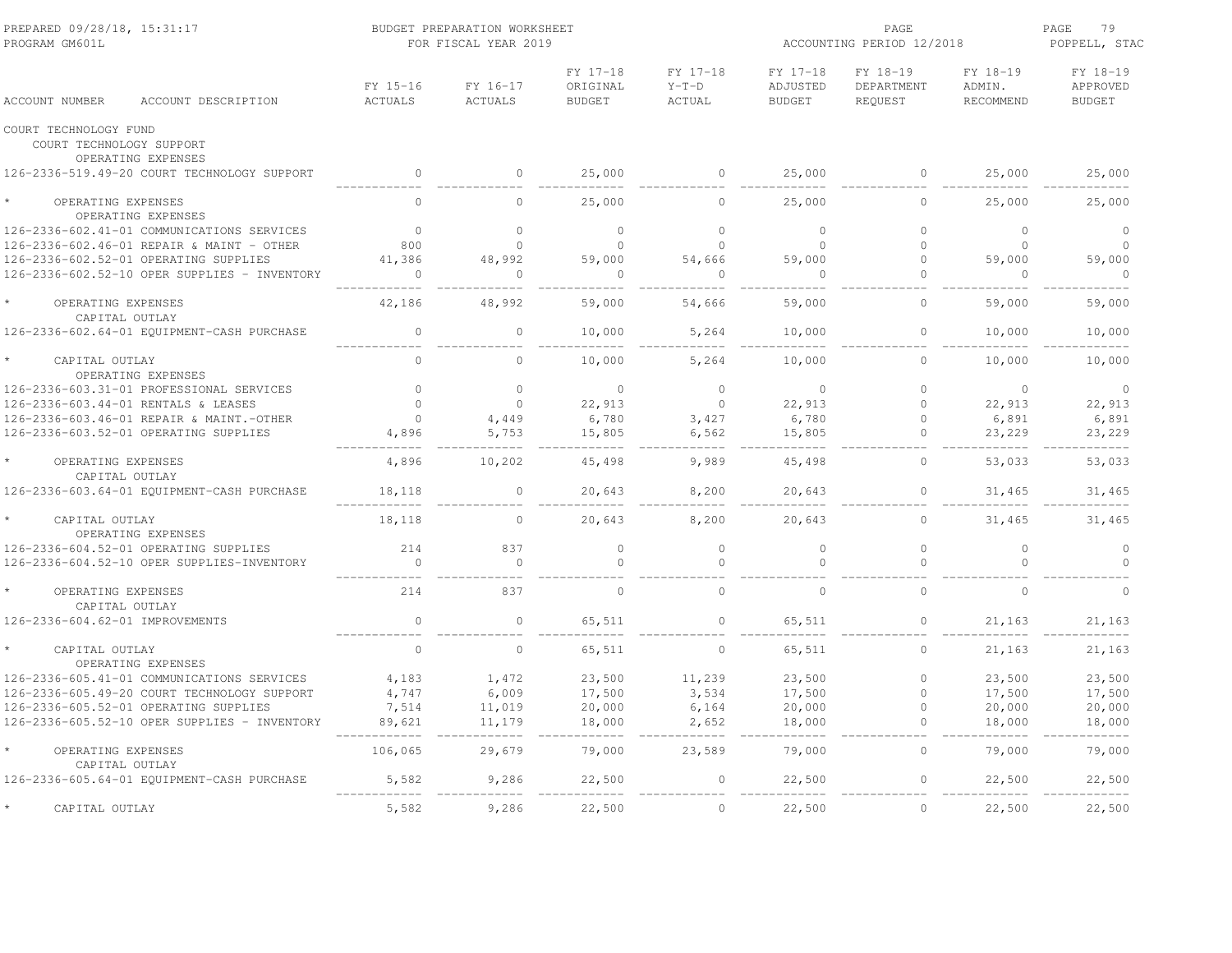| PREPARED 09/28/18, 15:31:17<br>PROGRAM GM601L |                                      |                                                             |                     | BUDGET PREPARATION WORKSHEET<br>FOR FISCAL YEAR 2019 |                                       | PAGE<br>ACCOUNTING PERIOD 12/2018 |                                       |                                   | PAGE<br>80<br>POPPELL, STAC     |                                       |
|-----------------------------------------------|--------------------------------------|-------------------------------------------------------------|---------------------|------------------------------------------------------|---------------------------------------|-----------------------------------|---------------------------------------|-----------------------------------|---------------------------------|---------------------------------------|
|                                               | ACCOUNT NUMBER                       | ACCOUNT DESCRIPTION                                         | FY 15-16<br>ACTUALS | FY 16-17<br>ACTUALS                                  | FY 17-18<br>ORIGINAL<br><b>BUDGET</b> | FY 17-18<br>$Y-T-D$<br>ACTUAL     | FY 17-18<br>ADJUSTED<br><b>BUDGET</b> | FY 18-19<br>DEPARTMENT<br>REOUEST | FY 18-19<br>ADMIN.<br>RECOMMEND | FY 18-19<br>APPROVED<br><b>BUDGET</b> |
|                                               |                                      | OPERATING EXPENSES<br>126-2336-622.52-01 OPERATING SUPPLIES | $\Omega$            | $\Omega$                                             | $\Omega$                              | $\circ$                           | $\Omega$                              | $\Omega$                          | $\cap$                          |                                       |
|                                               | OPERATING EXPENSES<br>CAPITAL OUTLAY |                                                             | $\Omega$            | $\Omega$                                             | $\Omega$                              | $\Omega$                          | $\cap$                                | $\Omega$                          | $\cap$                          | $\Omega$                              |
|                                               |                                      | 126-2336-642.64-01 EQUIPMENT CASH PURCHASE                  | $\Omega$            | 0                                                    | $\mathbf{0}$                          | $\circ$                           | $\Omega$                              | $\mathbf{0}$                      | $\Omega$                        |                                       |
|                                               | CAPITAL OUTLAY                       |                                                             | $\circ$             | $\Omega$                                             | $\mathbf{0}$                          | $\circ$                           | $\Omega$                              | $\mathbf{0}$                      | $\Omega$                        | $\Omega$                              |
| $**$<br>$***$                                 | COURT TECHNOLOGY FUND                | COURT TECHNOLOGY SUPPORT                                    | 177,061<br>177,061  | 98,996<br>98,996                                     | 327,152<br>327,152                    | 101,708<br>101,708                | 327,152<br>327,152                    | 0                                 | 301,161<br>301,161              | 301,161<br>301,161                    |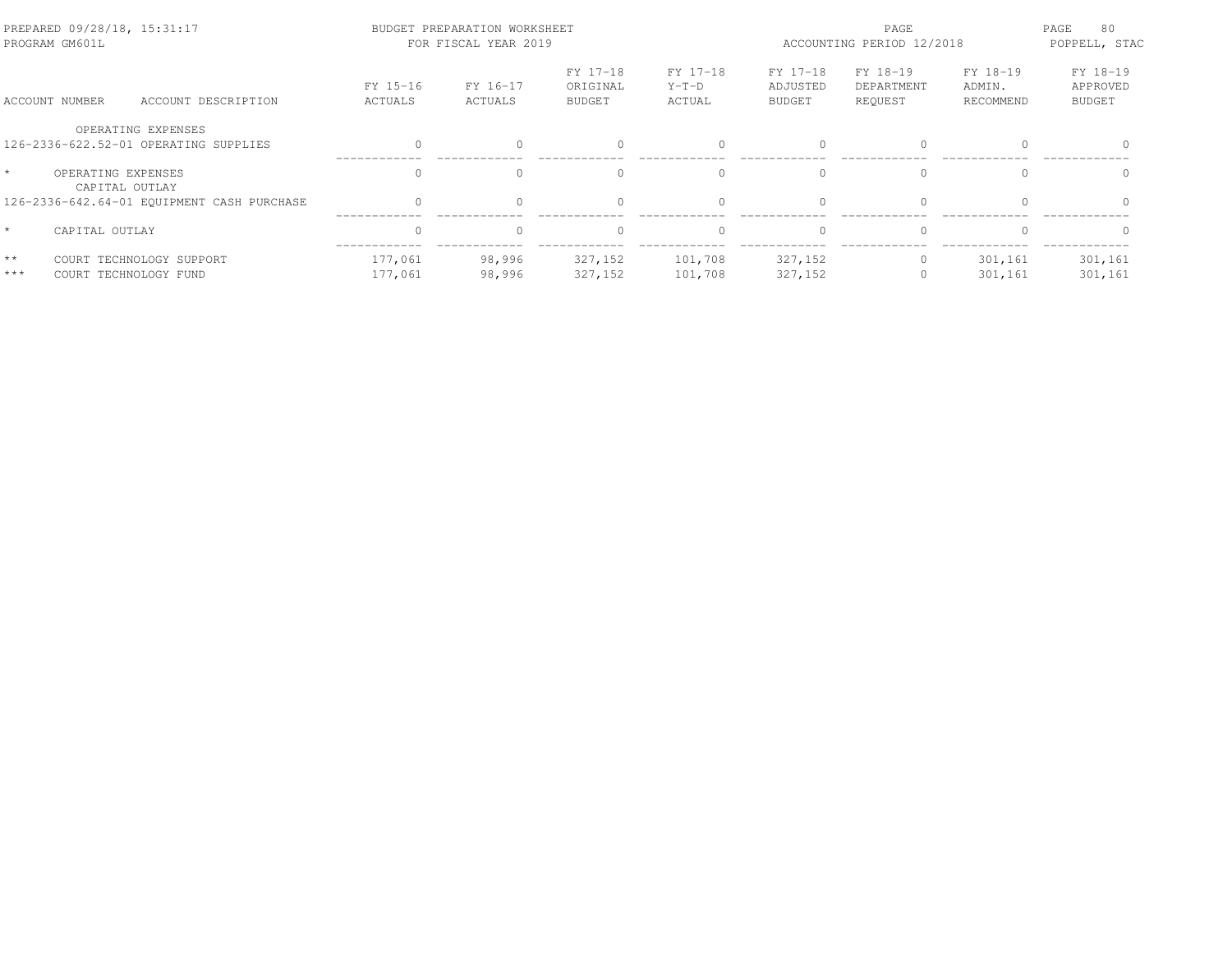| PREPARED 09/28/18, 15:31:17<br>PROGRAM GM601L |                                           |                                            |                     | BUDGET PREPARATION WORKSHEET<br>FOR FISCAL YEAR 2019 |                                       | PAGE<br>ACCOUNTING PERIOD 12/2018 |                                       |                                   | 81<br>PAGE<br>POPPELL, STAC     |                                       |
|-----------------------------------------------|-------------------------------------------|--------------------------------------------|---------------------|------------------------------------------------------|---------------------------------------|-----------------------------------|---------------------------------------|-----------------------------------|---------------------------------|---------------------------------------|
|                                               | <b>ACCOUNT NUMBER</b>                     | ACCOUNT DESCRIPTION                        | FY 15-16<br>ACTUALS | FY 16-17<br>ACTUALS                                  | FY 17-18<br>ORIGINAL<br><b>BUDGET</b> | FY 17-18<br>$Y-T-D$<br>ACTUAL     | FY 17-18<br>ADJUSTED<br><b>BUDGET</b> | FY 18-19<br>DEPARTMENT<br>REQUEST | FY 18-19<br>ADMIN.<br>RECOMMEND | FY 18-19<br>APPROVED<br><b>BUDGET</b> |
|                                               | CRIME PREVENTION<br>LAW ENFORCEMENT TRUST | OPERATING EXPENSES                         |                     |                                                      |                                       |                                   |                                       |                                   |                                 |                                       |
|                                               |                                           | 127-3411-521.49-01 CURRENT CHARGES & OBLIG | $\Omega$            |                                                      |                                       | $\Omega$                          | $\bigcap$                             |                                   | ∩                               |                                       |
|                                               |                                           | 127-3411-521.52-01 OPERATING SUPPLIES      | 38,530              | 17,983                                               | 35,000                                | 25,534                            | 35,000                                |                                   | 50,000                          | 50,000                                |
|                                               | 127-3411-521.54-03 TRAINING               |                                            | $\Omega$            |                                                      | $\Omega$                              | $\Omega$                          | $\bigcap$                             |                                   | $\Omega$                        | $\Omega$                              |
| $\star$                                       | OPERATING EXPENSES<br>CAPITAL OUTLAY      |                                            | 38,530              | 17,983                                               | 35,000                                | 25,534                            | 35,000                                | 0                                 | 50,000                          | 50,000                                |
|                                               |                                           | 127-3411-521.64-01 EQUIPMENT-CASH PURCHASE | $\Omega$            | $\Omega$                                             | $\Omega$                              | $\Omega$                          | $\cap$                                | $\Omega$                          |                                 |                                       |
|                                               | CAPITAL OUTLAY<br>NON-OPERATING           |                                            | $\Omega$            | $\Omega$                                             | $\Omega$                              | $\Omega$                          | $\cap$                                | $\Omega$                          |                                 | $\Omega$                              |
|                                               |                                           | 127-3411-598.99-01 RESERVE FOR CONTINGENCY | $\bigcap$           | $\cap$                                               | 2,500                                 | $\circ$                           | 2,500                                 | $\Omega$                          | 2,830                           | 2,830                                 |
|                                               | NON-OPERATING                             |                                            | $\circ$             | $\circ$                                              | 2,500                                 | $\circ$                           | 2,500                                 | $\circ$                           | 2,830                           | 2,830                                 |
| $\star\star$<br>$***$                         | LAW ENFORCEMENT TRUST<br>CRIME PREVENTION |                                            | 38,530<br>38,530    | 17,983<br>17,983                                     | 37,500<br>37,500                      | 25,534<br>25,534                  | 37,500<br>37,500                      | $\circ$<br>$\Omega$               | 52,830<br>52,830                | 52,830<br>52,830                      |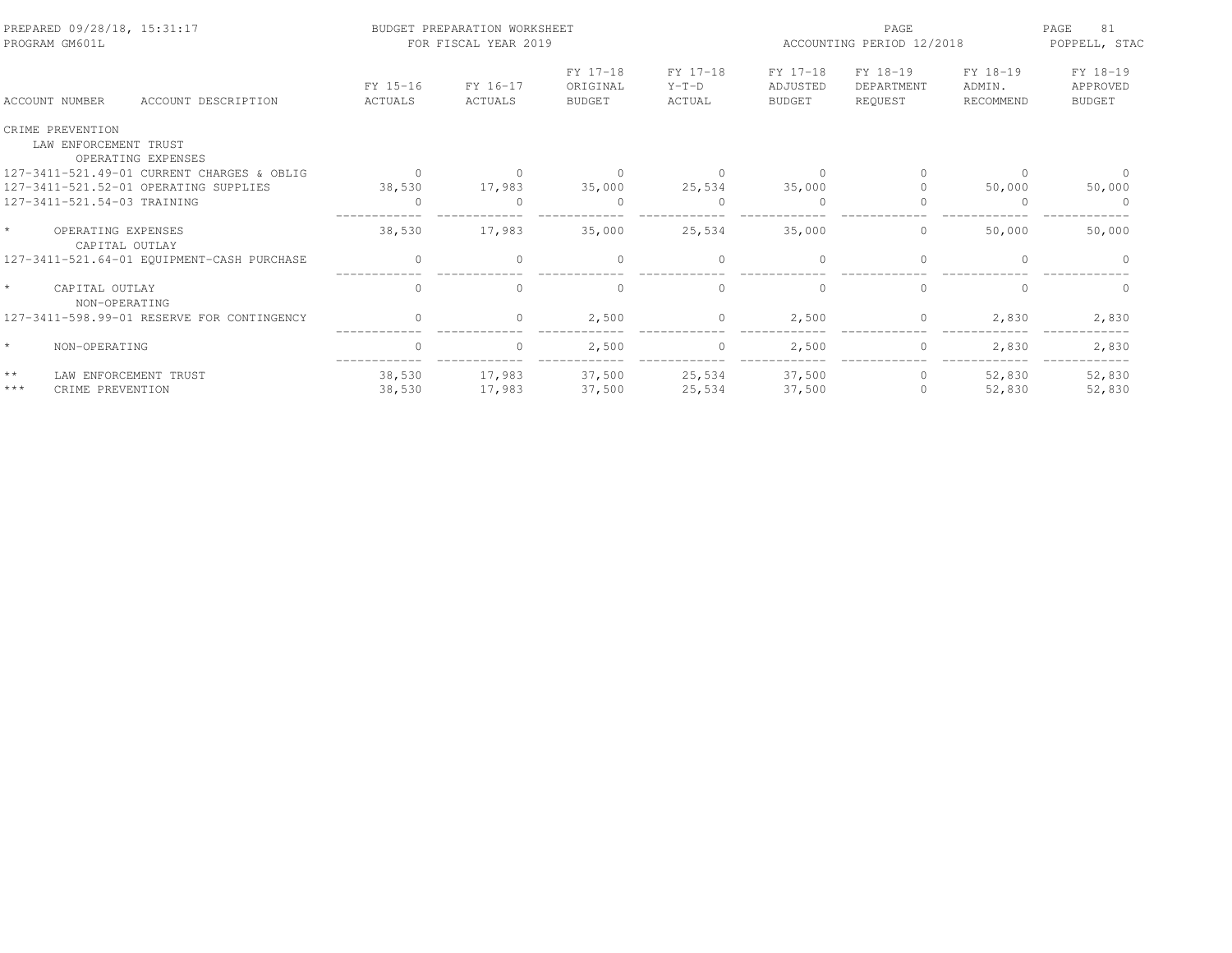| PREPARED 09/28/18, 15:31:17<br>PROGRAM GM601L |                                              |                     | BUDGET PREPARATION WORKSHEET<br>FOR FISCAL YEAR 2019 |                                       | ACCOUNTING PERIOD 12/2018     | 82<br>PAGE<br>POPPELL, STAC           |                                   |                                        |                                       |
|-----------------------------------------------|----------------------------------------------|---------------------|------------------------------------------------------|---------------------------------------|-------------------------------|---------------------------------------|-----------------------------------|----------------------------------------|---------------------------------------|
| <b>ACCOUNT NUMBER</b>                         | ACCOUNT DESCRIPTION                          | FY 15-16<br>ACTUALS | FY 16-17<br><b>ACTUALS</b>                           | FY 17-18<br>ORIGINAL<br><b>BUDGET</b> | FY 17-18<br>$Y-T-D$<br>ACTUAL | FY 17-18<br>ADJUSTED<br><b>BUDGET</b> | FY 18-19<br>DEPARTMENT<br>REQUEST | FY 18-19<br>ADMIN.<br><b>RECOMMEND</b> | FY 18-19<br>APPROVED<br><b>BUDGET</b> |
| E 9-1-1 SYSTEM<br>EMERG SVCS/E 911 SYSTEM     |                                              |                     |                                                      |                                       |                               |                                       |                                   |                                        |                                       |
|                                               | PERSONAL SERVICES                            |                     |                                                      |                                       |                               |                                       |                                   |                                        |                                       |
|                                               | 130-3992-525.12-11 REGULAR SALARIES & WAGES  | 58,763              | 73,913                                               | 72,004                                | 55,686                        | 72,004                                | 7,200,400                         | 72,405                                 | 72,405                                |
|                                               | 130-3992-525.12-12 SALARIES/WAGES - OT       | $\mathbf{0}$        | 1,821                                                | $\circ$                               | $\circ$                       | $\Omega$                              | $\circ$                           | $\circ$                                | $\circ$                               |
| 130-3992-525.15-11 EXPERIENCE PAY             |                                              | $\circ$             | $\circ$                                              | 700                                   | $\circ$                       | 700                                   | 70,000                            | 700                                    | 700                                   |
|                                               | 130-3992-525.21-13 FICA TAXES MATCHING       | 4,336               | 5,635                                                | 5,508                                 | 4,082                         | 5,508                                 | 563,525                           | 5,593                                  | 5,593                                 |
|                                               | 130-3992-525.22-13 RETIREMENT CONTRIBUTIONS  | 4,320               | 5,759                                                | 5,782                                 | 4,447                         | 5,782                                 | 578,200                           | 6,104                                  | 6,104                                 |
|                                               | 130-3992-525.23-13 LIFE & HEALTH INSURANCE   | 12,638              | 13,370                                               | 17,068                                | 6,364                         | 17,068                                | 1,706,800                         | 17,068                                 | 17,068                                |
| PERSONAL SERVICES                             | OPERATING EXPENSES                           | 80,057              | 100,498                                              | 101,062                               | 70,579                        | 101,062                               | 10, 118, 925                      | 101,870                                | 101,870                               |
|                                               | 130-3992-525.32-01 AUDIT-STATE REQUIRE-CPA   | 2,500               | 2,500                                                | 2,500                                 | 2,500                         | 2,500                                 | 250,000                           | 2,500                                  | 2,500                                 |
|                                               | 130-3992-525.34-01 OTHER CONTRACTUAL SERVICE | 31,994              | 83,233                                               | 93,000                                | 64,401                        | 93,000                                | 9,500,000                         | 70,000                                 | 70,000                                |
|                                               | 130-3992-525.40-01 TRAVEL & PER DIEM         | 5,801               | 2,547                                                | 6,000                                 | 1,979                         | 6,000                                 | 600,000                           | 5,000                                  | 5,000                                 |
|                                               | 130-3992-525.41-01 COMMUNICATION SERVICES    | 6,528               | 7,532                                                | 8,500                                 | 7,723                         | 8,500                                 | 8,600,000                         | 7,500                                  | 7,500                                 |
| 130-3992-525.42-01 POSTAGE                    |                                              | 243                 | 225                                                  | 1,500                                 | 191                           | 1,500                                 | 150,000                           | 1,500                                  | 1,500                                 |
|                                               | 130-3992-525.44-01 RENTALS AND LEASES        | 38                  | $\Omega$                                             | $\Omega$                              | $\circ$                       | $\Omega$                              | $\Omega$                          | $\Omega$                               | $\Omega$                              |
|                                               | 130-3992-525.46-01 REPAIR & MAINT - OTHER    | 132,869             | 53,752                                               | 85,363                                | 51,285                        | 85,363                                | 8,606,500                         | 85,000                                 | 85,000                                |
|                                               | 130-3992-525.46-04 R & M - FLEET MAINTENANCE | 589                 | $\circ$                                              | 1,500                                 | $\mathbf{0}$                  | 1,500                                 | 150,000                           | 1,500                                  | 1,500                                 |
|                                               | 130-3992-525.47-01 PRINTING & BINDING        | 46                  | 52                                                   | 1,200                                 | $\circ$                       | 1,200                                 | 150,000                           | 1,000                                  | 1,000                                 |
|                                               | 130-3992-525.47-02 REPRODUCTION SERVICES     | $\circ$             | $\circ$                                              | $\circ$                               | $\circ$                       | $\overline{0}$                        | $\mathbf{0}$                      | $\overline{0}$                         | $\circ$                               |
|                                               | 130-3992-525.49-01 CURRENT CHARGES & OBLIG   | $\mathbf 0$         | $\circ$                                              | 350,000                               | $\mathbf{0}$                  | 350,000                               | 35,000,000                        | 300,000                                | 300,000                               |
|                                               | 130-3992-525.49-59 CURRENT CHGS-WIRELESS 911 | $\Omega$            | $\Omega$                                             | $\Omega$                              | $\Omega$                      | $\Omega$                              | $\Omega$                          | $\Omega$                               | $\Omega$                              |
| 130-3992-525.51-01 OFFICE SUPPLIES            |                                              | 122                 | 1,369                                                | 2,000                                 | 819                           | 2,000                                 | 200,000                           | 2,000                                  | 2,000                                 |
|                                               | 130-3992-525.52-01 OPERATING SUPPLIES        | 1,887               | 2,776                                                | 6,000                                 | 978                           | 6,000                                 | 600,000                           | 3,000                                  | 3,000                                 |
|                                               | 130-3992-525.52-02 GAS, OIL & LUBRICANTS     | 227                 | 205                                                  | 2,500                                 | $\circ$                       | 2,500                                 | 250,000                           | 2,500                                  | 2,500                                 |
|                                               | 130-3992-525.52-10 OPER SUPPLIES - INVENTORY | $\mathbf{0}$        | $\circ$                                              | $\circ$                               | $\circ$                       | $\overline{0}$                        | $\circ$                           | $\circ$                                | $\circ$                               |
|                                               | 130-3992-525.54-01 BOOKS/PUBLICATIONS/SUBSCR | 100                 | 50                                                   | 250                                   | $\circ$                       | 250                                   | 25,000                            | 250                                    | 250                                   |
|                                               | 130-3992-525.54-02 DUES & MEMBERSHIPS        | 710                 | $\circ$                                              | 1,000                                 | 508                           | 1,000                                 | 100,000                           | 1,000                                  | 1,000                                 |
| 130-3992-525.54-03 TRAINING                   |                                              | 1,945               | 1,584                                                | 8,000                                 | 1,273                         | 8,000                                 | 660,000                           | 5,000                                  | 5,000                                 |
|                                               |                                              |                     |                                                      |                                       |                               |                                       |                                   |                                        |                                       |
| OPERATING EXPENSES<br>CAPITAL OUTLAY          |                                              | 185,599             | 155,825                                              | 569,313                               | 131,657                       | 569,313                               | 64,841,500                        | 487,750                                | 487,750                               |
|                                               | 130-3992-525.64-01 EQUIPMENT-CASH PURCHASE   | $\mathbb O$         | 123,028                                              | 118,819                               | $\circ$                       | 402,563                               | 13,200,000                        | 10,000                                 | 155,986                               |
|                                               | 130-3992-525.64-04 COMPUTER/TECH. HARDWARE   | $\mathbb O$         | $\circ$                                              | $\circ$                               | $\circ$                       | $\circ$                               | $\mathbf{0}$                      | $\mathbf{0}$                           | $\circ$                               |
|                                               | 130-3992-525.64-07 EQPT-CASH-WIRELESS 911    | $\circ$             | $\circ$                                              | $\circ$                               | $\circ$                       | $\circ$                               | $\mathbb O$                       | $\circ$                                | $\circ$                               |
| CAPITAL OUTLAY<br>NON-OPERATING               |                                              | $\mathbf{0}$        | 123,028                                              | 118,819                               | $\mathbb O$                   | 402,563                               | 13,200,000                        | 10,000                                 | 155,986                               |
|                                               | 130-3992-581.91-45 TRANSFER TO GENERAL FUND  | $\Omega$            | 139,414                                              | 50,000                                | 50,000                        | 50,000                                | 5,000,000                         | 100,000                                | 100,000                               |
| NON-OPERATING                                 |                                              | $\mathbf{0}$        | 139,414                                              | 50,000                                | 50,000                        | 50,000                                | 5,000,000                         | 100,000                                | 100,000                               |
| NON-OPERATING                                 |                                              |                     |                                                      |                                       |                               |                                       |                                   |                                        |                                       |
|                                               | 130-3992-598.99-01 RESERVE FOR CONTINGENCY   | $\mathbb O$         | $\circ$                                              | $\circ$                               | $\mathbf 0$                   | $\mathbf 0$                           | $\mathbb O$                       | 3,281                                  | 3,281                                 |
|                                               | 130-3992-598.99-12 RESTR RESERVE-CAP OUTLAY  | $\Omega$            | $\Omega$                                             | $\Omega$                              | $\Omega$                      | $\Omega$                              | $\Omega$                          |                                        | $\Omega$                              |
| NON-OPERATING                                 |                                              | $\mathbf{0}$        | $\circ$                                              | $\circ$                               | $\mathbf{0}$                  | $\Omega$                              | $\circ$                           | 3,281                                  | 3,281                                 |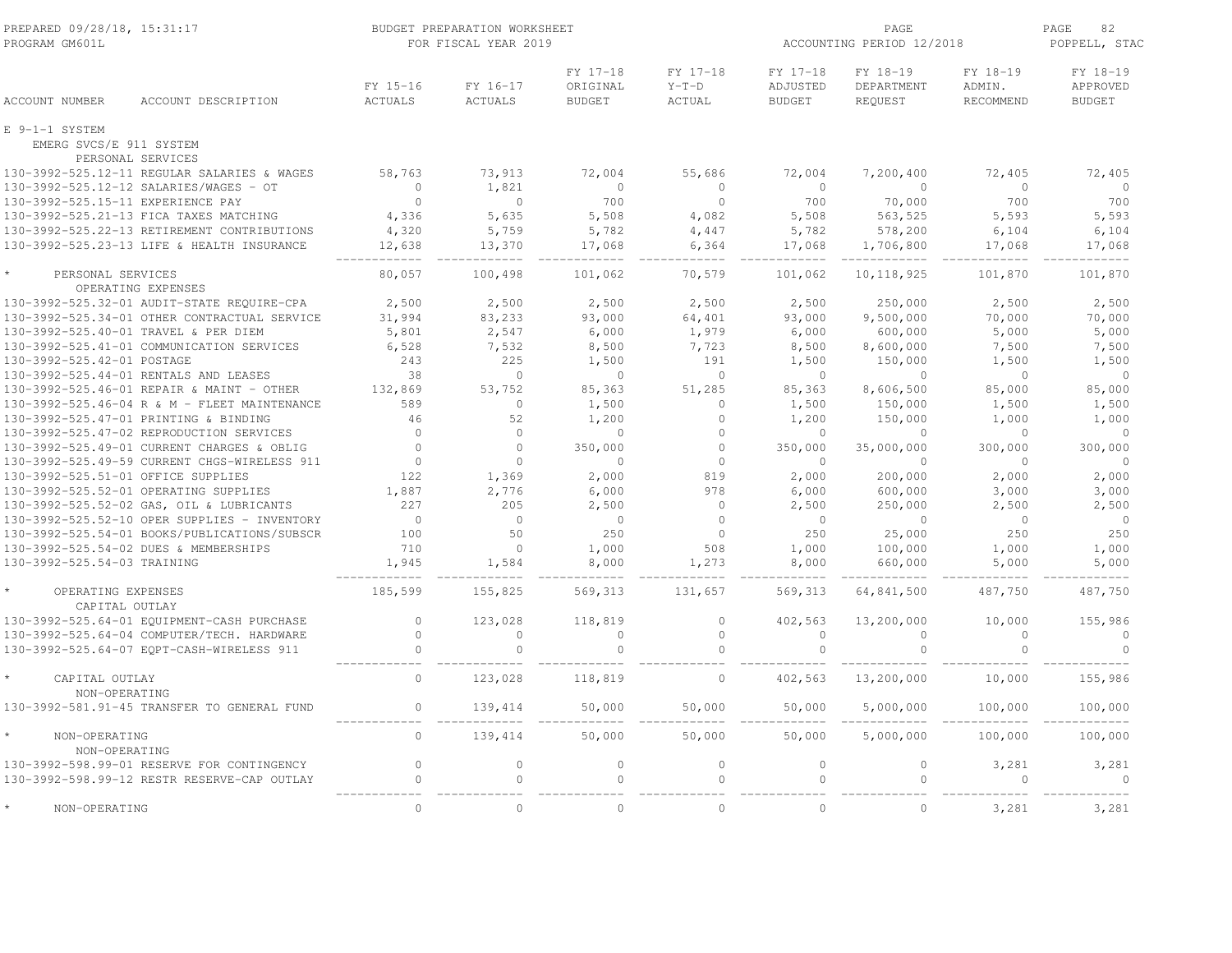|                       | PREPARED 09/28/18, 15:31:17<br>PROGRAM GM601L |                         |                     | BUDGET PREPARATION WORKSHEET<br>FOR FISCAL YEAR 2019 | ACCOUNTING PERIOD 12/2018             | PAGE<br>83<br>POPPELL, STAC   |                                       |                                   |                                 |                                       |
|-----------------------|-----------------------------------------------|-------------------------|---------------------|------------------------------------------------------|---------------------------------------|-------------------------------|---------------------------------------|-----------------------------------|---------------------------------|---------------------------------------|
|                       | ACCOUNT NUMBER                                | ACCOUNT DESCRIPTION     | FY 15-16<br>ACTUALS | FY 16-17<br>ACTUALS                                  | FY 17-18<br>ORIGINAL<br><b>BUDGET</b> | FY 17-18<br>$Y-T-D$<br>ACTUAL | FY 17-18<br>ADJUSTED<br><b>BUDGET</b> | FY 18-19<br>DEPARTMENT<br>REQUEST | FY 18-19<br>ADMIN.<br>RECOMMEND | FY 18-19<br>APPROVED<br><b>BUDGET</b> |
| $\star\star$<br>$***$ | E 9-1-1 SYSTEM                                | EMERG SVCS/E 911 SYSTEM | 265,656<br>265,656  | 518,765<br>518,765                                   | 839,194<br>839,194                    | 252,236<br>252,236            | 1,122,938<br>1,122,938                | 93,160,425<br>93,160,425          | 702,901<br>702,901              | 848,887<br>848,887                    |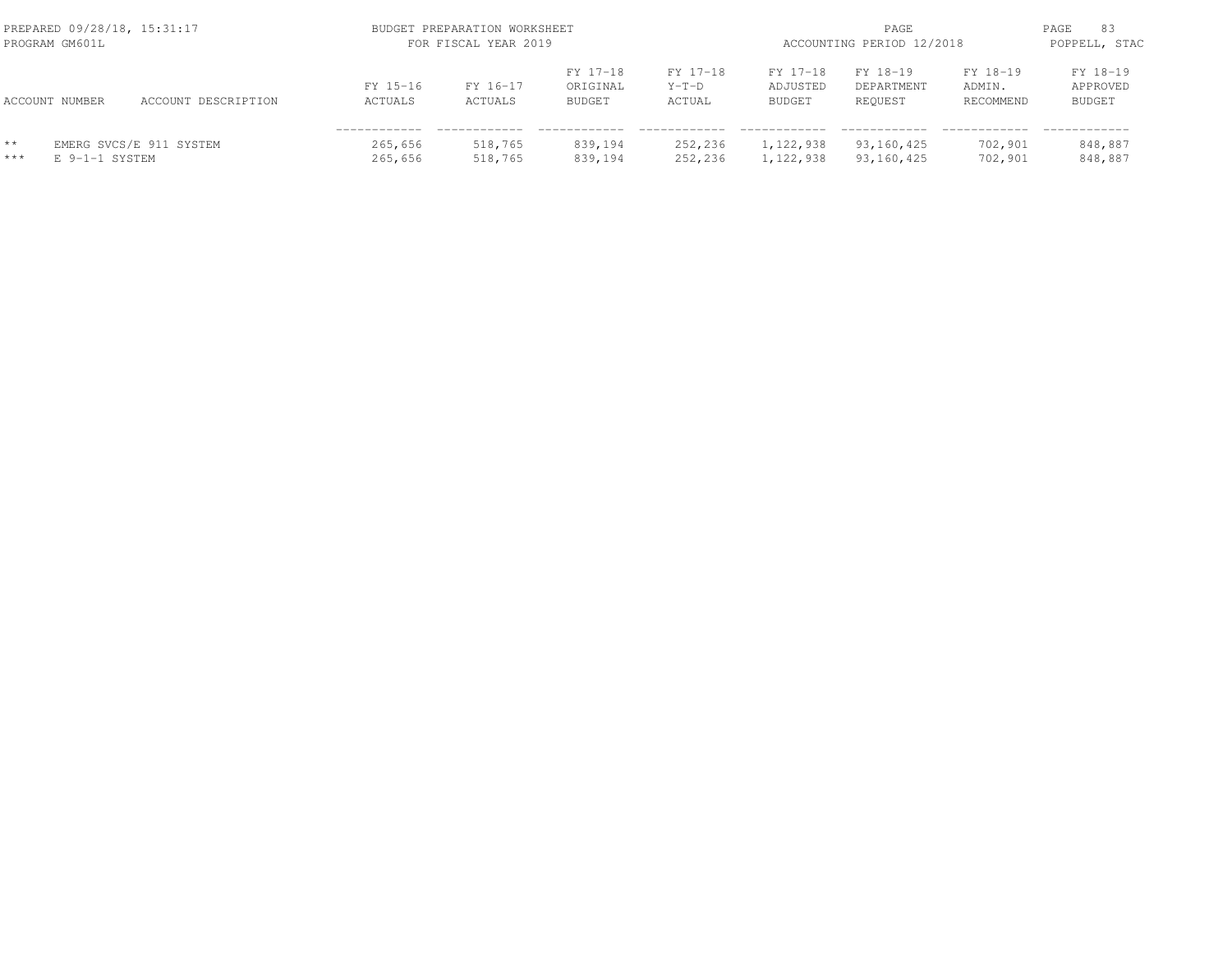| PREPARED 09/28/18, 15:31:17<br>PROGRAM GM601L   |                                              |                     | BUDGET PREPARATION WORKSHEET<br>FOR FISCAL YEAR 2019 |                                       |                               | PAGE<br>ACCOUNTING PERIOD 12/2018     |                                   |                                 | 84<br>PAGE<br>POPPELL, STAC           |
|-------------------------------------------------|----------------------------------------------|---------------------|------------------------------------------------------|---------------------------------------|-------------------------------|---------------------------------------|-----------------------------------|---------------------------------|---------------------------------------|
| ACCOUNT NUMBER                                  | ACCOUNT DESCRIPTION                          | FY 15-16<br>ACTUALS | FY 16-17<br>ACTUALS                                  | FY 17-18<br>ORIGINAL<br><b>BUDGET</b> | FY 17-18<br>$Y-T-D$<br>ACTUAL | FY 17-18<br>ADJUSTED<br><b>BUDGET</b> | FY 18-19<br>DEPARTMENT<br>REQUEST | FY 18-19<br>ADMIN.<br>RECOMMEND | FY 18-19<br>APPROVED<br><b>BUDGET</b> |
| TOURIST DEVELOPMENT FUND<br>TOURIST DEVELOPMENT | OPERATING EXPENSES                           |                     |                                                      |                                       |                               |                                       |                                   |                                 |                                       |
|                                                 | 131-2107-552.32-01 AUDIT-STATE REQUIRED-CPA  | 500                 | 500                                                  | 500                                   | 500                           | 500                                   | $\Omega$                          | 500                             | 500                                   |
|                                                 | 131-2107-552.48-03 TOURISM-EVENTS/ACTIVITIES | 16,549              | 31,622                                               | 45,000                                | 23,974                        | 45,000                                | 0                                 | 61,275                          | 67,261                                |
|                                                 | 131-2107-552.48-04 TOURISM-PROMO/ADVERTISE   | 207,303             | 135,806                                              | 195,000                               | 142,670                       | 195,000                               | $\bigcap$                         | 265,525                         | 291,463                               |
|                                                 | 131-2107-552.48-05 TOURISM-CULTURAL EVENTS   | 17,780              | 19,140                                               | 30,000                                | 11,045                        | 30,000                                | $\bigcap$                         | 40,850                          | 44,840                                |
|                                                 | 131-2107-552.49-45 TOURIST DEVELOPMENT-ADMIN | 20,000              | 25,000                                               | 30,000                                | 27,500                        | 30,000                                | $\Omega$                          | 40,850                          | 44,840                                |
| $\star$<br>OPERATING EXPENSES<br>NON-OPERATING  |                                              | 262,132             | 212,068                                              | 300,500                               | 205,689                       | 300,500                               | $\circ$                           | 409,000                         | 448,904                               |
| 131-2107-598.99-00 RESERVES                     |                                              | $\bigcap$           |                                                      | $\Omega$                              |                               | $\Omega$                              | $\Omega$                          | $\Omega$                        |                                       |
|                                                 | 131-2107-598.99-01 RESERVE FOR CONTINGENCY   |                     |                                                      | 30,000                                |                               | 30,000                                | 0                                 | 240,900                         | 44,890                                |
| 131-2107-598.99-20 FUTURE PROJECTS              |                                              |                     |                                                      |                                       |                               | $\Omega$                              | $\Omega$                          | 334,739                         | 290,845                               |
|                                                 | 131-2107-598.99-26 RESERVE FOR CY LARGE PROJ |                     |                                                      |                                       |                               |                                       | $\Omega$                          | $\Omega$                        | 200,000                               |
|                                                 | 131-2107-598.99-32 LOST REVENUE SOURCES      |                     |                                                      | 30,000                                |                               | 30,000                                | 0                                 | 408,500                         | 448,404                               |
| $\star$<br>NON-OPERATING                        |                                              |                     |                                                      | 60,000                                |                               | 60,000                                | 0                                 | 984,139                         | 984,139                               |
| $\star\star$<br>TOURIST DEVELOPMENT             |                                              | 262,132             | 212,068                                              | 360,500                               | 205,689                       | 360,500                               | $\circ$                           | 1,393,139                       | 1,433,043                             |
| $\star\star\star$                               | TOURIST DEVELOPMENT FUND                     | 262,132             | 212,068                                              | 360,500                               | 205,689                       | 360,500                               | $\circ$                           | 1,393,139                       | 1,433,043                             |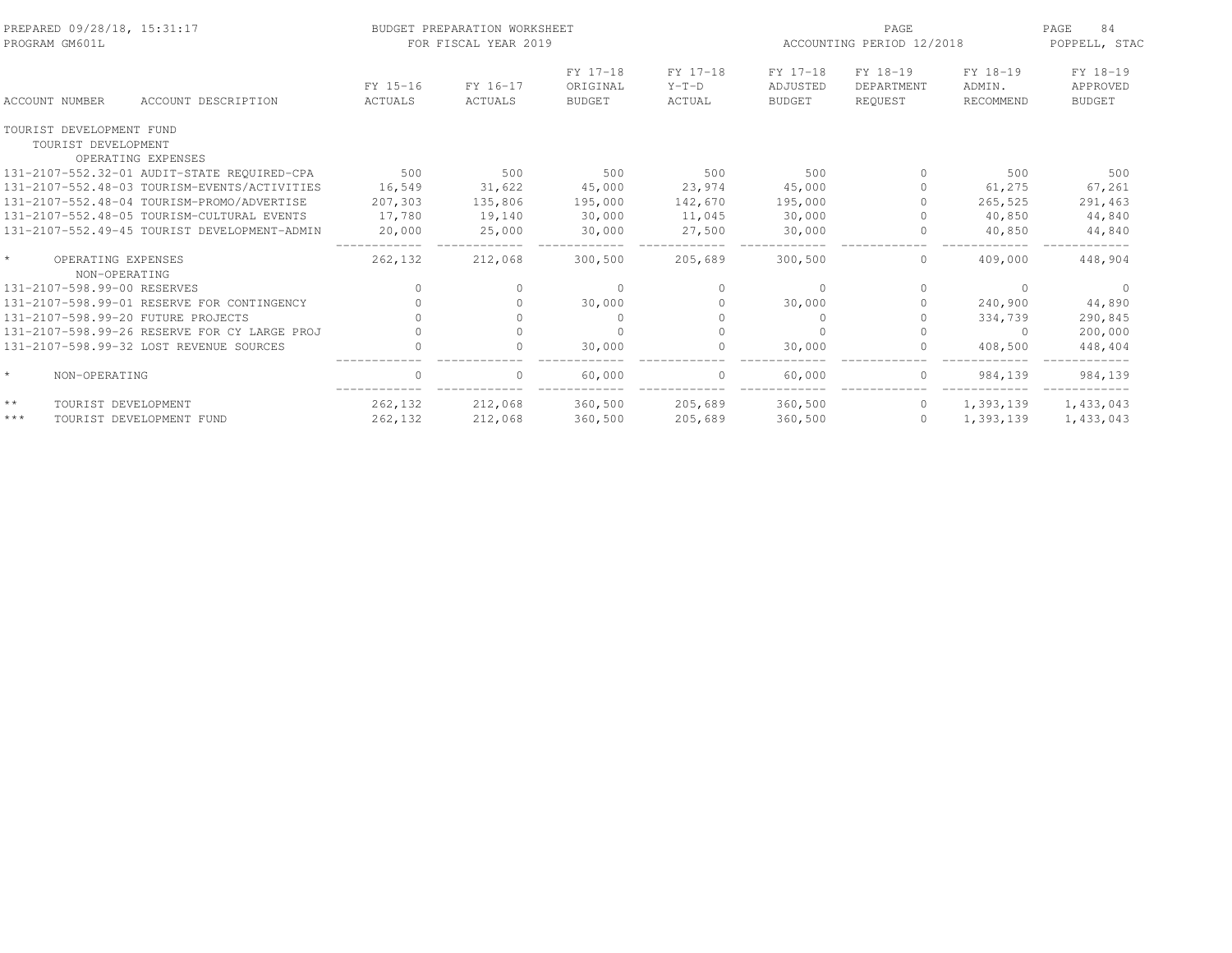| PREPARED 09/28/18, 15:31:17<br>PROGRAM GM601L                                |                     | BUDGET PREPARATION WORKSHEET<br>FOR FISCAL YEAR 2019 |                                       | ACCOUNTING PERIOD 12/2018            | PAGE<br>85<br>POPPELL, STAC           |                                   |                                        |                                       |
|------------------------------------------------------------------------------|---------------------|------------------------------------------------------|---------------------------------------|--------------------------------------|---------------------------------------|-----------------------------------|----------------------------------------|---------------------------------------|
| ACCOUNT DESCRIPTION<br><b>ACCOUNT NUMBER</b>                                 | FY 15-16<br>ACTUALS | FY 16-17<br><b>ACTUALS</b>                           | FY 17-18<br>ORIGINAL<br><b>BUDGET</b> | FY 17-18<br>$Y-T-D$<br><b>ACTUAL</b> | FY 17-18<br>ADJUSTED<br><b>BUDGET</b> | FY 18-19<br>DEPARTMENT<br>REQUEST | FY 18-19<br>ADMIN.<br><b>RECOMMEND</b> | FY 18-19<br>APPROVED<br><b>BUDGET</b> |
| COMMUNICATION IMPROVEMENT<br>COMMUNICATION IMPROVEMENT<br>OPERATING EXPENSES |                     |                                                      |                                       |                                      |                                       |                                   |                                        |                                       |
| 132-3993-525.46-04 R & M - FLEET MAINTENANCE                                 | $\circ$             | 386                                                  | 1,359                                 | 12                                   | 634                                   | 634                               | 634                                    | 634                                   |
| OPERATING EXPENSES<br>OPERATING EXPENSES                                     | $\Omega$            | 386                                                  | 1,359                                 | 12                                   | 634                                   | 634                               | 634                                    | 634                                   |
| 132-3993-529.32-01 AUDIT-STATE REQUIRED-CPA                                  | $\Omega$            | $\Omega$                                             | $\Omega$                              | $\Omega$                             | $\overline{0}$                        | $\Omega$                          | $\Omega$                               | $\Omega$                              |
| 132-3993-529.34-01 OTHER CONTRACTUAL SERVICE                                 | 1,128               | 10,625                                               | 7,500                                 | 6,177                                | 6,177                                 | 6,365                             | 6,365                                  | 6,365                                 |
| 132-3993-529.41-01 COMMUNICATIONS SERVICES                                   | 20,618              | 20,626                                               | 20,800                                | 20,583                               | 20,800                                | 20,800                            | 20,800                                 | 20,800                                |
| 132-3993-529.46-01 REPAIR & MAINT - OTHER                                    | 14,686              | 11,332                                               | 21,015                                | 25,733                               | 26,730                                | 30,000                            | 30,000                                 | 30,000                                |
| 132-3993-529.46-13 R & M - COMM EQUIPMENT                                    | 12,058              | 9,176                                                | 9,176                                 | 16,557                               | 17,588                                | 12,190                            | 12,190                                 | 12,190                                |
| 132-3993-529.49-50 LEGAL ADVERTISEMENTS                                      | $\Omega$            | $\overline{0}$                                       | $\Omega$                              | $\circ$                              | $\bigcirc$                            | $\circ$                           | $\Omega$                               | $\overline{0}$                        |
| 132-3993-529.52-01 OPERATING SUPPLIES                                        | 435                 | 280                                                  | 2,400                                 | 136                                  | 60                                    | 500                               | 500                                    | 500                                   |
| 132-3993-529.52-02 GAS, OIL & LUBRICANTS                                     | 352                 | 1,111                                                | 500                                   | 535                                  | 690                                   | 690                               | 1,000                                  | 1,000                                 |
| 132-3993-529.52-10 OPER SUPPLIES - INVENTORY                                 | $\Omega$            | $\Omega$                                             | 500                                   | $\Omega$                             | 500                                   | 5,000                             | $\Omega$                               | $\Omega$                              |
| OPERATING EXPENSES<br>CAPITAL OUTLAY                                         | 49,277              | 53,150                                               | 61,891                                | 69,721                               | 72,545                                | 75,545                            | 70,855                                 | 70,855                                |
| 132-3993-529.62-01 BLDGS-CONSTR & OR IMPROV                                  | $\Omega$            | $\Omega$                                             | $\Omega$                              | $\Omega$                             | $\Omega$                              | $\Omega$                          | $\Omega$                               | $\Omega$                              |
| 132-3993-529.63-01 IMPROVE OTHER THAN BLDGS                                  | $\Omega$            | $\Omega$                                             | $\Omega$                              | $\Omega$                             | $\Omega$                              | 10,625,000                        | $\Omega$                               | $\Omega$                              |
| 132-3993-529.64-01 EQUIPMENT CASH PURCHASE                                   |                     | $\cap$                                               | $\Omega$                              | 11,494                               | 11,494                                | 45,000                            | 45,000                                 | 45,000                                |
| CAPITAL OUTLAY<br>DEBT SERVICE                                               | $\circ$             | $\circ$                                              | $\mathbf{0}$                          | 11,494                               | 11,494                                | 10,670,000                        | ------<br>45,000                       | 45,000                                |
| 132-3993-529.71-02 PRINCIPAL - LOANS                                         | 101,378             | 105,495                                              | 109,778                               | 109,778                              | 109,778                               | $\circ$                           | 114,236                                | 114,236                               |
| 132-3993-529.72-02 INTEREST - LOANS                                          | 19,097              | 14,961                                               | 10,723                                | 11,375                               | 10,723                                | $\circ$                           | 6,330                                  | 6,330                                 |
| $\star$<br>DEBT SERVICE<br>NON-OPERATING                                     | 120,475             | 120,456                                              | 120,501                               | 121,153                              | 120,501                               | $\circ$                           | 120,566                                | 120,566                               |
| 132-3993-598.99-01 RESERVE FOR CONTINGENCY                                   | $\mathbf{0}$        | $\circ$                                              | $\circ$                               | $\circ$                              | $\circ$                               | $\circ$                           | $\circ$                                | $\circ$                               |
| 132-3993-598.99-12 RESTR RESERVE-CAP OUTLAY                                  | $\circ$             | $\cap$                                               | $\Omega$                              | $\bigcap$                            |                                       | $\Omega$                          |                                        |                                       |
| $\star$<br>NON-OPERATING                                                     | $\Omega$            | $\Omega$                                             |                                       | $\cap$                               |                                       | $\Omega$                          | $\cap$                                 |                                       |
| $\star$ $\star$<br>COMMUNICATION IMPROVEMENT                                 | 169,752             | 173,992                                              | 183,751                               | 202,380                              | 205,174                               | 10,746,179                        | 237,055                                | 237,055                               |
| $\star\star\star$<br>COMMUNICATION IMPROVEMENT                               | 169,752             | 173,992                                              | 183,751                               | 202,380                              | 205,174                               | 10,746,179                        | 237,055                                | 237,055                               |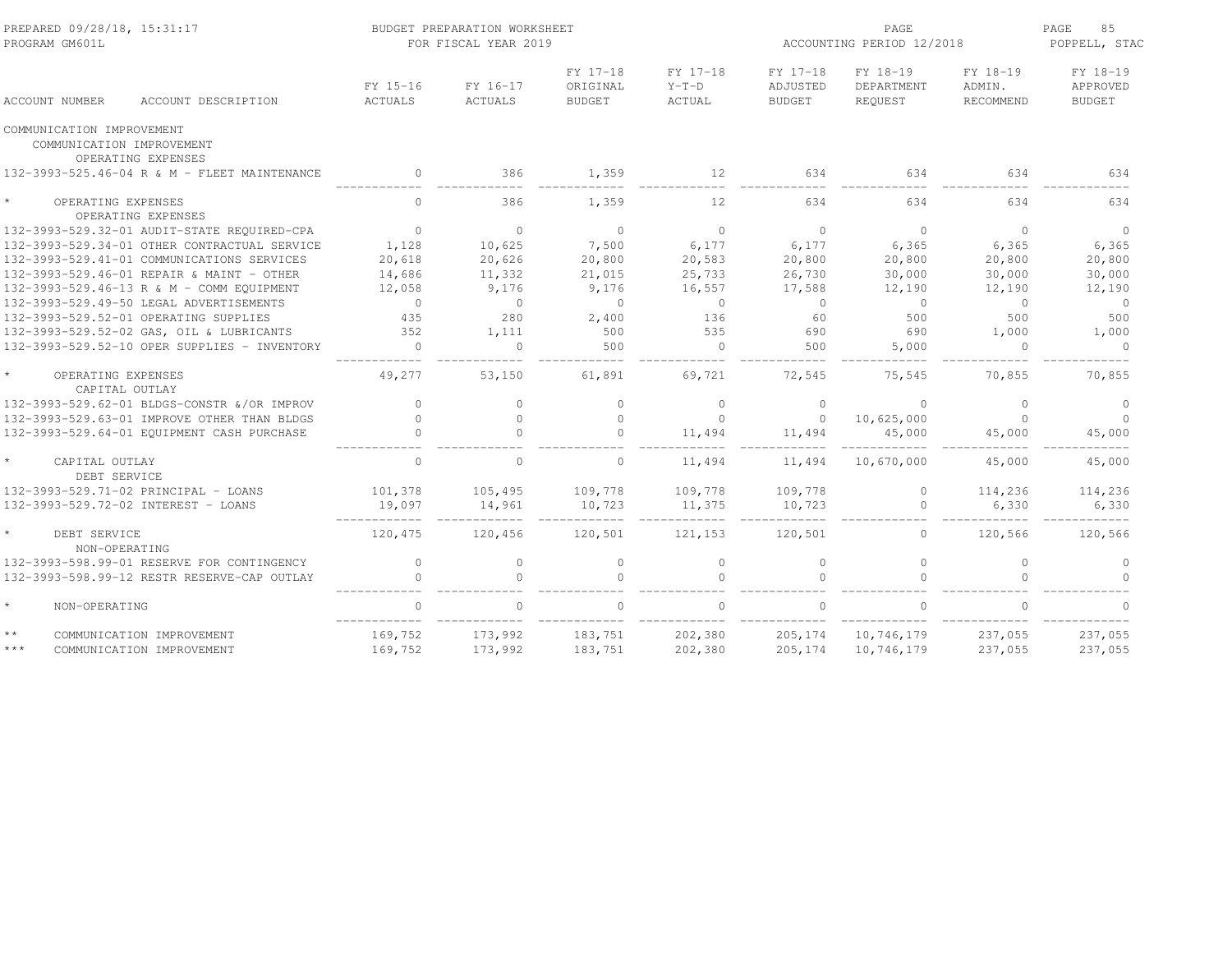| PREPARED 09/28/18, 15:31:17<br>PROGRAM GM601L |                                                                                      |                                  | BUDGET PREPARATION WORKSHEET<br>FOR FISCAL YEAR 2019 |                                |                               | ACCOUNTING PERIOD 12/2018        | PAGE<br>86<br>POPPELL, STAC       |                                 |                                       |
|-----------------------------------------------|--------------------------------------------------------------------------------------|----------------------------------|------------------------------------------------------|--------------------------------|-------------------------------|----------------------------------|-----------------------------------|---------------------------------|---------------------------------------|
| ACCOUNT NUMBER                                | ACCOUNT DESCRIPTION                                                                  | FY 15-16<br>ACTUALS              | FY 16-17<br>ACTUALS                                  | FY 17-18<br>ORIGINAL<br>BUDGET | FY 17-18<br>$Y-T-D$<br>ACTUAL | FY 17-18<br>ADJUSTED<br>BUDGET   | FY 18-19<br>DEPARTMENT<br>REQUEST | FY 18-19<br>ADMIN.<br>RECOMMEND | FY 18-19<br>APPROVED<br><b>BUDGET</b> |
| ECONOMIC DEVELOPMENT FUND                     |                                                                                      |                                  |                                                      |                                |                               |                                  |                                   |                                 |                                       |
| ECONOMIC DEVELOPMENT                          | OPERATING EXPENSES                                                                   |                                  |                                                      |                                |                               |                                  |                                   |                                 |                                       |
|                                               | 133-2108-541.34-01 OTHER CONTRACTUAL SERVICE                                         | $\sim$ 0                         | $\circ$                                              | $\circ$                        | $\overline{0}$                | $\circ$                          | $\circ$                           | $\circ$                         | $\Omega$                              |
|                                               | 133-2108-541.49-50 LEGAL ADVERTISEMENTS                                              | $\circ$                          | $\circ$                                              | $\circ$                        | $\circ$                       | $\circ$                          | $\mathbf{0}$                      | $\circ$                         | $\Omega$                              |
| OPERATING EXPENSES                            | CAPITAL OUTLAY                                                                       | $\bigcap$                        | $\Omega$                                             | $\cap$                         | $\Omega$                      |                                  | $\bigcap$                         |                                 |                                       |
| 133-2108-541.61-01 LAND                       |                                                                                      | $\Omega$                         | $\Omega$                                             | $\circ$                        | $\Omega$                      | $\Omega$                         | $\circ$                           | $\Omega$                        | $\circ$                               |
|                                               | 133-2108-541.63-78 ED0202-MAIN RD-BUSINES PK                                         |                                  | $\Omega$                                             | $\Omega$                       | $\Omega$                      | $\Omega$                         | $\Omega$                          | $\Omega$                        | $\cap$                                |
| $\star$<br>CAPITAL OUTLAY                     |                                                                                      | $\cap$                           | $\Omega$                                             | $\Omega$                       | $\cap$                        | $\cap$                           | $\cap$                            | $\Omega$                        | $\cap$                                |
|                                               | OPERATING EXPENSES                                                                   |                                  |                                                      |                                |                               |                                  |                                   |                                 |                                       |
|                                               | 133-2108-552.31-01 PROFESSIONAL SERVICES                                             | 46,465                           | 39,871                                               | 20,000                         | $\Omega$                      | 20,000                           | $\Omega$                          | $\Omega$                        | $\Omega$                              |
|                                               | 133-2108-552.34-01 OTHER CONTRACTUAL SVCS                                            | 150,000                          | 150,000                                              | 150,000                        | 137,500<br>$\sim$ 0           | 150,000                          | $\circ$<br>$\Omega$               | 150,000                         | 150,000                               |
| 133-2108-552.42-01 POSTAGE                    | 133-2108-552.47-01 PRINTING & BINDING                                                | $\overline{0}$<br>$\overline{0}$ | $\overline{0}$<br>$\overline{0}$                     | $\sim$ 0<br>$\bigcirc$         | $\overline{0}$                | $\overline{0}$<br>$\overline{0}$ | $\Omega$                          | $\overline{0}$<br>$\bigcirc$    | $\circ$<br>$\Omega$                   |
|                                               |                                                                                      |                                  |                                                      |                                |                               |                                  | $\circ$                           |                                 |                                       |
|                                               | 133-2108-552.48-06 PROMOTION/ADVERTISING<br>133-2108-552.49-01 OTHER CURRENT CHARGES | 10,000<br>$\sim$ 0               | 10,000<br>$\overline{0}$                             | 10,000<br>$\overline{0}$       | 10,000<br>$\overline{0}$      | 10,000<br>$\overline{0}$         | $\Omega$                          | 10,000<br>$\overline{0}$        | 10,000<br>$\overline{0}$              |
|                                               |                                                                                      |                                  | ---------                                            |                                |                               |                                  |                                   |                                 |                                       |
| OPERATING EXPENSES                            | CAPITAL OUTLAY                                                                       | 206,465                          | 199,871                                              | 180,000                        | 147,500                       | 180,000                          | $\Omega$                          | 160,000                         | 160,000                               |
| 133-2108-552.61-01 LAND                       |                                                                                      | $\circ$                          | $\circ$                                              | $\circ$                        | $\circ$                       | $\circ$                          | $\circ$                           | $\circ$                         | $\circ$                               |
|                                               | 133-2108-552.63-01 IMPROVE OTHER THAN BLDGS                                          | $\mathbf{0}$                     | $\circ$                                              | $\circ$                        | $\Omega$                      | $\mathbf{0}$                     | $\mathbf{0}$                      | $\Omega$                        | $\Omega$                              |
| CAPITAL OUTLAY<br>DEBT SERVICE                |                                                                                      | $\Omega$                         | $\cap$                                               | $\Omega$                       | $\cap$                        | $\Omega$                         | $\Omega$                          | $\Omega$                        | $\cap$                                |
|                                               | 133-2108-552.71-02 PRINCIPAL - LOANS                                                 | $\Omega$                         | $\Omega$                                             | $\circ$                        | $\Omega$                      | $\Omega$                         | $\Omega$                          | $\Omega$                        | $\Omega$                              |
|                                               | 133-2108-552.72-02 INTEREST - LOANS                                                  | $\Omega$                         | $\Omega$                                             | $\Omega$                       | $\Omega$                      | $\Omega$                         | $\Omega$                          | $\Omega$                        |                                       |
| DEBT SERVICE                                  | GRANTS & AIDS                                                                        | $\Omega$                         | $\Omega$                                             | $\Omega$                       | $\circ$                       | $\Omega$                         | $\circ$                           | $\Omega$                        | $\circ$                               |
| 133-2108-552.82-01 INCENTIVES                 |                                                                                      | $\Omega$                         | $\Omega$                                             | 11,695                         | $\overline{0}$                | 11,695                           | $\Omega$                          | $\bigcirc$                      | 26,754                                |
|                                               | 133-2108-552.82-31 SMALL BUSINESS SUPPORT                                            | $\overline{0}$                   | 12,000                                               | 12,000                         | 12,000                        | 12,000                           | $\circ$                           | 12,000                          | 12,000                                |
| 133-2108-552.83-01 GRANTS & AIDS              |                                                                                      |                                  |                                                      | $\sim$ 0                       | $\Omega$                      |                                  |                                   |                                 | $\sim$ 0                              |
| GRANTS & AIDS                                 | NON-OPERATING                                                                        | $\circ$                          | 12,000                                               | 23,695                         | 12,000                        | 23,695                           | $\circ$                           | 12,000                          | 38,754                                |
|                                               | 133-2108-598.99-01 RESERVE FOR CONTINGENCY                                           | $\circ$                          | $\Omega$                                             | $\circ$                        | $\circ$                       | $\Omega$                         | $\mathbb O$                       | $\Omega$                        | $\circ$                               |
|                                               | 133-2108-598.99-14 RESTR RES-FUTURE MARKETNG                                         | $\Omega$                         | $\Omega$                                             | $\Omega$                       | $\bigcirc$                    | $\Omega$                         | $\Omega$                          | $\Omega$                        | $\Omega$                              |
| $\star$<br>NON-OPERATING                      |                                                                                      |                                  |                                                      | $\Omega$                       | $\Omega$                      |                                  | $\Omega$                          |                                 |                                       |
| $\star\,\star$                                | ECONOMIC DEVELOPMENT                                                                 | 206,465                          | 211,871                                              | 203,695                        | 159,500                       | 203,695                          | $\circ$                           | 172,000                         | 198,754                               |
| $***$                                         | ECONOMIC DEVELOPMENT FUND                                                            | 206,465                          | 211,871                                              | 203,695                        | 159,500                       | 203,695                          | $\circ$                           | 172,000                         | 198,754                               |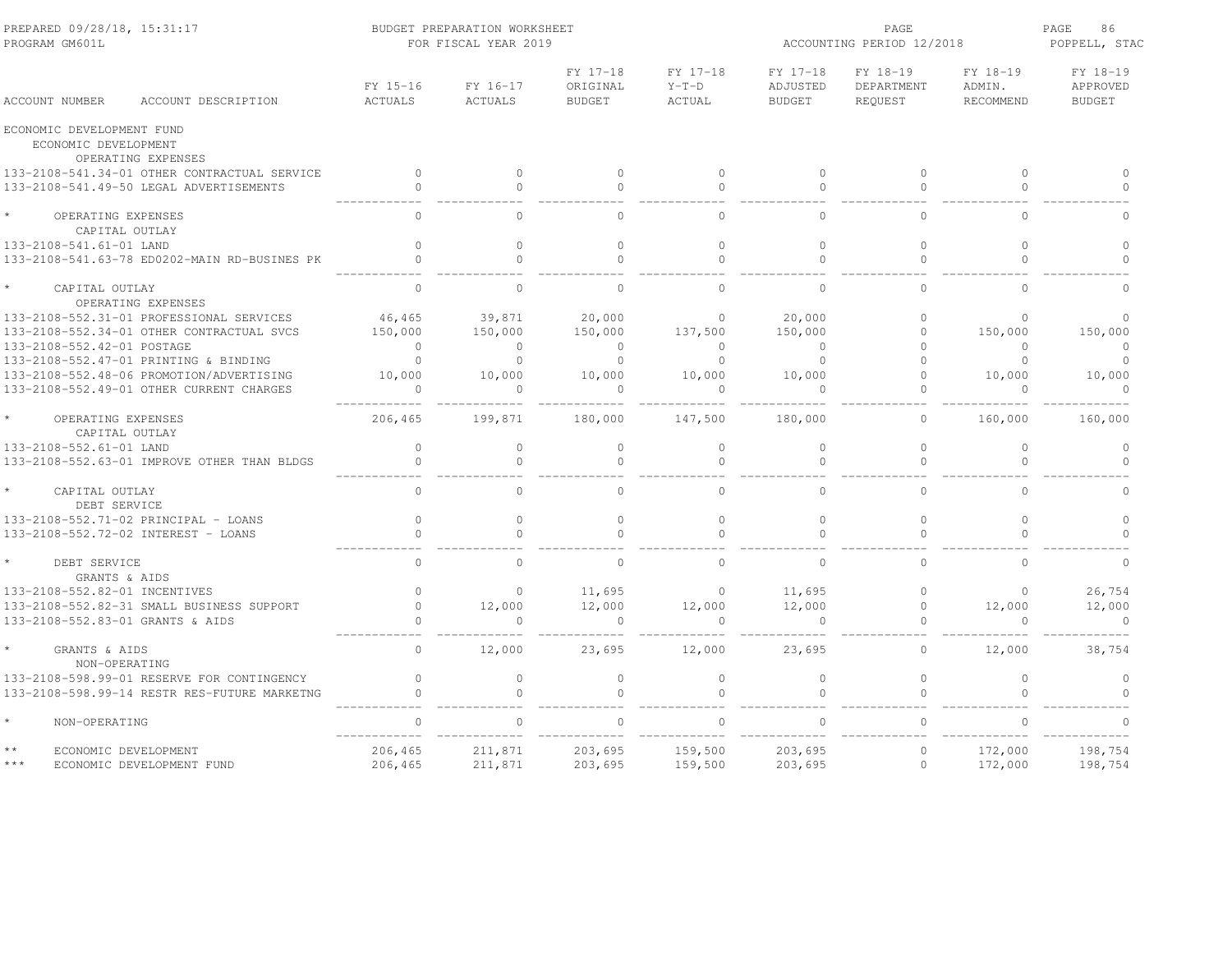| PREPARED 09/28/18, 15:31:17<br>PROGRAM GM601L         |                          |                     | BUDGET PREPARATION WORKSHEET<br>FOR FISCAL YEAR 2019 |                                       |                               | PAGE<br>ACCOUNTING PERIOD 12/2018 |                                   |                                 |                                       |
|-------------------------------------------------------|--------------------------|---------------------|------------------------------------------------------|---------------------------------------|-------------------------------|-----------------------------------|-----------------------------------|---------------------------------|---------------------------------------|
| ACCOUNT NUMBER                                        | ACCOUNT DESCRIPTION      | FY 15-16<br>ACTUALS | FY 16-17<br>ACTUALS                                  | FY 17-18<br>ORIGINAL<br><b>BUDGET</b> | FY 17-18<br>$Y-T-D$<br>ACTUAL | FY 17-18<br>ADJUSTED<br>BUDGET    | FY 18-19<br>DEPARTMENT<br>REOUEST | FY 18-19<br>ADMIN.<br>RECOMMEND | FY 18-19<br>APPROVED<br><b>BUDGET</b> |
| TRANSPORTATION IMPACT FEE<br>PUBLIC WKS/ADMIN & ENGIN | CAPITAL OUTLAY           |                     |                                                      |                                       |                               |                                   |                                   |                                 |                                       |
| 141-4101-541.68-47 EAST PINELLAS                      |                          |                     |                                                      |                                       |                               | $\bigcap$                         | $\Omega$                          |                                 |                                       |
| $\star$<br>CAPITAL OUTLAY                             |                          |                     |                                                      |                                       |                               | $\bigcap$                         | $\Omega$                          |                                 |                                       |
| $**$                                                  | PUBLIC WKS/ADMIN & ENGIN |                     |                                                      |                                       |                               |                                   |                                   |                                 |                                       |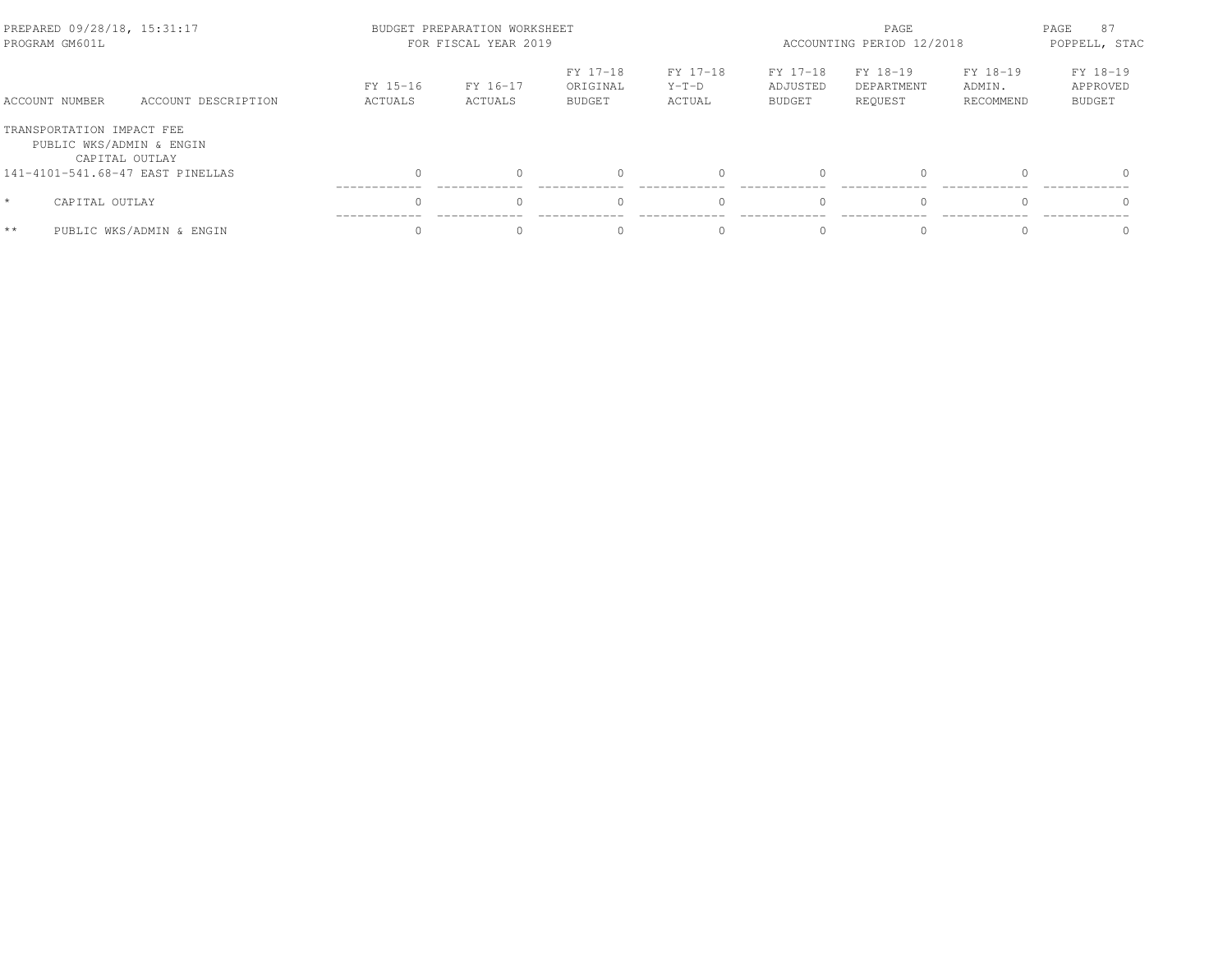| PREPARED 09/28/18, 15:31:17<br>PROGRAM GM601L |                                              |                     | BUDGET PREPARATION WORKSHEET<br>FOR FISCAL YEAR 2019 | PAGE<br>ACCOUNTING PERIOD 12/2018     |                               |                                       | PAGE<br>88<br>POPPELL, STAC       |                                 |                                       |
|-----------------------------------------------|----------------------------------------------|---------------------|------------------------------------------------------|---------------------------------------|-------------------------------|---------------------------------------|-----------------------------------|---------------------------------|---------------------------------------|
| ACCOUNT NUMBER                                | ACCOUNT DESCRIPTION                          | FY 15-16<br>ACTUALS | FY 16-17<br>ACTUALS                                  | FY 17-18<br>ORIGINAL<br><b>BUDGET</b> | FY 17-18<br>$Y-T-D$<br>ACTUAL | FY 17-18<br>ADJUSTED<br><b>BUDGET</b> | FY 18-19<br>DEPARTMENT<br>REOUEST | FY 18-19<br>ADMIN.<br>RECOMMEND | FY 18-19<br>APPROVED<br><b>BUDGET</b> |
| PUBLIC WKS/RDS & BRIDGES                      | CAPITAL OUTLAY                               |                     |                                                      |                                       |                               |                                       |                                   |                                 |                                       |
|                                               | 141-4102-541.63-01 IMPR OTHER THAN BUILDINGS |                     |                                                      |                                       |                               |                                       |                                   |                                 |                                       |
|                                               | 141-4102-541.64-01 EQUIPMENT-CASH PURCHASE   |                     |                                                      |                                       |                               |                                       |                                   |                                 |                                       |
| $\star$<br>CAPITAL OUTLAY                     |                                              |                     |                                                      |                                       |                               |                                       | $\Omega$                          |                                 |                                       |
| $\star\star$                                  | PUBLIC WKS/RDS & BRIDGES                     |                     |                                                      |                                       |                               |                                       |                                   |                                 |                                       |
| ***                                           | TRANSPORTATION IMPACT FEE                    |                     |                                                      |                                       |                               |                                       |                                   |                                 |                                       |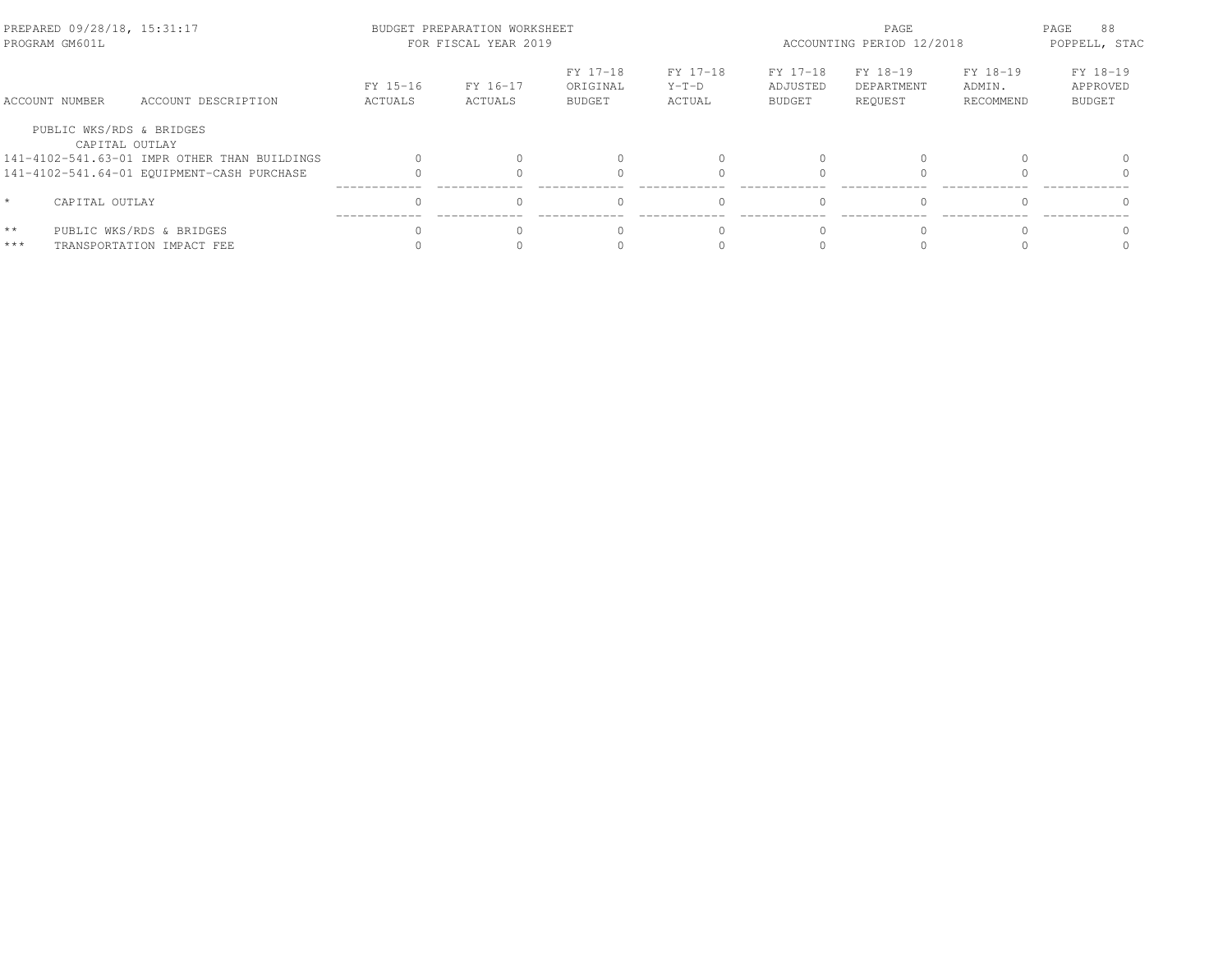| PREPARED 09/28/18, 15:31:17<br>PROGRAM GM601L                  |                                              |                     | BUDGET PREPARATION WORKSHEET<br>FOR FISCAL YEAR 2019 |                                       | ACCOUNTING PERIOD 12/2018     | PAGE<br>89<br>POPPELL, STAC           |                                   |                                 |                                       |
|----------------------------------------------------------------|----------------------------------------------|---------------------|------------------------------------------------------|---------------------------------------|-------------------------------|---------------------------------------|-----------------------------------|---------------------------------|---------------------------------------|
| ACCOUNT NUMBER                                                 | ACCOUNT DESCRIPTION                          | FY 15-16<br>ACTUALS | FY 16-17<br>ACTUALS                                  | FY 17-18<br>ORIGINAL<br><b>BUDGET</b> | FY 17-18<br>$Y-T-D$<br>ACTUAL | FY 17-18<br>ADJUSTED<br><b>BUDGET</b> | FY 18-19<br>DEPARTMENT<br>REQUEST | FY 18-19<br>ADMIN.<br>RECOMMEND | FY 18-19<br>APPROVED<br><b>BUDGET</b> |
| RECREATION IMPACT FEES<br>PARKS & RECREATION<br>CAPITAL OUTLAY |                                              |                     |                                                      |                                       |                               |                                       |                                   |                                 |                                       |
|                                                                | 142-6101-572.63-01 IMPR OTHER THAN BUILDINGS |                     |                                                      |                                       |                               |                                       |                                   |                                 |                                       |
|                                                                | 142-6101-572.64-01 EQUIPMENT-CASH PURCHASE   |                     |                                                      |                                       |                               |                                       |                                   |                                 |                                       |
| $\star$<br>CAPITAL OUTLAY                                      |                                              | $\cap$              |                                                      | $\Omega$                              | $\Omega$                      | $\cap$                                | $\Omega$                          |                                 |                                       |
| $* *$<br>PARKS & RECREATION<br>$***$                           | RECREATION IMPACT FEES                       |                     |                                                      |                                       |                               |                                       |                                   |                                 |                                       |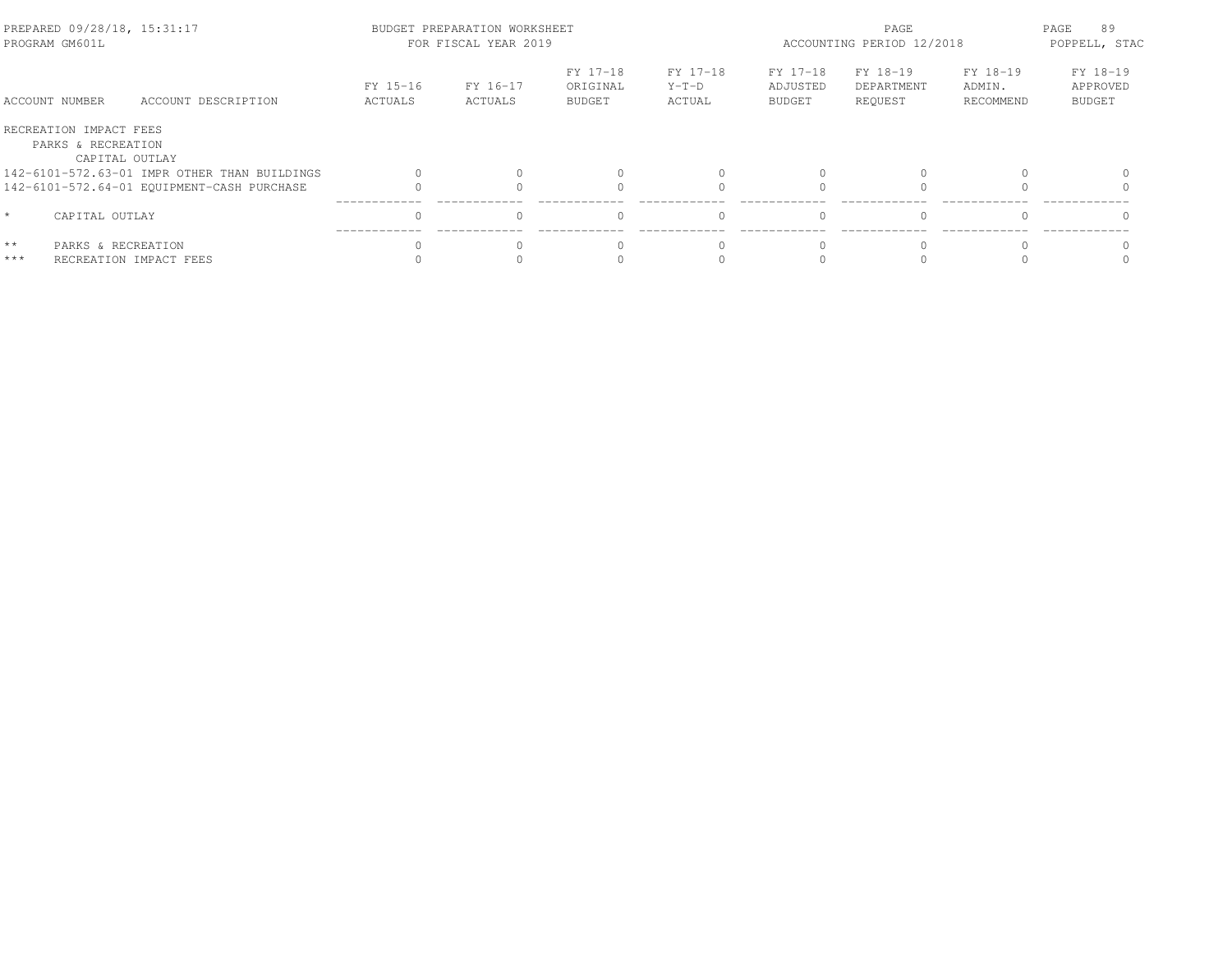| PREPARED 09/28/18, 15:31:17<br>PROGRAM GM601L                  |                                              |                     | BUDGET PREPARATION WORKSHEET<br>FOR FISCAL YEAR 2019 |                                       | ACCOUNTING PERIOD 12/2018     | PAGE<br>90<br>POPPELL, STAC           |                                   |                                 |                                       |
|----------------------------------------------------------------|----------------------------------------------|---------------------|------------------------------------------------------|---------------------------------------|-------------------------------|---------------------------------------|-----------------------------------|---------------------------------|---------------------------------------|
| ACCOUNT NUMBER                                                 | ACCOUNT DESCRIPTION                          | FY 15-16<br>ACTUALS | FY 16-17<br>ACTUALS                                  | FY 17-18<br>ORIGINAL<br><b>BUDGET</b> | FY 17-18<br>$Y-T-D$<br>ACTUAL | FY 17-18<br>ADJUSTED<br><b>BUDGET</b> | FY 18-19<br>DEPARTMENT<br>REQUEST | FY 18-19<br>ADMIN.<br>RECOMMEND | FY 18-19<br>APPROVED<br><b>BUDGET</b> |
| FIRE IMPACT FEES<br>COUNTYWIDE FIRE PROTECT.<br>CAPITAL OUTLAY |                                              |                     |                                                      |                                       |                               |                                       |                                   |                                 |                                       |
|                                                                | 143-3290-522.63-01 IMPR OTHER THAN BUILDINGS |                     |                                                      |                                       |                               |                                       |                                   |                                 |                                       |
|                                                                | 143-3290-522.64-01 EQUIPMENT-CASH PURCHASE   |                     |                                                      |                                       |                               |                                       |                                   |                                 |                                       |
| $\star$<br>CAPITAL OUTLAY                                      |                                              | $\cap$              |                                                      | $\Omega$                              | $\Omega$                      | $\cap$                                | $\Omega$                          |                                 |                                       |
| $\star\star$<br>$***$<br>FIRE IMPACT FEES                      | COUNTYWIDE FIRE PROTECT.                     |                     |                                                      |                                       |                               |                                       |                                   |                                 |                                       |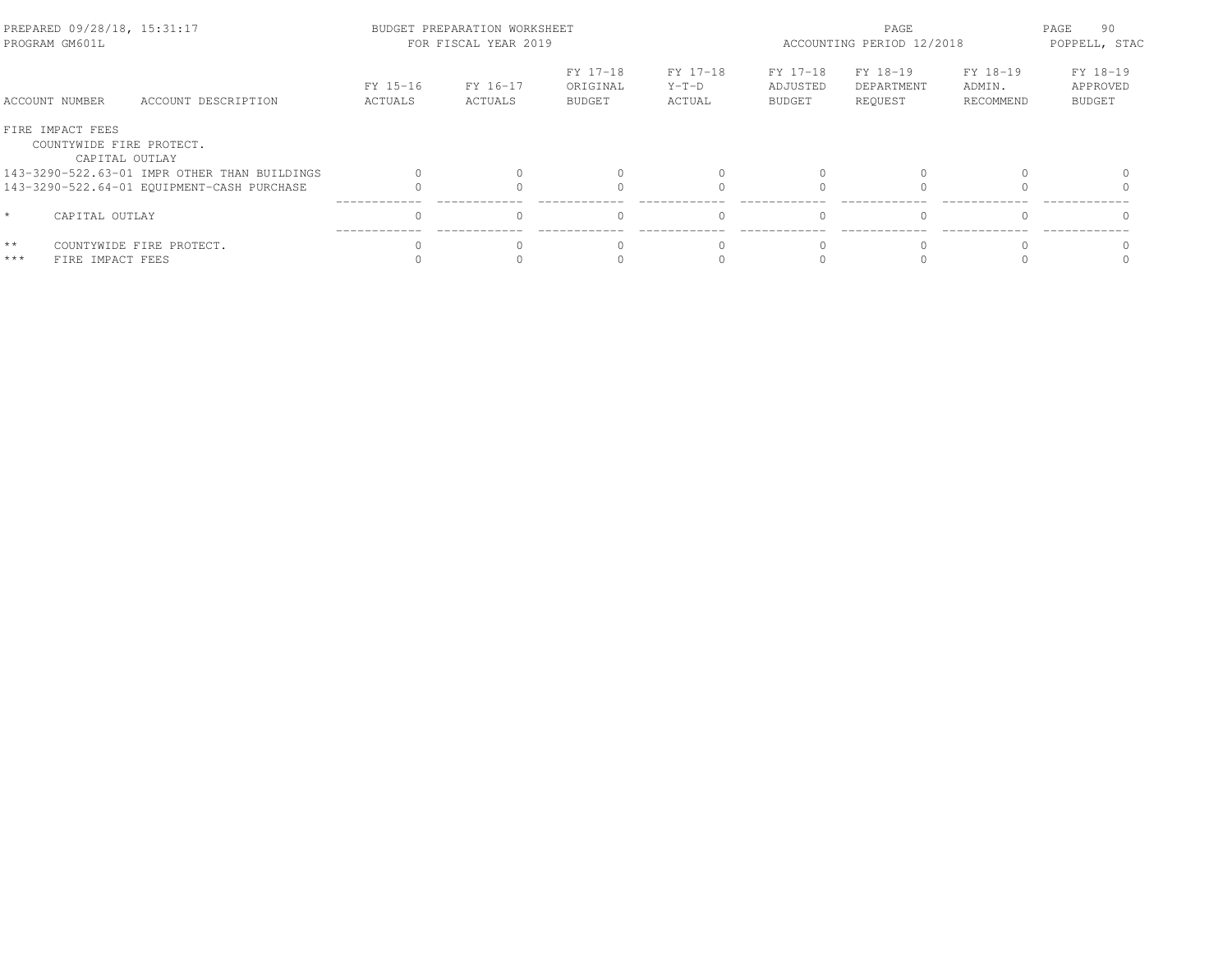| PREPARED 09/28/18, 15:31:17<br>PROGRAM GM601L                  |                                            |                     | BUDGET PREPARATION WORKSHEET<br>FOR FISCAL YEAR 2019 | ACCOUNTING PERIOD 12/2018             | PAGE<br>91<br>POPPELL, STAC   |                                       |                                   |                                 |                                       |
|----------------------------------------------------------------|--------------------------------------------|---------------------|------------------------------------------------------|---------------------------------------|-------------------------------|---------------------------------------|-----------------------------------|---------------------------------|---------------------------------------|
| ACCOUNT NUMBER                                                 | ACCOUNT DESCRIPTION                        | FY 15-16<br>ACTUALS | FY 16-17<br>ACTUALS                                  | FY 17-18<br>ORIGINAL<br><b>BUDGET</b> | FY 17-18<br>$Y-T-D$<br>ACTUAL | FY 17-18<br>ADJUSTED<br><b>BUDGET</b> | FY 18-19<br>DEPARTMENT<br>REQUEST | FY 18-19<br>ADMIN.<br>RECOMMEND | FY 18-19<br>APPROVED<br><b>BUDGET</b> |
| EMS IMPACT FEES<br>EMERGENCY SERVICES                          | CAPITAL OUTLAY                             |                     |                                                      |                                       |                               |                                       |                                   |                                 |                                       |
|                                                                | 144-3991-525.63-01 IMPRV OTHER THAN BLDGS  |                     |                                                      |                                       |                               |                                       |                                   |                                 |                                       |
|                                                                | 144-3991-525.64-01 EQUIPMENT-CASH PURCHASE |                     |                                                      |                                       |                               |                                       |                                   |                                 |                                       |
| $\star$<br>CAPITAL OUTLAY                                      |                                            | $\cap$              |                                                      | $\Omega$                              | $\Omega$                      | $\cap$                                | $\Omega$                          |                                 |                                       |
| $\star\star$<br>EMERGENCY SERVICES<br>$***$<br>EMS IMPACT FEES |                                            |                     |                                                      |                                       |                               |                                       |                                   |                                 |                                       |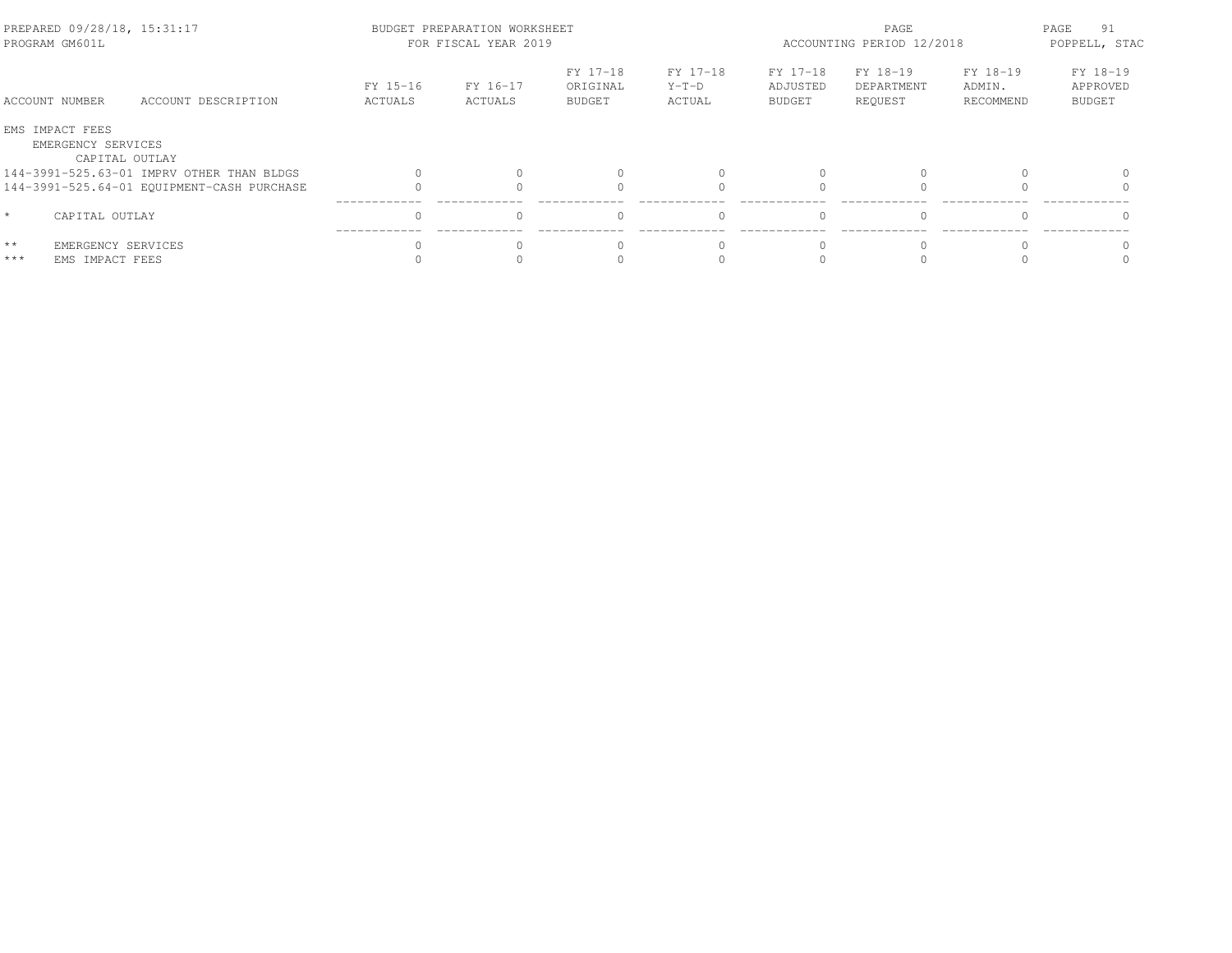| PREPARED 09/28/18, 15:31:17<br>PROGRAM GM601L |                                                                |                                             |                     | BUDGET PREPARATION WORKSHEET<br>FOR FISCAL YEAR 2019 |                                       | ACCOUNTING PERIOD 12/2018     | 92<br>PAGE<br>POPPELL, STAC    |                                   |                                 |                                       |
|-----------------------------------------------|----------------------------------------------------------------|---------------------------------------------|---------------------|------------------------------------------------------|---------------------------------------|-------------------------------|--------------------------------|-----------------------------------|---------------------------------|---------------------------------------|
|                                               | ACCOUNT NUMBER                                                 | ACCOUNT DESCRIPTION                         | FY 15-16<br>ACTUALS | FY 16-17<br>ACTUALS                                  | FY 17-18<br>ORIGINAL<br><b>BUDGET</b> | FY 17-18<br>$Y-T-D$<br>ACTUAL | FY 17-18<br>ADJUSTED<br>BUDGET | FY 18-19<br>DEPARTMENT<br>REOUEST | FY 18-19<br>ADMIN.<br>RECOMMEND | FY 18-19<br>APPROVED<br><b>BUDGET</b> |
|                                               | SCHOOL IMPACT FEES<br>TRANSFERS/RESERVES/MISC<br>NON-OPERATING |                                             |                     |                                                      |                                       |                               |                                |                                   |                                 |                                       |
|                                               |                                                                | 145-9999-581.91-45 TRANSFER TO GENERAL FUND |                     |                                                      |                                       |                               | $\bigcap$                      | $\Omega$                          |                                 |                                       |
| $\star$                                       | NON-OPERATING                                                  |                                             |                     |                                                      |                                       | $\Omega$                      | $\bigcap$                      | $\Omega$                          |                                 |                                       |
| $* *$<br>$***$                                | SCHOOL IMPACT FEES                                             | TRANSFERS/RESERVES/MISC                     |                     |                                                      |                                       |                               |                                |                                   |                                 |                                       |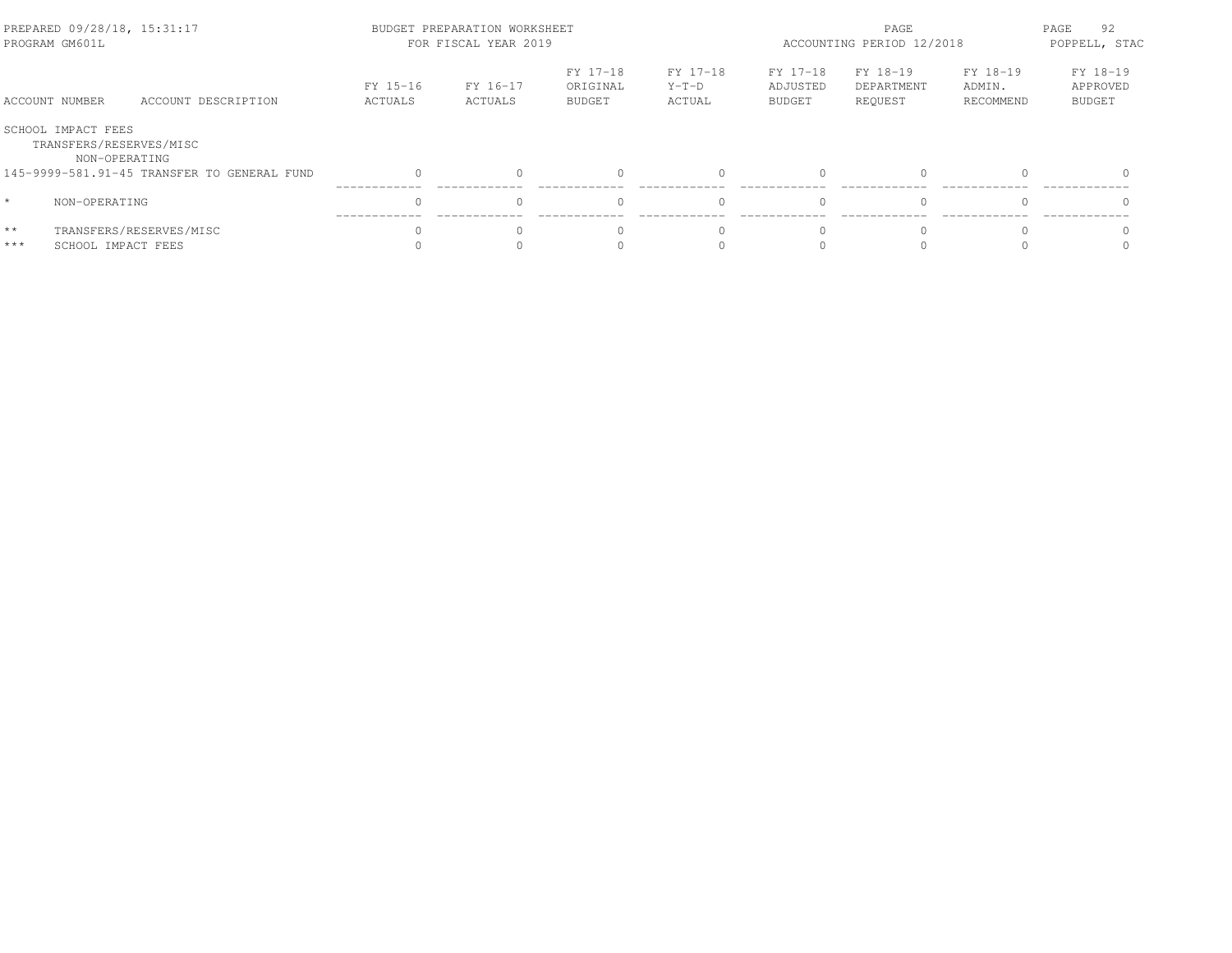| PREPARED 09/28/18, 15:31:17<br>PROGRAM GM601L                             |                     | BUDGET PREPARATION WORKSHEET<br>FOR FISCAL YEAR 2019 |                                       |                               | ACCOUNTING PERIOD 12/2018             | 93<br>PAGE<br>POPPELL, STAC       |                                 |                                       |
|---------------------------------------------------------------------------|---------------------|------------------------------------------------------|---------------------------------------|-------------------------------|---------------------------------------|-----------------------------------|---------------------------------|---------------------------------------|
| <b>ACCOUNT NUMBER</b><br>ACCOUNT DESCRIPTION                              | FY 15-16<br>ACTUALS | FY 16-17<br>ACTUALS                                  | FY 17-18<br>ORIGINAL<br><b>BUDGET</b> | FY 17-18<br>$Y-T-D$<br>ACTUAL | FY 17-18<br>ADJUSTED<br><b>BUDGET</b> | FY 18-19<br>DEPARTMENT<br>REQUEST | FY 18-19<br>ADMIN.<br>RECOMMEND | FY 18-19<br>APPROVED<br><b>BUDGET</b> |
| MISCELLANEOUS GRANT FUNDS<br>VFD ADMIN.-FIRE CONTROL<br>PERSONAL SERVICES |                     |                                                      |                                       |                               |                                       |                                   |                                 |                                       |
| 160-3211-522.12-11 REGULAR SALARIES & WAGES                               |                     | $\Omega$                                             | $\Omega$                              | $\Omega$                      | $\Omega$                              | $\cap$                            | $\cap$                          |                                       |
| 160-3211-522.12-12 SALARIES/WAGES - OVERTIME                              |                     | $\cap$                                               |                                       | $\Omega$                      | $\cap$                                |                                   | $\cap$                          |                                       |
| 160-3211-522.13-11 SALARIES & WAGES-OPS                                   |                     | $\cap$                                               |                                       | $\Omega$                      | $\cap$                                |                                   | $\cap$                          |                                       |
| 160-3211-522.21-13 FICA TAXES MATCHING                                    |                     |                                                      |                                       | $\Omega$                      |                                       |                                   |                                 |                                       |
| 160-3211-522.22-13 RETIREMENT CONTRIBUTIONS                               |                     | $\cap$                                               |                                       | $\Omega$                      |                                       |                                   | $\cap$                          | $\cap$                                |
| 160-3211-522.23-13 HEALTH INSURANCE                                       | $\bigcap$           | $\bigcap$                                            | $\cap$                                | $\Omega$                      |                                       | $\Omega$                          | $\cap$                          | $\cap$                                |
| $\star$<br>PERSONAL SERVICES<br>OPERATING EXPENSES                        | $\Omega$            | $\bigcap$                                            | $\Omega$                              | $\circ$                       | $\cap$                                | $\Omega$                          | $\Omega$                        | $\Omega$                              |
| 160-3211-522.34-01 OTHER CONTRACTUAL SERVICE                              |                     | $\cap$                                               | $\cap$                                | $\Omega$                      | $\cap$                                | $\cap$                            | $\cap$                          | $\cap$                                |
| 160-3211-522.40-01 TRAVEL & PER DIEM                                      |                     | $\cap$                                               |                                       | $\Omega$                      | $\cap$                                |                                   | $\cap$                          |                                       |
| 160-3211-522.41-01 COMMUNICATION SERVICES                                 |                     |                                                      |                                       | $\Omega$                      |                                       |                                   | $\cap$                          |                                       |
| 160-3211-522.42-01 POSTAGE                                                |                     |                                                      |                                       | $\Omega$                      |                                       |                                   | $\cap$                          |                                       |
| 160-3211-522.47-01 PRINTING & BINDING                                     |                     |                                                      |                                       | $\Omega$                      |                                       |                                   | $\cap$                          |                                       |
| 160-3211-522.49-01 CURRENT CHARGES & OBLIG                                |                     |                                                      |                                       | $\bigcap$                     | $\cap$                                |                                   |                                 |                                       |
| 160-3211-522.51-01 OFFICE SUPPLIES                                        |                     |                                                      |                                       | $\Omega$                      |                                       |                                   |                                 |                                       |
| 160-3211-522.52-01 OPERATING SUPPLIES                                     |                     |                                                      |                                       | $\Omega$                      |                                       |                                   | $\cap$                          |                                       |
| 160-3211-522.52-10 OPER SUPPLIES - INVENTORY                              |                     | $\Omega$                                             | $\Omega$                              | $\Omega$                      |                                       |                                   | $\Omega$                        | $\Omega$                              |
| 160-3211-522.54-03 TRAINING                                               |                     |                                                      |                                       |                               |                                       |                                   |                                 |                                       |
| OPERATING EXPENSES<br>CAPITAL OUTLAY                                      | $\circ$             | $\bigcap$                                            | 0                                     | 0                             | $\Omega$                              | 0                                 | $\Omega$                        | $\Omega$                              |
| 160-3211-522.62-01 BLDGS-CONST & OR IMPROV                                | $\Omega$            | $\Omega$                                             | 1,000,000                             | $\circ$                       | 1,000,000                             | 1,000,000                         | 1,000,000                       | $\cap$                                |
| 160-3211-522.64-01 EQUIPMENT-CASH PURCHASE                                | $\Omega$            | $\bigcap$                                            |                                       | $\mathbf{0}$                  |                                       | $\Omega$                          |                                 |                                       |
| $\star$<br>CAPITAL OUTLAY                                                 |                     | 0                                                    | 1,000,000                             | $\mathbf{0}$                  | 1,000,000                             | 1,000,000                         | 1,000,000                       |                                       |
| $\star\star$<br>VFD ADMIN.-FIRE CONTROL                                   | $\mathbf{0}$        | $\Omega$                                             | 1,000,000                             | $\overline{0}$                | 1,000,000                             | 1,000,000                         | 1,000,000                       | 0                                     |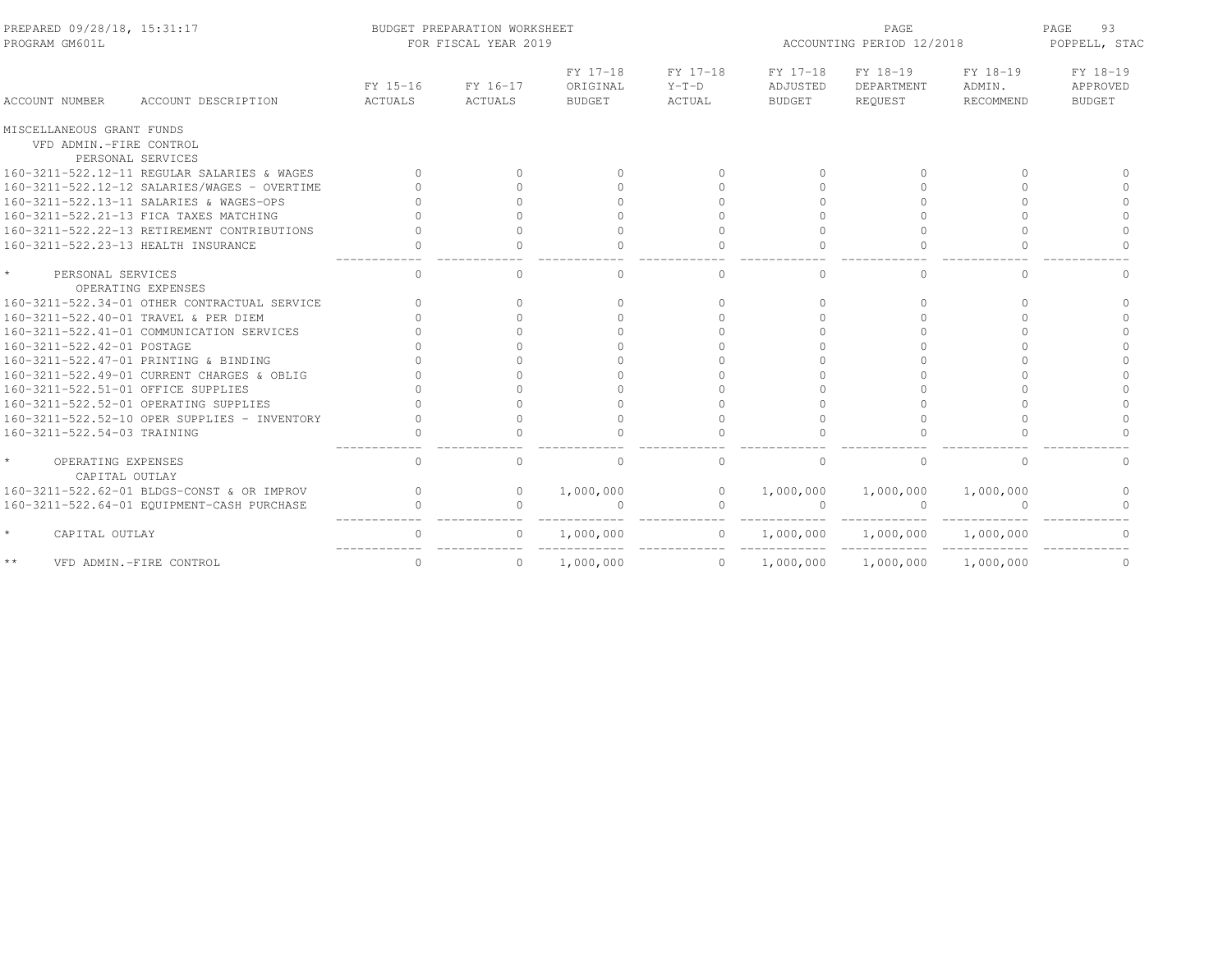| PREPARED 09/28/18, 15:31:17<br>PROGRAM GM601L |                                              |                     | BUDGET PREPARATION WORKSHEET<br>FOR FISCAL YEAR 2019 | PAGE<br>ACCOUNTING PERIOD 12/2018     |                                      |                                       |                                   |                                 |                                       |
|-----------------------------------------------|----------------------------------------------|---------------------|------------------------------------------------------|---------------------------------------|--------------------------------------|---------------------------------------|-----------------------------------|---------------------------------|---------------------------------------|
| <b>ACCOUNT NUMBER</b>                         | ACCOUNT DESCRIPTION                          | FY 15-16<br>ACTUALS | FY 16-17<br><b>ACTUALS</b>                           | FY 17-18<br>ORIGINAL<br><b>BUDGET</b> | FY 17-18<br>$Y-T-D$<br><b>ACTUAL</b> | FY 17-18<br>ADJUSTED<br><b>BUDGET</b> | FY 18-19<br>DEPARTMENT<br>REQUEST | FY 18-19<br>ADMIN.<br>RECOMMEND | FY 18-19<br>APPROVED<br><b>BUDGET</b> |
| EMERGENCY SERVICES                            |                                              |                     |                                                      |                                       |                                      |                                       |                                   |                                 |                                       |
|                                               | PERSONAL SERVICES                            |                     |                                                      |                                       |                                      |                                       |                                   |                                 |                                       |
|                                               | 160-3991-525.12-11 REGULAR SALARIES & WAGES  | 25,519              | 22,053                                               | 42,923                                | 27,974                               | 27,974                                | 42,923                            | 42,923                          | 42,923                                |
|                                               | 160-3991-525.12-12 SALARIES/WAGES - OT       | $\circ$             | 6,490                                                | $\mathbf{0}$                          | 41                                   | 42                                    | 42                                | $\Omega$                        | $\Omega$                              |
| 160-3991-525.15-11 EXPERIENCE PAY             |                                              | $\mathbf{0}$        | $\circ$                                              | $\circ$                               | $\Omega$                             | $\overline{0}$                        | $\overline{0}$                    | $\circ$                         | $\circ$                               |
|                                               | 160-3991-525.21-13 FICA TAXES MATCHING       | 1,724               | 2,924                                                | 3,284                                 | 2,143                                | 2,143                                 | 3,284                             | 3,284                           | 3,284                                 |
|                                               | 160-3991-525.22-13 RETIREMENT CONTRIBUTIONS  | 1,835               | 2,941                                                | 3,447                                 | 2,219                                | 2,219                                 | 3,447                             | 3,447                           | 3,447                                 |
|                                               | 160-3991-525.23-13 LIFE & HEALTH INSURANCE   | 5,306               | 5,180                                                | 8,534                                 | 3,620                                | 3,621                                 | 8,534                             | 8,534                           | 8,534                                 |
| PERSONAL SERVICES                             | OPERATING EXPENSES                           | 34,384              | 39,588                                               | 58,188                                | 35,997                               | 35,999                                | 58,230                            | 58,188                          | 58,188                                |
|                                               | 160-3991-525.34-01 OTHER CONTRACTUAL SERVICE | 11,498              | 231                                                  | 5,500                                 | 810                                  | 5,500                                 | 5,500                             | 890                             | 55,890                                |
|                                               | 160-3991-525.34-03 NEFRPC-HAZ MATERIALS PLAN | $\Omega$            | $\Omega$                                             | $\circ$                               | $\Omega$                             | $\Omega$                              | $\mathbf{0}$                      | $\Omega$                        | $\overline{0}$                        |
|                                               | 160-3991-525.34-05 NEFRPC-CEMP TERRORISM PLN | $\Omega$            | $\Omega$                                             | $\Omega$                              | $\Omega$                             | $\Omega$                              | $\Omega$                          | $\Omega$                        | $\circ$                               |
|                                               | 160-3991-525.40-01 TRAVEL & PER DIEM         | 4,162               | 5,389                                                | 4,960                                 | 2,730                                | 4,960                                 | 4,690                             | 5,000                           | 5,000                                 |
|                                               | 160-3991-525.41-01 COMMUNICATION SERVICES    | 8,446               | 5,706                                                | 6,500                                 | 7,766                                | 12,370                                | 8,060                             | 9,360                           | 9,360                                 |
|                                               | 160-3991-525.44-01 RENTALS AND LEASES        | $\mathbf{0}$        | $\circ$                                              | $\circ$                               | $\circ$                              | $\overline{0}$                        | $\mathbf{0}$                      | $\circ$                         | $\overline{0}$                        |
|                                               | 160-3991-525.46-01 REPAIR & MAINT - OTHER    | 4,806               | 190                                                  | 350                                   | 276                                  | 350                                   | 350                               | 350                             | 350                                   |
|                                               | 160-3991-525.46-04 R & M - FLEET MAINTENANCE | 861                 | 1,058                                                | 2,500                                 | 1,391                                | 2,500                                 | 2,500                             | 2,500                           | 2,500                                 |
|                                               | 160-3991-525.46-13 R & M - COMM EQUIPMENT    | $\circ$             | 45                                                   | 300                                   | $\circ$                              | 300                                   | 300                               | $\Omega$                        | $\circ$                               |
|                                               | 160-3991-525.47-01 PRINTING & BINDING        | $\Omega$            | 102                                                  | 750                                   | $\Omega$                             | 750                                   | 750                               | $\Omega$                        | $\Omega$                              |
|                                               | 160-3991-525.49-01 CURRENT CHARGES & OBLIG   | 1,231               | 1,106                                                | 2,850                                 | 863                                  | 2,850                                 | 2,850                             | 7,285                           | 7,285                                 |
|                                               | 160-3991-525.52-01 OPERATING SUPPLIES        | 51,271              | 42,854                                               | 34,683                                | 32,914                               | 37,036                                | 33,081                            | 31,690                          | 31,690                                |
|                                               | 160-3991-525.52-02 GAS, OIL & LUBRICANTS     | 2,574               | 1,671                                                | 3,000                                 | 702                                  | 3,000                                 | 3,000                             | 3,000                           | 3,000                                 |
|                                               | 160-3991-525.52-10 OPER SUPPLIES - INVENTORY | 10,333              | 21,802                                               | 12,000                                | 16,519                               | 16,520                                | 12,000                            | 12,000                          | 12,000                                |
|                                               | 160-3991-525.54-02 DUES & MEMBERSHIPS        | 432                 | 791                                                  | 600                                   | 626                                  | 600                                   | 600                               | 976                             | 976                                   |
| 160-3991-525.54-03 TRAINING                   |                                              | 250                 | 350                                                  | 845                                   | 535                                  | 845                                   | 845                               | 1,170                           | 1,170                                 |
| OPERATING EXPENSES<br>CAPITAL OUTLAY          |                                              | 95,864              | 81,295                                               | 74,838                                | 65,132                               | 87,581                                | 74,526                            | 74,221                          | 129,221                               |
|                                               | 160-3991-525.62-01 CRESCENT CITY RETROFIT    | $\mathbf{0}$        | $\Omega$                                             | $\circ$                               | $\mathbf{0}$                         | $\circ$                               | $\circ$                           | $\circ$                         | $\mathbf 0$                           |
|                                               | 160-3991-525.62-07 EM419F-RETROFIT CNTY FAIR | $\bigcap$           | $\Omega$                                             | $\Omega$                              | $\mathbf{0}$                         | $\bigcap$                             | $\mathbf{0}$                      | $\Omega$                        | $\circ$                               |
|                                               | 160-3991-525.62-09 FAIR BUILDING 2014 GRANT  | $\cap$              | $\cap$                                               | $\Omega$                              | $\circ$                              | $\cap$                                | $\cap$                            | $\cap$                          | $\circ$                               |
|                                               | 160-3991-525.62-11 FAIR BLDG 2014 NON-GRANT  | $\Omega$            | $\Omega$                                             | $\Omega$                              | $\Omega$                             | $\Omega$                              | $\Omega$                          | $\Omega$                        | $\Omega$                              |
|                                               | 160-3991-525.63-01 IMPRV OTHER THAN BLDGS    | $\cap$              | $\cap$                                               | $\cap$                                | $\Omega$                             | $\cap$                                | $\cap$                            | $\cap$                          |                                       |
|                                               | 160-3991-525.64-01 EOUIPMENT-CASH PURCHASE   | 35.167              | 24,977                                               | 33,500                                | 42,945                               | 42,946                                | 33,500                            | 45,000                          | 45,000                                |
|                                               | 160-3991-525.64-04 COMPUTER/TECH. HARDWARE   | $\Omega$            | $\Omega$                                             | $\Omega$                              | $\Omega$                             | $\cap$                                | $\Omega$                          | $\cap$                          | $\Omega$                              |
| CAPITAL OUTLAY<br>NON-OPERATING               |                                              | 35,167              | 24,977                                               | 33,500                                | 42,945                               | 42,946                                | 33,500                            | 45,000                          | 45,000                                |
|                                               | 160-3991-598.99-01 RESERVE FOR CONTINGENCY   | $\mathbf{0}$        | 0                                                    | $\mathbf{0}$                          | $\circ$                              | $\Omega$                              | $\mathbf{0}$                      | $\Omega$                        | $\Omega$                              |
| $\star$<br>NON-OPERATING                      |                                              | $\Omega$            |                                                      |                                       |                                      |                                       |                                   |                                 |                                       |
| $\star\star$<br>EMERGENCY SERVICES            |                                              | 165,415             | 145,860                                              | 166,526                               | 144,074                              | 166,526                               | 166,256                           | 177,409                         | 232,409                               |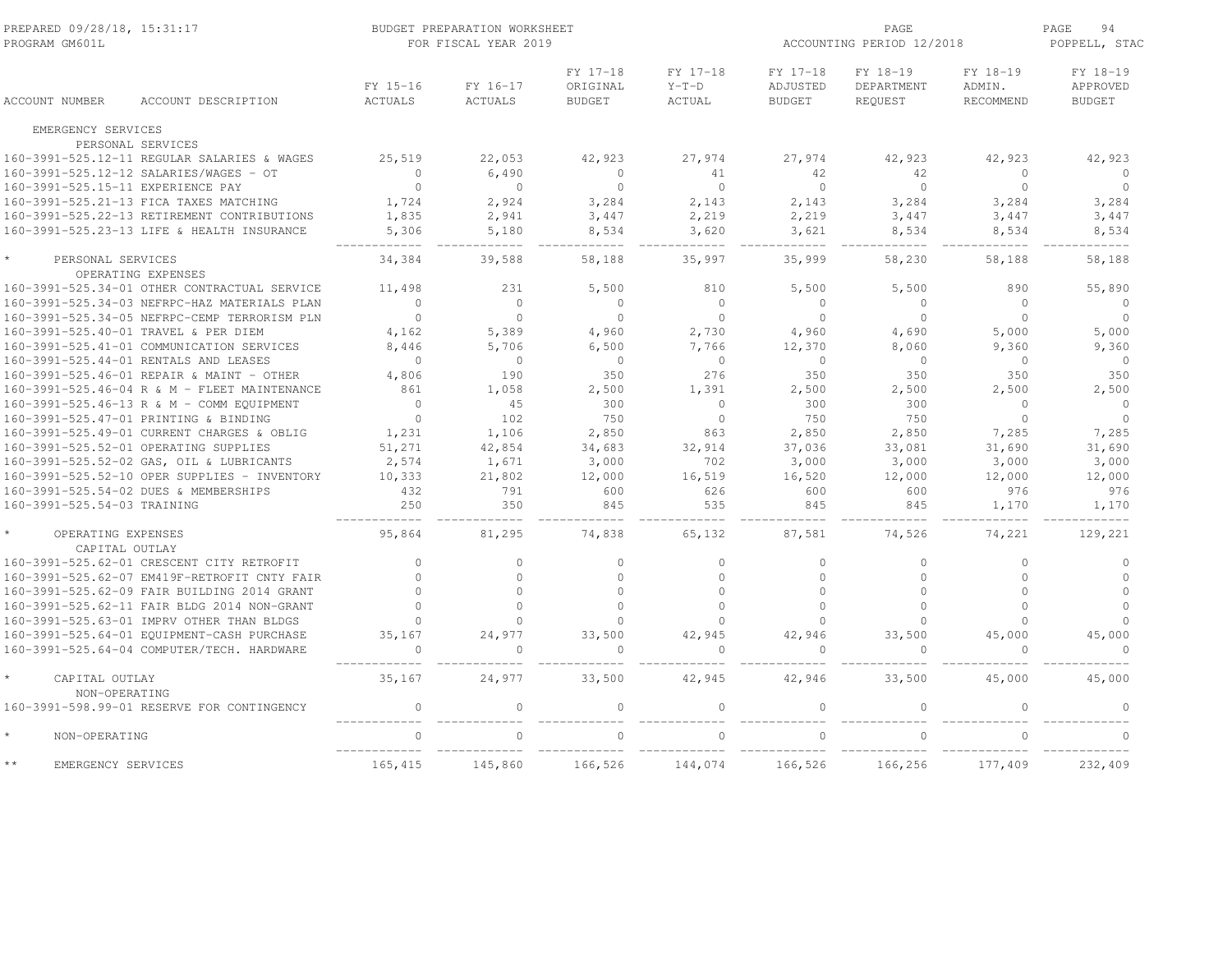| PREPARED 09/28/18, 15:31:17<br>PROGRAM GM601L |                                              |                            | BUDGET PREPARATION WORKSHEET<br>FOR FISCAL YEAR 2019 |                                       |                               | ACCOUNTING PERIOD 12/2018             | 95<br>PAGE<br>POPPELL, STAC       |                                 |                                       |
|-----------------------------------------------|----------------------------------------------|----------------------------|------------------------------------------------------|---------------------------------------|-------------------------------|---------------------------------------|-----------------------------------|---------------------------------|---------------------------------------|
| <b>ACCOUNT NUMBER</b>                         | ACCOUNT DESCRIPTION                          | FY 15-16<br><b>ACTUALS</b> | FY 16-17<br>ACTUALS                                  | FY 17-18<br>ORIGINAL<br><b>BUDGET</b> | FY 17-18<br>$Y-T-D$<br>ACTUAL | FY 17-18<br>ADJUSTED<br><b>BUDGET</b> | FY 18-19<br>DEPARTMENT<br>REOUEST | FY 18-19<br>ADMIN.<br>RECOMMEND | FY 18-19<br>APPROVED<br><b>BUDGET</b> |
| HOMELAND SECURITY GRANT                       | OPERATING EXPENSES                           |                            |                                                      |                                       |                               |                                       |                                   |                                 |                                       |
|                                               | 160-3996-525.34-01 OTHER CONTRACTUAL SERVICE | 12,308                     | 30,480                                               | 43,205                                | 41,535                        | 43,205                                | 43,205                            | 43,205                          | 43,205                                |
| 160-3996-525.49-10 ADMIN                      |                                              |                            | 527                                                  |                                       |                               |                                       |                                   |                                 |                                       |
|                                               | 160-3996-525.52-10 OPER SUPPLIES - INVENTORY |                            |                                                      |                                       | $\bigcap$                     |                                       |                                   |                                 |                                       |
| 160-3996-525.54-03 TRAINING                   |                                              |                            |                                                      |                                       |                               | $\cap$                                |                                   |                                 |                                       |
| OPERATING EXPENSES                            |                                              | 12,308                     | 31,007                                               | 43,205                                | 41,535                        | 43,205                                | 43,205                            | 43,205                          | 43,205                                |
| $**$                                          | HOMELAND SECURITY GRANT                      | 12,308                     | 31,007                                               | 43,205                                | 41,535                        | 43,205                                | 43,205                            | 43,205                          | 43,205                                |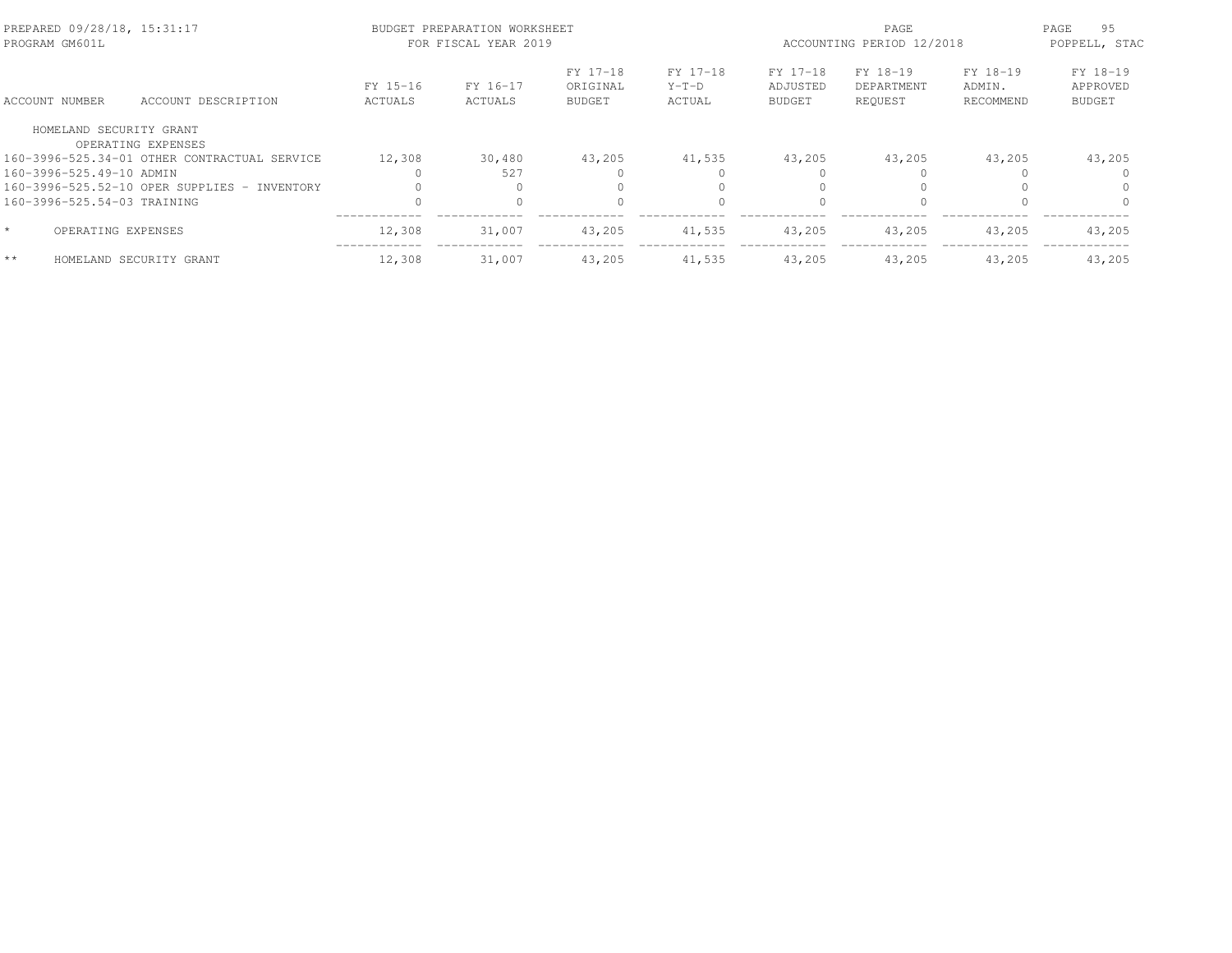| PREPARED 09/28/18, 15:31:17<br>PROGRAM GM601L   |                     | BUDGET PREPARATION WORKSHEET<br>FOR FISCAL YEAR 2019 |                                       |                               | ACCOUNTING PERIOD 12/2018             | 96<br>PAGE<br>POPPELL, STAC       |                                 |                                |
|-------------------------------------------------|---------------------|------------------------------------------------------|---------------------------------------|-------------------------------|---------------------------------------|-----------------------------------|---------------------------------|--------------------------------|
| <b>ACCOUNT NUMBER</b><br>ACCOUNT DESCRIPTION    | FY 15-16<br>ACTUALS | FY 16-17<br>ACTUALS                                  | FY 17-18<br>ORIGINAL<br><b>BUDGET</b> | FY 17-18<br>$Y-T-D$<br>ACTUAL | FY 17-18<br>ADJUSTED<br><b>BUDGET</b> | FY 18-19<br>DEPARTMENT<br>REOUEST | FY 18-19<br>ADMIN.<br>RECOMMEND | FY 18-19<br>APPROVED<br>BUDGET |
| EMS                                             |                     |                                                      |                                       |                               |                                       |                                   |                                 |                                |
| OPERATING EXPENSES                              |                     |                                                      |                                       |                               |                                       |                                   |                                 |                                |
| 160-5105-526.49-01 CURRENT CHARGES & OBLIG      | $\Omega$            |                                                      | $\cap$                                |                               |                                       |                                   |                                 |                                |
| 160-5105-526.52-01 OPERATING SUPPLIES           | 11,944              | 2,297                                                | 2,026                                 | 6,039                         | 2,026                                 | 4,529                             | 4,529                           | 4,529                          |
| 160-5105-526.52-10 OPER SUPPLIES - INVENTORY    | $\bigcap$           |                                                      |                                       |                               |                                       |                                   |                                 |                                |
| 160-5105-526.54-03 TRAINING                     |                     |                                                      | $\Omega$                              |                               |                                       |                                   |                                 |                                |
| $\star$<br>OPERATING EXPENSES<br>CAPITAL OUTLAY | 11,944              | 2,297                                                | 2,026                                 | 6,039                         | 2,026                                 | 4,529                             | 4,529                           | 4,529                          |
| 160-5105-526.63-01 IMPR OTHER THAN BUILDINGS    | $\bigcap$           | $\Omega$                                             | $\Omega$                              | $\cap$                        |                                       | $\Omega$                          |                                 |                                |
| 160-5105-526.64-01 EQUIPMENT-CASH PURCHASE      | $\Omega$            | $\Omega$                                             | $\Omega$                              | $\bigcap$                     | $\Omega$                              | $\Omega$                          |                                 |                                |
| $\star$<br>CAPITAL OUTLAY<br>NON-OPERATING      | 0                   | $\Omega$                                             | 0                                     | $\Omega$                      | $\Omega$                              | $\mathbf{0}$                      | $\Omega$                        |                                |
| 160-5105-598.99-01 RESERVE FOR CONTINGENCY      | $\Omega$            |                                                      | $\Omega$                              |                               |                                       | $\cap$                            |                                 |                                |
| $\star$<br>NON-OPERATING                        |                     |                                                      | $\Omega$                              |                               |                                       | $\cap$                            |                                 |                                |
| $\star\star$<br>EMS                             | 11,944              | 2,297                                                | 2.026                                 | 6.039                         | 2,026                                 | 4.529                             | 4,529                           | 4,529                          |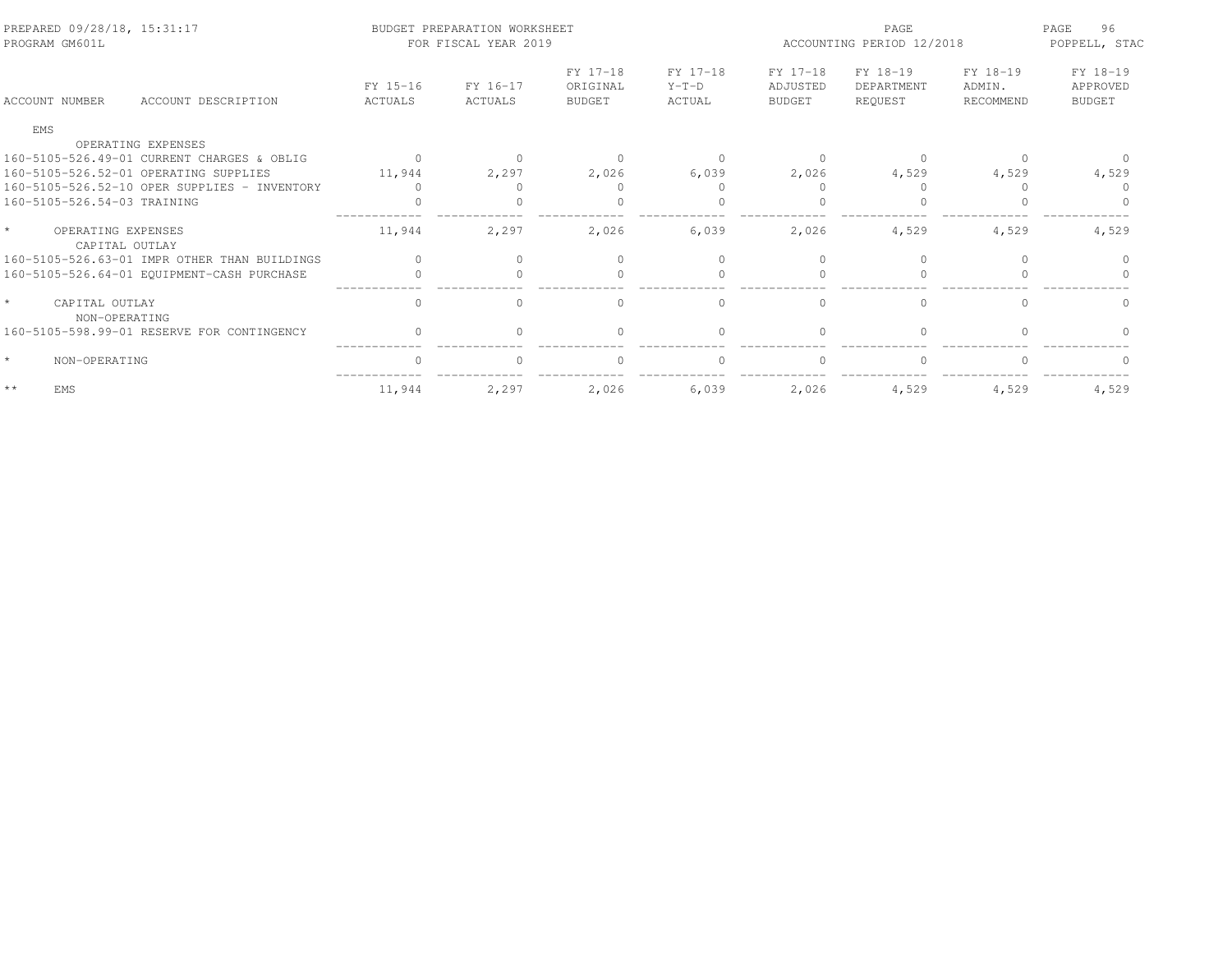| PREPARED 09/28/18, 15:31:17<br>PROGRAM GM601L      |                     | BUDGET PREPARATION WORKSHEET<br>FOR FISCAL YEAR 2019 |                                       | PAGE<br>ACCOUNTING PERIOD 12/2018 |                                       |                                   | 97<br>PAGE<br>POPPELL, STAC |                                       |
|----------------------------------------------------|---------------------|------------------------------------------------------|---------------------------------------|-----------------------------------|---------------------------------------|-----------------------------------|-----------------------------|---------------------------------------|
| ACCOUNT DESCRIPTION<br>ACCOUNT NUMBER              | FY 15-16<br>ACTUALS | FY 16-17<br>ACTUALS                                  | FY 17-18<br>ORIGINAL<br><b>BUDGET</b> | FY 17-18<br>$Y-T-D$<br>ACTUAL     | FY 17-18<br>ADJUSTED<br><b>BUDGET</b> | FY 18-19<br>DEPARTMENT<br>REOUEST | FY 18-19<br>ADMIN.          | FY 18-19<br>APPROVED<br><b>BUDGET</b> |
|                                                    |                     |                                                      |                                       |                                   |                                       |                                   | RECOMMEND                   |                                       |
| EMS MATCHING GRANT                                 |                     |                                                      |                                       |                                   |                                       |                                   |                             |                                       |
| PERSONAL SERVICES                                  |                     |                                                      |                                       |                                   |                                       |                                   |                             |                                       |
| 160-5115-526.12-11 REGULAR SALARIES & WAGES        |                     |                                                      |                                       |                                   |                                       | $\bigcap$                         |                             |                                       |
| 160-5115-526.12-12 SALARY/WAGES - OVERTIME         |                     |                                                      |                                       |                                   |                                       |                                   |                             |                                       |
| 160-5115-526.13-11 SALARIES & WAGES - OPS          |                     |                                                      |                                       |                                   |                                       |                                   |                             |                                       |
| 160-5115-526.15-01 CLOTHING ALLOWANCE              |                     |                                                      |                                       |                                   |                                       |                                   |                             |                                       |
| 160-5115-526.15-11 EXPERIENCE PAY                  |                     |                                                      |                                       |                                   |                                       |                                   |                             |                                       |
| 160-5115-526.21-13 FICA TAXES MATCHING             |                     |                                                      |                                       |                                   |                                       |                                   |                             |                                       |
| 160-5115-526.22-13 RETIREMENT CONTRIBUTIONS        |                     |                                                      |                                       |                                   |                                       |                                   |                             |                                       |
| 160-5115-526.23-13 LIFE & HEALTH INSURANCE         |                     |                                                      |                                       |                                   |                                       |                                   |                             |                                       |
| $\star$<br>PERSONAL SERVICES<br>OPERATING EXPENSES |                     |                                                      |                                       | 0                                 |                                       | $\Omega$                          | $\cap$                      |                                       |
| 160-5115-526.49-01 CURRENT CHARGES & OBLIG         | 33,660              | $\Omega$                                             |                                       |                                   |                                       |                                   |                             |                                       |
| 160-5115-526.52-01 OPERATING SUPPLIES              | 3,105               | 2,002                                                |                                       |                                   |                                       |                                   |                             |                                       |
| 160-5115-526.52-10 OPER SUPPLIES - INVENTORY       | 24,565              | 6,856                                                |                                       |                                   |                                       |                                   |                             |                                       |
| 160-5115-526.54-03 TRAINING                        | $\cap$              | ∩                                                    |                                       |                                   |                                       |                                   |                             |                                       |
| $\star$<br>OPERATING EXPENSES<br>CAPITAL OUTLAY    | 61,330              | 8,858                                                | $\cap$                                | $\mathbf{0}$                      | $\cap$                                | 0                                 | $\Omega$                    |                                       |
| 160-5115-526.64-01 EQUIPMENT-CASH PURCHASE         | $\mathbf{0}$        | $\Omega$                                             |                                       | $\Omega$                          |                                       | $\Omega$                          |                             |                                       |
| $\star$<br>CAPITAL OUTLAY                          |                     |                                                      |                                       |                                   |                                       | $\cap$                            |                             |                                       |
| $\star\,\star$<br>EMS MATCHING GRANT               | 61,330              | 8,858                                                | $\Omega$                              | $\Omega$                          |                                       | 0                                 | $\Omega$                    | $\Omega$                              |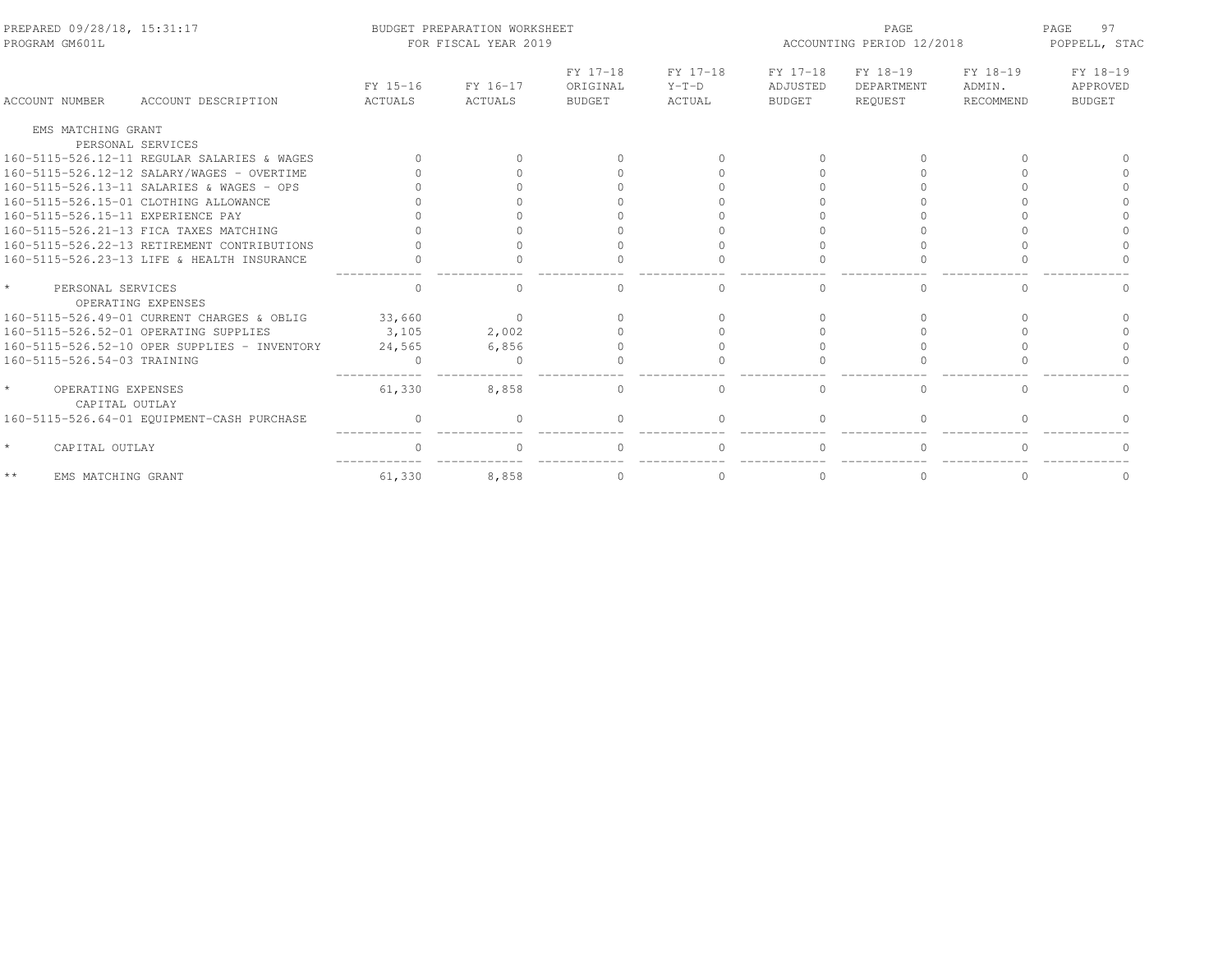| PREPARED 09/28/18, 15:31:17<br>PROGRAM GM601L |                     | BUDGET PREPARATION WORKSHEET<br>FOR FISCAL YEAR 2019 |                                       |                               |                                       | PAGE<br>ACCOUNTING PERIOD 12/2018 |                                 | PAGE<br>98<br>POPPELL, STAC           |
|-----------------------------------------------|---------------------|------------------------------------------------------|---------------------------------------|-------------------------------|---------------------------------------|-----------------------------------|---------------------------------|---------------------------------------|
| ACCOUNT DESCRIPTION<br><b>ACCOUNT NUMBER</b>  | FY 15-16<br>ACTUALS | FY 16-17<br><b>ACTUALS</b>                           | FY 17-18<br>ORIGINAL<br><b>BUDGET</b> | FY 17-18<br>$Y-T-D$<br>ACTUAL | FY 17-18<br>ADJUSTED<br><b>BUDGET</b> | FY 18-19<br>DEPARTMENT<br>REQUEST | FY 18-19<br>ADMIN.<br>RECOMMEND | FY 18-19<br>APPROVED<br><b>BUDGET</b> |
| COUNTY LIBRARY SYSTEM                         |                     |                                                      |                                       |                               |                                       |                                   |                                 |                                       |
| PERSONAL SERVICES                             |                     |                                                      |                                       |                               |                                       |                                   |                                 |                                       |
| 160-6212-571.12-11 REGULAR SALARIES & WAGES   | 162,668             | 148,414                                              | 74,646                                | 58,531                        | 74,646                                | 75,000                            | 66,218                          | 66,218                                |
| 160-6212-571.12-12 SALARIES/WAGES-OVERTIME    | $\circ$             | 1,247                                                | $\mathbf{0}$                          | $370-$                        | $\Omega$                              | 1,250                             | $\circ$                         | $\circ$                               |
| 160-6212-571.13-11 SALARIES & WAGES - OPS     | $\Omega$            | $\circ$                                              | 13,870                                | 990                           | 13,870                                | 13,870                            | 20,000                          | 20,000                                |
| 160-6212-571.15-11 EXPERIENCE PAY             | $\Omega$            | 200                                                  | 600                                   | 400                           | 600                                   | 600                               | 600                             | 600                                   |
| 160-6212-571.21-13 FICA TAXES MATCHING        | 6,091               | 5,067                                                | 6,772                                 | 4,481                         | 6,772                                 | 6,772                             | 6,166                           | 6,166                                 |
| 160-6212-571.22-13 RETIREMENT CONTRIBUTIONS   | 5,343               | 4,632                                                | 6,706                                 | 4,688                         | 6,706                                 | 6,706                             | 5,060                           | 5,060                                 |
| 160-6212-571.23-13 LIFE & HEALTH INSURANCE    | 15,238              | 6,930                                                | 17,068                                | 6,188                         | 17,068                                | 17,068                            | 34,136                          | 34,136                                |
| PERSONAL SERVICES<br>OPERATING EXPENSES       | 189,340             | 166,490                                              | 119,662                               | 74,908                        | 119,662                               | 121,266                           | 132,180                         | 132,180                               |
| 160-6212-571.31-01 PROFESSIONAL SERVICES      | $\Omega$            | $\Omega$                                             | $\Omega$                              | $\Omega$                      | $\Omega$                              | $\Omega$                          | $\Omega$                        | $\circ$                               |
| 160-6212-571.32-01 AUDIT-STATE REQUIRE-CPA    | 1,000               | 1,000                                                | 1,000                                 | 1,000                         | 1,000                                 | 1,000                             | 1,000                           | 1,000                                 |
| 160-6212-571.34-01 OTHER CONTRACTUAL SERVICE  | 22,456              | 14,373                                               | 20,000                                | 18,238                        | 20,000                                | 20,000                            | 20,000                          | 20,000                                |
| 160-6212-571.40-01 TRAVEL & PER DIEM          | 1,617               | 2,137                                                | 6,500                                 | 1,579                         | 6,500                                 | 7,130                             | 6,130                           | 6,130                                 |
| 160-6212-571.41-01 COMMUNICATION SERVICES     | 882                 | $\circ$                                              | 700                                   | $\Omega$                      | 700                                   | 700                               | $\Omega$                        | $\circ$                               |
| 160-6212-571.42-01 POSTAGE                    | 457                 | 80                                                   | 1,000                                 | 32                            | 1,000                                 | 1,000                             | 1,000                           | 1,000                                 |
| 160-6212-571.44-01 RENTALS AND LEASES         | $\circ$             | $\mathbf{0}$                                         | 750                                   | $\circ$                       | 750                                   | 750                               | $\Omega$                        | $\circ$                               |
| 160-6212-571.46-01 REPAIR & MAINT - OTHER     | $\overline{0}$      | $\circ$                                              | 3,000                                 | 108                           | 3,000                                 | 3,000                             | 3,000                           | 3,000                                 |
| 160-6212-571.47-01 PRINTING & BINDING         | 764                 | 1,359                                                | 4,000                                 | 1,168                         | 4,000                                 | 6,000                             | 4,000                           | 4,000                                 |
| 160-6212-571.49-01 CURRENT CHARGES & OBLIG    | $\mathbf{0}$        | 99                                                   | $\circ$                               | $\circ$                       | $\Omega$                              | 100                               | $\Omega$                        | $\overline{0}$                        |
| 160-6212-571.52-01 OPERATING SUPPLIES         | 11,992              | 8,755                                                | 18,000                                | 6,580                         | 18,000                                | 18,000                            | 12,000                          | 12,000                                |
| 160-6212-571.52-10 OPER SUPPLIES - INVENTORY  | $\Omega$            | $\mathbf{0}$                                         | $\Omega$                              | $\Omega$                      | $\Omega$                              | $\circ$                           | $\Omega$                        | $\overline{0}$                        |
| 160-6212-571.54-02 DUES & MEMBERSHIPS         | 464                 | 100                                                  | 500                                   | $\circ$                       | 500                                   | 500                               | 500                             | 500                                   |
| 160-6212-571.54-03 TRAINING                   | 654                 | 165                                                  | 1,350                                 | $\circ$                       | 1,350                                 | 2,240                             | 2,240                           | 2,240                                 |
|                                               |                     |                                                      |                                       |                               |                                       |                                   |                                 |                                       |
| OPERATING EXPENSES<br>CAPITAL OUTLAY          | 40,286              | 28,068                                               | 56,800                                | 28,705                        | 56,800                                | 60,420                            | 49,870                          | 49,870                                |
| 160-6212-571.62-01 BLDGS-CONST & OR IMPROV    | $\Omega$            | $\circ$                                              | $\Omega$                              | $\Omega$                      | $\Omega$                              | $\mathbf{0}$                      | $\Omega$                        | $\circ$                               |
| 160-6212-571.63-01 IMPR OTHER THAN BUILDINGS  | $\Omega$            | $\circ$                                              | $\Omega$                              | $\Omega$                      | $\cap$                                | $\circ$                           | $\Omega$                        | $\Omega$                              |
| 160-6212-571.64-01 EQUIPMENT-CASH PURCHASE    | $\circ$             | $\Omega$                                             | $\circ$                               | 4,882                         | $\Omega$                              | $\Omega$                          | $\Omega$                        | $\Omega$                              |
| 160-6212-571.66-01 BOOKS, PUB & LIB MATERIAL  | 2,035               | 20,081                                               | 23,750                                | 14,311                        | 23,750                                | 35,750                            | 35,750                          | 35,750                                |
| $\star$<br>CAPITAL OUTLAY<br>NON-OPERATING    | 2,035               | 20,081                                               | 23,750                                | 19,193                        | 23,750                                | 35,750                            | 35,750                          | 35,750                                |
| 160-6212-598.99-01 RESERVE FOR CONTINGENCY    | $\Omega$            |                                                      |                                       | $\Omega$                      |                                       | $\Omega$                          |                                 |                                       |
| $\star$<br>NON-OPERATING                      | $\cap$              |                                                      |                                       |                               |                                       |                                   |                                 |                                       |
| $\star\star$<br>COUNTY LIBRARY SYSTEM         | 231,661             | 214,639                                              | 200,212                               | 122,806                       | 200,212                               | 217,436                           | 217,800                         | 217,800                               |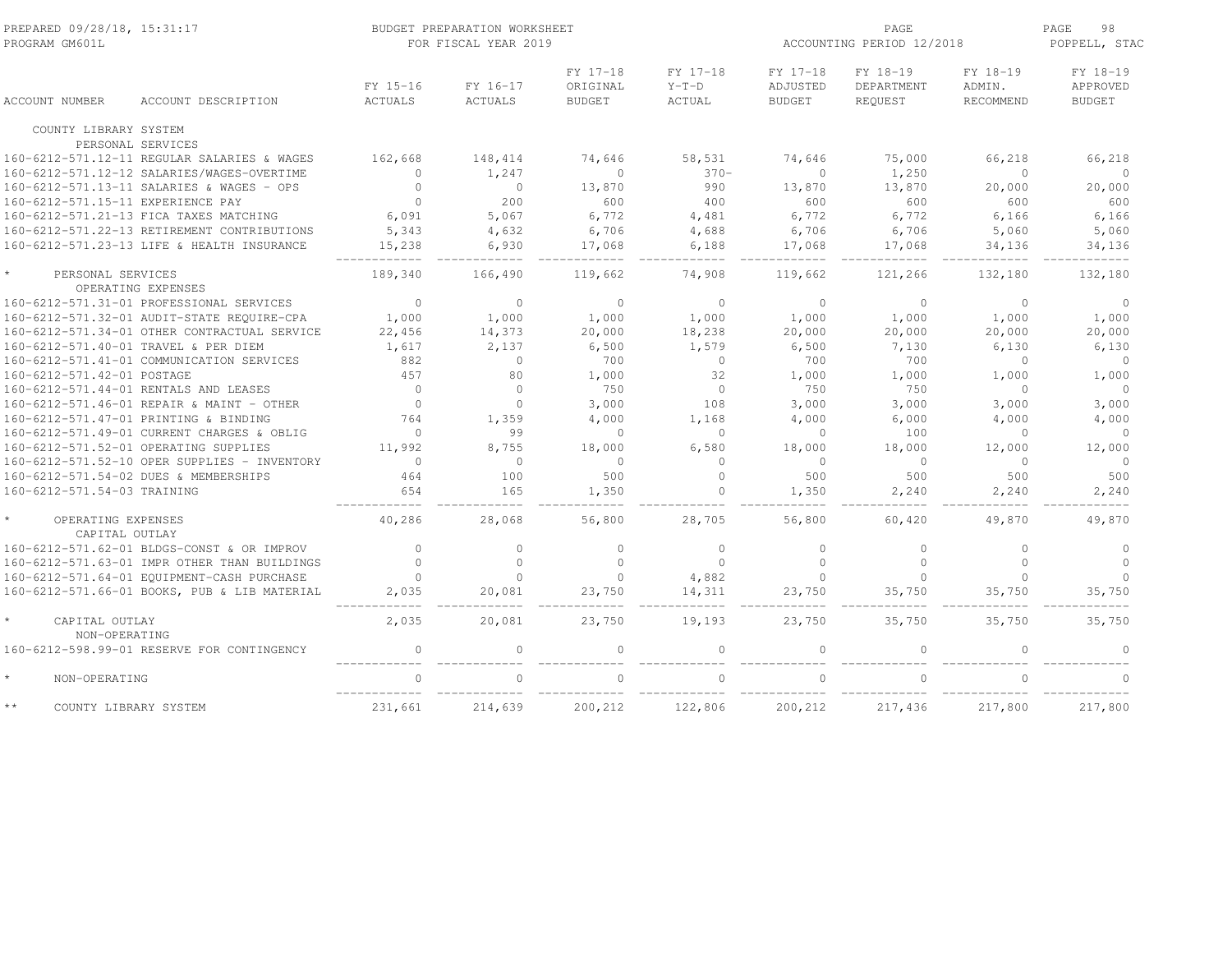| PROGRAM GM601L                        | PREPARED 09/28/18, 15:31:17<br>BUDGET PREPARATION WORKSHEET |                     |                     | FOR FISCAL YEAR 2019                  |                               |                                       | PAGE<br>ACCOUNTING PERIOD 12/2018 |                                 |                                       |
|---------------------------------------|-------------------------------------------------------------|---------------------|---------------------|---------------------------------------|-------------------------------|---------------------------------------|-----------------------------------|---------------------------------|---------------------------------------|
| <b>ACCOUNT NUMBER</b>                 | ACCOUNT DESCRIPTION                                         | FY 15-16<br>ACTUALS | FY 16-17<br>ACTUALS | FY 17-18<br>ORIGINAL<br><b>BUDGET</b> | FY 17-18<br>$Y-T-D$<br>ACTUAL | FY 17-18<br>ADJUSTED<br><b>BUDGET</b> | FY 18-19<br>DEPARTMENT<br>REOUEST | FY 18-19<br>ADMIN.<br>RECOMMEND | FY 18-19<br>APPROVED<br><b>BUDGET</b> |
| MISC LIBRARY GRANTS                   |                                                             |                     |                     |                                       |                               |                                       |                                   |                                 |                                       |
|                                       | PERSONAL SERVICES                                           |                     |                     |                                       |                               |                                       |                                   |                                 |                                       |
|                                       | 160-6215-571.13-11 SALARIES & WAGES - OPS                   |                     |                     |                                       |                               |                                       |                                   |                                 |                                       |
|                                       | 160-6215-571.21-13 FICA TAXES MATCHING                      |                     |                     | $\Omega$                              | $\bigcap$                     |                                       | $\cap$                            |                                 |                                       |
| $\star$<br>PERSONAL SERVICES          | OPERATING EXPENSES                                          |                     |                     |                                       |                               |                                       |                                   |                                 |                                       |
|                                       | 160-6215-571.34-01 OTHER CONTRACTUAL SERVICE                |                     |                     |                                       |                               |                                       |                                   |                                 |                                       |
|                                       | 160-6215-571.40-01 TRAVEL & PER DIEM                        |                     |                     |                                       |                               |                                       |                                   |                                 |                                       |
|                                       | 160-6215-571.41-01 COMMUNICATION SERVICES                   |                     |                     |                                       |                               |                                       |                                   |                                 |                                       |
|                                       | 160-6215-571.52-01 OPERATING SUPPLIES                       |                     |                     |                                       |                               |                                       |                                   |                                 |                                       |
| OPERATING EXPENSES<br>CAPITAL OUTLAY  |                                                             | $\mathbf{0}$        | $\Omega$            | $\Omega$                              | $\circ$                       |                                       | $\Omega$                          | $\Omega$                        |                                       |
|                                       | 160-6215-571.64-04 COMPUTER HARDWARE                        | $\bigcap$           |                     | $\Omega$                              | $\Omega$                      |                                       | $\bigcap$                         |                                 |                                       |
|                                       | 160-6215-571.66-01 BOOKS, PUB & LIB MATERIAL                | 308                 |                     |                                       | 4,950                         | 10,000                                |                                   |                                 |                                       |
| CAPITAL OUTLAY                        |                                                             | 308                 |                     |                                       | 4,950                         | 10,000                                |                                   |                                 |                                       |
| $\star\,\star$<br>MISC LIBRARY GRANTS |                                                             | 308                 | $\bigcap$           | $\Omega$                              | 4,950                         | 10,000                                | $\Omega$                          | $\cap$                          |                                       |
| $\star\star\star$                     | MISCELLANEOUS GRANT FUNDS                                   | 482,966             | 402,661             | 1,411,969                             | 319,404                       | 1,421,969                             | 1,431,426                         | 1,442,943                       | 497,943                               |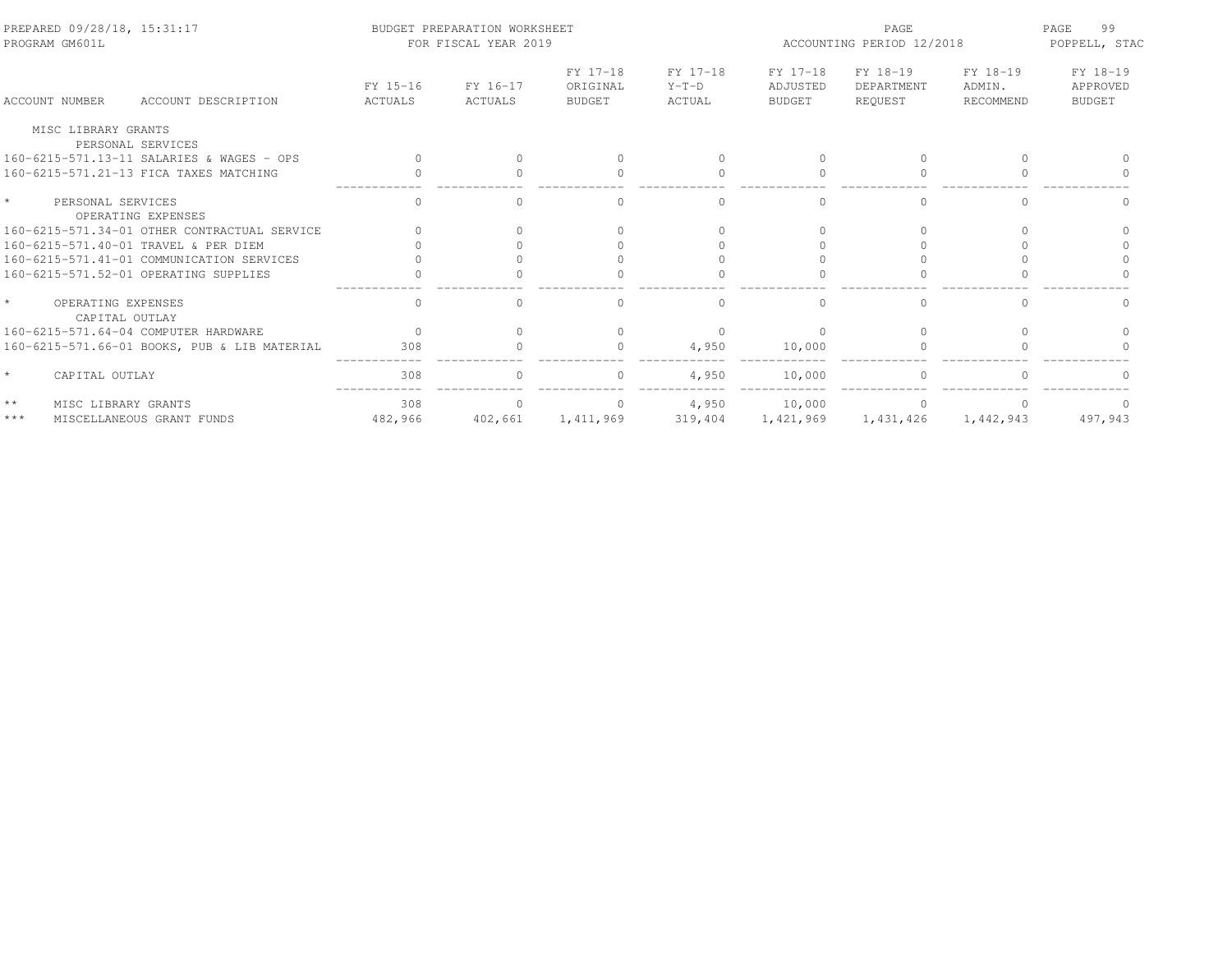| PREPARED 09/28/18, 15:31:17<br>PROGRAM GM601L               |                     | BUDGET PREPARATION WORKSHEET<br>FOR FISCAL YEAR 2019 |                                |                               |                                | PAGE.                             | ACCOUNTING PERIOD 12/2018       |                                       |
|-------------------------------------------------------------|---------------------|------------------------------------------------------|--------------------------------|-------------------------------|--------------------------------|-----------------------------------|---------------------------------|---------------------------------------|
| ACCOUNT DESCRIPTION<br>ACCOUNT NUMBER                       | FY 15-16<br>ACTUALS | FY 16-17<br>ACTUALS                                  | FY 17-18<br>ORIGINAL<br>BUDGET | FY 17-18<br>$Y-T-D$<br>ACTUAL | FY 17-18<br>ADJUSTED<br>BUDGET | FY 18-19<br>DEPARTMENT<br>REQUEST | FY 18-19<br>ADMIN.<br>RECOMMEND | FY 18-19<br>APPROVED<br><b>BUDGET</b> |
| CDBG PROGRAM INCOME<br>PROGRAM INCOME<br>OPERATING EXPENSES |                     |                                                      |                                |                               |                                |                                   |                                 |                                       |
| 161-6505-536.34-01 OTHER CONTRACTUAL SERVICE                | $\Omega$            |                                                      |                                | $\Omega$                      |                                | $\Omega$                          |                                 |                                       |
| $\star$<br>OPERATING EXPENSES<br>OPERATING EXPENSES         | ∩                   |                                                      |                                | $\bigcap$                     |                                | ∩                                 |                                 |                                       |
| 161-6505-554.34-01 OTHER CONTRACTUAL SERVICE                |                     |                                                      |                                |                               |                                |                                   |                                 |                                       |
| 161-6505-554.46-01 REPAIR & MAINT-OTHER                     |                     |                                                      |                                |                               |                                |                                   |                                 |                                       |
| 161-6505-554.49-01 CURRENT CHARGES & OBLIG                  |                     |                                                      |                                |                               |                                |                                   |                                 |                                       |
| $\star$<br>OPERATING EXPENSES<br>CAPITAL OUTLAY             | $\mathbf{0}$        | O.                                                   |                                | $\Omega$                      |                                | $\Omega$                          |                                 |                                       |
| 161-6505-554.62-01 BLDGS-CONST & OR IMPROV                  |                     |                                                      |                                | $\bigcap$                     |                                | $\Omega$                          |                                 |                                       |
| 161-6505-554.63-01 IMPR OTHER THAN BUILDINGS                |                     |                                                      |                                |                               |                                |                                   |                                 |                                       |
| $\star$<br>CAPITAL OUTLAY<br>NON-OPERATING                  | $\Omega$            | $\cap$                                               | $\cap$                         | $\Omega$                      |                                | $\cap$                            | $\Omega$                        | $\cap$                                |
| 161-6505-598.99-01 RESERVE FOR CONTINGENCY                  |                     |                                                      |                                |                               |                                |                                   |                                 |                                       |
| $\star$<br>NON-OPERATING                                    | $\cap$              |                                                      |                                | $\Omega$                      |                                | $\cap$                            | $\cap$                          |                                       |
| $\star\star$<br>PROGRAM INCOME                              |                     |                                                      |                                |                               |                                |                                   |                                 |                                       |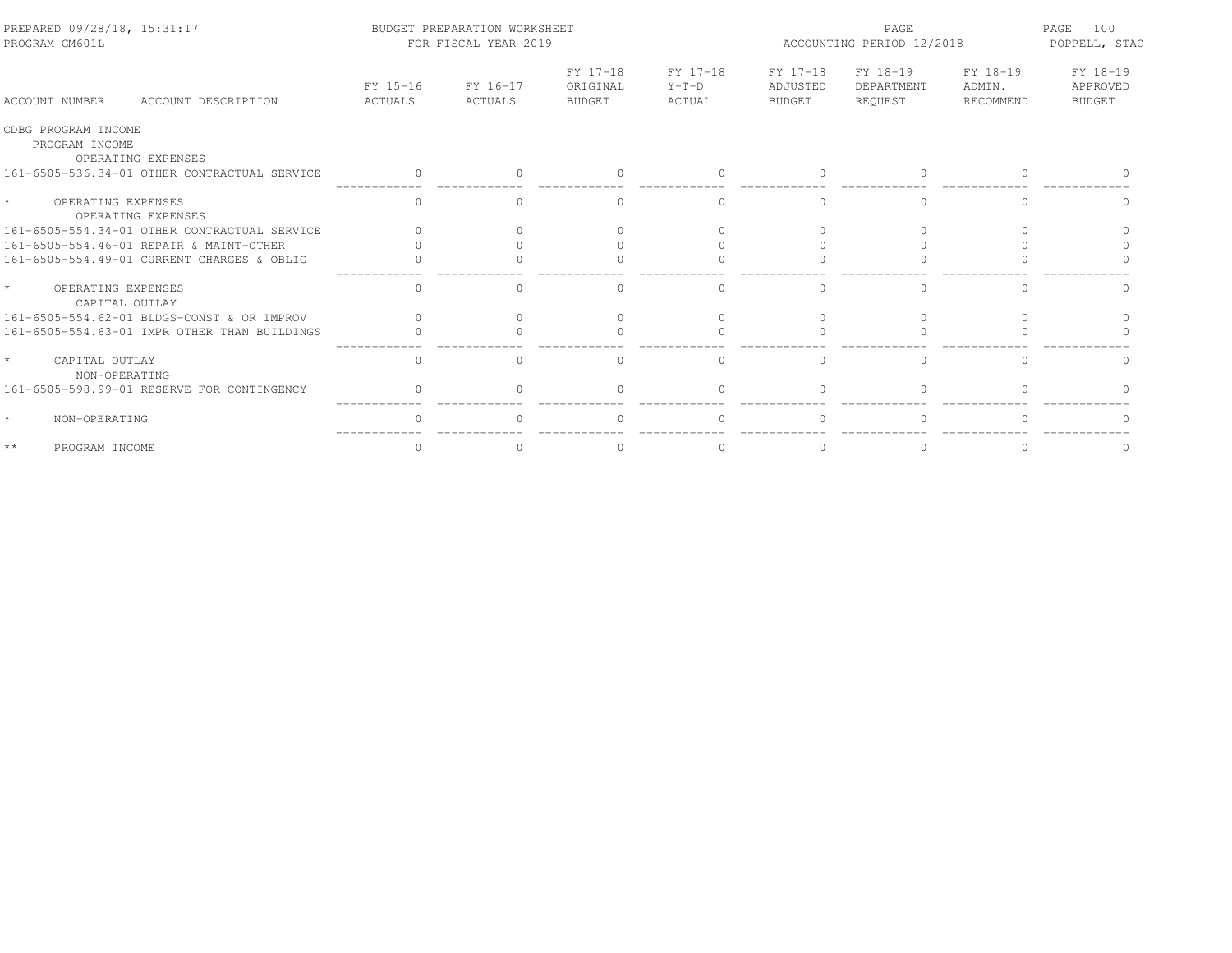| PREPARED 09/28/18, 15:31:17<br>PROGRAM GM601L |                                              |                     | BUDGET PREPARATION WORKSHEET<br>FOR FISCAL YEAR 2019 |                                       |                               | ACCOUNTING PERIOD 12/2018             | PAGE<br>101<br>POPPELL, STAC      |                                 |                                       |
|-----------------------------------------------|----------------------------------------------|---------------------|------------------------------------------------------|---------------------------------------|-------------------------------|---------------------------------------|-----------------------------------|---------------------------------|---------------------------------------|
| ACCOUNT NUMBER                                | ACCOUNT DESCRIPTION                          | FY 15-16<br>ACTUALS | FY 16-17<br>ACTUALS                                  | FY 17-18<br>ORIGINAL<br><b>BUDGET</b> | FY 17-18<br>$Y-T-D$<br>ACTUAL | FY 17-18<br>ADJUSTED<br><b>BUDGET</b> | FY 18-19<br>DEPARTMENT<br>REQUEST | FY 18-19<br>ADMIN.<br>RECOMMEND | FY 18-19<br>APPROVED<br><b>BUDGET</b> |
| LCL HOUSING ASSIST/SHIP                       |                                              |                     |                                                      |                                       |                               |                                       |                                   |                                 |                                       |
| OPERATING EXPENSES                            |                                              |                     |                                                      |                                       |                               |                                       |                                   |                                 |                                       |
|                                               | 161-6506-554.32-01 AUDIT-STATE REQUIRE-CPA   |                     |                                                      | $\mathbf{0}$                          | 2,641                         | 2,641                                 |                                   |                                 |                                       |
|                                               | 161-6506-554.34-01 OTHER CONTRACTUAL SERVICE | 46,475              | 54,134                                               |                                       | 9,250                         | 9,250                                 |                                   |                                 |                                       |
| 161-6506-554.34-02 HOUSING/REHABILITATION     |                                              | 6,175               | 502,053                                              | 320,000                               | 64,947                        | 307,159                               |                                   |                                 |                                       |
| 161-6506-554.34-03 TEMPORARY RELOCATION       |                                              |                     | 13,132                                               |                                       | 950                           | 950                                   |                                   |                                 |                                       |
| 161-6506-554.34-04 ACQUISITION                |                                              |                     |                                                      |                                       |                               |                                       |                                   |                                 |                                       |
| OPERATING EXPENSES<br>CAPITAL OUTLAY          |                                              | 52,650              | 569,319                                              | 320,000                               | 77.788                        | 320,000                               | $\Omega$                          | $\Omega$                        | $\Omega$                              |
|                                               | 161-6506-554.62-01 BLDGS-CONST & OR IMPROV   | $\bigcap$           |                                                      |                                       |                               |                                       |                                   |                                 |                                       |
|                                               | 161-6506-554.63-01 IMPR OTHER THAN BUILDINGS |                     |                                                      |                                       |                               |                                       |                                   |                                 |                                       |
| $\star$<br>CAPITAL OUTLAY                     |                                              | $\bigcap$           | $\Omega$                                             | $\Omega$                              | $\Omega$                      | $\bigcap$                             | $\Omega$                          | $\cap$                          |                                       |
| $\star\star$<br>LCL HOUSING ASSIST/SHIP       |                                              | 52,650              | 569,319                                              | 320,000                               | 77,788                        | 320,000                               | $\Omega$                          | $\Omega$                        |                                       |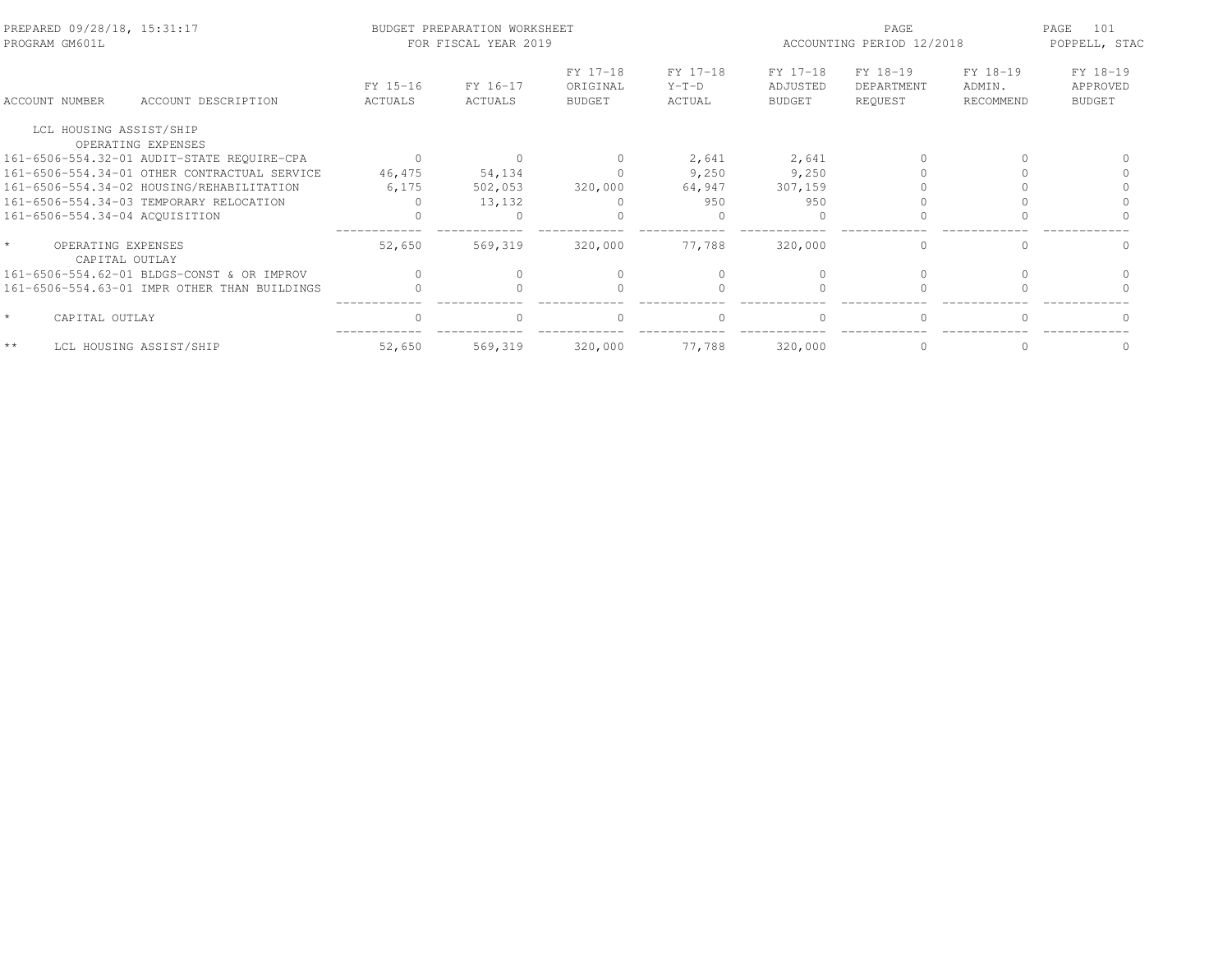| PROGRAM GM601L | PREPARED 09/28/18, 15:31:17                     |                     | BUDGET PREPARATION WORKSHEET<br>FOR FISCAL YEAR 2019 |                                       | PAGE<br>ACCOUNTING PERIOD 12/2018 |                                       |                                   | PAGE<br>102<br>POPPELL, STAC    |                                       |
|----------------|-------------------------------------------------|---------------------|------------------------------------------------------|---------------------------------------|-----------------------------------|---------------------------------------|-----------------------------------|---------------------------------|---------------------------------------|
| ACCOUNT NUMBER | ACCOUNT DESCRIPTION                             | FY 15-16<br>ACTUALS | FY 16-17<br>ACTUALS                                  | FY 17-18<br>ORIGINAL<br><b>BUDGET</b> | FY 17-18<br>$Y-T-D$<br>ACTUAL     | FY 17-18<br>ADJUSTED<br><b>BUDGET</b> | FY 18-19<br>DEPARTMENT<br>REQUEST | FY 18-19<br>ADMIN.<br>RECOMMEND | FY 18-19<br>APPROVED<br><b>BUDGET</b> |
|                | NEIGHBORHOOD STABILIZATON<br>OPERATING EXPENSES |                     |                                                      |                                       |                                   |                                       |                                   |                                 |                                       |
|                | 161-6509-554.34-01 OTHER CONTRACTUAL SERVICE    |                     |                                                      |                                       |                                   |                                       |                                   |                                 |                                       |
|                | 161-6509-554.34-02 HOUSING/REHABILITATION       |                     |                                                      |                                       |                                   |                                       |                                   |                                 |                                       |
|                | 161-6509-554.34-04 ACOUISITION                  |                     |                                                      |                                       |                                   |                                       |                                   |                                 |                                       |
| $\star$        | OPERATING EXPENSES                              | $\cap$              |                                                      | $\Omega$                              | $\Omega$                          | $\bigcap$                             | $\Omega$                          |                                 |                                       |
| $\star\star$   | NEIGHBORHOOD STABILIZATON                       |                     |                                                      |                                       |                                   |                                       |                                   |                                 |                                       |
| $***$          | CDBG PROGRAM INCOME                             | 52,650              | 569,319                                              | 320,000                               | 77.788                            | 320,000                               |                                   |                                 |                                       |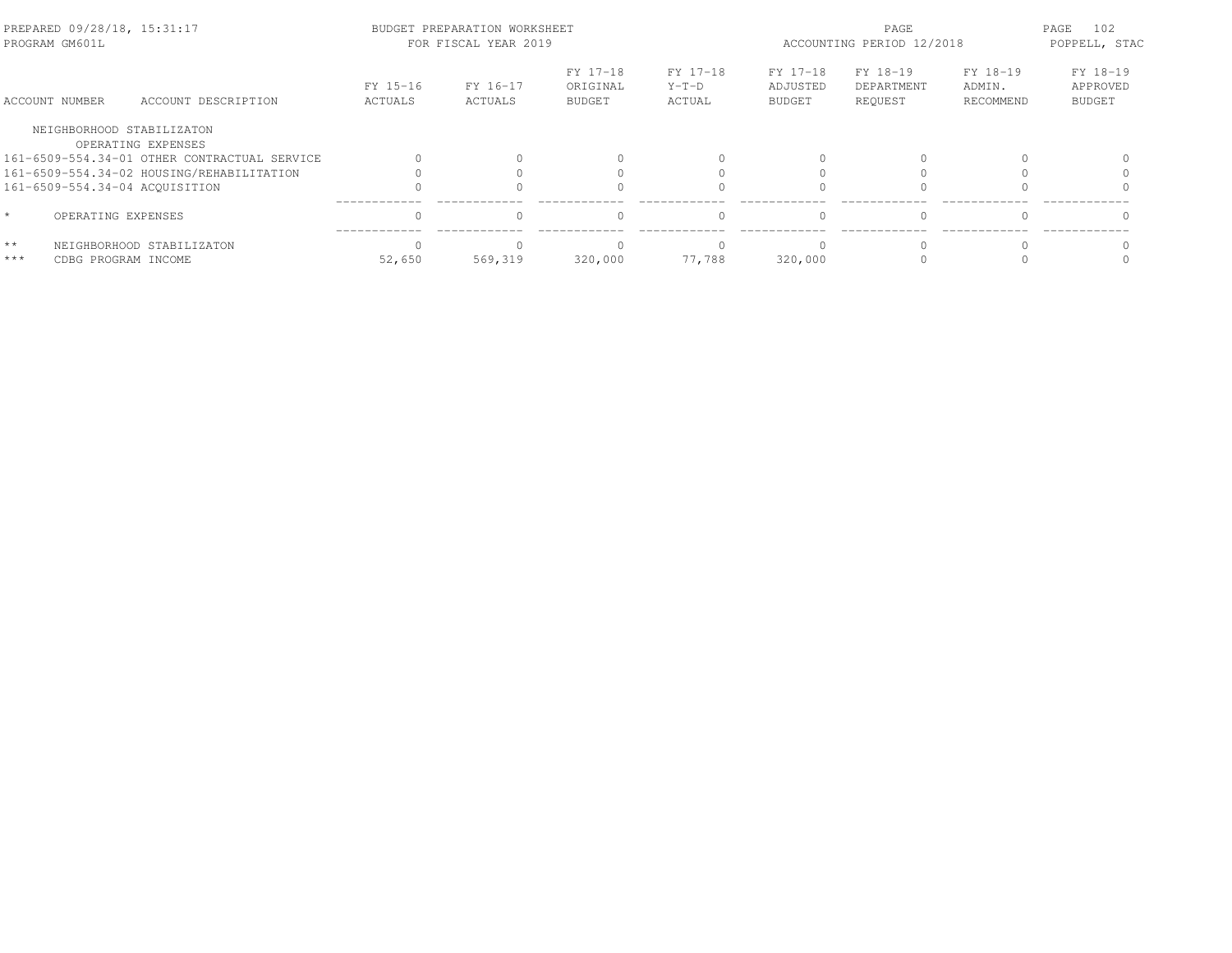| PREPARED 09/28/18, 15:31:17<br>PROGRAM GM601L                                |                     | BUDGET PREPARATION WORKSHEET<br>FOR FISCAL YEAR 2019 |                                       |                               |                                | PAGE<br>ACCOUNTING PERIOD 12/2018 |                                 | 103<br>PAGE<br>POPPELL, STAC          |
|------------------------------------------------------------------------------|---------------------|------------------------------------------------------|---------------------------------------|-------------------------------|--------------------------------|-----------------------------------|---------------------------------|---------------------------------------|
| <b>ACCOUNT NUMBER</b><br>ACCOUNT DESCRIPTION                                 | FY 15-16<br>ACTUALS | FY 16-17<br>ACTUALS                                  | FY 17-18<br>ORIGINAL<br><b>BUDGET</b> | FY 17-18<br>$Y-T-D$<br>ACTUAL | FY 17-18<br>ADJUSTED<br>BUDGET | FY 18-19<br>DEPARTMENT<br>REOUEST | FY 18-19<br>ADMIN.<br>RECOMMEND | FY 18-19<br>APPROVED<br><b>BUDGET</b> |
| INTERLACHEN LAKES ESTATES<br>INTERLACHEN LAKES ESTATES<br>OPERATING EXPENSES |                     |                                                      |                                       |                               |                                |                                   |                                 |                                       |
| 162-7992-541.32-01 AUDIT-STATE REQUIRE-CPA                                   | 500                 | 500                                                  | 500                                   | 500                           | 500                            | 500                               | 500                             | 500                                   |
| 162-7992-541.34-01 OTHER CONTRACTUAL SERVICE                                 | $\overline{0}$      | $\Omega$                                             | $\Omega$                              | $\Omega$                      | $\bigcirc$                     | $\Omega$                          | $\Omega$                        | $\Omega$                              |
| 162-7992-541.34-55 M7G401-ILE-GRADING                                        | 69,478              | 106,129                                              | 70,000                                | 98,170                        | 70,000                         | 286,401                           | 115,527                         | 115,527                               |
| 162-7992-541.34-57 M8G401-ILE 2-GRADING                                      | 123,084             | 155,348                                              | 165,000                               | 148,404                       | 165,000                        | 491,723                           | 181,542                         | 181,542                               |
| 162-7992-541.34-61 MOG401-ILE UNT 19-GRADING                                 | 3,747               | 3,927                                                | 7,100                                 | 3,465                         | 7,100                          | 68,995                            | 7,812                           | 7,812                                 |
| 162-7992-541.42-01 POSTAGE                                                   | $\circ$             | $\Omega$                                             | 25                                    | $\mathbf{0}$                  | 25                             | 25                                | 25                              | 25                                    |
| 162-7992-541.49-01 CURRENT CHARGES & OBLIG                                   | $\Omega$            |                                                      | 50                                    |                               | .50                            | 50                                | 50                              | 50                                    |
| 162-7992-541.49-03 COMM/FEES/COSTS-TAX COLL                                  | 4,050               | 4,416                                                | 6,500                                 | 4,274                         | 6,500                          | 6,500                             | 4,400                           | 4,400                                 |
| 162-7992-541.49-10 CURRENT CHARGES-ADMIN                                     | 4,050               | 4,416                                                | 4,100                                 | 4,274                         | 4,100                          | 4,100                             | 4,400                           | 4,400                                 |
| 162-7992-541.49-50 LEGAL ADVERTISEMENTS                                      | $\circ$             | $\Omega$                                             | 400                                   | $\circ$                       | 400                            | 400                               | 400                             | 400                                   |
| $\star$<br>OPERATING EXPENSES<br>NON-OPERATING                               | 204,909             | 274,736                                              | 253,675                               | 259,087                       | 253,675                        | 858,694                           | 314,656                         | 314,656                               |
| 162-7992-598.99-01 RESERVE FOR CONTINGENCY                                   | $\circ$             | $\Omega$                                             | 5,000                                 | $\mathbf{0}$                  | 5,000                          | 5,000                             |                                 | $\Omega$                              |
| $\star$<br>NON-OPERATING                                                     |                     |                                                      | 5,000                                 |                               | 5,000                          | 5,000                             |                                 |                                       |
| $\star\,\star$<br>INTERLACHEN LAKES ESTATES                                  | 204,909             | 274,736                                              | 258,675                               | 259,087                       | 258,675                        | 863,694                           | 314,656                         | 314,656                               |
| $***$<br>INTERLACHEN LAKES ESTATES                                           | 204,909             | 274,736                                              | 258,675                               | 259,087                       | 258,675                        | 863,694                           | 314,656                         | 314,656                               |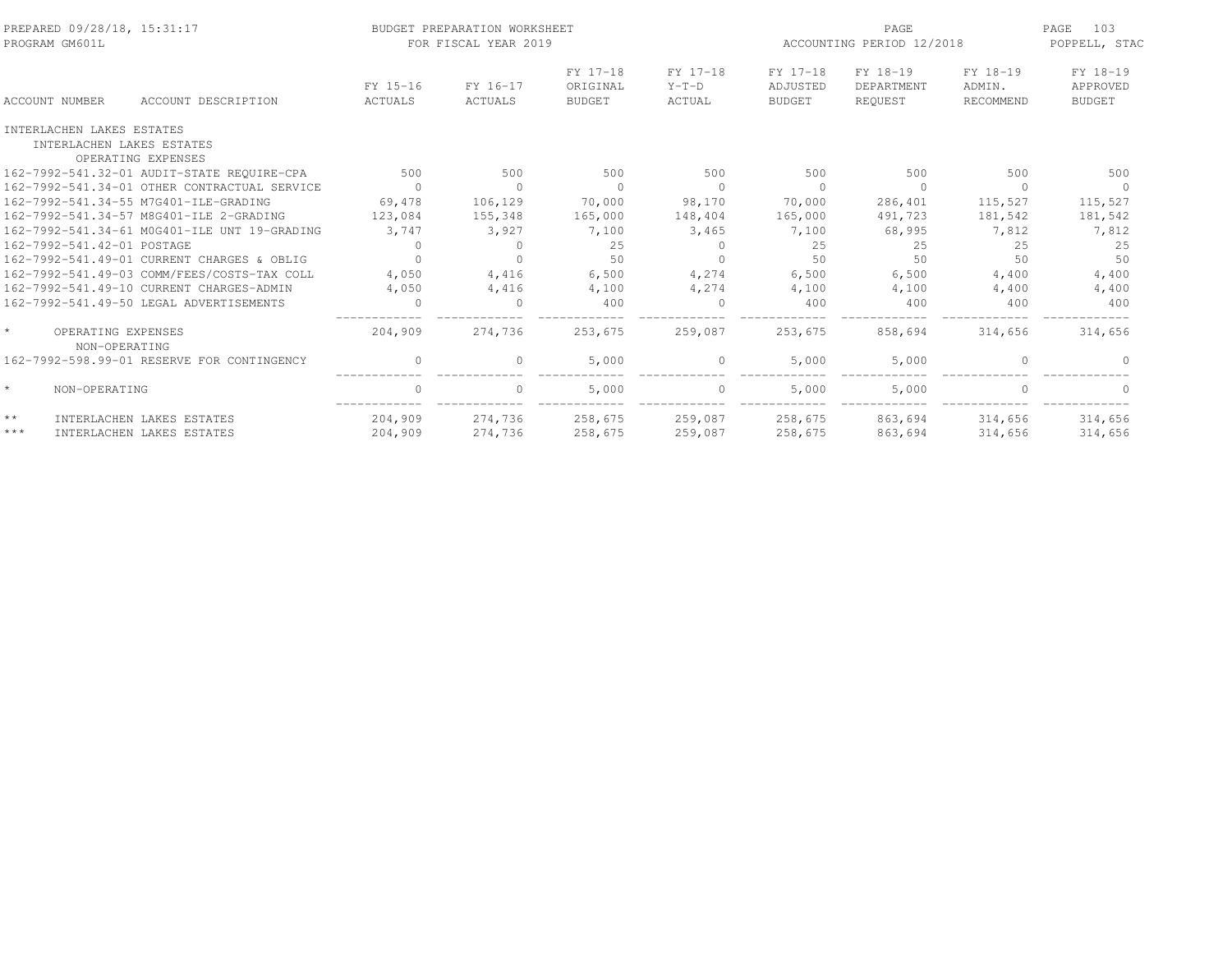| PREPARED 09/28/18, 15:31:17<br>PROGRAM GM601L |                                              |                            | BUDGET PREPARATION WORKSHEET<br>FOR FISCAL YEAR 2019 |                                       |                               | ACCOUNTING PERIOD 12/2018             | 104<br>PAGE<br>POPPELL, STAC      |                                 |                                       |
|-----------------------------------------------|----------------------------------------------|----------------------------|------------------------------------------------------|---------------------------------------|-------------------------------|---------------------------------------|-----------------------------------|---------------------------------|---------------------------------------|
| ACCOUNT NUMBER                                | ACCOUNT DESCRIPTION                          | FY 15-16<br><b>ACTUALS</b> | FY 16-17<br>ACTUALS                                  | FY 17-18<br>ORIGINAL<br><b>BUDGET</b> | FY 17-18<br>$Y-T-D$<br>ACTUAL | FY 17-18<br>ADJUSTED<br><b>BUDGET</b> | FY 18-19<br>DEPARTMENT<br>REOUEST | FY 18-19<br>ADMIN.<br>RECOMMEND | FY 18-19<br>APPROVED<br><b>BUDGET</b> |
| WEST PUTNAM MSBU<br>WEST PUTNAM MSTU/MSBU     | OPERATING EXPENSES                           |                            |                                                      |                                       |                               |                                       |                                   |                                 |                                       |
|                                               | 163-7993-541.32-01 AUDIT-STATE REQUIRE-CPA   | 500                        | 500                                                  | 500                                   | 500                           | 500                                   | 500                               | 500                             | 500                                   |
|                                               | 163-7993-541.34-01 OTHER CONTRACTUAL SERVICE | $\Omega$                   | $\Omega$                                             | $\Omega$                              | $\Omega$                      | $\cap$                                | $\Omega$                          |                                 |                                       |
|                                               | 163-7993-541.34-65 M2G401-W PUTNAM MSBU-GRAD | 148,980                    | 169,069                                              | 150,000                               | 161,881                       | 150,000                               | 393,165                           | 216,391                         | 196,305                               |
| 163-7993-541.42-01 POSTAGE                    |                                              | $\Omega$                   | $\circ$                                              | 25                                    | $\mathbf{0}$                  | 25                                    | 25                                | 25                              | 25                                    |
|                                               | 163-7993-541.49-03 COMM/FEES/COSTS-TAX COLL  | 2,277                      | 2,334                                                | 2,750                                 | 2,250                         | 2,750                                 | 2,750                             | 2,333                           | 2,333                                 |
|                                               | 163-7993-541.49-10 CURRENT CHARGES-ADMIN     | 2,277                      | 2,334                                                | 2,500                                 | 2,250                         | 2,500                                 | 2,500                             | 2,333                           | 2,333                                 |
|                                               | 163-7993-541.49-50 LEGAL ADVERTISEMENTS      | $\Omega$                   |                                                      | 100                                   |                               | 100                                   | 100                               | 100                             | 100                                   |
| OPERATING EXPENSES<br>NON-OPERATING           |                                              | 154,034                    | 174,237                                              | 155,875                               | 166,881                       | 155,875                               | 399,040                           | 221,682                         | 201,596                               |
|                                               | 163-7993-598.99-01 RESERVE FOR CONTINGENCY   | $\Omega$                   | $\Omega$                                             | 25,000                                | $\Omega$                      | 25,000                                | 25,000                            | 38,296                          |                                       |
| $\star$<br>NON-OPERATING                      |                                              | $\mathbf{0}$               | $\circ$                                              | 25,000                                | $\circ$                       | 25,000                                | 25,000                            | 38,296                          | $\Omega$                              |
| $\star\star$                                  | WEST PUTNAM MSTU/MSBU                        | 154,034                    | 174,237                                              | 180,875                               | 166,881                       | 180,875                               | 424,040                           | 259,978                         | 201,596                               |
| $***$<br>WEST PUTNAM MSBU                     |                                              | 154,034                    | 174,237                                              | 180,875                               | 166,881                       | 180,875                               | 424,040                           | 259,978                         | 201,596                               |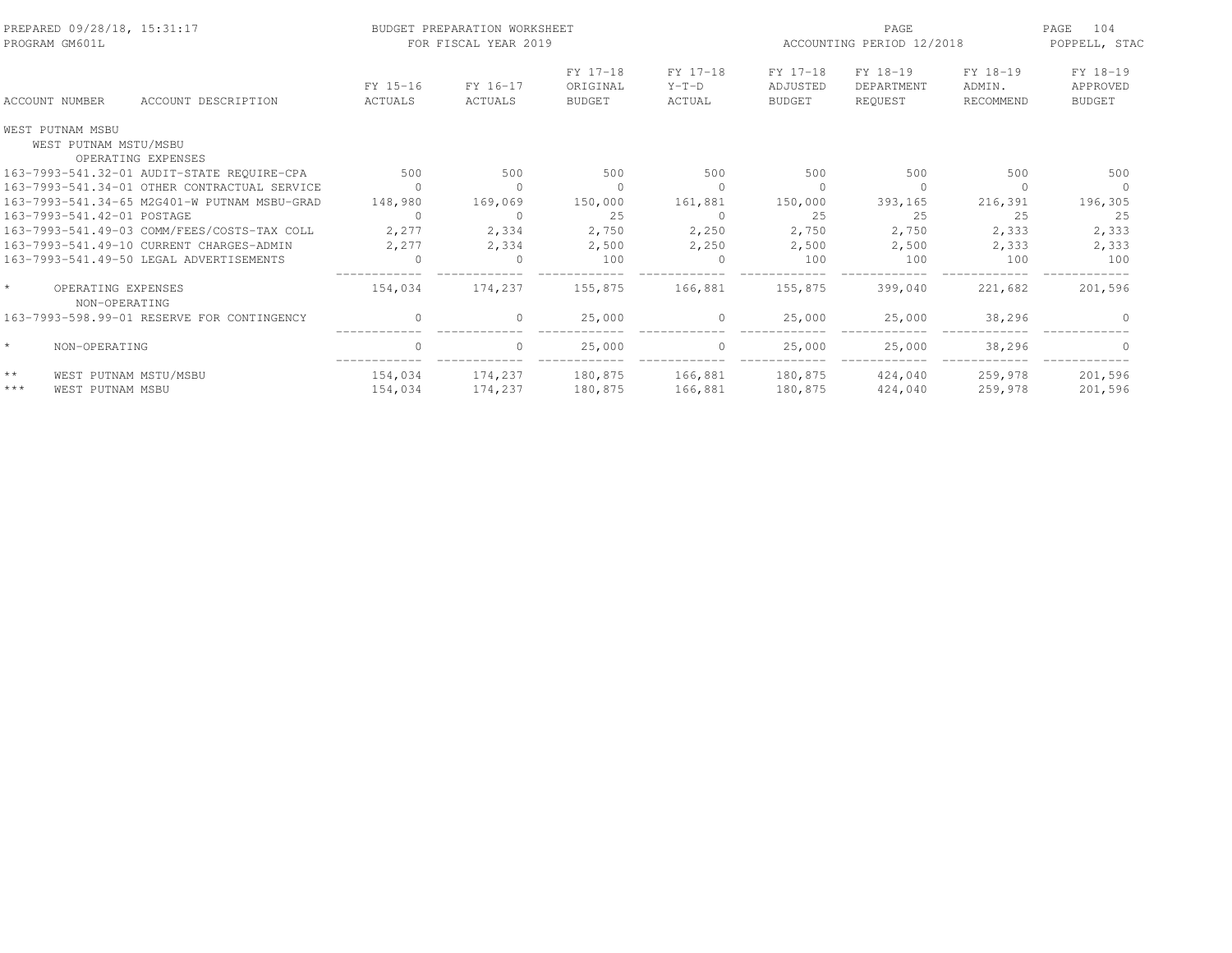| PREPARED 09/28/18, 15:31:17<br>PROGRAM GM601L                             |                     | BUDGET PREPARATION WORKSHEET<br>FOR FISCAL YEAR 2019 |                                       |                               |                                              | PAGE<br>ACCOUNTING PERIOD 12/2018 |                                 | 105<br>PAGE<br>POPPELL, STAC          |
|---------------------------------------------------------------------------|---------------------|------------------------------------------------------|---------------------------------------|-------------------------------|----------------------------------------------|-----------------------------------|---------------------------------|---------------------------------------|
| ACCOUNT NUMBER<br>ACCOUNT DESCRIPTION                                     | FY 15-16<br>ACTUALS | FY 16-17<br>ACTUALS                                  | FY 17-18<br>ORIGINAL<br><b>BUDGET</b> | FY 17-18<br>$Y-T-D$<br>ACTUAL | FY 17-18<br><b>ADJUSTED</b><br><b>BUDGET</b> | FY 18-19<br>DEPARTMENT<br>REQUEST | FY 18-19<br>ADMIN.<br>RECOMMEND | FY 18-19<br>APPROVED<br><b>BUDGET</b> |
| LOC HOUSING ASST TF/SHIP<br>LCL HOUSING ASSIST/SHIP<br>OPERATING EXPENSES |                     |                                                      |                                       |                               |                                              |                                   |                                 |                                       |
| 170-6506-554.34-01 OTHER CONTRACTUAL SERVICE                              | 35,829              | 47,039                                               | 60,000                                | 13,306                        | 60,000                                       | 0                                 | 20,000                          | 30,000                                |
| 170-6506-554.49-52 SHIP PROGRAM - LOANS                                   | $\Omega$            | 36,489                                               | 125,000                               | 32,655                        | 125,000                                      |                                   | 65,000                          | 110,000                               |
| 170-6506-554.49-53 SHIP PROGRAM - GRANTS                                  | 123,891             | 99,779                                               | 960,600                               | 30,223                        | 960,600                                      |                                   | 854,010                         | 860,000                               |
| 170-6506-554.49-54 FLORIDA FIX GRANTS                                     | $\Omega$            | $\Omega$                                             | $\circ$                               | $\circ$                       | $\circ$                                      |                                   | <sup>0</sup>                    |                                       |
| OPERATING EXPENSES<br>NON-OPERATING                                       | 159,720             | 183,307                                              | 1,145,600                             | 76,184                        | 1,145,600                                    | $\circ$                           | 939,010                         | 1,000,000                             |
| 170-6506-598.99-01 RESERVE FOR CONTINGENCY                                | $\Omega$            | $\Omega$                                             | 25,000                                | $\Omega$                      | 25,000                                       | $\Omega$                          | $\cap$                          |                                       |
| $\star$<br>NON-OPERATING                                                  | $\Omega$            | $\Omega$                                             | 25,000                                | $\circ$                       | 25,000                                       | $\mathbf{0}$                      | $\cap$                          |                                       |
| $\star\star$<br>LCL HOUSING ASSIST/SHIP                                   | 159,720             | 183,307                                              | 1,170,600                             | 76,184                        | 1,170,600                                    | $\circ$                           | 939,010                         | 1,000,000                             |
| $***$<br>LOC HOUSING ASST TF/SHIP                                         | 159,720             | 183,307                                              | 1,170,600                             | 76,184                        | 1,170,600                                    | $\bigcap$                         | 939,010                         | 1,000,000                             |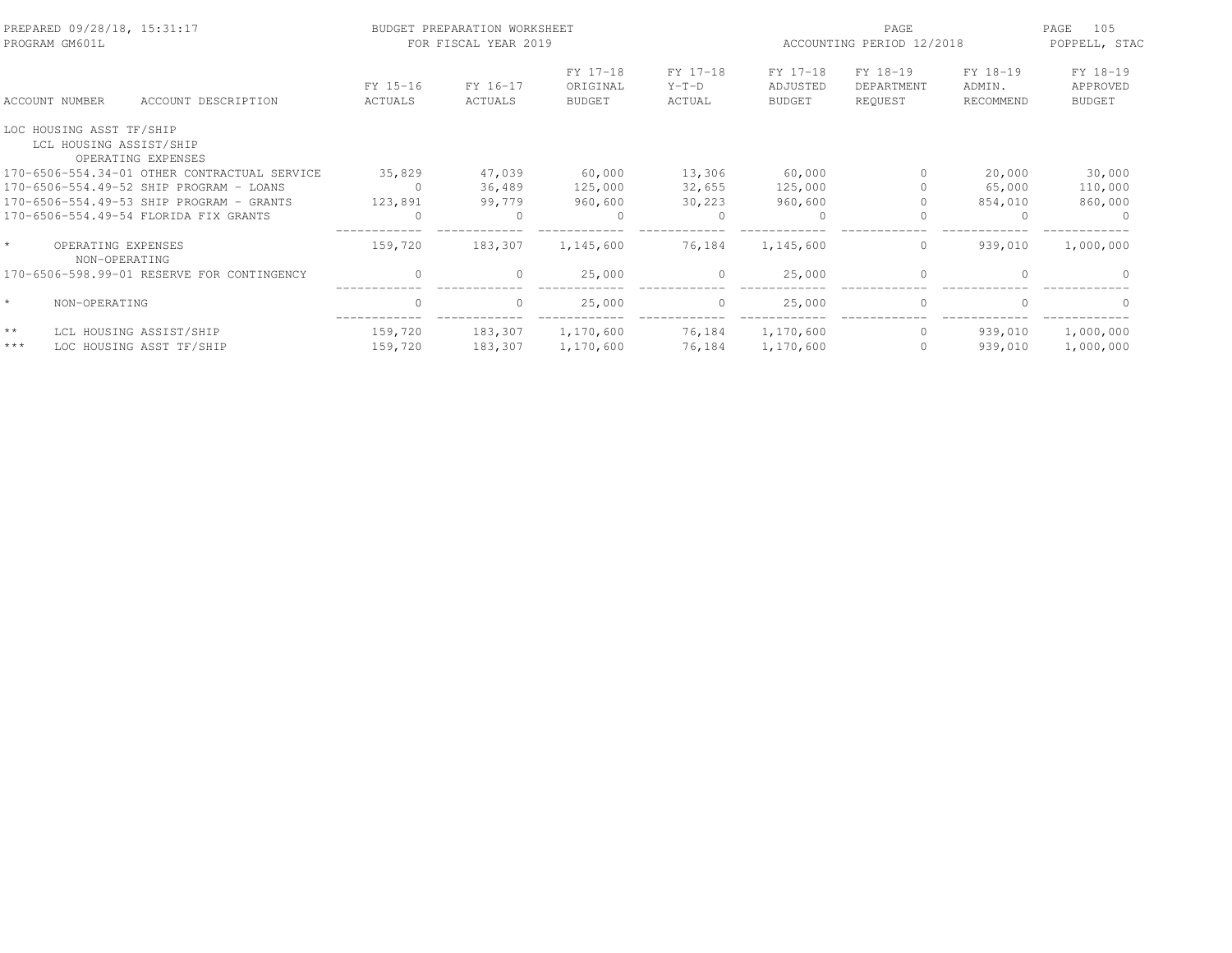| PREPARED 09/28/18, 15:31:17<br>PROGRAM GM601L           |                                              |                     | BUDGET PREPARATION WORKSHEET<br>FOR FISCAL YEAR 2019 |                                       |                               | PAGE<br>ACCOUNTING PERIOD 12/2018     |                                   |                                 | PAGE<br>106<br>POPPELL, STAC          |
|---------------------------------------------------------|----------------------------------------------|---------------------|------------------------------------------------------|---------------------------------------|-------------------------------|---------------------------------------|-----------------------------------|---------------------------------|---------------------------------------|
| ACCOUNT NUMBER                                          | ACCOUNT DESCRIPTION                          | FY 15-16<br>ACTUALS | FY 16-17<br>ACTUALS                                  | FY 17-18<br>ORIGINAL<br><b>BUDGET</b> | FY 17-18<br>$Y-T-D$<br>ACTUAL | FY 17-18<br>ADJUSTED<br><b>BUDGET</b> | FY 18-19<br>DEPARTMENT<br>REQUEST | FY 18-19<br>ADMIN.<br>RECOMMEND | FY 18-19<br>APPROVED<br><b>BUDGET</b> |
| HURRICANE HSNG RECOV PROG<br>HURR HSNG RECOV (HHR) PROG | OPERATING EXPENSES                           |                     |                                                      |                                       |                               |                                       |                                   |                                 |                                       |
|                                                         | 171-6507-554.34-01 OTHER CONTRACTUAL SERVICE |                     |                                                      |                                       |                               |                                       |                                   |                                 |                                       |
|                                                         | 171-6507-554.49-55 HHR PROGRAM - LOANS       |                     |                                                      |                                       |                               |                                       |                                   |                                 |                                       |
|                                                         | 171-6507-554.49-56 HHR PROGRAM - GRANTS      |                     |                                                      |                                       |                               |                                       |                                   |                                 |                                       |
| $\star$<br>OPERATING EXPENSES<br>NON-OPERATING          |                                              | $\cap$              |                                                      | $\cap$                                | $\Omega$                      | $\cap$                                | $\cap$                            |                                 |                                       |
|                                                         | 171-6507-598.99-01 RESERVE FOR CONTINGENCY   |                     |                                                      |                                       |                               |                                       |                                   |                                 |                                       |
| $\star$<br>NON-OPERATING                                |                                              |                     |                                                      | $\cap$                                | $\Omega$                      |                                       |                                   |                                 |                                       |
| $**$                                                    | HURR HSNG RECOV (HHR) PROG                   |                     |                                                      | $\Omega$                              | $\Omega$                      |                                       |                                   |                                 |                                       |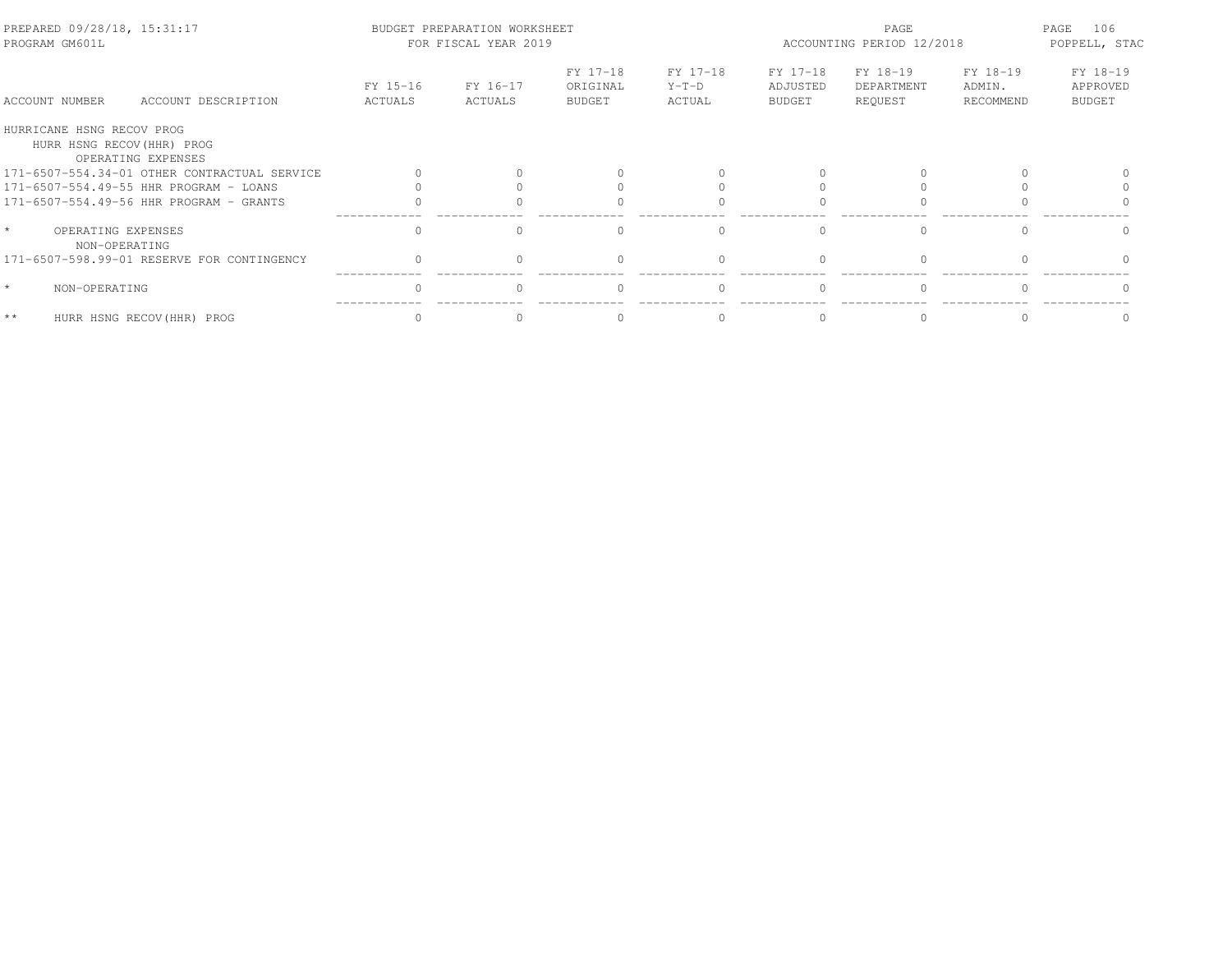| PREPARED 09/28/18, 15:31:17<br>PROGRAM GM601L |                                                               |                     | BUDGET PREPARATION WORKSHEET<br>FOR FISCAL YEAR 2019 |                                       |                               | PAGE<br>ACCOUNTING PERIOD 12/2018     |                                   |                                 | PAGE<br>107<br>POPPELL, STAC          |
|-----------------------------------------------|---------------------------------------------------------------|---------------------|------------------------------------------------------|---------------------------------------|-------------------------------|---------------------------------------|-----------------------------------|---------------------------------|---------------------------------------|
| ACCOUNT NUMBER                                | ACCOUNT DESCRIPTION                                           | FY 15-16<br>ACTUALS | FY 16-17<br>ACTUALS                                  | FY 17-18<br>ORIGINAL<br><b>BUDGET</b> | FY 17-18<br>$Y-T-D$<br>ACTUAL | FY 17-18<br>ADJUSTED<br><b>BUDGET</b> | FY 18-19<br>DEPARTMENT<br>REOUEST | FY 18-19<br>ADMIN.<br>RECOMMEND | FY 18-19<br>APPROVED<br><b>BUDGET</b> |
| TRANSFERS/RESERVES/MISC                       | NON-OPERATING<br>171-9999-581.91-49 TRF-LOCAL HOUSING SHIP FD |                     |                                                      |                                       |                               | $\bigcap$                             | $\Omega$                          |                                 |                                       |
| $\star$<br>NON-OPERATING                      |                                                               |                     |                                                      |                                       |                               | $\bigcap$                             | $\Omega$                          |                                 | $\Omega$                              |
| $\star\star$<br>$***$                         | TRANSFERS/RESERVES/MISC<br>HURRICANE HSNG RECOV PROG          |                     |                                                      |                                       |                               | $\bigcap$                             | U                                 |                                 |                                       |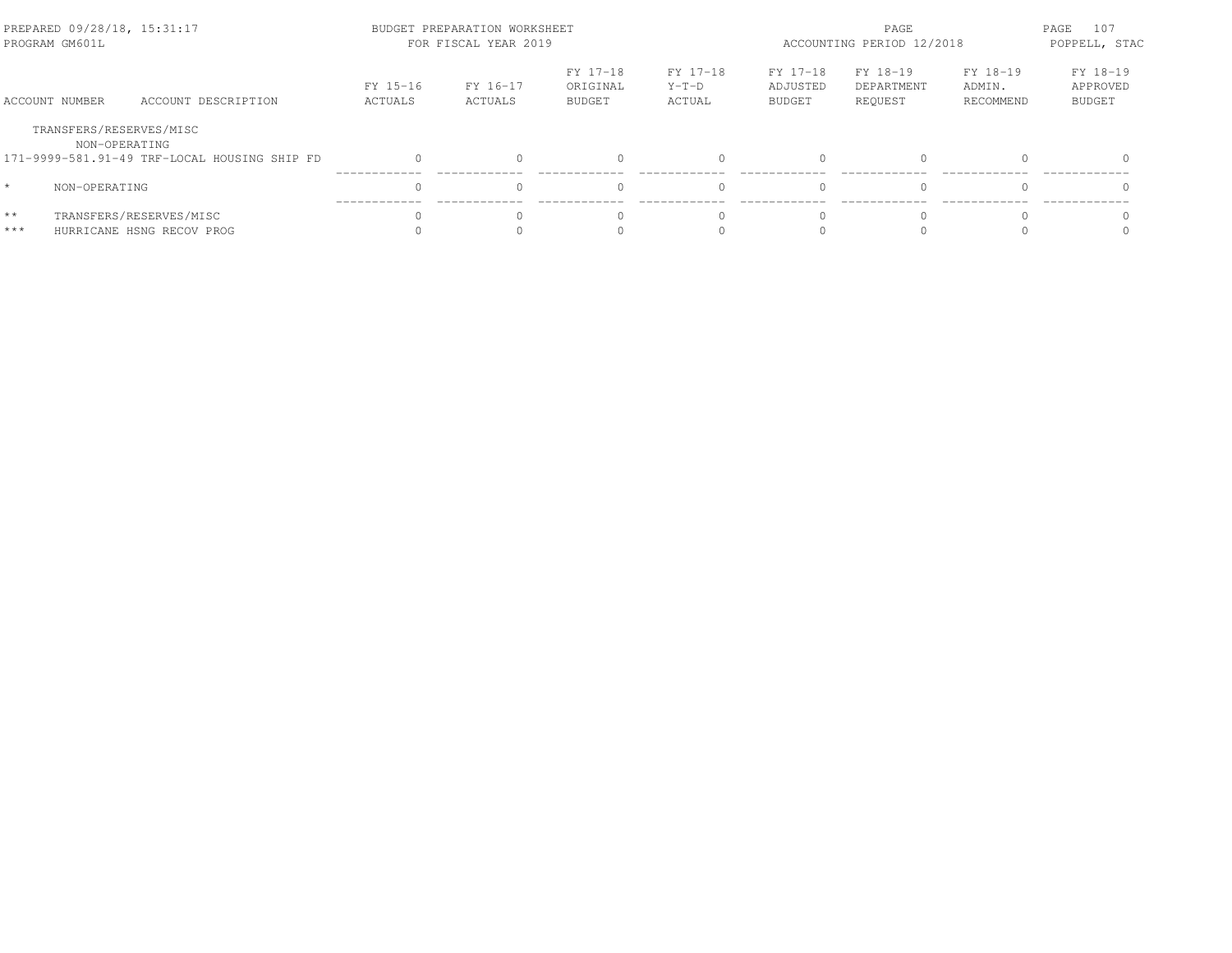| PREPARED 09/28/18, 15:31:17<br>PROGRAM GM601L   |                                               |                     | BUDGET PREPARATION WORKSHEET<br>FOR FISCAL YEAR 2019 |                                       |                               |                                       | PAGE<br>ACCOUNTING PERIOD 12/2018 |                                        | PAGE<br>108<br>POPPELL, STAC          |
|-------------------------------------------------|-----------------------------------------------|---------------------|------------------------------------------------------|---------------------------------------|-------------------------------|---------------------------------------|-----------------------------------|----------------------------------------|---------------------------------------|
| ACCOUNT NUMBER                                  | ACCOUNT DESCRIPTION                           | FY 15-16<br>ACTUALS | FY 16-17<br>ACTUALS                                  | FY 17-18<br>ORIGINAL<br><b>BUDGET</b> | FY 17-18<br>$Y-T-D$<br>ACTUAL | FY 17-18<br>ADJUSTED<br><b>BUDGET</b> | FY 18-19<br>DEPARTMENT<br>REQUEST | FY 18-19<br>ADMIN.<br><b>RECOMMEND</b> | FY 18-19<br>APPROVED<br><b>BUDGET</b> |
| MSBU FUND                                       |                                               |                     |                                                      |                                       |                               |                                       |                                   |                                        |                                       |
| ROAD MSBU'S                                     |                                               |                     |                                                      |                                       |                               |                                       |                                   |                                        |                                       |
|                                                 | OPERATING EXPENSES                            |                     |                                                      |                                       |                               |                                       |                                   |                                        |                                       |
|                                                 | 175-4110-541.31-01 PROFESSIONAL SERVICES      | $\overline{0}$      | $\Omega$                                             | $\Omega$                              | $\circ$                       | $\Omega$                              | $\Omega$                          | $\Omega$                               | $\cap$                                |
|                                                 | 175-4110-541.32-01 AUDIT-STATE REQUIRE-CPA    | 3,000               | 3,000                                                | 3,000                                 | 3,000                         | 3,000                                 | 3,000                             | 3,000                                  | 3,000                                 |
|                                                 | 175-4110-541.34-01 OTHER CONTRACTUAL SERVICE  | $\bigcap$           | $\Omega$                                             | $\Omega$                              | $\Omega$                      | $\Omega$                              | $\Omega$                          | $\Omega$                               | $\Omega$                              |
|                                                 | 175-4110-541.34-50 M5G501-OKLAWAHA HLLS-GRAD  | 3,120               | 4,310                                                | 5,125                                 | 5,973                         | 5,125                                 | 29,862                            | 16,645                                 | 16,645                                |
|                                                 | 175-4110-541.34-51 M6G202-BOSTWICK NRTH-GRAD  | $\Omega$            | $\Omega$                                             | $\Omega$                              | $\Omega$                      | $\Omega$                              | $\mathbf{0}$                      | $\Omega$                               | $\Omega$                              |
|                                                 | 175-4110-541.34-52 M6G204-SHAGGY LANE-GRADE   | $\Omega$            | $\Omega$                                             | $\Omega$                              | $\Omega$                      | $\Omega$                              | $\Omega$                          | $\Omega$                               | $\Omega$                              |
|                                                 | 175-4110-541.34-53 M7G201-ST J HARB, U 3-GRAD | 10,244              | 8,700                                                | 15,000                                | 16,130                        | 15,000                                | 50,615                            | 19,947                                 | 19,947                                |
|                                                 | 175-4110-541.34-54 M7G202-W HARBOR FRMS-GRAD  | 3,105               | $\Omega$                                             | 800                                   | $\Omega$                      | 800                                   | $\Omega$                          | $\Omega$                               | $\Omega$                              |
|                                                 | 175-4110-541.34-56 M8G101-GROVE LK EST-GRAD   | $\Omega$            | $\cap$                                               | $\Omega$                              | $\Omega$                      | $\Omega$                              | $\Omega$                          | $\Omega$                               | $\Omega$                              |
|                                                 | 175-4110-541.34-58 M8G501-LAKESIDE OAKS-GRAD  | 3,745               | 2,280                                                | 1,500                                 | 1,073                         | 1,500                                 | 15,607                            | 7,645                                  | 7,645                                 |
|                                                 | 175-4110-541.34-59 M9G301-SJRE/RIV RDGE-GRAD  | 8,620               | 12,699                                               | 15,500                                | 24,003                        | 15,500                                | 67,808                            | 24,631                                 | 24,631                                |
|                                                 | 175-4110-541.34-60 M9G502-MOORES/BUMPY-GRAD   | 3,490               | 3,545                                                | 3,500                                 | 7,555                         | 3,500                                 | 42,305                            | 12,385                                 | 12,385                                |
|                                                 | 175-4110-541.34-62 M2G101-LAKEVIEW PL-GRAD    | $\Omega$            | $\Omega$                                             | $\Omega$                              | $\Omega$                      | $\Omega$                              | $\Omega$                          | $\Omega$                               | $\Omega$                              |
|                                                 | 175-4110-541.34-63 M2G102-ACOSTA CREEK-GRAD   | 1,620               | 1,760                                                | 6,500                                 | 6,910                         | 6,500                                 | 53,812                            | 14,890                                 | 14,890                                |
|                                                 | 175-4110-541.34-64 M2G501-INTERLAC BLVD-GRAD  | 43,808              | 53,129                                               | 33,000                                | 51,173                        | 33,000                                | 155,598                           | 117,247                                | 117,247                               |
|                                                 | 175-4110-541.34-66 M7G301-LAKESHORE HILLS MT  | $\Omega$            | $\circ$                                              | $\circ$                               | $\Omega$                      | $\circ$                               | $\circ$                           | $\Omega$                               | $\circ$                               |
| 175-4110-541.42-01 POSTAGE                      |                                               | $\Omega$            | $\circ$                                              | 50                                    | $\mathbf{0}$                  | 50                                    | 50                                | 50                                     | 50                                    |
|                                                 | 175-4110-541.49-01 CURRENT CHARGES & OBLIG    | $\Omega$            | 118                                                  | 150                                   | 47                            | 150                                   | 150                               | 150                                    | 150                                   |
|                                                 | 175-4110-541.49-03 COMM/FEES/COSTS-TAX COLL   | 2,058               | 2,092                                                | 2,500                                 | 1,861                         | 2,500                                 | 2,500                             | 2,100                                  | 2,100                                 |
|                                                 | 175-4110-541.49-10 CURRENT CHARGES-ADMIN      | 2,058               | 2,092                                                | 2,500                                 | 1,861                         | 2,500                                 | 2,500                             | 2,100                                  | 2,100                                 |
|                                                 | 175-4110-541.49-50 LEGAL ADVERTISEMENTS       | 193                 | 39                                                   | 500                                   | $\Omega$                      | 500                                   | 500                               | 500                                    | 500                                   |
| $\star$<br>OPERATING EXPENSES<br>CAPITAL OUTLAY |                                               | 85,061              | 93,764                                               | 89,625                                | 119,586                       | 89,625                                | 424,307                           | 221,290                                | 221,290                               |
| 175-4110-541.61-01 LAND                         |                                               | $\Omega$            | $\Omega$                                             | $\Omega$                              | $\Omega$                      | $\Omega$                              | $\Omega$                          | $\Omega$                               | $\Omega$                              |
|                                                 | 175-4110-541.63-02 ROAD IMPROVEMENT PROJECTS  | $\bigcap$           | $\Omega$                                             | 25,000                                | $\Omega$                      | 25,000                                | 25,000                            | $\Omega$                               | $\Omega$                              |
|                                                 | 175-4110-541.63-06 R25101-PT OF WDS-RESURF    | $\bigcap$           | $\Omega$                                             | $\Omega$                              | $\Omega$                      | $\bigcap$                             | $\mathbf{0}$                      | $\cap$                                 | $\Omega$                              |
|                                                 | 175-4110-541.63-15 M3P502-E.COWPEN LAKE-PAVE  | $\bigcap$           | $\Omega$                                             | $\Omega$                              | $\bigcap$                     |                                       | $\Omega$                          | $\cap$                                 | $\cap$                                |
| CAPITAL OUTLAY<br>NON-OPERATING                 |                                               | $\Omega$            | $\Omega$                                             | 25,000                                | $\circ$                       | 25,000                                | 25,000                            | $\Omega$                               | $\Omega$                              |
|                                                 | 175-4110-598.99-01 RESERVE FOR CONTINGENCY    | $\bigcap$           | $\Omega$                                             | 7,000                                 | $\Omega$                      | 7,000                                 | 7,000                             | 15,000                                 | 22,000                                |
| 175-4110-598.99-20 FUTURE PROJECTS              |                                               | $\bigcap$           | $\Omega$                                             | $\Omega$                              | $\Omega$                      |                                       | $\mathbf{0}$                      | 351,763                                | 329,216                               |
| $^\star$<br>NON-OPERATING                       |                                               | $\Omega$            |                                                      | 7,000                                 |                               | 7,000                                 | 7,000                             | 366,763                                | 351,216                               |
| $\star\star$<br>ROAD MSBU'S                     |                                               | 85,061              | 93,764                                               | 121,625                               | 119,586                       | 121,625                               | 456,307                           | 588,053                                | 572,506                               |
| $***$<br>MSBU FUND                              |                                               | 85,061              | 93,764                                               | 121,625                               | 119,586                       | 121,625                               | 456,307                           | 588,053                                | 572,506                               |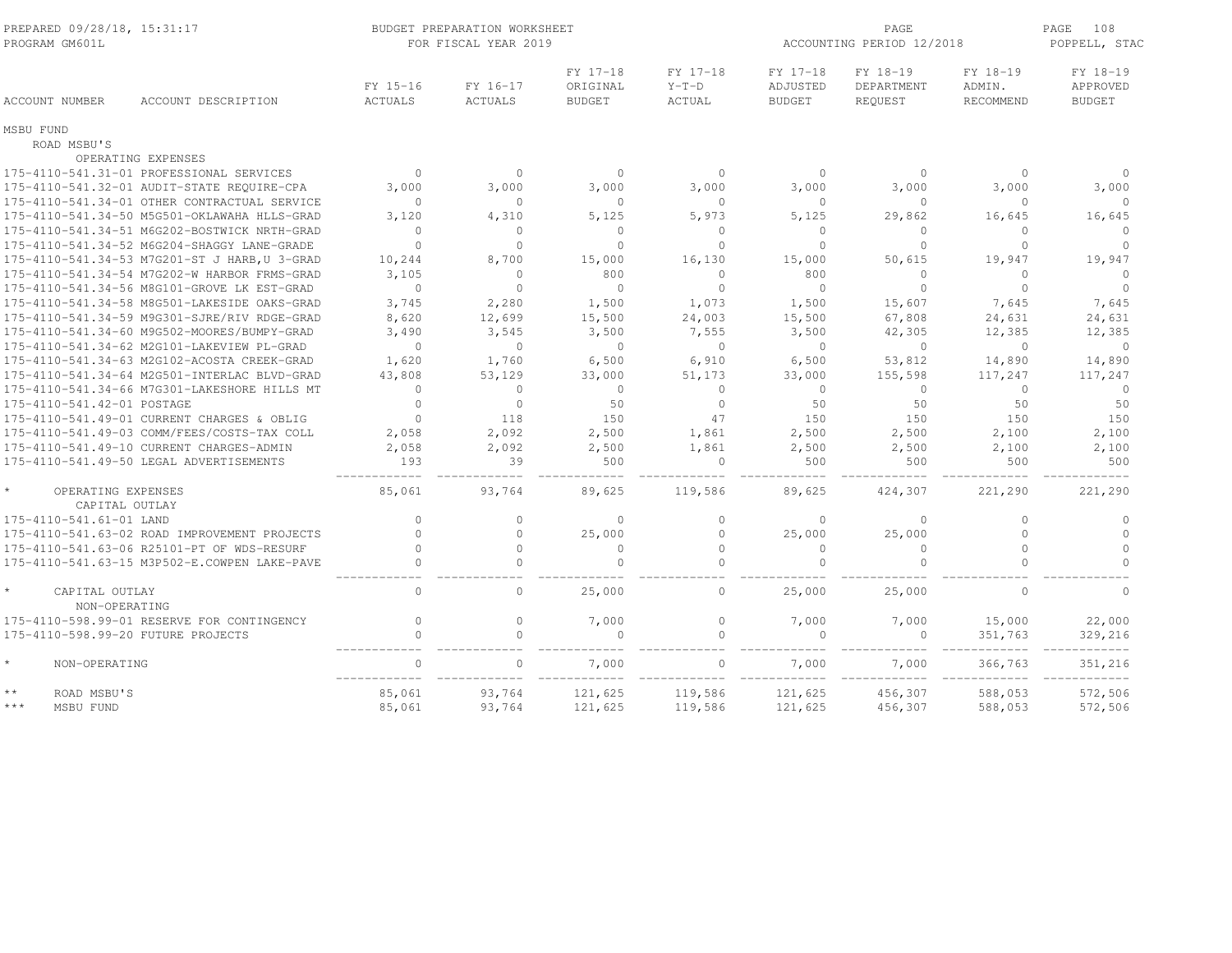| PREPARED 09/28/18, 15:31:17<br>PROGRAM GM601L         |                            | BUDGET PREPARATION WORKSHEET<br>FOR FISCAL YEAR 2019 |                                       |                               | PAGE<br>ACCOUNTING PERIOD 12/2018     |                                   |                                 | 109<br>PAGE<br>POPPELL, STAC          |
|-------------------------------------------------------|----------------------------|------------------------------------------------------|---------------------------------------|-------------------------------|---------------------------------------|-----------------------------------|---------------------------------|---------------------------------------|
| <b>ACCOUNT NUMBER</b><br>ACCOUNT DESCRIPTION          | FY 15-16<br><b>ACTUALS</b> | FY 16-17<br><b>ACTUALS</b>                           | FY 17-18<br>ORIGINAL<br><b>BUDGET</b> | FY 17-18<br>$Y-T-D$<br>ACTUAL | FY 17-18<br>ADJUSTED<br><b>BUDGET</b> | FY 18-19<br>DEPARTMENT<br>REOUEST | FY 18-19<br>ADMIN.<br>RECOMMEND | FY 18-19<br>APPROVED<br><b>BUDGET</b> |
| COUNTY JAIL SINKING FUND<br>CAP IMP REV BDS & INT S F |                            |                                                      |                                       |                               |                                       |                                   |                                 |                                       |
| OPERATING EXPENSES                                    |                            |                                                      |                                       |                               |                                       |                                   |                                 |                                       |
| 201-8113-523.32-01 AUDIT-STATE REQUIRE-CPA            |                            |                                                      | $\Omega$                              |                               | $\bigcap$                             | $\bigcap$                         | $\Omega$                        |                                       |
| 201-8113-523.49-01 CURRENT CHARGES & OBLIG            |                            |                                                      | $\Omega$                              |                               |                                       | $\mathbf{0}$                      |                                 |                                       |
| $\star$<br>OPERATING EXPENSES<br>DEBT SERVICE         |                            |                                                      |                                       |                               |                                       | $\bigcap$                         |                                 |                                       |
| 201-8113-523.71-01 PRINCIPAL-BOND RETIREMENT          |                            | 231,600                                              | 238,900                               | 238,900                       | 238,900                               | $\mathbf{0}$                      | 246,300                         | 246,300                               |
| 201-8113-523.72-01 INTEREST - BONDS                   |                            | 561,416                                              | 554,180                               | 554,178                       | 554,180                               | $\bigcap$                         | 546,713                         | 546,713                               |
| 201-8113-523.73-01 OTHER DEBT SERVICE COST            |                            | $\Omega$                                             | $\Omega$                              | $\Omega$                      | $\Omega$                              | $\Omega$                          | $\Omega$                        | - 0                                   |
| $\star$<br>DEBT SERVICE<br>NON-OPERATING              | 0                          | 793,016                                              | 793,080                               | 793,078                       | 793,080                               | $\circ$                           | 793,013                         | 793,013                               |
| 201-8113-598.99-01 RESERVE FOR CONTINGENCY            |                            |                                                      | 120                                   | $\Omega$                      | 120                                   | $\Omega$                          | $\Omega$                        |                                       |
| 201-8113-598.99-50 JAIL DEBT SERVICE                  |                            | $\Omega$                                             | 158,640                               | $\circ$                       | 158,640                               | $\circ$                           | 677,645                         | 677,346                               |
| $\star$<br>NON-OPERATING                              |                            | 0                                                    | 158,760                               | $\circ$                       | 158,760                               | $\circ$                           | 677,645                         | 677,346                               |
| $* *$<br>CAP IMP REV BDS & INT S F                    | $\Omega$                   | 793,016                                              | 951,840                               | 793,078                       | 951,840                               | $\circ$                           | 1,470,658                       | 1,470,359                             |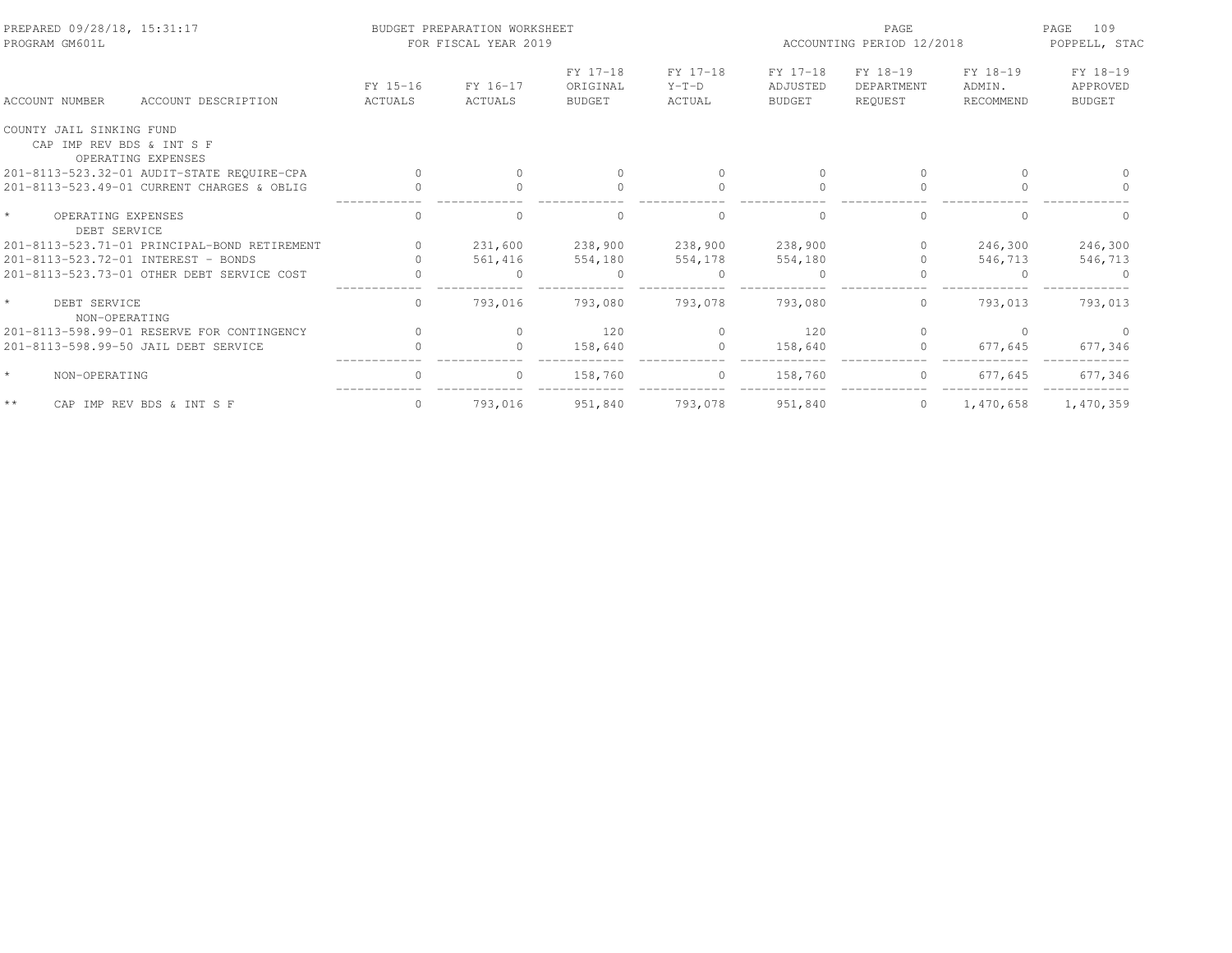| PREPARED 09/28/18, 15:31:17<br>PROGRAM GM601L |                                                              |                     | BUDGET PREPARATION WORKSHEET<br>FOR FISCAL YEAR 2019 | PAGE<br>ACCOUNTING PERIOD 12/2018     |                               |                                       | PAGE<br>110<br>POPPELL, STAC      |                                 |                                       |
|-----------------------------------------------|--------------------------------------------------------------|---------------------|------------------------------------------------------|---------------------------------------|-------------------------------|---------------------------------------|-----------------------------------|---------------------------------|---------------------------------------|
| ACCOUNT NUMBER                                | ACCOUNT DESCRIPTION                                          | FY 15-16<br>ACTUALS | FY 16-17<br>ACTUALS                                  | FY 17-18<br>ORIGINAL<br><b>BUDGET</b> | FY 17-18<br>$Y-T-D$<br>ACTUAL | FY 17-18<br>ADJUSTED<br><b>BUDGET</b> | FY 18-19<br>DEPARTMENT<br>REQUEST | FY 18-19<br>ADMIN.<br>RECOMMEND | FY 18-19<br>APPROVED<br><b>BUDGET</b> |
| TRANSFERS/RESERVES/MISC                       | NON-OPERATING<br>201-9999-598.91-01 TRANSFER TO GENERAL FUND |                     |                                                      |                                       |                               | $\Omega$                              | $\Omega$                          |                                 | $\Omega$                              |
| $\star$<br>NON-OPERATING                      |                                                              |                     |                                                      |                                       |                               | $\bigcap$                             | $\Omega$                          |                                 | $\Omega$                              |
| $**$<br>$***$                                 | TRANSFERS/RESERVES/MISC<br>COUNTY JAIL SINKING FUND          |                     | 793.016                                              | 951,840                               | 793.078                       | $\cap$<br>951,840                     | $\Omega$<br>$\mathbf{0}$          | 1,470,658                       | 1,470,359                             |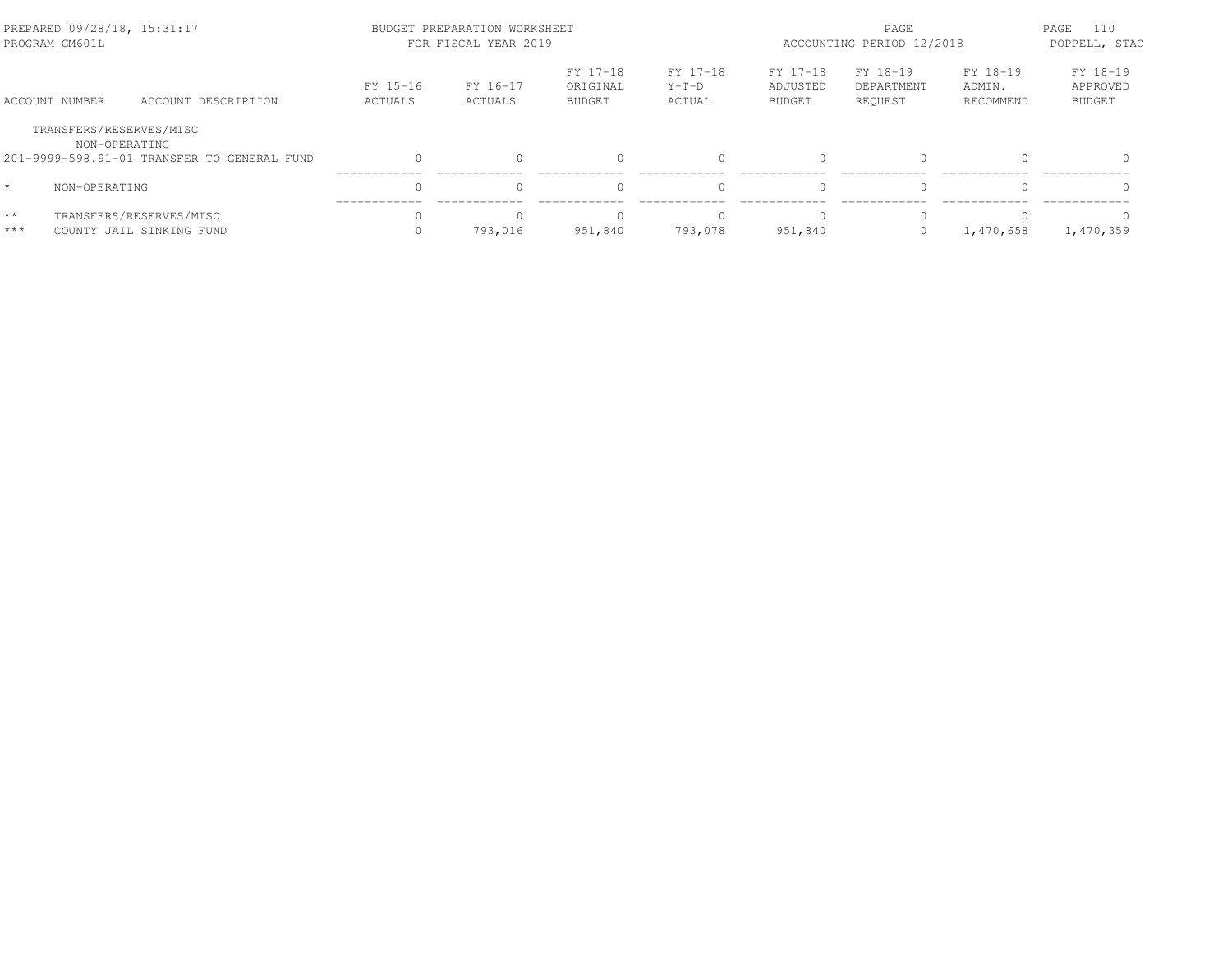| PREPARED 09/28/18, 15:31:17<br>PROGRAM GM601L |                     | BUDGET PREPARATION WORKSHEET<br>FOR FISCAL YEAR 2019 |                                       |                               | PAGE<br>ACCOUNTING PERIOD 12/2018     |                                   |                                 | 111<br>PAGE<br>POPPELL, STAC          |
|-----------------------------------------------|---------------------|------------------------------------------------------|---------------------------------------|-------------------------------|---------------------------------------|-----------------------------------|---------------------------------|---------------------------------------|
| ACCOUNT NUMBER<br>ACCOUNT DESCRIPTION         | FY 15-16<br>ACTUALS | FY 16-17<br>ACTUALS                                  | FY 17-18<br>ORIGINAL<br><b>BUDGET</b> | FY 17-18<br>$Y-T-D$<br>ACTUAL | FY 17-18<br>ADJUSTED<br><b>BUDGET</b> | FY 18-19<br>DEPARTMENT<br>REQUEST | FY 18-19<br>ADMIN.<br>RECOMMEND | FY 18-19<br>APPROVED<br><b>BUDGET</b> |
| MSBU S/F                                      |                     |                                                      |                                       |                               |                                       |                                   |                                 |                                       |
| 1994 MSBU S/F<br>OPERATING EXPENSES           |                     |                                                      |                                       |                               |                                       |                                   |                                 |                                       |
| 212-7107-541.32-01 AUDIT-STATE REQUIRE-CPA    | 500                 | 500                                                  | 500                                   | 500                           | 500                                   | $\cap$                            | $\Omega$                        |                                       |
| 212-7107-541.49-03 COMM/FEES/COSTS-TAX COLL   | 4,018               | 4,724                                                | 5,000                                 | 1,046                         | 5,000                                 | $\circ$                           | $\Omega$                        | 71,035                                |
| $\star$<br>OPERATING EXPENSES<br>DEBT SERVICE | 4,518               | 5,224                                                | 5,500                                 | 1,546                         | 5,500                                 | 0                                 | 0                               | 71,035                                |
| 212-7107-541.71-02 PRINCIPAL - LOANS          | 171,185             | 178,137                                              | 138,336                               | 138,336                       | 138,336                               | $\Omega$                          | $\Omega$                        | $\Omega$                              |
| 212-7107-541.72-02 INTEREST - LOANS           | 16,832              | 9,898                                                | 2,742                                 | 2,877                         | 2,742                                 |                                   |                                 |                                       |
| 212-7107-541.73-01 OTHER DEBT SERVICE COST    | $\Omega$            |                                                      | $\Omega$                              | $\Omega$                      | $\Omega$                              | $\Omega$                          | $\cap$                          | $\Omega$                              |
| $\star$<br>DEBT SERVICE<br>NON-OPERATING      | 188,017             | 188,035                                              | 141,078                               | 141,213                       | 141,078                               | $\circ$                           | $\Omega$                        | $\Omega$                              |
| 212-7107-598.99-01 RESERVE FOR CONTINGENCY    | $\Omega$            | $\Omega$                                             | 14,650                                | $\circ$                       | 14,650                                | $\circ$                           | 54,683                          |                                       |
| $\star$<br>NON-OPERATING                      | $\mathbf{0}$        | $\Omega$                                             | 14,650                                | $\circ$                       | 14,650                                | $\circ$                           | 54,683                          | $\Omega$                              |
| $\star\star$<br>1994 MSBU S/F                 | 192,535             | 193,259                                              | 161,228                               | 142,759                       | 161,228                               | $\circ$                           | 54,683                          | 71,035                                |
| $***$<br>MSBU S/F                             | 192,535             | 193,259                                              | 161,228                               | 142,759                       | 161,228                               | $\Omega$                          | 54,683                          | 71,035                                |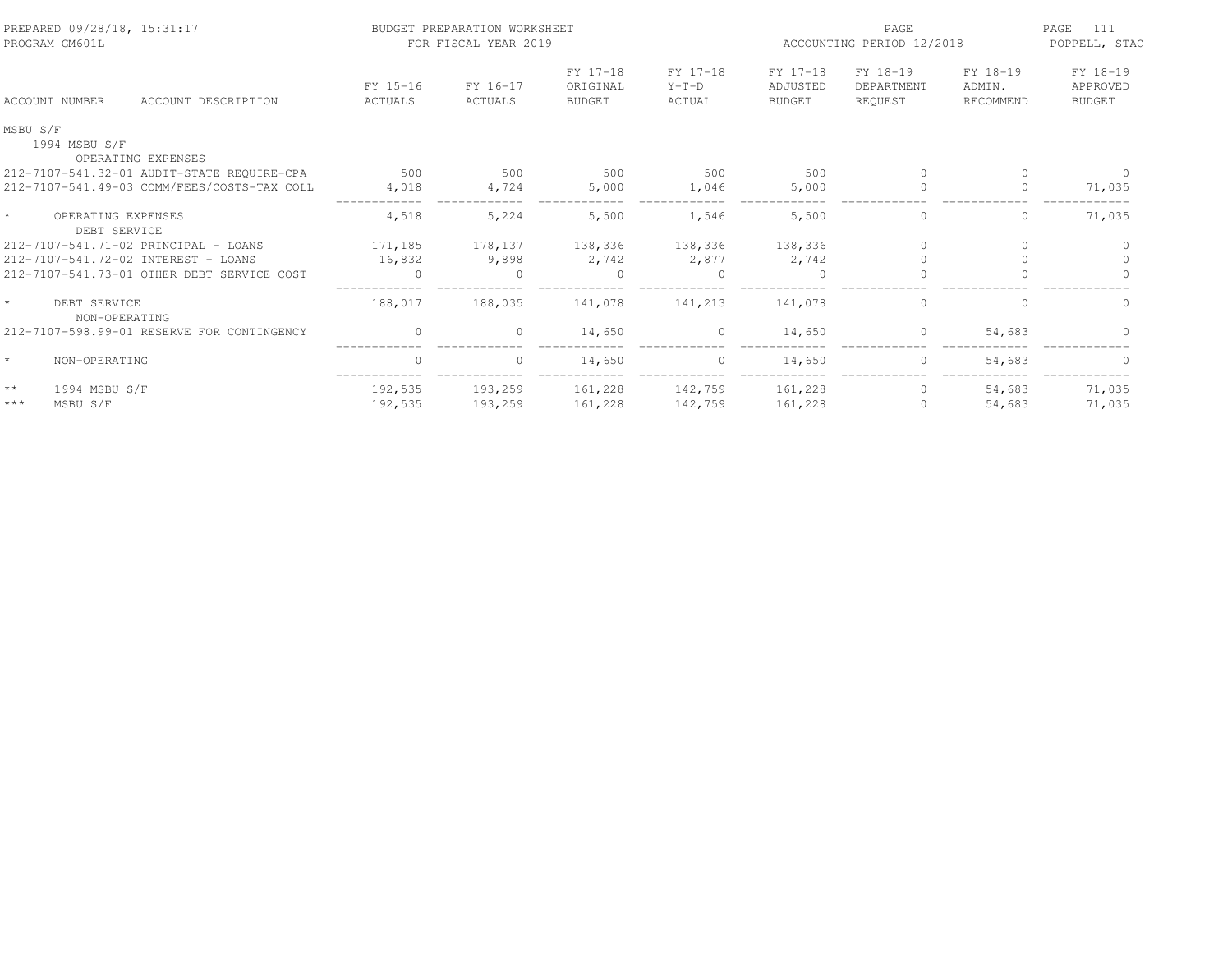| PREPARED 09/28/18, 15:31:17<br>PROGRAM GM601L                          |                     | BUDGET PREPARATION WORKSHEET<br>FOR FISCAL YEAR 2019 |                                       |                               | ACCOUNTING PERIOD 12/2018             | 112<br>PAGE<br>POPPELL, STAC      |                                 |                                       |
|------------------------------------------------------------------------|---------------------|------------------------------------------------------|---------------------------------------|-------------------------------|---------------------------------------|-----------------------------------|---------------------------------|---------------------------------------|
| ACCOUNT NUMBER<br>ACCOUNT DESCRIPTION                                  | FY 15-16<br>ACTUALS | FY 16-17<br><b>ACTUALS</b>                           | FY 17-18<br>ORIGINAL<br><b>BUDGET</b> | FY 17-18<br>$Y-T-D$<br>ACTUAL | FY 17-18<br>ADJUSTED<br><b>BUDGET</b> | FY 18-19<br>DEPARTMENT<br>REQUEST | FY 18-19<br>ADMIN.<br>RECOMMEND | FY 18-19<br>APPROVED<br><b>BUDGET</b> |
| BETTER PLACE PL PROJECTS<br>BETTER PLACE PL PROJECTS<br>CAPITAL OUTLAY |                     |                                                      |                                       |                               |                                       |                                   |                                 |                                       |
| 301-2110-519.63-01 IMPR OTHER THAN BUILDINGS                           | $\circ$             | $\circ$                                              | $\Omega$                              | $\circ$                       | $\mathbf{0}$                          | $\circ$                           | $\circ$                         |                                       |
| 301-2110-519.63-02 ROAD RESURFACING PROJECTS                           | $\Omega$            | $\Omega$                                             | $\Omega$                              | $\Omega$                      | $\Omega$                              | $\Omega$                          | $\Omega$                        | $\Omega$                              |
| 301-2110-519.64-01 EQUIPMENT-CASH PURCHASE                             |                     | $\Omega$                                             | $\Omega$                              | $\Omega$                      |                                       |                                   | $\Omega$                        | 50,000                                |
| CAPITAL OUTLAY<br>CAPITAL OUTLAY                                       | $\Omega$            | $\Omega$                                             | $\Omega$                              | $\Omega$                      | $\bigcap$                             | $\Omega$                          | $\Omega$                        | 50,000                                |
| 301-2110-521.62-01 SHERIFF PROPERTY                                    | $\Omega$            | $\Omega$                                             | 120,000                               | $\Omega$                      | 97,665                                | $\Omega$                          | 97,665                          | 97.665                                |
| 301-2110-521.64-01 EQUIPMENT-CASH PURCHASE                             | $\mathbb O$         | $\circ$                                              | $\circ$                               | 22,335                        | 22,335                                | $\mathbb O$                       | $\circ$                         | $\circ$                               |
| CAPITAL OUTLAY<br>CAPITAL OUTLAY                                       | $\Omega$            | $\Omega$                                             | 120,000                               | 22,335                        | 120,000                               | $\Omega$                          | 97,665                          | 97,665                                |
| 301-2110-537.63-01 IMPR OTHER THAN BUILDINGS                           |                     | $\circ$                                              | $\cap$                                | $\bigcap$                     |                                       | $\mathbf{0}$                      |                                 | $\cap$                                |
| CAPITAL OUTLAY<br>CAPITAL OUTLAY                                       | $\Omega$            | $\Omega$                                             | $\cap$                                | $\Omega$                      | $\cap$                                | $\Omega$                          | $\Omega$                        | $\Omega$                              |
| 301-2110-541.68-16 KELLY SMITH/GAIL/PEOPLES                            | $\mathbf{0}$        | $\circ$                                              | $\circ$                               | $\circ$                       | $\mathbf{0}$                          | $\mathbb O$                       | $\circ$                         | $\circ$                               |
| 301-2110-541.68-46 INDUSTRIAL PARK ROAD                                | $\Omega$            | $\Omega$                                             | $\Omega$                              | $\Omega$                      | $\Omega$                              | $\Omega$                          | $\Omega$                        | $\Omega$                              |
| CAPITAL OUTLAY<br>DEBT SERVICE                                         | $\Omega$            | $\Omega$                                             | $\cap$                                | $\Omega$                      |                                       |                                   | $\cap$                          |                                       |
| 301-2110-541.71-02 PRINCIPAL - LOANS                                   | 1,450,000           | 1,505,000                                            | 985,000                               | 985,000                       | 985,000                               | $\Omega$                          | $\Omega$                        | $\Omega$                              |
| 301-2110-541.72-02 INTEREST - LOANS                                    | 136,084             | 76,058                                               | 16,944                                | 16,831                        | 16,944                                | $\circ$                           | $\Omega$                        | $\circ$                               |
| 301-2110-541.73-02 CLOSING COSTS                                       | $\circ$             | $\circ$                                              | $\overline{0}$                        | $\overline{0}$                | $\overline{0}$                        | $\circ$                           | $\Omega$                        |                                       |
| DEBT SERVICE<br>CAPITAL OUTLAY                                         | 1,586,084           | 1,581,058                                            | 1,001,944                             | 1,001,831                     | 1,001,944                             | $\Omega$                          | $\Omega$                        | $\Omega$                              |
| 301-2110-571.62-01 BLDGS-CONST & OR IMPROV                             | $\mathbf{0}$        | $\Omega$                                             | $\cap$                                | $\Omega$                      | $\cap$                                | $\Omega$                          |                                 | $\cap$                                |
| CAPITAL OUTLAY<br>NON-OPERATING                                        | $\Omega$            | $\Omega$                                             | $\Omega$                              | $\Omega$                      |                                       | $\Omega$                          | $\Omega$                        |                                       |
| 301-2110-581.91-08 BUD TRFR-GENERAL FUND                               | $\Omega$            | $\Omega$                                             | $\Omega$                              | $\Omega$                      |                                       | $\Omega$                          | $\cap$                          |                                       |
| 301-2110-581.91-09 BUDGET TRSF-REG WATER FD                            | 590,000             | 550,000                                              | 1,100,000                             | 1,100,000                     | 1,100,000                             | $\circ$                           | 550,000                         | 650,000                               |
| 301-2110-581.91-19 TRF-CAPITAL PROJECTS FD                             | $\Omega$            | $\Omega$                                             | $\Omega$                              | $\Omega$                      |                                       | $\Omega$                          | $\Omega$                        | $\circ$                               |
| 301-2110-581.91-25 TRF-ROAD PROJECTS FUND                              |                     | $\circ$                                              |                                       | $\circ$                       |                                       | $\circ$                           | $\Omega$                        | 85,800                                |
| NON-OPERATING<br>NON-OPERATING                                         | 590,000             | 550,000                                              | 1,100,000                             | 1,100,000                     | 1,100,000                             | $\circ$                           | 550,000                         | 735,800                               |
| 301-2110-598.99-01 RESERVE FOR CONTINGENCY                             | $\circ$             | $\circ$                                              | 161,060                               | $\circ$                       | 161,060                               | $\mathbf{0}$                      | $\circ$                         | 545,991                               |
| 301-2110-598.99-12 RESTR RESERVE-CAP OUTLAY                            | $\Omega$            | $\Omega$                                             | $\Omega$                              | $\Omega$                      | $\bigcap$                             | $\circ$                           | 520,790                         | $\Omega$                              |
| 301-2110-598.99-45 RESERVE FUTURE DEBT (405)                           |                     | $\circ$                                              | 624,565                               | $\circ$                       | 624,565                               | $\circ$                           | 1,100,000                       | 1,100,000                             |
| NON-OPERATING                                                          |                     | $\circ$                                              | 785,625                               |                               | 785,625                               |                                   | 1,620,790                       | 1,645,991                             |
| BETTER PLACE PL PROJECTS                                               | 2,176,084           | 2,131,058                                            | 3,007,569                             | 2,124,166                     | 3,007,569                             | $\circ$                           | 2,268,455                       | 2,529,456                             |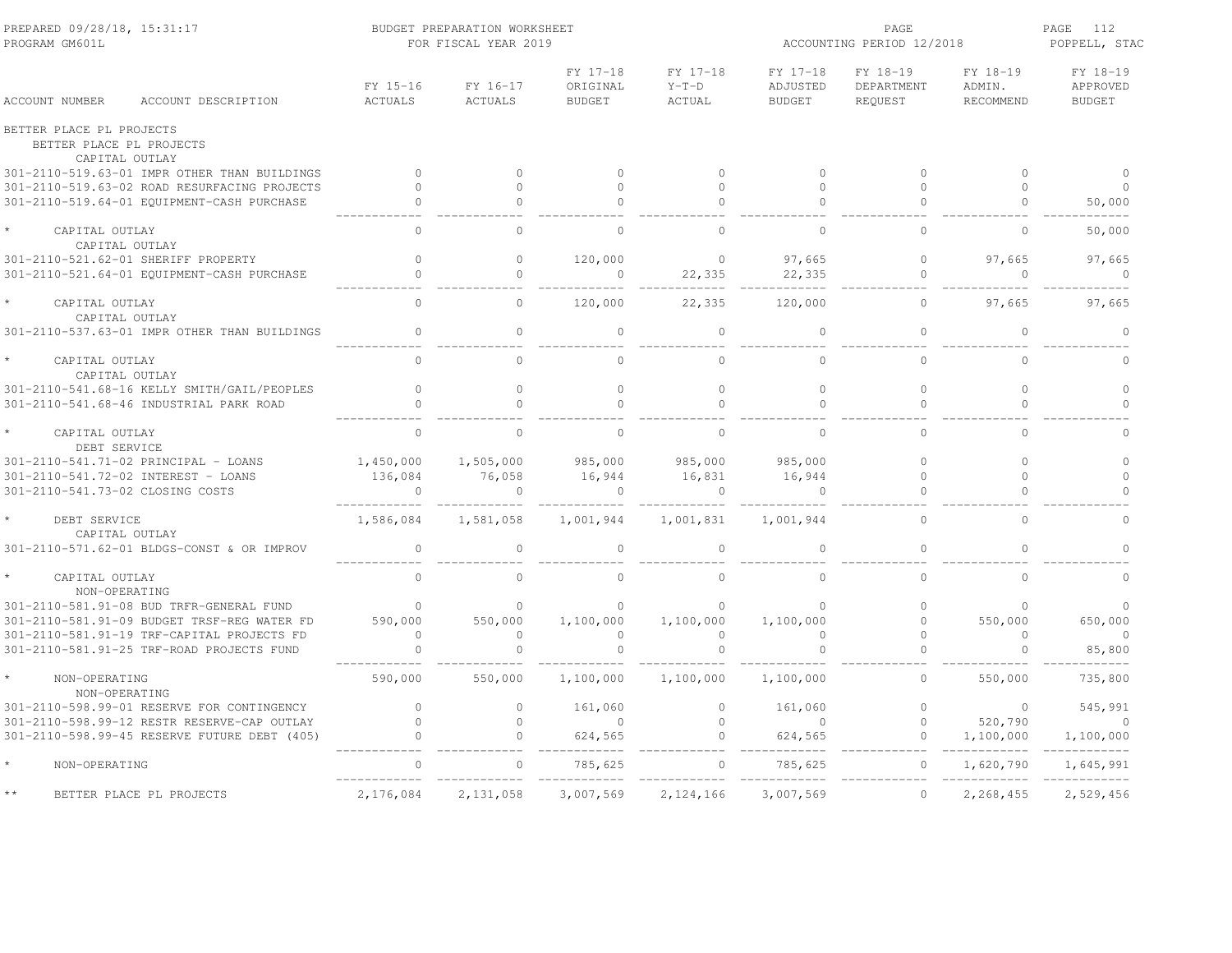| PREPARED 09/28/18, 15:31:17<br>PROGRAM GM601L |                                          |                     | BUDGET PREPARATION WORKSHEET<br>FOR FISCAL YEAR 2019 |                                       |                               |                                       |                                   | PAGE<br>ACCOUNTING PERIOD 12/2018 |                                       |  |
|-----------------------------------------------|------------------------------------------|---------------------|------------------------------------------------------|---------------------------------------|-------------------------------|---------------------------------------|-----------------------------------|-----------------------------------|---------------------------------------|--|
| ACCOUNT NUMBER                                | ACCOUNT DESCRIPTION                      | FY 15-16<br>ACTUALS | FY 16-17<br>ACTUALS                                  | FY 17-18<br>ORIGINAL<br><b>BUDGET</b> | FY 17-18<br>$Y-T-D$<br>ACTUAL | FY 17-18<br>ADJUSTED<br><b>BUDGET</b> | FY 18-19<br>DEPARTMENT<br>REOUEST | FY 18-19<br>ADMIN.<br>RECOMMEND   | FY 18-19<br>APPROVED<br><b>BUDGET</b> |  |
| SUPERVISOR OF ELECTIONS<br>NON-OPERATING      |                                          |                     |                                                      |                                       |                               |                                       |                                   |                                   |                                       |  |
|                                               | 301-2440-581.91-08 BUD TRFR-GENERAL FUND |                     | 127,775                                              |                                       |                               | $\bigcap$                             | $\Omega$                          |                                   | $\Omega$                              |  |
| $\star$<br>NON-OPERATING                      |                                          |                     | 127.775                                              |                                       |                               | $\bigcap$                             | $\Omega$                          |                                   | $\Omega$                              |  |
| $**$                                          | SUPERVISOR OF ELECTIONS                  |                     | 127,775                                              |                                       |                               | $\bigcap$                             | $\Omega$                          |                                   |                                       |  |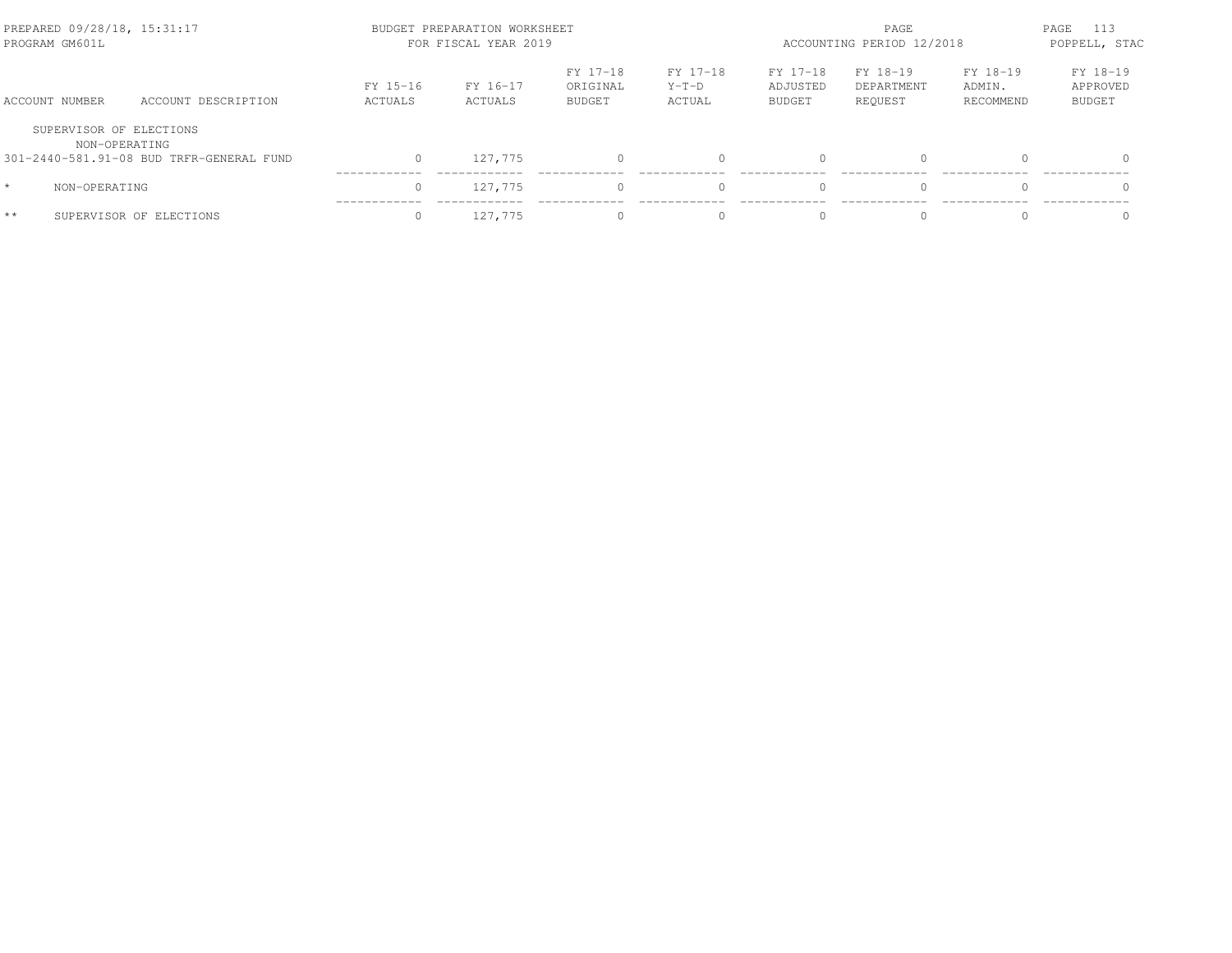| PREPARED 09/28/18, 15:31:17<br>PROGRAM GM601L |                                            |                     | BUDGET PREPARATION WORKSHEET<br>FOR FISCAL YEAR 2019 |                                       | PAGE<br>ACCOUNTING PERIOD 12/2018 |                                       |                                   | PAGE<br>114<br>POPPELL, STAC    |                                       |
|-----------------------------------------------|--------------------------------------------|---------------------|------------------------------------------------------|---------------------------------------|-----------------------------------|---------------------------------------|-----------------------------------|---------------------------------|---------------------------------------|
| ACCOUNT NUMBER                                | ACCOUNT DESCRIPTION                        | FY 15-16<br>ACTUALS | FY 16-17<br>ACTUALS                                  | FY 17-18<br>ORIGINAL<br><b>BUDGET</b> | FY 17-18<br>$Y-T-D$<br>ACTUAL     | FY 17-18<br>ADJUSTED<br><b>BUDGET</b> | FY 18-19<br>DEPARTMENT<br>REOUEST | FY 18-19<br>ADMIN.<br>RECOMMEND | FY 18-19<br>APPROVED<br><b>BUDGET</b> |
| INFO TECHNOLOGY/GEN SVCS                      | CAPITAL OUTLAY                             |                     |                                                      |                                       |                                   |                                       |                                   |                                 |                                       |
|                                               | 301-2551-519.64-01 EQUIPMENT-CASH PURCHASE |                     | 5,610                                                | 400,000                               | 264,209                           | 400,000                               | $\mathbf{0}$                      |                                 | $\Omega$                              |
| CAPITAL OUTLAY<br>$\star$                     |                                            |                     | 5,610                                                | 400,000                               | 264,209                           | 400,000                               | $\Omega$                          |                                 | $\Omega$                              |
| $**$                                          | INFO TECHNOLOGY/GEN SVCS                   |                     | 5,610                                                | 400,000                               | 264,209                           | 400,000                               | $\Omega$                          | $\Omega$                        | $\Omega$                              |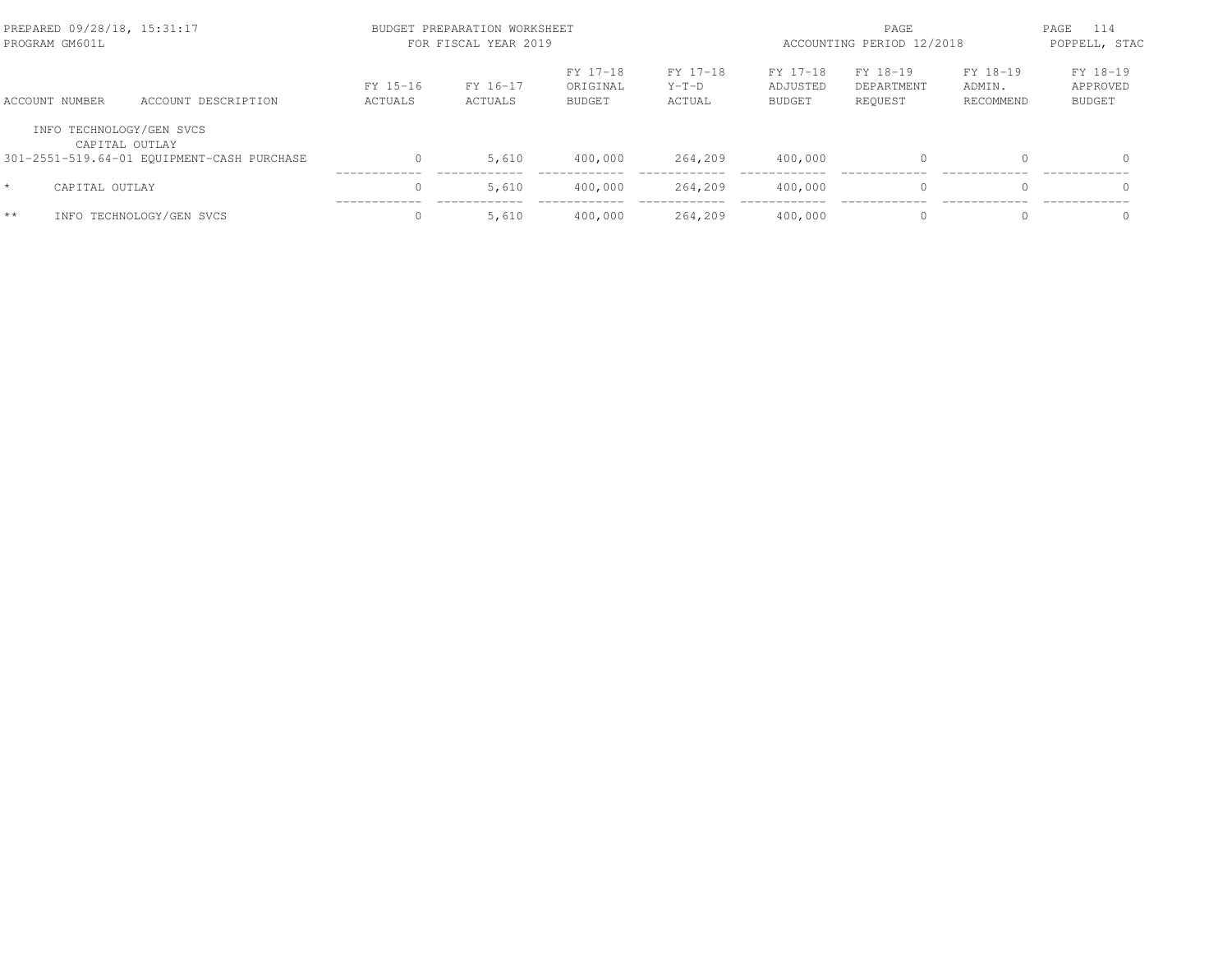| PREPARED 09/28/18, 15:31:17<br>PROGRAM GM601L |                                            |                     | BUDGET PREPARATION WORKSHEET<br>FOR FISCAL YEAR 2019 |                                       | ACCOUNTING PERIOD 12/2018     | 115<br>PAGE<br>POPPELL, STAC   |                                   |                                 |                                       |
|-----------------------------------------------|--------------------------------------------|---------------------|------------------------------------------------------|---------------------------------------|-------------------------------|--------------------------------|-----------------------------------|---------------------------------|---------------------------------------|
| ACCOUNT NUMBER                                | ACCOUNT DESCRIPTION                        | FY 15-16<br>ACTUALS | FY 16-17<br>ACTUALS                                  | FY 17-18<br>ORIGINAL<br><b>BUDGET</b> | FY 17-18<br>$Y-T-D$<br>ACTUAL | FY 17-18<br>ADJUSTED<br>BUDGET | FY 18-19<br>DEPARTMENT<br>REOUEST | FY 18-19<br>ADMIN.<br>RECOMMEND | FY 18-19<br>APPROVED<br><b>BUDGET</b> |
| COUNTYWIDE FIRE PROTECT.                      | CAPITAL OUTLAY                             |                     |                                                      |                                       |                               |                                |                                   |                                 |                                       |
|                                               | 301-3290-522.64-01 EQUIPMENT-CASH PURCHASE | $\Omega$            | $\Omega$                                             | 1,500,242                             | 32,596                        | 1,500,242                      | 0                                 | 1,200,000                       | 1,200,000                             |
| $\star$<br>CAPITAL OUTLAY                     |                                            | $\Omega$            |                                                      | 1,500,242                             | 32,596                        | 1,500,242                      | $\circ$                           | 1,200,000                       | 1,200,000                             |
| $**$                                          | COUNTYWIDE FIRE PROTECT.                   |                     |                                                      | 1,500,242                             | 32,596                        | 1,500,242                      | $\mathbf{0}$                      | 1,200,000                       | 1,200,000                             |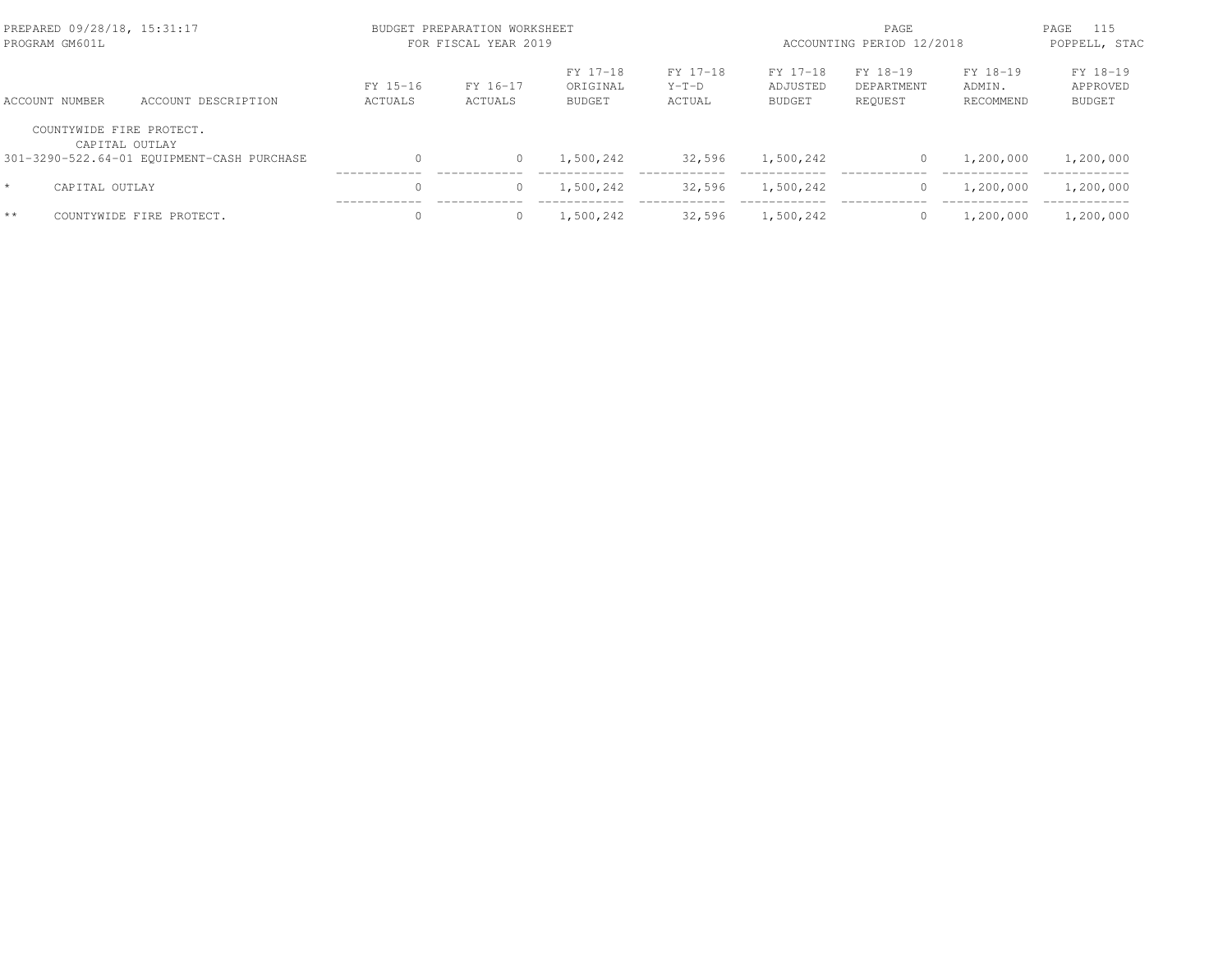| PREPARED 09/28/18, 15:31:17<br>PROGRAM GM601L |                     | BUDGET PREPARATION WORKSHEET<br>FOR FISCAL YEAR 2019 | ACCOUNTING PERIOD 12/2018 | 116<br>PAGE<br>POPPELL, STAC          |                               |                                       |                                   |                                 |                                       |
|-----------------------------------------------|---------------------|------------------------------------------------------|---------------------------|---------------------------------------|-------------------------------|---------------------------------------|-----------------------------------|---------------------------------|---------------------------------------|
| ACCOUNT NUMBER                                | ACCOUNT DESCRIPTION | FY 15-16<br>ACTUALS                                  | FY 16-17<br>ACTUALS       | FY 17-18<br>ORIGINAL<br><b>BUDGET</b> | FY 17-18<br>$Y-T-D$<br>ACTUAL | FY 17-18<br>ADJUSTED<br><b>BUDGET</b> | FY 18-19<br>DEPARTMENT<br>REOUEST | FY 18-19<br>ADMIN.<br>RECOMMEND | FY 18-19<br>APPROVED<br><b>BUDGET</b> |
| ANIMAL CONTROL                                | CAPITAL OUTLAY      |                                                      |                           |                                       |                               |                                       |                                   |                                 |                                       |
| 301-3445-529.62-12 ANIMAL SHELTER             |                     | 0                                                    | 0                         | 750,000                               | 9,681                         | 493,256                               | 0                                 | 750,000                         | 750,000                               |
| $\star$<br>CAPITAL OUTLAY                     |                     | $\Omega$                                             | $\circ$                   | 750,000                               | 9,681                         | 493.256                               | $\circ$                           | 750,000                         | 750,000                               |
| $**$<br>ANIMAL CONTROL                        |                     | $\Omega$                                             | 0                         | 750,000                               | 9,681                         | 493,256                               | $\mathbf{0}$                      | 750,000                         | 750,000                               |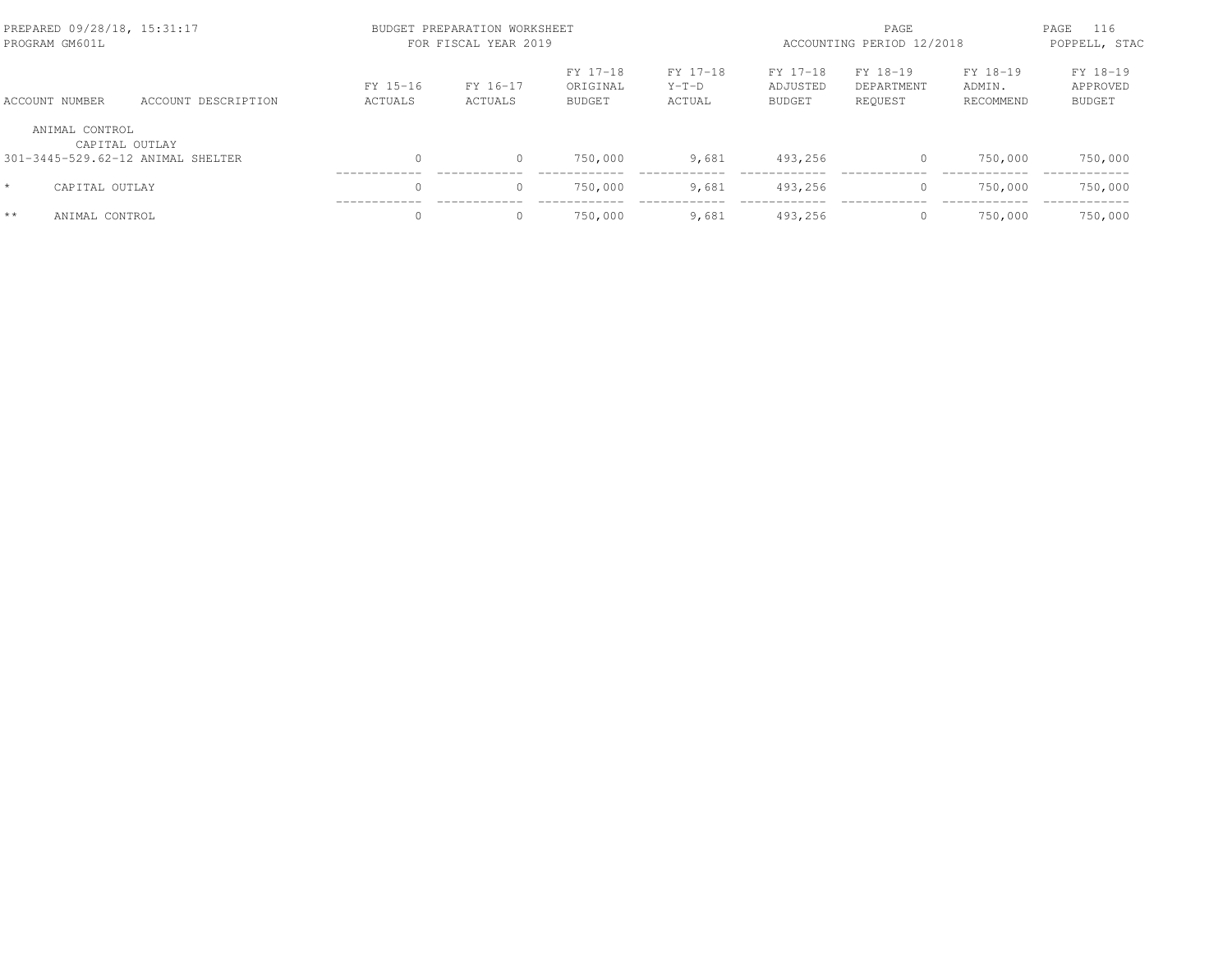| PREPARED 09/28/18, 15:31:17<br>PROGRAM GM601L |                                           | BUDGET PREPARATION WORKSHEET<br>FOR FISCAL YEAR 2019 | ACCOUNTING PERIOD 12/2018 | 117<br>PAGE<br>POPPELL, STAC          |                               |                                       |                                   |                                 |                                       |
|-----------------------------------------------|-------------------------------------------|------------------------------------------------------|---------------------------|---------------------------------------|-------------------------------|---------------------------------------|-----------------------------------|---------------------------------|---------------------------------------|
| ACCOUNT NUMBER                                | ACCOUNT DESCRIPTION                       | FY 15-16<br>ACTUALS                                  | FY 16-17<br>ACTUALS       | FY 17-18<br>ORIGINAL<br><b>BUDGET</b> | FY 17-18<br>$Y-T-D$<br>ACTUAL | FY 17-18<br>ADJUSTED<br><b>BUDGET</b> | FY 18-19<br>DEPARTMENT<br>REOUEST | FY 18-19<br>ADMIN.<br>RECOMMEND | FY 18-19<br>APPROVED<br><b>BUDGET</b> |
| EMERGENCY SERVICES                            | NON-OPERATING                             |                                                      |                           |                                       |                               |                                       |                                   |                                 |                                       |
|                                               | 301-3991-581.91-18 TRFR-MISC. GRANTS FUND | $\Omega$                                             |                           |                                       |                               |                                       | $\Omega$                          |                                 | $\bigcap$                             |
| $\star$<br>NON-OPERATING                      |                                           | $\Omega$                                             |                           |                                       |                               |                                       | $\Omega$                          |                                 | $\Omega$                              |
| $**$                                          | EMERGENCY SERVICES                        | U                                                    |                           |                                       | $\Omega$                      |                                       | $\Omega$                          |                                 |                                       |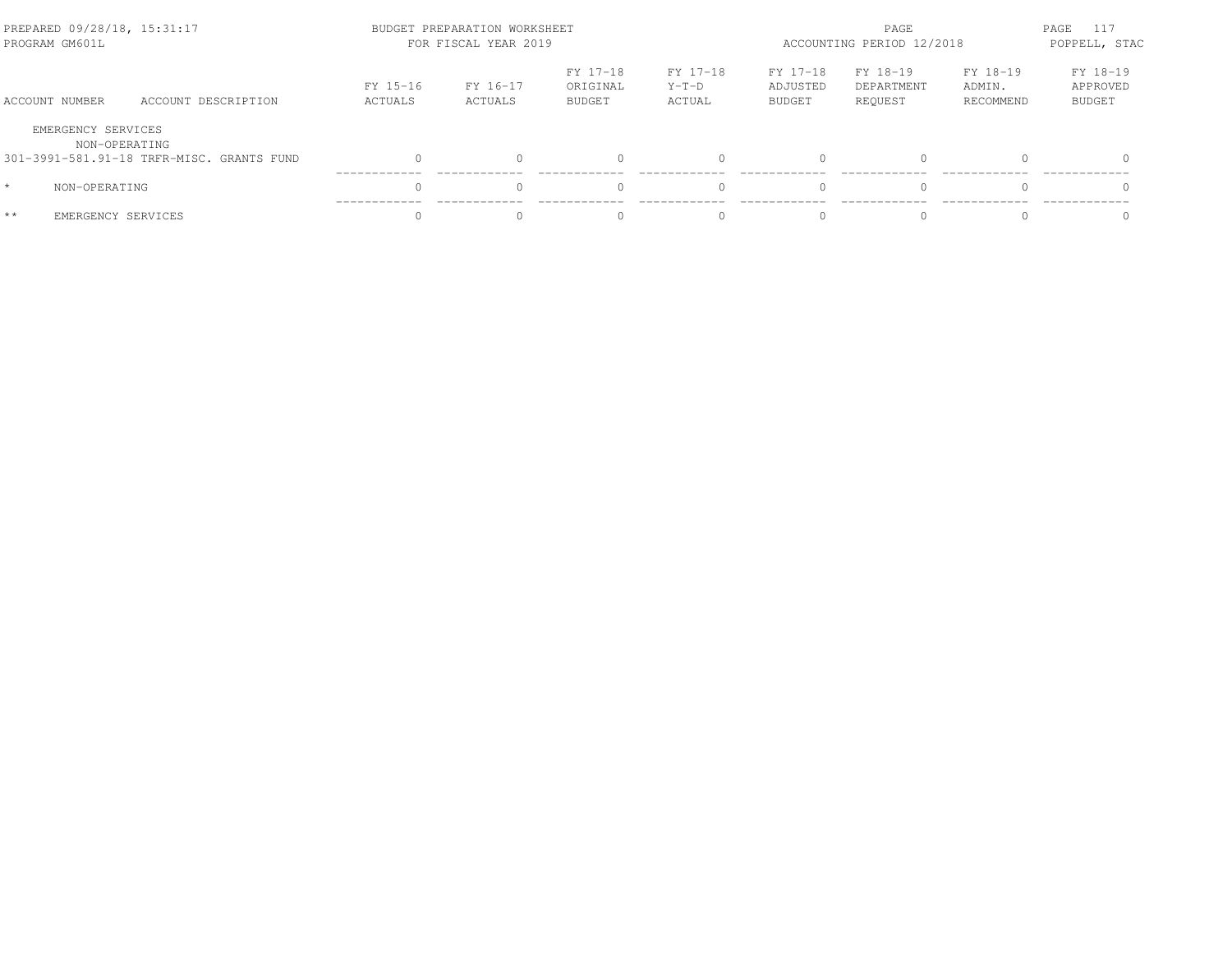| PREPARED 09/28/18, 15:31:17<br>PROGRAM GM601L |                                              |                     | BUDGET PREPARATION WORKSHEET<br>FOR FISCAL YEAR 2019 |                                       | ACCOUNTING PERIOD 12/2018     | 118<br>PAGE<br>POPPELL, STAC   |                                   |                                 |                                       |
|-----------------------------------------------|----------------------------------------------|---------------------|------------------------------------------------------|---------------------------------------|-------------------------------|--------------------------------|-----------------------------------|---------------------------------|---------------------------------------|
| ACCOUNT NUMBER                                | ACCOUNT DESCRIPTION                          | FY 15-16<br>ACTUALS | FY 16-17<br>ACTUALS                                  | FY 17-18<br>ORIGINAL<br><b>BUDGET</b> | FY 17-18<br>$Y-T-D$<br>ACTUAL | FY 17-18<br>ADJUSTED<br>BUDGET | FY 18-19<br>DEPARTMENT<br>REQUEST | FY 18-19<br>ADMIN.<br>RECOMMEND | FY 18-19<br>APPROVED<br><b>BUDGET</b> |
| COMMUNICATION IMPROVEMENT<br>CAPITAL OUTLAY   |                                              |                     |                                                      |                                       |                               |                                |                                   |                                 |                                       |
|                                               | 301-3993-529.63-12 COMMUNICATIONS SYS PHASE1 | $\circ$             | 1,024,817                                            | 428,793                               | 56,924                        | 428,793                        | $\Omega$                          | $\Omega$                        | $\Omega$                              |
| CAPITAL OUTLAY                                |                                              | 0                   | 1.024.817                                            | 428,793                               | 56,924                        | 428,793                        | $\Omega$                          | $\Omega$                        | $\Omega$                              |
| $**$                                          | COMMUNICATION IMPROVEMENT                    | $\Omega$            | 1,024,817                                            | 428,793                               | 56,924                        | 428,793                        | $\Omega$                          |                                 | $\Omega$                              |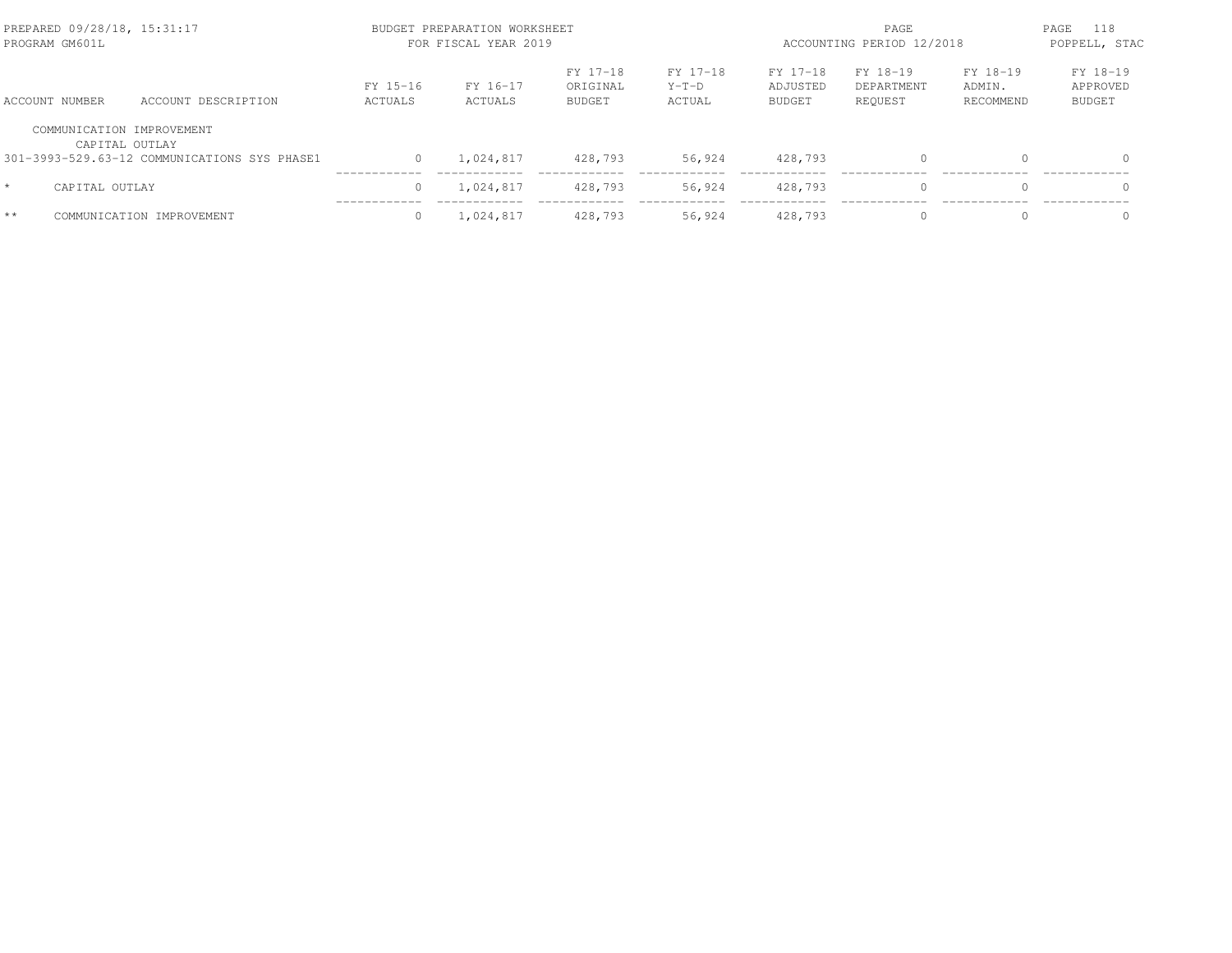| PREPARED 09/28/18, 15:31:17<br>PROGRAM GM601L |                                              |                     | BUDGET PREPARATION WORKSHEET<br>FOR FISCAL YEAR 2019 |                                       |                               | ACCOUNTING PERIOD 12/2018             |                                   | 119<br>PAGE<br>POPPELL, STAC    |                                       |
|-----------------------------------------------|----------------------------------------------|---------------------|------------------------------------------------------|---------------------------------------|-------------------------------|---------------------------------------|-----------------------------------|---------------------------------|---------------------------------------|
| ACCOUNT NUMBER                                | ACCOUNT DESCRIPTION                          | FY 15-16<br>ACTUALS | FY 16-17<br>ACTUALS                                  | FY 17-18<br>ORIGINAL<br><b>BUDGET</b> | FY 17-18<br>$Y-T-D$<br>ACTUAL | FY 17-18<br>ADJUSTED<br><b>BUDGET</b> | FY 18-19<br>DEPARTMENT<br>REQUEST | FY 18-19<br>ADMIN.<br>RECOMMEND | FY 18-19<br>APPROVED<br><b>BUDGET</b> |
| PUBLIC WKS/ADMIN & ENGIN                      |                                              |                     |                                                      |                                       |                               |                                       |                                   |                                 |                                       |
| CAPITAL OUTLAY                                |                                              |                     |                                                      |                                       |                               |                                       |                                   |                                 |                                       |
|                                               | 301-4101-541.64-01 EQUIPMENT-CASH PURCHASE   | 355,816             | 390,286                                              | 292,000                               | 504,890                       | 504,891                               | 0                                 | 297,000                         | 297,000                               |
|                                               | 301-4101-541.67-04 BROWNS LNDING/MACON DRAIN | $\Omega$            | $\Omega$                                             | $\Omega$                              | $\Omega$                      | $\Omega$                              |                                   | $\Omega$                        | $\Omega$                              |
|                                               | 301-4101-541.68-39 RESURFACING PROJECTS      | 556,858             |                                                      |                                       | $\bigcap$                     |                                       |                                   |                                 |                                       |
|                                               | 301-4101-541.68-43 PSRDS-PARADISE SHORES RD  | $\Omega$            |                                                      |                                       |                               |                                       |                                   |                                 |                                       |
|                                               | 301-4101-541.68-45 DIRT TO PAVE DP1218       |                     |                                                      |                                       |                               |                                       |                                   |                                 |                                       |
| 301-4101-541.68-47 EAST PINELLAS              |                                              |                     |                                                      |                                       |                               |                                       |                                   |                                 |                                       |
|                                               | 301-4101-541.68-56 DTP14-DIRT TO PAVE FY14   |                     |                                                      |                                       |                               |                                       |                                   |                                 |                                       |
|                                               | 301-4101-541.68-61 DIRT TO PAVE FY 15 DTP15  | 1,929,523           | 41,547                                               |                                       |                               |                                       |                                   |                                 |                                       |
|                                               | 301-4101-541.68-62 ST JOHNS RIVERSIDE ESTATE | 72,050              | $\Omega$                                             | 320,000                               |                               |                                       |                                   |                                 |                                       |
|                                               | 301-4101-541.68-63 TRIP15 RESURFACE CR216    | $\Omega$            |                                                      | 185,000                               |                               |                                       |                                   |                                 |                                       |
|                                               | 301-4101-541.68-64 CR209 WIDEN/RESURFACE     | 414,104             |                                                      | $\Omega$                              |                               |                                       |                                   |                                 |                                       |
|                                               | 301-4101-541.68-65 LOUIS BROER RD EXTENSION  | 184,347             | 34,466                                               | $\Omega$                              | $\bigcap$                     |                                       |                                   |                                 |                                       |
|                                               | 301-4101-541.68-68 WEST PALMETTO DRAINAGE    | 44,100              | 57,413                                               | 432,306                               | 455,842                       | 455,842                               |                                   |                                 |                                       |
|                                               | 301-4101-541.68-69 DTP16-DIRT TO PAVE FY2016 | 208                 | 2,048,398                                            | $\Omega$                              | $\circ$                       | $\Omega$                              |                                   |                                 |                                       |
| 301-4101-541.68-72 ROAD WORK NEAR GP          |                                              | $\Omega$            | $\Omega$                                             | 270,000                               | $\Omega$                      | 270,000                               |                                   |                                 | 270,000                               |
|                                               | 301-4101-541.68-75 DTP17-DIRT TO PAVE FY2017 | $\Omega$            | 148,511                                              | 2,000,000                             | 1,108,428                     | 2,000,000                             |                                   | 4,000,000                       | 4,500,000                             |
| 301-4101-541.68-76 HOLLOWAY ROAD ROW          |                                              |                     | 13,855                                               | $\circ$                               | $\Omega$                      | $\Omega$                              |                                   | $\Omega$                        |                                       |
|                                               | 301-4101-541.68-79 RAILROAD CROSS COMFORT RD |                     | $\Omega$                                             | $\circ$                               | 43,147                        | 52,944                                |                                   |                                 |                                       |
|                                               | 301-4101-541.68-80 FERRY BARGE/TERMINL MATCH |                     |                                                      |                                       | $\Omega$                      | 320,000                               |                                   |                                 |                                       |
|                                               | 301-4101-541.68-82 PARADISE ISLAND DRAINAGE  |                     |                                                      |                                       | $\mathbf{0}$                  | $\mathbf{0}$                          |                                   |                                 | 177,052                               |
|                                               | 301-4101-541.68-83 TRISAIL AVE OUTFALL DRNG  |                     |                                                      |                                       | $\Omega$                      | $\Omega$                              |                                   |                                 | 113,530                               |
|                                               | 301-4101-541.68-84 ACOSTA CREEK BRIDGE       |                     |                                                      | $\Omega$                              | 47,145                        | 47,145                                |                                   |                                 | $\Omega$                              |
|                                               | 301-4101-541.68-85 BARDIN RD GUARDRAIL REPRS |                     |                                                      |                                       | 61,375                        | 61,375                                |                                   |                                 | 17,500                                |
| $\star$<br>CAPITAL OUTLAY                     |                                              | 3,557,006           | 2,734,476                                            | 3,499,306                             | 2,220,827                     | 3,712,197                             | $\circ$                           | 4,297,000                       | 5,375,082                             |
| $\star\star$                                  | PUBLIC WKS/ADMIN & ENGIN                     | 3,557,006           | 2,734,476                                            | 3,499,306                             | 2,220,827                     | 3,712,197                             | $\circ$                           | 4,297,000                       | 5,375,082                             |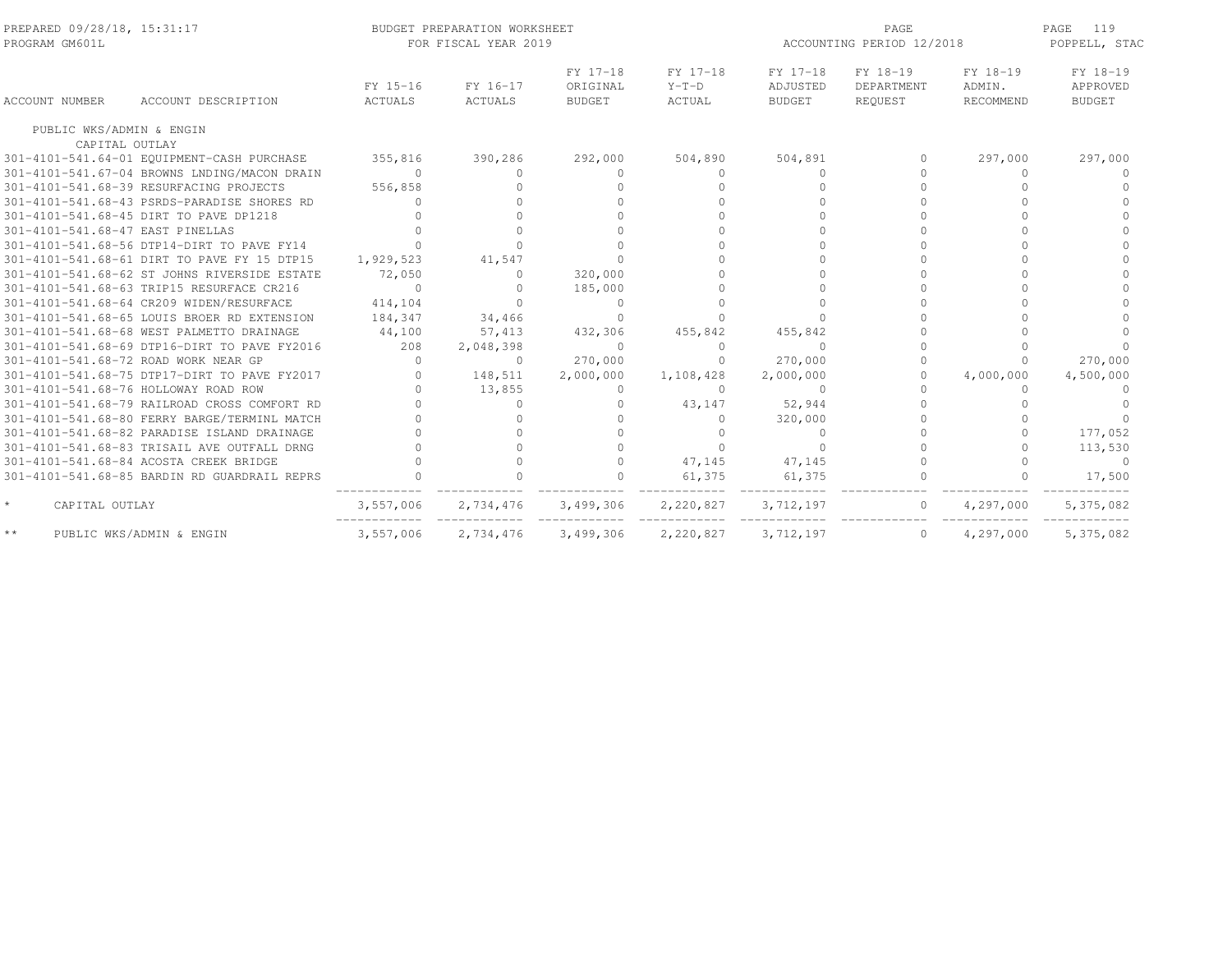|         | PREPARED 09/28/18, 15:31:17<br>PROGRAM GM601L |                                            |                     | BUDGET PREPARATION WORKSHEET<br>FOR FISCAL YEAR 2019 |                                |                               |                                       |                                   | PAGE<br>ACCOUNTING PERIOD 12/2018 |                                |  |
|---------|-----------------------------------------------|--------------------------------------------|---------------------|------------------------------------------------------|--------------------------------|-------------------------------|---------------------------------------|-----------------------------------|-----------------------------------|--------------------------------|--|
|         | ACCOUNT NUMBER                                | ACCOUNT DESCRIPTION                        | FY 15-16<br>ACTUALS | FY 16-17<br>ACTUALS                                  | FY 17-18<br>ORIGINAL<br>BUDGET | FY 17-18<br>$Y-T-D$<br>ACTUAL | FY 17-18<br>ADJUSTED<br><b>BUDGET</b> | FY 18-19<br>DEPARTMENT<br>REOUEST | FY 18-19<br>ADMIN.<br>RECOMMEND   | FY 18-19<br>APPROVED<br>BUDGET |  |
| EMS     | CAPITAL OUTLAY                                | 301-5105-526.64-01 EQUIPMENT-CASH PURCHASE | 275,000             | 320,460                                              | 925, 417                       | 279,336                       | 969,270                               | $\circ$                           | 300,000                           | 805,908                        |  |
| $\star$ | CAPITAL OUTLAY                                |                                            | 275,000             | 320,460                                              | 925, 417                       | 279,336                       | 969,270                               | $\mathbf{0}$                      | 300,000                           | 805,908                        |  |
| $**$    | <b>EMS</b>                                    |                                            | 275,000             | 320,460                                              | 925, 417                       | 279,336                       | 969,270                               | $\circ$                           | 300,000                           | 805,908                        |  |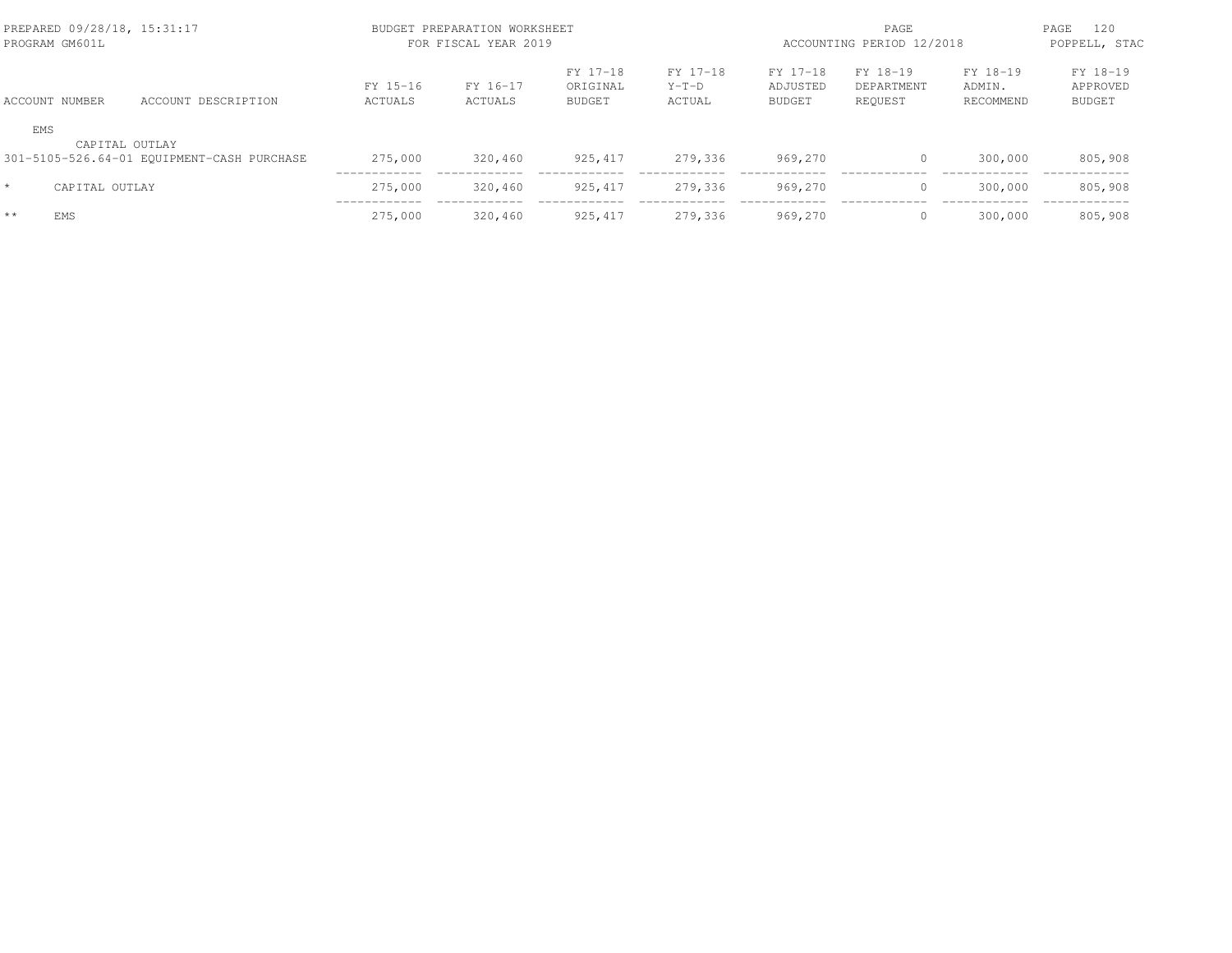| PREPARED 09/28/18, 15:31:17<br>PROGRAM GM601L |                                             |                     | BUDGET PREPARATION WORKSHEET<br>FOR FISCAL YEAR 2019 |                                       |                               | PAGE<br>ACCOUNTING PERIOD 12/2018     |                                   |                                 | PAGE<br>121<br>POPPELL, STAC          |  |
|-----------------------------------------------|---------------------------------------------|---------------------|------------------------------------------------------|---------------------------------------|-------------------------------|---------------------------------------|-----------------------------------|---------------------------------|---------------------------------------|--|
| ACCOUNT NUMBER                                | ACCOUNT DESCRIPTION                         | FY 15-16<br>ACTUALS | FY 16-17<br>ACTUALS                                  | FY 17-18<br>ORIGINAL<br><b>BUDGET</b> | FY 17-18<br>$Y-T-D$<br>ACTUAL | FY 17-18<br>ADJUSTED<br><b>BUDGET</b> | FY 18-19<br>DEPARTMENT<br>REQUEST | FY 18-19<br>ADMIN.<br>RECOMMEND | FY 18-19<br>APPROVED<br><b>BUDGET</b> |  |
| PARKS & RECREATION                            |                                             |                     |                                                      |                                       |                               |                                       |                                   |                                 |                                       |  |
| CAPITAL OUTLAY                                |                                             |                     |                                                      |                                       |                               |                                       |                                   |                                 |                                       |  |
| 301-6101-572.61-01 LAND                       |                                             |                     |                                                      | $\Omega$                              |                               |                                       |                                   |                                 |                                       |  |
|                                               | 301-6101-572.62-01 BLDGS-CONST & OR IMPROV  | 221,743             |                                                      | 522,000                               | 9,550                         | 509,550                               |                                   | 275,000                         | 275,000                               |  |
|                                               | 301-6101-572.63-08 MELROSE SIDEWALKS        |                     |                                                      |                                       | 10,137                        | 12,450                                |                                   |                                 |                                       |  |
|                                               | 301-6101-572.64-01 EQUIPMENT-CASH PURCHASE  |                     |                                                      |                                       |                               | $\bigcap$                             |                                   |                                 |                                       |  |
| CAPITAL OUTLAY<br>GRANTS & AIDS               |                                             | 221,743             | $\circ$                                              | 522,000                               | 19,687                        | 522,000                               | $\circ$                           | 275,000                         | 275,000                               |  |
|                                               | 301-6101-572.82-01 CRESCENT CITY TENNIS CTS | $\Omega$            | 25,000                                               | $\Omega$                              | $\Omega$                      | $\bigcap$                             |                                   |                                 |                                       |  |
| $\star$<br>GRANTS & AIDS                      |                                             | $\Omega$            | 25,000                                               | $\Omega$                              | $\Omega$                      | $\Omega$                              | $\Omega$                          |                                 |                                       |  |
| $**$<br>PARKS & RECREATION                    |                                             | 221,743             | 25,000                                               | 522,000                               | 19,687                        | 522,000                               | $\circ$                           | 275,000                         | 275,000                               |  |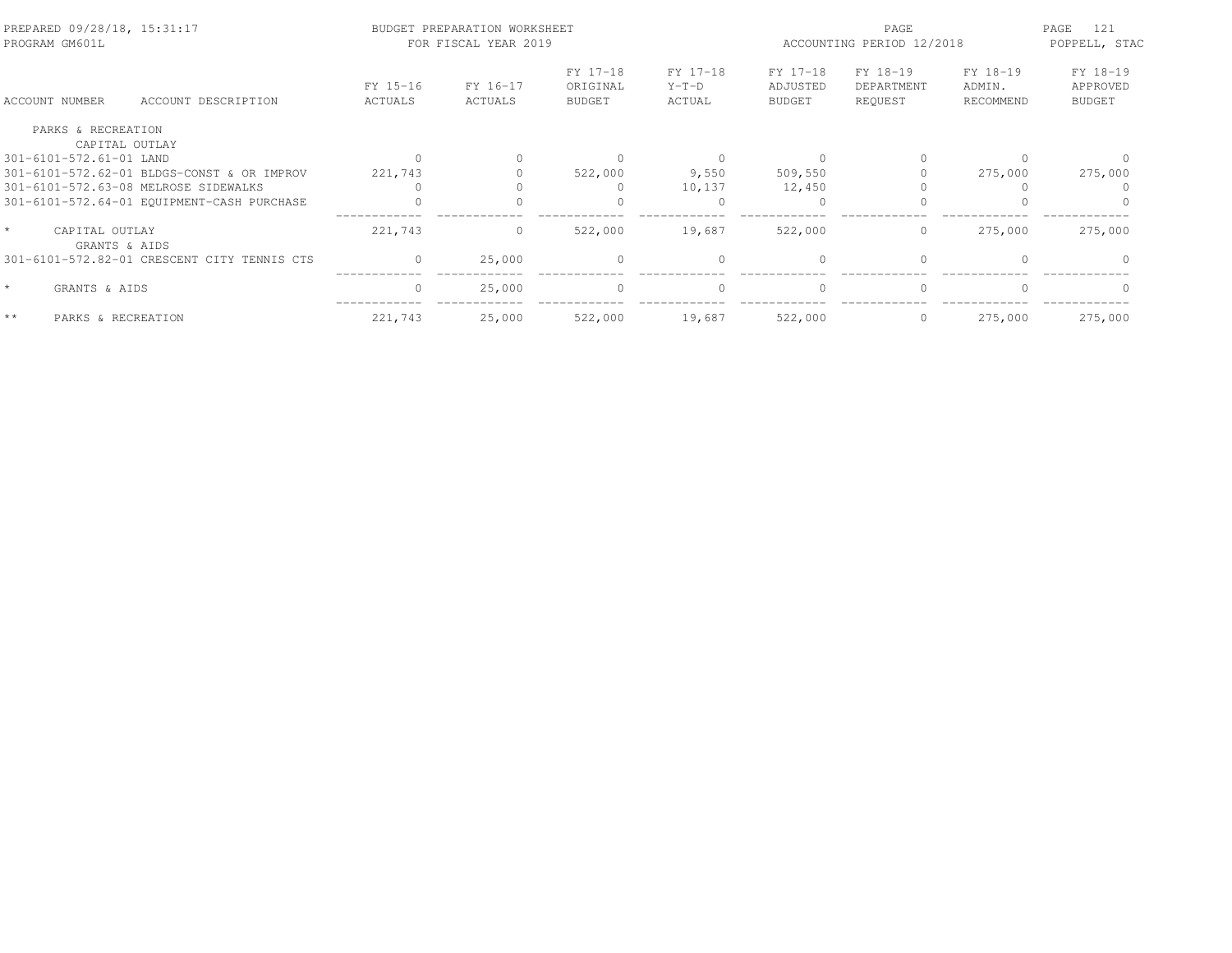|                       | PREPARED 09/28/18, 15:31:17<br>PROGRAM GM601L |                                                       |                            | BUDGET PREPARATION WORKSHEET<br>FOR FISCAL YEAR 2019 |                                       |                               | PAGE<br>ACCOUNTING PERIOD 12/2018     |                                   |                                 | 122<br>PAGE<br>POPPELL, STAC          |
|-----------------------|-----------------------------------------------|-------------------------------------------------------|----------------------------|------------------------------------------------------|---------------------------------------|-------------------------------|---------------------------------------|-----------------------------------|---------------------------------|---------------------------------------|
|                       | ACCOUNT NUMBER                                | ACCOUNT DESCRIPTION                                   | FY 15-16<br><b>ACTUALS</b> | FY 16-17<br>ACTUALS                                  | FY 17-18<br>ORIGINAL<br><b>BUDGET</b> | FY 17-18<br>$Y-T-D$<br>ACTUAL | FY 17-18<br>ADJUSTED<br><b>BUDGET</b> | FY 18-19<br>DEPARTMENT<br>REOUEST | FY 18-19<br>ADMIN.<br>RECOMMEND | FY 18-19<br>APPROVED<br><b>BUDGET</b> |
|                       | CAP IMP REV BDS & INT S F<br>NON-OPERATING    |                                                       |                            |                                                      |                                       |                               |                                       |                                   |                                 |                                       |
|                       |                                               | 301-8113-581.91-45 TRANSFER TO GENERAL FUND           | 176,350                    |                                                      | 0                                     |                               |                                       | $\circ$                           | 455,625                         | 455,625                               |
|                       |                                               | 301-8113-581.91-60 JAIL DEBT SERVICE FND 201          | 436,260                    | 872,520                                              | 872,520                               | 872,520                       | 872,520                               | 0                                 | 872,520                         | 872,520                               |
| $\star$               | NON-OPERATING                                 |                                                       | 612,610                    | 872,520                                              | 872,520                               | 872,520                       | 872,520                               | $\circ$                           | 1,328,145                       | 1,328,145                             |
| $\star\star$<br>$***$ |                                               | CAP IMP REV BDS & INT S F<br>BETTER PLACE PL PROJECTS | 612,610<br>6,842,443       | 872,520<br>7,241,716                                 | 872,520<br>11,905,847                 | 872,520<br>5,879,946          | 872,520<br>11,905,847                 | $\circ$<br>$\circ$                | 1,328,145<br>10,418,600         | 1,328,145<br>12,263,591               |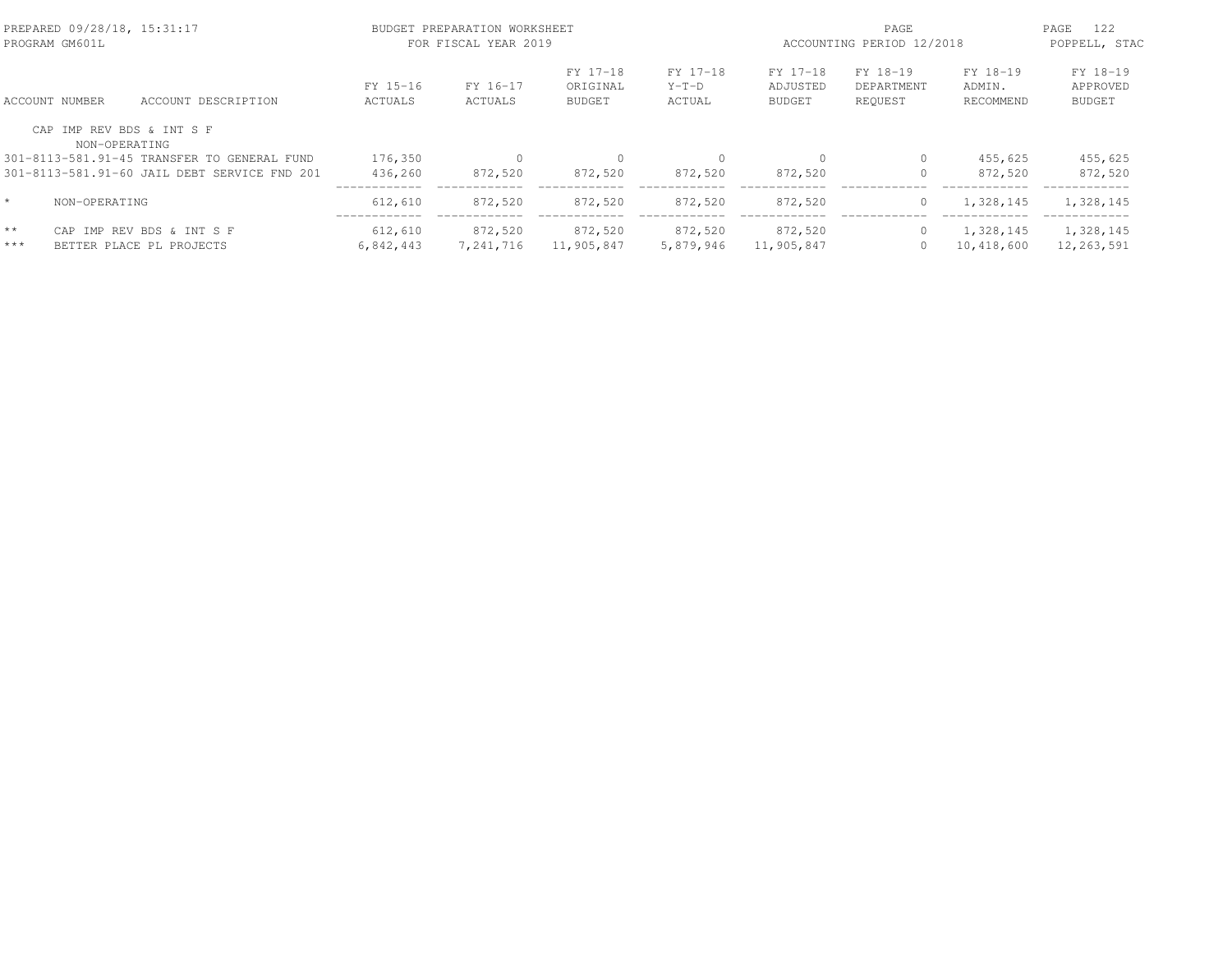| PREPARED 09/28/18, 15:31:17<br>PROGRAM GM601L |                                              | BUDGET PREPARATION WORKSHEET<br>FOR FISCAL YEAR 2019 |                            |                                       |                               |                                       | PAGE<br>ACCOUNTING PERIOD 12/2018 |                                 |                                       |
|-----------------------------------------------|----------------------------------------------|------------------------------------------------------|----------------------------|---------------------------------------|-------------------------------|---------------------------------------|-----------------------------------|---------------------------------|---------------------------------------|
| ACCOUNT NUMBER                                | ACCOUNT DESCRIPTION                          | FY 15-16<br><b>ACTUALS</b>                           | FY 16-17<br><b>ACTUALS</b> | FY 17-18<br>ORIGINAL<br><b>BUDGET</b> | FY 17-18<br>$Y-T-D$<br>ACTUAL | FY 17-18<br>ADJUSTED<br><b>BUDGET</b> | FY 18-19<br>DEPARTMENT<br>REQUEST | FY 18-19<br>ADMIN.<br>RECOMMEND | FY 18-19<br>APPROVED<br><b>BUDGET</b> |
| ROAD & DRAINAGE PROJECTS                      |                                              |                                                      |                            |                                       |                               |                                       |                                   |                                 |                                       |
| PUBLIC WKS/ADMIN & ENGIN                      |                                              |                                                      |                            |                                       |                               |                                       |                                   |                                 |                                       |
|                                               | OPERATING EXPENSES                           |                                                      |                            |                                       |                               |                                       |                                   |                                 |                                       |
|                                               | 307-4101-541.31-01 PROFESSIONAL SERVICES     | $\Omega$                                             | $\Omega$                   | $\Omega$                              | $\Omega$                      | $\Omega$                              | $\Omega$                          | $\Omega$                        | $\Omega$                              |
| 307-4101-541.42-01 POSTAGE                    |                                              | $\Omega$                                             | 6                          | $\Omega$                              | $\Omega$                      | $\bigcap$                             | $\Omega$                          | $\Omega$                        | $\circ$                               |
|                                               | 307-4101-541.49-01 CURRENT CHARGES & OBLIG   | $\Omega$                                             | $\cap$                     | $\circ$                               | $\cap$                        | $\cap$                                | $\Omega$                          | $\Omega$                        | $\circ$                               |
|                                               | 307-4101-541.49-50 LEGAL ADVERTISEMENTS      | $\Omega$                                             | $\Omega$                   | $\Omega$                              | $\Omega$                      | $\Omega$                              | $\Omega$                          | $\Omega$                        | $\circ$                               |
|                                               | 307-4101-541.53-04 MATERIALS-ROAD WIDENING   | $\Omega$                                             | $\Omega$                   | $\Omega$                              | $\Omega$                      | $\Omega$                              | $\Omega$                          | $\Omega$                        | $\Omega$                              |
| OPERATING EXPENSES                            |                                              | $\Omega$                                             | 6                          | $\cap$                                | $\cap$                        | $\bigcap$                             | $\Omega$                          | $\cap$                          | $\Omega$                              |
| CAPITAL OUTLAY                                |                                              |                                                      |                            |                                       |                               |                                       |                                   |                                 |                                       |
| 307-4101-541.61-01 LAND                       |                                              | $\Omega$                                             | $\Omega$                   | $\Omega$                              | $\Omega$                      | $\Omega$                              | $\Omega$                          | $\Omega$                        | $\circ$                               |
|                                               | 307-4101-541.63-02 ROAD IMPROVEMENT PROJECTS | $\Omega$                                             | $\cap$                     | $\Omega$                              | $\Omega$                      | $\bigcap$                             | $\Omega$                          | $\Omega$                        | $\circ$                               |
|                                               | 307-4101-541.66-01 TRAIL CROSSING/MADISON ST | $\circ$                                              | $\cap$                     | $\Omega$                              | $\Omega$                      | $\cap$                                | $\Omega$                          | $\Omega$                        | $\circ$                               |
|                                               | 307-4101-541.66-02 FL BLACK BEAR BYWAY PLAN  | $\circ$                                              | $\Omega$                   | $\Omega$                              | $\Omega$                      | $\cap$                                | $\circ$                           | $\cap$                          | $\circ$                               |
|                                               | 307-4101-541.66-03 FLORAF-FLORAHOME TRAIL    | $\Omega$                                             | $\Omega$                   | $\Omega$                              | $\cap$                        | $\cap$                                | $\circ$                           | $\Omega$                        | $\circ$                               |
|                                               | 307-4101-541.66-04 ST JOHNS-SPTS COMPLX-SR19 | $\Omega$                                             | 752                        | 105,000                               | 13,419                        | 105,000                               | 40,000                            | 40,000                          | 54,580                                |
|                                               | 307-4101-541.67-01 EAST PALATKA DRAINAGE PRJ | $\circ$                                              | $\Omega$                   | $\Omega$                              | $\mathbf{0}$                  | $\Omega$                              | $\Omega$                          | $\Omega$                        | $\Omega$                              |
|                                               | 307-4101-541.67-02 PALMETTO BLUFF RD DRAINAG | $\Omega$                                             | $\Omega$                   | $\Omega$                              | $\Omega$                      | $\circ$                               | $\circ$                           | $\Omega$                        | $\circ$                               |
|                                               | 307-4101-541.67-03 WELAKA FRONT ST. DRAINAGE | 13,713                                               | 334,353                    | $\Omega$                              | $\Omega$                      | $\Omega$                              | $\Omega$                          | $\Omega$                        | $\Omega$                              |
|                                               | 307-4101-541.67-04 BROWNS LNDING/MACON DRAIN | $\Omega$                                             | $\Omega$                   | $\Omega$                              | $\Omega$                      | $\Omega$                              | $\Omega$                          | $\Omega$                        | $\circ$                               |
|                                               | 307-4101-541.67-05 PORT COMFORT/MOONST DRAIN | $\Omega$                                             | $\Omega$                   | $\Omega$                              | $\Omega$                      | $\Omega$                              | $\Omega$                          | $\Omega$                        | $\circ$                               |
|                                               | 307-4101-541.67-06 RODDY ROAD OUTFALL PROJ   | $\Omega$                                             | $\cap$                     | $\Omega$                              | $\cap$                        | $\Omega$                              | $\Omega$                          | $\cap$                          | $\Omega$                              |
|                                               | 307-4101-541.67-07 HMTOWL-TOWLES RD OUTFALL  | $\Omega$                                             | $\Omega$                   | $\cap$                                | $\cap$                        |                                       | $\Omega$                          | $\cap$                          |                                       |
|                                               | 307-4101-541.67-08 DEPS90-DOG BRANCH CREEK   | 106,400                                              | 30,400                     | 1,315,200                             | $\circ$                       | 15,200                                | 1,065,200                         | $\circ$                         | 15,200                                |
|                                               | 307-4101-541.67-09 DEP061-DOG BRANCH CONSTR  | $\Omega$                                             | $\Omega$                   | $\Omega$                              | 70,373                        | 1,300,000                             | $\mathbf{0}$                      | 1,050,000                       | 1,200,000                             |
|                                               | 307-4101-541.67-10 HMSTJA ST JOHNS AVENUE    | $\Omega$                                             | $\Omega$                   | $\Omega$                              | $\Omega$                      | $\mathbf{0}$                          | $\circ$                           | $\Omega$                        | $\overline{0}$                        |
|                                               | 307-4101-541.67-11 SCOP ROW/DRAINAGE TOWLES  | $\Omega$                                             | $\Omega$                   | $\Omega$                              | 133,953                       | $\circ$                               | $\circ$                           | 316,047                         | 316,047                               |
|                                               | 307-4101-541.67-12 NRCS DEBRIS REMOVAL/CONST | $\Omega$                                             | $\Omega$                   | $\Omega$                              | $\Omega$                      | $\Omega$                              | $\mathbf{0}$                      | $\Omega$                        | 858,000                               |
|                                               | 307-4101-541.67-13 NCRS DEBRIS REMOVAL/TA    | $\Omega$                                             | $\cap$                     | $\Omega$                              | $\Omega$                      | $\Omega$                              | $\Omega$                          | $\Omega$                        | 64,350                                |
|                                               | 307-4101-541.68-00 ROAD IMPROVEMENT PROJECTS | $\Omega$                                             | $\Omega$                   | $\Omega$                              | $\Omega$                      | $\Omega$                              | $\Omega$                          | $\Omega$                        | $\circ$                               |
|                                               | 307-4101-541.68-10 FDOT08-LAP-309C PAVING    | $\Omega$                                             | $\cap$                     | $\cap$                                | $\cap$                        | $\Omega$                              | $\cap$                            | $\Omega$                        | $\circ$                               |
|                                               | 307-4101-541.68-19 FDOT14-LAP-SR100 TO US17  | $\Omega$                                             | $\cap$                     |                                       |                               | $\Omega$                              | $\Omega$                          | $\Omega$                        | $\circ$                               |
|                                               | 307-4101-541.68-20 LAP-SR15-TO SR207         | $\Omega$                                             | $\cap$                     | $\Omega$                              |                               | $\cap$                                | $\Omega$                          | $\Omega$                        | $\circ$                               |
|                                               | 307-4101-541.68-33 2ND LOCAL OPTION GAS TAX  | $\circ$                                              | $\cap$                     | $\Omega$                              | $\cap$                        | $\cap$                                | $\Omega$                          | $\Omega$                        | $\circ$                               |
|                                               | 307-4101-541.68-36 DUNNS CREEK STATE PARK    | $\Omega$                                             | $\Omega$                   |                                       |                               |                                       | $\Omega$                          | $\Omega$                        | $\circ$                               |
|                                               | 307-4101-541.68-37 SR15/US17 SIDEWALK INSTAL | $\Omega$                                             | $\cap$                     | $\Omega$                              | $\cap$                        | $\cap$                                | $\Omega$                          | $\Omega$                        | $\Omega$                              |
|                                               | 307-4101-541.68-38 SCRAP-CR309C/FIRST RESURF | $\Omega$                                             | $\Omega$                   |                                       | $\Omega$                      |                                       | $\Omega$                          | $\Omega$                        |                                       |
|                                               | 307-4101-541.68-39 RESURFACING PROJECTS      | $\Omega$                                             | 2,370,154                  | 1,843,620                             | 1,488,091                     | 1,843,620                             | 1,000,000                         | 1,000,000                       | 2,901,905                             |
|                                               | 307-4101-541.68-40 TURN LANE SR19 PT OF WOOD | $\Omega$                                             | $\bigcap$                  | $\mathbf{0}$                          | $\Omega$                      | $\Omega$                              | 0                                 | $\Omega$                        | $\circ$                               |
|                                               | 307-4101-541.68-42 BTSR15-BIKE TRAIL SR15    | $\Omega$                                             | $\Omega$                   | $\Omega$                              | $\Omega$                      | $\Omega$                              | $\Omega$                          | $\Omega$                        | $\circ$                               |
|                                               | 307-4101-541.68-43 PSRDS-PARADISE SHORES RD  | $\Omega$                                             | $\Omega$                   | $\Omega$                              | $\Omega$                      | $\Omega$                              | $\Omega$                          | $\Omega$                        | $\circ$                               |
|                                               | 307-4101-541.68-44 CR21S-CR21 WIDEN/RESURF   | $\Omega$                                             | $\cap$                     |                                       | $\Omega$                      | $\Omega$                              | $\Omega$                          | $\Omega$                        | $\circ$                               |
|                                               | 307-4101-541.68-45 DIRT TO PAVE DP1218       | $\cap$                                               | $\cap$                     | $\cap$                                | $\Omega$                      | $\cap$                                | $\cap$                            | $\cap$                          | $\circ$                               |
|                                               | 307-4101-541.68-48 FER12F-DRAYTON TERMINAL   | 160,429                                              | $\Omega$                   | $\circ$                               | 93,770                        | $\mathbf{0}$                          |                                   | $\Omega$                        | $\circ$                               |
|                                               | 307-4101-541.68-49 FER12F-DRAYTON BARGE      | 2,500                                                | 18,511                     | 100,000                               | 192,318                       | 100,000                               | $\Omega$                          | $\Omega$                        | $\circ$                               |
|                                               | 307-4101-541.68-50 FER12F-FT. GATES TERMINAL | 103,679                                              | 59,153                     | 800,000                               | 1,326                         | 800,000                               | $\Omega$                          | $\Omega$                        | $\circ$                               |
|                                               | 307-4101-541.68-51 FER12F-FT. GATES BARGE    | $\mathbf{0}$                                         | $\Omega$                   | $\Omega$                              | $\Omega$                      | $\Omega$                              | $\Omega$                          | $\Omega$                        | $\circ$                               |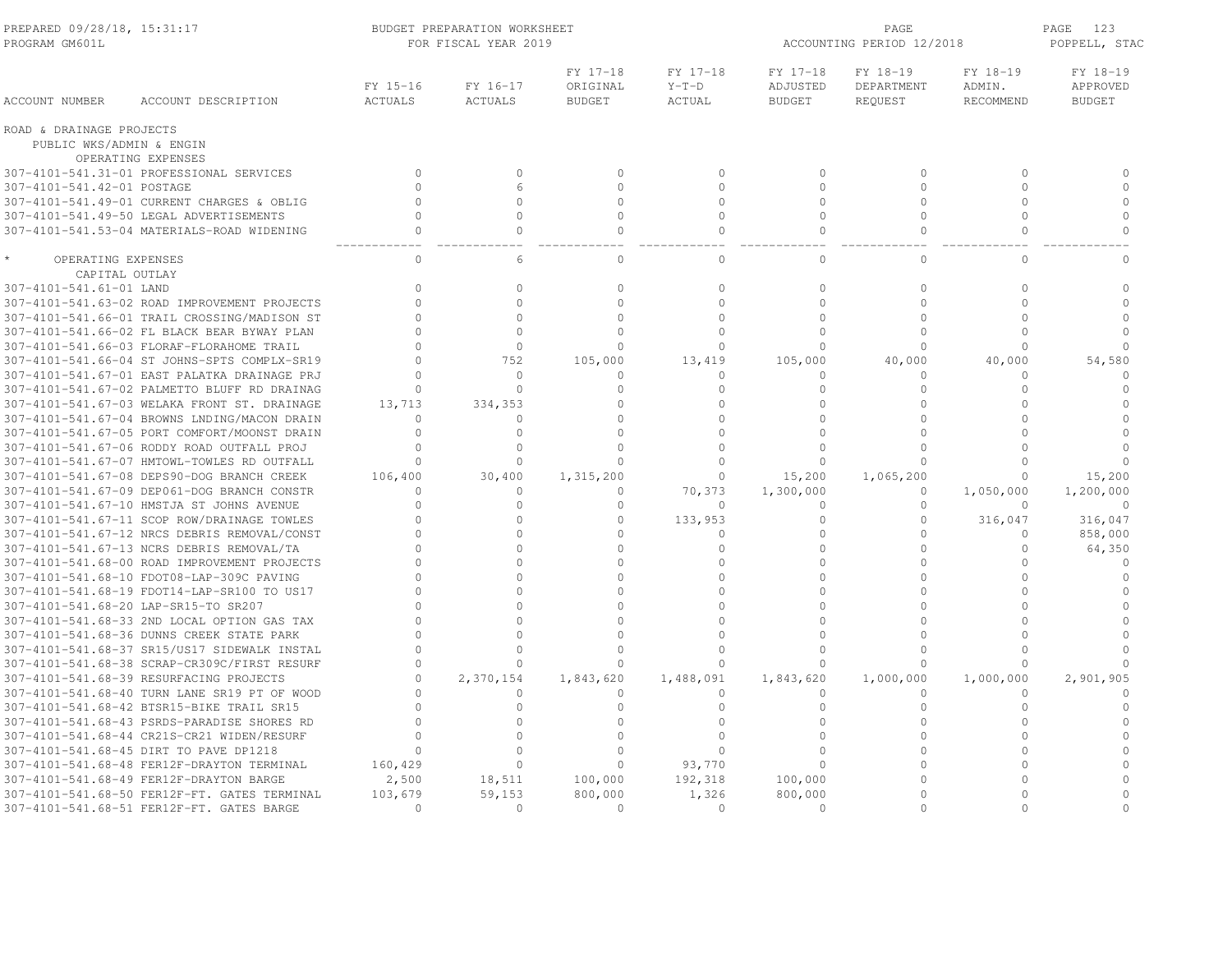| PREPARED 09/28/18, 15:31:17<br>PROGRAM GM601L |                                              |                     | BUDGET PREPARATION WORKSHEET<br>FOR FISCAL YEAR 2019 |                                       | ACCOUNTING PERIOD 12/2018     | PAGE<br>124<br>POPPELL, STAC          |                                   |                                 |                                       |
|-----------------------------------------------|----------------------------------------------|---------------------|------------------------------------------------------|---------------------------------------|-------------------------------|---------------------------------------|-----------------------------------|---------------------------------|---------------------------------------|
| <b>ACCOUNT NUMBER</b>                         | ACCOUNT DESCRIPTION                          | FY 15-16<br>ACTUALS | FY 16-17<br>ACTUALS                                  | FY 17-18<br>ORIGINAL<br><b>BUDGET</b> | FY 17-18<br>$Y-T-D$<br>ACTUAL | FY 17-18<br>ADJUSTED<br><b>BUDGET</b> | FY 18-19<br>DEPARTMENT<br>REOUEST | FY 18-19<br>ADMIN.<br>RECOMMEND | FY 18-19<br>APPROVED<br><b>BUDGET</b> |
|                                               | 307-4101-541.68-52 309C DITCH EMBANKMENT REP | 1,053,692           |                                                      |                                       | $\Omega$                      |                                       | $\cap$                            | ∩                               |                                       |
|                                               | 307-4101-541.68-53 CR219S-CR219 RESURFACING  | $\circ$             |                                                      |                                       |                               |                                       |                                   |                                 |                                       |
|                                               | 307-4101-541.68-54 CR209S-CR209 WIDEN/RESURF | $760-$              |                                                      |                                       |                               |                                       |                                   |                                 |                                       |
|                                               | 307-4101-541.68-55 FPL01F-US17 STREET LIGHT  | $\Omega$            |                                                      |                                       |                               |                                       |                                   |                                 |                                       |
|                                               | 307-4101-541.68-57 STRCKS-STRICKLAND RESURFC |                     |                                                      |                                       |                               |                                       |                                   |                                 |                                       |
|                                               | 307-4101-541.68-58 CCMTRL-CC MULTI-USE TRAIL | 4,019               |                                                      |                                       |                               |                                       |                                   |                                 |                                       |
|                                               | 307-4101-541.68-59 CR315-SR100 TO CNTY LINE  | $\cap$              |                                                      |                                       |                               |                                       |                                   |                                 |                                       |
|                                               | 307-4101-541.68-60 SR100S HOLLOWAY RD SR100  | 224,574             | 33,211                                               | 927,665                               | 925,777                       | 927,665                               |                                   | $\Omega$                        |                                       |
|                                               | 307-4101-541.68-63 TRIP15 RESURFACE CR216    | 182,776             | 268,099                                              | 1,354,136                             | 944,761                       | 1,354,136                             |                                   |                                 | 1,050,283                             |
|                                               | 307-4101-541.68-66 FERRYS-FT GATES FERRY RD  | 179,311             | 304,744                                              | 1,500,000                             | 26                            | 1,350,412                             |                                   |                                 | 1,285,495                             |
|                                               | 307-4101-541.68-67 DUNNS CREEK PROJECT-DUNNS | 157,768             | $\bigcap$                                            |                                       | $\Omega$                      |                                       |                                   |                                 |                                       |
|                                               | 307-4101-541.68-68 WEST PALMETTO DRAINAGE    | $\cap$              |                                                      |                                       |                               |                                       |                                   |                                 |                                       |
|                                               | 307-4101-541.68-69 DTP16-DIRT TO PAVE FY2016 |                     |                                                      |                                       |                               |                                       |                                   |                                 |                                       |
| 307-4101-541.68-70 RESURFACE 2016             |                                              |                     |                                                      |                                       |                               |                                       |                                   |                                 |                                       |
|                                               | 307-4101-541.68-71 KEOWN AVE RESURFACE       | 177                 | 116,643                                              |                                       |                               |                                       |                                   |                                 |                                       |
|                                               | 307-4101-541.68-73 ASHLEY LAKE CONST (SCOP)  | $\bigcap$           | 37,020                                               | 1,527,863                             | 118,956                       | 1,527,863                             |                                   |                                 | 1,409,132                             |
|                                               | 307-4101-541.68-74 PRICE RD PAVE/RESURFACE   | $\cap$              | 262,463                                              | $\Omega$                              | $\circ$                       | $\Omega$                              |                                   |                                 | $\cap$                                |
|                                               | 307-4101-541.68-77 LAKE SUSAN RD (SCOP)      |                     | 44,491                                               | 1,805,054                             | 477,721                       | 1,805,054                             |                                   |                                 | 1,260,737                             |
|                                               | 307-4101-541.68-78 SR19 TO ZEAGLER (SCOP)    |                     | $\Omega$                                             | 599,138                               | 18,950                        | 599,138                               |                                   |                                 | 575,588                               |
|                                               | 307-4101-541.68-81 SOUTH FERRY TERMNL (SCOP) |                     |                                                      | $\Omega$                              | 76,869                        | 149,588                               |                                   |                                 | 65,000                                |
| CAPITAL OUTLAY                                |                                              | 2,188,278           | 3,879,994                                            | 11,877,676                            | 4,556,310                     | 11,877,676                            | 2,105,200                         | 2,406,047                       | 11,056,317                            |
| NON-OPERATING                                 |                                              |                     |                                                      |                                       |                               |                                       |                                   |                                 |                                       |
|                                               | 307-4101-598.99-01 RESERVE FOR CONTINGENCY   |                     |                                                      |                                       | $\Omega$                      |                                       | $\Omega$                          | 2,608,442                       | 800,000                               |
| NON-OPERATING                                 |                                              |                     |                                                      |                                       |                               |                                       | $\circ$                           | 2,608,442                       | 800,000                               |
| $\star\star$                                  | PUBLIC WKS/ADMIN & ENGIN                     | 2,188,278           | 3,880,000                                            | 11,877,676                            |                               | 4,556,310 11,877,676                  | 2,105,200                         | 5,014,489                       | 11,856,317                            |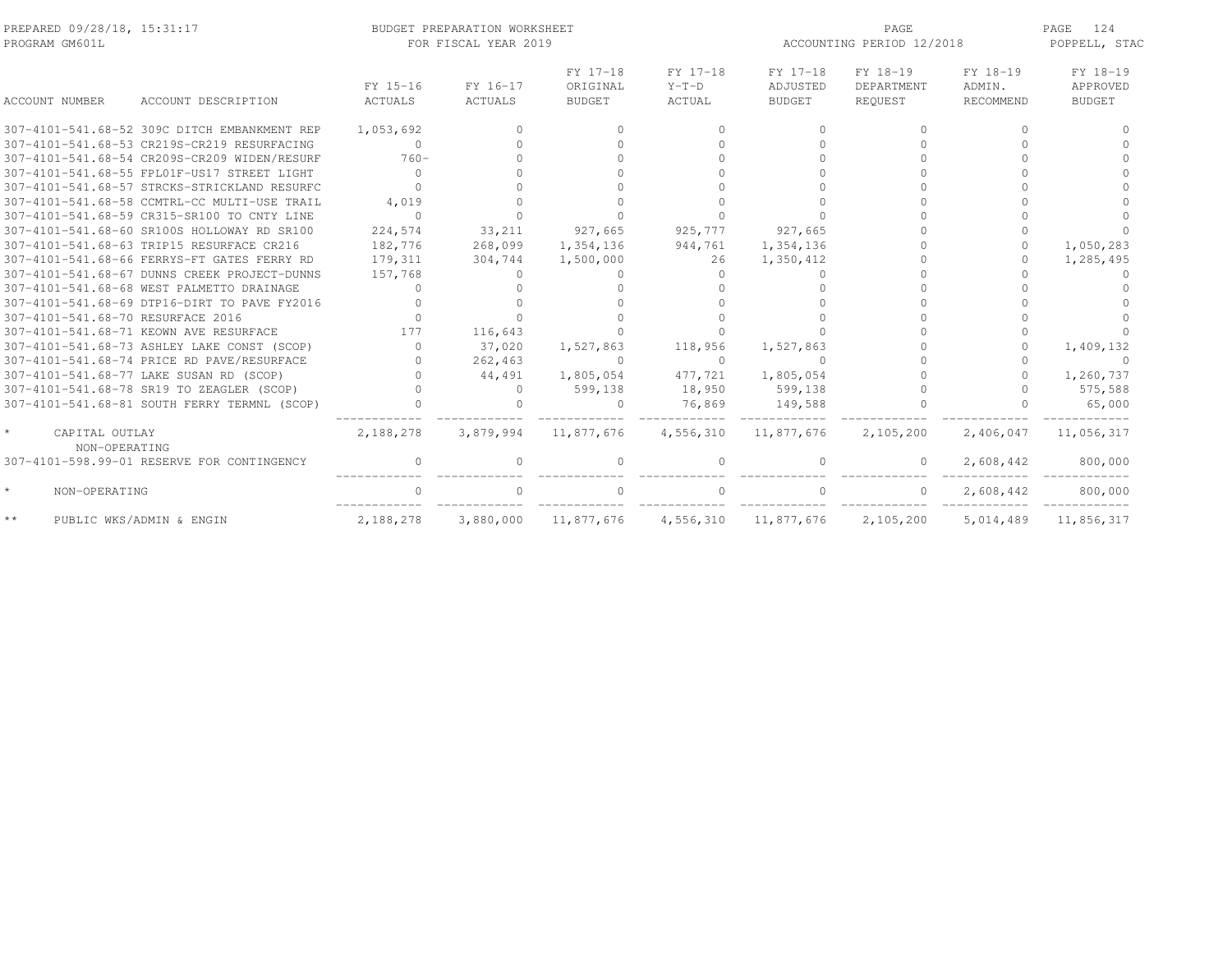| PREPARED 09/28/18, 15:31:17<br>PROGRAM GM601L |                                                             | BUDGET PREPARATION WORKSHEET<br>FOR FISCAL YEAR 2019 |                     | PAGE<br>ACCOUNTING PERIOD 12/2018     |                               |                                       |                                   |                                 |                                       |
|-----------------------------------------------|-------------------------------------------------------------|------------------------------------------------------|---------------------|---------------------------------------|-------------------------------|---------------------------------------|-----------------------------------|---------------------------------|---------------------------------------|
| ACCOUNT NUMBER                                | ACCOUNT DESCRIPTION                                         | FY 15-16<br>ACTUALS                                  | FY 16-17<br>ACTUALS | FY 17-18<br>ORIGINAL<br><b>BUDGET</b> | FY 17-18<br>$Y-T-D$<br>ACTUAL | FY 17-18<br>ADJUSTED<br><b>BUDGET</b> | FY 18-19<br>DEPARTMENT<br>REOUEST | FY 18-19<br>ADMIN.<br>RECOMMEND | FY 18-19<br>APPROVED<br><b>BUDGET</b> |
| PARKS & RECREATION                            | CAPITAL OUTLAY<br>307-6101-572.66-03 FLORAF-FLORAHOME TRAIL | $\Omega$                                             |                     |                                       |                               | $\Omega$                              | $\Omega$                          |                                 | $\Omega$                              |
| $\star$<br>CAPITAL OUTLAY                     |                                                             | $\Omega$                                             |                     |                                       |                               |                                       | $\Omega$                          |                                 | $\Omega$                              |
| $\star\star$<br>PARKS & RECREATION<br>***     | ROAD & DRAINAGE PROJECTS                                    | $\Omega$<br>2,188,278                                | 3,880,000           | 11,877,676                            | 4,556,310                     | 11,877,676                            | $\bigcap$<br>2,105,200            | 5,014,489                       | $\Omega$<br>11,856,317                |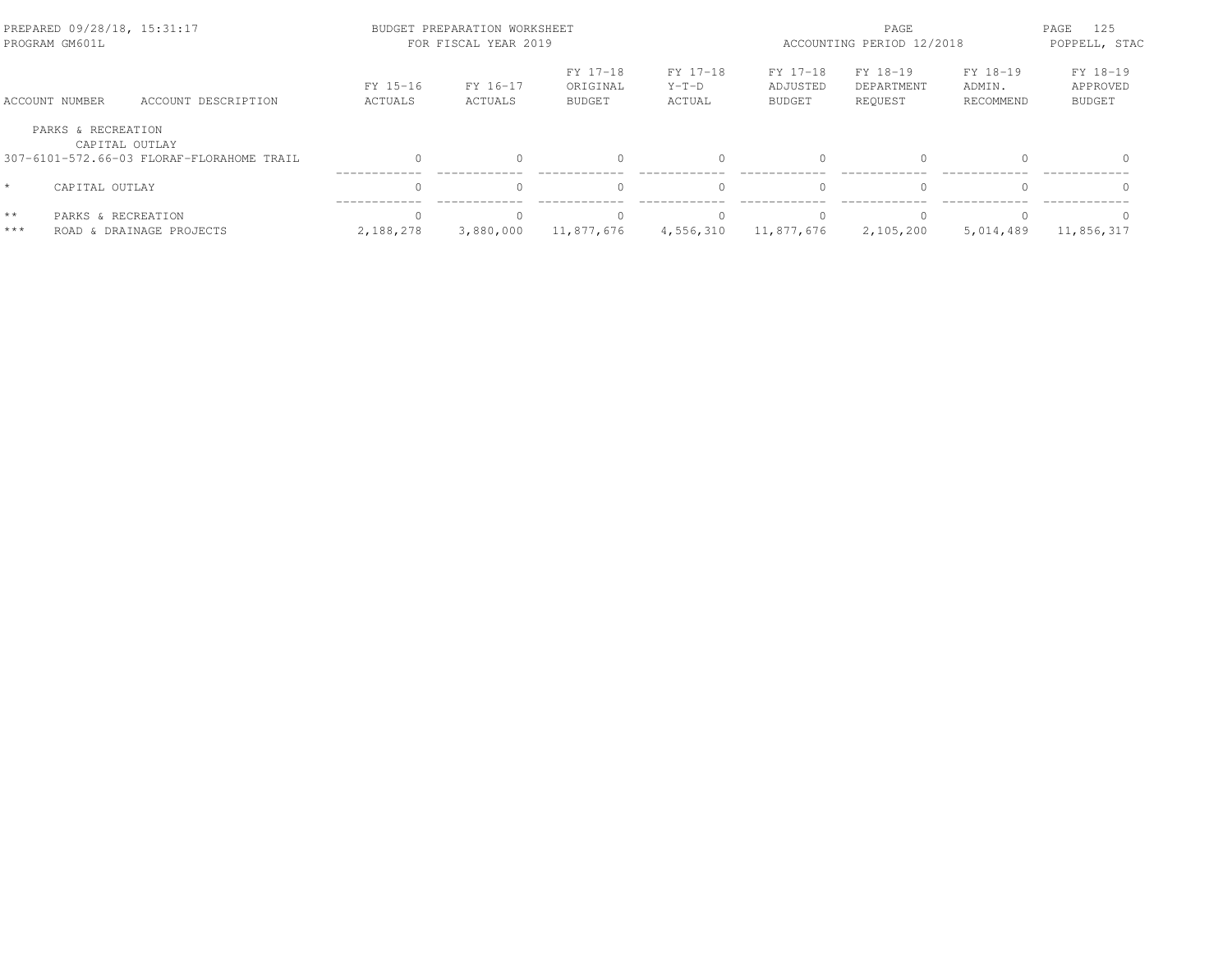|      | PREPARED 09/28/18, 15:31:17<br>PROGRAM GM601L                      |                                              |                     | BUDGET PREPARATION WORKSHEET<br>FOR FISCAL YEAR 2019 |                                       | PAGE<br>ACCOUNTING PERIOD 12/2018 |                                       |                                   | PAGE<br>126<br>POPPELL, STAC    |                                       |
|------|--------------------------------------------------------------------|----------------------------------------------|---------------------|------------------------------------------------------|---------------------------------------|-----------------------------------|---------------------------------------|-----------------------------------|---------------------------------|---------------------------------------|
|      | ACCOUNT NUMBER                                                     | ACCOUNT DESCRIPTION                          | FY 15-16<br>ACTUALS | FY 16-17<br>ACTUALS                                  | FY 17-18<br>ORIGINAL<br><b>BUDGET</b> | FY 17-18<br>$Y-T-D$<br>ACTUAL     | FY 17-18<br>ADJUSTED<br><b>BUDGET</b> | FY 18-19<br>DEPARTMENT<br>REOUEST | FY 18-19<br>ADMIN.<br>RECOMMEND | FY 18-19<br>APPROVED<br><b>BUDGET</b> |
|      | CAPITAL PROJECTS FUND<br>VFD ADMIN.-FIRE CONTROL<br>CAPITAL OUTLAY |                                              |                     |                                                      |                                       |                                   |                                       |                                   |                                 |                                       |
|      |                                                                    | 308-3211-522.62-11 EAST PALATKA FIRE STATION |                     |                                                      | 0                                     | 82,583                            | $\Omega$                              | 0                                 |                                 | 923,399                               |
|      | CAPITAL OUTLAY                                                     |                                              | $\Omega$            |                                                      | 0                                     | 82,583                            | $\Omega$                              | $\mathbf{0}$                      |                                 | 923,399                               |
| $**$ |                                                                    | VFD ADMIN.-FIRE CONTROL                      |                     |                                                      | 0                                     | 82,583                            | $\Omega$                              | $\Omega$                          |                                 | 923,399                               |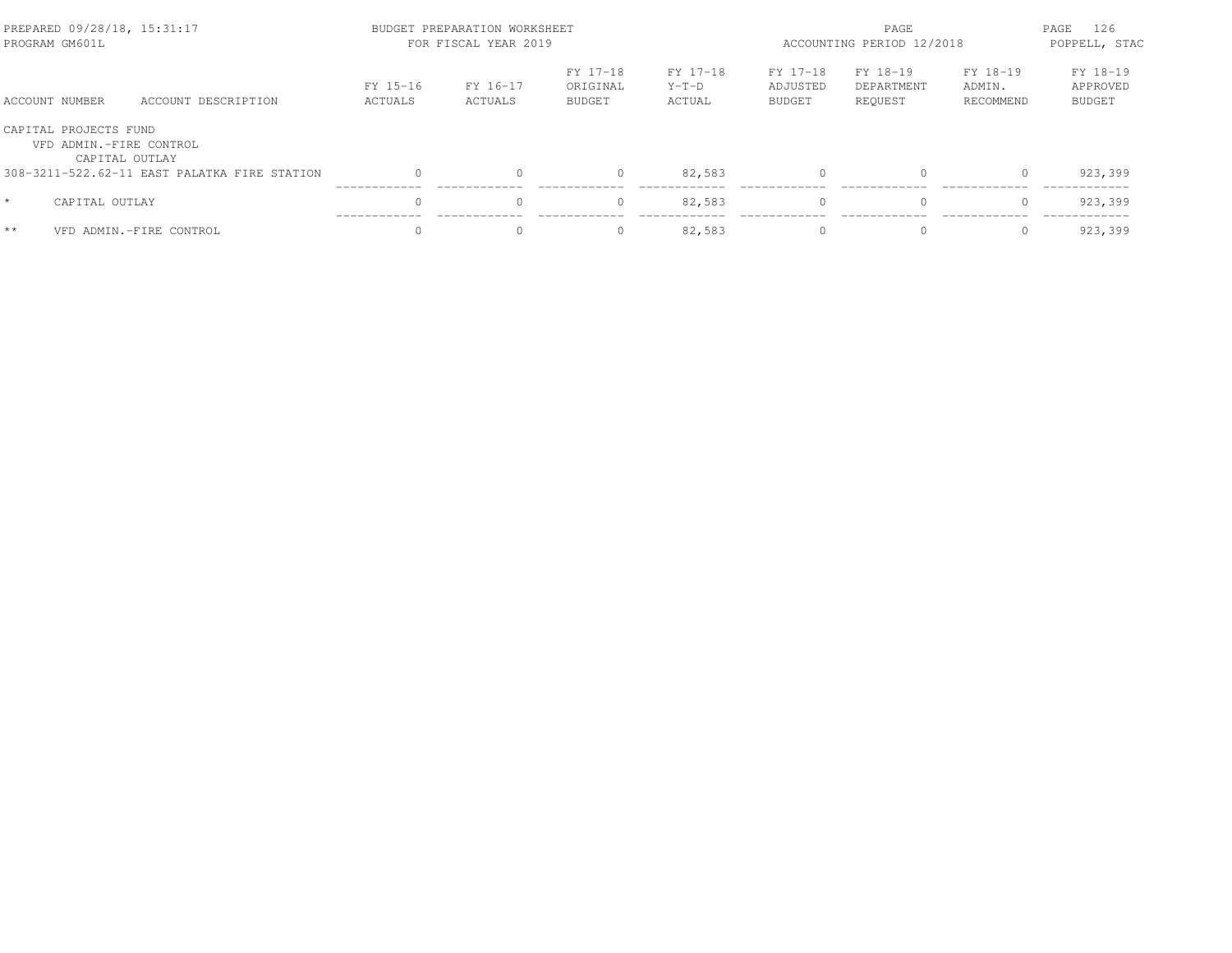| PREPARED 09/28/18, 15:31:17<br>PROGRAM GM601L   |                     | BUDGET PREPARATION WORKSHEET<br>FOR FISCAL YEAR 2019 |                                       | PAGE<br>ACCOUNTING PERIOD 12/2018 |                                       |                                   | 127<br>PAGE<br>POPPELL, STAC    |                                       |
|-------------------------------------------------|---------------------|------------------------------------------------------|---------------------------------------|-----------------------------------|---------------------------------------|-----------------------------------|---------------------------------|---------------------------------------|
| ACCOUNT DESCRIPTION<br>ACCOUNT NUMBER           | FY 15-16<br>ACTUALS | FY 16-17<br>ACTUALS                                  | FY 17-18<br>ORIGINAL<br><b>BUDGET</b> | FY 17-18<br>$Y-T-D$<br>ACTUAL     | FY 17-18<br>ADJUSTED<br><b>BUDGET</b> | FY 18-19<br>DEPARTMENT<br>REQUEST | FY 18-19<br>ADMIN.<br>RECOMMEND | FY 18-19<br>APPROVED<br><b>BUDGET</b> |
| LAW ENFORCEMENT TRUST<br>OPERATING EXPENSES     |                     |                                                      |                                       |                                   |                                       |                                   |                                 |                                       |
| 308-3411-521.31-01 PROFESSIONAL SERVICES        |                     |                                                      |                                       | $\Omega$                          |                                       | $\Omega$                          |                                 |                                       |
| $\star$<br>OPERATING EXPENSES<br>CAPITAL OUTLAY |                     |                                                      |                                       | $\mathbf{0}$                      |                                       | $\mathbf{0}$                      |                                 |                                       |
| 308-3411-521.63-01 SHERIFF-JAIL EXPANSION       | 1,735,627           |                                                      |                                       |                                   |                                       | $\Omega$                          |                                 |                                       |
| $\star$<br>CAPITAL OUTLAY<br>DEBT SERVICE       | 1,735,627           | $\Omega$                                             | $\cap$                                | $\Omega$                          | $\cap$                                | $\Omega$                          | $\cap$                          | $\cap$                                |
| 308-3411-521.71-26 JAIL BAN PRINCIPAL           | 17,847,663          |                                                      |                                       |                                   |                                       | $\bigcap$                         |                                 |                                       |
| 308-3411-521.72-25 INTEREST AND FISCAL CHRG     | 77,161              |                                                      |                                       |                                   |                                       |                                   |                                 |                                       |
| $\star$<br>DEBT SERVICE<br>NON-OPERATING        | 17,924,824          | $\Omega$                                             | $\bigcap$                             | $\Omega$                          | $\cap$                                | $\Omega$                          | $\Omega$                        | $\Omega$                              |
| 308-3411-581.91-30 TRF - GENERAL FUND           | 534,383             | $\Omega$                                             |                                       | $\Omega$                          |                                       | $\Omega$                          |                                 |                                       |
| $\star$<br>NON-OPERATING                        | 534,383             |                                                      |                                       |                                   |                                       |                                   |                                 |                                       |
| $\star\star$<br>LAW ENFORCEMENT TRUST           | 20,194,834          | $\cap$                                               |                                       |                                   |                                       | $\Omega$                          |                                 |                                       |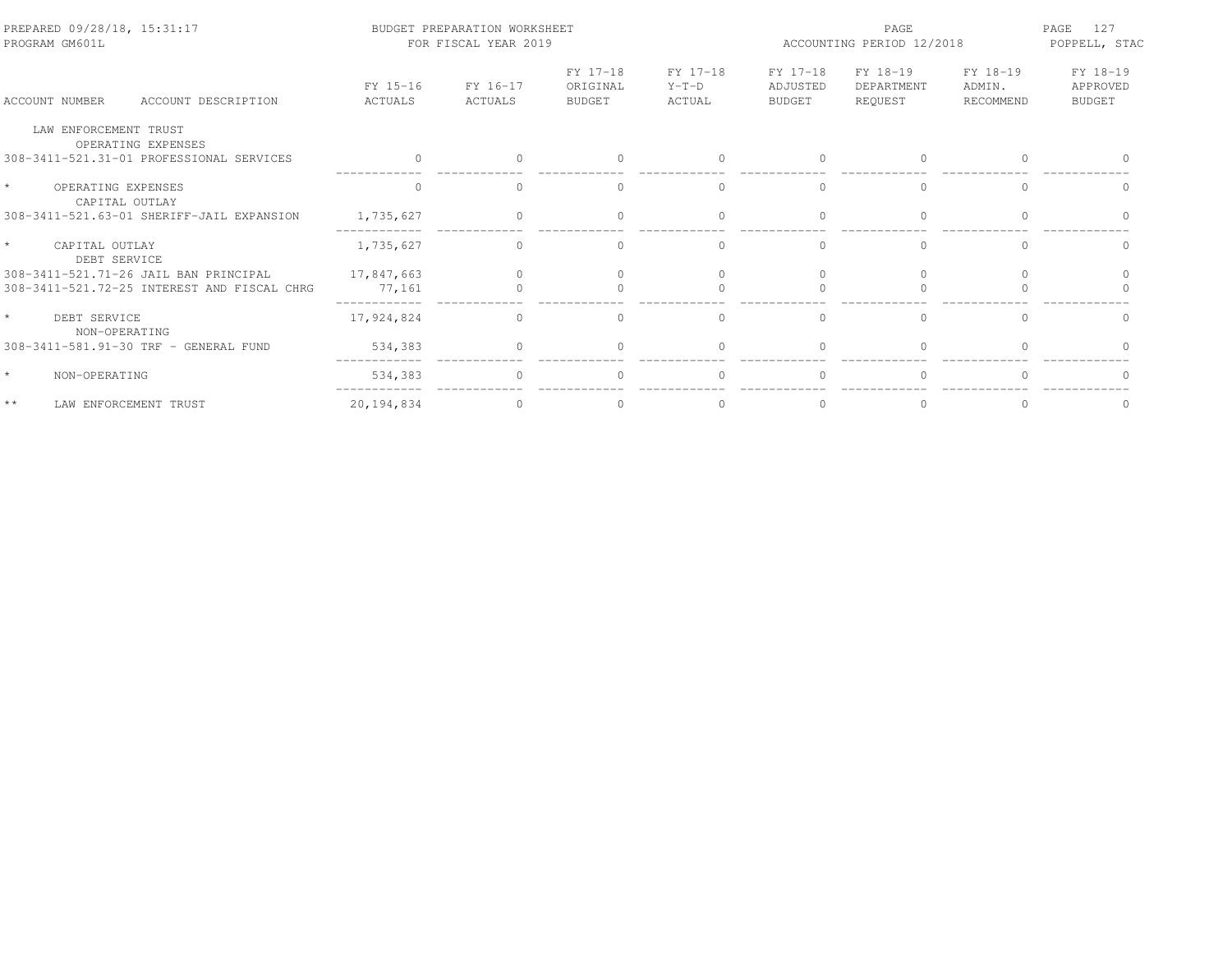| PREPARED 09/28/18, 15:31:17<br>PROGRAM GM601L |                                              |                     | BUDGET PREPARATION WORKSHEET<br>FOR FISCAL YEAR 2019 |                                       |                               | ACCOUNTING PERIOD 12/2018             | 128<br>PAGE<br>POPPELL, STAC      |                                 |                                       |
|-----------------------------------------------|----------------------------------------------|---------------------|------------------------------------------------------|---------------------------------------|-------------------------------|---------------------------------------|-----------------------------------|---------------------------------|---------------------------------------|
| ACCOUNT NUMBER                                | ACCOUNT DESCRIPTION                          | FY 15-16<br>ACTUALS | FY 16-17<br>ACTUALS                                  | FY 17-18<br>ORIGINAL<br><b>BUDGET</b> | FY 17-18<br>$Y-T-D$<br>ACTUAL | FY 17-18<br>ADJUSTED<br><b>BUDGET</b> | FY 18-19<br>DEPARTMENT<br>REOUEST | FY 18-19<br>ADMIN.<br>RECOMMEND | FY 18-19<br>APPROVED<br><b>BUDGET</b> |
| EMERGENCY SERVICES                            |                                              |                     |                                                      |                                       |                               |                                       |                                   |                                 |                                       |
|                                               | CAPITAL OUTLAY                               |                     |                                                      |                                       |                               |                                       |                                   |                                 |                                       |
|                                               | 308-3991-525.62-01 CRESCENT CITY RETROFIT    |                     |                                                      |                                       |                               |                                       |                                   |                                 |                                       |
|                                               | 308-3991-525.62-06 MIDDLETON BURNEY RETROFIT |                     |                                                      |                                       |                               |                                       |                                   |                                 |                                       |
|                                               | 308-3991-525.62-08 KELLY SMITH ELEM RETROFIT |                     |                                                      |                                       |                               |                                       |                                   |                                 |                                       |
|                                               | 308-3991-525.64-04 COMPUTER/TECH. HARDWARE   |                     |                                                      |                                       |                               |                                       |                                   |                                 |                                       |
| $\star$<br>CAPITAL OUTLAY                     |                                              |                     |                                                      |                                       |                               |                                       |                                   |                                 |                                       |
| $**$                                          | EMERGENCY SERVICES                           |                     |                                                      |                                       |                               |                                       |                                   |                                 |                                       |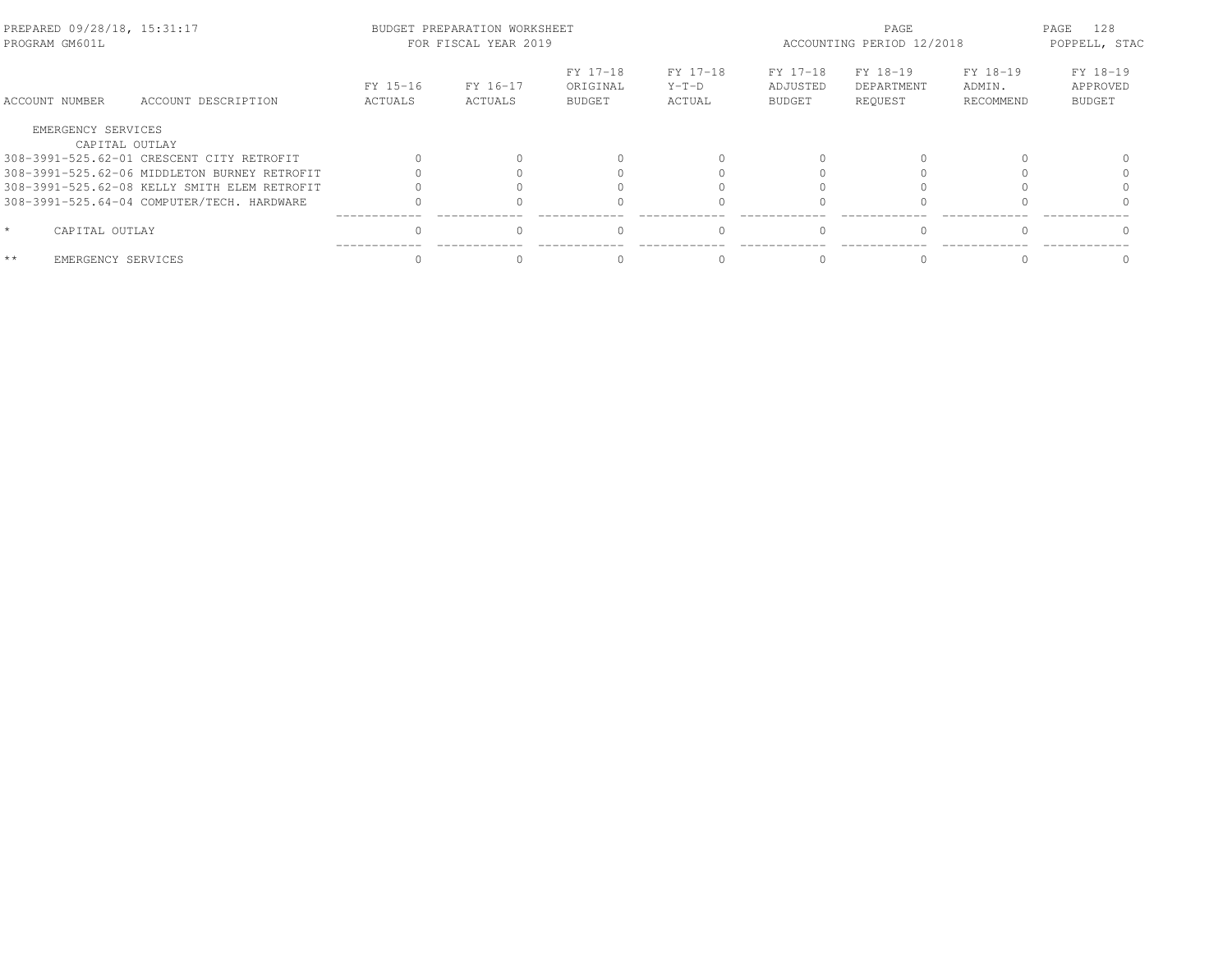| PREPARED 09/28/18, 15:31:17<br>PROGRAM GM601L |                                              |                     | BUDGET PREPARATION WORKSHEET<br>FOR FISCAL YEAR 2019 |                                       | PAGE<br>ACCOUNTING PERIOD 12/2018 |                                       |                                   | 129<br>PAGE<br>POPPELL, STAC    |                                       |
|-----------------------------------------------|----------------------------------------------|---------------------|------------------------------------------------------|---------------------------------------|-----------------------------------|---------------------------------------|-----------------------------------|---------------------------------|---------------------------------------|
| ACCOUNT NUMBER                                | ACCOUNT DESCRIPTION                          | FY 15-16<br>ACTUALS | FY 16-17<br>ACTUALS                                  | FY 17-18<br>ORIGINAL<br><b>BUDGET</b> | FY 17-18<br>$Y-T-D$<br>ACTUAL     | FY 17-18<br>ADJUSTED<br><b>BUDGET</b> | FY 18-19<br>DEPARTMENT<br>REOUEST | FY 18-19<br>ADMIN.<br>RECOMMEND | FY 18-19<br>APPROVED<br><b>BUDGET</b> |
| COMMUNICATION IMPROVEMENT<br>CAPITAL OUTLAY   |                                              |                     |                                                      |                                       |                                   |                                       |                                   |                                 |                                       |
|                                               | 308-3993-529.63-13 COMMUNICATION SYSTEM PHII | $\bigcap$           |                                                      | $\Omega$                              | $\Omega$                          | $\Omega$                              | $\mathbf{0}$                      | 790,232                         | 790,232                               |
| $\star$<br>CAPITAL OUTLAY                     |                                              |                     |                                                      | $\Omega$                              | $\Omega$                          | $\Omega$                              | $\mathbf{0}$                      | 790,232                         | 790,232                               |
| $**$                                          | COMMUNICATION IMPROVEMENT                    |                     |                                                      | $\Omega$                              | $\Omega$                          |                                       | $\Omega$                          | 790.232                         | 790,232                               |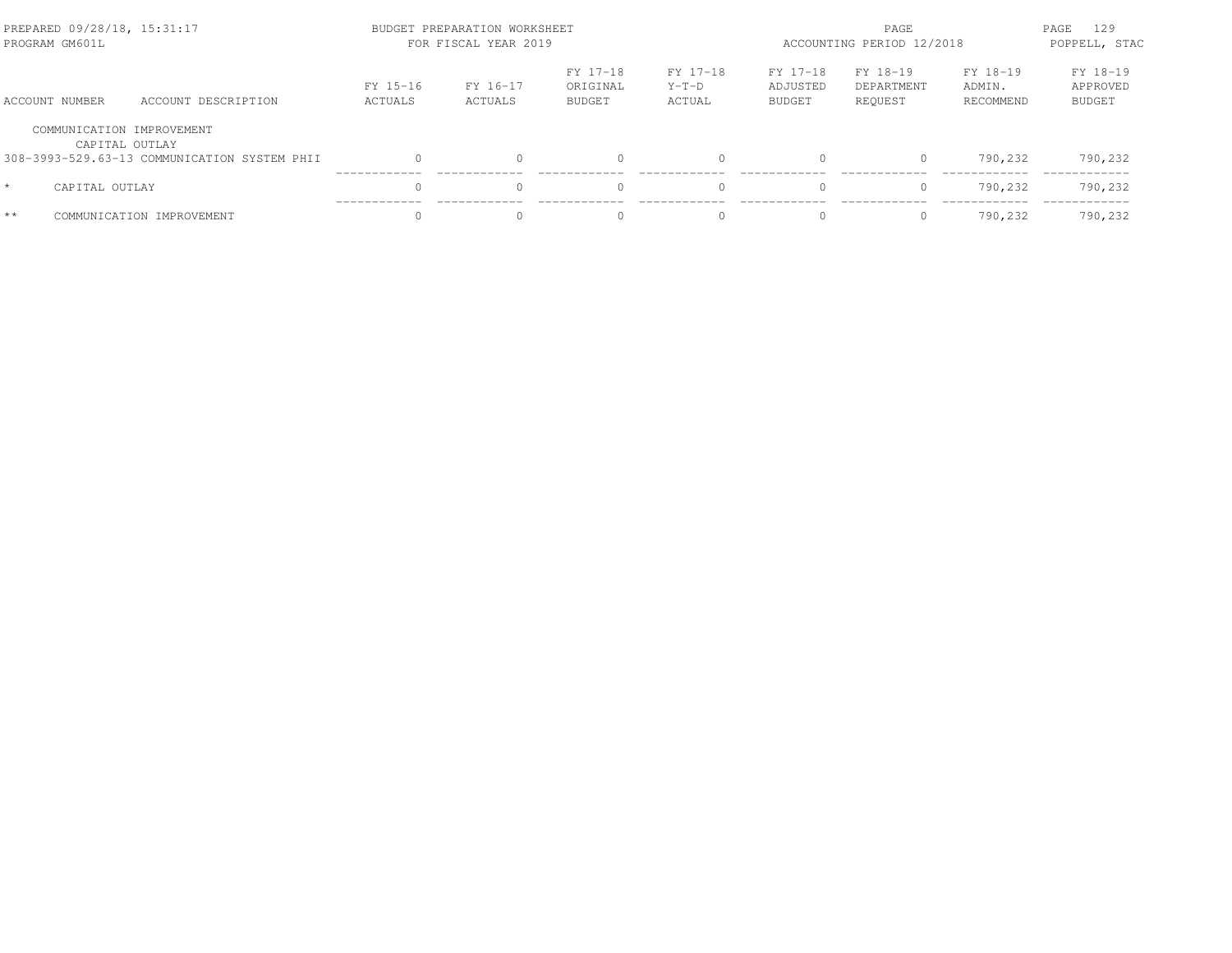| PREPARED 09/28/18, 15:31:17<br>PROGRAM GM601L |                                             |                     | BUDGET PREPARATION WORKSHEET<br>FOR FISCAL YEAR 2019 |                                       |                             | PAGE<br>ACCOUNTING PERIOD 12/2018     |                                   |                                 | 130<br>PAGE<br>POPPELL, STAC   |  |
|-----------------------------------------------|---------------------------------------------|---------------------|------------------------------------------------------|---------------------------------------|-----------------------------|---------------------------------------|-----------------------------------|---------------------------------|--------------------------------|--|
| ACCOUNT NUMBER                                | ACCOUNT DESCRIPTION                         | FY 15-16<br>ACTUALS | FY 16-17<br>ACTUALS                                  | FY 17-18<br>ORIGINAL<br><b>BUDGET</b> | FY 17-18<br>Y-T-D<br>ACTUAL | FY 17-18<br>ADJUSTED<br><b>BUDGET</b> | FY 18-19<br>DEPARTMENT<br>REQUEST | FY 18-19<br>ADMIN.<br>RECOMMEND | FY 18-19<br>APPROVED<br>BUDGET |  |
| EMERGENCY OPERATIONS CTR                      |                                             |                     |                                                      |                                       |                             |                                       |                                   |                                 |                                |  |
|                                               | CAPITAL OUTLAY                              |                     |                                                      |                                       |                             |                                       |                                   |                                 |                                |  |
|                                               | 308-3995-525.62-01 CRESCENT CITY RETROFIT   |                     |                                                      |                                       |                             |                                       |                                   |                                 |                                |  |
|                                               | 308-3995-525.62-02 EMERGENCY OPERATIONS CTR |                     |                                                      |                                       |                             |                                       |                                   |                                 |                                |  |
|                                               | 308-3995-525.64-01 EQUIPMENT-CASH PURCHASE  |                     |                                                      |                                       |                             |                                       |                                   |                                 |                                |  |
| $\star$<br>CAPITAL OUTLAY                     |                                             |                     |                                                      |                                       |                             | $\cap$                                | $\bigcap$                         |                                 |                                |  |
| $**$                                          | EMERGENCY OPERATIONS CTR                    |                     |                                                      |                                       |                             |                                       |                                   |                                 |                                |  |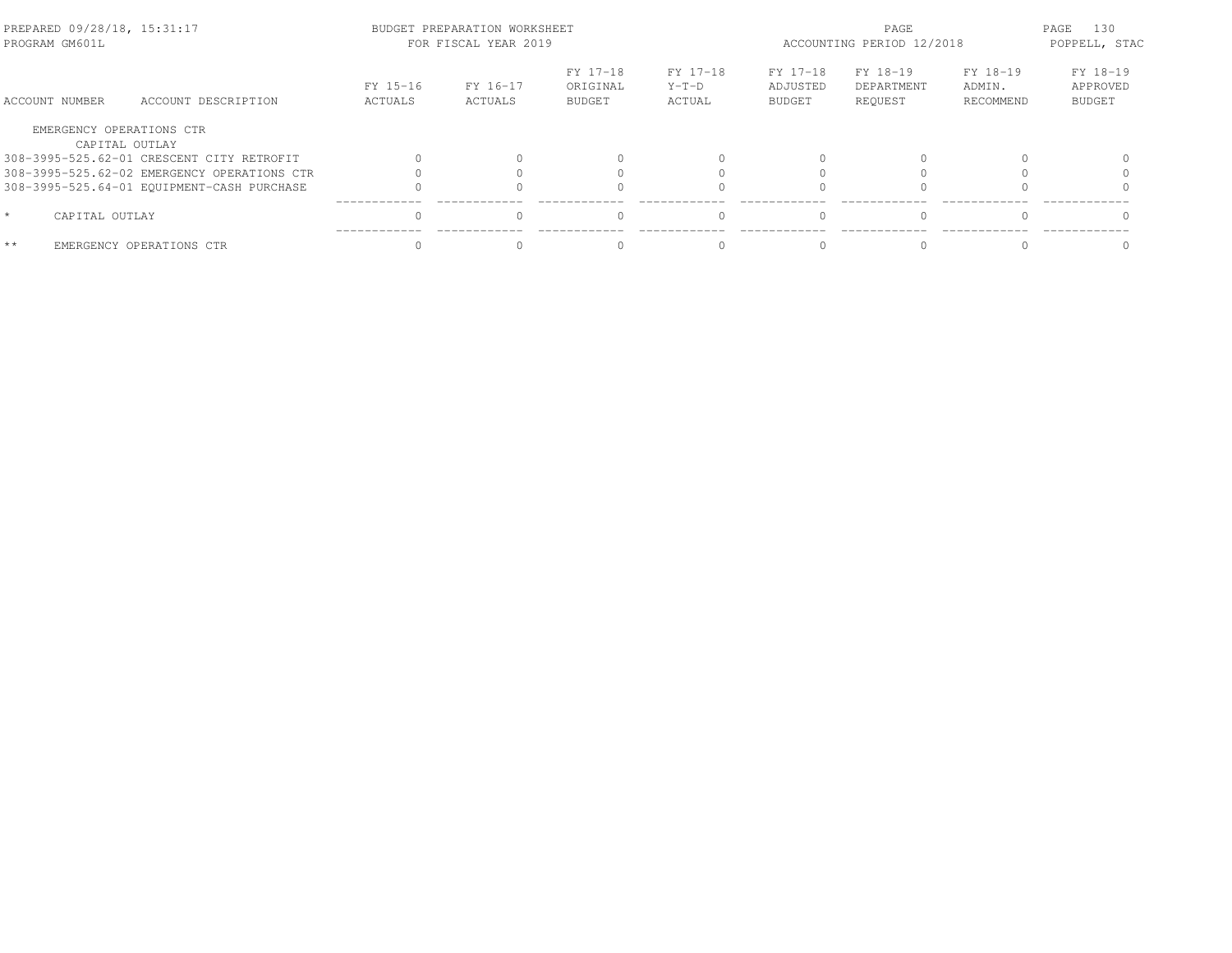| PREPARED 09/28/18, 15:31:17<br>PROGRAM GM601L |                                              |                     | BUDGET PREPARATION WORKSHEET<br>FOR FISCAL YEAR 2019 |                                       |                               | PAGE<br>ACCOUNTING PERIOD 12/2018     |                                   |                                 | 131<br>PAGE<br>POPPELL, STAC          |
|-----------------------------------------------|----------------------------------------------|---------------------|------------------------------------------------------|---------------------------------------|-------------------------------|---------------------------------------|-----------------------------------|---------------------------------|---------------------------------------|
| ACCOUNT NUMBER                                | ACCOUNT DESCRIPTION                          | FY 15-16<br>ACTUALS | FY 16-17<br>ACTUALS                                  | FY 17-18<br>ORIGINAL<br><b>BUDGET</b> | FY 17-18<br>$Y-T-D$<br>ACTUAL | FY 17-18<br>ADJUSTED<br><b>BUDGET</b> | FY 18-19<br>DEPARTMENT<br>REQUEST | FY 18-19<br>ADMIN.<br>RECOMMEND | FY 18-19<br>APPROVED<br><b>BUDGET</b> |
| W PUTNAM/WISHAM PARK                          | OPERATING EXPENSES                           |                     |                                                      |                                       |                               |                                       |                                   |                                 |                                       |
|                                               | 308-6107-572.34-01 OTHER CONTRACTUAL SERVICE |                     |                                                      |                                       |                               |                                       |                                   |                                 |                                       |
|                                               | 308-6107-572.49-01 CURRENT CHARGES & OBLIG   |                     |                                                      |                                       |                               |                                       |                                   |                                 |                                       |
| $\star$<br>OPERATING EXPENSES                 | CAPITAL OUTLAY                               |                     |                                                      |                                       |                               |                                       | $\cap$                            |                                 |                                       |
|                                               | 308-6107-572.63-01 IMPR OTHER THAN BUILDINGS |                     |                                                      |                                       |                               |                                       |                                   |                                 |                                       |
| $\star$<br>CAPITAL OUTLAY                     |                                              | $\cap$              |                                                      | $\Omega$                              |                               | $\bigcap$                             | $\Omega$                          | $\cap$                          |                                       |
| $**$                                          | W PUTNAM/WISHAM PARK                         |                     |                                                      |                                       |                               |                                       |                                   |                                 |                                       |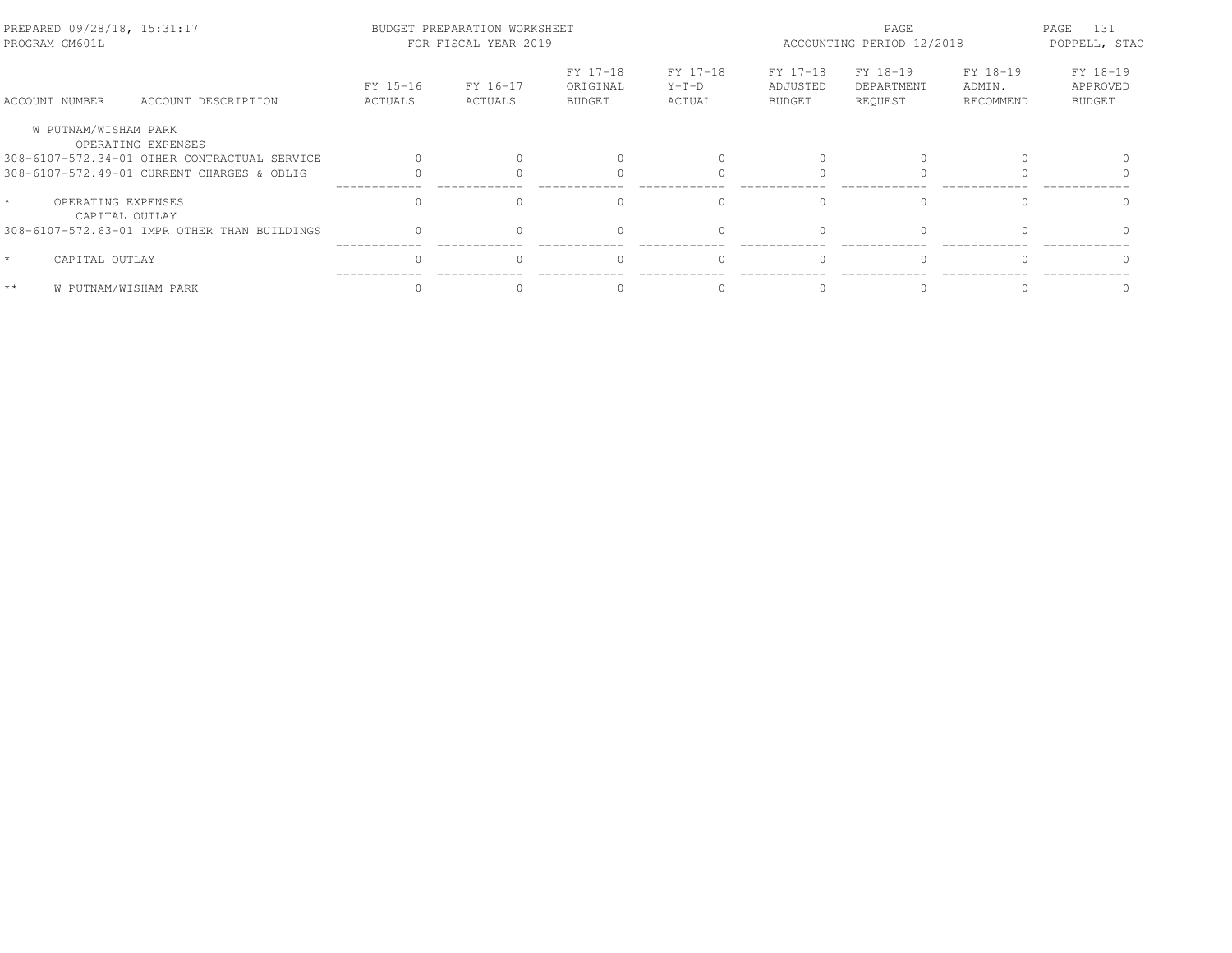|         | PREPARED 09/28/18, 15:31:17<br>PROGRAM GM601L |                                             |                     | BUDGET PREPARATION WORKSHEET<br>FOR FISCAL YEAR 2019 |                                       | PAGE<br>ACCOUNTING PERIOD 12/2018 |                                       |                                   | PAGE<br>132<br>POPPELL, STAC    |                                       |
|---------|-----------------------------------------------|---------------------------------------------|---------------------|------------------------------------------------------|---------------------------------------|-----------------------------------|---------------------------------------|-----------------------------------|---------------------------------|---------------------------------------|
|         | ACCOUNT NUMBER                                | ACCOUNT DESCRIPTION                         | FY 15-16<br>ACTUALS | FY 16-17<br>ACTUALS                                  | FY 17-18<br>ORIGINAL<br><b>BUDGET</b> | FY 17-18<br>$Y-T-D$<br>ACTUAL     | FY 17-18<br>ADJUSTED<br><b>BUDGET</b> | FY 18-19<br>DEPARTMENT<br>REOUEST | FY 18-19<br>ADMIN.<br>RECOMMEND | FY 18-19<br>APPROVED<br><b>BUDGET</b> |
|         | OLD BOSTWICK SCHOOL RENOV<br>NON-OPERATING    |                                             |                     |                                                      |                                       |                                   |                                       |                                   |                                 |                                       |
|         |                                               | 308-6111-572.99-01 RESERVE FOR CONT-REGULAR | $\cap$              |                                                      |                                       |                                   |                                       | $\Omega$                          |                                 | $\Omega$                              |
| $\star$ | NON-OPERATING                                 |                                             |                     |                                                      |                                       |                                   |                                       | $\Omega$                          |                                 |                                       |
| $**$    | OLD.                                          | BOSTWICK SCHOOL RENOV                       | $\cap$              |                                                      |                                       | $\cap$                            |                                       | $\cap$                            |                                 |                                       |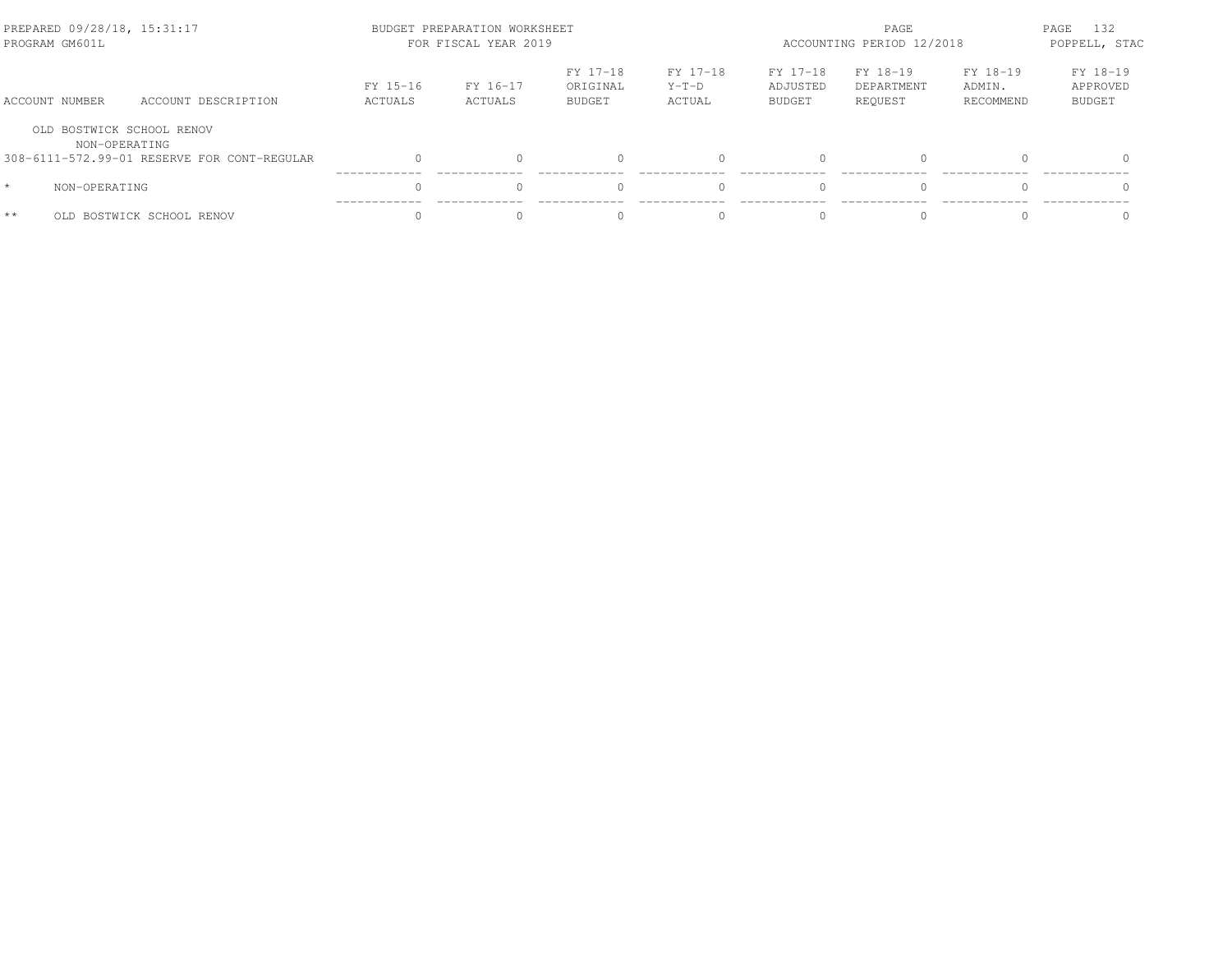| PREPARED 09/28/18, 15:31:17<br>PROGRAM GM601L |                                                  |                     | BUDGET PREPARATION WORKSHEET<br>FOR FISCAL YEAR 2019 |                                       | PAGE<br>ACCOUNTING PERIOD 12/2018 |                                       |                                   | 133<br>PAGE<br>POPPELL, STAC    |                                       |
|-----------------------------------------------|--------------------------------------------------|---------------------|------------------------------------------------------|---------------------------------------|-----------------------------------|---------------------------------------|-----------------------------------|---------------------------------|---------------------------------------|
| ACCOUNT NUMBER                                | ACCOUNT DESCRIPTION                              | FY 15-16<br>ACTUALS | FY 16-17<br>ACTUALS                                  | FY 17-18<br>ORIGINAL<br><b>BUDGET</b> | FY 17-18<br>$Y-T-D$<br>ACTUAL     | FY 17-18<br>ADJUSTED<br><b>BUDGET</b> | FY 18-19<br>DEPARTMENT<br>REOUEST | FY 18-19<br>ADMIN.<br>RECOMMEND | FY 18-19<br>APPROVED<br><b>BUDGET</b> |
| TRANSFERS/RESERVES/MISC<br>NON-OPERATING      | 308-9999-581.91-15 TRF TO TRANSPORTATION FD      |                     |                                                      |                                       |                                   |                                       |                                   |                                 |                                       |
| $\star$<br>NON-OPERATING<br>NON-OPERATING     |                                                  | $\bigcap$           |                                                      |                                       | $\bigcap$                         |                                       | $\bigcap$                         |                                 |                                       |
|                                               | 308-9999-598.99-01 RESERVE FOR CONTINGENCY       | $\Omega$            |                                                      |                                       |                                   |                                       | $\Omega$                          |                                 |                                       |
| $\star$<br>NON-OPERATING                      |                                                  | $\Omega$            |                                                      |                                       | $\Omega$                          | $\cap$                                | $\Omega$                          |                                 | $\cap$                                |
| $\star\,\star$<br>$***$                       | TRANSFERS/RESERVES/MISC<br>CAPITAL PROJECTS FUND | 20,194,834          |                                                      |                                       | 82,583                            |                                       | $\Omega$<br>0                     | 790,232                         | 1,713,631                             |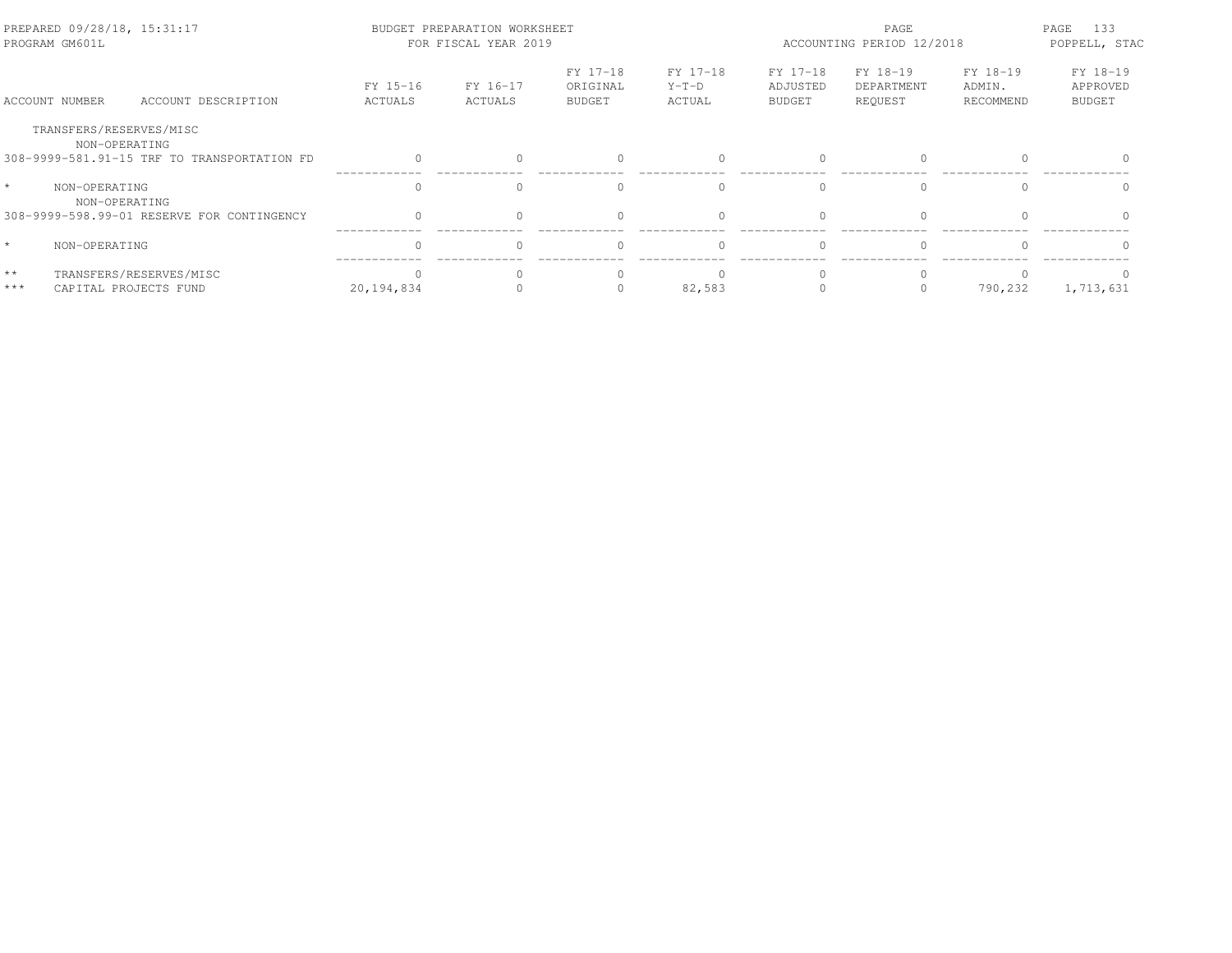| PREPARED 09/28/18, 15:31:17<br>PROGRAM GM601L |                                              |                     | BUDGET PREPARATION WORKSHEET<br>FOR FISCAL YEAR 2019 |                                       |                               | ACCOUNTING PERIOD 12/2018             | PAGE<br>134<br>POPPELL, STAC      |                                 |                                       |
|-----------------------------------------------|----------------------------------------------|---------------------|------------------------------------------------------|---------------------------------------|-------------------------------|---------------------------------------|-----------------------------------|---------------------------------|---------------------------------------|
| <b>ACCOUNT NUMBER</b>                         | ACCOUNT DESCRIPTION                          | FY 15-16<br>ACTUALS | FY 16-17<br>ACTUALS                                  | FY 17-18<br>ORIGINAL<br><b>BUDGET</b> | FY 17-18<br>$Y-T-D$<br>ACTUAL | FY 17-18<br>ADJUSTED<br><b>BUDGET</b> | FY 18-19<br>DEPARTMENT<br>REQUEST | FY 18-19<br>ADMIN.<br>RECOMMEND | FY 18-19<br>APPROVED<br><b>BUDGET</b> |
| WASTE MANAGEMENT                              |                                              |                     |                                                      |                                       |                               |                                       |                                   |                                 |                                       |
| SANITATION/ADMINISTRATION                     | PERSONAL SERVICES                            |                     |                                                      |                                       |                               |                                       |                                   |                                 |                                       |
|                                               | 401-4210-534.12-11 REGULAR SALARIES & WAGES  | 437,101             | 521,397                                              | 529,806                               | 529,186                       | 529,806                               | 529,806                           | 562,606                         | 562,606                               |
|                                               | 401-4210-534.12-12 SALARIES/WAGES-OVERTIME   | 45,371              | 75,636                                               | 45,000                                | 102,776                       | 98,070                                | 45,000                            | 50,000                          | 50,000                                |
|                                               | 401-4210-534.13-11 SALARIES & WAGES - OPS    | 11,577              | 1,098                                                | 2,500                                 | 10,094                        | 10,095                                | 2,500                             | 2,500                           | 2,500                                 |
| 401-4210-534.15-11 EXPERIENCE PAY             |                                              | 3,100               | 4,900                                                | 5,600                                 | 5,200                         | 5,600                                 | 5,600                             | 5,600                           | 5,600                                 |
|                                               | 401-4210-534.21-13 FICA TAXES MATCHING       | 36,105              | 43,975                                               | 44,164                                | 47,970                        | 44,164                                | 44,164                            | 47,293                          | 47,293                                |
|                                               | 401-4210-534.22-13 RETIREMENT CONTRIBUTIONS  | 48,694              | 54,944                                               | 53,919                                | 54,443                        | 53,919                                | 53,919                            | 55,978                          | 55,978                                |
|                                               | 401-4210-534.23-13 LIFE & HEALTH INSURANCE   | 112,228             | 116,288                                              | 153,612                               | 98,406                        | 99,186                                | 153,612                           | 157,879                         | 157,879                               |
|                                               |                                              |                     |                                                      |                                       |                               |                                       |                                   |                                 |                                       |
| PERSONAL SERVICES                             |                                              | 694,176             | 818,238                                              | 834,601                               | 848,075                       | 840,840                               | 834,601                           | 881,856                         | 881,856                               |
|                                               | OPERATING EXPENSES                           |                     |                                                      |                                       |                               |                                       |                                   |                                 |                                       |
|                                               | 401-4210-534.31-01 PROFESSIONAL SERVICES     | 68,279              | 168,080                                              | 298,500                               | 87,768                        | 292,261                               | 294,550                           | 294,550                         | 294,550                               |
|                                               | 401-4210-534.32-01 AUDIT-STATE REQUIRE-CPA   | 12,360              | 12,360                                               | 12,360                                | 12,360                        | 12,360                                | 12,360                            | 12,360                          | 12,360                                |
|                                               | 401-4210-534.34-01 OTHER CONTRACTUAL SERVICE | 434,081             | 1,348,141                                            | 865,500                               | 4,004,770                     | 4,377,252                             | 815,500                           | 815,500                         | 815,500                               |
|                                               | 401-4210-534.34-23 UNIFORM RENTALS-EMPLOYER  | 766                 | 2,764                                                | 1,500                                 | 505                           | 1,500                                 | 1,500                             | 1,500                           | 1,500                                 |
|                                               | 401-4210-534.34-25 CONTRACT-INMATE CREWS     | 105,000             | 105,000                                              | 110,000                               | 105,000                       | 110,000                               | 110,000                           | 105,000                         | 105,000                               |
|                                               | 401-4210-534.40-01 TRAVEL & PER DIEM         | 1,398               | 1,100                                                | 3,100                                 | 2,039                         | 2,850                                 | 3,100                             | 3,100                           | 3,100                                 |
|                                               | 401-4210-534.41-01 COMMUNICATION SERVICES    | 3,167               | 3,564                                                | 3,100                                 | 1,044                         | 3,100                                 | 3,100                             | 3,100                           | 3,100                                 |
| 401-4210-534.42-01 POSTAGE                    |                                              | 236                 | 335                                                  | 275                                   | 211                           | 275                                   | 275                               | 275                             | 275                                   |
| 401-4210-534.43-01 UTILITIES                  |                                              | 9,124               | 8,658                                                | 11,000                                | 8,045                         | 11,000                                | 11,000                            | 10,000                          | 10,000                                |
|                                               | 401-4210-534.44-01 RENTALS AND LEASES        | 59                  | 1,017                                                | 8,000                                 | 1,908                         | 8,000                                 | 8,000                             | 3,000                           | 3,000                                 |
|                                               | 401-4210-534.45-20 INSURANCE-RISK MANAGEMENT | 59,045              | 70,935                                               | 70,935                                | 70,935                        | 70,935                                | 70,935                            | 70,935                          | 70,935                                |
|                                               | 401-4210-534.46-01 REPAIR & MAINT - OTHER    | 52,039              | 74,975                                               | 125,000                               | 48,503                        | 125,000                               | 125,000                           | 125,000                         | 125,000                               |
|                                               | 401-4210-534.46-04 R & M - FLEET MAINTENANCE | 103,781             | 156,387                                              | 125,000                               | 137,353                       | 125,000                               | 125,000                           | 125,000                         | 125,000                               |
|                                               | 401-4210-534.46-13 R & M - COMM EQUIPMENT    | 11,289              | 11,302                                               | 11,300                                | 11,641                        | 11,300                                | 11,300                            | 11,900                          | 11,900                                |
|                                               | 401-4210-534.47-01 PRINTING & BINDING        | 95                  | $\circ$                                              | 250                                   | 140                           | 250                                   | 250                               | 250                             | 250                                   |
|                                               | 401-4210-534.49-01 CURRENT CHARGES & OBLIG   | 2,158               | 1,515                                                | 3,560                                 | 481                           | 3,560                                 | 3,560                             | 1,500                           | 1,500                                 |
|                                               | 401-4210-534.49-03 COMM/FEES/COSTS-TAX COLL  | 113,542             | 109,873                                              | 120,000                               | 115,872                       | 120,000                               | 120,000                           | 120,000                         | 120,000                               |
|                                               | 401-4210-534.49-14 ADMINISTRATIVE SERVICES   | 58,500              | 83,500                                               | 83,500                                | 83,500                        | 83,500                                | 83,500                            | 83,500                          | 83,500                                |
|                                               | 401-4210-534.49-17 SAFETY RECOGNITION        | 640                 | 785                                                  | 750                                   | 729                           | 750                                   | 750                               | 750                             | 750                                   |
|                                               | 401-4210-534.49-47 FEES-LAWSUITS-WASTE MGMT  | $\overline{0}$      | $\circ$                                              | $\circ$                               | $\circ$                       | $\overline{0}$                        | $\circ$                           | $\Omega$                        | $\overline{0}$                        |
|                                               | 401-4210-534.49-50 LEGAL ADVERTISEMENTS      | 122                 | 209                                                  | 300                                   | 629                           | 956                                   | 1,000                             | 800                             | 800                                   |
| 401-4210-534.49-70 NET OPEB COST              |                                              | $\circ$             | $\circ$                                              | 13,000                                | $\circ$                       | 13,000                                | 13,000                            | 13,000                          | 13,000                                |
| 401-4210-534.51-01 OFFICE SUPPLIES            |                                              | 1,355               | 2,104                                                | 1,200                                 | 1,521                         | 1,200                                 | 1,200                             | 1,500                           | 1,500                                 |
|                                               | 401-4210-534.52-01 OPERATING SUPPLIES        | 18,464              | 12,341                                               | 20,000                                | 11,813                        | 19,344                                | 23,000                            | 20,000                          | 20,000                                |
|                                               | 401-4210-534.52-02 GAS, OIL & LUBRICANTS     | 94,702              | 126,736                                              | 150,000                               | 156,895                       | 200,000                               | 150,000                           | 150,000                         | 150,000                               |
|                                               | 401-4210-534.52-10 OPER SUPPLIES - INVENTORY | $\circ$             | $\circ$                                              | 6,000                                 | $\circ$                       | 6,000                                 | 3,000                             | 3,000                           | 3,000                                 |
|                                               | 401-4210-534.54-01 BOOKS/PUBLICATIONS/SUBSCR | 88                  | 88                                                   | 100                                   | 88                            | 100                                   | 100                               | 100                             | 100                                   |
|                                               | 401-4210-534.54-02 DUES & MEMBERSHIPS        | 212                 | 212                                                  | 700                                   | 424                           | 700                                   | 700                               | 700                             | 700                                   |
| 401-4210-534.54-03 TRAINING                   |                                              | 2,570               | 1,300                                                | 2,600                                 | 2,846                         | 2,850                                 | 2,600                             | 2,600                           | 2,600                                 |
| 401-4210-534.59-01 DEPRECIATION               |                                              | 361,576             | 358,219                                              | 242,000                               | 191,950                       | 242,000                               | 242,000                           | 320,071                         | 320,071                               |
| OPERATING EXPENSES<br>CAPITAL OUTLAY          |                                              | 1,514,648           | 2,661,500                                            | 2,289,530                             | 5,058,970                     | 5,845,043                             | 2,236,280                         | 2,298,991                       | 2,298,991                             |
|                                               | 401-4210-534.62-01 BLDGS-CONST & OR IMPROV   | $\circ$             | 5,195                                                | 50,000                                | $\circ$                       | 50,000                                | 50,000                            | 50,000                          | 50,000                                |
|                                               | 401-4210-534.63-01 IMPR OTHER THAN BUILDINGS | $\mathbf{0}$        | $\circ$                                              | 450,000                               | $\circ$                       | 400,000                               | 450,000                           | 450,000                         | 450,000                               |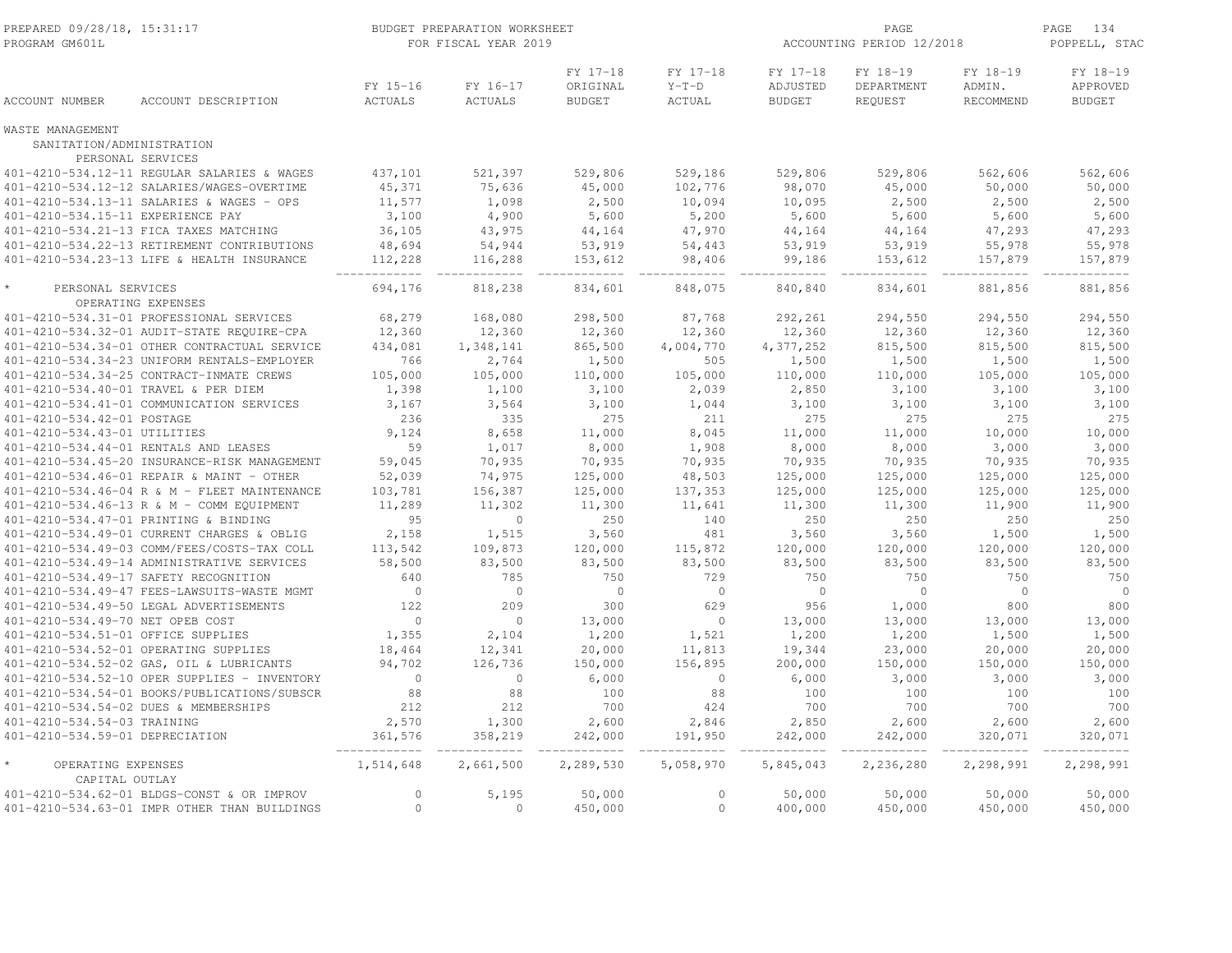| PREPARED 09/28/18, 15:31:17<br>PROGRAM GM601L |                            | BUDGET PREPARATION WORKSHEET<br>FOR FISCAL YEAR 2019 |                                       |                                      | PAGE<br>ACCOUNTING PERIOD 12/2018     |                                   |                                        | 135<br>PAGE<br>POPPELL, STAC          |
|-----------------------------------------------|----------------------------|------------------------------------------------------|---------------------------------------|--------------------------------------|---------------------------------------|-----------------------------------|----------------------------------------|---------------------------------------|
| <b>ACCOUNT NUMBER</b><br>ACCOUNT DESCRIPTION  | FY 15-16<br><b>ACTUALS</b> | FY 16-17<br><b>ACTUALS</b>                           | FY 17-18<br>ORIGINAL<br><b>BUDGET</b> | FY 17-18<br>$Y-T-D$<br><b>ACTUAL</b> | FY 17-18<br>ADJUSTED<br><b>BUDGET</b> | FY 18-19<br>DEPARTMENT<br>REQUEST | FY 18-19<br>ADMIN.<br><b>RECOMMEND</b> | FY 18-19<br>APPROVED<br><b>BUDGET</b> |
| 401-4210-534.64-01 EQUIPMENT-CASH PURCHASE    | 109                        | $\Omega$                                             | 410,000                               | $\Omega$                             | 410,000                               | 1,560,000                         | 1,560,000                              | 1,560,000                             |
| CAPITAL OUTLAY<br>DEBT SERVICE                | 109                        | 5,195                                                | 910,000                               | $\Omega$                             | 860,000                               | 2,060,000                         | 2,060,000                              | 2,060,000                             |
| 401-4210-534.71-01 PRINCIPAL-BOND RETIREMENT  | $\Omega$                   | $\Omega$                                             | 144,110                               | $\Omega$                             | 144,110                               | $\bigcap$                         | $\Omega$                               |                                       |
| 401-4210-534.71-05 PRINCIPAL-LEASE PURCHASE   | $\Omega$                   | $\cap$                                               | 48,474                                | $\Omega$                             | 48,474                                |                                   | $\cap$                                 |                                       |
| 401-4210-534.72-01 INTEREST - BONDS           | 34,306                     | 13,419                                               | 1,003                                 | $\Omega$                             | 1,003                                 |                                   | $\Omega$                               |                                       |
| 401-4210-534.72-05 INTEREST-LEASE PURCHASE    | 7,886                      | 3,637                                                | 1,098                                 | 686                                  | 1,098                                 | $\Omega$                          | $\Omega$                               | $\cap$                                |
| $\star$<br>DEBT SERVICE<br>NON-OPERATING      | 42,192                     | 17,056                                               | 194,685                               | 686                                  | 194,685                               | $\Omega$                          | $\Omega$                               | $\cap$                                |
| 401-4210-581.91-01 BUD TRFR-CLERK TO BOARD    | 53,729                     | 53,729                                               | 53,729                                | 53,729                               | 53,729                                | 53,729                            | 53,729                                 | 53,729                                |
| 401-4210-581.91-28 TRF-RISK MANAGEMENT FD     | 10,182                     | 9,432                                                | 9,604                                 | 9,604                                | 9,604                                 | 9,604                             | 9,604                                  | 9,604                                 |
| 401-4210-581.91-30 TRF - GENERAL FUND         | $\cap$                     | $\Omega$                                             | $\cup$                                | $\bigcap$                            | $\bigcap$                             | $\bigcap$                         | $\Omega$                               |                                       |
| 401-4210-581.91-32 TRF-GROUP INSURANCE RES    | 13,296                     | $\Omega$                                             | $\cap$                                | $\bigcap$                            | $\cap$                                |                                   | $\cap$                                 |                                       |
| 401-4210-581.91-45 TRANSFER TO GENERAL FUND   | $\cap$                     | $\cap$                                               |                                       | $\cap$                               |                                       |                                   |                                        |                                       |
| 401-4210-581.91-46 TRANSFER-COMM. IMPR FUND   | 61,573                     |                                                      |                                       |                                      |                                       |                                   |                                        |                                       |
| 401-4210-581.91-53 BUD TRFR-FLEET MAINT FUND  | 96,479                     | 28,255                                               |                                       |                                      |                                       |                                   |                                        |                                       |
| NON-OPERATING<br>NON-OPERATING                | 235,259                    | 91,416                                               | 63,333                                | 63,333                               | 63,333                                | 63,333                            | 63,333                                 | 63,333                                |
| 401-4210-598.99-01 RESERVE FOR CONTINGENCY    | $\Omega$                   | $\Omega$                                             | $\circ$                               | $\Omega$                             | $\Omega$                              | $\Omega$                          | 200,000                                | 500,000                               |
| 401-4210-598.99-23 RES-ESCROW-FUTURE CLOSURE  |                            |                                                      | $\cap$                                |                                      |                                       | $\bigcap$                         | 827,387                                | 978,673                               |
| $\star$<br>NON-OPERATING                      |                            |                                                      |                                       |                                      |                                       | $\Omega$                          | 1,027,387                              | 1,478,673                             |
| $\star\,\star$<br>SANITATION/ADMINISTRATION   | 2,486,384                  | 3,593,405                                            | 4,292,149                             | 5,971,064                            | 7,803,901                             | 5, 194, 214                       | 6,331,567                              | 6,782,853                             |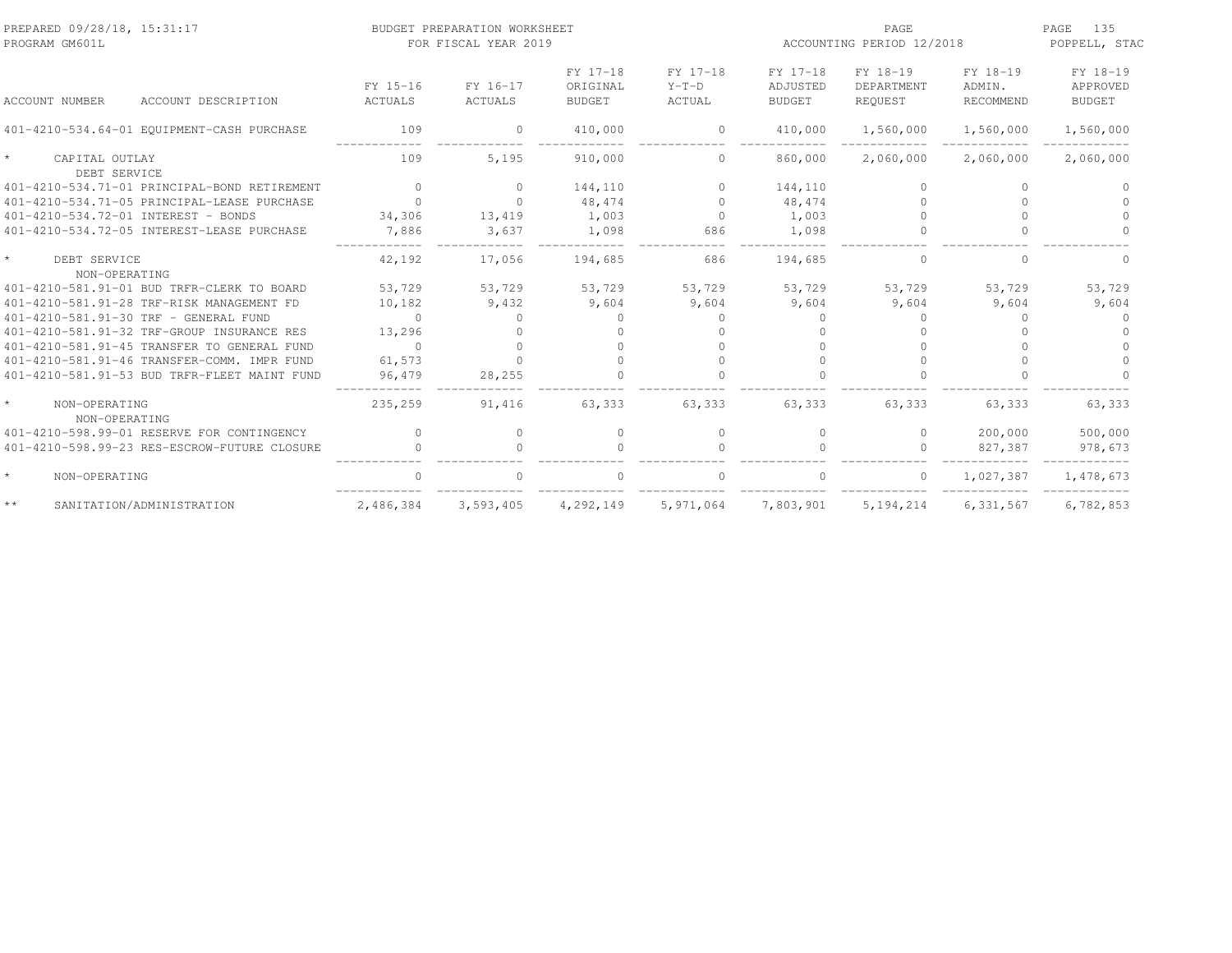| PREPARED 09/28/18, 15:31:17<br>PROGRAM GM601L |                            | BUDGET PREPARATION WORKSHEET<br>FOR FISCAL YEAR 2019 |                                       |                               | ACCOUNTING PERIOD 12/2018             | PAGE<br>136<br>POPPELL, STAC      |                                 |                                       |
|-----------------------------------------------|----------------------------|------------------------------------------------------|---------------------------------------|-------------------------------|---------------------------------------|-----------------------------------|---------------------------------|---------------------------------------|
| ACCOUNT DESCRIPTION<br><b>ACCOUNT NUMBER</b>  | FY 15-16<br><b>ACTUALS</b> | FY 16-17<br><b>ACTUALS</b>                           | FY 17-18<br>ORIGINAL<br><b>BUDGET</b> | FY 17-18<br>$Y-T-D$<br>ACTUAL | FY 17-18<br>ADJUSTED<br><b>BUDGET</b> | FY 18-19<br>DEPARTMENT<br>REQUEST | FY 18-19<br>ADMIN.<br>RECOMMEND | FY 18-19<br>APPROVED<br><b>BUDGET</b> |
| LONG-TERM CARE                                |                            |                                                      |                                       |                               |                                       |                                   |                                 |                                       |
| PERSONAL SERVICES                             |                            |                                                      |                                       |                               |                                       |                                   |                                 |                                       |
| 401-4214-534.12-11 REGULAR SALARIES & WAGES   | $\bigcap$                  | $\Omega$                                             | $\Omega$                              | $\Omega$                      | $\Omega$                              | $\Omega$                          | $\Omega$                        |                                       |
| 401-4214-534.12-12 SALARIES/WAGES-OVERTIME    |                            | $\cap$                                               |                                       | $\Omega$                      |                                       |                                   | $\Omega$                        |                                       |
| 401-4214-534.15-11 EXPERIENCE PAY             |                            | $\cap$                                               |                                       | $\Omega$                      |                                       |                                   | $\Omega$                        |                                       |
| 401-4214-534.21-13 FICA TAXES MATCHING        |                            | $\cap$                                               |                                       | $\Omega$                      |                                       |                                   |                                 |                                       |
| 401-4214-534.22-13 RETIREMENT CONTRIBUTIONS   |                            | $\cap$                                               | $\Omega$                              | $\Omega$                      | $\cap$                                | $\cap$                            | $\cap$                          | $\Omega$                              |
| 401-4214-534.23-13 LIFE & HEALTH INSURANCE    | $\cap$                     | $\bigcap$                                            | $\Omega$                              | $\Omega$                      | $\cap$                                | $\Omega$                          | $\Omega$                        | $\Omega$                              |
| PERSONAL SERVICES<br>OPERATING EXPENSES       | $\Omega$                   | $\Omega$                                             | $\Omega$                              | $\circ$                       |                                       | $\Omega$                          | $\cap$                          | $\cap$                                |
| 401-4214-534.31-01 PROFESSIONAL SERVICES      | 124,837                    | 123,806                                              | 178,200                               | 131,356                       | 178,200                               | 240,850                           | 240,850                         | 240,850                               |
| 401-4214-534.34-01 OTHER CONTRACTUAL SERVICE  | 83,235                     | 10,538                                               | 25,000                                | 7,245                         | 25,000                                | 25,000                            | 25,000                          | 25,000                                |
| 401-4214-534.34-23 UNIFORM RENTALS-EMPLOYER   | $\Omega$                   | $\Omega$                                             | $\Omega$                              | $\Omega$                      | $\Omega$                              | $\Omega$                          | $\Omega$                        | $\Omega$                              |
| 401-4214-534.42-01 POSTAGE                    | $\cap$                     | $\Omega$                                             | $\Omega$                              | $\Omega$                      |                                       | $\Omega$                          | $\cap$                          | $\Omega$                              |
| 401-4214-534.43-01 UTILITIES                  | 648                        | 578                                                  | 1,000                                 | 575                           | 1,000                                 | 1,000                             | 1,000                           | 1,000                                 |
| 401-4214-534.44-01 RENTALS AND LEASES         | $\bigcap$                  | $\Omega$                                             | 1,200                                 | $\mathbf{0}$                  | 1,200                                 | 1,200                             | $\Omega$                        | $\Omega$                              |
| 401-4214-534.46-01 REPAIR & MAINT - OTHER     |                            | $\bigcap$                                            | 400                                   | $\Omega$                      | 400                                   | 400                               | 400                             | 400                                   |
| 401-4214-534.46-04 R & M - FLEET MAINTENANCE  |                            | $\bigcap$                                            | $\Omega$                              | $\Omega$                      | $\bigcap$                             | $\circ$                           | $\Omega$                        | $\Omega$                              |
| 401-4214-534.52-01 OPERATING SUPPLIES         |                            | $\cap$                                               | 150                                   | $\Omega$                      | 150                                   | 150                               | 150                             | 150                                   |
| 401-4214-534.52-10 OPER SUPPLIES - INVENTORY  |                            |                                                      | $\mathbf{0}$                          | $\Omega$                      | $\Omega$                              | $\Omega$                          | $\Omega$                        | $\Omega$                              |
| 401-4214-534.59-01 DEPRECIATION               | $2,726,608-$               | 3,583,665                                            | 400,000                               | 355,189                       | 400,000                               | 400,000                           | 400,000                         | 400,000                               |
| 401-4214-534.59-02 CHANGE-LT CARE COSTS EST.  | $420,740-$                 | $42,653-$                                            | $\mathbf{0}$                          | $128,082-$                    |                                       | $\Omega$                          | $\Omega$                        | $\Omega$                              |
| OPERATING EXPENSES<br>CAPITAL OUTLAY          | $2,938,628-$               | 3,675,934                                            | 605,950                               | 366,283                       | 605,950                               | 668,600                           | 667,400                         | 667,400                               |
| 401-4214-534.63-01 IMPR OTHER THAN BUILDINGS  | $\circ$                    | $\circ$                                              | 100,000                               | $\circ$                       | 100,000                               | 100,000                           | 100,000                         | 100,000                               |
| $\star$<br>CAPITAL OUTLAY                     |                            |                                                      | 100,000                               |                               | 100,000                               | 100,000                           | 100,000                         | 100,000                               |
| $\star\star$<br>LONG-TERM CARE                | $2,938,628-$               | 3,675,934                                            | 705,950                               | 366,283                       | 705,950                               | 768,600                           | 767,400                         | 767,400                               |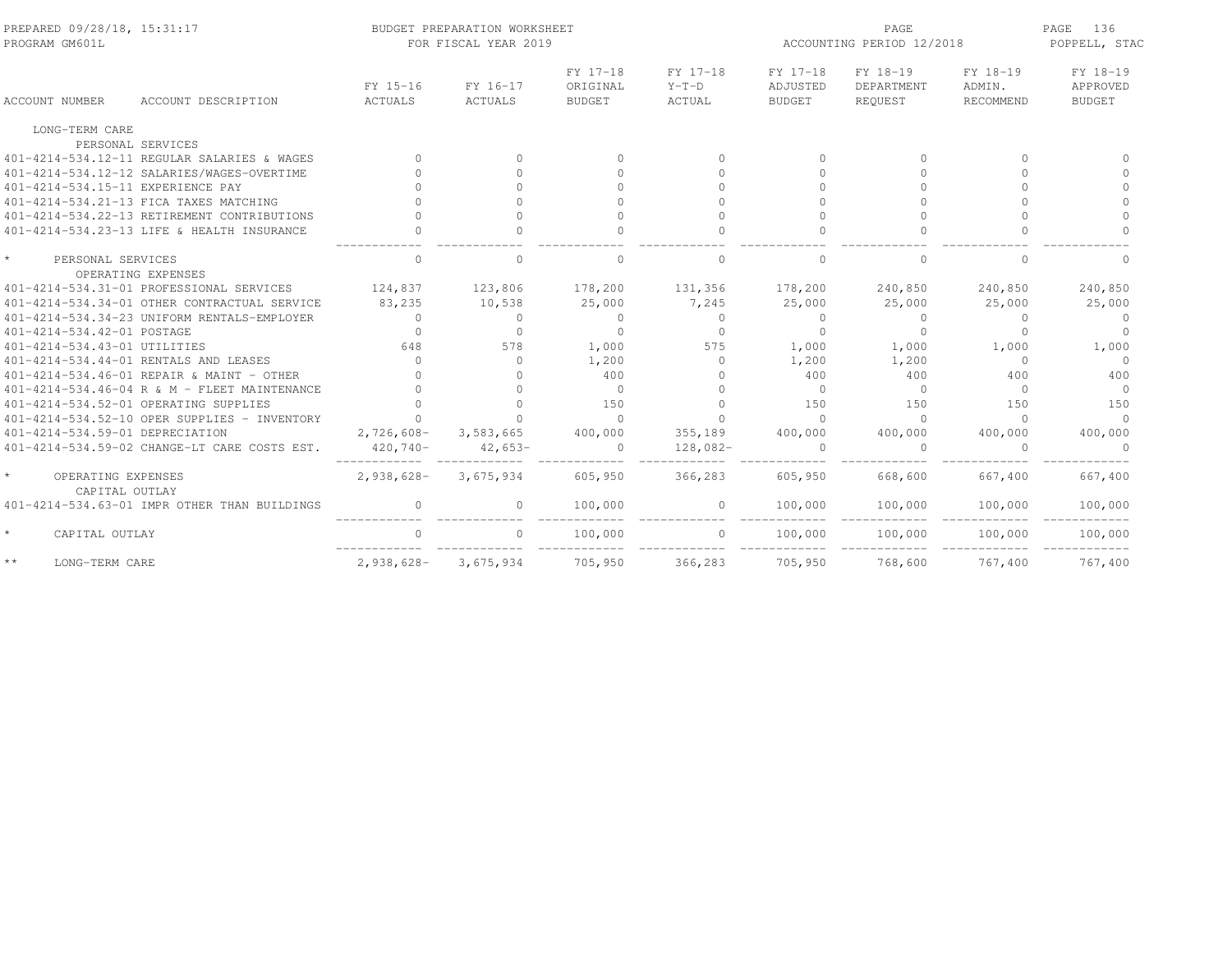| PREPARED 09/28/18, 15:31:17<br>PROGRAM GM601L |                            |                                                 |                            | BUDGET PREPARATION WORKSHEET<br>FOR FISCAL YEAR 2019 |                                       |                               | PAGE<br>ACCOUNTING PERIOD 12/2018     |                                   |                                 | 137<br>PAGE<br>POPPELL, STAC          |  |
|-----------------------------------------------|----------------------------|-------------------------------------------------|----------------------------|------------------------------------------------------|---------------------------------------|-------------------------------|---------------------------------------|-----------------------------------|---------------------------------|---------------------------------------|--|
|                                               | ACCOUNT NUMBER             | ACCOUNT DESCRIPTION                             | FY 15-16<br><b>ACTUALS</b> | FY 16-17<br>ACTUALS                                  | FY 17-18<br>ORIGINAL<br><b>BUDGET</b> | FY 17-18<br>$Y-T-D$<br>ACTUAL | FY 17-18<br>ADJUSTED<br><b>BUDGET</b> | FY 18-19<br>DEPARTMENT<br>REOUEST | FY 18-19<br>ADMIN.<br>RECOMMEND | FY 18-19<br>APPROVED<br><b>BUDGET</b> |  |
|                                               |                            | SAN./SOL.WASTE/COLLECTION<br>OPERATING EXPENSES |                            |                                                      |                                       |                               |                                       |                                   |                                 |                                       |  |
|                                               |                            | 401-4215-534.34-01 OTHER CONTRACTUAL SERVICE    | 3,200,001                  | 3,169,042                                            | 3,168,781                             | 2,904,662                     | 3,168,781                             | 3,200,000                         | 3,200,000                       | 3,200,000                             |  |
|                                               | 401-4215-534.42-01 POSTAGE |                                                 | 0                          | 0                                                    |                                       | 377                           | 500                                   | 250                               | 250                             | 250                                   |  |
|                                               |                            | 401-4215-534.49-03 COMM/FEES/COSTS-TAX COLL     | 61,915                     | 64,171                                               | 78,648                                | 63,276                        | 78,648                                | 78,648                            | 74,000                          | 74,000                                |  |
|                                               |                            | 401-4215-534.52-05 BEAR RESISTANT CANS          | $\Omega$                   | 17.773                                               | 5,000                                 | $\mathbf{0}$                  | 4,500                                 | 2,750                             | 2,750                           | 2,750                                 |  |
|                                               | OPERATING EXPENSES         |                                                 | 3,261,916                  | 3,250,986                                            | 3, 252, 429                           | 2,968,315                     | 3, 252, 429                           | 3,281,648                         | 3,277,000                       | 3,277,000                             |  |
| $**$                                          |                            | SAN./SOL.WASTE/COLLECTION                       | 3,261,916                  | 3,250,986                                            | 3, 252, 429                           | 2,968,315                     | 3,252,429                             | 3,281,648                         | 3,277,000                       | 3,277,000                             |  |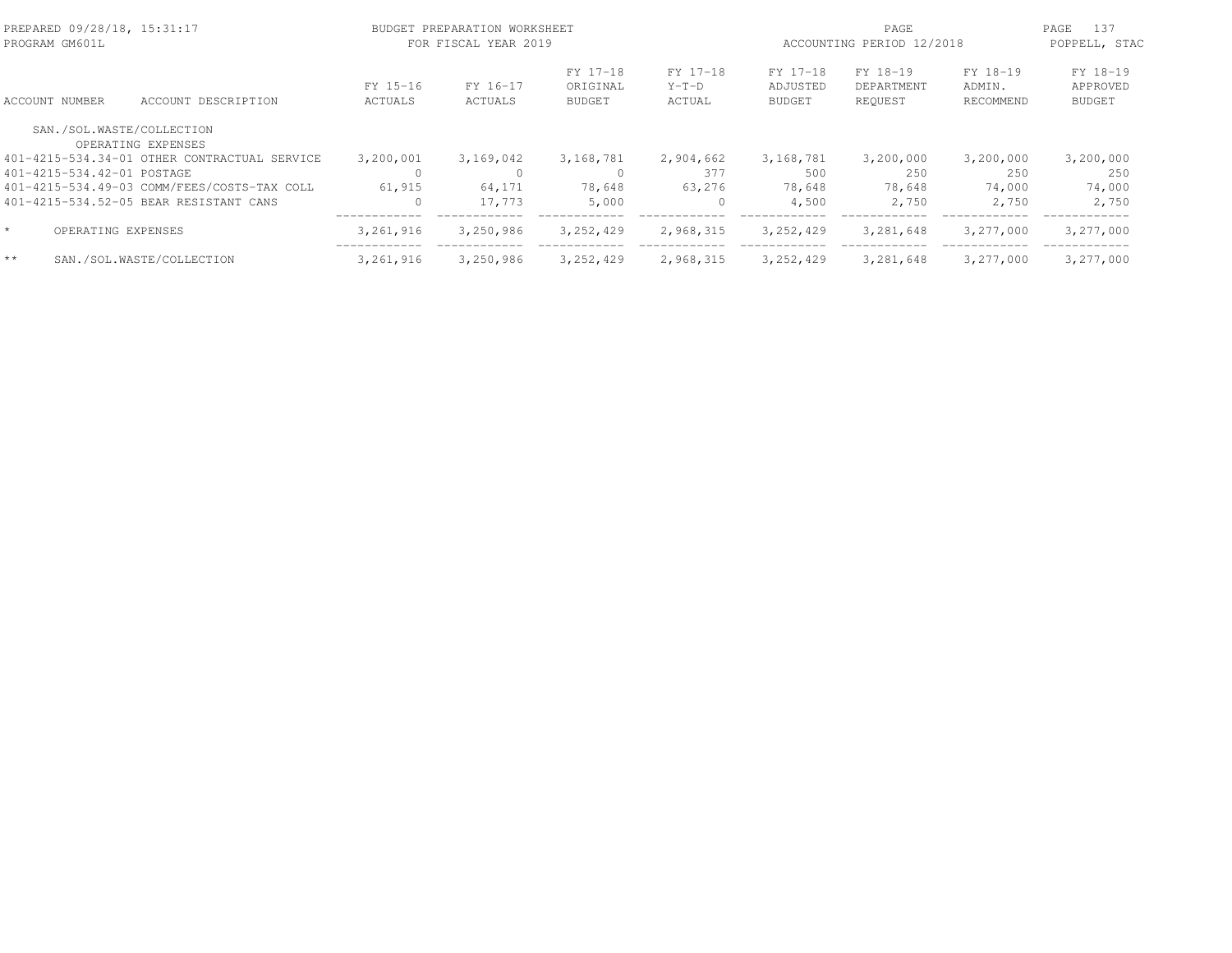| PROGRAM GM601L | PREPARED 09/28/18, 15:31:17 |                                              |                            | BUDGET PREPARATION WORKSHEET<br>FOR FISCAL YEAR 2019 |                                       |                               | ACCOUNTING PERIOD 12/2018             | 138<br>PAGE<br>POPPELL, STAC      |                                 |                                       |
|----------------|-----------------------------|----------------------------------------------|----------------------------|------------------------------------------------------|---------------------------------------|-------------------------------|---------------------------------------|-----------------------------------|---------------------------------|---------------------------------------|
| ACCOUNT NUMBER |                             | ACCOUNT DESCRIPTION                          | FY 15-16<br><b>ACTUALS</b> | FY 16-17<br>ACTUALS                                  | FY 17-18<br>ORIGINAL<br><b>BUDGET</b> | FY 17-18<br>$Y-T-D$<br>ACTUAL | FY 17-18<br>ADJUSTED<br><b>BUDGET</b> | FY 18-19<br>DEPARTMENT<br>REQUEST | FY 18-19<br>ADMIN.<br>RECOMMEND | FY 18-19<br>APPROVED<br><b>BUDGET</b> |
|                | SANITATION/WASTE TIRE       |                                              |                            |                                                      |                                       |                               |                                       |                                   |                                 |                                       |
|                |                             | OPERATING EXPENSES                           |                            |                                                      |                                       |                               |                                       |                                   |                                 |                                       |
|                |                             | 401-4218-534.34-01 OTHER CONTRACTUAL SERVICE | 52,467                     | 55,005                                               | 77,400                                | 61,673                        | 77,400                                | 77,400                            | 70,000                          | 70,000                                |
|                | 401-4218-534.42-01 POSTAGE  |                                              |                            |                                                      |                                       | $\Omega$                      |                                       |                                   |                                 |                                       |
|                |                             | 401-4218-534.49-01 CURRENT CHARGES & OBLIG   | 175                        | 175                                                  | 175                                   | 140                           | 175                                   | 140                               | 140                             | 140                                   |
|                |                             | 401-4218-534.52-01 OPERATING SUPPLIES        | $\bigcap$                  | $\Omega$                                             | 200                                   | 95                            | 200                                   | 200                               | 200                             | 200                                   |
|                | OPERATING EXPENSES          |                                              | 52,642                     | 55,180                                               | 77.775                                | 61,908                        | 77.775                                | 77.740                            | 70,340                          | 70,340                                |
| $**$           | SANITATION/WASTE TIRE       |                                              | 52,642                     | 55,180                                               | 77.775                                | 61,908                        | 77.775                                | 77.740                            | 70,340                          | 70,340                                |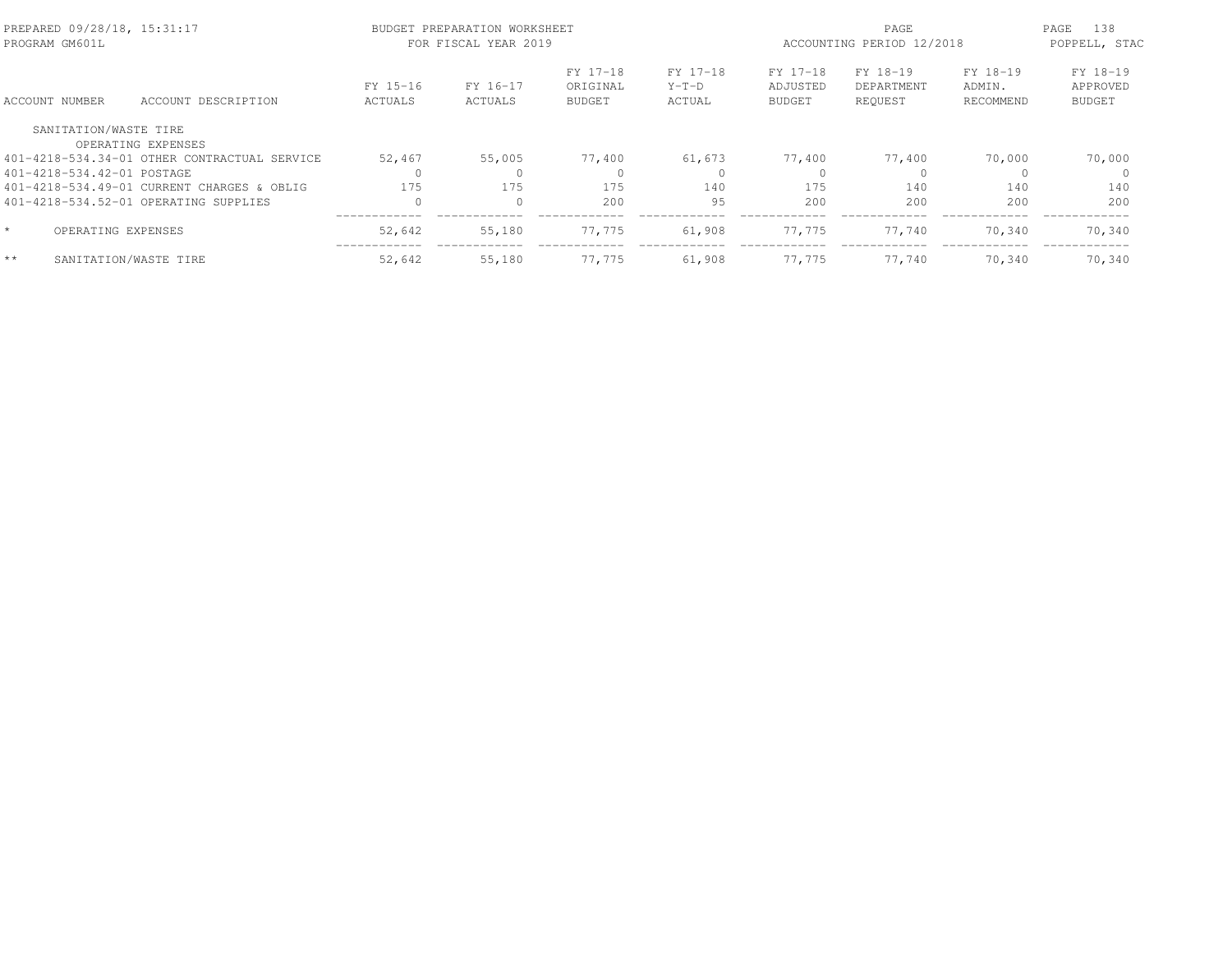| PREPARED 09/28/18, 15:31:17<br>PROGRAM GM601L |                                              |                | BUDGET PREPARATION WORKSHEET<br>FOR FISCAL YEAR 2019 |                      | PAGE<br>ACCOUNTING PERIOD 12/2018 |                      |                        | PAGE<br>139<br>POPPELL, STAC |                      |
|-----------------------------------------------|----------------------------------------------|----------------|------------------------------------------------------|----------------------|-----------------------------------|----------------------|------------------------|------------------------------|----------------------|
|                                               |                                              | FY 15-16       | FY 16-17                                             | FY 17-18<br>ORIGINAL | FY 17-18<br>$Y-T-D$               | FY 17-18<br>ADJUSTED | FY 18-19<br>DEPARTMENT | FY 18-19<br>ADMIN.           | FY 18-19<br>APPROVED |
| <b>ACCOUNT NUMBER</b>                         | ACCOUNT DESCRIPTION                          | <b>ACTUALS</b> | <b>ACTUALS</b>                                       | <b>BUDGET</b>        | <b>ACTUAL</b>                     | <b>BUDGET</b>        | REQUEST                | RECOMMEND                    | <b>BUDGET</b>        |
| SANITATION/RECYCLING                          |                                              |                |                                                      |                      |                                   |                      |                        |                              |                      |
|                                               | PERSONAL SERVICES                            |                |                                                      |                      |                                   |                      |                        |                              |                      |
|                                               | 401-4219-534.12-11 REGULAR SALARIES & WAGES  | 30,048         | 30,173                                               | 30,577               | 29,471                            | 28,688               | 30,577                 | 30,577                       | 30,577               |
|                                               | 401-4219-534.12-12 SALARIES/WAGES-OVERTIME   | 569            | 3,629                                                | 250                  | 2,139                             | 2,139                | 250                    | 250                          | 250                  |
| 401-4219-534.15-11 EXPERIENCE PAY             |                                              | 800            | 900                                                  | 900                  | 900                               | 900                  | 900                    | 900                          | 900                  |
|                                               | 401-4219-534.21-13 FICA TAXES MATCHING       | 2,403          | 2,650                                                | 2,417                | 2,480                             | 2,417                | 2,417                  | 2,417                        | 2,417                |
|                                               | 401-4219-534.22-13 RETIREMENT CONTRIBUTIONS  | 2,305          | 2,650                                                | 2,465                | 2,603                             | 2,465                | 2,465                  | 2,465                        | 2,465                |
|                                               | 401-4219-534.23-13 LIFE & HEALTH INSURANCE   | 8,102          | 6,930                                                | 8,534                | 6,195                             | 8,534                | 8,534                  | 8,534                        | 8,534                |
| $\star$<br>PERSONAL SERVICES                  |                                              | 44,227         | 46,932                                               | 45,143               | 43,788                            | 45,143               | 45,143                 | 45,143                       | 45,143               |
|                                               | OPERATING EXPENSES                           |                |                                                      |                      |                                   |                      |                        |                              |                      |
|                                               | 401-4219-534.31-01 PROFESSIONAL SERVICES     | 394            | 4,339                                                | 4,000                | 3,435                             | 7,000                | 4,000                  | 4,000                        | 4,000                |
|                                               | 401-4219-534.32-01 AUDIT-STATE REQUIRE-CPA   | $\Omega$       | $\Omega$                                             | $\Omega$             | $\Omega$                          | $\Omega$             | $\Omega$               | $\Omega$                     | $\Omega$             |
|                                               | 401-4219-534.34-01 OTHER CONTRACTUAL SERVICE | 1,252,778      | 1,228,489                                            | 1,212,650            | 1,194,604                         | 1,228,562            | 1,230,000              | 1,230,000                    | 1,230,000            |
|                                               | 401-4219-534.40-01 TRAVEL & PER DIEM         | $\Omega$       | $\Omega$                                             | 200                  | $\Omega$                          | 200                  | 200                    | 200                          | 200                  |
| 401-4219-534.42-01 POSTAGE                    |                                              | 14             | 6                                                    | 25                   | $\overline{4}$                    | 25                   | 25                     | 25                           | 25                   |
|                                               | 401-4219-534.44-01 RENTALS AND LEASES        | 1,866          | 1,878                                                | 2,075                | 1,878                             | 1,775                | 2,000                  | 2,000                        | 2,000                |
|                                               | 401-4219-534.45-20 INSURANCE-RISK MANAGEMENT | 1,200          | 1,200                                                | 1,200                | 1,200                             | 1,200                | 1,200                  | 1,200                        | 1,200                |
|                                               | 401-4219-534.46-01 REPAIR & MAINT - OTHER    | $\Omega$       | 784                                                  | 1,000                | 467                               | 1,000                | 1,000                  | 1,000                        | 1,000                |
|                                               | 401-4219-534.46-04 R & M - FLEET MAINTENANCE | $\circ$        | 2,307                                                | 500                  | $\circ$                           | 100                  | 500                    | $\Omega$                     | $\overline{0}$       |
|                                               | 401-4219-534.47-01 PRINTING & BINDING        | $\circ$        | $\Omega$                                             | $\Omega$             | $\circ$                           | $\bigcirc$           | $\circ$                | $\Omega$                     | $\Omega$             |
|                                               | 401-4219-534.48-01 PROMOTIONAL ACTIVITES     | 954            | $\Omega$                                             | 1,300                | 900                               | 1,000                | 1,300                  | 1,300                        | 1,300                |
|                                               | 401-4219-534.49-01 CURRENT CHARGES & OBLIG   | 70             | 35                                                   | 125                  | 35                                | 125                  | 125                    | 125                          | 125                  |
|                                               | 401-4219-534.49-03 COMM/FEES/COSTS-TAX COLL  | 23,483         | 26,206                                               | 24,000               | 24,832                            | 24,000               | 24,000                 | 24,000                       | 24,000               |
| 401-4219-534.51-01 OFFICE SUPPLIES            |                                              | 66             | $\circ$                                              | 50                   | $\circ$                           | 50                   | 50                     | 50                           | 50                   |
|                                               | 401-4219-534.52-01 OPERATING SUPPLIES        | 13,296         | 14,483                                               | 16,000               | 14,586                            | 15,000               | 16,000                 | 16,000                       | 16,000               |
|                                               | 401-4219-534.52-10 OPER SUPPLIES - INVENTORY | $\Omega$       | $\cap$                                               | 1,000                | $\Omega$                          | $\Omega$             | 1,000                  | 1,000                        | 1,000                |
|                                               | 401-4219-534.54-02 DUES & MEMBERSHIPS        | $\Omega$       | $\Omega$                                             | 125                  | $\Omega$                          | 125                  | 125                    | 200                          | 200                  |
| 401-4219-534.54-03 TRAINING                   |                                              | $\Omega$       | $\Omega$                                             | 150                  | $\Omega$                          | 150                  | 150                    | 150                          | 150                  |
| 401-4219-534.59-01 DEPRECIATION               |                                              | 2,445          | 2,215                                                | 2,310                | 1,229                             | 2,310                | 2,310                  | 2,310                        | 2,310                |
| OPERATING EXPENSES<br>CAPITAL OUTLAY          |                                              | 1,296,566      | 1,281,942                                            | 1,266,710            | 1,243,170                         | 1,282,622            | 1,283,985              | 1,283,560                    | 1,283,560            |
|                                               | 401-4219-534.64-01 EOUIPMENT-CASH PURCHASE   | $\circ$        | $\circ$                                              | 20,000               | $\circ$                           | 4,088                | 20,000                 | 20,000                       | 20,000               |
| $\star$<br>CAPITAL OUTLAY                     |                                              | $\bigcap$      | $\Omega$                                             | 20,000               | $\Omega$                          | 4,088                | 20,000                 | 20,000                       | 20,000               |
| $\star\star$<br>SANITATION/RECYCLING          |                                              | 1,340,793      | 1,328,874                                            | 1,331,853            | 1,286,958                         | 1,331,853            | 1,349,128              | 1,348,703                    | 1,348,703            |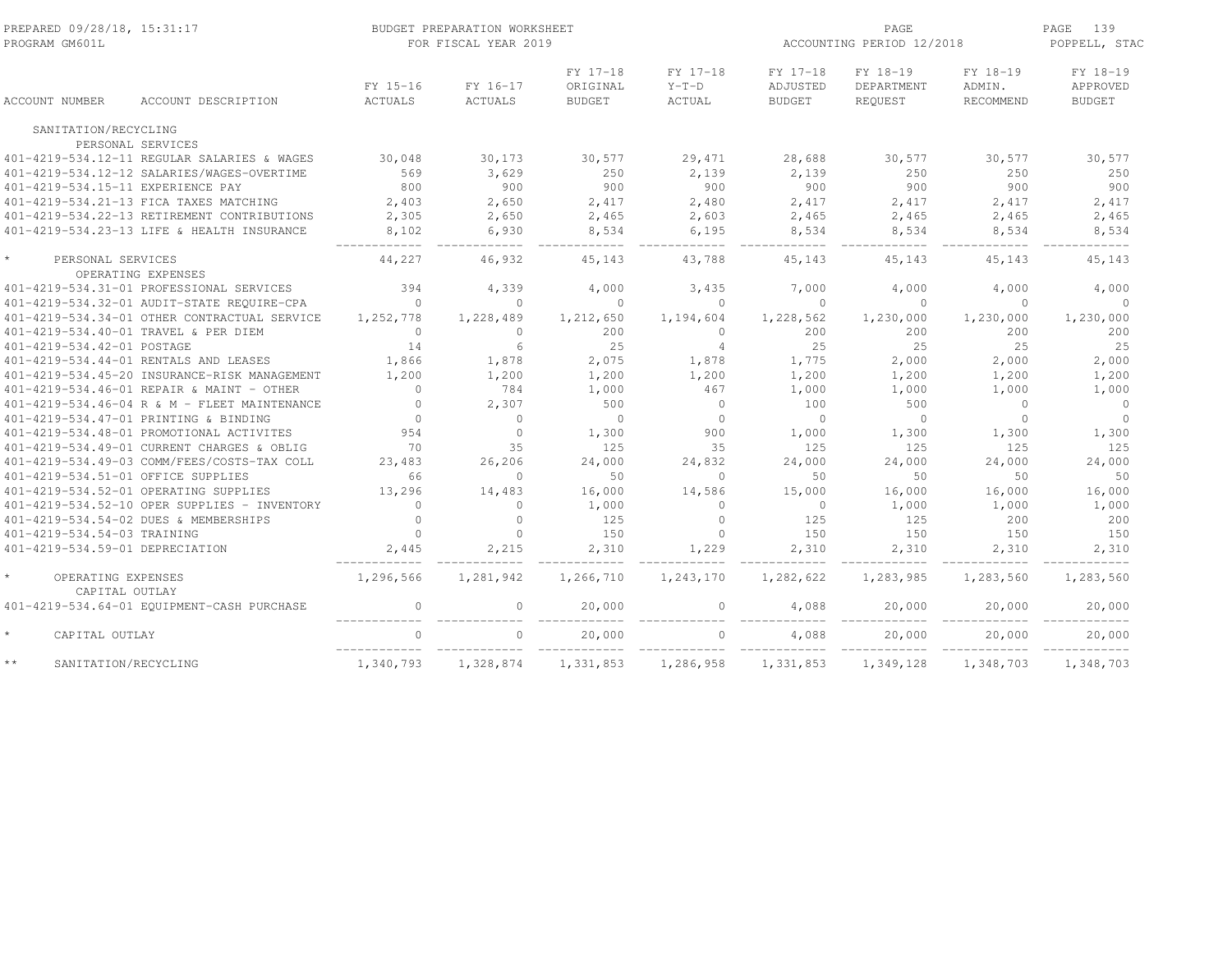| PREPARED 09/28/18, 15:31:17<br>PROGRAM GM601L   |                                              |          | BUDGET PREPARATION WORKSHEET<br>FOR FISCAL YEAR 2019 |                      |                     | PAGE<br>ACCOUNTING PERIOD 12/2018 |                        |                    | 140<br>PAGE<br>POPPELL, STAC |  |
|-------------------------------------------------|----------------------------------------------|----------|------------------------------------------------------|----------------------|---------------------|-----------------------------------|------------------------|--------------------|------------------------------|--|
|                                                 |                                              | FY 15-16 | FY 16-17                                             | FY 17-18<br>ORIGINAL | FY 17-18<br>$Y-T-D$ | FY 17-18<br>ADJUSTED              | FY 18-19<br>DEPARTMENT | FY 18-19<br>ADMIN. | FY 18-19<br>APPROVED         |  |
| ACCOUNT NUMBER                                  | ACCOUNT DESCRIPTION                          | ACTUALS  | ACTUALS                                              | BUDGET               | ACTUAL              | BUDGET                            | REQUEST                | RECOMMEND          | BUDGET                       |  |
| SAN/HAZARDOUS WASTE COLL                        | OPERATING EXPENSES                           |          |                                                      |                      |                     |                                   |                        |                    |                              |  |
|                                                 | 401-4220-534.31-01 PROFESSIONAL SERVICES     | 1,589    | 550                                                  | 1,000                | 589                 | 1,000                             | 1,500                  | 1,500              | 1,500                        |  |
|                                                 | 401-4220-534.32-01 AUDIT-STATE REQUIRE-CPA   | $\Omega$ |                                                      | $\Omega$             | $\Omega$            |                                   | $\Omega$               | $\Omega$           | - 0                          |  |
|                                                 | 401-4220-534.34-01 OTHER CONTRACTUAL SERVICE | 10,920   | 11,415                                               | 11,500               | $\Omega$            | 11,500                            | 11,000                 | 11,500             | 11,500                       |  |
|                                                 | 401-4220-534.40-01 TRAVEL & PER DIEM         |          |                                                      | 500                  |                     | 500                               | 500                    | 500                | 500                          |  |
|                                                 | 401-4220-534.46-01 REPAIR & MAINT - OTHER    |          |                                                      | 200                  |                     | 200                               | 200                    | 200                | 200                          |  |
|                                                 | 401-4220-534.47-01 PRINTING & BINDING        |          |                                                      |                      |                     | $\Omega$                          | $\Omega$               | $\Omega$           | $\Omega$                     |  |
|                                                 | 401-4220-534.48-01 PROMOTIONAL ACTIVITES     |          |                                                      |                      |                     |                                   | $\Omega$               |                    | $\Omega$                     |  |
|                                                 | 401-4220-534.49-01 CURRENT CHARGES & OBLIG   |          |                                                      | 100                  |                     | 100                               | 100                    | 100                | 100                          |  |
|                                                 | 401-4220-534.52-01 OPERATING SUPPLIES        |          |                                                      | 200                  |                     | 200                               | 200                    | 200                | 200                          |  |
| 401-4220-534.54-03 TRAINING                     |                                              |          |                                                      | 100                  |                     | 100                               | 100                    | 100                | 100                          |  |
| 401-4220-534.59-01 DEPRECIATION                 |                                              | 946      | 946                                                  | 950                  | 709                 | 950                               | 950                    | 950                | 950                          |  |
| $\star$<br>OPERATING EXPENSES<br>CAPITAL OUTLAY |                                              | 13,455   | 12,911                                               | 14,550               | 1,298               | 14,550                            | 14,550                 | 15,050             | 15,050                       |  |
|                                                 | 401-4220-534.63-01 IMPR OTHER THAN BUILDINGS |          |                                                      |                      |                     |                                   |                        |                    |                              |  |
| $\star$<br>CAPITAL OUTLAY                       |                                              |          | $\Omega$                                             |                      | $\circ$             |                                   | $\circ$                | $\Omega$           |                              |  |
| $\star\star$                                    | SAN/HAZARDOUS WASTE COLL                     | 13,455   | 12,911                                               | 14,550               | 1,298               | 14,550                            | 14,550                 | 15,050             | 15,050                       |  |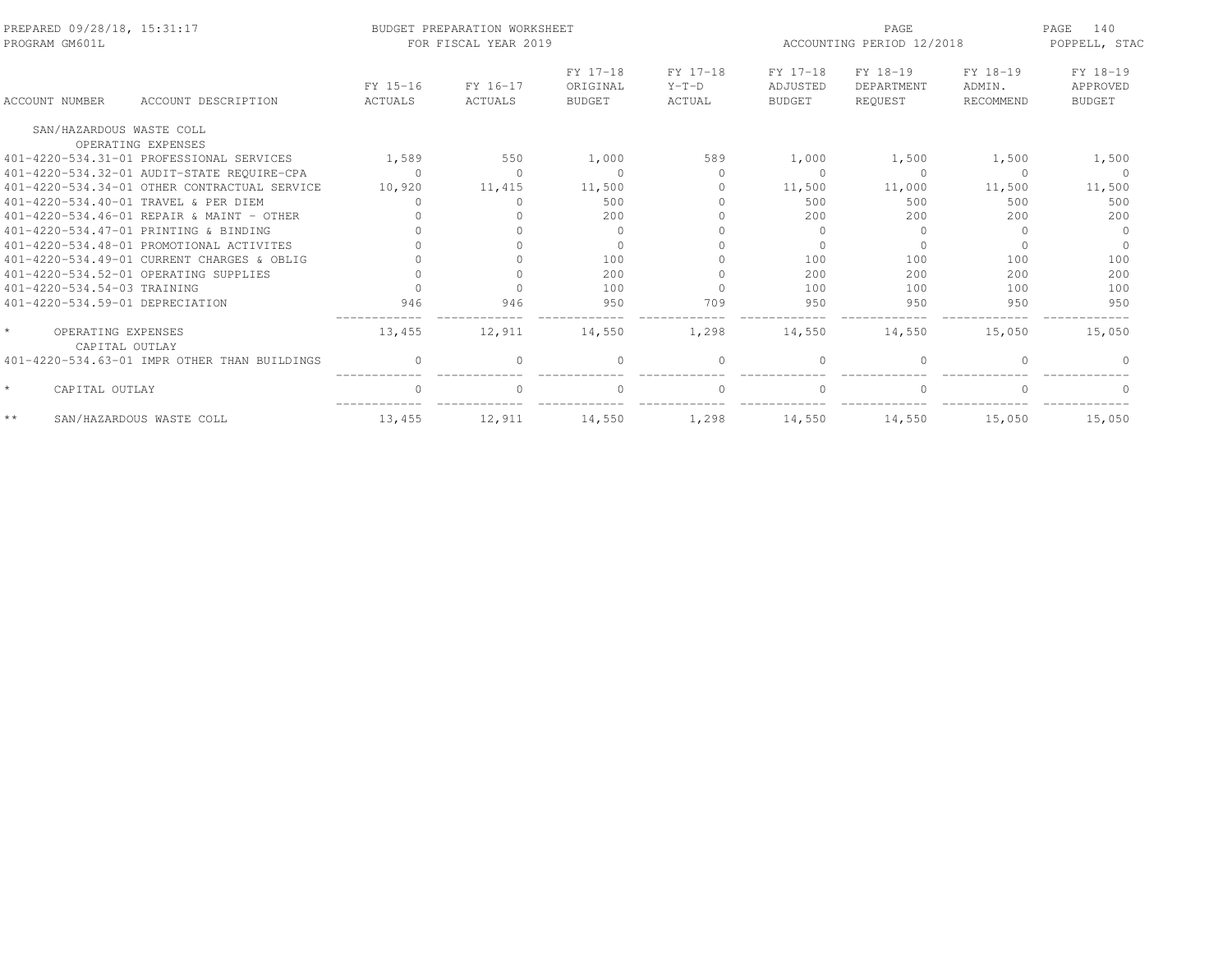| PREPARED 09/28/18, 15:31:17<br>PROGRAM GM601L |                                                |                     | BUDGET PREPARATION WORKSHEET<br>FOR FISCAL YEAR 2019 |                                       |                               | PAGE<br>ACCOUNTING PERIOD 12/2018     |                                   |                                 | PAGE<br>141<br>POPPELL, STAC          |  |
|-----------------------------------------------|------------------------------------------------|---------------------|------------------------------------------------------|---------------------------------------|-------------------------------|---------------------------------------|-----------------------------------|---------------------------------|---------------------------------------|--|
| ACCOUNT NUMBER                                | ACCOUNT DESCRIPTION                            | FY 15-16<br>ACTUALS | FY 16-17<br>ACTUALS                                  | FY 17-18<br>ORIGINAL<br><b>BUDGET</b> | FY 17-18<br>$Y-T-D$<br>ACTUAL | FY 17-18<br>ADJUSTED<br><b>BUDGET</b> | FY 18-19<br>DEPARTMENT<br>REQUEST | FY 18-19<br>ADMIN.<br>RECOMMEND | FY 18-19<br>APPROVED<br><b>BUDGET</b> |  |
| SAN/LITTER PREVENTION                         | OPERATING EXPENSES                             |                     |                                                      |                                       |                               |                                       |                                   |                                 |                                       |  |
|                                               | 401-4221-534.34-01 OTHER CONTRACTUAL SERVICE   | 30,000              | 30,000                                               | 30,000                                | 30,000                        | 30,000                                | 30,000                            | 30,000                          | 30,000                                |  |
|                                               | $401-4221-534.46-04$ R & M - FLEET MAINTENANCE |                     |                                                      | $\Omega$                              |                               | $\bigcap$                             |                                   |                                 | $\Omega$                              |  |
|                                               | 401-4221-534.52-01 OPERATING SUPPLIES          | $\Omega$            |                                                      | $\Omega$                              |                               | $\Omega$                              |                                   |                                 | $\Omega$                              |  |
| $\star$<br>OPERATING EXPENSES                 |                                                | 30,000              | 30,000                                               | 30,000                                | 30,000                        | 30,000                                | 30,000                            | 30,000                          | 30,000                                |  |
| $**$                                          | SAN/LITTER PREVENTION                          | 30,000              | 30,000                                               | 30,000                                | 30,000                        | 30,000                                | 30,000                            | 30,000                          | 30,000                                |  |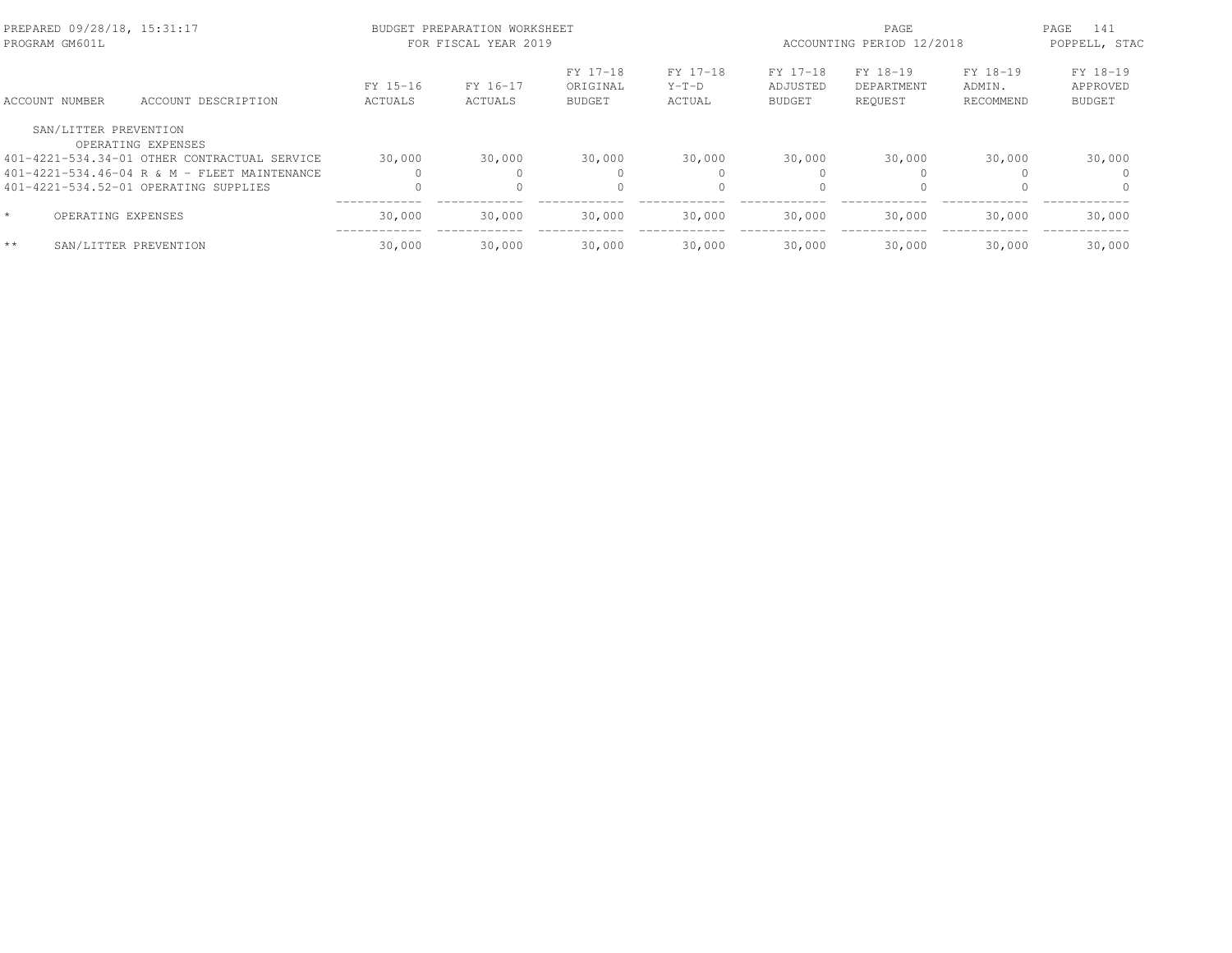| PREPARED 09/28/18, 15:31:17<br>PROGRAM GM601L   |                     | BUDGET PREPARATION WORKSHEET<br>FOR FISCAL YEAR 2019 |                     |                                       | PAGE<br>ACCOUNTING PERIOD 12/2018 |                                       |                                   | PAGE<br>142<br>POPPELL, STAC    |                                       |
|-------------------------------------------------|---------------------|------------------------------------------------------|---------------------|---------------------------------------|-----------------------------------|---------------------------------------|-----------------------------------|---------------------------------|---------------------------------------|
| ACCOUNT NUMBER                                  | ACCOUNT DESCRIPTION | FY 15-16<br>ACTUALS                                  | FY 16-17<br>ACTUALS | FY 17-18<br>ORIGINAL<br><b>BUDGET</b> | FY 17-18<br>$Y-T-D$<br>ACTUAL     | FY 17-18<br>ADJUSTED<br><b>BUDGET</b> | FY 18-19<br>DEPARTMENT<br>REQUEST | FY 18-19<br>ADMIN.<br>RECOMMEND | FY 18-19<br>APPROVED<br><b>BUDGET</b> |
| CAPITAL PROJECTS                                |                     |                                                      |                     |                                       |                                   |                                       |                                   |                                 |                                       |
| OPERATING EXPENSES                              |                     |                                                      |                     |                                       |                                   |                                       |                                   |                                 |                                       |
| 401-4223-534.31-01 PROFESSIONAL SERVICES        |                     | 163,692                                              | 38,020              | $\Omega$                              | 4,715                             | 4,716                                 | $\mathbf{0}$                      |                                 |                                       |
| 401-4223-534.59-03 CHANGE-CLOSURE COSTS EST.    |                     | 4,152,992                                            | 3,288,409           | $\Omega$                              | 967,976                           | $\Omega$                              | $\Omega$                          |                                 |                                       |
| $\star$<br>OPERATING EXPENSES<br>CAPITAL OUTLAY |                     | 4,316,684                                            | 3,326,429           | $\circ$                               | 972,691                           | 4,716                                 | $\mathbf{0}$                      | $\Omega$                        | $\Omega$                              |
| 401-4223-534.63-03 MANDATED IMPROVEMENTS        |                     |                                                      |                     | 2,500,000                             | $\bigcap$                         | 45,284                                | 2,000,000                         | 2,000,000                       | 2,000,000                             |
| 401-4223-534.63-04 CLASS III CLOSURE COSTS      |                     |                                                      |                     | $\Omega$                              |                                   |                                       | $\Omega$                          |                                 | $\cap$                                |
| $\star$<br>CAPITAL OUTLAY                       |                     | $\Omega$                                             | $\circ$             | 2,500,000                             | $\circ$                           | 45,284                                | 2,000,000                         | 2,000,000                       | 2,000,000                             |
| $* *$<br>CAPITAL PROJECTS                       |                     | 4,316,684                                            | 3,326,429           | 2,500,000                             | 972,691                           | 50,000                                | 2,000,000                         | 2,000,000                       | 2,000,000                             |
| $***$<br>WASTE MANAGEMENT                       |                     | 8,563,246                                            | 15, 273, 719        | 12,204,706                            | 11,658,517                        | 13,266,458                            | 12,715,880                        | 13,840,060                      | 14,291,346                            |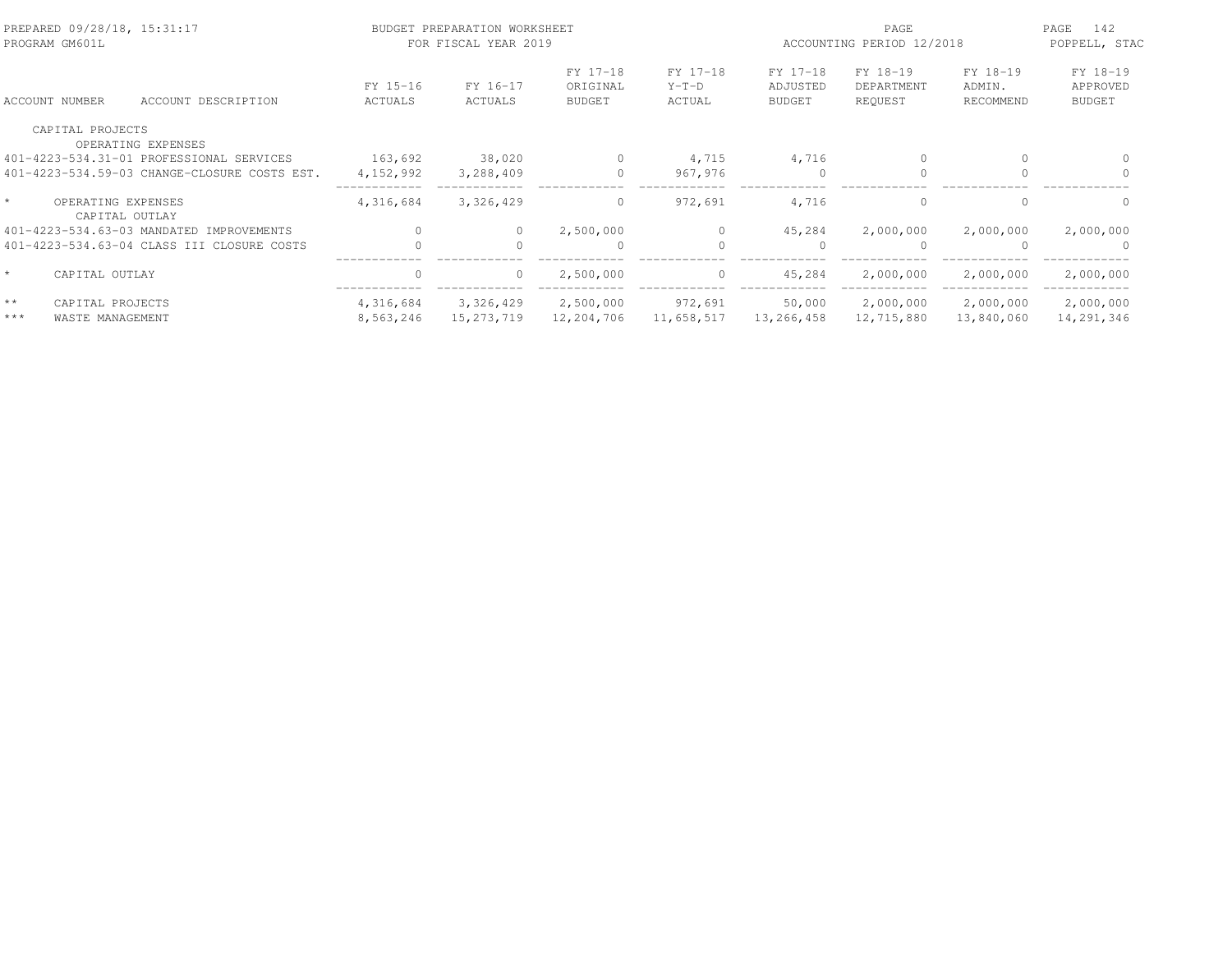| PREPARED 09/28/18, 15:31:17<br>PROGRAM GM601L   |                                              | BUDGET PREPARATION WORKSHEET<br>FOR FISCAL YEAR 2019 |                     |                                       |                               |                                       | PAGE<br>ACCOUNTING PERIOD 12/2018 |                                 |                                       |  |
|-------------------------------------------------|----------------------------------------------|------------------------------------------------------|---------------------|---------------------------------------|-------------------------------|---------------------------------------|-----------------------------------|---------------------------------|---------------------------------------|--|
| ACCOUNT NUMBER                                  | ACCOUNT DESCRIPTION                          | FY 15-16<br>ACTUALS                                  | FY 16-17<br>ACTUALS | FY 17-18<br>ORIGINAL<br><b>BUDGET</b> | FY 17-18<br>$Y-T-D$<br>ACTUAL | FY 17-18<br>ADJUSTED<br><b>BUDGET</b> | FY 18-19<br>DEPARTMENT<br>REQUEST | FY 18-19<br>ADMIN.<br>RECOMMEND | FY 18-19<br>APPROVED<br><b>BUDGET</b> |  |
| PORT AUTHORITY FUND                             |                                              |                                                      |                     |                                       |                               |                                       |                                   |                                 |                                       |  |
| PORT AUTHORITY R&M                              |                                              |                                                      |                     |                                       |                               |                                       |                                   |                                 |                                       |  |
| OPERATING EXPENSES                              |                                              |                                                      |                     |                                       |                               |                                       |                                   |                                 |                                       |  |
| 404-7203-543.31-01 PROFESSIONAL SERVICES        |                                              | $\overline{0}$                                       | $\circ$             | $\circ$                               | $\overline{0}$                | $\overline{0}$                        | $\circ$                           | $\overline{0}$                  | $\Omega$                              |  |
| 404-7203-543.32-01 AUDIT-STATE REQUIRE-CPA      |                                              | 2,700                                                | 2,700               | 2,700                                 | 2,700                         | 2,700                                 | 2,700                             | 2,700                           | 2,700                                 |  |
|                                                 | 404-7203-543.34-01 OTHER CONTRACTUAL SERVICE | 911                                                  | 1,835               | 2,200                                 | 4,464                         | 1,900                                 | 2,200                             | 2,200                           | 2,200                                 |  |
| 404-7203-543.42-01 POSTAGE                      |                                              | $\overline{4}$                                       | $\Omega$            | 100                                   | $\circ$                       | $\bigcirc$                            | 100                               | 100                             | 100                                   |  |
| 404-7203-543.43-01 UTILITIES                    |                                              | 214                                                  | 273                 | 250                                   | 246                           | 250                                   | 250                               | 300                             | 300                                   |  |
| 404-7203-543.44-01 RENTALS AND LEASES           |                                              | $\Omega$                                             | $\Omega$            | 500                                   | $\Omega$                      | $\Omega$                              | 500                               | $\Omega$                        | $\Omega$                              |  |
|                                                 | 404-7203-543.45-20 INSURANCE-RISK MANAGEMENT | 35,164                                               | 28,854              | 35,164                                | 34,511                        | 35,164                                | 35,164                            | 39,006                          | 39,006                                |  |
| 404-7203-543.46-01 REPAIR & MAINT - OTHER       |                                              | 6,804                                                | 16,139              | 26,600                                | 11,744                        | 16,771                                | $\circ$                           | 20,000                          | 20,000                                |  |
| 404-7203-543.49-01 CURRENT CHARGES & OBLIG      |                                              | 25,062                                               | 200                 | 175                                   | 1,615                         | 1,615                                 | $\circ$                           | 175                             | 175                                   |  |
| 404-7203-543.49-14 ADMINISTRATIVE SERVICES      |                                              | $\mathbf{0}$                                         | $\circ$             | 5,000                                 | $\circ$                       | 5,000                                 | $\Omega$                          | $\Omega$                        | $\circ$                               |  |
| 404-7203-543.49-99 BAD DEBT EXPENSE             |                                              | 243,589                                              | 71,265              | $\Omega$                              | $\Omega$                      | $\Omega$                              |                                   | $\Omega$                        | $\Omega$                              |  |
| 404-7203-543.52-01 OPERATING SUPPLIES           |                                              | $\circ$                                              | $\Omega$            | 450                                   | $\Omega$                      | $\Omega$                              | $\cap$                            | $\cap$                          | $\Omega$                              |  |
|                                                 | 404-7203-543.52-10 OPER SUPPLIES - INVENTORY | $\Omega$                                             | $\Omega$            | $\Omega$                              | $\Omega$                      |                                       |                                   | $\Omega$                        | $\circ$                               |  |
| 404-7203-543.59-01 DEPRECIATION                 |                                              | 96,942                                               | 96,421              | 100,000                               | 72,237                        | 100,000                               |                                   | 96,312                          | 96,312                                |  |
| OPERATING EXPENSES<br>CAPITAL OUTLAY            |                                              | 411,390                                              | 217,687             | 173,139                               | 127,517                       | 163,400                               | 40,914                            | 160,793                         | 160,793                               |  |
| 404-7203-543.61-01 LAND                         |                                              | $\mathbf{0}$                                         | $\circ$             | $\Omega$                              | $\circ$                       | $\Omega$                              | $\mathbf{0}$                      | $\Omega$                        | $\circ$                               |  |
|                                                 | 404-7203-543.63-01 IMPR OTHER THAN BUILDINGS | $\mathbf{0}$                                         | $\circ$             | $\Omega$                              | $\circ$                       | $\Omega$                              | $\Omega$                          | $\Omega$                        | $\Omega$                              |  |
| $\star$<br>CAPITAL OUTLAY<br>OPERATING EXPENSES |                                              | $\mathbf{0}$                                         | $\circ$             | $\Omega$                              | $\circ$                       | $\Omega$                              | $\mathbf{0}$                      | $\Omega$                        | $\Omega$                              |  |
| 404-7203-562.31-01 PROFESSIONAL SERVICES        |                                              | $\Omega$                                             | $\Omega$            | $\Omega$                              | $\bigcap$                     | $\Omega$                              | $\Omega$                          | $\Omega$                        | $\Omega$                              |  |
| $\star$<br>OPERATING EXPENSES<br>NON-OPERATING  |                                              | $\mathbf{0}$                                         | $\Omega$            | $\Omega$                              | $\mathbf{0}$                  | $\Omega$                              | $\circ$                           | $\Omega$                        | $\Omega$                              |  |
| 404-7203-581.91-28 TRF-RISK MANAGEMENT FD       |                                              | 1,380                                                | 3,773               | 3,842                                 | 3,842                         | 3,842                                 | $\mathbf{0}$                      | 3,842                           | 3,842                                 |  |
| $\star$<br>NON-OPERATING<br>NON-OPERATING       |                                              | 1,380                                                | 3,773               | 3,842                                 | 3,842                         | 3,842                                 | $\circ$                           | 3,842                           | 3,842                                 |  |
| 404-7203-598.99-01 RESERVE FOR CONTINGENCY      |                                              | $\circ$                                              | 0                   | 20,000                                | $\circ$                       | 20,000                                | $\circ$                           | 828,102                         | 100,000                               |  |
| 404-7203-598.99-20 FUTURE PROJECTS              |                                              | $\Omega$                                             | $\Omega$            | $\Omega$                              | $\cap$                        |                                       | $\Omega$                          |                                 | 728,102                               |  |
| $\star$<br>NON-OPERATING                        |                                              | $\cap$                                               | $\Omega$            | 20,000                                | $\Omega$                      | 20,000                                | $\bigcap$                         | 828,102                         | 828,102                               |  |
| $\star\star$<br>PORT AUTHORITY R&M              |                                              | 412,770                                              | 221,460             | 196,981                               | 131,359                       | 187,242                               | 40,914                            | 992,737                         | 992,737                               |  |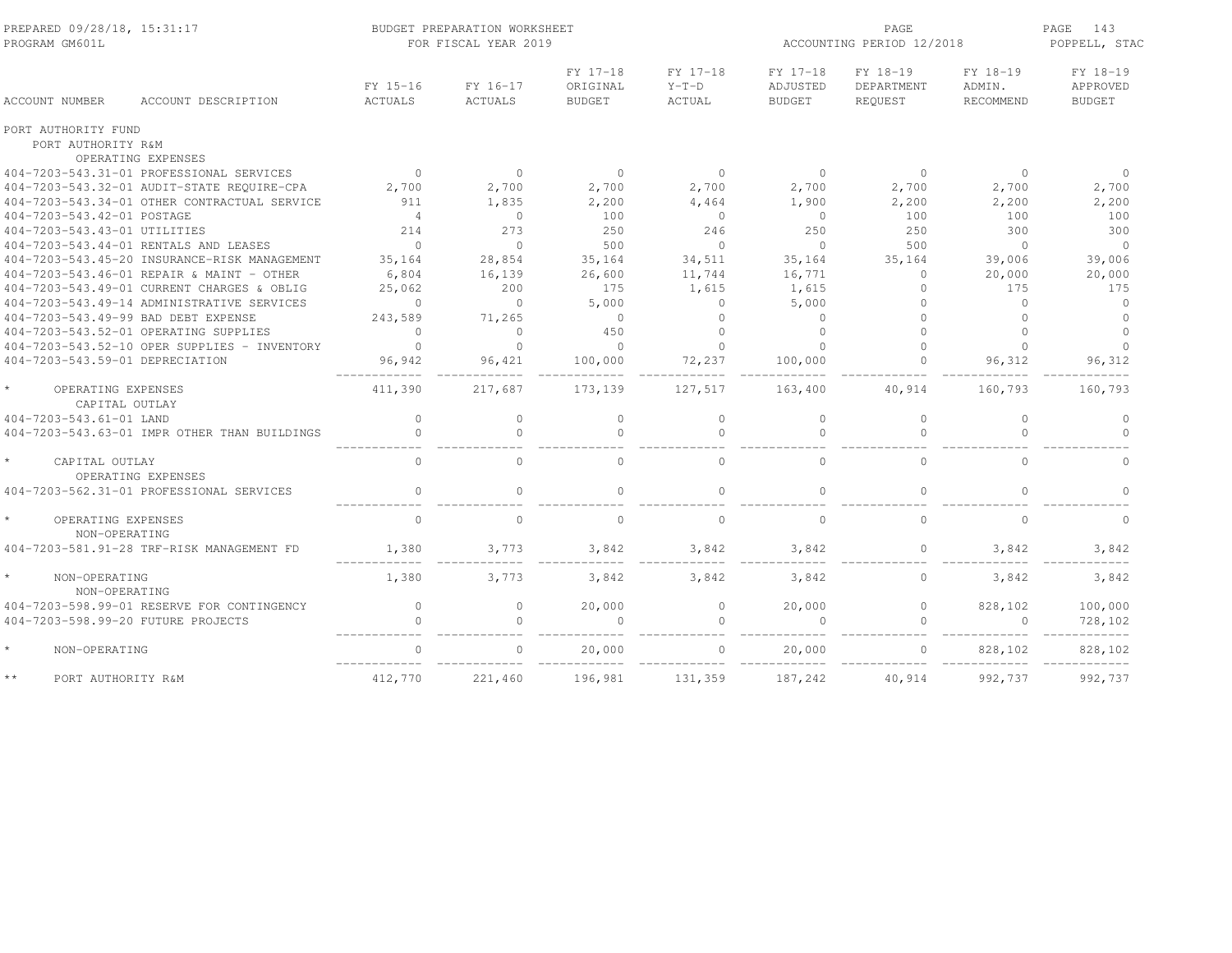|               | PREPARED 09/28/18, 15:31:17<br>PROGRAM GM601L |                                                        |                     | BUDGET PREPARATION WORKSHEET<br>FOR FISCAL YEAR 2019 |                                       | ACCOUNTING PERIOD 12/2018     | 144<br>PAGE<br>POPPELL, STAC   |                                   |                                 |                                       |
|---------------|-----------------------------------------------|--------------------------------------------------------|---------------------|------------------------------------------------------|---------------------------------------|-------------------------------|--------------------------------|-----------------------------------|---------------------------------|---------------------------------------|
|               | ACCOUNT NUMBER                                | ACCOUNT DESCRIPTION                                    | FY 15-16<br>ACTUALS | FY 16-17<br>ACTUALS                                  | FY 17-18<br>ORIGINAL<br><b>BUDGET</b> | FY 17-18<br>$Y-T-D$<br>ACTUAL | FY 17-18<br>ADJUSTED<br>BUDGET | FY 18-19<br>DEPARTMENT<br>REQUEST | FY 18-19<br>ADMIN.<br>RECOMMEND | FY 18-19<br>APPROVED<br><b>BUDGET</b> |
|               | WATER UTILITY                                 | OPERATING EXPENSES<br>404-7205-533.43-06 PALATKA-WATER | 3,291               | 5,470                                                | 4,000                                 | 12,918                        | 13,739                         | 8,000                             | 8,000                           | 8,000                                 |
|               | OPERATING EXPENSES                            |                                                        | 3,291               | 5,470                                                | 4,000                                 | 12,918                        | 13,739                         | 8,000                             | 8,000                           | 8,000                                 |
| $**$<br>$***$ | WATER UTILITY<br>PORT AUTHORITY FUND          |                                                        | 3,291<br>416,061    | 5,470<br>226,930                                     | 4,000<br>200,981                      | 12,918<br>144,277             | 13,739<br>200,981              | 8,000<br>48,914                   | 8,000<br>1,000,737              | 8,000<br>1,000,737                    |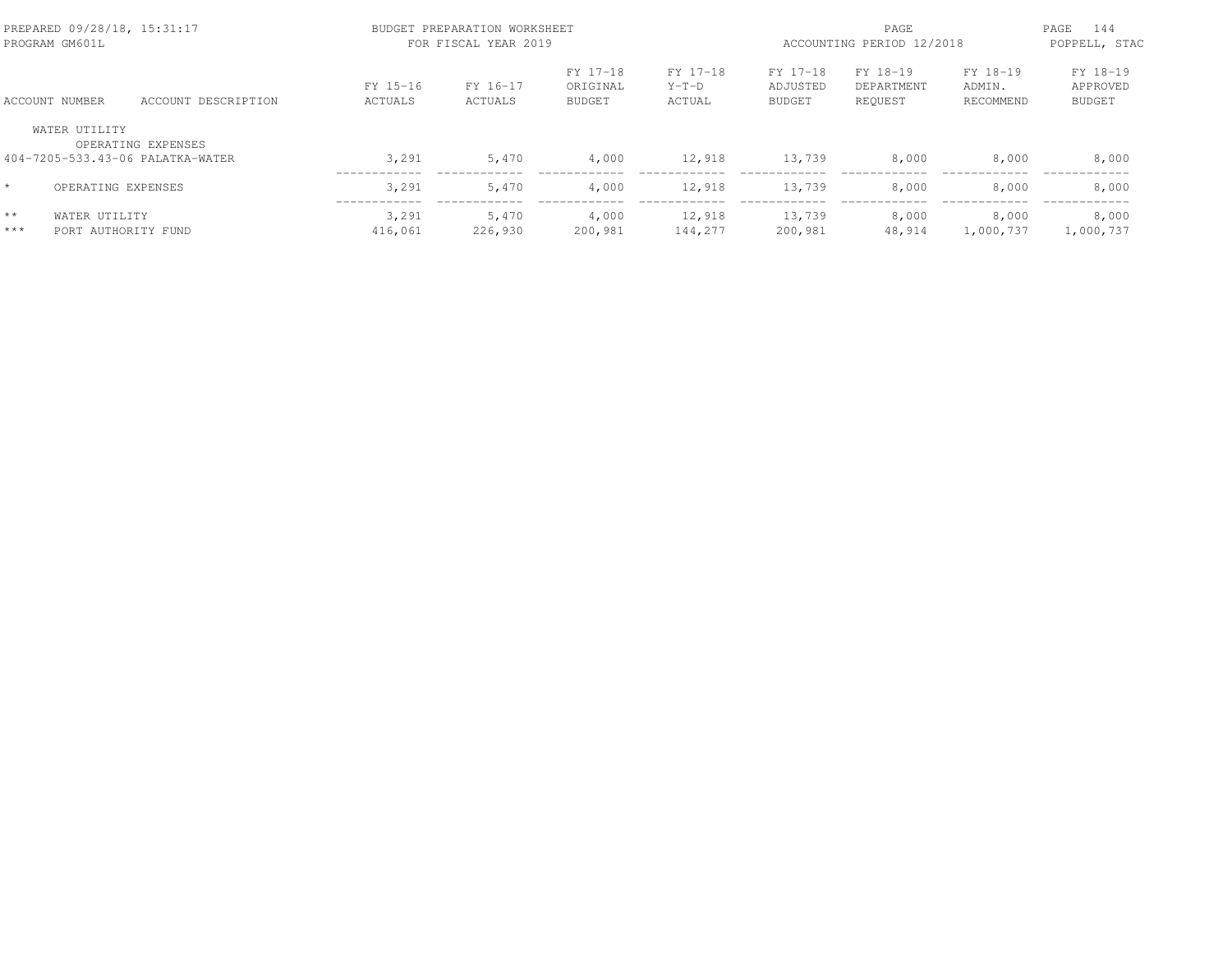| PREPARED 09/28/18, 15:31:17<br>PROGRAM GM601L |                                               |                                     | BUDGET PREPARATION WORKSHEET<br>FOR FISCAL YEAR 2019 |                                       | ACCOUNTING PERIOD 12/2018            | PAGE<br>145<br>POPPELL, STAC          |                                   |                                 |                                       |
|-----------------------------------------------|-----------------------------------------------|-------------------------------------|------------------------------------------------------|---------------------------------------|--------------------------------------|---------------------------------------|-----------------------------------|---------------------------------|---------------------------------------|
| <b>ACCOUNT NUMBER</b>                         | ACCOUNT DESCRIPTION                           | FY 15-16<br>ACTUALS                 | FY 16-17<br>ACTUALS                                  | FY 17-18<br>ORIGINAL<br><b>BUDGET</b> | FY 17-18<br>$Y-T-D$<br><b>ACTUAL</b> | FY 17-18<br>ADJUSTED<br><b>BUDGET</b> | FY 18-19<br>DEPARTMENT<br>REQUEST | FY 18-19<br>ADMIN.<br>RECOMMEND | FY 18-19<br>APPROVED<br><b>BUDGET</b> |
| E. PUTNAM REGIONAL WATER<br>E. PUTNAM WATER   |                                               |                                     |                                                      |                                       |                                      |                                       |                                   |                                 |                                       |
| PERSONAL SERVICES                             |                                               |                                     |                                                      |                                       |                                      |                                       |                                   |                                 |                                       |
|                                               | 405-5303-533.12-11 REGULAR SALARIES & WAGES   | 139,429                             | 149,155                                              | 163,993                               | 152,142                              | 160,992                               | $\circ$                           | 163,724                         | 163,724                               |
| 405-5303-533.12-12 OVERTIME                   |                                               | 708                                 | 2,096                                                | 1,000                                 | 4,002                                | 4,001                                 | 4,000                             | 1,000                           | 1,000                                 |
|                                               | 405-5303-533.13-11 SALARIES & WAGES - OPS     |                                     | $\overline{0}$                                       | $\overline{0}$                        | $\overline{0}$                       | $\overline{0}$                        | $\circ$                           | $\overline{0}$                  | $\overline{0}$                        |
| 405-5303-533.15-11 EXPERIENCE PAY             |                                               | $\begin{array}{c}0\\400\end{array}$ | $\bigcirc$                                           | 800                                   | $\overline{0}$                       | 800                                   | $\Omega$                          | 800                             | 800                                   |
|                                               | 405-5303-533.21-13 FICA TAXES MATCHING        | 10,027                              | 10,814                                               | 12,622                                | 11,172                               | 12,622                                | $\mathbf{0}$                      | 12,663                          | 12,663                                |
|                                               | 405-5303-533.22-13 RETIREMENT CONTRIBUTIONS   | 10,335                              | 2,852                                                | 13,172                                | 12,496                               | 13,172                                | $\circ$                           | 13,670                          | 13,670                                |
|                                               | 405-5303-533.23-13 LIFE & HEALTH INSURANCE    | 42,842<br>____________              | 40,742                                               | 42,670<br>-------------               | 41,633<br>___________                | 42,670<br>_________                   | $\circ$                           | 43,320<br>---------             | 43,320<br>--------                    |
| PERSONAL SERVICES                             |                                               | 203,741                             | 205,659                                              | 234,257                               | 221,445                              | 234,257                               | 4,000                             | 235, 177                        | 235,177                               |
|                                               | OPERATING EXPENSES                            |                                     |                                                      |                                       |                                      |                                       |                                   |                                 |                                       |
|                                               | 405-5303-533.31-01 PROFESSIONAL SERVICES      | 116,991                             | $\overline{0}$                                       | 250,000                               | $\overline{0}$                       | $\overline{0}$                        | 250,000                           | $\bigcirc$                      | $\circ$                               |
|                                               | 405-5303-533.32-01 AUDIT-STATE REQUIRED CPA   | 250                                 | 250                                                  | 250                                   | 250                                  | 250                                   | 250                               | 250                             | 250                                   |
|                                               | 405-5303-533.34-01 OTHER CONTRACTUAL SVCS     | 16,744                              | 8,870                                                | 9,000                                 | 1,130                                | 6,311                                 | 9,000                             | 1,000                           | 1,000                                 |
| 405-5303-533.34-23 UNIFORM RENTALS            |                                               | 1,678                               | 1,900                                                | 2,000                                 | 2,050                                | 2,000                                 | 2,500                             | 2,500                           | 2,500                                 |
| 405-5303-533.40-01 TRAVEL & PER DIEM          |                                               | 880                                 | 35                                                   | 1,000                                 | 121                                  | 1,000                                 | 1,000                             | 500                             | 500                                   |
|                                               | 405-5303-533.41-01 COMMUNICATION SERVICES     | 394                                 | 416                                                  | 500                                   | 249                                  | 500                                   | 500                               | 500                             | 500                                   |
| 405-5303-533.42-01 POSTAGE                    |                                               | 5,386                               | 4,468                                                | 4,200                                 | 3,246                                | 4,200                                 | 4,200                             | 4,200                           | 4,200                                 |
| 405-5303-533.43-01 UTILITIES                  |                                               | 64,041                              | 64,694                                               | 66,000                                | 56,957                               | 66,000                                | 66,000                            | 66,000                          | 66,000                                |
| 405-5303-533.44-01 RENTALS & LEASES           |                                               | 1,335                               | $\circ$                                              | 500                                   | $\circ$                              | 500                                   | 500                               | $\circ$                         | $\circ$                               |
|                                               | 405-5303-533.46-01 REPAIR & MAINT - OTHER     | 28,179                              | 18,234                                               | 15,000                                | 132,593                              | 70,000                                | 84,500                            | 25,000                          | 25,000                                |
|                                               | 405-5303-533.46-04 R & M - FLEET MAINTENANCE  | 5,709                               | 6,384                                                | 9,000                                 | 6,159                                | 9,000                                 | 9,000                             | 9,000                           | 9,000                                 |
|                                               | 405-5303-533.47-01 PRINTING & BINDING         | 2,272                               | 891                                                  | 1,000                                 | 958                                  | 1,000                                 | 1,000                             | 1,000                           | 1,000                                 |
|                                               | 405-5303-533.49-01 OTHER CURRENT CHARGES      | $\overline{0}$                      | 354                                                  | 1,800                                 | $\Omega$                             | 1,800                                 | 1,000                             | 500                             | 500                                   |
|                                               | 405-5303-533.49-33 BOOKEEPING SVCS-UTILITY    | $\Omega$                            | $\bigcirc$                                           | $\bigcirc$                            | $\Omega$                             | $\bigcirc$                            | $\Omega$                          | $\bigcirc$                      | $\bigcirc$                            |
|                                               | 405-5303-533.49-42 PLANT OPERATOR SVCS        | 15,840                              | 11,910                                               | 12,150                                | 10,500                               | 12,150                                | 12,150                            | 12,150                          | 12,150                                |
| 405-5303-533.49-70 NET OPEB COST              |                                               | $\overline{0}$                      | $\overline{0}$                                       | $\overline{0}$                        | $\mathbf{0}$                         | $\bigcirc$                            | $\circ$                           | $\overline{0}$                  | $\overline{0}$                        |
| 405-5303-533.49-99 BAD DEBT EXPENSE           |                                               | $45-$                               | $54,997-$                                            | 150,000                               | 26,975                               | 150,000                               | $\circ$                           | 20,000                          | 20,000                                |
|                                               | 405-5303-533.52-01 OPERATING SUPPLIES         | 66,010                              | 64,936                                               | 60,000                                | 92,671                               | 85,165                                | 60,000                            | 60,000                          | 60,000                                |
|                                               | 405-5303-533.52-02 GAS, OIL & LUBRICANTS      | 3,570                               | 7,138                                                | 8,000                                 | 6,350                                | 8,000                                 | 8,000                             | 8,000                           | 8,000                                 |
|                                               | 405-5303-533.52-10 OPER SUPPLIES - INVENTORY  | 16,375                              | 2,299                                                | 4,000                                 | 12,860                               | 16,860                                | 4,000                             | 3,000                           | 3,000                                 |
|                                               | 405-5303-533.54-01 BOOKS, PUBS, SUBSCRIPTIONS | 15                                  | $\overline{0}$                                       | $\overline{0}$                        | $\Omega$                             | $\bigcirc$                            | $\circ$                           | $\overline{0}$                  | $\overline{0}$                        |
|                                               | 405-5303-533.54-02 DUES & MEMBERSHIPS         | $\overline{0}$<br>$\frac{1}{35}$    | 698                                                  | 1,000                                 | $\circ$                              | 1,000                                 | 1,000                             | 500                             | 500                                   |
| 405-5303-533.54-03 TRAINING                   |                                               |                                     | 665                                                  | 1,500                                 | $\circ$                              | 5,000                                 | 1,500                             | 1,500                           | 1,500                                 |
| 405-5303-533.59-01 DEPRECIATION               |                                               | 814,751                             | 813,729                                              | $\overline{0}$                        | 610,056                              | $\overline{0}$                        | $\overline{0}$                    | $\overline{0}$                  | $\bigcirc$                            |
| OPERATING EXPENSES<br>CAPITAL OUTLAY          |                                               | 1,160,410                           | 952,874                                              | 596,900                               | 963,125                              | 440,736                               | 516,100                           | 215,600                         | 215,600                               |
|                                               | 405-5303-533.63-01 IMPR OTHER THAN BLDGS      | 1,201,649                           | $\circ$                                              | 2,565,000                             | $\circ$                              | 215,000                               | 65,000                            | 850,000                         | 850,000                               |
|                                               | 405-5303-533.64-01 EQUIPMENT-CASH PURCHASE    |                                     | $\circ$                                              | $\circ$                               | 5,460                                | $\overline{0}$                        | $\mathbf{0}$                      | $\overline{0}$                  | $\bigcirc$                            |
| CAPITAL OUTLAY<br>DEBT SERVICE                |                                               | 1,201,649                           | $\circ$                                              | 2,565,000                             | 5,460                                | 215,000                               | 65,000                            | 850,000                         | 850,000                               |
|                                               | 405-5303-533.71-01 PRINCIPAL USDA BOND        | $\circ$                             | $\circ$                                              | 92,000                                | $\mathbf 0$                          | 92,000                                | $\mathbf{0}$                      | 96,000                          | 96,000                                |
|                                               | 405-5303-533.71-06 SRF LOAN PRINCIPAL         | $\Omega$                            | $\circ$                                              | 474,280                               | $\overline{0}$                       | 474,280                               | $\circ$                           | 487,433                         | 487,433                               |
|                                               | 405-5303-533.72-01 INTEREST-BOND INTEREST     | 257,458                             | 253,768                                              | 250,275                               | 249,943                              | 250,275                               | $\circ$                           | 246,293                         | 246,293                               |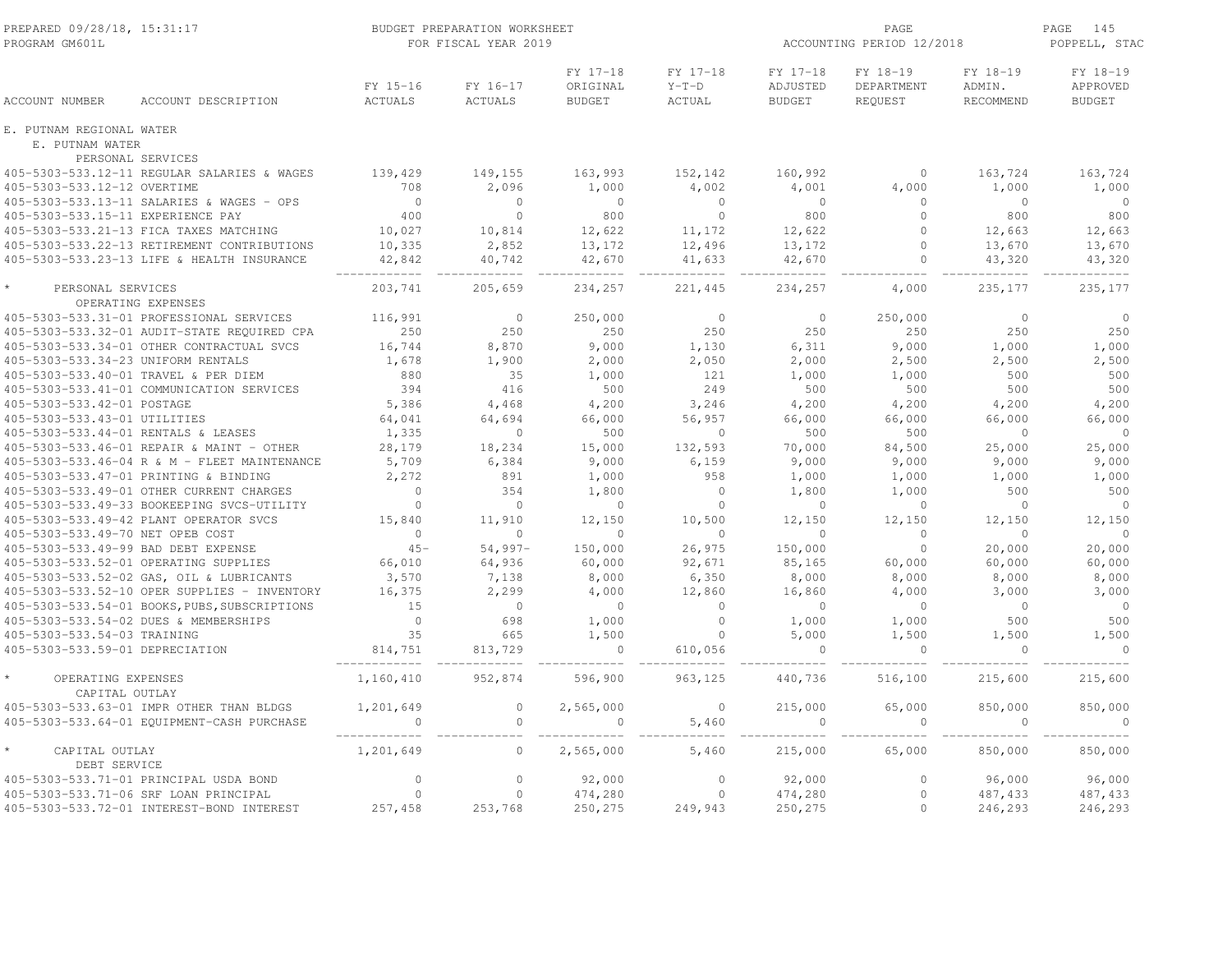| PREPARED 09/28/18, 15:31:17<br>PROGRAM GM601L                                 |                     | BUDGET PREPARATION WORKSHEET<br>FOR FISCAL YEAR 2019 |                                       |                               | PAGE<br>ACCOUNTING PERIOD 12/2018     |                                   |                                 | 146<br>PAGE<br>POPPELL, STAC          |
|-------------------------------------------------------------------------------|---------------------|------------------------------------------------------|---------------------------------------|-------------------------------|---------------------------------------|-----------------------------------|---------------------------------|---------------------------------------|
| ACCOUNT NUMBER<br>ACCOUNT DESCRIPTION                                         | FY 15-16<br>ACTUALS | FY 16-17<br>ACTUALS                                  | FY 17-18<br>ORIGINAL<br><b>BUDGET</b> | FY 17-18<br>$Y-T-D$<br>ACTUAL | FY 17-18<br>ADJUSTED<br><b>BUDGET</b> | FY 18-19<br>DEPARTMENT<br>REQUEST | FY 18-19<br>ADMIN.<br>RECOMMEND | FY 18-19<br>APPROVED<br><b>BUDGET</b> |
| 405-5303-533.72-03 FISCAL CHARGES CONST ACCT                                  |                     |                                                      |                                       |                               |                                       |                                   |                                 |                                       |
| 405-5303-533.72-04 FISCAL CHARGES NOTE PMT<br>405-5303-533.72-08 SRF INTEREST | 199,358             | 186,750                                              | 179,773                               | 173,792                       | 179,773                               | 0                                 | 166,620                         | 166,620                               |
| DEBT SERVICE<br>NON-OPERATING                                                 | 456,816             | 440,518                                              | 996,328                               | 423,735                       | 996,328                               | $\circ$                           | 996,346                         | 996,346                               |
| 405-5303-581.91-32 TRF-GROUP INSURANCE RES                                    | 4,199               |                                                      |                                       |                               |                                       |                                   |                                 |                                       |
| 405-5303-581.91-53 BUD TRFR-FLEET MAINT FUND                                  | 9,883               |                                                      |                                       |                               |                                       |                                   |                                 |                                       |
| NON-OPERATING<br>NON-OPERATING                                                | 14,082              |                                                      | $\cap$                                | $\Omega$                      | $\cap$                                |                                   | $\cap$                          |                                       |
| 405-5303-598.99-01 RESERVE FOR CONTINGENCY                                    | $\bigcap$           |                                                      |                                       | $\Omega$                      | $\bigcap$                             | $\Omega$                          | 1,263,918                       | 600,000                               |
| 405-5303-598.99-20 FUTURE PROJECTS                                            |                     |                                                      | $\cap$                                | $\cap$                        |                                       | $\cap$                            | <sup>0</sup>                    | 663,918                               |
| NON-OPERATING                                                                 | $\cap$              | $\Omega$                                             | $\Omega$                              | $\circ$                       | $\Omega$                              | $\circ$                           | 1,263,918                       | 1,263,918                             |
| $**$<br>E. PUTNAM WATER                                                       | 3,036,698           | 1,599,051                                            | 4,392,485                             | 1,613,765                     | 1,886,321                             | 585,100                           | 3,561,041                       | 3,561,041                             |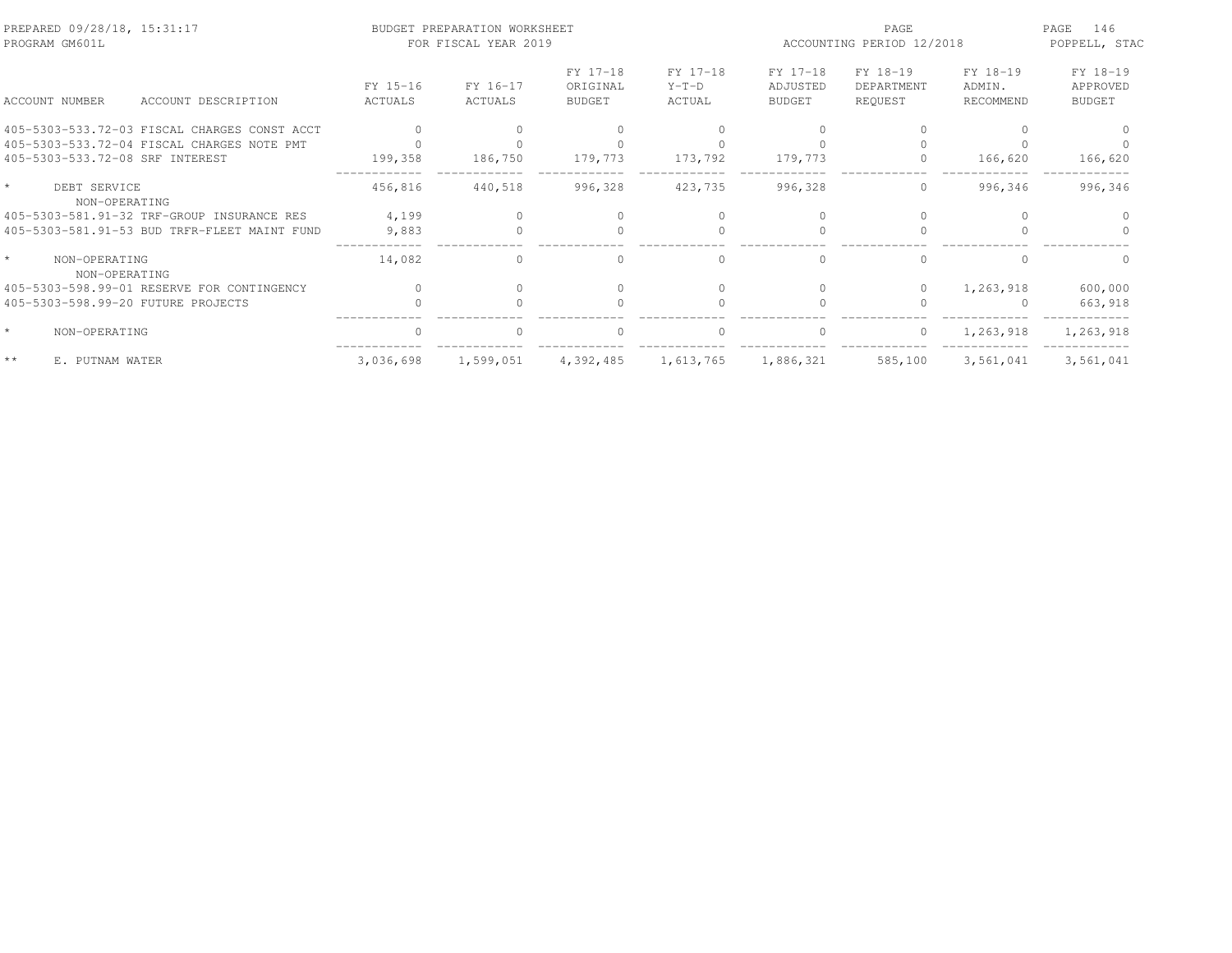| PREPARED 09/28/18, 15:31:17<br>PROGRAM GM601L   |                     | BUDGET PREPARATION WORKSHEET<br>FOR FISCAL YEAR 2019 |                                       |                               | ACCOUNTING PERIOD 12/2018             | PAGE<br>147<br>POPPELL, STAC      |                                 |                                       |
|-------------------------------------------------|---------------------|------------------------------------------------------|---------------------------------------|-------------------------------|---------------------------------------|-----------------------------------|---------------------------------|---------------------------------------|
| ACCOUNT DESCRIPTION<br><b>ACCOUNT NUMBER</b>    | FY 15-16<br>ACTUALS | FY 16-17<br>ACTUALS                                  | FY 17-18<br>ORIGINAL<br><b>BUDGET</b> | FY 17-18<br>$Y-T-D$<br>ACTUAL | FY 17-18<br>ADJUSTED<br><b>BUDGET</b> | FY 18-19<br>DEPARTMENT<br>REQUEST | FY 18-19<br>ADMIN.<br>RECOMMEND | FY 18-19<br>APPROVED<br><b>BUDGET</b> |
| E.PUT WATER/SEWER CAP PRJ<br>DEBT SERVICE       |                     |                                                      |                                       |                               |                                       |                                   |                                 |                                       |
| 405-5304-533.72-07 USDA WATER BOND INTEREST     | $\mathbf{0}$        | $\Omega$                                             | $\Omega$                              | $\Omega$                      | $\Omega$                              | $\Omega$                          | $\Omega$                        |                                       |
| $\star$<br>DEBT SERVICE<br>OPERATING EXPENSES   | $\circ$             | 0                                                    | $\mathbf{0}$                          | $\circ$                       | $\mathbf{0}$                          | $\circ$                           | $\circ$                         |                                       |
| 405-5304-535.31-01 PROFESSIONAL SERVICES        | $\Omega$            | 15,391                                               | 100,000                               | 4,100                         | 100,000                               | 100,000                           | 150,000                         | 145,000                               |
| 405-5304-535.34-01 OTHER CONTRACTUAL SERVICE    |                     | $\Omega$                                             | $\Omega$                              | $\Omega$                      | $\Omega$                              | $\Omega$                          | $\Omega$                        | $\Omega$                              |
| 405-5304-535.49-01 CURRENT CHARGES & OBLIG      |                     | $\cap$                                               | $\Omega$                              | $\Omega$                      | $\Omega$                              | $\bigcap$                         | $\Omega$                        |                                       |
| 405-5304-535.52-02 GAS, OIL & LUBRICANTS        | 6,850               |                                                      | $\Omega$                              | $\Omega$                      |                                       |                                   | $\Omega$                        | 2,119,300                             |
| $\star$<br>OPERATING EXPENSES<br>CAPITAL OUTLAY | 6,858               | 15,391                                               | 100,000                               | 4,100                         | 100,000                               | 100,000                           | 150,000                         | 2,264,300                             |
| 405-5304-535.63-01 IMPR OTHER THAN BUILDINGS    | $\Omega$            | $\circ$                                              | $\circ$                               | 1,514,340                     | 2,500,000                             | $\circ$                           | $\Omega$                        | $\Omega$                              |
| 405-5304-535.64-01 EQUIPMENT-CASH PURCHASE      | $\bigcap$           |                                                      | $\Omega$                              | $\cap$                        | $\Omega$                              | $\Omega$                          |                                 |                                       |
| $\star$<br>CAPITAL OUTLAY<br>DEBT SERVICE       | $\Omega$            | $\Omega$                                             | $\Omega$                              | 1,514,340                     | 2,500,000                             | $\Omega$                          | $\cap$                          | $\cap$                                |
| 405-5304-535.71-22 USDA BAN PRINCIPAL WW        | $\cap$              | $\cap$                                               | $\Omega$                              | $\Omega$                      | $\Omega$                              | $\bigcap$                         | $\Omega$                        | $\Omega$                              |
| 405-5304-535.71-23 USDA BOND WASTEWATER         |                     | $\cap$                                               | 64,000                                | $\Omega$                      | 64,000                                | $\Omega$                          | 65,000                          | 65,000                                |
| 405-5304-535.71-24 SRF WASTEWATER PRINCIPAL     |                     | $\Omega$                                             | 90,176                                | $\Omega$                      | 90,176                                | $\circ$                           | 45,435                          | 45,435                                |
| 405-5304-535.72-22 USDA BAN INTEREST WW         |                     | $\cap$                                               | $\Omega$                              | $\Omega$                      | $\Omega$                              |                                   | $\Omega$                        | $\Omega$                              |
| 405-5304-535.72-23 INTEREST USDA BOND WW        | 77,531              | 92,893                                               | 91,301                                | 91,153                        | 91,301                                | $\Omega$                          | 89,535                          | 89,535                                |
| 405-5304-535.72-24 INTEREST SRF WASTEWATER      | 5,008               | 12,328                                               | 9,189                                 | 12,060                        | 9,189                                 | $\mathbf{0}$                      | 11,339                          | 11,339                                |
| 405-5304-535.72-25 FISCAL CHARGES WW            | $\cap$              | 160,201                                              | $\Omega$                              |                               |                                       |                                   |                                 |                                       |
| $\star$<br>DEBT SERVICE                         | 82,539              | 265,422                                              | 254,666                               | 103,213                       | 254,666                               |                                   | 211,309                         | 211,309                               |
| $\star\star$<br>E.PUT WATER/SEWER CAP PRJ       | 89,397              | 280,813                                              | 354,666                               | 1,621,653                     | 2,854,666                             | 100,000                           | 361,309                         | 2,475,609                             |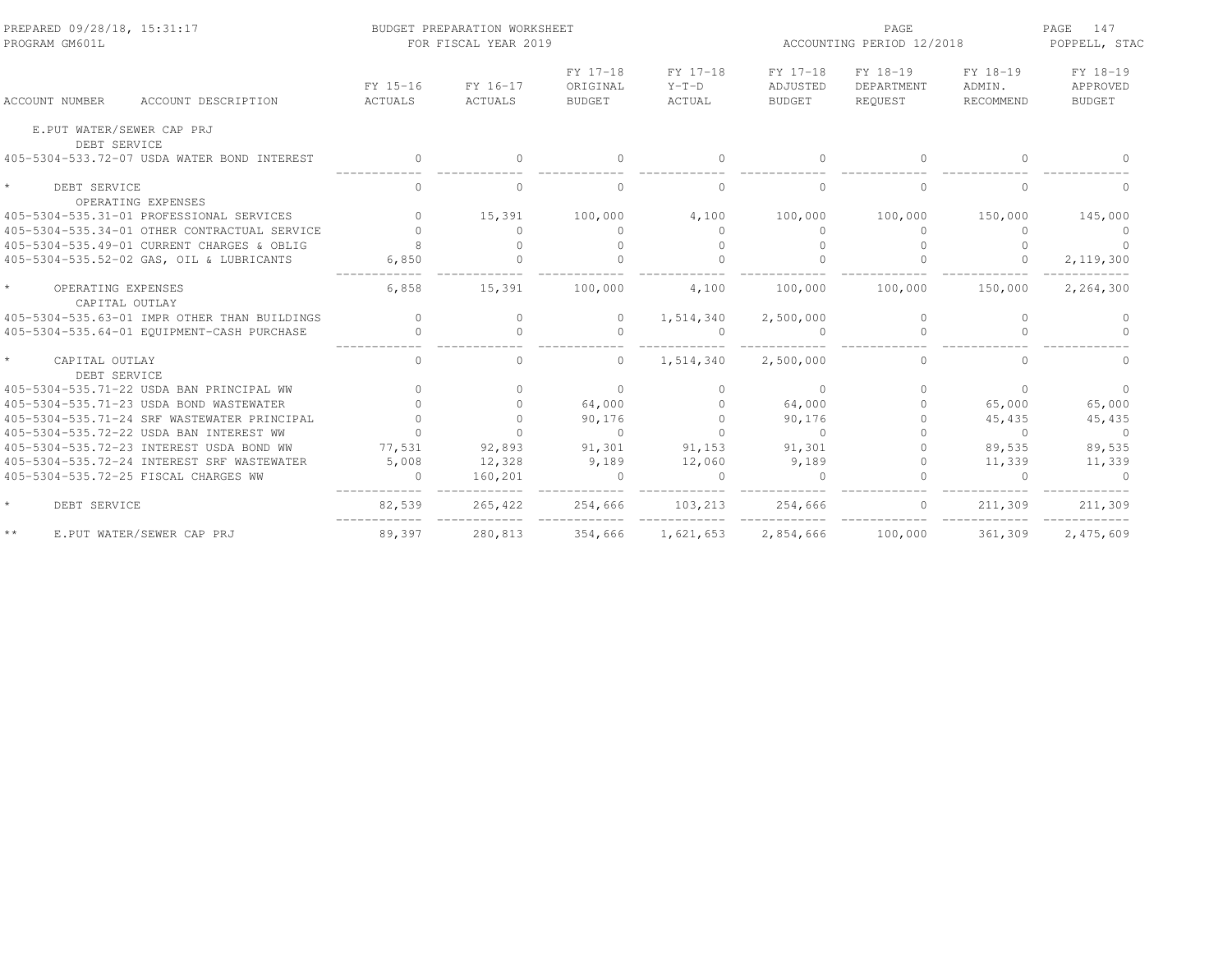| PREPARED 09/28/18, 15:31:17<br>PROGRAM GM601L |                                              | BUDGET PREPARATION WORKSHEET<br>FOR FISCAL YEAR 2019 |          |                      |                     |                      | PAGE<br>ACCOUNTING PERIOD 12/2018 |                    |                      |  |
|-----------------------------------------------|----------------------------------------------|------------------------------------------------------|----------|----------------------|---------------------|----------------------|-----------------------------------|--------------------|----------------------|--|
|                                               |                                              | FY 15-16                                             | FY 16-17 | FY 17-18<br>ORIGINAL | FY 17-18<br>$Y-T-D$ | FY 17-18<br>ADJUSTED | FY 18-19<br>DEPARTMENT            | FY 18-19<br>ADMIN. | FY 18-19<br>APPROVED |  |
| <b>ACCOUNT NUMBER</b>                         | ACCOUNT DESCRIPTION                          | ACTUALS                                              | ACTUALS  | <b>BUDGET</b>        | ACTUAL              | <b>BUDGET</b>        | REOUEST                           | RECOMMEND          | <b>BUDGET</b>        |  |
| E. PUTNAM WASTEWATER                          |                                              |                                                      |          |                      |                     |                      |                                   |                    |                      |  |
| PERSONAL SERVICES                             |                                              |                                                      |          |                      |                     |                      |                                   |                    |                      |  |
| 405-5308-535.12-11 REGULAR SALARIES & WAGES   |                                              | $\mathbf{0}$                                         | $\circ$  | $\bigcap$            | $\circ$             | $\Omega$             | $\Omega$                          | $\Omega$           |                      |  |
| 405-5308-535.12-12 OVERTIME                   |                                              |                                                      | $\Omega$ |                      | $\Omega$            | $\cap$               | $\cap$                            | $\cap$             |                      |  |
| 405-5308-535.13-11 SALARIES & WAGES - OPS     |                                              |                                                      | $\Omega$ |                      | $\Omega$            | $\cap$               |                                   | $\Omega$           |                      |  |
| 405-5308-535.15-11 EXPERIENCE PAY             |                                              |                                                      | $\Omega$ |                      | $\Omega$            | $\cap$               |                                   | $\cap$             | $\Omega$             |  |
| 405-5308-535.21-13 FICA TAXES MATCHING        |                                              |                                                      | $\Omega$ |                      | $\Omega$            | $\cap$               |                                   | $\cap$             | $\cap$               |  |
| 405-5308-535.22-13 RETIREMENT CONTRIBUTIONS   |                                              | $\cap$                                               | $\Omega$ |                      | $\Omega$            | $\cap$               | $\cap$                            | $\cap$             | $\Omega$             |  |
| 405-5308-535.23-13 HEALTH INSURANCE           |                                              |                                                      | $\Omega$ |                      | $\Omega$            |                      |                                   |                    |                      |  |
| PERSONAL SERVICES<br>OPERATING EXPENSES       |                                              | $\mathbf{0}$                                         | $\Omega$ | $\Omega$             | $\circ$             | $\Omega$             | $\Omega$                          | $\Omega$           | ∩                    |  |
| 405-5308-535.32-01 AUDIT-STATE REQUIRED-CPA   |                                              | $\Omega$                                             | $\circ$  | $\bigcap$            | $\Omega$            | $\Omega$             | $\Omega$                          | $\Omega$           | $\Omega$             |  |
|                                               | 405-5308-535.34-01 OTHER CONTRACTUAL SERVICE | $\cap$                                               | $\Omega$ |                      | $\cap$              | $\bigcap$            | $\cap$                            | $\Omega$           | $\cap$               |  |
| 405-5308-535.42-01 POSTAGE                    |                                              | $\Omega$                                             | $\Omega$ |                      | $\Omega$            | $\cap$               |                                   | $\cap$             | $\cap$               |  |
| 405-5308-535.43-01 UTILITIES                  |                                              | 543                                                  | $\cap$   |                      | $\cap$              |                      |                                   |                    |                      |  |
| 405-5308-535.44-01 RENTALS & LEASES           |                                              | $\Omega$                                             | $\Omega$ |                      | $\Omega$            | $\Omega$             |                                   | $\Omega$           |                      |  |
| 405-5308-535.46-01 REPAIR & MAINT - OTHER     |                                              | 4,103                                                | $\Omega$ |                      | $\cap$              | $\cap$               |                                   |                    |                      |  |
| 405-5308-535.49-01 CURRENT CHARGES & OBLIG    |                                              | $\Omega$                                             | 17,000   |                      | $\cap$              | $\cap$               |                                   |                    |                      |  |
| 405-5308-535.49-33 BOOKKEEPING SVCS-UTILITY   |                                              |                                                      | 0        |                      | $\cap$              |                      |                                   | $\cap$             |                      |  |
| 405-5308-535.49-42 PLANT OPERATOR SERVICES    |                                              |                                                      | $\Omega$ |                      | $\cap$              |                      |                                   |                    |                      |  |
| 405-5308-535.49-99 BAD DEBT EXPENSE           |                                              | $\cap$                                               | $\Omega$ |                      | $\cap$              |                      |                                   | $\cap$             | $\cap$               |  |
| 405-5308-535.52-01 OPERATING SUPPLIES         |                                              | 22                                                   | $\cap$   |                      | $\Omega$            |                      |                                   |                    |                      |  |
|                                               | 405-5308-535.52-10 OPER SUPPLIES - INVENTORY | $\Omega$                                             | $\Omega$ |                      | $\Omega$            |                      |                                   | $\Omega$           | $\Omega$             |  |
| 405-5308-535.59-01 DEPRECIATION               |                                              | 311,690                                              | 372,373  | $\Omega$             | 279,051             |                      |                                   |                    |                      |  |
| OPERATING EXPENSES<br>CAPITAL OUTLAY          |                                              | 316,358                                              | 389,373  | $\mathbf{0}$         | 279,051             | $\cap$               | 0                                 | $\Omega$           | $\Omega$             |  |
|                                               | 405-5308-535.63-01 IMPR OTHER THAN BUILDINGS | $\mathbf{0}$                                         | $\circ$  | $\Omega$             | $\circ$             | $\mathbf{0}$         | $\circ$                           | $\Omega$           | $\circ$              |  |
| 405-5308-535.64-01 EQUIPMENT-CASH PURCHASE    |                                              | 0                                                    | 24,905   | $\bigcap$            | $\bigcap$           |                      | $\Omega$                          |                    | $\cap$               |  |
| CAPITAL OUTLAY<br>NON-OPERATING               |                                              | $\circ$                                              | 24,905   | 0                    | $\circ$             | $\mathbf{0}$         | 0                                 | $\mathbf{0}$       | $\mathbf{0}$         |  |
| 405-5308-598.99-01 RESERVE FOR CONTINGENCY    |                                              | $\circ$                                              | $\circ$  | $\Omega$             | $\circ$             | $\Omega$             | $\circ$                           | $\Omega$           | $\Omega$             |  |
| $\star$<br>NON-OPERATING                      |                                              | $\Omega$                                             | $\Omega$ | $\Omega$             | $\Omega$            | $\Omega$             | $\Omega$                          | $\Omega$           | $\Omega$             |  |
| $\star\star$<br>E. PUTNAM WASTEWATER          |                                              | 316,358                                              | 414,278  | $\mathbf 0$          | 279,051             | $\mathbf{0}$         | $\circ$                           | $\circ$            | $\mathbf 0$          |  |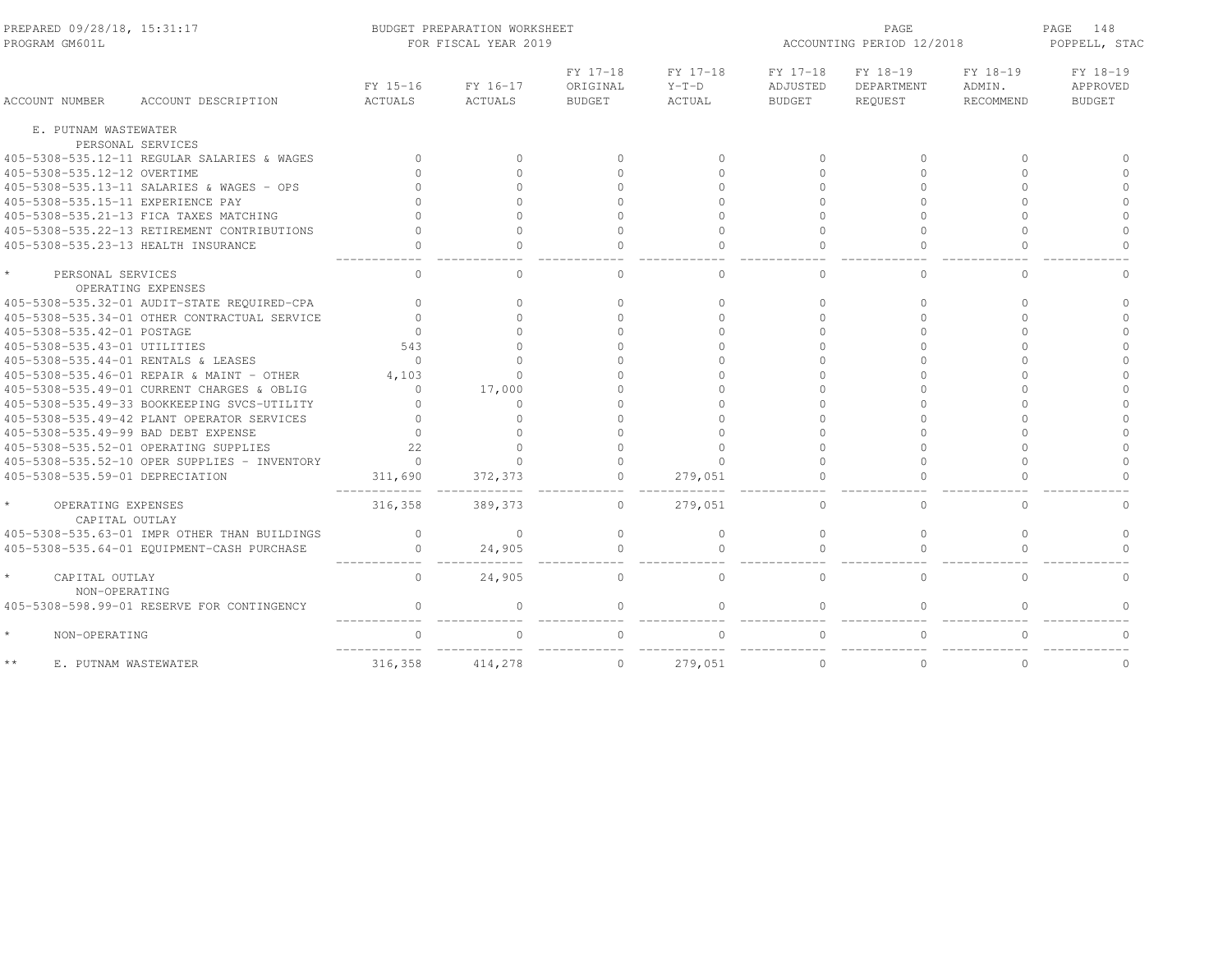| PREPARED 09/28/18, 15:31:17<br>PROGRAM GM601L |                                              | BUDGET PREPARATION WORKSHEET<br>FOR FISCAL YEAR 2019 |                     |                                       | ACCOUNTING PERIOD 12/2018     | 149<br>PAGE<br>POPPELL, STAC          |                                   |                                 |                                       |
|-----------------------------------------------|----------------------------------------------|------------------------------------------------------|---------------------|---------------------------------------|-------------------------------|---------------------------------------|-----------------------------------|---------------------------------|---------------------------------------|
| <b>ACCOUNT NUMBER</b>                         | ACCOUNT DESCRIPTION                          | FY 15-16<br>ACTUALS                                  | FY 16-17<br>ACTUALS | FY 17-18<br>ORIGINAL<br><b>BUDGET</b> | FY 17-18<br>$Y-T-D$<br>ACTUAL | FY 17-18<br>ADJUSTED<br><b>BUDGET</b> | FY 18-19<br>DEPARTMENT<br>REOUEST | FY 18-19<br>ADMIN.<br>RECOMMEND | FY 18-19<br>APPROVED<br><b>BUDGET</b> |
| PUTNAM CORRECTIONAL SYS                       |                                              |                                                      |                     |                                       |                               |                                       |                                   |                                 |                                       |
| OPERATING EXPENSES                            | 405-5309-535.34-01 OTHER CONTRACTUAL SERVICE |                                                      |                     |                                       |                               |                                       |                                   |                                 |                                       |
| 405-5309-535.43-01 UTILITIES                  |                                              |                                                      |                     |                                       |                               |                                       |                                   |                                 |                                       |
| 405-5309-535.44-01 RENTALS & LEASES           |                                              |                                                      |                     |                                       |                               |                                       |                                   |                                 |                                       |
| 405-5309-535.46-01 REPAIR & MAINT - OTHER     |                                              | 332                                                  |                     | 5,000                                 |                               | 5,000                                 | 5,000                             | 5,000                           | 5,000                                 |
|                                               | 405-5309-535.49-01 CURRENT CHARGES & OBLIG   |                                                      |                     |                                       |                               |                                       |                                   |                                 |                                       |
|                                               | 405-5309-535.49-42 PLANT OPERATOR SERVICES   | 11,055                                               |                     |                                       |                               |                                       |                                   |                                 |                                       |
| 405-5309-535.52-01 OPERATING SUPPLIES         |                                              | 1,891                                                |                     |                                       |                               |                                       |                                   |                                 |                                       |
|                                               | 405-5309-535.52-10 OPER SUPPLIES - INVENTORY |                                                      |                     |                                       |                               |                                       |                                   |                                 |                                       |
| 405-5309-535.59-01 DEPRECIATION               |                                              |                                                      |                     |                                       |                               |                                       |                                   |                                 |                                       |
| $\star$<br>OPERATING EXPENSES                 |                                              | 13,278                                               | 0                   | 5,000                                 | $\circ$                       | 5,000                                 | 5,000                             | 5,000                           | 5,000                                 |
| $\star\star$<br>PUTNAM CORRECTIONAL SYS       |                                              | 13,278                                               |                     | 5,000                                 | $\circ$                       | 5,000                                 | 5,000                             | 5,000                           | 5,000                                 |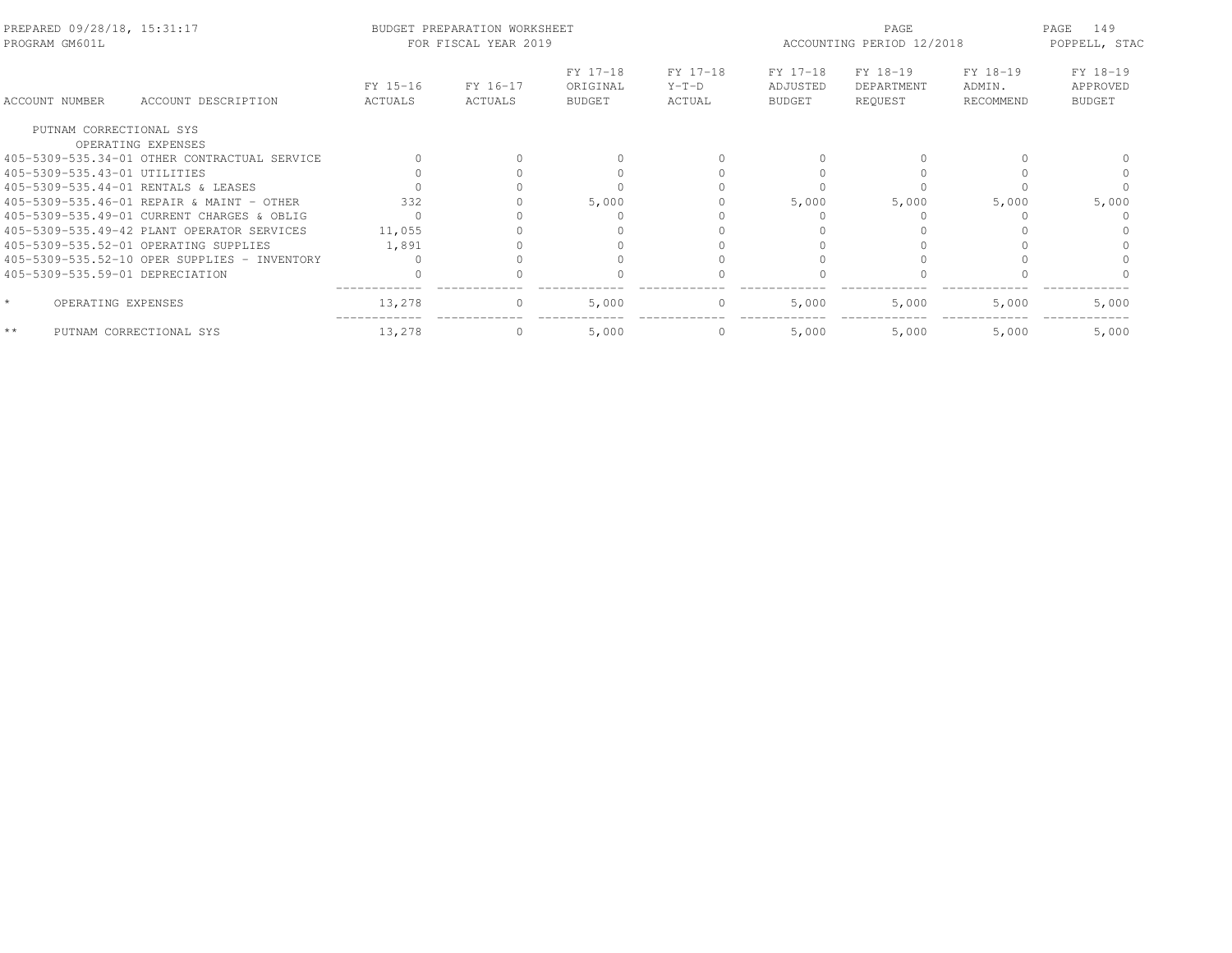| PREPARED 09/28/18, 15:31:17<br>PROGRAM GM601L |                                              | BUDGET PREPARATION WORKSHEET<br>FOR FISCAL YEAR 2019 |                     |                                       |                               |                                       | PAGE<br>ACCOUNTING PERIOD 12/2018 |                                        |                                       |  |
|-----------------------------------------------|----------------------------------------------|------------------------------------------------------|---------------------|---------------------------------------|-------------------------------|---------------------------------------|-----------------------------------|----------------------------------------|---------------------------------------|--|
| <b>ACCOUNT NUMBER</b>                         | ACCOUNT DESCRIPTION                          | FY 15-16<br><b>ACTUALS</b>                           | FY 16-17<br>ACTUALS | FY 17-18<br>ORIGINAL<br><b>BUDGET</b> | FY 17-18<br>$Y-T-D$<br>ACTUAL | FY 17-18<br>ADJUSTED<br><b>BUDGET</b> | FY 18-19<br>DEPARTMENT<br>REQUEST | FY 18-19<br>ADMIN.<br><b>RECOMMEND</b> | FY 18-19<br>APPROVED<br><b>BUDGET</b> |  |
|                                               | GILBERT ROAD PLANT                           |                                                      |                     |                                       |                               |                                       |                                   |                                        |                                       |  |
|                                               | PERSONAL SERVICES                            |                                                      |                     |                                       |                               |                                       |                                   |                                        |                                       |  |
|                                               | 405-5310-535.12-11 REGULAR SALARIES & WAGES  | $\Omega$                                             | $\Omega$            | $\Omega$                              | $\Omega$                      | $\Omega$                              | $\Omega$                          | $\Omega$                               | $\cap$                                |  |
|                                               | 405-5310-535.12-12 OVERTIME                  | $\cap$                                               | $\cap$              | $\cap$                                | $\Omega$                      | $\bigcap$                             | $\Omega$                          | $\Omega$                               | $\Omega$                              |  |
|                                               | 405-5310-535.13-11 SALARIES & WAGES - OPS    | $\cap$                                               | $\Omega$            | $\Omega$                              | $\Omega$                      | $\bigcap$                             | $\Omega$                          | $\Omega$                               | $\Omega$                              |  |
|                                               | 405-5310-535.15-11 EXPERIENCE PAY            |                                                      | $\Omega$            | $\cap$                                | $\Omega$                      | $\bigcap$                             | $\cap$                            | $\cap$                                 | $\Omega$                              |  |
|                                               | 405-5310-535.21-13 FICA TAXES MATCHING       |                                                      | $\Omega$            | $\Omega$                              | $\Omega$                      | $\bigcap$                             | $\cap$                            | $\cap$                                 | $\Omega$                              |  |
|                                               | 405-5310-535.22-13 RETIREMENT CONTRIBUTIONS  |                                                      | $\Omega$            | $\Omega$                              | $\Omega$                      | $\bigcap$                             | $\Omega$                          | $\cap$                                 | $\Omega$                              |  |
|                                               | 405-5310-535.23-13 HEALTH INSURANCE          |                                                      | $\Omega$            | $\cap$                                | $\cap$                        | $\cap$                                | $\Omega$                          | $\cap$                                 | $\Omega$                              |  |
|                                               | PERSONAL SERVICES<br>OPERATING EXPENSES      | $\bigcap$                                            | $\cap$              | $\cap$                                | $\Omega$                      | $\cap$                                | $\Omega$                          | $\cap$                                 | $\cap$                                |  |
|                                               | 405-5310-535.32-01 AUDIT-STATE REQUIRED-CPA  | 250                                                  | 250                 | 250                                   | 250                           | 250                                   | 250                               | 250                                    | 250                                   |  |
|                                               | 405-5310-535.34-01 OTHER CONTRACTUAL SERVICE | $\Omega$                                             | $\Omega$            | $\Omega$                              | $\Omega$                      | $\bigcap$                             | $\Omega$                          | $\Omega$                               | $\Omega$                              |  |
|                                               | 405-5310-535.42-01 POSTAGE                   | $\Omega$                                             | $\Omega$            | $\Omega$                              | $\bigcap$                     | $\Omega$                              | $\Omega$                          | $\Omega$                               | $\Omega$                              |  |
|                                               | 405-5310-535.43-01 UTILITIES                 | 23, 132                                              | 26,892              | 36,330                                | 34,555                        | 36,330                                | 50,000                            | 36,000                                 | 36,000                                |  |
|                                               | 405-5310-535.44-01 RENTALS & LEASES          | $\Omega$                                             | $\Omega$            | $\Omega$                              | $\bigcap$                     | $\bigcap$                             | $\Omega$                          | $\Omega$                               | $\Omega$                              |  |
|                                               | 405-5310-535.46-01 REPAIR & MAINT - OTHER    | 275                                                  | 3,327               | 3,600                                 | 5,830                         | 3,600                                 | 3,600                             | 3,600                                  | 3,600                                 |  |
|                                               | 405-5310-535.46-04 FLEET MAINTENCE           | 1,541                                                | 2,887               | 2,000                                 | 3,406                         | 2,000                                 | 2,000                             | 2,000                                  | 2,000                                 |  |
|                                               | 405-5310-535.49-01 CURRENT CHARGES & OBLIG   | 300                                                  | 300                 | $\mathbf{0}$                          | $\circ$                       | $\Omega$                              | $\mathbf{0}$                      | $\Omega$                               | $\circ$                               |  |
|                                               | 405-5310-535.49-33 BOOKKEEPING SVCS-UTILITY  | $\Omega$                                             | $\Omega$            | $\mathbf{0}$                          | $\circ$                       | $\Omega$                              | $\circ$                           | $\Omega$                               | $\circ$                               |  |
|                                               | 405-5310-535.49-42 PLANT OPERATOR SERVICES   | 6,990                                                | 5,150               | 6,500                                 | 5,685                         | 6,500                                 | 6,500                             | 6,500                                  | 6,500                                 |  |
|                                               | 405-5310-535.49-99 BAD DEBT EXPENSE          | $\Omega$                                             | $\Omega$            | $\Omega$                              | $\Omega$                      | $\cap$                                | $\Omega$                          | $\Omega$                               | $\Omega$                              |  |
|                                               | 405-5310-535.52-01 OPERATING SUPPLIES        | 23,159                                               | 44,405              | 40,000                                | 9,406                         | 35,421                                | 40,000                            | 30,000                                 | 30,000                                |  |
|                                               | 405-5310-535.52-02 GAS, OIL & LUBRICANTS     | $\Omega$                                             | 3,060               | 4,000                                 | 2,593                         | 4,000                                 | 4,000                             | 3,000                                  | 3,000                                 |  |
|                                               | 405-5310-535.52-10 OPER SUPPLIES - INVENTORY | $\Omega$                                             | $\Omega$            | $\Omega$                              | $\Omega$                      | $\Omega$                              | $\Omega$                          | $\Omega$                               | $\circ$                               |  |
|                                               | 405-5310-535.59-01 DEPRECIATION              | 26,342                                               | 26,342              | $\mathbf{0}$                          | 20,648                        |                                       | $\Omega$                          | $\Omega$                               | $\Omega$                              |  |
|                                               | OPERATING EXPENSES<br>CAPITAL OUTLAY         | 81,989                                               | 112,613             | 92,680                                | 82,373                        | 88,101                                | 106,350                           | 81,350                                 | 81,350                                |  |
|                                               | 405-5310-535.63-01 IMPR OTHER THAN BUILDINGS | $\Omega$                                             | $\Omega$            | $\circ$                               | $\Omega$                      | $\Omega$                              | $\circ$                           | $\Omega$                               | $\Omega$                              |  |
|                                               | 405-5310-535.64-01 EQUIPMENT-CASH PURCHASE   | $\circ$                                              | 5,027               | $\Omega$                              | $\circ$                       | 10,743                                | $\Omega$                          | $\Omega$                               | $\Omega$                              |  |
|                                               | CAPITAL OUTLAY<br>NON-OPERATING              | $\Omega$                                             | 5,027               | $\Omega$                              | $\Omega$                      | 10,743                                | $\Omega$                          | $\Omega$                               | $\Omega$                              |  |
|                                               | 405-5310-535.99-01 RESERVE FOR CONT-REGULAR  | $\Omega$                                             | $\Omega$            | $\Omega$                              | $\Omega$                      | $\bigcap$                             | $\Omega$                          | $\cap$                                 | $\cap$                                |  |
| $\star$                                       | NON-OPERATING                                | $\cap$                                               |                     |                                       | $\Omega$                      |                                       |                                   |                                        |                                       |  |
| $\star\star$                                  | GILBERT ROAD PLANT                           | 81,989                                               | 117,640             | 92,680                                | 82,373                        | 98,844                                | 106,350                           | 81,350                                 | 81,350                                |  |
| $***$                                         | E. PUTNAM REGIONAL WATER                     | 3,537,720                                            | 2, 411, 782         | 4,844,831                             | 3,596,842                     | 4,844,831                             | 796,450                           | 4,008,700                              | 6,123,000                             |  |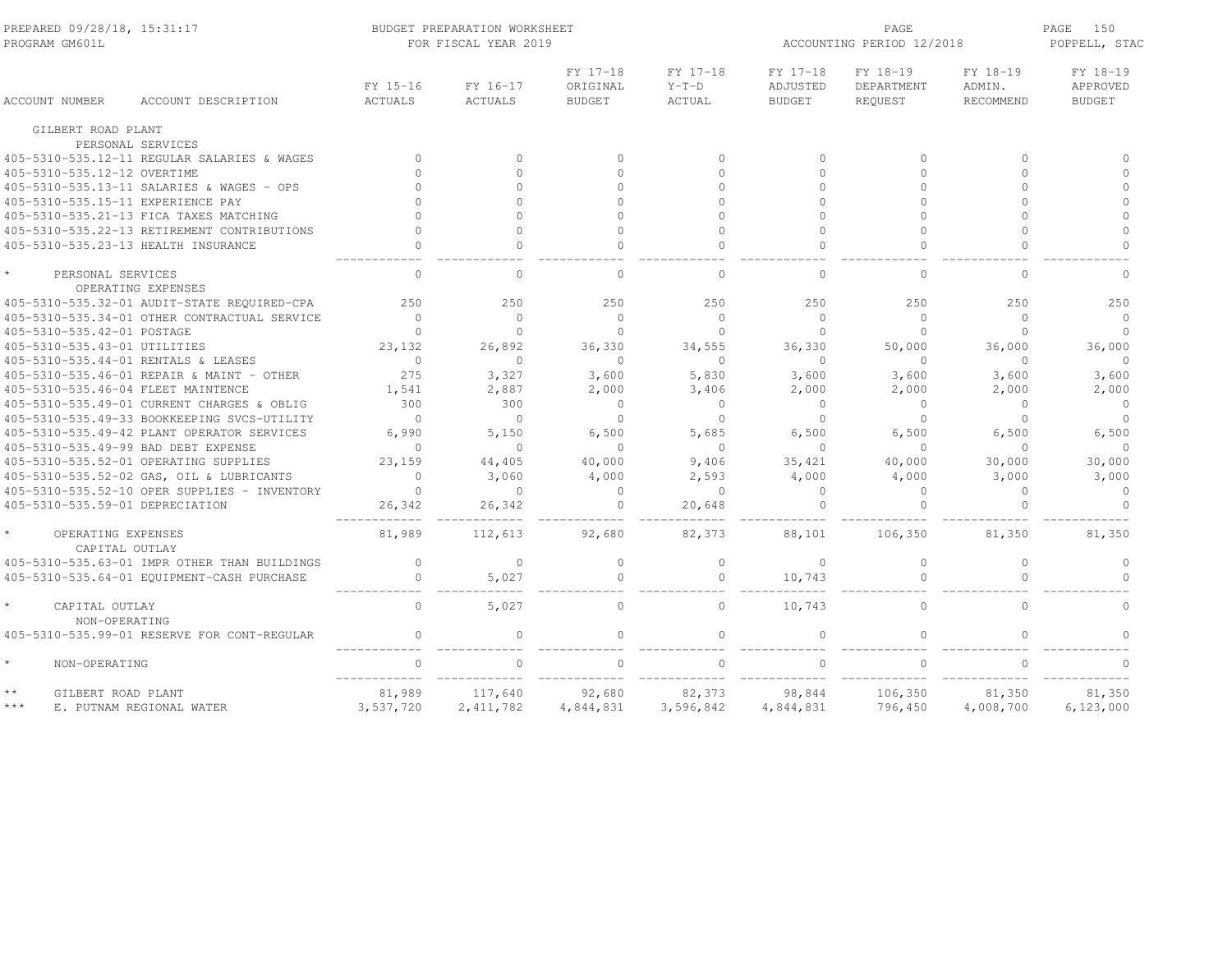| PREPARED 09/28/18, 15:31:17<br>PROGRAM GM601L | BUDGET PREPARATION WORKSHEET<br>FOR FISCAL YEAR 2019 |                     |                                       |                               |                                       | PAGE<br>ACCOUNTING PERIOD 12/2018 |                                 |                                       |  |
|-----------------------------------------------|------------------------------------------------------|---------------------|---------------------------------------|-------------------------------|---------------------------------------|-----------------------------------|---------------------------------|---------------------------------------|--|
| <b>ACCOUNT NUMBER</b><br>ACCOUNT DESCRIPTION  | FY 15-16<br><b>ACTUALS</b>                           | FY 16-17<br>ACTUALS | FY 17-18<br>ORIGINAL<br><b>BUDGET</b> | FY 17-18<br>$Y-T-D$<br>ACTUAL | FY 17-18<br>ADJUSTED<br><b>BUDGET</b> | FY 18-19<br>DEPARTMENT<br>REQUEST | FY 18-19<br>ADMIN.<br>RECOMMEND | FY 18-19<br>APPROVED<br><b>BUDGET</b> |  |
| PUTNAM REG WTR/WW PROJ FD                     |                                                      |                     |                                       |                               |                                       |                                   |                                 |                                       |  |
| E.PUT WATER/SEWER CAP PRJ                     |                                                      |                     |                                       |                               |                                       |                                   |                                 |                                       |  |
| OPERATING EXPENSES                            |                                                      |                     |                                       |                               |                                       |                                   |                                 |                                       |  |
| 408-5304-533.31-01 PROFESSIONAL SERVICES      | $\circ$                                              | $\Omega$            | $\mathbf{0}$                          | $\mathbf{0}$                  | $\Omega$                              | $\mathbf{0}$                      | $\circ$                         | $\Omega$                              |  |
| 408-5304-533.32-01 AUDIT-STATE REQUIRED CPA   | $\Omega$                                             | $\Omega$            | $\Omega$                              | $\mathbf{0}$                  | $\bigcap$                             | $\circ$                           | $\circ$                         | $\Omega$                              |  |
| 408-5304-533.34-01 OTHER CONTRACTUAL SVCS     |                                                      | $\Omega$            | $\Omega$                              | $\Omega$                      | $\Omega$                              | $\Omega$                          | $\Omega$                        | $\circ$                               |  |
| 408-5304-533.42-01 POSTAGE                    |                                                      | $\cap$              | $\Omega$                              | $\Omega$                      | $\cap$                                | $\Omega$                          | $\Omega$                        | $\Omega$                              |  |
| 408-5304-533.47-01 PRINTING & BINDING         | $\cap$                                               | $\Omega$            | $\Omega$                              | $\Omega$                      | $\bigcap$                             | $\Omega$                          | $\Omega$                        | $\Omega$                              |  |
| 408-5304-533.49-01 OTHER CURRENT CHARGES      | $\Omega$                                             | $\Omega$            | $\Omega$                              | $\Omega$                      |                                       | $\Omega$                          | $\Omega$                        | $\Omega$                              |  |
| 408-5304-533.49-50 LEGAL ADVERTISEMENT        | $\Omega$                                             | $\cap$              | $\Omega$                              | $\circ$                       | $\cap$                                | $\Omega$                          | $\circ$                         | $\Omega$                              |  |
| OPERATING EXPENSES                            | $\mathbf{0}$                                         | $\Omega$            | $\Omega$                              | $\circ$                       | $\cap$                                | $\mathbf{0}$                      | $\circ$                         | $\cap$                                |  |
| CAPITAL OUTLAY                                |                                                      |                     |                                       |                               |                                       |                                   |                                 |                                       |  |
| 408-5304-533.61-01 LAND                       | $\Omega$                                             | $\Omega$            | $\Omega$                              | $\circ$                       | $\Omega$                              | $\Omega$                          | $\Omega$                        | $\Omega$                              |  |
| 408-5304-533.62-01 BLDGS-CONSTR & OR IMPROV   | $\Omega$                                             | $\Omega$            | $\Omega$                              | $\Omega$                      | $\cap$                                | $\Omega$                          | $\Omega$                        | $\Omega$                              |  |
| 408-5304-533.63-01 IMPR OTHER THAN BLDGS      | $\Omega$                                             | $\Omega$            | $\Omega$                              | $\mathbf{0}$                  | $\Omega$                              | $\Omega$                          | $\Omega$                        | $\circ$                               |  |
| 408-5304-533.64-01 EQUIPMENT-CASH PURCHASE    | $\Omega$                                             | $\Omega$            | $\Omega$                              | $\mathbf{0}$                  | $\Omega$                              | $\mathbf{0}$                      | $\Omega$                        | $\Omega$                              |  |
| $\star$<br>CAPITAL OUTLAY                     | $\circ$                                              | 0                   | $\mathbf{0}$                          | $\mathbf{0}$                  | $\mathbf{0}$                          | $\mathbf{0}$                      | $\circ$                         | $\circ$                               |  |
| DEBT SERVICE                                  |                                                      |                     |                                       |                               |                                       |                                   |                                 |                                       |  |
| 408-5304-533.71-02 PRINCIPAL - LOANS          | $\Omega$                                             | $\Omega$            | $\Omega$                              | $\mathbf{0}$                  | $\mathbf{0}$                          | $\mathbf{0}$                      | $\circ$                         | $\Omega$                              |  |
| 408-5304-533.72-02 INTEREST - LOANS           | $\Omega$                                             | $\Omega$            | $\Omega$                              | $\circ$                       | $\Omega$                              | $\Omega$                          | $\Omega$                        | $\Omega$                              |  |
| 408-5304-533.72-03 FISCAL CHARGES CONST ACCT  | $\cap$                                               | $\Omega$            | $\Omega$                              | $\Omega$                      | $\Omega$                              | $\Omega$                          | $\Omega$                        | $\Omega$                              |  |
| 408-5304-533.72-04 FISCAL CHARGES NOTE PMT    |                                                      | $\cap$              | $\cap$                                | $\Omega$                      |                                       | $\Omega$                          | $\Omega$                        | $\Omega$                              |  |
| 408-5304-533.72-05 LOAN SERVICE FEE SRF       | $\cap$                                               | $\Omega$            | $\Omega$                              | $\Omega$                      | $\bigcap$                             | $\Omega$                          | $\Omega$                        | $\Omega$                              |  |
| 408-5304-533.72-06 CAPITALIZE INTEREST SRF    | $\Omega$                                             | $\Omega$            | $\Omega$                              | $\Omega$                      |                                       | $\Omega$                          | $\Omega$                        | $\Omega$                              |  |
| 408-5304-533.72-07 USDA WATER BOND INTEREST   | $\cap$                                               | $\cap$              | $\cap$                                | $\cap$                        | $\cap$                                | $\Omega$                          | $\cap$                          | $\cap$                                |  |
| DEBT SERVICE                                  | $\circ$                                              | $\Omega$            | $\circ$                               | $\circ$                       | $\Omega$                              | $\mathbf{0}$                      | $\Omega$                        | $\Omega$                              |  |
| OPERATING EXPENSES                            |                                                      |                     |                                       |                               |                                       |                                   |                                 |                                       |  |
| 408-5304-535.31-01 PROFESSIONAL SERVICES      | $\Omega$                                             | $\Omega$            | $\Omega$                              | $\mathbf{0}$                  | $\Omega$                              | $\mathbf{0}$                      | $\circ$                         | $\circ$                               |  |
| 408-5304-535.32-01 AUDIT-STATE REQUIRED-CPA   | $\cap$                                               | $\Omega$            | $\Omega$                              | $\Omega$                      | $\bigcap$                             | $\Omega$                          | $\Omega$                        | $\Omega$                              |  |
| 408-5304-535.34-01 OTHER CONTRACTUAL SERVICE  |                                                      | $\Omega$            | $\Omega$                              | $\Omega$                      | $\Omega$                              | $\Omega$                          | $\Omega$                        | $\circ$                               |  |
| 408-5304-535.42-01 POSTAGE                    |                                                      | $\Omega$            | $\Omega$                              | $\Omega$                      | $\cap$                                | $\Omega$                          | $\Omega$                        | $\Omega$                              |  |
| 408-5304-535.43-01 UTILITIES                  |                                                      | $\Omega$            | $\cap$                                | $\Omega$                      | $\Omega$                              | $\Omega$                          | $\Omega$                        | $\Omega$                              |  |
| 408-5304-535.46-01 REPAIR & MAINT - OTHER     |                                                      | $\cap$              |                                       | $\Omega$                      |                                       | $\cap$                            | $\circ$                         | $\Omega$                              |  |
| 408-5304-535.49-01 CURRENT CHARGES & OBLIG    | $\cap$                                               | $\cap$              | $\cap$                                | $\Omega$                      | $\cap$                                | $\Omega$                          | $\Omega$                        | $\circ$                               |  |
| 408-5304-535.49-50 LEGAL ADVERTISEMENTS       | $\Omega$                                             | $\Omega$            | $\Omega$                              | $\Omega$                      | $\Omega$                              | $\Omega$                          | $\Omega$                        | $\Omega$                              |  |
| 408-5304-535.52-01 OPERATING SUPPLIES         | $\Omega$                                             | $\Omega$            | $\Omega$                              | $\circ$                       | $\Omega$                              | $\Omega$                          | $\circ$                         | $\circ$                               |  |
| 408-5304-535.52-10 OPER SUPPLIES - INVENTORY  | $\Omega$                                             | $\Omega$            | $\Omega$                              | $\mathbf{0}$                  | $\Omega$                              | $\circ$                           | $\circ$                         | $\Omega$                              |  |
| OPERATING EXPENSES<br>CAPITAL OUTLAY          | $\circ$                                              | $\circ$             | $\circ$                               | $\circ$                       | $\Omega$                              | $\mathbf{0}$                      | $\circ$                         | $\Omega$                              |  |
| 408-5304-535.61-01 LAND                       | $\mathbf{0}$                                         | $\Omega$            | $\circ$                               | $\mathbb O$                   | $\mathbf{0}$                          | $\circ$                           | $\circ$                         | $\circ$                               |  |
| 408-5304-535.62-01 BLDGS-CONSTR &/OR IMPROV   | $\mathbf{0}$                                         | $\circ$             | $\mathbf{0}$                          | $\mathbb O$                   | $\mathbf{0}$                          | $\circ$                           | $\circ$                         | $\circ$                               |  |
| 408-5304-535.63-01 IMPR OTHER THAN BUILDINGS  | $\Omega$                                             | $\Omega$            | $\Omega$                              | $\Omega$                      |                                       | $\Omega$                          | $\Omega$                        | $\Omega$                              |  |
| CAPITAL OUTLAY                                | $\mathbf{0}$                                         | $\circ$             | $\Omega$                              | $\mathbf{0}$                  | $\mathbf{0}$                          | $\mathbf{0}$                      | $\circ$                         | $\Omega$                              |  |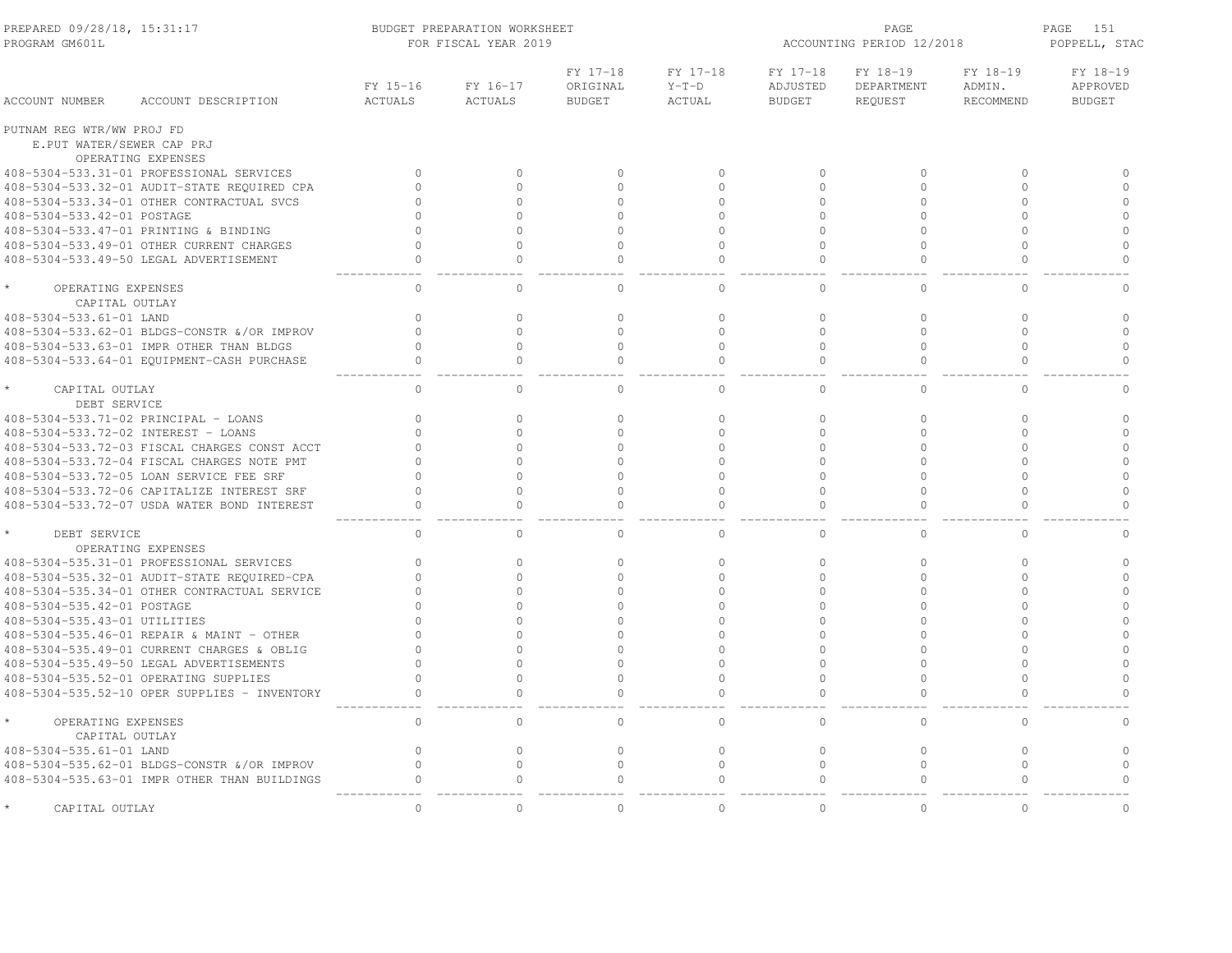| PREPARED 09/28/18, 15:31:17<br>PROGRAM GM601L |                                |                                             |                     | BUDGET PREPARATION WORKSHEET<br>FOR FISCAL YEAR 2019 |                                       |                               | PAGE<br>ACCOUNTING PERIOD 12/2018     |                                   |                                 |                                       |
|-----------------------------------------------|--------------------------------|---------------------------------------------|---------------------|------------------------------------------------------|---------------------------------------|-------------------------------|---------------------------------------|-----------------------------------|---------------------------------|---------------------------------------|
|                                               | ACCOUNT NUMBER                 | ACCOUNT DESCRIPTION                         | FY 15-16<br>ACTUALS | FY 16-17<br>ACTUALS                                  | FY 17-18<br>ORIGINAL<br><b>BUDGET</b> | FY 17-18<br>$Y-T-D$<br>ACTUAL | FY 17-18<br>ADJUSTED<br><b>BUDGET</b> | FY 18-19<br>DEPARTMENT<br>REQUEST | FY 18-19<br>ADMIN.<br>RECOMMEND | FY 18-19<br>APPROVED<br><b>BUDGET</b> |
|                                               | NON-OPERATING                  |                                             |                     |                                                      |                                       |                               |                                       |                                   |                                 |                                       |
|                                               |                                | 408-5304-581.91-09 BUDGET TRSF-REG WATER FD |                     |                                                      |                                       |                               |                                       |                                   |                                 |                                       |
|                                               |                                | 408-5304-581.91-15 TRF TO TRANSPORTATION FD |                     |                                                      |                                       |                               |                                       |                                   |                                 |                                       |
| $\star$                                       | NON-OPERATING<br>NON-OPERATING |                                             |                     |                                                      | $\cap$                                |                               | $\cap$                                | $\cap$                            |                                 |                                       |
|                                               |                                | 408-5304-598.99-01 RESERVE FOR CONTINGENCY  |                     |                                                      | $\Omega$                              |                               | $\bigcap$                             |                                   |                                 |                                       |
| $\star$                                       | NON-OPERATING                  |                                             | $\Omega$            |                                                      | $\Omega$                              | $\Omega$                      | $\bigcap$                             | $\Omega$                          |                                 |                                       |
| $\star\star$                                  |                                | E.PUT WATER/SEWER CAP PRJ                   |                     |                                                      |                                       |                               |                                       |                                   |                                 |                                       |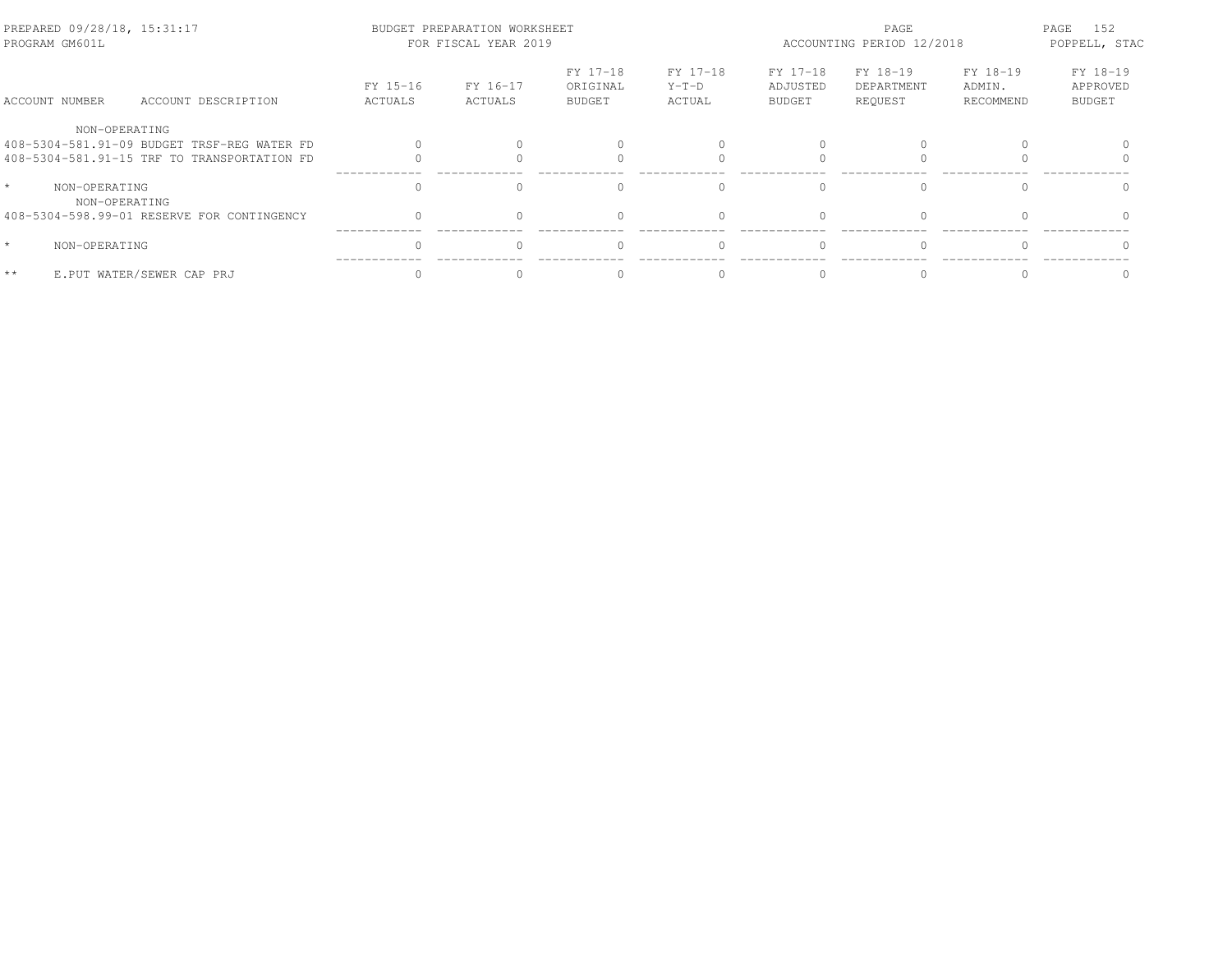| PREPARED 09/28/18, 15:31:17<br>PROGRAM GM601L |                                             |                     | BUDGET PREPARATION WORKSHEET<br>FOR FISCAL YEAR 2019 |                                       | PAGE<br>ACCOUNTING PERIOD 12/2018 |                                |                                   | PAGE<br>153<br>POPPELL, STAC    |                                       |
|-----------------------------------------------|---------------------------------------------|---------------------|------------------------------------------------------|---------------------------------------|-----------------------------------|--------------------------------|-----------------------------------|---------------------------------|---------------------------------------|
| ACCOUNT NUMBER                                | ACCOUNT DESCRIPTION                         | FY 15-16<br>ACTUALS | FY 16-17<br>ACTUALS                                  | FY 17-18<br>ORIGINAL<br><b>BUDGET</b> | FY 17-18<br>$Y-T-D$<br>ACTUAL     | FY 17-18<br>ADJUSTED<br>BUDGET | FY 18-19<br>DEPARTMENT<br>REOUEST | FY 18-19<br>ADMIN.<br>RECOMMEND | FY 18-19<br>APPROVED<br><b>BUDGET</b> |
| PARADISE VIEW<br>DEBT SERVICE                 | 408-5305-533.72-07 USDA WATER BOND INTEREST |                     |                                                      |                                       |                                   | $\Omega$                       | $\Omega$                          |                                 |                                       |
| $\star$<br>DEBT SERVICE                       |                                             |                     |                                                      |                                       |                                   | $\bigcap$                      | $\Omega$                          |                                 | $\Omega$                              |
| $\star\star$<br>PARADISE VIEW<br>$***$        | PUTNAM REG WTR/WW PROJ FD                   |                     |                                                      |                                       |                                   | $\bigcap$                      | U                                 |                                 |                                       |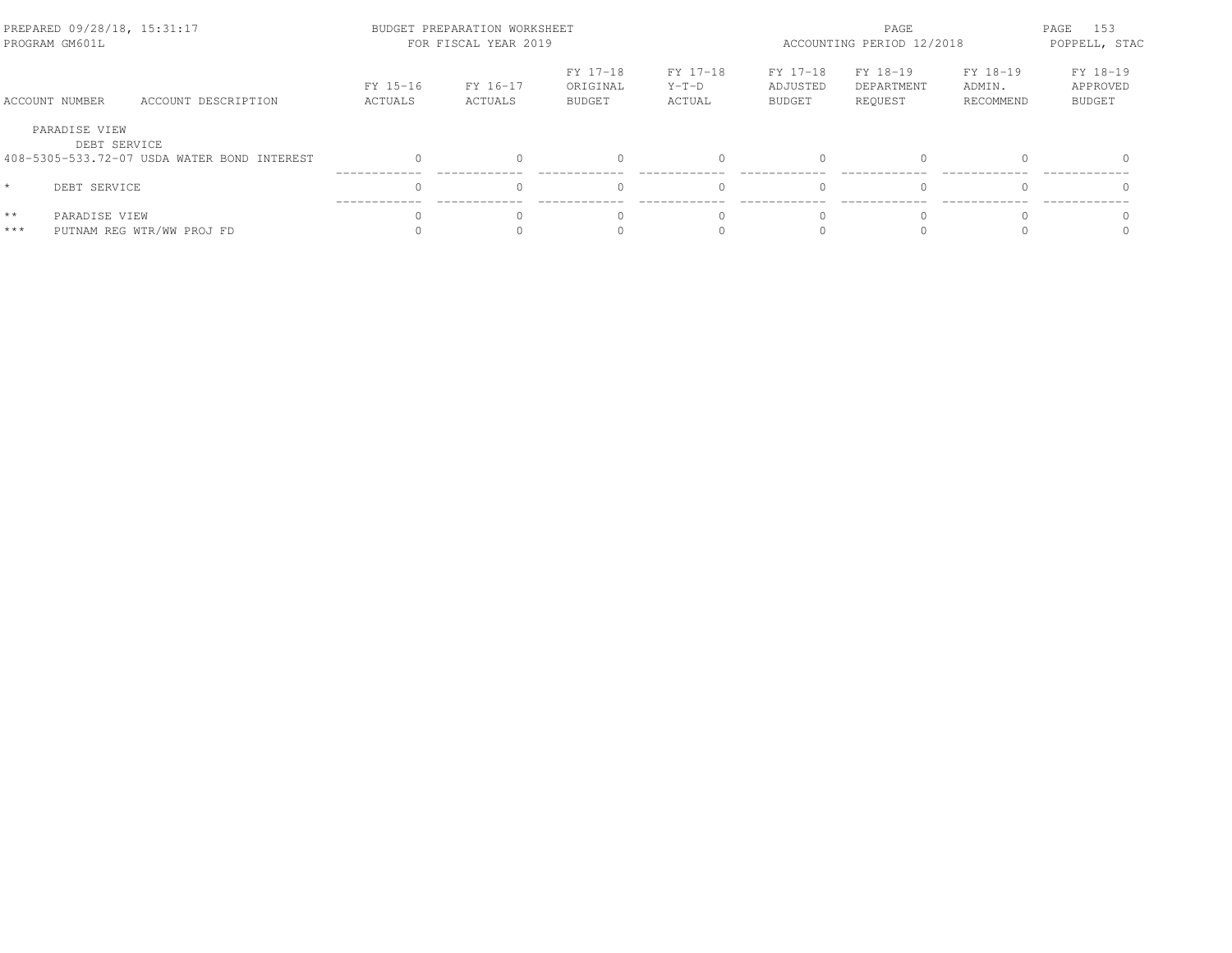| PREPARED 09/28/18, 15:31:17<br>PROGRAM GM601L  |                                              |                            | BUDGET PREPARATION WORKSHEET<br>FOR FISCAL YEAR 2019 |                                       |                               | ACCOUNTING PERIOD 12/2018             | PAGE<br>154<br>POPPELL, STAC      |                                 |                                       |
|------------------------------------------------|----------------------------------------------|----------------------------|------------------------------------------------------|---------------------------------------|-------------------------------|---------------------------------------|-----------------------------------|---------------------------------|---------------------------------------|
| ACCOUNT NUMBER                                 | ACCOUNT DESCRIPTION                          | FY 15-16<br><b>ACTUALS</b> | FY 16-17<br>ACTUALS                                  | FY 17-18<br>ORIGINAL<br><b>BUDGET</b> | FY 17-18<br>$Y-T-D$<br>ACTUAL | FY 17-18<br>ADJUSTED<br><b>BUDGET</b> | FY 18-19<br>DEPARTMENT<br>REQUEST | FY 18-19<br>ADMIN.<br>RECOMMEND | FY 18-19<br>APPROVED<br><b>BUDGET</b> |
| INTERN SVC FD FLEET MAINT<br>FLEET MAINTENANCE |                                              |                            |                                                      |                                       |                               |                                       |                                   |                                 |                                       |
| NON-OPERATING                                  | 501-8501-581.91-28 TRF-RISK MANAGEMENT FD    | 3,362                      | 1,886                                                | 1,886                                 | 1,886                         | 1,886                                 | $\circ$                           | 1,886                           | 1,886                                 |
|                                                |                                              |                            |                                                      |                                       |                               |                                       |                                   |                                 |                                       |
| NON-OPERATING                                  | PERSONAL SERVICES                            | 3,362                      | 1,886                                                | 1,886                                 | 1,886                         | 1,886                                 | $\mathbf 0$                       | 1,886                           | 1,886                                 |
|                                                | 501-8501-591.12-11 REGULAR SALARIES & WAGES  | 242,720                    | 255,242                                              | 253,575                               | 248,943                       | 253,575                               | $\mathbf{0}$                      | 255,936                         | 255,936                               |
|                                                | 501-8501-591.12-12 SALARIES/WAGES-OVERTIME   | 21,141                     | 26,210                                               | 13,000                                | 22,803                        | 20,531                                | $\circ$                           | 24,000                          | 24,000                                |
|                                                | 501-8501-591.13-11 SALARIES & WAGES - OPS    | $\mathbf{0}$               | $\overline{0}$                                       | $\Omega$                              | $\overline{0}$                | $\mathbf{0}$                          | $\Omega$                          | $\circ$                         | $\overline{0}$                        |
| 501-8501-591.15-11 EXPERIENCE PAY              |                                              | $\circ$                    | 800                                                  | 2,200                                 | 400                           | 2,200                                 | $\circ$                           | 1,100                           | 1,100                                 |
|                                                | 501-8501-591.21-13 FICA TAXES MATCHING       | 19,552                     | 21,245                                               | 20,393                                | 20,376                        | 20,393                                | $\Omega$                          | 21,500                          | 21,500                                |
|                                                | 501-8501-591.22-13 RETIREMENT CONTRIBUTIONS  | 18,275                     | 20,716                                               | 21,406                                | 21,120                        | 21,406                                | $\Omega$                          | 23,445                          | 23,445                                |
|                                                | 501-8501-591.23-13 LIFE & HEALTH INSURANCE   | 53, 411                    | 49,294                                               | 59,738                                | 46,755                        | 52,207                                | $\circ$                           | 59,738                          | 59,738                                |
| PERSONAL SERVICES                              |                                              | 355,099                    | 373,507                                              | 370, 312                              | 360,397                       | 370, 312                              | $\circ$                           | 385,719                         | 385,719                               |
|                                                | OPERATING EXPENSES                           |                            |                                                      |                                       |                               |                                       |                                   |                                 |                                       |
|                                                | 501-8501-591.34-01 OTHER CONTRACTUAL SERVICE | $\overline{0}$             | $\circ$                                              | 500                                   | $\mathbf{0}$                  | 500                                   | 500                               | $\circ$                         | $\overline{0}$                        |
|                                                | 501-8501-591.34-23 UNIFORM RENTALS-EMPLOYER  | 998                        | 1,715                                                | 2,000                                 | 1,715                         | 2,000                                 | 2,000                             | 3,744                           | 3,744                                 |
| 501-8501-591.40-01 TRAVEL & PER DIEM           |                                              | 962                        | $\circ$                                              | 1,000                                 | $\Omega$                      | 1,000                                 | 1,000                             | 1,000                           | 1,000                                 |
| 501-8501-591.41-01 COMMUNICATIONS              |                                              | 2,131                      | 1,718                                                | 2,000                                 | $\Omega$                      | 2,000                                 | 2,000                             | 1,700                           | 1,700                                 |
| 501-8501-591.42-01 POSTAGE                     |                                              | $\overline{c}$             | $\circ$                                              | 50                                    | $\circ$                       | 50                                    | 50                                | 50                              | 50                                    |
| 501-8501-591.43-01 UTILITIES                   |                                              | 9,344                      | 8,486                                                | 8,000                                 | 8,174                         | 8,000                                 | 8,000                             | 9,000                           | 9,000                                 |
| 501-8501-591.44-01 RENTALS & LEASES            |                                              | 88                         | $\Omega$                                             | 1,000                                 | 88                            | 1,000                                 | 1,000                             | 100                             | 100                                   |
|                                                | 501-8501-591.45-20 INSURANCE-RISK MANAGEMENT | 19,895<br>$\Omega$         | 14,427<br>420                                        | 14,427                                | 14,427<br>90                  | 14,427                                | 14,427                            | 14,427                          | 14,427                                |
| 501-8501-591.46-01 R & M - OTHER               | 501-8501-591.46-04 R&M-FLEET MAINTENANCE     | 10,522                     | 11,243                                               | 1,200<br>12,000                       | 6,813                         | 1,200<br>12,000                       | 1,200<br>12,000                   | 500<br>12,000                   | 500<br>12,000                         |
|                                                | 501-8501-591.46-06 R&M-FLT MAINT-SUBCONTRACT | 225,018                    | 336,476                                              | 214,862                               | 308,276                       | 214,862                               | 214,862                           | 325,000                         | 325,000                               |
|                                                | 501-8501-591.46-13 R & M-COMMUNICATION EQUIP | 11,289                     | 11,302                                               | 11,300                                | 11,641                        | 11,642                                | 11,300                            | 12,000                          | 12,000                                |
|                                                | 501-8501-591.47-01 PRINTING AND BINDING      | $\circ$                    | $\circ$                                              | 100                                   | $\circ$                       | 100                                   | $\mathbf{0}$                      | $\circ$                         | $\overline{0}$                        |
|                                                | 501-8501-591.49-01 CURRENT CHARGES & OBLIG   | $\mathbf{0}$               | $\circ$                                              | 500                                   | $\circ$                       | $\overline{0}$                        | 500                               | 500                             | 500                                   |
|                                                | 501-8501-591.49-02 COST OF PARTS SOLD        | 442,838                    | 441,711                                              | 469,382                               | 359,477                       | 469,382                               | 469,382                           | 355,000                         | 355,000                               |
|                                                | 501-8501-591.49-17 SAFETY RECOGNITION        | $\Omega$                   | 331                                                  | 500                                   | $\circ$                       | 500                                   | 500                               | 500                             | 500                                   |
|                                                | 501-8501-591.49-50 LEGAL ADVERTISEMENTS      | $\Omega$                   | $\Omega$                                             | $\Omega$                              | $\Omega$                      | $\Omega$                              | $\Omega$                          | $\Omega$                        | $\circ$                               |
|                                                | 501-8501-591.49-51 FUEL OVER / SHORT         | $\mathbf 0$                | 5,230                                                | $\circ$                               | $\circ$                       | $\Omega$                              | $\mathbf{0}$                      | $\Omega$                        | $\circ$                               |
| 501-8501-591.49-70 NET OPEB COST               |                                              | $\Omega$                   | $\Omega$                                             | $\Omega$                              | $\Omega$                      | $\Omega$                              | $\Omega$                          | $\Omega$                        | $\circ$                               |
| 501-8501-591.51-01 OFFICE SUPPLIES             |                                              | 503                        | 538                                                  | 1,200                                 | 616                           | 1,200                                 | 1,200                             | 700                             | 700                                   |
|                                                | 501-8501-591.52-01 OPERATING SUPPLIES        | 14,245                     | 16,679                                               | 22,000                                | 9,844                         | 22,500                                | 22,000                            | 14,500                          | 14,500                                |
|                                                | 501-8501-591.52-02 GAS, OIL, & LUBRICANTS    | 11,295                     | 13,487                                               | 12,000                                | 8,640                         | 12,000                                | 12,000                            | 12,000                          | 12,000                                |
|                                                | 501-8501-591.52-10 OPER SUPPLIES - INVENTORY | 2,197                      | 423                                                  | 6,000                                 | 85                            | 6,000                                 | 6,000                             | $\circ$                         | $\overline{0}$                        |
|                                                | 501-8501-591.54-01 BOOKS/PUBLICATION/SUBSCR  | 114                        | 399                                                  | 1,000                                 | 159                           | 1,000                                 | 1,000                             | 500                             | 500                                   |
| 501-8501-591.54-02 DUES/MEMBERSHIPS            |                                              | 50                         | 50                                                   | 800                                   | 50                            | 800                                   | 800                               | 250                             | 250                                   |
| 501-8501-591.54-03 TRAINING                    |                                              | 1,240                      | 944                                                  | 3,000                                 | 969                           | 2,658                                 | 3,000                             | 3,000                           | 3,000                                 |
| 501-8501-591.59-01 DEPRECIATION                |                                              | 15,238                     | 14,610                                               | 8,500                                 | 12,839                        | 8,500                                 | 8,500                             | $\Omega$                        | $\Omega$                              |
| OPERATING EXPENSES<br>CAPITAL OUTLAY           |                                              | 767,969                    | 880,189                                              | 793,321                               | 743,903                       | 793,321                               | 793,221                           | 766,471                         | 766,471                               |
|                                                | 501-8501-591.64-01 EQUIPMENT-CASH PURCHASE   | 14,381                     | $\circ$                                              | $\Omega$                              | $\circ$                       | $\circ$                               | 45,000                            | $\circ$                         | $\circ$                               |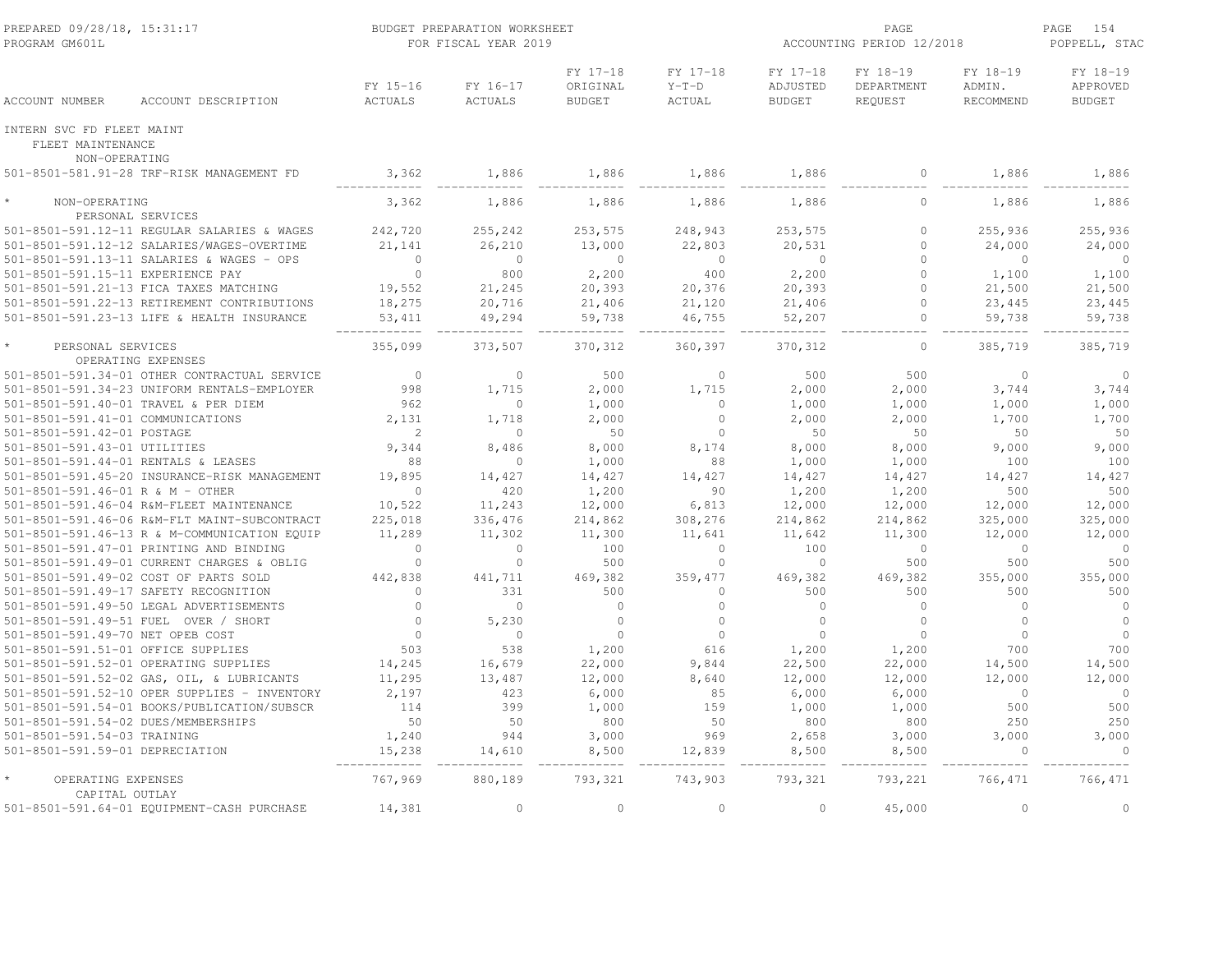|                       | PREPARED 09/28/18, 15:31:17<br>PROGRAM GM601L |                                            |                        | BUDGET PREPARATION WORKSHEET<br>FOR FISCAL YEAR 2019 |                                |                               | PAGE<br>ACCOUNTING PERIOD 12/2018     |                                   |                                 |                                       |
|-----------------------|-----------------------------------------------|--------------------------------------------|------------------------|------------------------------------------------------|--------------------------------|-------------------------------|---------------------------------------|-----------------------------------|---------------------------------|---------------------------------------|
|                       | ACCOUNT NUMBER                                | ACCOUNT DESCRIPTION                        | FY 15-16<br>ACTUALS    | FY 16-17<br>ACTUALS                                  | FY 17-18<br>ORIGINAL<br>BUDGET | FY 17-18<br>$Y-T-D$<br>ACTUAL | FY 17-18<br>ADJUSTED<br><b>BUDGET</b> | FY 18-19<br>DEPARTMENT<br>REQUEST | FY 18-19<br>ADMIN.<br>RECOMMEND | FY 18-19<br>APPROVED<br><b>BUDGET</b> |
| $\star$               | CAPITAL OUTLAY<br>NON-OPERATING               |                                            | 14,381                 | $\Omega$                                             | $\mathbf{0}$                   | $\Omega$                      | $\Omega$                              | 45,000                            |                                 | $\Omega$                              |
|                       |                                               | 501-8501-598.99-01 RESERVE FOR CONTINGENCY | $\Omega$               |                                                      | $\Omega$                       | $\Omega$                      | $\Omega$                              | 0                                 | 9,226                           | 9,226                                 |
| $\star$               | NON-OPERATING                                 |                                            | $\Omega$               | $\Omega$                                             | $\Omega$                       | $\Omega$                      | $\Omega$                              | $\Omega$                          | 9.226                           | 9,226                                 |
| $\star\star$<br>$***$ | FLEET MAINTENANCE                             | INTERN SVC FD FLEET MAINT                  | 1,140,811<br>1,140,811 | 1,255,582<br>1,255,582                               | 1,165,519<br>1,165,519         | 1,106,186<br>1,106,186        | 1,165,519<br>1,165,519                | 838,221<br>838,221                | 1,163,302<br>1,163,302          | 1,163,302<br>1,163,302                |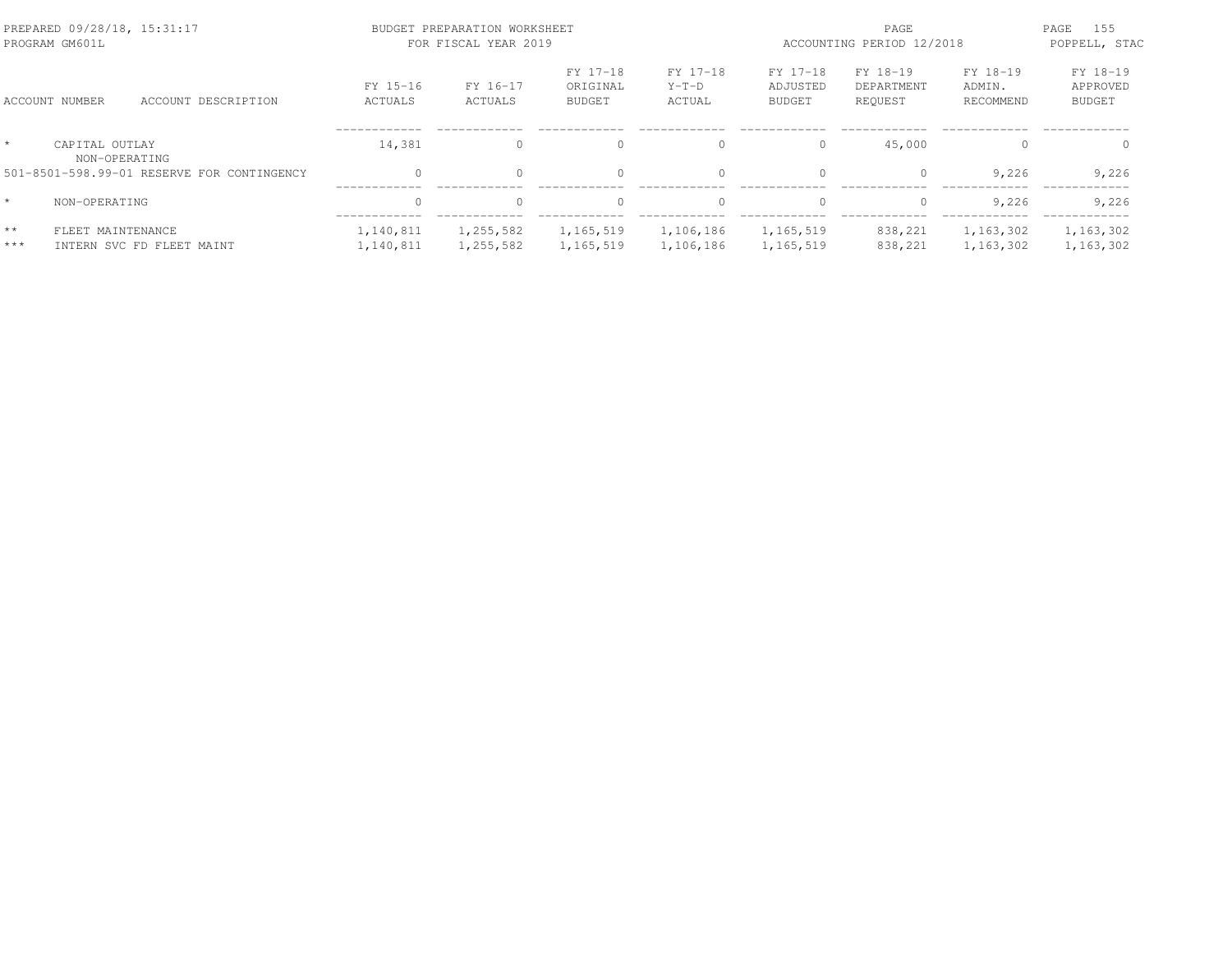| PREPARED 09/28/18, 15:31:17<br>PROGRAM GM601L   |                                              |                     | BUDGET PREPARATION WORKSHEET<br>FOR FISCAL YEAR 2019 |                                       |                               | ACCOUNTING PERIOD 12/2018             | PAGE<br>156<br>POPPELL, STAC      |                                        |                                       |
|-------------------------------------------------|----------------------------------------------|---------------------|------------------------------------------------------|---------------------------------------|-------------------------------|---------------------------------------|-----------------------------------|----------------------------------------|---------------------------------------|
| <b>ACCOUNT NUMBER</b>                           | ACCOUNT DESCRIPTION                          | FY 15-16<br>ACTUALS | FY 16-17<br>ACTUALS                                  | FY 17-18<br>ORIGINAL<br><b>BUDGET</b> | FY 17-18<br>$Y-T-D$<br>ACTUAL | FY 17-18<br>ADJUSTED<br><b>BUDGET</b> | FY 18-19<br>DEPARTMENT<br>REQUEST | FY 18-19<br>ADMIN.<br><b>RECOMMEND</b> | FY 18-19<br>APPROVED<br><b>BUDGET</b> |
| INSURANCE RESERVE FUND<br>GROUP INSURANCE ADMIN | PERSONAL SERVICES                            |                     |                                                      |                                       |                               |                                       |                                   |                                        |                                       |
|                                                 | 506-2560-519.12-11 REGULAR SALARIES & WAGES  | $\Omega$            | $\circ$                                              | 46,084                                | 37,928                        | 46,084                                | 46,084                            | 38,302                                 | 38,302                                |
|                                                 | 506-2560-519.12-12 SALARY/WAGES - OVERTIME   |                     | $\Omega$                                             | 250                                   | 115                           | 250                                   | 250                               | 250                                    | 250                                   |
|                                                 | 506-2560-519.21-13 FICA TAXES MATCHING       |                     | $\Omega$                                             | 3,545                                 | 2,714                         | 3,545                                 | 3,545                             | 2,930                                  | 2,930                                 |
|                                                 | 506-2560-519.22-13 RETIREMENT CONTRIBUTIONS  |                     | $\Omega$                                             | 5,127                                 | 3,046                         | 5,127                                 | 5,127                             | 3,198                                  | 3,198                                 |
|                                                 | 506-2560-519.23-13 LIFE & HEALTH INSURANCE   |                     | $\Omega$                                             | 9,387                                 | 6,206                         | 9,387                                 | 9,387                             | 6,300                                  | 6,300                                 |
| PERSONAL SERVICES                               |                                              | $\mathbf{0}$        | 0                                                    | 64,393                                | 50,009                        | 64,393                                | 64,393                            | 50,980                                 | 50,980                                |
|                                                 | OPERATING EXPENSES                           |                     |                                                      |                                       |                               |                                       |                                   |                                        |                                       |
|                                                 | 506-2560-519.31-01 PROFESSIONAL SERVICES     | 21,209              | 18,268                                               | 15,000                                | 17,369                        | 15,000                                | 23,000                            | 23,000                                 | 23,000                                |
|                                                 | 506-2560-519.34-09 CONTRACT SERV-SERV FEES   | $\circ$             | $\Omega$                                             | $\mathbf{0}$                          | $\mathbf{0}$                  | $\Omega$                              | $\mathbf{0}$                      | $\Omega$                               | $\Omega$                              |
|                                                 | 506-2560-519.40-01 TRAVEL & PER DIEM         | $\Omega$            | $\cap$                                               |                                       | $\Omega$                      |                                       |                                   | $\cap$                                 |                                       |
| 506-2560-519.42-01 POSTAGE                      |                                              | $\cap$              | $\Omega$                                             |                                       | $\Omega$                      |                                       |                                   | $\cap$                                 |                                       |
|                                                 | 506-2560-519.45-04 INSURANCE-HEALTH INS PREM | 6,398,670           | 5,557,581                                            | 6,000,000                             | 5,358,550                     | 6,000,000                             | 6,000,000                         | 5,400,000                              | 5,400,000                             |
|                                                 | 506-2560-519.45-05 INS-LIFE-COUNTY CONTRIB   | 214,104             | 199,930                                              | 200,000                               | 217,372                       | 200,000                               | 230,000                           | 220,700                                | 220,700                               |
|                                                 | 506-2560-519.45-06 INSUR-IBNR-RUNOFF CLAIMS  | $\Omega$            | $\Omega$                                             | $\Omega$                              | $\Omega$                      | $\Omega$                              | $\Omega$                          | $\Omega$                               | $\Omega$                              |
|                                                 | 506-2560-519.45-51 INSURANCE-DENTAL INS PREM | $\Omega$            | 282,810                                              | 280,000                               | 265,691                       | 280,000                               | 280,000                           | 270,000                                | 270,000                               |
|                                                 | 506-2560-519.45-52 VISION INS PREMIUM        | 46,399              | 58,525                                               | 57,000                                | 54,399                        | 57,000                                | 57,000                            | 54,000                                 | 54,000                                |
|                                                 | 506-2560-519.45-53 INSUR-FSA ADMINISTRATION  | 3,105               | 5,404                                                | 7,500                                 | 4,380                         | 7,500                                 | 6,000                             | 6,000                                  | 6,000                                 |
|                                                 | 506-2560-519.49-01 CURRENT CHARGES & OBLIG   | 251                 | $\mathbf{0}$                                         | $\Omega$                              | $\mathbf{0}$                  | $\Omega$                              | $\Omega$                          | $\mathbf 0$                            | $\Omega$                              |
|                                                 | 506-2560-519.49-50 LEGAL ADVERTISEMENTS      | $\Omega$            | $\Omega$                                             |                                       | $\Omega$                      |                                       |                                   | 700                                    | 700                                   |
| 506-2560-519.51-01 OFFICE SUPPLIES              |                                              | $\Omega$            | $\cap$                                               |                                       | $\Omega$                      | $\cap$                                |                                   | $\Omega$                               | $\Omega$                              |
|                                                 | 506-2560-519.52-01 OPERATING SUPPLIES        |                     | $\cap$                                               |                                       | $\Omega$                      |                                       |                                   | $\Omega$                               | $\Omega$                              |
|                                                 | 506-2560-519.54-01 BOOKS/PUBLICATIONS/SUBSCR |                     | $\Omega$                                             | $\cap$                                | $\Omega$                      |                                       | $\cap$                            | $\cap$                                 | $\Omega$                              |
| 506-2560-519.54-03 TRAINING                     |                                              |                     |                                                      |                                       |                               |                                       |                                   |                                        |                                       |
| OPERATING EXPENSES<br>NON-OPERATING             |                                              | 6,683,738           | 6,122,518                                            | 6,559,500                             | 5, 917, 761                   | 6,559,500                             | 6,596,000                         | 5,974,400                              | 5,974,400                             |
|                                                 | 506-2560-598.99-01 RESERVE FOR CONTINGENCY   | $\mathbf 0$         | 0                                                    | 200,000                               | 0                             | 200,000                               | 0                                 | 188,810                                | 241,056                               |
| NON-OPERATING                                   |                                              | $\Omega$            | $\circ$                                              | 200,000                               | $\circ$                       | 200,000                               | $\circ$                           | 188,810                                | 241,056                               |
| $\star$ $\star$<br>GROUP INSURANCE ADMIN        |                                              | 6,683,738           | 6, 122, 518                                          | 6,823,893                             | 5,967,770                     | 6,823,893                             | 6,660,393                         | 6, 214, 190                            | 6,266,436                             |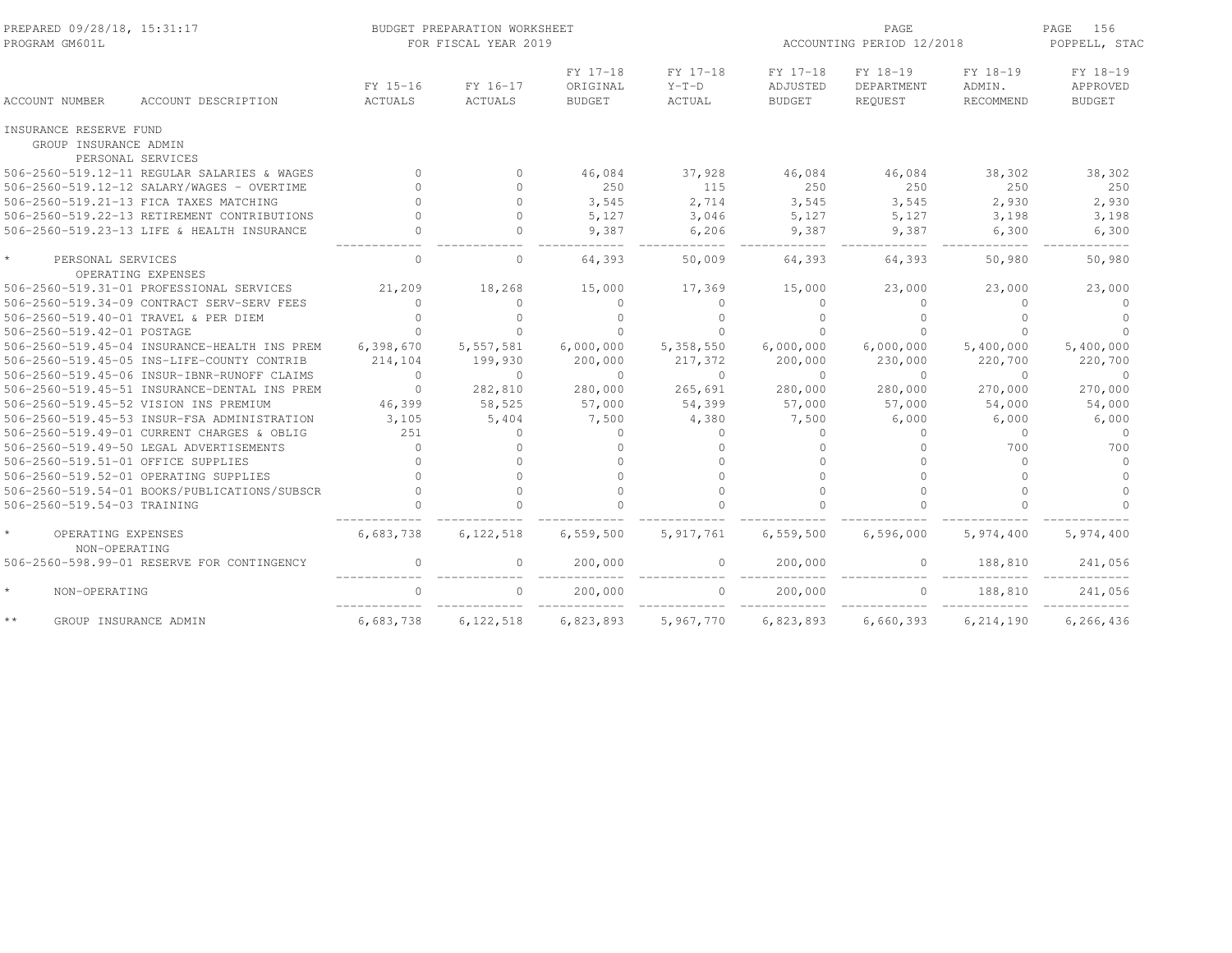| PREPARED 09/28/18, 15:31:17<br>PROGRAM GM601L |                                       | BUDGET PREPARATION WORKSHEET<br>FOR FISCAL YEAR 2019 |                     |                                       |                               | PAGE<br>ACCOUNTING PERIOD 12/2018     |                                   |                                 | 157<br>PAGE<br>POPPELL, STAC          |  |
|-----------------------------------------------|---------------------------------------|------------------------------------------------------|---------------------|---------------------------------------|-------------------------------|---------------------------------------|-----------------------------------|---------------------------------|---------------------------------------|--|
| ACCOUNT NUMBER                                | ACCOUNT DESCRIPTION                   | FY 15-16<br>ACTUALS                                  | FY 16-17<br>ACTUALS | FY 17-18<br>ORIGINAL<br><b>BUDGET</b> | FY 17-18<br>$Y-T-D$<br>ACTUAL | FY 17-18<br>ADJUSTED<br><b>BUDGET</b> | FY 18-19<br>DEPARTMENT<br>REOUEST | FY 18-19<br>ADMIN.<br>RECOMMEND | FY 18-19<br>APPROVED<br><b>BUDGET</b> |  |
| RISK MANAGEMENT<br>NON-OPERATING              |                                       |                                                      |                     |                                       |                               |                                       |                                   |                                 |                                       |  |
|                                               | 506-2561-581.91-30 TRF - GENERAL FUND | $\bigcap$                                            | $\Omega$            | $\Omega$                              |                               | $\bigcap$                             |                                   |                                 |                                       |  |
| $\star$<br>NON-OPERATING                      |                                       | $\cap$                                               |                     | $\Omega$                              |                               | $\bigcap$                             |                                   |                                 |                                       |  |
| $**$<br>RISK MANAGEMENT                       |                                       |                                                      |                     |                                       |                               | $\bigcap$                             |                                   |                                 |                                       |  |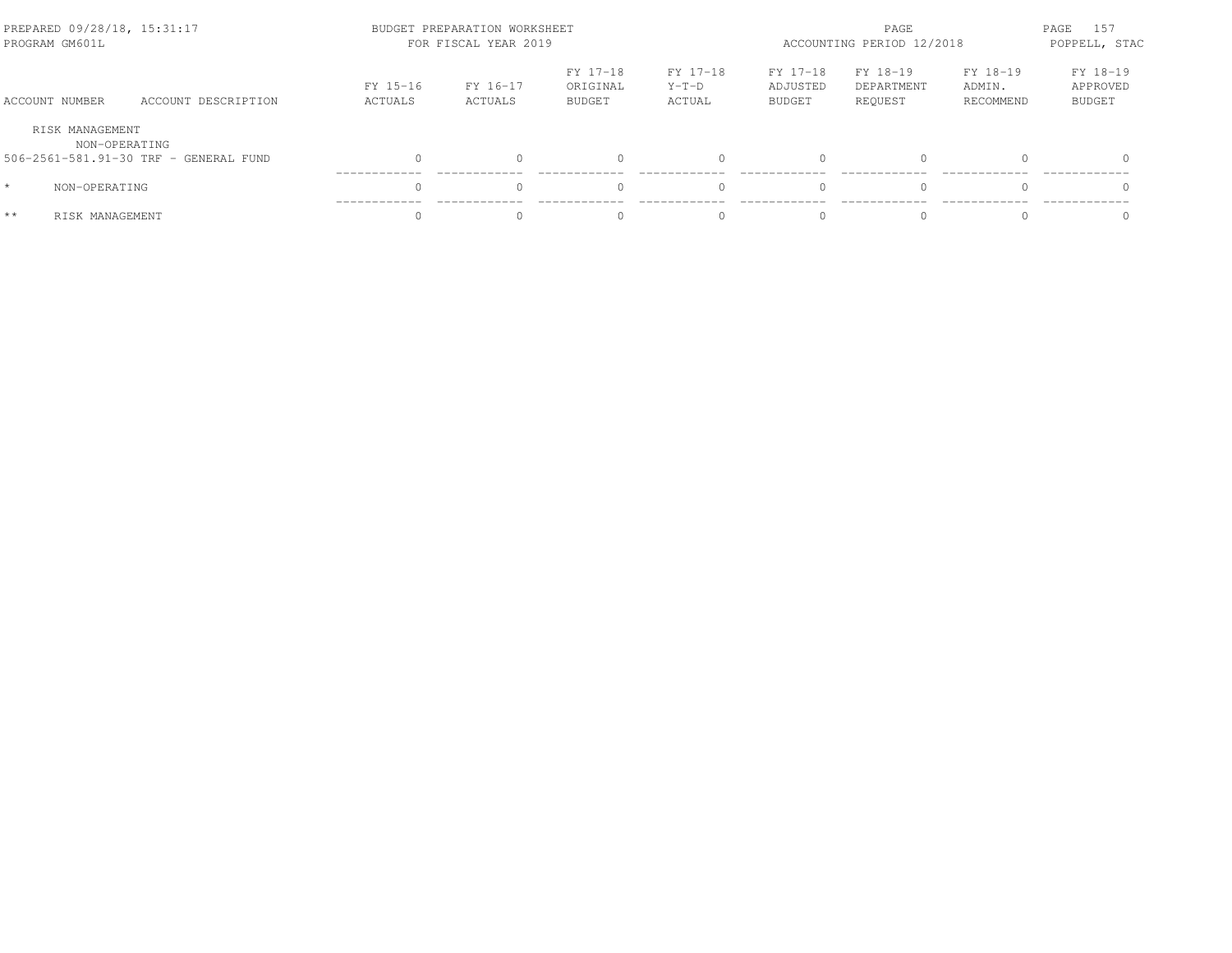| PREPARED 09/28/18, 15:31:17<br>PROGRAM GM601L |                                                              |                       | BUDGET PREPARATION WORKSHEET<br>FOR FISCAL YEAR 2019 |                                       | PAGE<br>ACCOUNTING PERIOD 12/2018 |                                       |                                   | PAGE<br>158<br>POPPELL, STAC    |                                       |
|-----------------------------------------------|--------------------------------------------------------------|-----------------------|------------------------------------------------------|---------------------------------------|-----------------------------------|---------------------------------------|-----------------------------------|---------------------------------|---------------------------------------|
| ACCOUNT NUMBER                                | ACCOUNT DESCRIPTION                                          | FY 15-16<br>ACTUALS   | FY 16-17<br>ACTUALS                                  | FY 17-18<br>ORIGINAL<br><b>BUDGET</b> | FY 17-18<br>$Y-T-D$<br>ACTUAL     | FY 17-18<br>ADJUSTED<br><b>BUDGET</b> | FY 18-19<br>DEPARTMENT<br>REOUEST | FY 18-19<br>ADMIN.<br>RECOMMEND | FY 18-19<br>APPROVED<br><b>BUDGET</b> |
| TRANSFERS/RESERVES/MISC                       | NON-OPERATING<br>506-9999-519.91-01 RESIDUAL EQUITY TRANSFER |                       |                                                      |                                       |                                   | $\cap$                                | $\Omega$                          |                                 | $\Omega$                              |
| $\star$<br>NON-OPERATING                      |                                                              | $\Omega$              |                                                      |                                       |                                   |                                       | $\Omega$                          |                                 | $\Omega$                              |
| $\star\star$<br>$***$                         | TRANSFERS/RESERVES/MISC<br>INSURANCE RESERVE FUND            | $\Omega$<br>6,683,738 | 6,122,518                                            | 6,823,893                             | 5,967,770                         | 6,823,893                             | $\bigcap$<br>6,660,393            | 6,214,190                       | $\Omega$<br>6,266,436                 |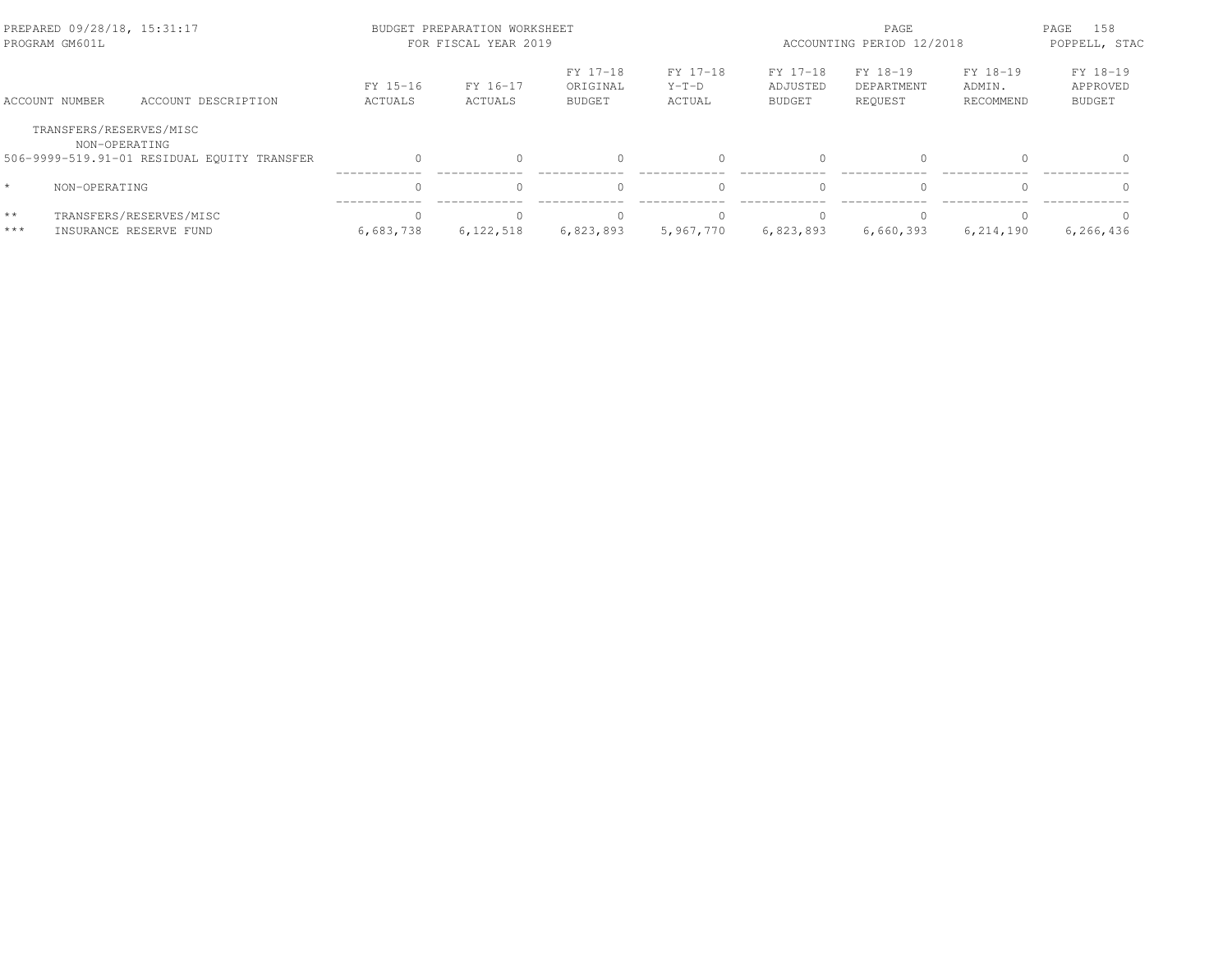| PREPARED 09/28/18, 15:31:17<br>PROGRAM GM601L |                                               |                            | BUDGET PREPARATION WORKSHEET<br>FOR FISCAL YEAR 2019 |                                       |                               | ACCOUNTING PERIOD 12/2018             | PAGE<br>159<br>POPPELL, STAC      |                                 |                                       |
|-----------------------------------------------|-----------------------------------------------|----------------------------|------------------------------------------------------|---------------------------------------|-------------------------------|---------------------------------------|-----------------------------------|---------------------------------|---------------------------------------|
| <b>ACCOUNT NUMBER</b>                         | ACCOUNT DESCRIPTION                           | FY 15-16<br><b>ACTUALS</b> | FY 16-17<br><b>ACTUALS</b>                           | FY 17-18<br>ORIGINAL<br><b>BUDGET</b> | FY 17-18<br>$Y-T-D$<br>ACTUAL | FY 17-18<br>ADJUSTED<br><b>BUDGET</b> | FY 18-19<br>DEPARTMENT<br>REQUEST | FY 18-19<br>ADMIN.<br>RECOMMEND | FY 18-19<br>APPROVED<br><b>BUDGET</b> |
| RISK MANAGEMENT FUND<br>RISK MANAGEMENT       |                                               |                            |                                                      |                                       |                               |                                       |                                   |                                 |                                       |
|                                               | PERSONAL SERVICES                             |                            |                                                      |                                       |                               |                                       |                                   |                                 |                                       |
|                                               | 507-2561-519.12-11 REGULAR SALARIES & WAGES   | 43,053                     | 44,711                                               | 43,742                                | 43,272                        | 43,742                                | 43,742                            | 45,444                          | 45,444                                |
| 507-2561-519.15-11 EXPERIENCE PAY             |                                               | 800                        | $\circ$                                              | 800                                   | $\mathbf 0$                   | 800                                   | 800                               | $\circ$                         | $\mathbf{0}$                          |
|                                               | 507-2561-519.21-13 FICA TAXES MATCHING        | 3,135                      | 3,113                                                | 3,407                                 | 3,065                         | 3,407                                 | 3,407                             | 3,476                           | 3,476                                 |
|                                               | 507-2561-519.22-13 RETIREMENT CONTRIBUTIONS   | 3,233                      | 3,367                                                | 3,577                                 | 3,465                         | 3,577                                 | 3,577                             | 3,794                           | 3,794                                 |
|                                               | 507-2561-519.23-13 LIFE & HEALTH INSURANCE    | 8,132                      | 7,811                                                | 8,534                                 | 8,332                         | 8,534                                 | 8,534                             | 8,400                           | 8,400                                 |
| PERSONAL SERVICES                             | OPERATING EXPENSES                            | 58,353                     | 59,002                                               | 60,060                                | 58,134                        | 60,060                                | 60,060                            | 61,114                          | 61,114                                |
|                                               | 507-2561-519.31-01 PROFESSIONAL SERVICES      | 3,500                      | $\Omega$                                             | 3,600                                 | 2,750                         | 3,600                                 | $\mathbf{0}$                      | $\circ$                         | $\circ$                               |
|                                               | 507-2561-519.32-01 AUDIT-STATE REQUIRE-CPA    | $\mathbf 0$                | $\Omega$                                             | $\circ$                               | $\mathbf 0$                   | $\Omega$                              | $\mathbb O$                       | $\circ$                         | $\Omega$                              |
|                                               | 507-2561-519.40-01 TRAVEL & PER DIEM          | 89                         | $\Omega$                                             | 100                                   | $\mathbb O$                   | 100                                   | 100                               | 100                             | 100                                   |
|                                               | 507-2561-519.45-01 INSURANCE-PROPERTY/MISC    | 158,340                    | 185,992                                              | 233,000                               | 171,262                       | 227,000                               | 233,000                           | 195,000                         | 195,000                               |
|                                               | 507-2561-519.45-02 INSUR-W/C-GLLGHER-CLAIMS   | 667,784                    | 355,478                                              | 492,025                               | 712,243                       | 492,025                               | 500,000                           | 550,000                         | 550,000                               |
|                                               | 507-2561-519.45-03 INSURANCE-BONDS / OTHER    | 4,749                      | 4,482                                                | 6,292                                 | 4,405                         | 4,405                                 | 5,000                             | 5,000                           | 5,000                                 |
|                                               | 507-2561-519.45-08 INSURANCE-AUTO MASTER      | 84,099                     | 77,075                                               | 79,955                                | 84,526                        | 88,824                                | 89,000                            | 89,000                          | 89,000                                |
|                                               | 507-2561-519.45-13 INSURANCE-DATA PROC EQPT   | $\circ$                    | $\circ$                                              | $\circ$                               | $\overline{0}$                | $\overline{0}$                        | $\overline{0}$                    | $\circ$                         | $\circ$                               |
|                                               | 507-2561-519.45-14 INSUR-VFD ACCIDENT/SICKN   | 17,115                     | 16,822                                               | 18,000                                | 16,822                        | 16,822                                | 18,000                            | 18,000                          | 18,000                                |
|                                               | 507-2561-519.45-15 INSUR-W/C-EXCESS/ASSESS    | 147,874                    | 147,743                                              | 165,340                               | 147,002                       | 164,162                               | 165,000                           | 165,000                         | 165,000                               |
|                                               | 507-2561-519.45-16 INSUR-W/C-GLLGHER-ADMIN    | 53,068                     | 72,625                                               | 55,500                                | 38,003                        | 55,500                                | 54,000                            | 54,000                          | 54,000                                |
|                                               | 507-2561-519.45-18 INSUR-F.A.C.T.-LIABILITY   | 191,191                    | 191,191                                              | 196,926                               | 202,384                       | 202,384                               | 222,623                           | 222,623                         | 222,623                               |
|                                               | 507-2561-519.45-19 CLAIMS-DEDUCTIBLE          | 59,339                     | 77,927                                               | 27,000                                | 17,089                        | 27,000                                | 27,000                            | 27,000                          | 27,000                                |
|                                               | 507-2561-519.45-21 INSUR-PORT AUTH PROP/LIAB  | 4,864                      | 4,854                                                | 6,106                                 | 5,541                         | 5,541                                 | 6,100                             | 6,100                           | 6,100                                 |
|                                               | 507-2561-519.45-22 INSUR-FUEL STORAGE TANKS   | 1,579                      | 2,014                                                | 2,100                                 | 4,066                         | 2,014                                 | 2,100                             | 2,100                           | 2,100                                 |
|                                               | 507-2561-519.45-23 INSUR-FAIR AUTH LIABILITY  | 7,002                      | 7,914                                                | 8,000                                 | 7,914                         | 7,914                                 | 8,000                             | 8,000                           | 8,000                                 |
| 507-2561-519.45-25 INSUR-FERRY                |                                               | 4,949                      | 4,949                                                | 5,100                                 | 4,949                         | 5,100                                 | 5,100                             | 15,000                          | 15,000                                |
|                                               | 507-2561-519.45-26 INS-CATAST. INMATE MEDICAL | 16,814                     | 17,873                                               | 20,000                                | 16,653                        | 16,653                                | 20,000                            | 20,000                          | 20,000                                |
|                                               | 507-2561-519.45-27 INSUR-W/C-SETTLEMENTS      | $\Omega$                   | $\circ$                                              | $\circ$                               | $\mathbf{0}$                  | $\Omega$                              | $\circ$                           | $\circ$                         | $\circ$                               |
|                                               | 507-2561-519.46-05 R & M-SHERIFF'S VEHICLES   | $\circ$                    | $\circ$                                              | $\circ$                               | $\mathbf{0}$                  | $\circ$                               | $\circ$                           | $\circ$                         | $\circ$                               |
|                                               | 507-2561-519.49-01 CURRENT CHARGES & OBLIG    | 80                         | 10                                                   | 100                                   | $\mathbf{0}$                  | 100                                   | $\mathbf{0}$                      | $\Omega$                        | $\Omega$                              |
| 507-2561-519.49-70 NET OPEB COST              |                                               | $\Omega$                   | $\Omega$                                             | $\circ$                               | $\circ$                       | $\Omega$                              | $\Omega$                          | $\Omega$                        | $\Omega$                              |
| 507-2561-519.51-01 OFFICE SUPPLIES            |                                               | $\Omega$                   | $\Omega$                                             | $\Omega$                              | $\Omega$                      | $\Omega$                              | $\Omega$                          | $\Omega$                        | $\Omega$                              |
|                                               | 507-2561-519.52-01 OPERATING SUPPLIES         | $\Omega$                   | $\circ$                                              | $\circ$                               | $\circ$                       | $\circ$                               | $\circ$                           | $\circ$                         | $\Omega$                              |
|                                               | 507-2561-519.52-10 OPER SUPPLIES - INVENTORY  | $\mathbf{0}$               | $\circ$                                              | $\circ$                               | $\overline{0}$                | $\circ$                               | $\circ$                           | $\circ$                         | $\circ$                               |
|                                               | 507-2561-519.54-01 BOOKS/PUBLICATIONS/SUBSCR  | 250                        | 500                                                  | 250                                   | 250                           | 250                                   | 250                               | 250                             | 250                                   |
|                                               | 507-2561-519.54-02 DUES & MEMBERSHIPS         | $\mathbf{0}$               | $\Omega$                                             | $\circ$                               | $\circ$                       | $\Omega$                              | $\circ$                           | $\circ$                         | $\circ$                               |
| 507-2561-519.54-03 TRAINING                   |                                               | $\mathbb O$                | $\circ$                                              | 1,500                                 | $\mathbb O$                   | 1,500                                 | 1,500                             | 1,500                           | 1,500                                 |
| OPERATING EXPENSES<br>NON-OPERATING           |                                               | 1,422,686                  | 1,167,449                                            | 1,320,894                             | 1,435,859                     | 1,320,894                             | 1,356,773                         | 1,378,673                       | 1,378,673                             |
|                                               | 507-2561-598.99-01 RESERVE FOR CONTINGENCY    | $\circ$                    | 0                                                    | 135,000                               | $\mathbf 0$                   | 135,000                               | 135,000                           | 266,140                         | 149,149                               |
|                                               | 507-2561-598.99-08 RESERVE-W/C SETTLEMENTS    | $\mathbf{0}$               | $\circ$                                              | 200,000                               | $\mathbb O$                   | 200,000                               | 200,000                           | 350,000                         | 500,000                               |
| NON-OPERATING                                 |                                               | $\mathbf 0$                | 0                                                    | 335,000                               | $\mathbf 0$                   | 335,000                               | 335,000                           | 616,140                         | 649,149                               |
| $\star\star$<br>RISK MANAGEMENT               |                                               | ____________<br>1,481,039  | 1,226,451                                            | 1,715,954                             | 1,493,993                     | 1,715,954                             | 1,751,833                         | 2,055,927                       | 2,088,936                             |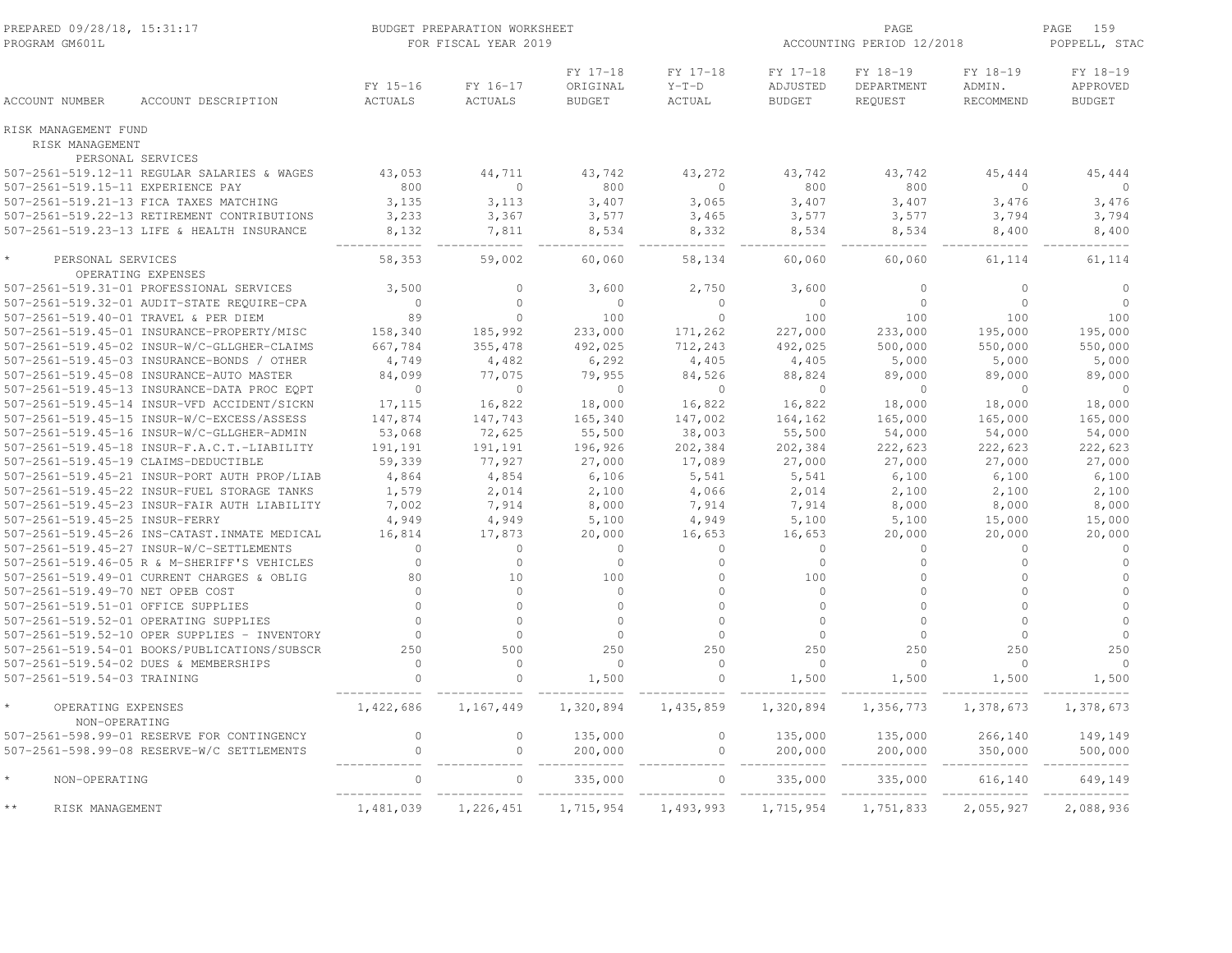|       | PREPARED 09/28/18, 15:31:17<br>PROGRAM GM601L |                     |                     | BUDGET PREPARATION WORKSHEET<br>FOR FISCAL YEAR 2019 |                                       |                               | PAGE<br>ACCOUNTING PERIOD 12/2018     |                                   |                                 | 160<br>PAGE<br>POPPELL, STAC          |
|-------|-----------------------------------------------|---------------------|---------------------|------------------------------------------------------|---------------------------------------|-------------------------------|---------------------------------------|-----------------------------------|---------------------------------|---------------------------------------|
|       | ACCOUNT NUMBER                                | ACCOUNT DESCRIPTION | FY 15-16<br>ACTUALS | FY 16-17<br>ACTUALS                                  | FY 17-18<br>ORIGINAL<br><b>BUDGET</b> | FY 17-18<br>$Y-T-D$<br>ACTUAL | FY 17-18<br>ADJUSTED<br><b>BUDGET</b> | FY 18-19<br>DEPARTMENT<br>REOUEST | FY 18-19<br>ADMIN.<br>RECOMMEND | FY 18-19<br>APPROVED<br><b>BUDGET</b> |
| $***$ | RISK MANAGEMENT FUND                          |                     | 1,481,039           | 1,226,451                                            | 1,715,954                             | 1,493,993                     | 1,715,954                             | 1,751,833                         | 2,055,927                       | 2,088,936                             |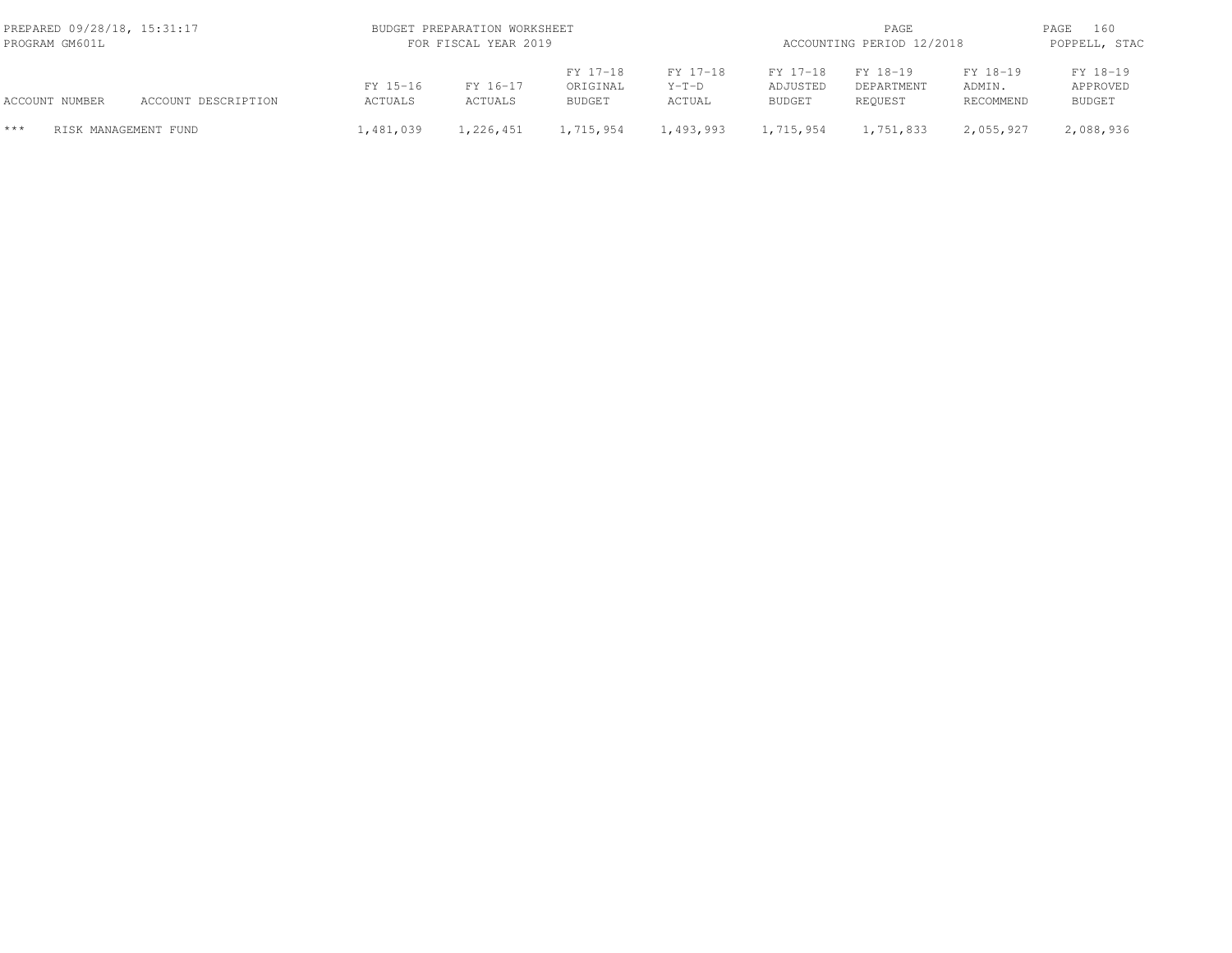| PREPARED 09/28/18, 15:31:17<br>PROGRAM GM601L |                     | BUDGET PREPARATION WORKSHEET<br>FOR FISCAL YEAR 2019 |                                       | ACCOUNTING PERIOD 12/2018     | PAGE<br>161<br>POPPELL, STAC          |                                   |                                 |                                       |
|-----------------------------------------------|---------------------|------------------------------------------------------|---------------------------------------|-------------------------------|---------------------------------------|-----------------------------------|---------------------------------|---------------------------------------|
| <b>ACCOUNT NUMBER</b><br>ACCOUNT DESCRIPTION  | FY 15-16<br>ACTUALS | FY 16-17<br>ACTUALS                                  | FY 17-18<br>ORIGINAL<br><b>BUDGET</b> | FY 17-18<br>$Y-T-D$<br>ACTUAL | FY 17-18<br>ADJUSTED<br><b>BUDGET</b> | FY 18-19<br>DEPARTMENT<br>REQUEST | FY 18-19<br>ADMIN.<br>RECOMMEND | FY 18-19<br>APPROVED<br><b>BUDGET</b> |
| WASTEWATER UTILITIES                          |                     |                                                      |                                       |                               |                                       |                                   |                                 |                                       |
| PARADISE POINT                                |                     |                                                      |                                       |                               |                                       |                                   |                                 |                                       |
| PERSONAL SERVICES                             |                     |                                                      |                                       |                               |                                       |                                   |                                 |                                       |
| 603-5302-535.12-11 REGULAR SALARIES & WAGES   | $\Omega$            | $\Omega$                                             | $\bigcap$                             | $\Omega$                      | $\Omega$                              | $\Omega$                          | $\Omega$                        | $\cap$                                |
| 603-5302-535.12-12 OVERTIME                   | $\cap$              | $\Omega$                                             | $\cap$                                | $\Omega$                      | $\bigcap$                             | $\cap$                            | $\cap$                          | $\Omega$                              |
| 603-5302-535.13-11 SALARIES & WAGES - OPS     |                     | $\Omega$                                             | $\cap$                                | $\cap$                        | $\cap$                                | $\cap$                            | $\cap$                          | $\Omega$                              |
| 603-5302-535.21-13 FICA TAXES MATCHING        |                     | $\Omega$                                             | $\cap$                                | $\Omega$                      | $\cap$                                | $\cap$                            | $\cap$                          | $\Omega$                              |
| 603-5302-535.22-13 RETIREMENT CONTRIBUTIONS   |                     | $\Omega$                                             | $\cap$                                | $\Omega$                      | $\cap$                                | $\cap$                            | $\cap$                          | $\Omega$                              |
| 603-5302-535.23-13 HEALTH INSURANCE           |                     | $\circ$                                              |                                       | $\Omega$                      | $\cap$                                |                                   | $\Omega$                        | $\Omega$                              |
| PERSONAL SERVICES                             | $\mathbf{0}$        | $\circ$                                              | $\Omega$                              | $\circ$                       | $\Omega$                              | $\mathbf{0}$                      | $\circ$                         | $\mathbf 0$                           |
| OPERATING EXPENSES                            |                     |                                                      |                                       |                               |                                       |                                   |                                 |                                       |
| 603-5302-535.34-01 OTHER CONTRACTUAL SERVICE  | $\Omega$            | $\Omega$                                             | $\circ$                               | $\Omega$                      | $\Omega$                              | $\circ$                           | $\Omega$                        | $\Omega$                              |
| 603-5302-535.40-01 TRAVEL & PER DIEM          | $\Omega$            | $\Omega$                                             | $\Omega$                              | $\mathbf{0}$                  | $\Omega$                              | $\circ$                           | $\Omega$                        | $\Omega$                              |
| 603-5302-535.42-01 POSTAGE                    | $\Omega$            | $\Omega$                                             | $\Omega$                              | $\Omega$                      | $\cap$                                | $\Omega$                          | $\Omega$                        | $\Omega$                              |
| 603-5302-535.43-01 UTILITIES                  | 5,262               | 4,719                                                | 6,000                                 | 4,401                         | 6,000                                 | 6,000                             | 5,500                           | 5,309                                 |
| 603-5302-535.44-01 RENTALS & LEASES           | $\Omega$            | $\Omega$                                             | 250                                   | 100                           | 250                                   | 250                               | 250                             | 250                                   |
| 603-5302-535.46-01 REPAIR & MAINT - OTHER     | 3,003               | 2,328                                                | 3,500                                 | 2,686                         | 3,500                                 | $\circ$                           | $\Omega$                        | $\Omega$                              |
| 603-5302-535.47-01 PRINTING & BINDING         | $\Omega$            | $\Omega$                                             | $\Omega$                              | 0                             | $\cap$                                | $\Omega$                          | $\Omega$                        | $\Omega$                              |
| 603-5302-535.49-01 CURRENT CHARGES & OBLIG    | $\Omega$            | $\Omega$                                             | $\Omega$                              | $\Omega$                      | $\bigcap$                             | $\Omega$                          | $\Omega$                        |                                       |
| 603-5302-535.49-42 PLANT OPERATOR SERVICES    | 12,000              | 9,905                                                | 11,955                                | 11,955                        | 11,955                                | 5,000                             | 5,000                           | 5,000                                 |
| 603-5302-535.49-99 BAD DEBT EXPENSE           | $\Omega$            | $\Omega$                                             | $\Omega$                              | $\Omega$                      | $\bigcap$                             | $\Omega$                          | $\Omega$                        | $\Omega$                              |
| 603-5302-535.52-01 OPERATING SUPPLIES         | 5,200               | 2,764                                                | 3,000                                 | 2,865                         | 3,000                                 | $\Omega$                          | $\Omega$                        | $\Omega$                              |
| 603-5302-535.52-10 OPER SUPPLIES - INVENTORY  | $\bigcap$           | 0                                                    | $\Omega$                              | 0                             | $\cap$                                | Λ                                 | $\cap$                          | $\cap$                                |
| 603-5302-535.54-01 BOOKS/PUBS/SUBSCRIPTIONS   | $\Omega$            | $\Omega$                                             | $\cap$                                | $\Omega$                      | $\cap$                                |                                   | $\cap$                          | $\cap$                                |
| 603-5302-535.54-02 DUES & MEMBERSHIPS         | $\Omega$            | $\Omega$                                             | $\cap$                                | $\Omega$                      | $\cap$                                | $\Omega$                          | $\Omega$                        | $\Omega$                              |
| 603-5302-535.54-03 TRAINING                   | $\Omega$            | $\Omega$                                             | $\cap$                                | $\Omega$                      | $\cap$                                | $\Omega$                          | $\cap$                          | $\Omega$                              |
| 603-5302-535.59-01 DEPRECIATION               |                     | $\Omega$                                             | $\cap$                                | $\Omega$                      |                                       | $\Omega$                          | $\Omega$                        | $\cap$                                |
| OPERATING EXPENSES<br>CAPITAL OUTLAY          | 25,465              | 19,716                                               | 24,705                                | 22,007                        | 24,705                                | 11,250                            | 10,750                          | 10,559                                |
| 603-5302-535.63-01 IMPR OTHER THAN BUILDINGS  | $\mathbf{0}$        | $\circ$                                              | $\mathbf{0}$                          | $\circ$                       | $\Omega$                              | $\mathbf{0}$                      | $\circ$                         | $\circ$                               |
| 603-5302-535.64-01 EQUIPMENT-CASH PURCHASE    | $\circ$             | $\circ$                                              | $\mathbf 0$                           | $\circ$                       | $\mathbf{0}$                          | $\circ$                           | $\Omega$                        |                                       |
| CAPITAL OUTLAY<br>NON-OPERATING               | $\circ$             | $\circ$                                              | $\circ$                               | $\circ$                       | $\mathbf{0}$                          | $\circ$                           | $\circ$                         | $\circ$                               |
| 603-5302-598.99-01 RESERVE FOR CONTINGENCY    | $\mathbf{0}$        | $\circ$                                              | $\mathbf{0}$                          | $\mathbf{0}$                  | $\Omega$                              | $\circ$                           | $\circ$                         | 3,000                                 |
| 603-5302-598.99-20 FUTURE PROJECTS            |                     | $\Omega$                                             | $\cap$                                | $\cap$                        |                                       | $\Omega$                          | $\Omega$                        | 14,266                                |
| NON-OPERATING                                 | $\Omega$            | $\cap$                                               |                                       | $\cap$                        |                                       |                                   | $\Omega$                        | 17,266                                |
| $\star\star$<br>PARADISE POINT                | 25,465              | 19,716                                               | 24,705                                | 22,007                        | 24,705                                | 11,250                            | 10,750                          | 27,825                                |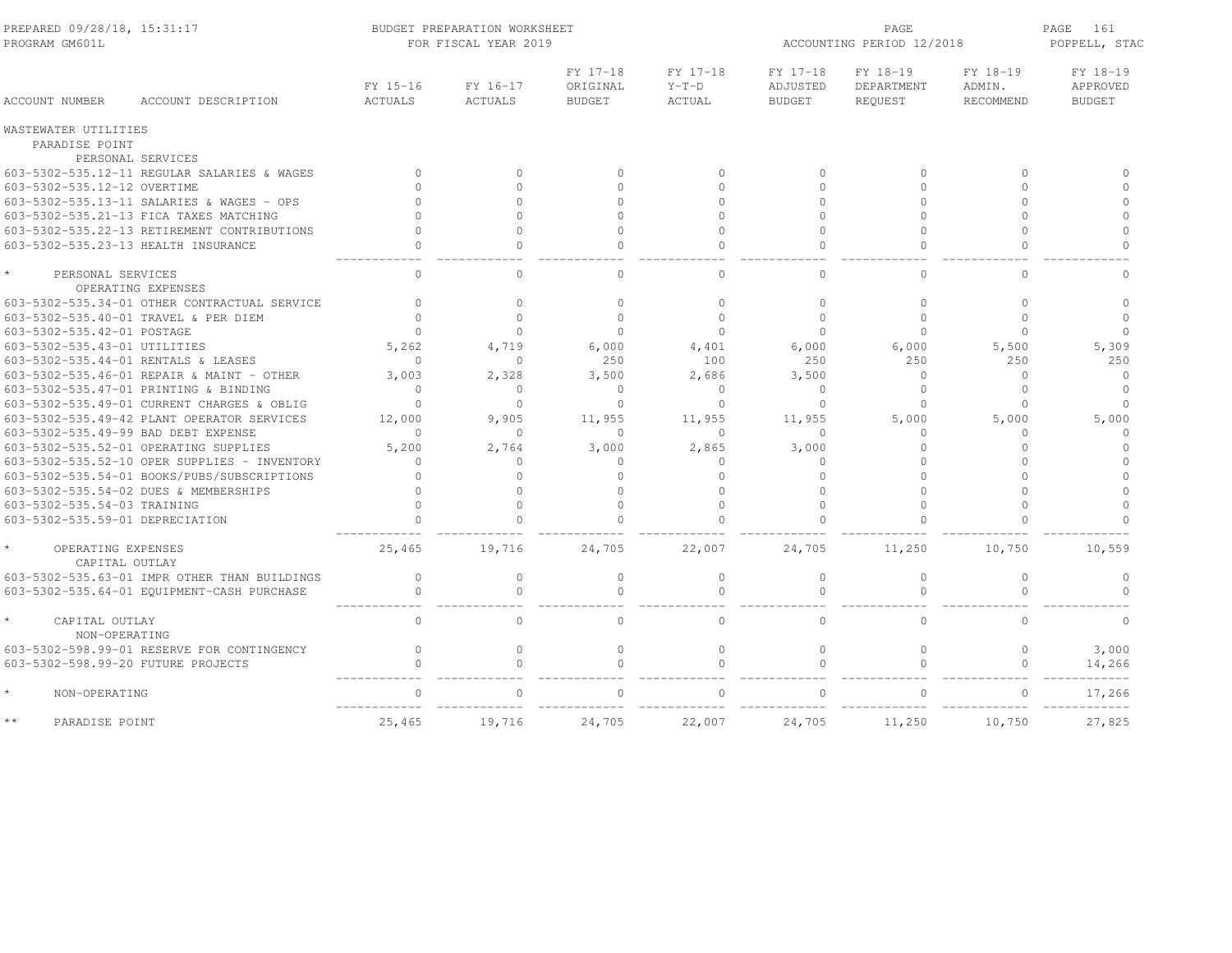| PREPARED 09/28/18, 15:31:17<br>PROGRAM GM601L   |                                              |                            | BUDGET PREPARATION WORKSHEET<br>FOR FISCAL YEAR 2019 |                                       | ACCOUNTING PERIOD 12/2018     | PAGE<br>162<br>POPPELL, STAC          |                                   |                                        |                                       |
|-------------------------------------------------|----------------------------------------------|----------------------------|------------------------------------------------------|---------------------------------------|-------------------------------|---------------------------------------|-----------------------------------|----------------------------------------|---------------------------------------|
| <b>ACCOUNT NUMBER</b>                           | ACCOUNT DESCRIPTION                          | FY 15-16<br><b>ACTUALS</b> | FY 16-17<br><b>ACTUALS</b>                           | FY 17-18<br>ORIGINAL<br><b>BUDGET</b> | FY 17-18<br>$Y-T-D$<br>ACTUAL | FY 17-18<br>ADJUSTED<br><b>BUDGET</b> | FY 18-19<br>DEPARTMENT<br>REQUEST | FY 18-19<br>ADMIN.<br><b>RECOMMEND</b> | FY 18-19<br>APPROVED<br><b>BUDGET</b> |
| PT BUENA VISTA                                  |                                              |                            |                                                      |                                       |                               |                                       |                                   |                                        |                                       |
|                                                 | PERSONAL SERVICES                            |                            |                                                      |                                       |                               |                                       |                                   |                                        |                                       |
|                                                 | 603-5307-535.12-11 REGULAR SALARIES & WAGES  | $\Omega$                   | $\Omega$                                             | $\Omega$                              | $\Omega$                      | $\Omega$                              | $\circ$                           | $\Omega$                               | $\cap$                                |
| 603-5307-535.12-12 OVERTIME                     |                                              | $\Omega$                   | $\Omega$                                             | $\Omega$                              | $\bigcap$                     | $\cap$                                | $\Omega$                          | $\Omega$                               | $\cap$                                |
|                                                 | 603-5307-535.13-11 SALARIES & WAGES - OPS    | $\Omega$                   | $\Omega$                                             | $\cap$                                | $\bigcap$                     | $\cap$                                | $\Omega$                          | $\Omega$                               | $\Omega$                              |
|                                                 | 603-5307-535.21-13 FICA TAXES MATCHING       |                            | $\Omega$                                             | $\cap$                                | $\Omega$                      | $\cap$                                | $\cap$                            | $\cap$                                 | $\Omega$                              |
|                                                 | 603-5307-535.22-13 RETIREMENT CONTRIBUTIONS  | $\cap$                     | $\Omega$                                             | $\cap$                                | $\Omega$                      | $\cap$                                | $\Omega$                          | $\cap$                                 | $\Omega$                              |
|                                                 | 603-5307-535.23-13 HEALTH INSURANCE          | $\Omega$                   | $\Omega$                                             | $\cap$                                | $\Omega$                      | $\cap$                                | $\Omega$                          | $\Omega$                               | $\Omega$                              |
| PERSONAL SERVICES                               | OPERATING EXPENSES                           | $\Omega$                   | $\Omega$                                             | $\Omega$                              | $\mathbf{0}$                  | $\Omega$                              | $\Omega$                          | $\Omega$                               | $\Omega$                              |
|                                                 | 603-5307-535.34-01 OTHER CONTRACTUAL SERVICE | $\cap$                     | $\Omega$                                             | 3,500                                 | $\Omega$                      | 3,500                                 | $\Omega$                          | $\cap$                                 | $\Omega$                              |
|                                                 | 603-5307-535.40-01 TRAVEL & PER DIEM         | $\cap$                     | $\Omega$                                             | $\cap$                                | $\bigcap$                     | $\cap$                                | $\bigcap$                         | $\Omega$                               | $\Omega$                              |
| 603-5307-535.42-01 POSTAGE                      |                                              | $\bigcap$                  | $\cap$                                               | $\Omega$                              | $\Omega$                      | $\Omega$                              | $\Omega$                          | $\Omega$                               | $\cap$                                |
| 603-5307-535.43-01 UTILITIES                    |                                              | 2.537                      | 2.192                                                | 2,600                                 | 2,052                         | 2,600                                 | 2.600                             | 2,600                                  | 2,600                                 |
|                                                 | 603-5307-535.44-01 RENTALS & LEASES          | $\Omega$                   | $\Omega$                                             | $\Omega$                              | $\Omega$                      | $\bigcap$                             | $\Omega$                          | $\Omega$                               | $\Omega$                              |
|                                                 | 603-5307-535.46-01 REPAIR & MAINT - OTHER    | 4.152                      | 4.374                                                | 5,900                                 | 1,884                         | 5,900                                 | 5,000                             | 5,000                                  | 5,000                                 |
|                                                 | 603-5307-535.49-01 CURRENT CHARGES & OBLIG   | $\circ$                    | $\circ$                                              | 300                                   | $\circ$                       | 300                                   | 300                               | 300                                    | 300                                   |
|                                                 | 603-5307-535.49-42 PLANT OPERATOR SERVICES   | 6,023                      | 5,500                                                | 5,500                                 | 5,475                         | 5,500                                 | 5,500                             | 5,500                                  | 5,500                                 |
|                                                 | 603-5307-535.52-01 OPERATING SUPPLIES        | 2,590                      | 2,267                                                | 2,500                                 | 2,467                         | 2,500                                 | 2,500                             | 2,500                                  | 2,500                                 |
|                                                 | 603-5307-535.52-10 OPER SUPPLIES - INVENTORY | $\mathbf{0}$               | $\Omega$                                             | $\Omega$                              | $\mathbf{0}$                  | $\Omega$                              | $\mathbf{0}$                      | $\Omega$                               | $\circ$                               |
|                                                 | 603-5307-535.54-01 BOOKS/PUBS/SUBSCRIPTIONS  | $\Omega$                   | $\Omega$                                             | $\Omega$                              | $\Omega$                      | $\Omega$                              | $\Omega$                          | $\Omega$                               | $\Omega$                              |
|                                                 | 603-5307-535.54-02 DUES & MEMBERSHIPS        |                            | $\Omega$                                             | $\Omega$                              | $\bigcap$                     | $\cap$                                | $\Omega$                          | $\cap$                                 | $\Omega$                              |
| 603-5307-535.54-03 TRAINING                     |                                              | $\cap$                     | $\Omega$                                             | $\cap$                                | $\cap$                        |                                       | $\cap$                            | $\cap$                                 | $\Omega$                              |
| 603-5307-535.59-01 DEPRECIATION                 |                                              | $\Omega$                   | $\Omega$                                             | $\cap$                                | $\Omega$                      | $\cap$                                | $\Omega$                          | $\Omega$                               | $\cap$                                |
|                                                 |                                              |                            |                                                      |                                       |                               |                                       |                                   |                                        |                                       |
| $\star$<br>OPERATING EXPENSES<br>CAPITAL OUTLAY |                                              | 15,302                     | 14,333                                               | 20,300                                | 11,878                        | 20,300                                | 15,900                            | 15,900                                 | 15,900                                |
| 603-5307-535.61-01 LAND                         |                                              | $\Omega$                   | $\Omega$                                             | $\Omega$                              | $\Omega$                      | $\Omega$                              | $\mathbf{0}$                      | $\Omega$                               | $\Omega$                              |
|                                                 | 603-5307-535.63-01 IMPR OTHER THAN BUILDINGS | $\Omega$                   | $\Omega$                                             | $\Omega$                              | $\Omega$                      | $\Omega$                              | $\mathbf{0}$                      | $\Omega$                               | $\Omega$                              |
|                                                 | 603-5307-535.64-01 EQUIPMENT-CASH PURCHASE   | $\Omega$                   | $\Omega$                                             | $\cap$                                | $\cap$                        |                                       | $\Omega$                          |                                        | $\cap$                                |
| $\star$<br>CAPITAL OUTLAY<br>NON-OPERATING      |                                              | $\Omega$                   | $\Omega$                                             | $\Omega$                              | $\Omega$                      | $\cap$                                | $\Omega$                          | $\Omega$                               | $\Omega$                              |
|                                                 | 603-5307-598.99-01 RESERVE FOR CONTINGENCY   | $\Omega$                   | $\Omega$                                             | $\cap$                                | $\Omega$                      | $\cap$                                | $\Omega$                          | 34,533                                 | 3,000                                 |
|                                                 | 603-5307-598.99-20 FUTURE PROJECTS           | $\Omega$                   | $\Omega$                                             | $\cap$                                | $\Omega$                      | $\cap$                                | $\circ$                           | $\Omega$                               | 14,267                                |
| $\star$<br>NON-OPERATING                        |                                              | $\Omega$                   | $\Omega$                                             |                                       | $\cap$                        |                                       | $\Omega$                          | 34,533                                 | 17,267                                |
| $\star\star$<br>PT BUENA VISTA                  |                                              | 15,302                     | 14,333                                               | 20,300                                | 11,878                        | 20,300                                | 15,900                            | 50,433                                 | 33,167                                |
| $***$                                           | WASTEWATER UTILITIES                         | 40,767                     | 34,049                                               | 45,005                                | 33,885                        | 45,005                                | 27,150                            | 61,183                                 | 60,992                                |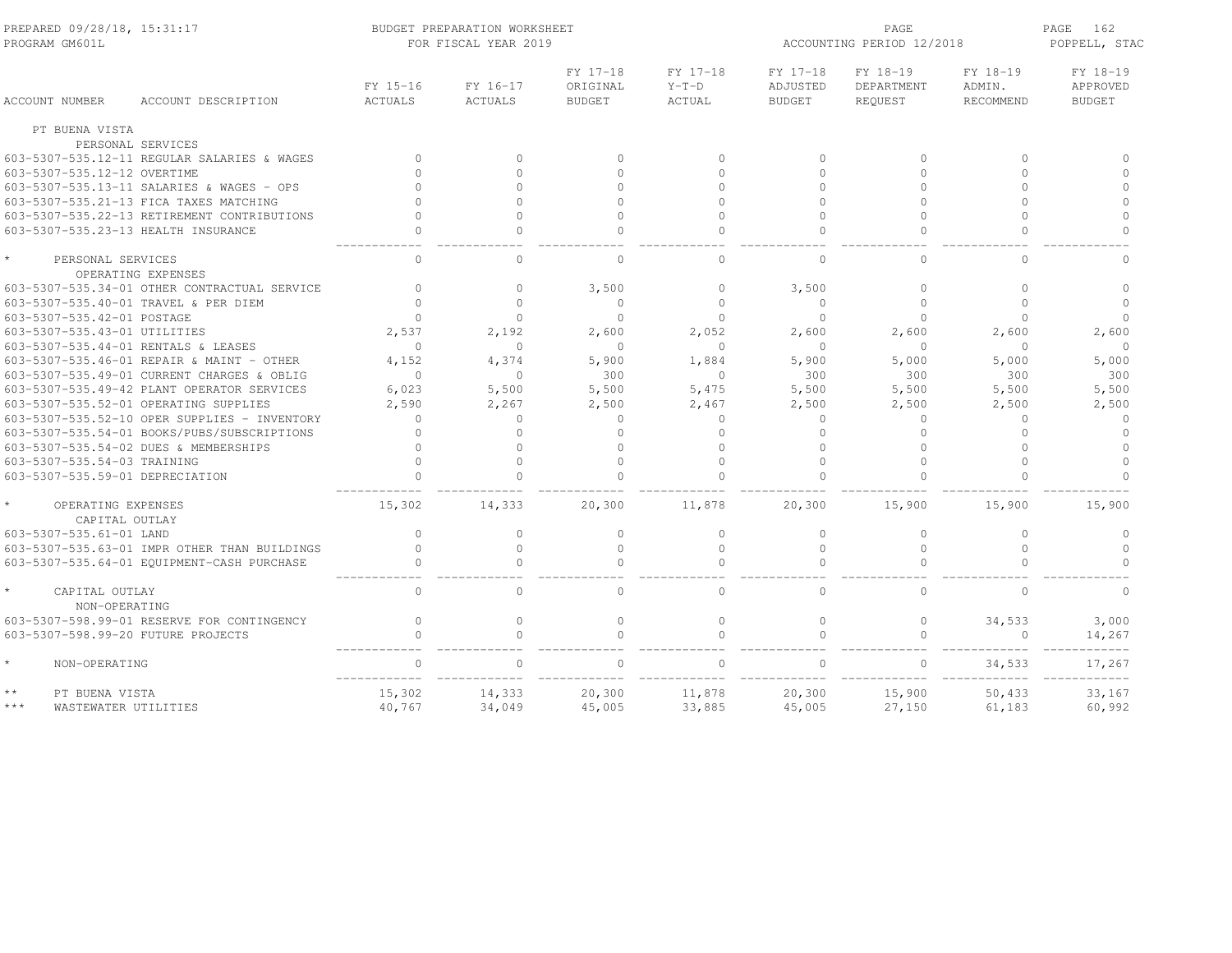| PREPARED 09/28/18, 15:31:17<br>PROGRAM GM601L |                                               |                            | BUDGET PREPARATION WORKSHEET<br>FOR FISCAL YEAR 2019 |                                       | ACCOUNTING PERIOD 12/2018            | PAGE<br>163<br>POPPELL, STAC          |                                          |                                        |                                       |
|-----------------------------------------------|-----------------------------------------------|----------------------------|------------------------------------------------------|---------------------------------------|--------------------------------------|---------------------------------------|------------------------------------------|----------------------------------------|---------------------------------------|
| <b>ACCOUNT NUMBER</b>                         | ACCOUNT DESCRIPTION                           | FY 15-16<br><b>ACTUALS</b> | FY 16-17<br><b>ACTUALS</b>                           | FY 17-18<br>ORIGINAL<br><b>BUDGET</b> | FY 17-18<br>$Y-T-D$<br><b>ACTUAL</b> | FY 17-18<br>ADJUSTED<br><b>BUDGET</b> | FY 18-19<br>DEPARTMENT<br><b>REQUEST</b> | FY 18-19<br>ADMIN.<br><b>RECOMMEND</b> | FY 18-19<br>APPROVED<br><b>BUDGET</b> |
| WATER UTILITIES                               |                                               |                            |                                                      |                                       |                                      |                                       |                                          |                                        |                                       |
| PARADISE VIEW                                 |                                               |                            |                                                      |                                       |                                      |                                       |                                          |                                        |                                       |
|                                               | PERSONAL SERVICES                             |                            |                                                      |                                       |                                      |                                       |                                          |                                        |                                       |
|                                               | 606-5305-533.12-11 REGULAR SALARIES & WAGES   | $\Omega$                   | $\Omega$                                             | $\cap$                                | $\Omega$                             | $\bigcap$                             | $\Omega$                                 | $\Omega$                               | $\cap$                                |
| 606-5305-533.12-12 OVERTIME                   |                                               | $\Omega$                   | $\Omega$                                             | $\Omega$                              | $\Omega$                             | $\Omega$                              | $\Omega$                                 | $\Omega$                               | $\Omega$                              |
|                                               | 606-5305-533.13-11 SALARIES & WAGES - OPS     |                            | $\Omega$                                             | $\cap$                                | $\cap$                               | $\cap$                                | $\cap$                                   | $\cap$                                 | $\Omega$                              |
|                                               | 606-5305-533.21-13 FICA TAXES MATCHING        |                            | $\Omega$                                             | $\cap$                                | $\cap$                               | $\cap$                                | $\cap$                                   | $\cap$                                 | $\circ$                               |
|                                               | 606-5305-533.22-13 RETIREMENT CONTRIBUTIONS   | $\Omega$                   | $\Omega$                                             | $\Omega$                              | $\Omega$                             | $\Omega$                              | $\Omega$                                 | $\Omega$                               | $\circ$                               |
|                                               | 606-5305-533.23-13 LIFE & HEALTH INSURANCE    | $\Omega$                   | $\circ$                                              | $\Omega$                              | $\circ$                              | $\Omega$                              | $\Omega$                                 | $\Omega$                               | $\circ$                               |
| PERSONAL SERVICES                             | OPERATING EXPENSES                            | $\Omega$                   | $\Omega$                                             | $\Omega$                              | $\Omega$                             | $\Omega$                              | $\Omega$                                 | $\Omega$                               | $\Omega$                              |
|                                               | 606-5305-533.34-01 OTHER CONTRACTUAL SVCS     | $\Omega$                   | $\circ$                                              | $\circ$                               | $\Omega$                             | $\Omega$                              | $\circ$                                  | $\Omega$                               | $\Omega$                              |
|                                               | 606-5305-533.40-01 TRAVEL & PER DIEM          | $\Omega$                   | $\circ$                                              | $\circ$                               | $\Omega$                             | $\Omega$                              | $\circ$                                  | $\circ$                                | $\circ$                               |
| 606-5305-533.42-01 POSTAGE                    |                                               | $\Omega$                   | $\Omega$                                             | $\Omega$                              | $\Omega$                             | $\cap$                                | $\Omega$                                 | $\Omega$                               | $\Omega$                              |
| 606-5305-533.43-01 UTILITIES                  |                                               | 628                        | 608                                                  | 650                                   | 450                                  | 650                                   | 650                                      | 650                                    | 650                                   |
| 606-5305-533.44-01 RENTALS & LEASES           |                                               | $\Omega$                   | $\Omega$                                             | $\Omega$                              | $\circ$                              | $\cap$                                | $\Omega$                                 | $\Omega$                               | $\Omega$                              |
|                                               | 606-5305-533.46-01 REPAIR & MAINT - OTHER     | $\Omega$                   | 2,988                                                | 3,000                                 | $\Omega$                             | 3,000                                 | 3,000                                    | 3,000                                  | 3,000                                 |
|                                               | 606-5305-533.49-01 OTHER CURRENT CHARGES      | $\Omega$                   | $\circ$                                              | $\bigcap$                             | $\Omega$                             | $\bigcap$                             | $\mathbf{0}$                             | $\Omega$                               |                                       |
|                                               | 606-5305-533.49-42 PLANT OPERATOR SVCS        | 5.690                      | 5,000                                                | 5,500                                 | 5.078                                | 5,500                                 | 5,500                                    | 5,500                                  | 5,500                                 |
| 606-5305-533.49-99 BAD DEBT EXPENSE           |                                               | $\mathbf{0}$               | $\circ$                                              | $\mathbf{0}$                          | $\circ$                              | $\Omega$                              | $\circ$                                  | $\mathbf 0$                            | $\Omega$                              |
|                                               | 606-5305-533.52-01 OPERATING SUPPLIES         | 737                        | 1,120                                                | 1,500                                 | 1,081                                | 1,500                                 | 1,500                                    | 1,500                                  | 1,500                                 |
|                                               | 606-5305-533.52-10 OPER SUPPLIES - INVENTORY  | $\mathbf{0}$               | $\circ$                                              | $\mathbf{0}$                          | 0                                    | $\cap$                                | $\mathbf 0$                              | $\Omega$                               | $\circ$                               |
|                                               | 606-5305-533.54-01 BOOKS, PUBS, SUBSCRIPTIONS | $\Omega$                   | $\circ$                                              | $\Omega$                              | $\Omega$                             | $\Omega$                              | $\circ$                                  | $\Omega$                               | $\circ$                               |
|                                               | 606-5305-533.54-02 DUES & MEMBERSHIPS         | $\Omega$                   | $\circ$                                              | $\Omega$                              | $\Omega$                             | $\cap$                                | $\circ$                                  | $\Omega$                               | $\circ$                               |
| 606-5305-533.54-03 TRAINING                   |                                               | $\Omega$                   | $\circ$                                              | $\Omega$                              | $\Omega$                             | $\Omega$                              | $\Omega$                                 | $\Omega$                               | $\circ$                               |
| 606-5305-533.59-01 DEPRECIATION               |                                               | $\Omega$                   | $\circ$                                              | $\Omega$                              | $\Omega$                             | $\cap$                                | $\Omega$                                 | $\Omega$                               | $\cap$                                |
| OPERATING EXPENSES<br>CAPITAL OUTLAY          |                                               | 7,055                      | 9,716                                                | 10,650                                | 6,609                                | 10,650                                | 10,650                                   | 10,650                                 | 10,650                                |
|                                               | 606-5305-533.63-01 IMPR OTHER THAN BLDGS      | $\circ$                    | $\Omega$                                             | $\Omega$                              | $\circ$                              | $\Omega$                              | $\mathbf{0}$                             | $\Omega$                               | $\circ$                               |
|                                               | 606-5305-533.64-01 EQUIPMENT-CASH PURCHASE    | $\Omega$                   | $\circ$                                              | $\Omega$                              | $\circ$                              | $\cap$                                | $\circ$                                  | $\cap$                                 | $\cap$                                |
| CAPITAL OUTLAY                                |                                               | $\Omega$                   | $\Omega$                                             | $\Omega$                              | $\Omega$                             | $\Omega$                              | $\mathbf{0}$                             | $\Omega$                               | $\Omega$                              |
| NON-OPERATING                                 | 606-5305-533.99-01 RESERVE FOR CONT- REGULAR  | $\mathbf{0}$               | $\Omega$                                             | $\circ$                               | $\Omega$                             | $\Omega$                              | $\mathbf{0}$                             | $\Omega$                               | 13,500                                |
| NON-OPERATING<br>NON-OPERATING                |                                               | $\mathbf 0$                | $\circ$                                              | $\circ$                               | $\circ$                              | $\Omega$                              | $\circ$                                  | $\circ$                                | 13,500                                |
| 606-5305-598.99-20 FUTURE PROJECTS            |                                               | $\circ$                    | $\circ$                                              | $\mathbf{0}$                          | $\circ$                              | $\Omega$                              | $\circ$                                  | $\circ$                                | 110,397                               |
| $\star$<br>NON-OPERATING                      |                                               | $\Omega$                   | $\Omega$                                             |                                       | $\Omega$                             |                                       | $\Omega$                                 | $\Omega$                               | 110,397                               |
| $\star\star$<br>PARADISE VIEW                 |                                               | 7,055                      | 9,716                                                | 10,650                                | 6,609                                | 10,650                                | 10,650                                   | 10,650                                 | 134,547                               |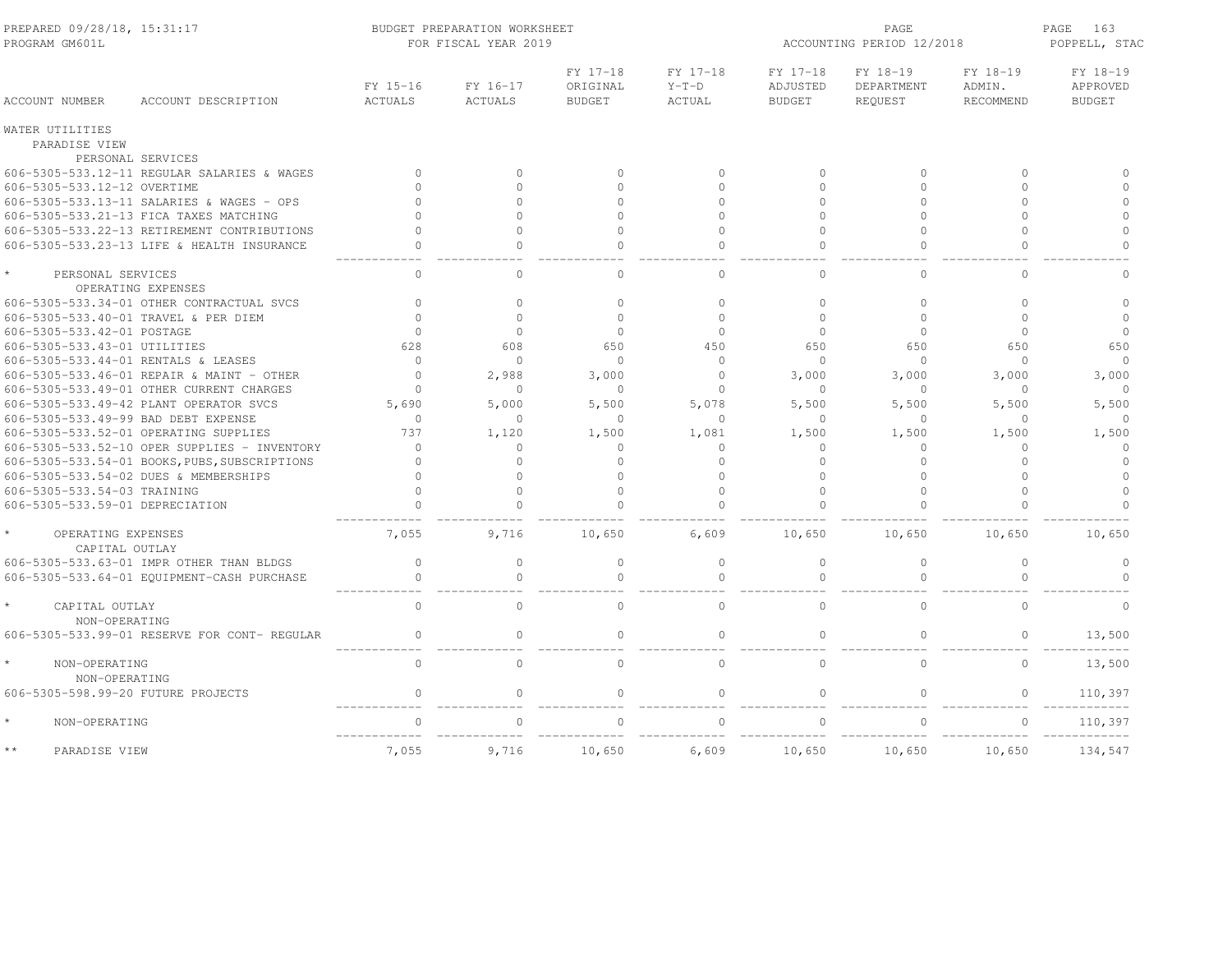| PREPARED 09/28/18, 15:31:17<br>PROGRAM GM601T   |                                               |                            | BUDGET PREPARATION WORKSHEET<br>FOR FISCAL YEAR 2019 |                                       |                                      | ACCOUNTING PERIOD 12/2018             | PAGE<br>164<br>POPPELL, STAC      |                                        |                                       |
|-------------------------------------------------|-----------------------------------------------|----------------------------|------------------------------------------------------|---------------------------------------|--------------------------------------|---------------------------------------|-----------------------------------|----------------------------------------|---------------------------------------|
| <b>ACCOUNT NUMBER</b>                           | ACCOUNT DESCRIPTION                           | FY 15-16<br><b>ACTUALS</b> | FY 16-17<br><b>ACTUALS</b>                           | FY 17-18<br>ORIGINAL<br><b>BUDGET</b> | FY 17-18<br>$Y-T-D$<br><b>ACTUAL</b> | FY 17-18<br>ADJUSTED<br><b>BUDGET</b> | FY 18-19<br>DEPARTMENT<br>REQUEST | FY 18-19<br>ADMIN.<br><b>RECOMMEND</b> | FY 18-19<br>APPROVED<br><b>BUDGET</b> |
| PT BUENA VISTA                                  |                                               |                            |                                                      |                                       |                                      |                                       |                                   |                                        |                                       |
|                                                 | PERSONAL SERVICES                             |                            |                                                      |                                       |                                      |                                       |                                   |                                        |                                       |
|                                                 | 606-5307-533.12-11 REGULAR SALARIES & WAGES   | $\bigcap$                  | $\Omega$                                             | $\cap$                                | $\mathbf{0}$                         | $\mathbf{0}$                          | $\mathbf{0}$                      | $\Omega$                               | $\Omega$                              |
| 606-5307-533.12-12 OVERTIME                     |                                               | $\bigcap$                  | $\Omega$                                             | $\cap$                                | $\Omega$                             | $\bigcap$                             | $\Omega$                          | $\Omega$                               | $\Omega$                              |
|                                                 | 606-5307-533.13-11 SALARIES & WAGES - OPS     | $\cap$                     | $\Omega$                                             | $\cap$                                | $\Omega$                             | $\Omega$                              | $\Omega$                          | $\Omega$                               | $\Omega$                              |
|                                                 | 606-5307-533.21-13 FICA TAXES MATCHING        | $\Omega$                   | $\Omega$                                             | $\Omega$                              | $\bigcap$                            | $\cap$                                | $\Omega$                          | $\cap$                                 | $\Omega$                              |
|                                                 | 606-5307-533.22-13 RETIREMENT CONTRIBUTIONS   | $\Omega$                   | $\Omega$                                             | $\Omega$                              | $\bigcap$                            | $\bigcap$                             | $\Omega$                          | $\Omega$                               | $\Omega$                              |
|                                                 | 606-5307-533.23-13 LIFE & HEALTH INSURANCE    | $\Omega$                   | $\Omega$                                             | $\cap$                                | $\Omega$                             | $\cap$                                | $\Omega$                          | $\cap$                                 | $\Omega$                              |
| PERSONAL SERVICES                               | OPERATING EXPENSES                            | $\mathbf{0}$               | $\Omega$                                             | $\Omega$                              | $\mathbf{0}$                         | $\Omega$                              | $\Omega$                          | $\Omega$                               | $\Omega$                              |
|                                                 | 606-5307-533.34-01 OTHER CONTRACTUAL SVCS     | $\Omega$                   | $\Omega$                                             | 1,000                                 | $\Omega$                             | 1,000                                 | 1,000                             | 1,000                                  | 1,000                                 |
|                                                 | 606-5307-533.40-01 TRAVEL & PER DIEM          | $\Omega$                   | $\Omega$                                             | $\circ$                               | $\Omega$                             | $\Omega$                              | $\mathbf{0}$                      | $\Omega$                               | $\circ$                               |
| 606-5307-533.42-01 POSTAGE                      |                                               | $\overline{4}$             | $\Omega$                                             | $\Omega$                              | $\Omega$                             | $\Omega$                              | $\mathbf{0}$                      | $\circ$                                | $\circ$                               |
| 606-5307-533.43-01 UTILITIES                    |                                               | 2,195                      | 1,829                                                | 2,500                                 | 1,085                                | 2,500                                 | 2,500                             | 2,000                                  | 2,000                                 |
| 606-5307-533.44-01 RENTALS & LEASES             |                                               | $\Omega$                   | $\Omega$                                             | 250                                   | $\Omega$                             | 250                                   | 250                               | 250                                    | 250                                   |
|                                                 | 606-5307-533.46-01 REPAIR & MAINT - OTHER     | 1.641                      | 1.494                                                | 3,000                                 | $\Omega$                             | 3,000                                 | 3.000                             | 3,000                                  | 3,000                                 |
|                                                 | 606-5307-533.46-04 R & M - FLEET MAINTENANCE  | $\Omega$                   | $\Omega$                                             | $\Omega$                              | $\Omega$                             | $\Omega$                              | $\circ$                           | $\Omega$                               | $\circ$                               |
|                                                 | 606-5307-533.49-01 OTHER CURRENT CHARGES      | $\Omega$                   | $\Omega$                                             | 300                                   | $\Omega$                             | 300                                   | 300                               | 300                                    | 300                                   |
|                                                 | 606-5307-533.49-42 PLANT OPERATOR SVCS        | 7,703                      | 10.455                                               | 10,000                                | 9.995                                | 10,000                                | 10,000                            | 10,000                                 | 10,000                                |
|                                                 | 606-5307-533.49-50 LEGAL ADVERTISEMENT        | $\Omega$                   | $\Omega$                                             | $\Omega$                              | $\Omega$                             | $\Omega$                              | $\Omega$                          | $\Omega$                               | $\Omega$                              |
|                                                 | 606-5307-533.52-01 OPERATING SUPPLIES         | 3.761                      | 4,412                                                | 4,900                                 | 4,666                                | 4,900                                 | 4,900                             | 4,000                                  | 4,000                                 |
|                                                 | 606-5307-533.52-10 OPER SUPPLIES - INVENTORY  | $\mathbf{0}$               | $\circ$                                              | $\Omega$                              | $\Omega$                             | $\Omega$                              | $\mathbf{0}$                      | $\Omega$                               | $\circ$                               |
|                                                 | 606-5307-533.54-01 BOOKS, PUBS, SUBSCRIPTIONS | $\Omega$                   | $\Omega$                                             | $\cap$                                | $\Omega$                             | $\cap$                                | $\mathbf{0}$                      | $\Omega$                               | $\circ$                               |
|                                                 | 606-5307-533.54-02 DUES & MEMBERSHIPS         | $\cap$                     | $\Omega$                                             | $\cap$                                | $\bigcap$                            | $\cap$                                | $\Omega$                          | $\cap$                                 | $\Omega$                              |
| 606-5307-533.54-03 TRAINING                     |                                               | $\cap$                     | $\Omega$                                             | $\cap$                                | $\bigcap$                            | $\cap$                                | $\Omega$                          | $\cap$                                 | $\Omega$                              |
| 606-5307-533.59-01 DEPRECIATION                 |                                               |                            | $\Omega$                                             | $\cap$                                | $\bigcap$                            |                                       | $\Omega$                          |                                        | $\Omega$                              |
| $\star$<br>OPERATING EXPENSES<br>CAPITAL OUTLAY |                                               | 15,304                     | 18,190                                               | 21,950                                | 15,746                               | 21,950                                | 21,950                            | 20,550                                 | 20,550                                |
|                                                 | 606-5307-533.63-01 IMPR OTHER THAN BLDGS      | $\mathbf{0}$               | $\circ$                                              | $\circ$                               | $\mathbf{0}$                         | $\Omega$                              | $\circ$                           | $\circ$                                | $\circ$                               |
|                                                 | 606-5307-533.64-01 EQUIPMENT-CASH PURCHASE    | $\mathbf{0}$               | $\Omega$                                             | $\Omega$                              | $\Omega$                             | $\bigcap$                             | $\Omega$                          | $\Omega$                               | $\Omega$                              |
| $\star$<br>CAPITAL OUTLAY<br>NON-OPERATING      |                                               | $\circ$                    | $\Omega$                                             | $\Omega$                              | $\bigcap$                            | $\Omega$                              | $\mathbf{0}$                      | $\Omega$                               | $\Omega$                              |
|                                                 | 606-5307-533.99-01 RESERVE FOR CONT- REGULAR  | $\Omega$                   | $\Omega$                                             | $\cap$                                | $\Omega$                             | $\Omega$                              | $\circ$                           | 247,795                                | 13,500                                |
| $\star$<br>NON-OPERATING<br>NON-OPERATING       |                                               | $\Omega$                   | $\Omega$                                             | $\Omega$                              | $\mathbf{0}$                         | $\Omega$                              | $\circ$                           | 247,795                                | 13,500                                |
| 606-5307-598.99-20 FUTURE PROJECTS              |                                               | $\Omega$                   | $\Omega$                                             | $\Omega$                              | $\Omega$                             | $\Omega$                              | $\Omega$                          | $\Omega$                               | 110,398                               |
| $\star$<br>NON-OPERATING                        |                                               | $\Omega$                   | $\Omega$                                             | $\cap$                                | $\Omega$                             | $\cap$                                | $\mathbf{0}$                      | $\Omega$                               | 110,398                               |
| $\star\star$<br>PT BUENA VISTA                  |                                               | 15,304                     | 18,190                                               | 21,950                                | 15,746                               | 21,950                                | 21,950                            | 268,345                                | 144,448                               |
| $***$<br>WATER UTILITIES                        |                                               | 22,359                     | 27,906                                               | 32,600                                | 22,355                               | 32,600                                | 32,600                            | 278,995                                | 278,995                               |